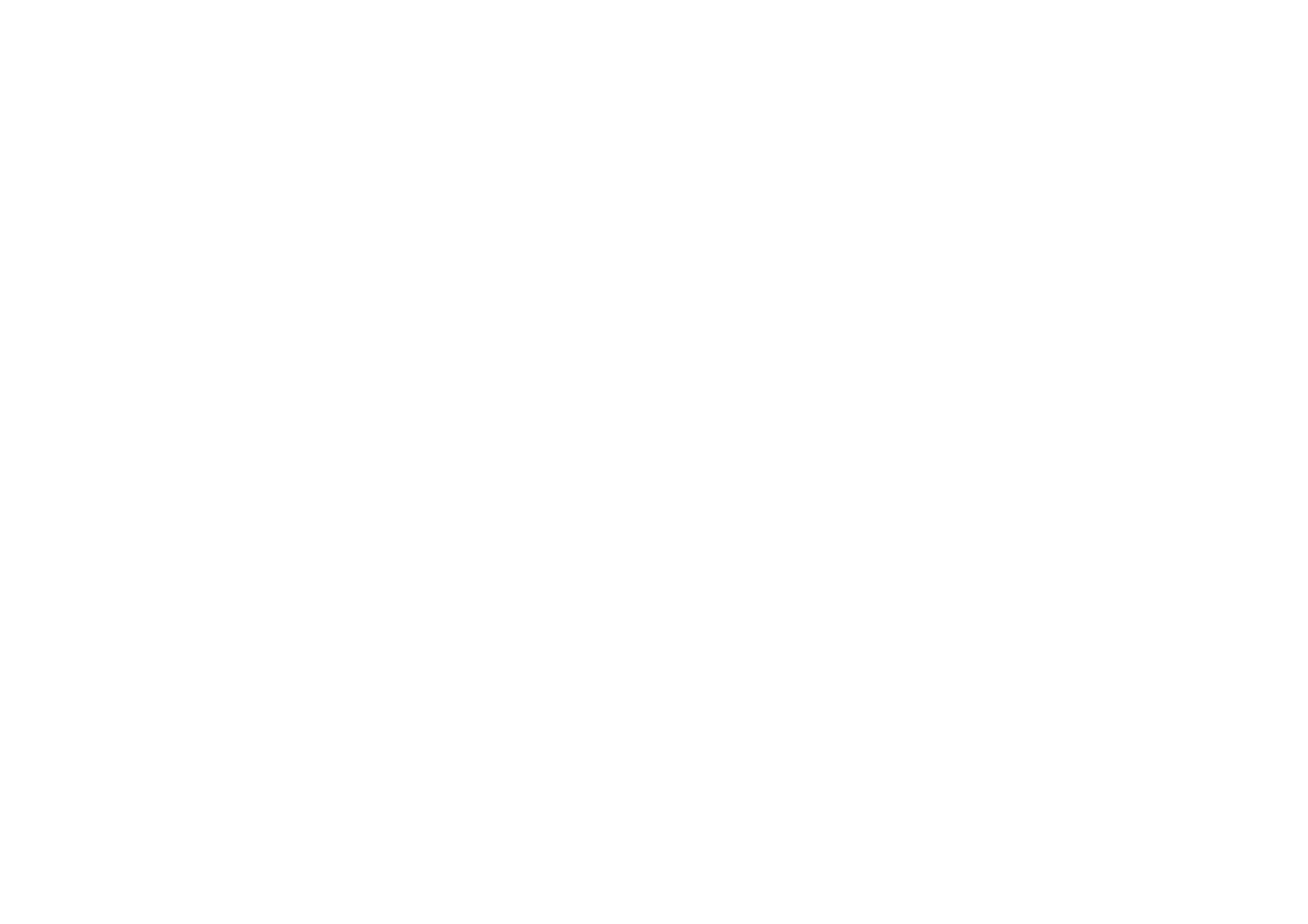**GRADUATORIA PROVINCIALE DEFINITIVA**

 $2/08/2021$ 

| POS.         | DATI ANAGRAFICI    |      | PROFILO A.T.A.: AA - ASSISTENTE AMMINISTRATIVO                                                                                                    | IDENT.    |       | <b>PUNTEGGI</b> |        |      | RIS. PREF. N. LO |        |   |       |         |            | PUNT. ART.4.2 ART.21 ACQ PAT |
|--------------|--------------------|------|---------------------------------------------------------------------------------------------------------------------------------------------------|-----------|-------|-----------------|--------|------|------------------|--------|---|-------|---------|------------|------------------------------|
| GRAD.        |                    |      |                                                                                                                                                   |           | PREC. | SERV.           | TITOLI |      |                  | FIG SE |   | TOT.  | $(*)$   | $(**)$ RIS |                              |
| 000013 FARES |                    |      | <b>ROBERTA</b>                                                                                                                                    | AP/003326 |       | 4,00            | 13,33  | **** | ****** **        |        | x | 17,33 | $\star$ | $\star$    |                              |
|              | 08/10/1969 (AP)    |      | ****************                                                                                                                                  |           |       |                 |        |      |                  |        |   |       |         |            |                              |
|              | 000014 GUIDOTTI    |      | <b>SONIA</b>                                                                                                                                      | AP/003635 |       | 5,10            | 12,17  |      | **** ****** **   |        |   | 17,27 | $\star$ | $\star$    |                              |
|              | $21/12/1966$ (AP)  |      | ****************                                                                                                                                  |           |       |                 |        |      |                  |        |   |       |         |            |                              |
|              | 000015 TESTA       |      | <b>PIERO</b>                                                                                                                                      | AP/003339 |       | 8,75            | 8,00   | **** | ****** **        |        | x | 16,75 |         | $\star$    |                              |
|              | $21/10/1956$ (AP)  |      | ****************                                                                                                                                  |           |       |                 |        |      |                  |        |   |       |         |            |                              |
|              | 000016 GAGLIARDI   |      | <b>CLARA</b>                                                                                                                                      | AP/003458 |       | 4,50            | 12,00  |      | **** ****** **   |        |   | 16,50 |         |            |                              |
|              | 01/12/1967         | (AP) | ****************                                                                                                                                  |           |       |                 |        |      |                  |        |   |       |         |            |                              |
|              | 000017 BRISOTTO    |      | <b>BARBARA</b>                                                                                                                                    | AP/003116 |       | 6,00            | 10,00  |      | **** ****** **   |        | x | 16,00 |         | $\star$    |                              |
|              | 24/10/1966 (TV)    |      | ****************                                                                                                                                  |           |       |                 |        |      |                  |        |   |       |         |            |                              |
|              | 000018 SPACCASASSI |      | <b>STEFANO</b>                                                                                                                                    | AP/003527 |       | 3,00            | 12,83  |      | **** ****** **   |        |   | 15,83 | $\star$ | $\star$    |                              |
|              | $12/08/1974$ (AP)  |      | ****************                                                                                                                                  |           |       |                 |        |      |                  |        |   |       |         |            |                              |
|              | 000019 BARBIZZI    |      | TERESA                                                                                                                                            | AP/003065 |       | 7,40            | 8,33   | **** | ****** **        |        | x | 15,73 |         |            |                              |
|              | $03/03/1957$ (AP)  |      | ****************                                                                                                                                  |           |       |                 |        |      |                  |        |   |       |         |            |                              |
|              | 000020 MARTELLINI  |      | TIZIANA                                                                                                                                           | AP/000045 |       | 4,50            | 11,00  |      | **** ****** **   |        |   | 15,50 | $\star$ | $\star$    |                              |
|              | 14/05/1958         | (GR) | ****************                                                                                                                                  |           |       |                 |        |      |                  |        |   |       |         |            |                              |
|              | 000021 TIRABASSI   |      | MARISA                                                                                                                                            | AP/003394 |       | 6,30            | 8,20   |      | ****  ****** **  |        |   | 14,50 |         |            |                              |
|              | 23/10/1959         | (AP) | ****************                                                                                                                                  |           |       |                 |        |      |                  |        |   |       |         |            |                              |
|              | 000022 TOMASSETTI  |      | LUIGI                                                                                                                                             | AP/003403 |       | 5,15            | 9,00   |      | ****** **        |        |   | 14,15 |         |            |                              |
|              | 25/11/1959         | (AP) | ****************                                                                                                                                  |           |       |                 |        |      |                  |        |   |       |         |            |                              |
|              | 000023 AGOLINI     |      | <b>FEDERICA</b>                                                                                                                                   | AP/003050 |       | 2,30            | 11,66  | **** | ****** **        |        |   | 13,96 | $\ast$  | $\star$    |                              |
|              | $15/07/1974$ (AP)  |      | ****************                                                                                                                                  |           |       |                 |        |      |                  |        |   |       |         |            |                              |
|              | 000024 MONALDI     |      | <b>SIMONETTA</b>                                                                                                                                  | AP/003580 |       | 6,95            | 7,00   | **** | ****** **        |        |   | 13,95 |         | $\star$    |                              |
|              | 24/01/1955 (AP)    |      | ****************<br>ATTENZIONE: PER EFFETTO DELLA LEGGE SULLA PRIVACY QUESTA STAMPA NON CONTIENE ALCUNI DATI PERSONALI E SENSIBILI CHE CONCORRONO |           |       |                 |        |      |                  |        |   |       |         |            |                              |

 **ALLA COSTITUZIONE DELLA STESSA. AGLI STESSI DATI GLI INTERESSATI O CONTROINTERESSATI POTRANNO EVENTUALMENTE ACCEDERE SECONDO LE MODALITA' PREVISTE DALLA LEGGE SULLA TRASPARENZA DEGLI ATTI AMMINISTRATIVI.**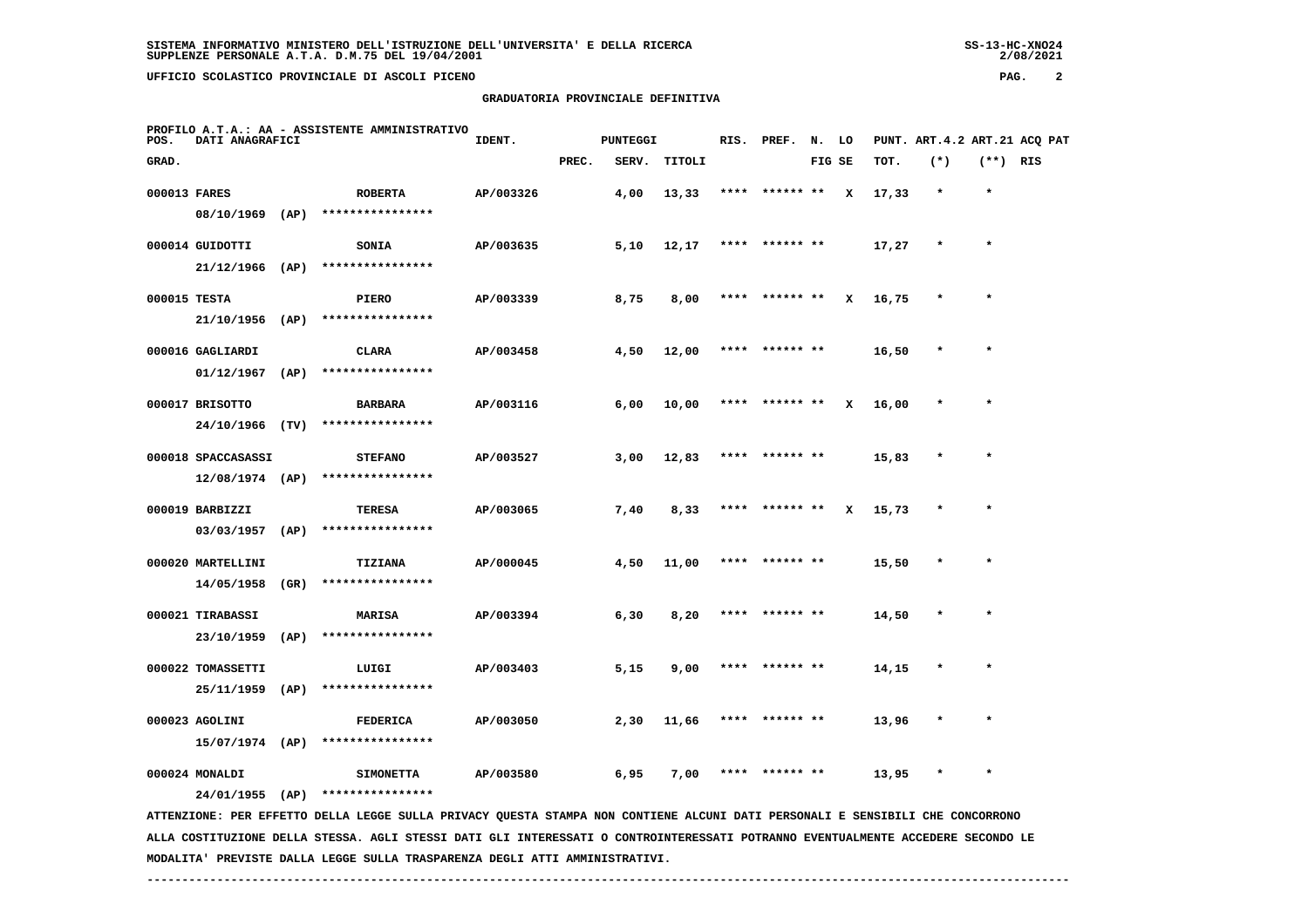**GRADUATORIA PROVINCIALE DEFINITIVA**

| PROFILO A.T.A.: AA - ASSISTENTE AMMINISTRATIVO<br>DATI ANAGRAFICI<br>POS. |                               |      |                                                                                                                                 | IDENT.    |       | PUNTEGGI |              | RIS. PREF.     | N. LO  |   |       | PUNT. ART.4.2 ART.21 ACQ PAT |            |  |
|---------------------------------------------------------------------------|-------------------------------|------|---------------------------------------------------------------------------------------------------------------------------------|-----------|-------|----------|--------------|----------------|--------|---|-------|------------------------------|------------|--|
| GRAD.                                                                     |                               |      |                                                                                                                                 |           | PREC. |          | SERV. TITOLI |                | FIG SE |   | TOT.  | $(*)$                        | $(**)$ RIS |  |
|                                                                           | 000025 BASTIANI<br>23/12/1959 | (AP) | <b>ALESSANDRA</b><br>****************                                                                                           | AP/003060 |       | 3,20     | 9,33         | **** ****** ** |        |   | 12,53 | $\star$                      | $\star$    |  |
|                                                                           | 000026 CHIAPPINI              |      | <b>PAOLO</b>                                                                                                                    | AP/003155 |       | 2,70     | 9,00         | **** ****** ** |        | x | 11,70 | $\star$                      | $\star$    |  |
|                                                                           | 24/04/1956                    | (AP) | ****************                                                                                                                |           |       |          |              |                |        |   |       |                              |            |  |
|                                                                           | 000027 SEBASTIANI             |      | <b>MILENA</b>                                                                                                                   | AP/003241 |       | 1,00     | 10,16        | **** ****** ** |        |   | 11,16 | $\star$                      | $\star$    |  |
|                                                                           | 03/12/1964                    | (AP) | ****************                                                                                                                |           |       |          |              |                |        |   |       |                              |            |  |
|                                                                           | 000028 MARINI                 |      | ALBINA ROSELLA                                                                                                                  | AP/003371 |       | 2,65     | 7,00         | **** ****** ** |        |   | 9,65  | $\star$                      | $\star$    |  |
|                                                                           | 17/11/1960                    | (AP) | ****************                                                                                                                |           |       |          |              |                |        |   |       |                              |            |  |
|                                                                           |                               |      | ATTENZIONE: PER EFFETTO DELLA LEGGE SULLA PRIVACY QUESTA STAMPA NON CONTIENE ALCUNI DATI PERSONALI E SENSIBILI CHE CONCORRONO   |           |       |          |              |                |        |   |       |                              |            |  |
|                                                                           |                               |      | ALLA COSTITUZIONE DELLA STESSA. AGLI STESSI DATI GLI INTERESSATI O CONTROINTERESSATI POTRANNO EVENTUALMENTE ACCEDERE SECONDO LE |           |       |          |              |                |        |   |       |                              |            |  |
|                                                                           |                               |      | MODALITA' PREVISTE DALLA LEGGE SULLA TRASPARENZA DEGLI ATTI AMMINISTRATIVI.                                                     |           |       |          |              |                |        |   |       |                              |            |  |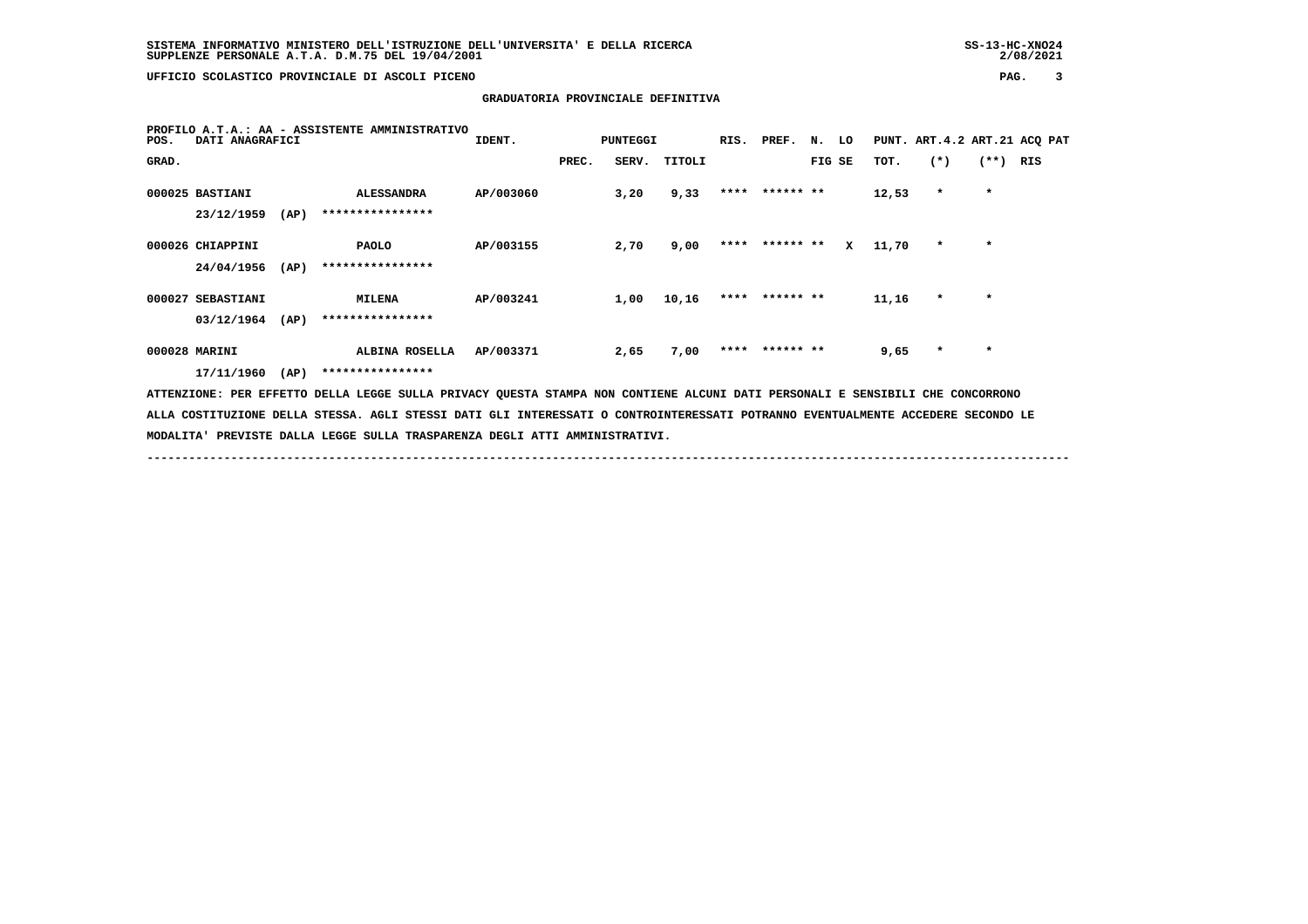## **SISTEMA INFORMATIVO MINISTERO DELL'ISTRUZIONE DELL'UNIVERSITA' E DELLA RICERCA SS-13-HC-XNO24 SUPPLENZE PERSONALE A.T.A. D.M.75 DEL 19/04/2001 2/08/2021**

 $2/08/2021$ 

 **GRADUATORIA PROVINCIALE DEFINITIVA**

| POS.  | DATI ANAGRAFICI               |      | PROFILO A.T.A.: AT - ASSISTENTE TECNICO<br>AREA PROFESSIONALE: AR01 - MECCANICA | IDENT.    |       | PUNTEGGI |        | RIS. PREF.     | N.     | LO |       | PUNT. ART.4.2 ART.21 ACQ PAT |         |     |
|-------|-------------------------------|------|---------------------------------------------------------------------------------|-----------|-------|----------|--------|----------------|--------|----|-------|------------------------------|---------|-----|
| GRAD. |                               |      |                                                                                 |           | PREC. | SERV.    | TITOLI |                | FIG SE |    | тот.  | $(*)$                        | (**)    | RIS |
|       | 000001 MALAIGIA<br>19/12/1966 | (AP) | <b>PAOLO</b><br>****************                                                | AP/003198 |       | 4,60     | 10,33  | **** ****** ** |        |    | 14,93 | $\mathbf{r}$                 | $\star$ |     |

 **ATTENZIONE: PER EFFETTO DELLA LEGGE SULLA PRIVACY QUESTA STAMPA NON CONTIENE ALCUNI DATI PERSONALI E SENSIBILI CHE CONCORRONO ALLA COSTITUZIONE DELLA STESSA. AGLI STESSI DATI GLI INTERESSATI O CONTROINTERESSATI POTRANNO EVENTUALMENTE ACCEDERE SECONDO LE MODALITA' PREVISTE DALLA LEGGE SULLA TRASPARENZA DEGLI ATTI AMMINISTRATIVI.**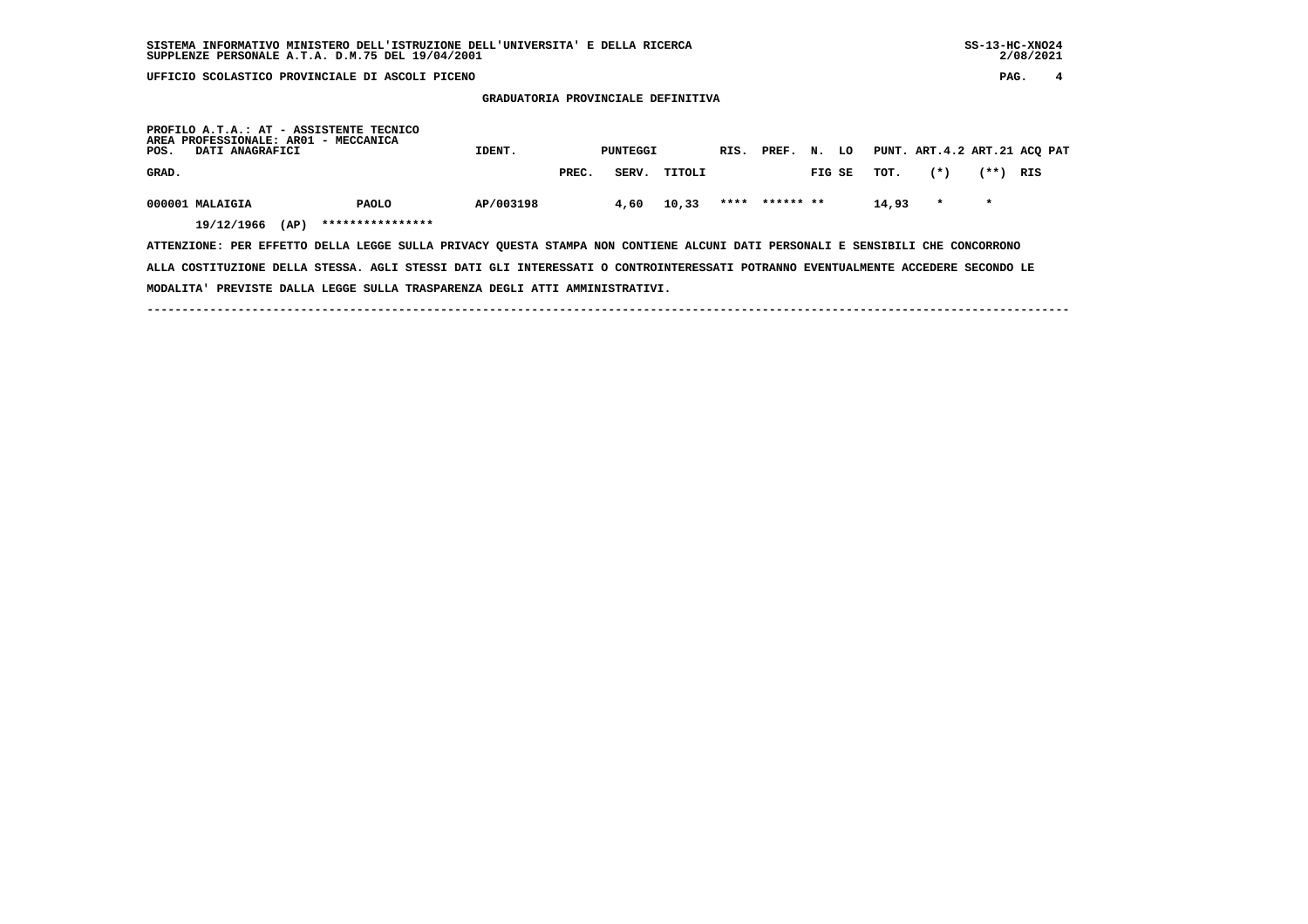**GRADUATORIA PROVINCIALE DEFINITIVA**

| PAG. |
|------|
|------|

| PROFILO A.T.A.: AT - ASSISTENTE TECNICO<br>PROFESSIONALE: AR02 - ELETTRONICA ED ELETTROTECNICA<br>AREA<br>DATI ANAGRAFICI<br>IDENT.<br>POS. | PUNTEGGI       |        | RIS. PREF.<br>N. | LO    |         | PUNT. ART.4.2 ART.21 ACQ PAT |
|---------------------------------------------------------------------------------------------------------------------------------------------|----------------|--------|------------------|-------|---------|------------------------------|
| GRAD.                                                                                                                                       | SERV.<br>PREC. | TITOLI | FIG SE           | TOT.  | $(*)$   | $(**+)$<br>RIS               |
|                                                                                                                                             |                |        |                  |       |         |                              |
| AP/003337<br>000001 GIUSTINI<br>LIANA                                                                                                       | 0,50           | 11,00  | **** ****** **   | 11,50 | $\star$ | $\star$                      |
| ****************<br>17/04/1968<br>(AP)                                                                                                      |                |        |                  |       |         |                              |
|                                                                                                                                             |                |        |                  |       |         |                              |
| 000002 COGNIGNI<br>AP/000021<br><b>DANIELA</b>                                                                                              | 1,50           | 6,17   | **** ****** **   | 7.67  | $\star$ | $\star$                      |
| ****************<br>17/11/1956<br>(AP)                                                                                                      |                |        |                  |       |         |                              |
| ATTENZIONE: PER EFFETTO DELLA LEGGE SULLA PRIVACY QUESTA STAMPA NON CONTIENE ALCUNI DATI PERSONALI E SENSIBILI CHE CONCORRONO               |                |        |                  |       |         |                              |

 **ALLA COSTITUZIONE DELLA STESSA. AGLI STESSI DATI GLI INTERESSATI O CONTROINTERESSATI POTRANNO EVENTUALMENTE ACCEDERE SECONDO LE MODALITA' PREVISTE DALLA LEGGE SULLA TRASPARENZA DEGLI ATTI AMMINISTRATIVI.**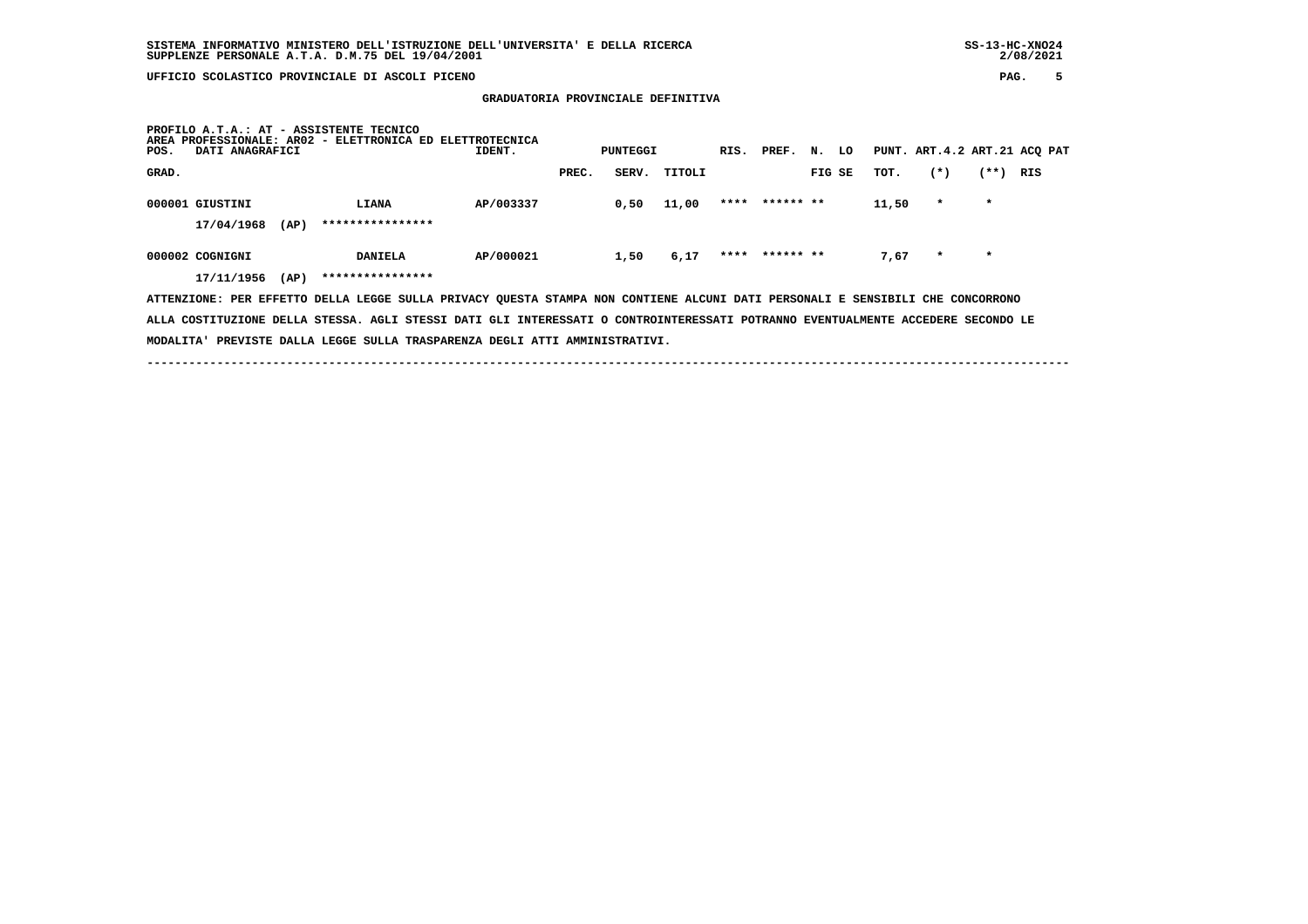2/08/2021

#### **GRADUATORIA PROVINCIALE DEFINITIVA**

| PROFILO A.T.A.: AT - ASSISTENTE TECNICO<br>AREA PROFESSIONALE: AR08 - FISICA<br>DATI ANAGRAFICI<br>POS.                         | IDENT.    | <b>PUNTEGGI</b> |        |  | RIS. PREF.     | N. LO  |       | PUNT. ART. 4.2 ART. 21 ACQ PAT |         |     |
|---------------------------------------------------------------------------------------------------------------------------------|-----------|-----------------|--------|--|----------------|--------|-------|--------------------------------|---------|-----|
| GRAD.                                                                                                                           |           | PREC.<br>SERV.  | TITOLI |  |                | FIG SE | TOT.  | $(*)$                          | $(**)$  | RIS |
| 000001 RECCHIONI<br><b>ROBERTO</b><br>20/12/1958<br>****************<br>(AP)                                                    | AP/003232 | 25,20           | 9,00   |  | **** ****** ** |        | 34,20 | $\star$                        | $\star$ |     |
|                                                                                                                                 |           |                 |        |  |                |        |       |                                |         |     |
| 000002 GAGLIARDI<br><b>CLARA</b>                                                                                                | AP/003458 | 5,70            | 10,00  |  | **** ****** ** |        | 15,70 | $\star$                        | $\star$ |     |
| 01/12/1967<br>****************<br>(AP)                                                                                          |           |                 |        |  |                |        |       |                                |         |     |
| 000003 MALAIGIA<br><b>PAOLO</b>                                                                                                 | AP/003198 | 4,60            | 10,33  |  | **** ****** ** |        | 14,93 | $\star$                        | $\star$ |     |
| ****************<br>19/12/1966<br>(AP)                                                                                          |           |                 |        |  |                |        |       |                                |         |     |
| 000004 GIUSTINI<br>LIANA                                                                                                        | AP/003337 | 0,50            | 11,00  |  | **** ****** ** |        | 11,50 | $\star$                        | $\star$ |     |
| ****************<br>17/04/1968<br>(AP)                                                                                          |           |                 |        |  |                |        |       |                                |         |     |
| 000005 COGNIGNI<br><b>DANIELA</b>                                                                                               | AP/000021 | 1,50            | 6,17   |  | **** ****** ** |        | 7,67  | $\star$                        | $\star$ |     |
| ****************<br>17/11/1956<br>(AP)                                                                                          |           |                 |        |  |                |        |       |                                |         |     |
| ATTENZIONE: PER EFFETTO DELLA LEGGE SULLA PRIVACY QUESTA STAMPA NON CONTIENE ALCUNI DATI PERSONALI E SENSIBILI CHE CONCORRONO   |           |                 |        |  |                |        |       |                                |         |     |
| ALLA COSTITUZIONE DELLA STESSA. AGLI STESSI DATI GLI INTERESSATI O CONTROINTERESSATI POTRANNO EVENTUALMENTE ACCEDERE SECONDO LE |           |                 |        |  |                |        |       |                                |         |     |
| MODALITA' PREVISTE DALLA LEGGE SULLA TRASPARENZA DEGLI ATTI AMMINISTRATIVI.                                                     |           |                 |        |  |                |        |       |                                |         |     |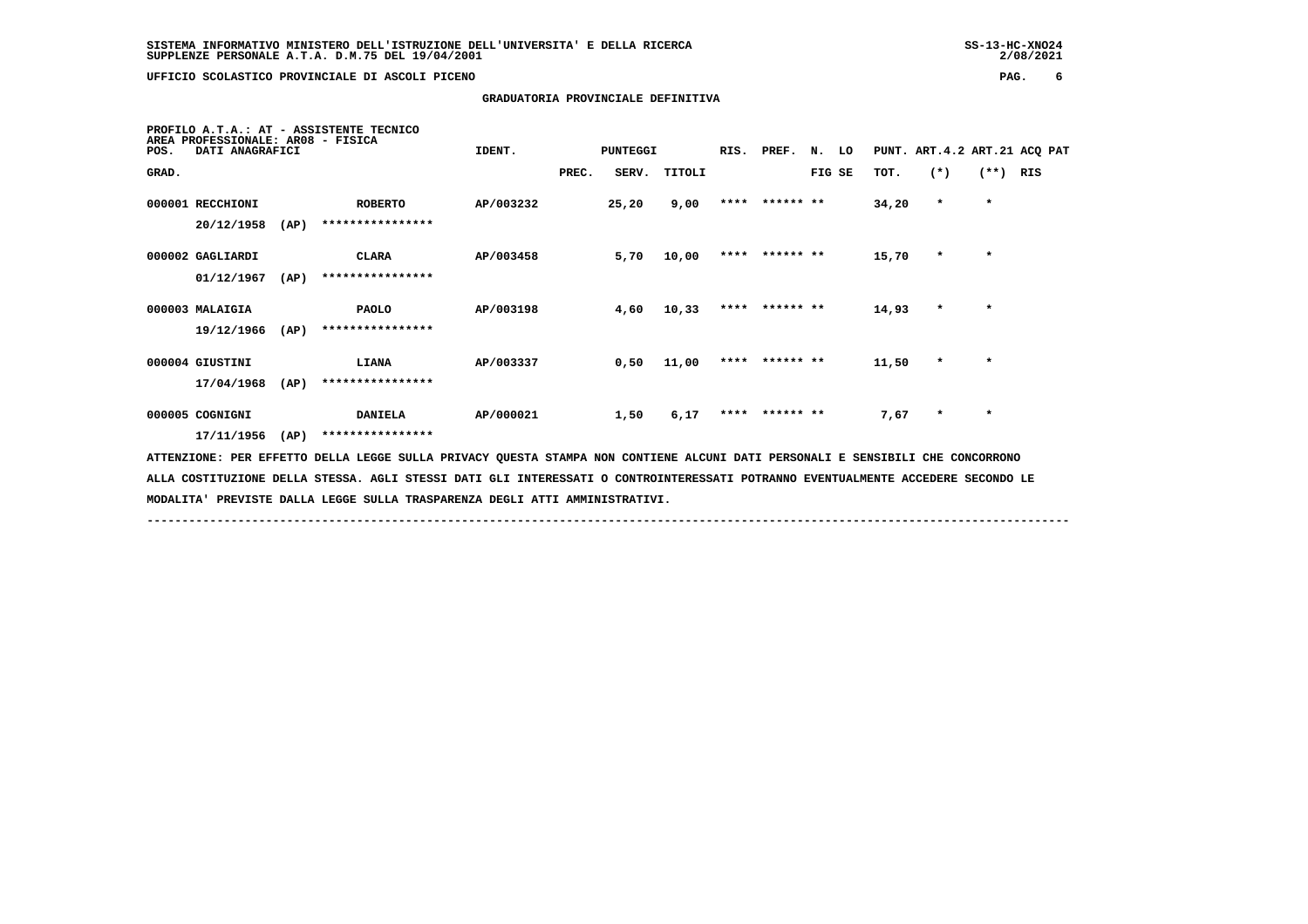| AREA<br>POS. | DATI ANAGRAFICI                        | PROFILO A.T.A.: AT - ASSISTENTE TECNICO<br>PROFESSIONALE: AR11 - METALLURGICO-MINERARIA                                       | IDENT.    |       | PUNTEGGI |        | RIS. PREF. N.  |        | LO |       |         |         | PUNT. ART.4.2 ART.21 ACQ PAT |
|--------------|----------------------------------------|-------------------------------------------------------------------------------------------------------------------------------|-----------|-------|----------|--------|----------------|--------|----|-------|---------|---------|------------------------------|
| GRAD.        |                                        |                                                                                                                               |           | PREC. | SERV.    | TITOLI |                | FIG SE |    | TOT.  | $(*)$   | $(**+)$ | RIS                          |
|              | 000001 RECCHIONI<br>20/12/1958<br>(AP) | <b>ROBERTO</b><br>****************                                                                                            | AP/003232 |       | 25,20    | 9,00   | **** ****** ** |        |    | 34,20 | $\star$ | $\star$ |                              |
|              | 000002 GAGLIARDI<br>01/12/1967<br>(AP) | CLARA<br>****************                                                                                                     | AP/003458 |       | 5,70     | 10,00  | **** ****** ** |        |    | 15,70 | $\star$ | $\star$ |                              |
|              |                                        | ATTENZIONE: PER EFFETTO DELLA LEGGE SULLA PRIVACY QUESTA STAMPA NON CONTIENE ALCUNI DATI PERSONALI E SENSIBILI CHE CONCORRONO |           |       |          |        |                |        |    |       |         |         |                              |

 **GRADUATORIA PROVINCIALE DEFINITIVA**

 **ALLA COSTITUZIONE DELLA STESSA. AGLI STESSI DATI GLI INTERESSATI O CONTROINTERESSATI POTRANNO EVENTUALMENTE ACCEDERE SECONDO LE MODALITA' PREVISTE DALLA LEGGE SULLA TRASPARENZA DEGLI ATTI AMMINISTRATIVI.**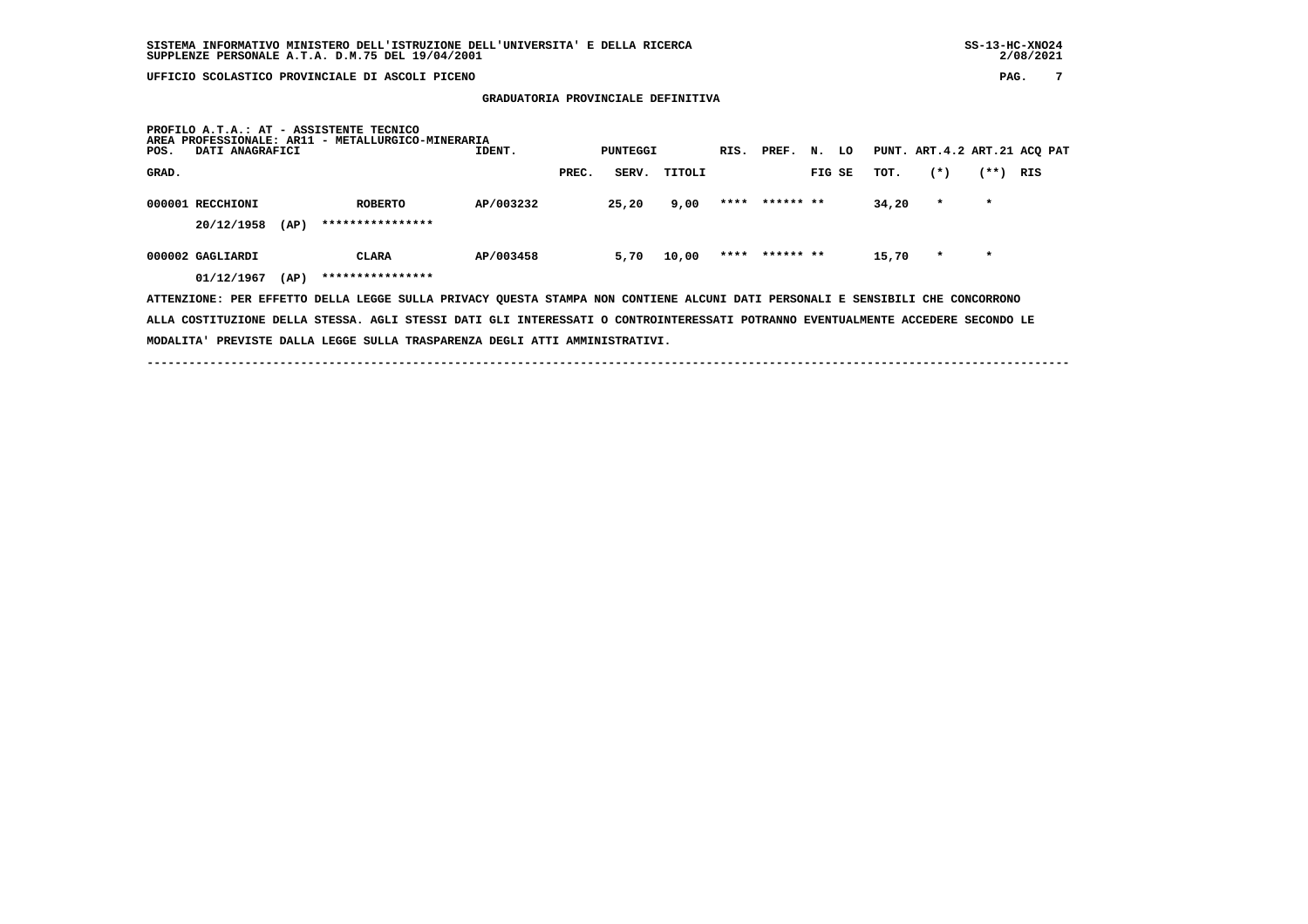## **SISTEMA INFORMATIVO MINISTERO DELL'ISTRUZIONE DELL'UNIVERSITA' E DELLA RICERCA SS-13-HC-XNO24 SUPPLENZE PERSONALE A.T.A. D.M.75 DEL 19/04/2001 2/08/2021**

 **UFFICIO SCOLASTICO PROVINCIALE DI ASCOLI PICENO PAG. 8**

#### **GRADUATORIA PROVINCIALE DEFINITIVA**

| PROFILO A.T.A.: AT - ASSISTENTE TECNICO<br>PROFESSIONALE: AR18 - ECONOMIA DOMESTICA E SERVIZI AUSILIARI ALBERGHIERI<br><b>AREA</b><br>PUNT. ART.4.2 ART.21 ACQ PAT<br>IDENT.<br>LO<br>DATI ANAGRAFICI<br><b>PUNTEGGI</b><br>RIS. PREF.<br>N.<br>POS. |                |        |                     |                  |                |  |  |  |  |
|------------------------------------------------------------------------------------------------------------------------------------------------------------------------------------------------------------------------------------------------------|----------------|--------|---------------------|------------------|----------------|--|--|--|--|
| GRAD.                                                                                                                                                                                                                                                | SERV.<br>PREC. | TITOLI | FIG SE              | $(*)$<br>TOT.    | $(***)$<br>RIS |  |  |  |  |
| AP/003425<br>000001 ROMANUCCI<br>GIUSEPPINA<br>****************<br>04/06/1959<br>(AP)                                                                                                                                                                | 18,15          | 13,00  | **** ****** **<br>x | 31,15<br>$\star$ | $\star$        |  |  |  |  |
| AP/003486<br>000002 DI MARCANGELO<br>VINCENZINA<br>****************<br>20/04/1967                                                                                                                                                                    | 3,00           | 11,33  | **** ****** **      | 14,33<br>$\star$ | $\star$        |  |  |  |  |
| (AP)<br>ATTENZIONE: PER EFFETTO DELLA LEGGE SULLA PRIVACY QUESTA STAMPA NON CONTIENE ALCUNI DATI PERSONALI E SENSIBILI CHE CONCORRONO                                                                                                                |                |        |                     |                  |                |  |  |  |  |

 **ALLA COSTITUZIONE DELLA STESSA. AGLI STESSI DATI GLI INTERESSATI O CONTROINTERESSATI POTRANNO EVENTUALMENTE ACCEDERE SECONDO LE**

 **MODALITA' PREVISTE DALLA LEGGE SULLA TRASPARENZA DEGLI ATTI AMMINISTRATIVI.**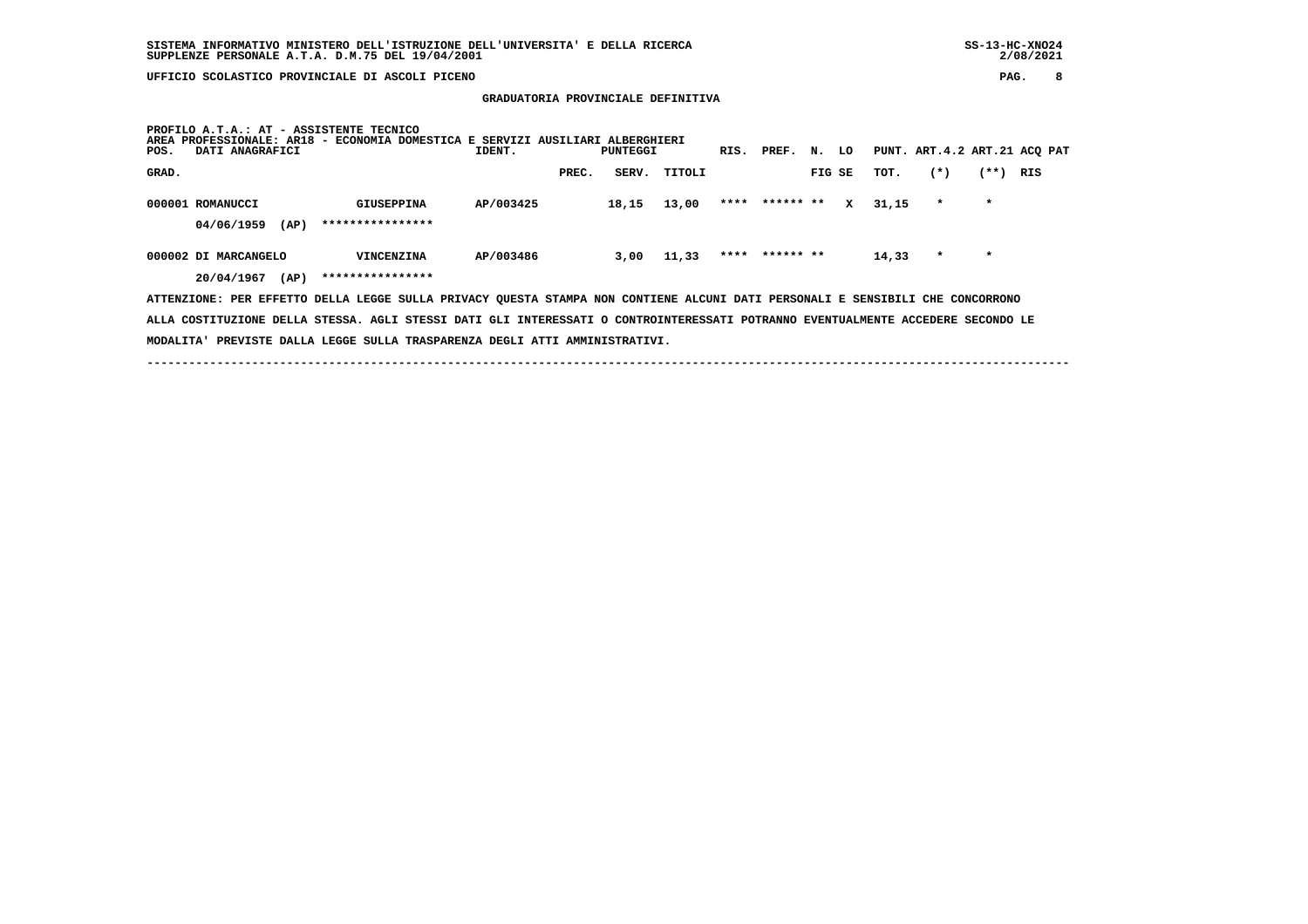**GRADUATORIA PROVINCIALE DEFINITIVA**

| PROFILO A.T.A.: AT - ASSISTENTE TECNICO<br>AREA PROFESSIONALE: AR20 - ALBERGHIERA<br>POS.<br>DATI ANAGRAFICI                  |                   | IDENT.    |       | PUNTEGGI |        | RIS. | PREF.          | N.     | LO |       |         |         | PUNT. ART.4.2 ART.21 ACO PAT |
|-------------------------------------------------------------------------------------------------------------------------------|-------------------|-----------|-------|----------|--------|------|----------------|--------|----|-------|---------|---------|------------------------------|
| GRAD.                                                                                                                         |                   |           | PREC. | SERV.    | TITOLI |      |                | FIG SE |    | тот.  | $(*)$   | (**)    | RIS                          |
| 000001 DI MARCANGELO                                                                                                          | <b>VINCENZINA</b> | AP/003486 |       | 3,00     | 11,33  |      | **** ****** ** |        |    | 14,33 | $\star$ | $\star$ |                              |
| 20/04/1967<br>(AP)                                                                                                            | ****************  |           |       |          |        |      |                |        |    |       |         |         |                              |
| ATTENZIONE: PER EFFETTO DELLA LEGGE SULLA PRIVACY QUESTA STAMPA NON CONTIENE ALCUNI DATI PERSONALI E SENSIBILI CHE CONCORRONO |                   |           |       |          |        |      |                |        |    |       |         |         |                              |

 **ALLA COSTITUZIONE DELLA STESSA. AGLI STESSI DATI GLI INTERESSATI O CONTROINTERESSATI POTRANNO EVENTUALMENTE ACCEDERE SECONDO LE MODALITA' PREVISTE DALLA LEGGE SULLA TRASPARENZA DEGLI ATTI AMMINISTRATIVI.**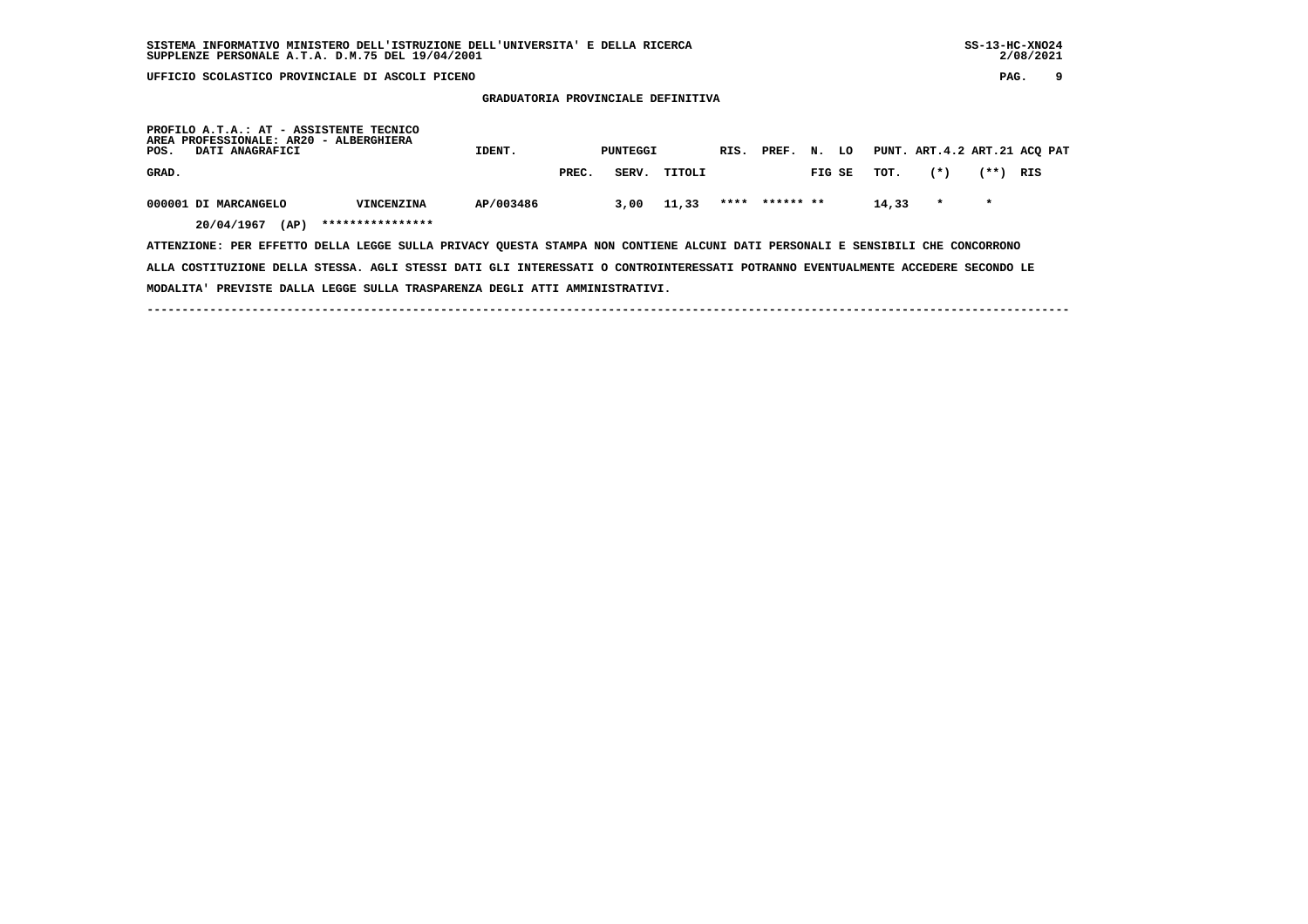**MODALITA' PREVISTE DALLA LEGGE SULLA TRASPARENZA DEGLI ATTI AMMINISTRATIVI.**

 $2/08/2021$ 

#### **GRADUATORIA PROVINCIALE DEFINITIVA**

| PROFILO A.T.A.: AT - ASSISTENTE TECNICO<br>AREA PROFESSIONALE: AR21 - ALBERGHIERA AMMINISTRATIVA CONTABILE<br>PUNT. ART.4.2 ART.21 ACO PAT<br>LO<br>PUNTEGGI<br>N.<br>PREF.<br>POS.<br>DATI ANAGRAFICI<br>IDENT.<br>RIS. |                   |           |       |       |        |  |                |        |  |       |         |         |     |
|--------------------------------------------------------------------------------------------------------------------------------------------------------------------------------------------------------------------------|-------------------|-----------|-------|-------|--------|--|----------------|--------|--|-------|---------|---------|-----|
| GRAD.                                                                                                                                                                                                                    |                   |           | PREC. | SERV. | TITOLI |  |                | FIG SE |  | тот.  | $(*)$   | (**)    | RIS |
| 000001 DI MARCANGELO                                                                                                                                                                                                     | <b>VINCENZINA</b> | AP/003486 |       | 3,00  | 11,33  |  | **** ****** ** |        |  | 14,33 | $\star$ | $\star$ |     |
| 20/04/1967<br>(AP)                                                                                                                                                                                                       | ****************  |           |       |       |        |  |                |        |  |       |         |         |     |
| ATTENZIONE: PER EFFETTO DELLA LEGGE SULLA PRIVACY QUESTA STAMPA NON CONTIENE ALCUNI DATI PERSONALI E SENSIBILI CHE CONCORRONO                                                                                            |                   |           |       |       |        |  |                |        |  |       |         |         |     |
| ALLA COSTITUZIONE DELLA STESSA. AGLI STESSI DATI GLI INTERESSATI O CONTROINTERESSATI POTRANNO EVENTUALMENTE ACCEDERE SECONDO LE                                                                                          |                   |           |       |       |        |  |                |        |  |       |         |         |     |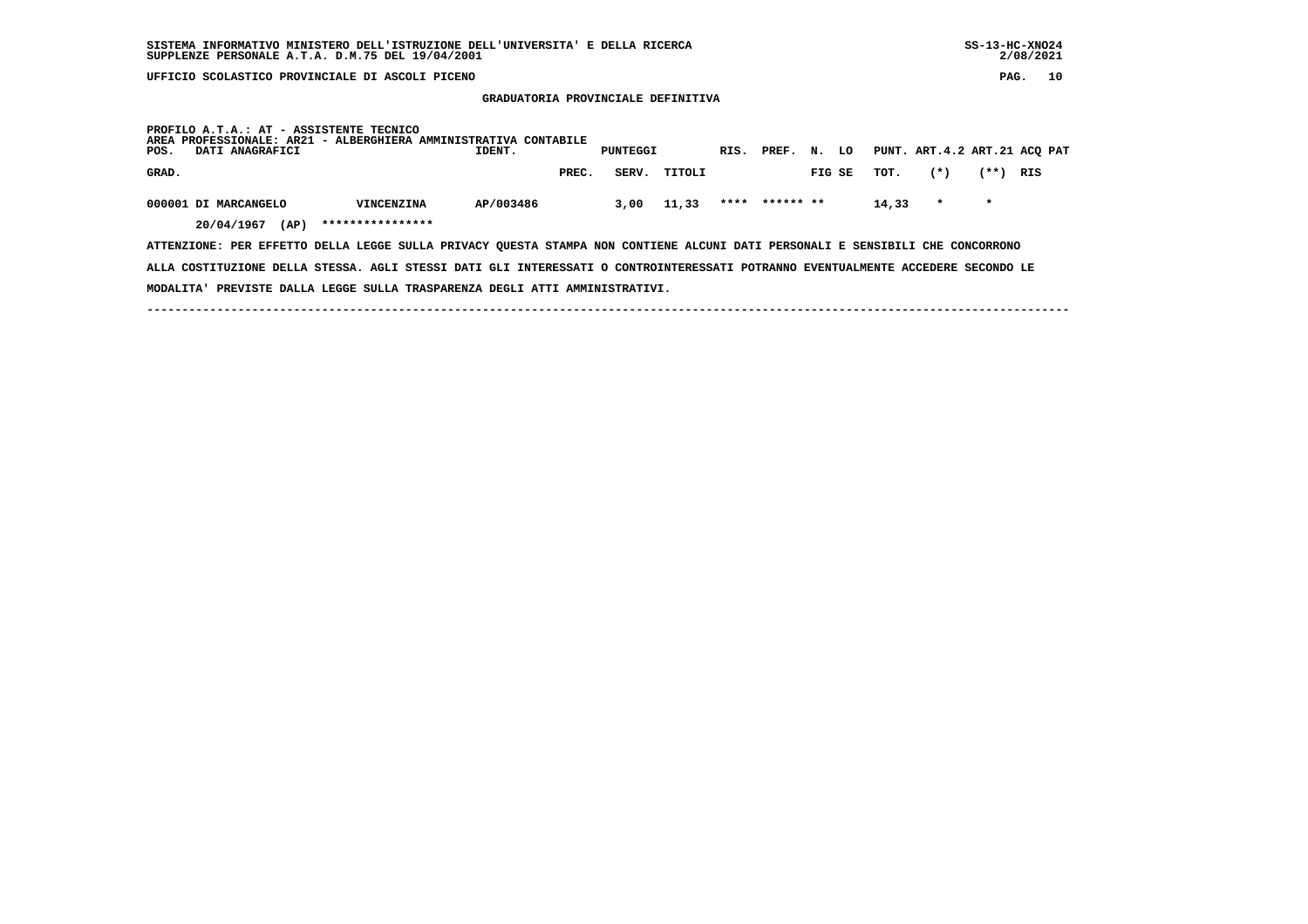**GRADUATORIA PROVINCIALE DEFINITIVA**

| PROFILO A.T.A.: AT - ASSISTENTE TECNICO<br>AREA PROFESSIONALE: AR22 - MODA E COSTUME<br>POS.<br>DATI ANAGRAFICI               |                   | IDENT.    |       | PUNTEGGI |        | RIS. | PREF.          | N.     | LO |       |         |         | PUNT. ART.4.2 ART.21 ACO PAT |
|-------------------------------------------------------------------------------------------------------------------------------|-------------------|-----------|-------|----------|--------|------|----------------|--------|----|-------|---------|---------|------------------------------|
| GRAD.                                                                                                                         |                   |           | PREC. | SERV.    | TITOLI |      |                | FIG SE |    | тот.  | $(*)$   | (**)    | RIS                          |
| 000001 ROMANUCCI                                                                                                              | <b>GIUSEPPINA</b> | AP/003425 |       | 18,15    | 13,00  |      | **** ****** ** |        | x  | 31.15 | $\star$ | $\star$ |                              |
| 04/06/1959<br>(AP)                                                                                                            | ****************  |           |       |          |        |      |                |        |    |       |         |         |                              |
| ATTENZIONE: PER EFFETTO DELLA LEGGE SULLA PRIVACY OUESTA STAMPA NON CONTIENE ALCUNI DATI PERSONALI E SENSIBILI CHE CONCORRONO |                   |           |       |          |        |      |                |        |    |       |         |         |                              |

 **ALLA COSTITUZIONE DELLA STESSA. AGLI STESSI DATI GLI INTERESSATI O CONTROINTERESSATI POTRANNO EVENTUALMENTE ACCEDERE SECONDO LE MODALITA' PREVISTE DALLA LEGGE SULLA TRASPARENZA DEGLI ATTI AMMINISTRATIVI.**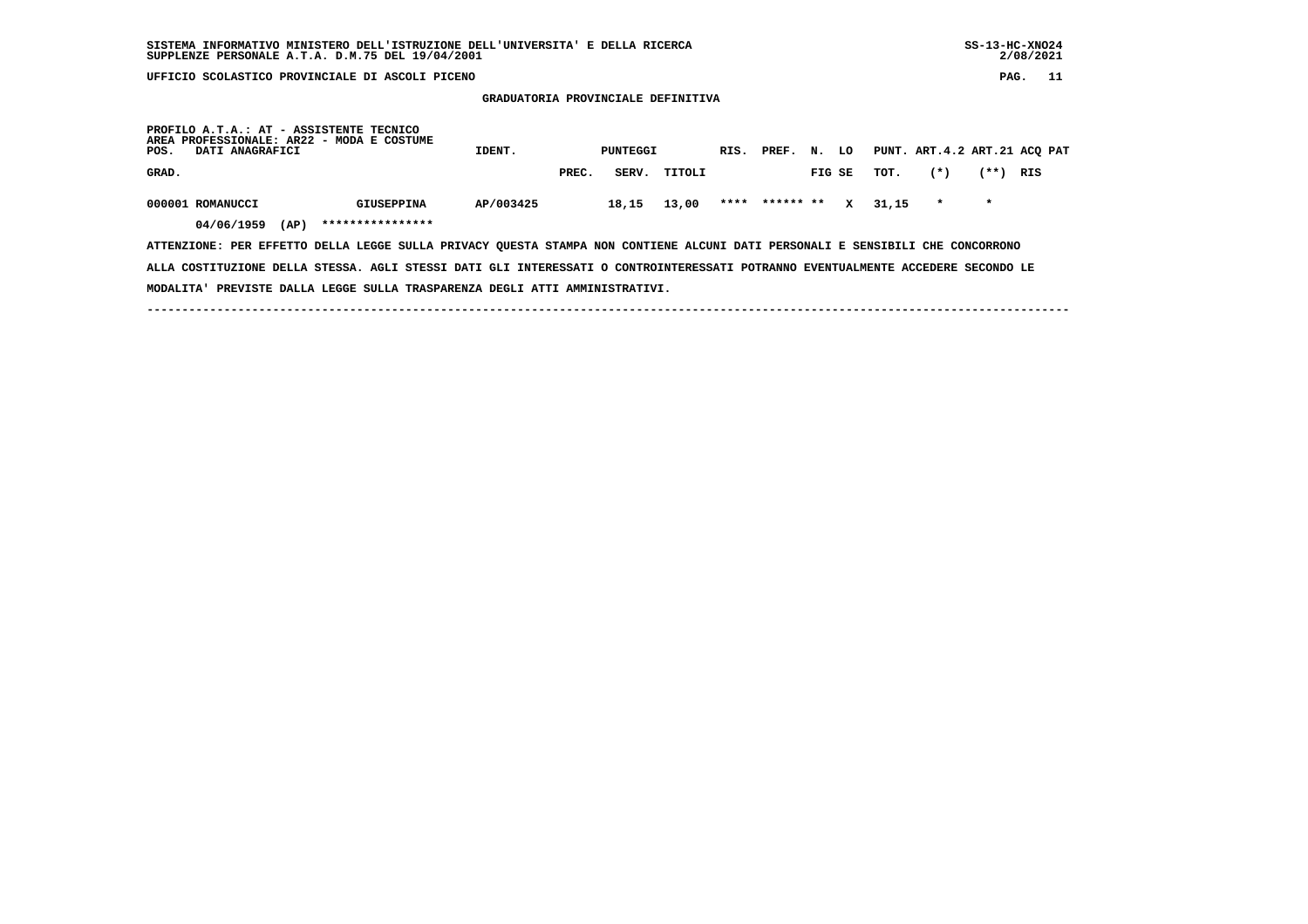## **SISTEMA INFORMATIVO MINISTERO DELL'ISTRUZIONE DELL'UNIVERSITA' E DELLA RICERCA SS-13-HC-XNO24 SUPPLENZE PERSONALE A.T.A. D.M.75 DEL 19/04/2001 2/08/2021**

2/08/2021

 **UFFICIO SCOLASTICO PROVINCIALE DI ASCOLI PICENO PAG. 12**

 **GRADUATORIA PROVINCIALE DEFINITIVA**

 **PROFILO A.T.A.: AT - ASSISTENTE TECNICOAREA PROFESSIONALE: AR23 - CHIMICA**<br>POS. DATI ANAGRAFICI **IDENT.** PUNTEGGI RIS. PREF. N. LO PUNT. ART.4.2 ART.21 ACQ PAT  **GRAD. PREC. SERV. TITOLI FIG SE TOT. (\*) (\*\*) RIS 000001 RECCHIONI ROBERTO AP/003232 25,20 9,00 \*\*\*\* \*\*\*\*\*\* \*\* 34,20 \* \* 20/12/1958 (AP) \*\*\*\*\*\*\*\*\*\*\*\*\*\*\*\* 000002 GAGLIARDI CLARA AP/003458 5,70 10,00 \*\*\*\* \*\*\*\*\*\* \*\* 15,70 \* \* 01/12/1967 (AP) \*\*\*\*\*\*\*\*\*\*\*\*\*\*\*\* 000003 D'ANGELO ELIANO AP/003036 3,30 7,33 \*\*\*\* \*\*\*\*\*\* \*\* 10,63 \* \* 13/11/1970 (AP) \*\*\*\*\*\*\*\*\*\*\*\*\*\*\*\* ATTENZIONE: PER EFFETTO DELLA LEGGE SULLA PRIVACY QUESTA STAMPA NON CONTIENE ALCUNI DATI PERSONALI E SENSIBILI CHE CONCORRONO ALLA COSTITUZIONE DELLA STESSA. AGLI STESSI DATI GLI INTERESSATI O CONTROINTERESSATI POTRANNO EVENTUALMENTE ACCEDERE SECONDO LE MODALITA' PREVISTE DALLA LEGGE SULLA TRASPARENZA DEGLI ATTI AMMINISTRATIVI.**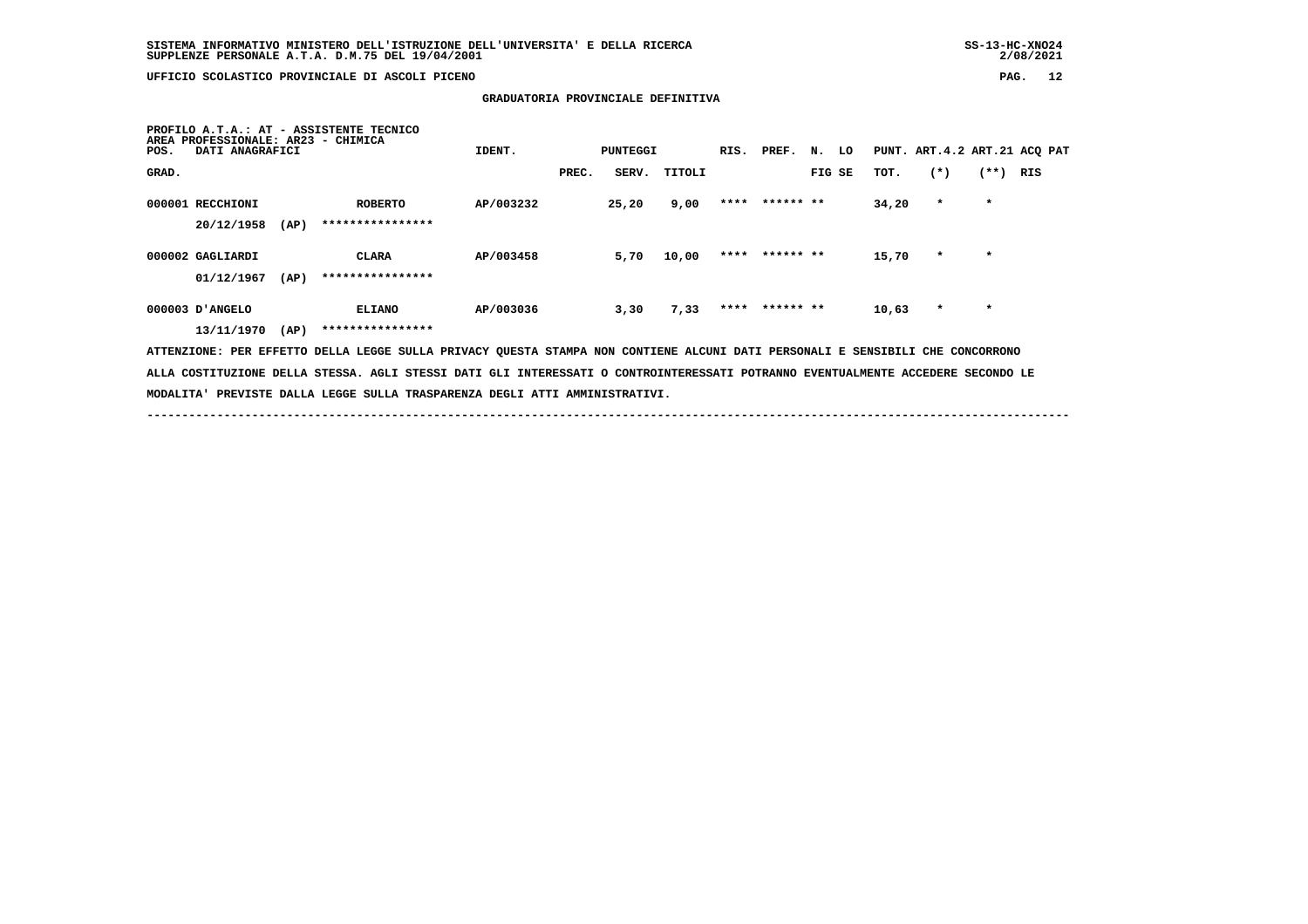**GRADUATORIA PROVINCIALE DEFINITIVA**

| PROFILO A.T.A.: AT - ASSISTENTE TECNICO<br>AREA PROFESSIONALE: AR28 - AZIENDA AGRARIA<br>POS.<br>DATI ANAGRAFICI | IDENT.                            |           | PUNTEGGI |       | RIS.   | PREF. | N.        | LO |        | PUNT. ART.4.2 ART.21 ACQ PAT |         |         |     |
|------------------------------------------------------------------------------------------------------------------|-----------------------------------|-----------|----------|-------|--------|-------|-----------|----|--------|------------------------------|---------|---------|-----|
| GRAD.                                                                                                            |                                   |           | PREC.    | SERV. | TITOLI |       |           |    | FIG SE | тот.                         | $(*)$   | (**)    | RIS |
| 000001 D'ANGELO<br>13/11/1970<br>(AP)                                                                            | <b>ELIANO</b><br>**************** | AP/003036 |          | 3,30  | 7,33   | ****  | ****** ** |    |        | 10,63                        | $\star$ | $\star$ |     |

 **ATTENZIONE: PER EFFETTO DELLA LEGGE SULLA PRIVACY QUESTA STAMPA NON CONTIENE ALCUNI DATI PERSONALI E SENSIBILI CHE CONCORRONO ALLA COSTITUZIONE DELLA STESSA. AGLI STESSI DATI GLI INTERESSATI O CONTROINTERESSATI POTRANNO EVENTUALMENTE ACCEDERE SECONDO LE MODALITA' PREVISTE DALLA LEGGE SULLA TRASPARENZA DEGLI ATTI AMMINISTRATIVI.**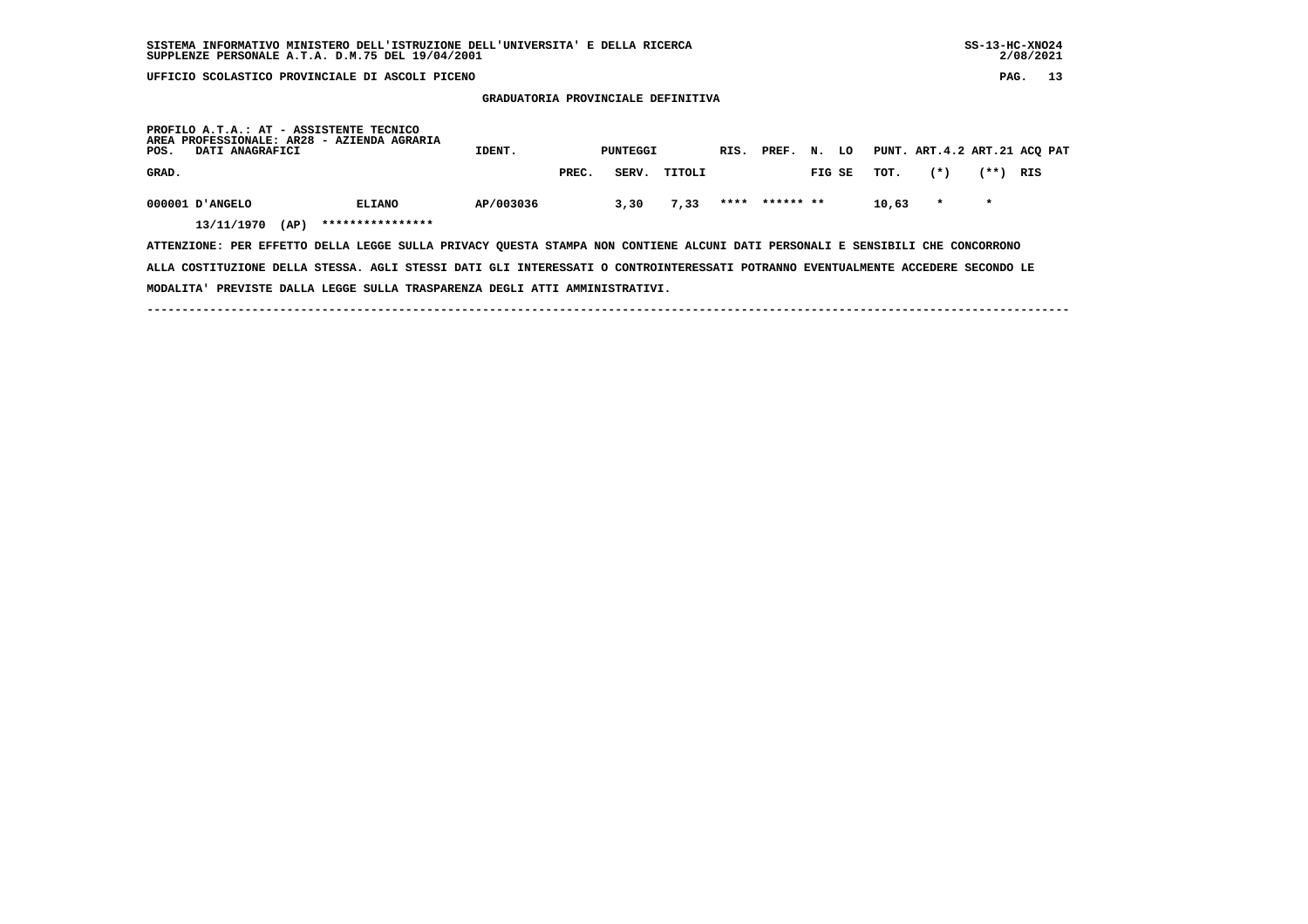## **SISTEMA INFORMATIVO MINISTERO DELL'ISTRUZIONE DELL'UNIVERSITA' E DELLA RICERCA SS-13-HC-XNO24 SUPPLENZE PERSONALE A.T.A. D.M.75 DEL 19/04/2001 2/08/2021**

2/08/2021

 **UFFICIO SCOLASTICO PROVINCIALE DI ASCOLI PICENO PAG. 14**

 **GRADUATORIA PROVINCIALE DEFINITIVA**

| <b>AREA</b><br>POS. | DATI ANAGRAFICI                                                                                                                 |      | PROFILO A.T.A.: AT - ASSISTENTE TECNICO<br>PROFESSIONALE: AR38 - AGROINDUSTRIALE                                              | IDENT.    |       | PUNTEGGI |        |  | RIS. PREF. N. LO |        |  |       | PUNT. ART.4.2 ART.21 ACQ PAT |         |     |
|---------------------|---------------------------------------------------------------------------------------------------------------------------------|------|-------------------------------------------------------------------------------------------------------------------------------|-----------|-------|----------|--------|--|------------------|--------|--|-------|------------------------------|---------|-----|
| GRAD.               |                                                                                                                                 |      |                                                                                                                               |           | PREC. | SERV.    | TITOLI |  |                  | FIG SE |  | TOT.  | $(*)$                        | $(**)$  | RIS |
|                     | 000001 RECCHIONI                                                                                                                |      | <b>ROBERTO</b>                                                                                                                | AP/003232 |       | 25,20    | 9,00   |  | **** ****** **   |        |  | 34,20 | $\star$                      | $\star$ |     |
|                     | 20/12/1958                                                                                                                      | (AP) | ****************                                                                                                              |           |       |          |        |  |                  |        |  |       |                              |         |     |
|                     | 000002 GAGLIARDI                                                                                                                |      | CLARA                                                                                                                         | AP/003458 |       | 5,70     | 10,00  |  | **** ****** **   |        |  | 15,70 | $\star$                      | $\star$ |     |
|                     | 01/12/1967                                                                                                                      | (AP) | ****************                                                                                                              |           |       |          |        |  |                  |        |  |       |                              |         |     |
|                     | 000003 D'ANGELO                                                                                                                 |      | <b>ELIANO</b>                                                                                                                 | AP/003036 |       | 3,30     | 7,33   |  | **** ****** **   |        |  | 10,63 | $\star$                      | $\star$ |     |
|                     | 13/11/1970                                                                                                                      | (AP) | ****************                                                                                                              |           |       |          |        |  |                  |        |  |       |                              |         |     |
|                     |                                                                                                                                 |      | ATTENZIONE: PER EFFETTO DELLA LEGGE SULLA PRIVACY QUESTA STAMPA NON CONTIENE ALCUNI DATI PERSONALI E SENSIBILI CHE CONCORRONO |           |       |          |        |  |                  |        |  |       |                              |         |     |
|                     | ALLA COSTITUZIONE DELLA STESSA. AGLI STESSI DATI GLI INTERESSATI O CONTROINTERESSATI POTRANNO EVENTUALMENTE ACCEDERE SECONDO LE |      |                                                                                                                               |           |       |          |        |  |                  |        |  |       |                              |         |     |
|                     |                                                                                                                                 |      | MODALITA' PREVISTE DALLA LEGGE SULLA TRASPARENZA DEGLI ATTI AMMINISTRATIVI.                                                   |           |       |          |        |  |                  |        |  |       |                              |         |     |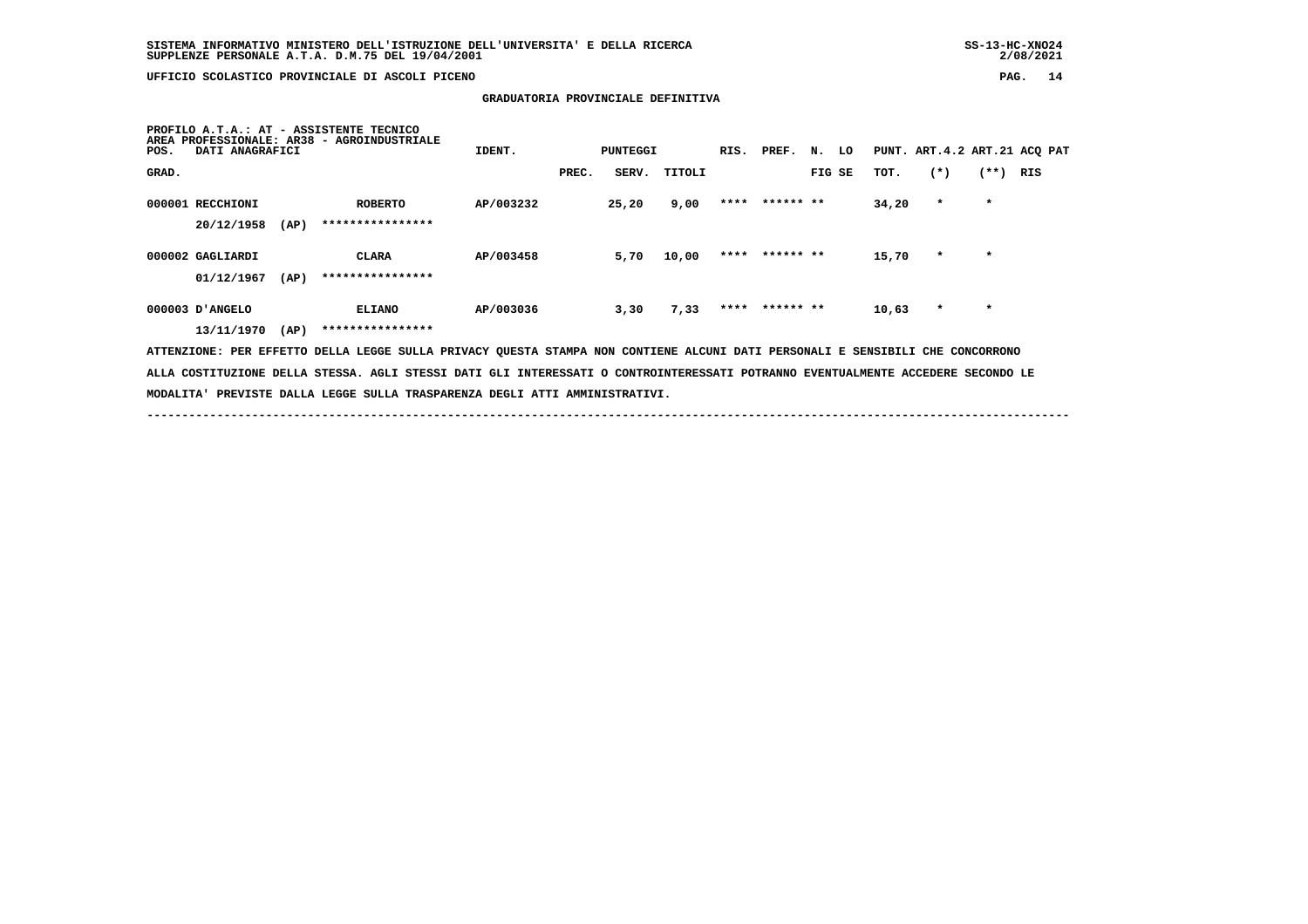**GRADUATORIA PROVINCIALE DEFINITIVA**

| PROFILO A.T.A.: CO - CUOCO<br>DATI ANAGRAFICI<br>POS.                                                                         | IDENT.                                                                                                                          |           | PUNTEGGI |      |              | RIS. PREF. N. LO |                |        |  | PUNT. ART.4.2 ART.21 ACQ PAT |         |            |  |  |
|-------------------------------------------------------------------------------------------------------------------------------|---------------------------------------------------------------------------------------------------------------------------------|-----------|----------|------|--------------|------------------|----------------|--------|--|------------------------------|---------|------------|--|--|
| GRAD.                                                                                                                         |                                                                                                                                 |           | PREC.    |      | SERV. TITOLI |                  |                | FIG SE |  | TOT.                         | $(*)$   | $(**)$ RIS |  |  |
| 000001 DI MARCANGELO                                                                                                          | VINCENZINA                                                                                                                      | AP/003486 |          | 3,40 | 9,77         |                  | **** ****** ** |        |  | 13,17                        | $\star$ | $\star$    |  |  |
| (AP)<br>20/04/1967                                                                                                            | ****************                                                                                                                |           |          |      |              |                  |                |        |  |                              |         |            |  |  |
| 000002 VALLESI                                                                                                                | <b>ALESSIO</b>                                                                                                                  | AP/003548 |          | 3,10 | 6,34         |                  | **** ****** ** |        |  | 9,44                         | $\star$ | $\star$    |  |  |
| (AP)<br>09/08/1974                                                                                                            | ****************                                                                                                                |           |          |      |              |                  |                |        |  |                              |         |            |  |  |
| ATTENZIONE: PER EFFETTO DELLA LEGGE SULLA PRIVACY QUESTA STAMPA NON CONTIENE ALCUNI DATI PERSONALI E SENSIBILI CHE CONCORRONO |                                                                                                                                 |           |          |      |              |                  |                |        |  |                              |         |            |  |  |
|                                                                                                                               | ALLA COSTITUZIONE DELLA STESSA. AGLI STESSI DATI GLI INTERESSATI O CONTROINTERESSATI POTRANNO EVENTUALMENTE ACCEDERE SECONDO LE |           |          |      |              |                  |                |        |  |                              |         |            |  |  |
| MODALITA' PREVISTE DALLA LEGGE SULLA TRASPARENZA DEGLI ATTI AMMINISTRATIVI.                                                   |                                                                                                                                 |           |          |      |              |                  |                |        |  |                              |         |            |  |  |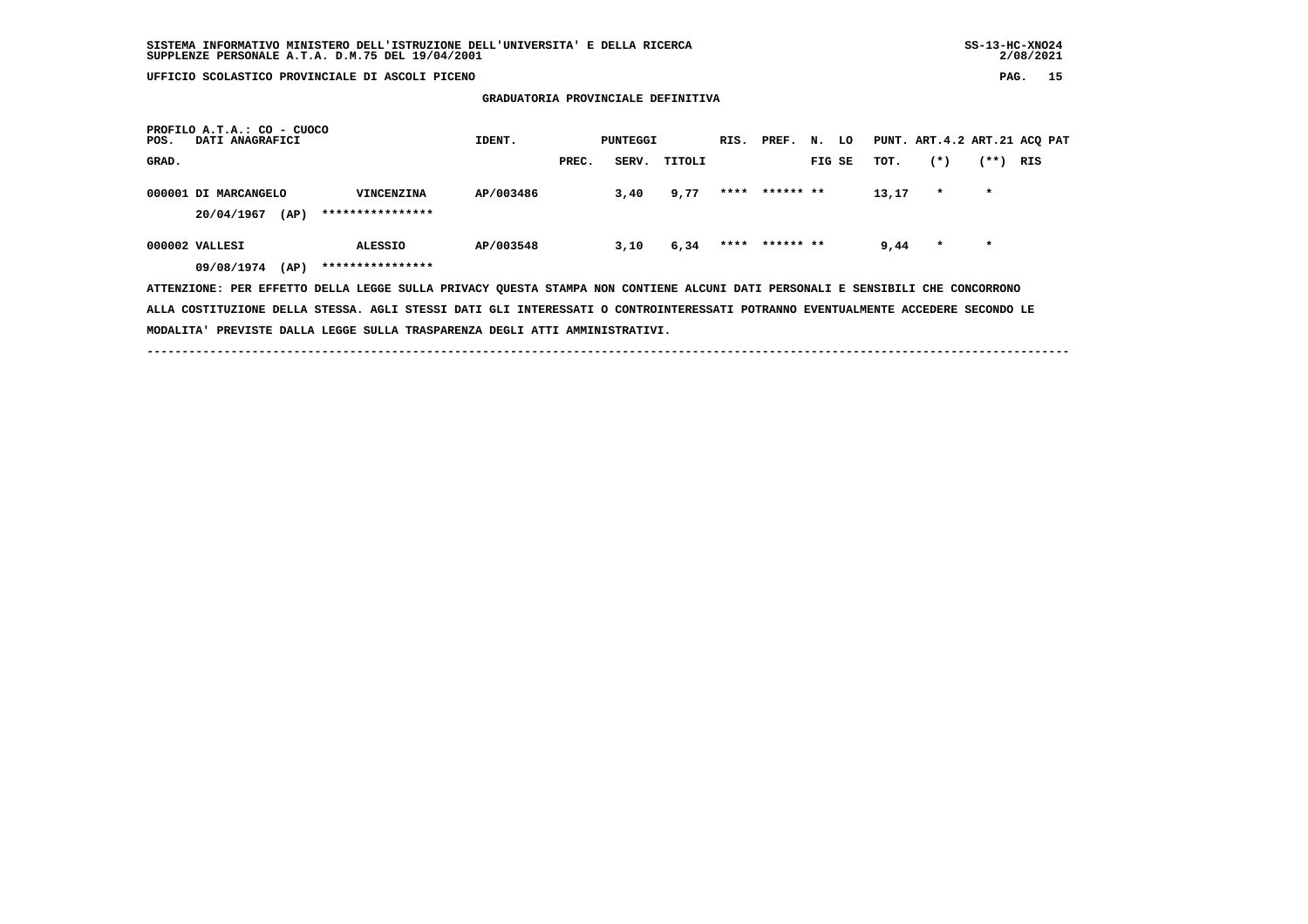| UFFICIO SCOLASTICO PROVINCIALE DI ASCOLI PICENO                                                                                                                                      | PAG.           | 16 |
|--------------------------------------------------------------------------------------------------------------------------------------------------------------------------------------|----------------|----|
| GRADUATORIA PROVINCIALE DEFINITIVA                                                                                                                                                   |                |    |
| PROFILO A.T.A.: CR - COLLABORATORE SCOLASTICO TECNICO (ADDETTO AZIENDE AGRARIE)<br>PUNT. ART.4.2 ART.21 ACQ PAT<br>RIS. PREF. N. LO<br>POS.<br>DATI ANAGRAFICI<br>PUNTEGGI<br>IDENT. |                |    |
| $(*)$<br>TOT.<br>SERV.<br>GRAD.<br>PREC.<br>TITOLI<br>FIG SE                                                                                                                         | $***$ )<br>RIS |    |
| NON CI SONO ASPIRANTI DA STAMPARE                                                                                                                                                    |                |    |

 **SISTEMA INFORMATIVO MINISTERO DELL'ISTRUZIONE DELL'UNIVERSITA' E DELLA RICERCA SS-13-HC-XNO24**

 $2/08/2021$ 

 **ATTENZIONE: PER EFFETTO DELLA LEGGE SULLA PRIVACY QUESTA STAMPA NON CONTIENE ALCUNI DATI PERSONALI E SENSIBILI CHE CONCORRONO**

 **ALLA COSTITUZIONE DELLA STESSA. AGLI STESSI DATI GLI INTERESSATI O CONTROINTERESSATI POTRANNO EVENTUALMENTE ACCEDERE SECONDO LE**

 **MODALITA' PREVISTE DALLA LEGGE SULLA TRASPARENZA DEGLI ATTI AMMINISTRATIVI.**

 **SUPPLENZE PERSONALE A.T.A. D.M.75 DEL 19/04/2001 2/08/2021**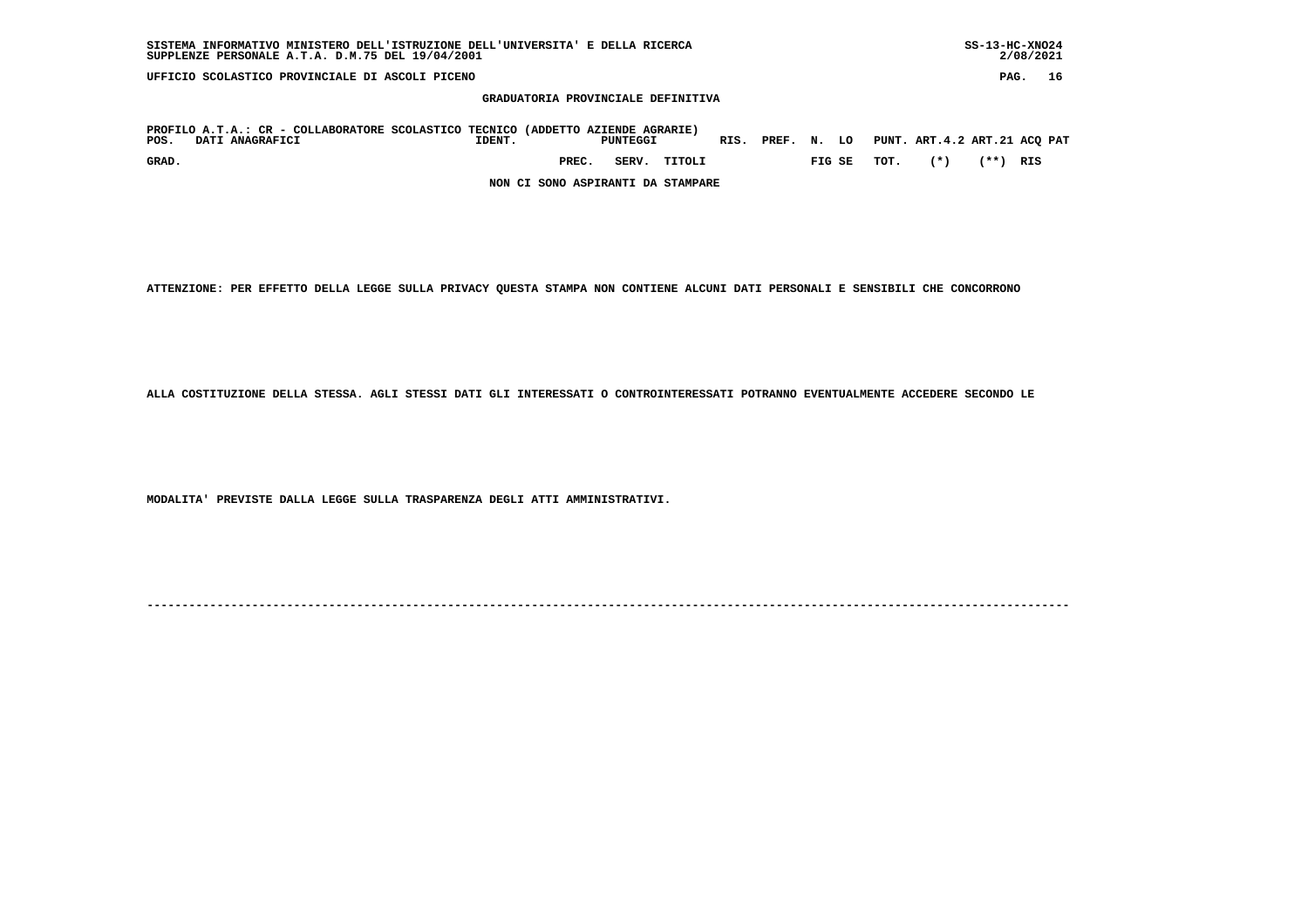| SUPPLENZE PERSONALE A.T.A. D.M.75 DEL 19/04/2001 | 2/08/2021 |    |
|--------------------------------------------------|-----------|----|
| UFFICIO SCOLASTICO PROVINCIALE DI ASCOLI PICENO  | PAG.      | 17 |
| GRADUATORIA PROVINCIALE DEFINITIVA               |           |    |

| PROFILO A.T.A.: CS - COLLABORATORE SCOLASTICO<br>POS.<br>DATI ANAGRAFICI |                   |      | IDENT.           |                 | PUNTEGGI |       | RIS.   | PREF. | N. LO           |        |   | PUNT. ART. 4.2 ART. 21 ACO PAT |         |            |   |
|--------------------------------------------------------------------------|-------------------|------|------------------|-----------------|----------|-------|--------|-------|-----------------|--------|---|--------------------------------|---------|------------|---|
| GRAD.                                                                    |                   |      |                  |                 | PREC.    | SERV. | TITOLI |       |                 | FIG SE |   | TOT.                           | $(*)$   | $(**)$ RIS |   |
|                                                                          | 000001 FERRINI    |      | <b>MARIELLA</b>  | AP/003650       | 3,20     | 25,35 | 3,00   |       | ****  ****** ** |        | x | 31,55                          | $\star$ | $\star$    |   |
|                                                                          | 09/08/1956        | (AP) | **************** |                 |          |       |        |       |                 |        |   |                                |         |            |   |
|                                                                          | 000002 ISIDORI    |      | <b>DANIELE</b>   | AP/000041 23,80 |          |       |        |       | **** ****** **  |        |   | 23,80                          | $\star$ | $\star$    |   |
|                                                                          | 10/05/1959        | (AP) | **************** |                 |          |       |        |       |                 |        |   |                                |         |            |   |
|                                                                          | 000003 BERTOLI    |      | <b>EUGENIA</b>   | AP/000454       | 3,10     | 11,40 | 3,00   |       | **** ****** **  |        | x | 17,50                          | $\ast$  |            |   |
|                                                                          | 08/12/1956        | (AP) | **************** |                 |          |       |        |       |                 |        |   |                                |         |            |   |
|                                                                          | 000004 CINELLI    |      | <b>ERALDO</b>    | AP/000019       | 5,05     | 6,60  | 1,00   |       | **** ****** **  |        |   | 12,65                          | $\star$ | $\star$    |   |
|                                                                          | 05/12/1963        | (CS) | **************** |                 |          |       |        |       |                 |        |   |                                |         |            |   |
|                                                                          | 000005 GABRIELLI  |      | <b>DONATELLA</b> | AP/003442       |          | 2,15  | 9,50   |       | **** ****** **  |        | x | 11,65                          | $\star$ | $\star$    |   |
|                                                                          | 18/05/1970        | (AP) | **************** |                 |          |       |        |       |                 |        |   |                                |         |            |   |
|                                                                          | 000006 LAVIANI    |      | <b>ADRIANO</b>   | AP/001528       | 5,55     | 4,70  |        | ****  | ****** **       |        |   | 10,25                          |         | $\star$    | D |
|                                                                          | 11/02/1963        | (AP) | **************** |                 |          |       |        |       |                 |        |   |                                |         |            |   |
|                                                                          | 000007 CONCETTONI |      | <b>SUSANNA</b>   | AP/000105       | 8,80     |       |        |       |                 |        |   | 8,80                           |         | $\star$    |   |
|                                                                          | 03/05/1966        | (MC) | **************** |                 |          |       |        |       |                 |        |   |                                |         |            |   |
|                                                                          | 000008 RAMADU'    |      | <b>SABRINA</b>   | AP/002253       | 2,95     | 2,05  | 3,00   |       | **** ****** **  |        |   | 8,00                           |         | $\star$    |   |
|                                                                          | 30/09/1961        | (MC) | **************** |                 |          |       |        |       |                 |        |   |                                |         |            |   |
|                                                                          | 000009 CIUCANI    |      | <b>CRISTINA</b>  | AP/000847       | 2,50     | 2,50  | 3,00   | ****  | ****** **       |        |   | 8,00                           |         | $\star$    |   |
|                                                                          | 25/12/1967        | (AP) | **************** |                 |          |       |        |       |                 |        |   |                                |         |            |   |
|                                                                          | 000010 POLINI     |      | <b>GIUSEPPE</b>  | AP/003407       | 2,00     | 5,75  |        |       |                 |        | x | 7,75                           | $\ast$  | $\star$    |   |
|                                                                          | $01/05/1956$ (AP) |      | **************** |                 |          |       |        |       |                 |        |   |                                |         |            |   |
|                                                                          | 000011 STMONT     |      | PATRTZTA         | AP/002489       | 4.00     | 2.50  | 1.00   | ****  | ****** **       |        |   | 7.50                           | $\star$ | $\star$    |   |

 **000012 NEPI GIULIANA AP/001956 4,00 2,05 1,00 \*\*\*\* \*\*\*\*\*\* \*\* 7,05 \* \***

 **11/11/1961 (AP) \*\*\*\*\*\*\*\*\*\*\*\*\*\*\*\***

 **02/07/1966 (AP) \*\*\*\*\*\*\*\*\*\*\*\*\*\*\*\***

 **ATTENZIONE: PER EFFETTO DELLA LEGGE SULLA PRIVACY QUESTA STAMPA NON CONTIENE ALCUNI DATI PERSONALI E SENSIBILI CHE CONCORRONO ALLA COSTITUZIONE DELLA STESSA. AGLI STESSI DATI GLI INTERESSATI O CONTROINTERESSATI POTRANNO EVENTUALMENTE ACCEDERE SECONDO LE MODALITA' PREVISTE DALLA LEGGE SULLA TRASPARENZA DEGLI ATTI AMMINISTRATIVI.**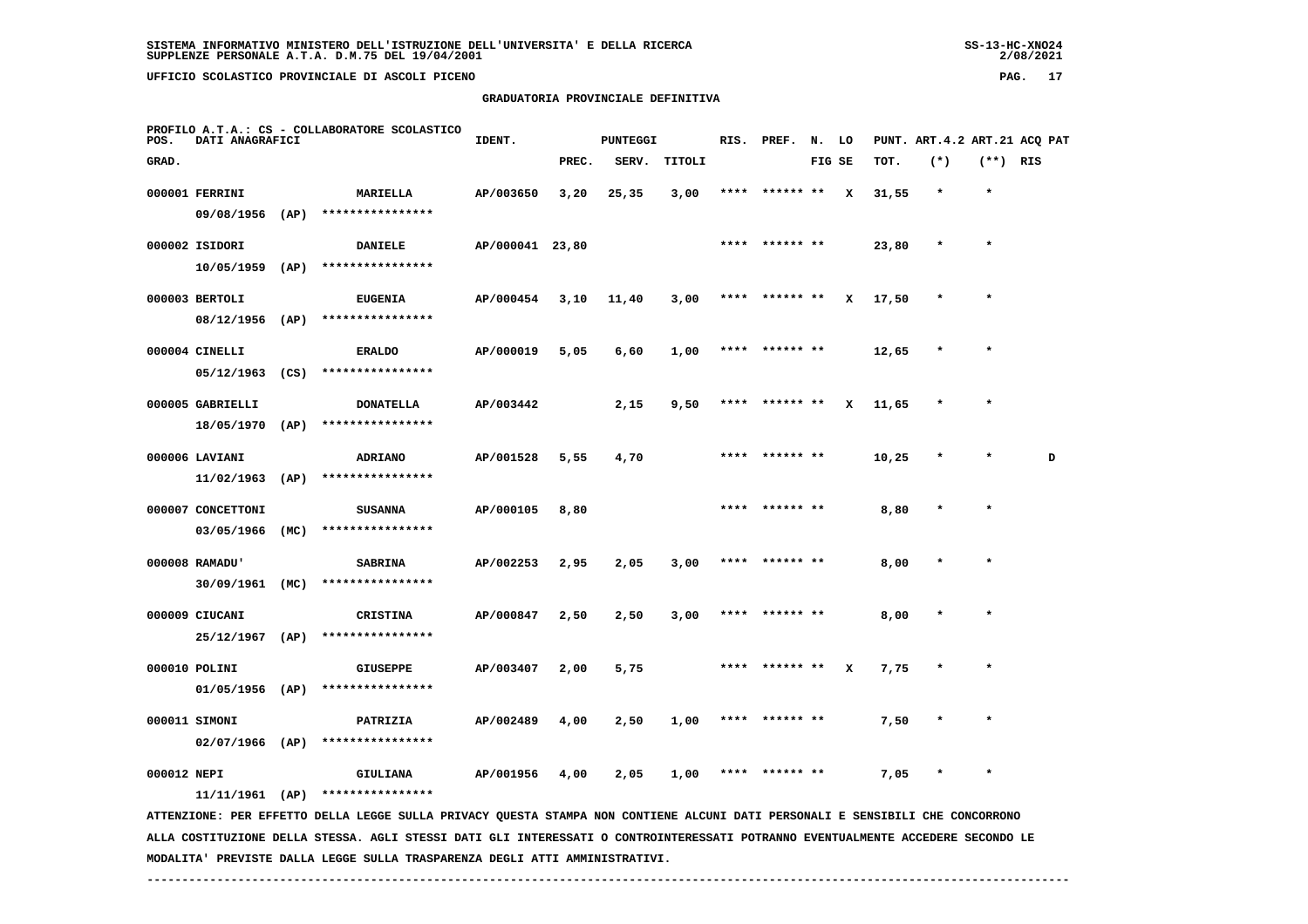$2/08/2021$ 

# **GRADUATORIA PROVINCIALE DEFINITIVA**

| POS.  | DATI ANAGRAFICI                     | PROFILO A.T.A.: CS - COLLABORATORE SCOLASTICO                                                                                 | IDENT.    |       | PUNTEGGI |        | RIS. | PREF.     | N. LO  |   |      |         |            | PUNT. ART. 4.2 ART. 21 ACO PAT |
|-------|-------------------------------------|-------------------------------------------------------------------------------------------------------------------------------|-----------|-------|----------|--------|------|-----------|--------|---|------|---------|------------|--------------------------------|
| GRAD. |                                     |                                                                                                                               |           | PREC. | SERV.    | TITOLI |      |           | FIG SE |   | TOT. | $(*)$   | $(**)$ RIS |                                |
|       | 000013 COSCARELLA                   | GRAZIELLA                                                                                                                     | AP/000938 | 2,50  | 4,50     |        | **** | ****** ** |        |   | 7,00 | $\star$ | $\star$    |                                |
|       | $03/09/1954$ (AP)                   | ****************                                                                                                              |           |       |          |        |      |           |        |   |      |         |            |                                |
|       | 000014 MARTELLINI                   | TIZIANA                                                                                                                       | AP/000045 | 2,00  | 1,35     | 3,50   | **** | ****** ** |        |   | 6,85 |         | $\star$    |                                |
|       | 14/05/1958 (GR)                     | ****************                                                                                                              |           |       |          |        |      |           |        |   |      |         |            |                                |
|       | 000015 DOLITI                       | MASSIMILIANO                                                                                                                  | AP/000027 | 2,60  | 1,12     | 3,00   | **** | ****** ** |        | x | 6,72 |         | $\star$    |                                |
|       |                                     | $30/06/1968$ (AP) ****************                                                                                            |           |       |          |        |      |           |        |   |      |         |            |                                |
|       | 000016 VALLESI                      | MARIA TIZIANA                                                                                                                 | AP/000075 | 3,05  |          | 3,50   |      |           |        |   | 6,55 |         |            |                                |
|       |                                     | $11/12/1954$ (AP) ****************                                                                                            |           |       |          |        |      |           |        |   |      |         |            |                                |
|       | 000017 VAGNONI                      | <b>ROBERTA</b>                                                                                                                | AP/003539 |       | 0,50     | 6,00   |      |           |        |   | 6,50 |         | $\star$    |                                |
|       | 29/05/1973 (AP)                     | ****************                                                                                                              |           |       |          |        |      |           |        |   |      |         |            |                                |
|       | 000018 MARCANTONI                   | <b>FILOMENA</b>                                                                                                               | AP/001642 | 2,00  | 4,45     |        | **** | ****** ** |        | x | 6,45 |         | $\star$    |                                |
|       | $06/02/1957$ (AP)                   | ****************                                                                                                              |           |       |          |        |      |           |        |   |      |         |            |                                |
|       | 000019 DI GIACINTO                  | <b>GIOVANNA</b>                                                                                                               | AP/003423 |       | 4,13     | 2,00   | **** | ****** ** |        | x | 6,13 |         | $\star$    |                                |
|       |                                     | 23/04/1967 (AP) ****************                                                                                              |           |       |          |        |      |           |        |   |      |         |            |                                |
|       | 000020 D AMBROSI                    | <b>EMILIO</b>                                                                                                                 | AP/000990 | 2,00  | 4,10     |        |      | ****** ** |        | x | 6,10 |         |            |                                |
|       |                                     | 23/02/1956 (AP) ****************                                                                                              |           |       |          |        |      |           |        |   |      |         |            |                                |
|       | 000021 BIANCUCCI<br>17/10/1973 (AP) | DENIS<br>****************                                                                                                     | AP/003037 |       | 1,10     | 5,00   | **** |           |        |   | 6,10 |         |            |                                |
|       |                                     |                                                                                                                               |           |       |          |        |      |           |        |   |      |         |            |                                |
|       | 000022 ALBANESI<br>15/01/1961 (EE)  | FABRIZIO<br>****************                                                                                                  | AP/000231 | 2,60  | 3,50     |        | **** | ****** ** |        |   | 6,10 |         | $\ast$     |                                |
|       |                                     |                                                                                                                               |           |       |          |        |      |           |        |   |      |         |            |                                |
|       | 000023 MAOLONI<br>$04/01/1960$ (AP) | GIULIANA<br>****************                                                                                                  | AP/001637 | 6,05  |          |        | **** | ****** ** |        |   | 6,05 |         |            |                                |
|       |                                     |                                                                                                                               |           |       |          |        |      |           |        |   |      |         |            |                                |
|       | 000024 BAFFONI                      | <b>ALESSANDRA</b><br>05/10/1964 (AP) ****************                                                                         | AP/002938 |       | 0,53     | 5,50   | **** |           |        |   | 6,03 |         |            |                                |
|       |                                     | ATTENZIONE: PER EFFETTO DELLA LEGGE SULLA PRIVACY QUESTA STAMPA NON CONTIENE ALCUNI DATI PERSONALI E SENSIBILI CHE CONCORRONO |           |       |          |        |      |           |        |   |      |         |            |                                |
|       |                                     |                                                                                                                               |           |       |          |        |      |           |        |   |      |         |            |                                |

 **ALLA COSTITUZIONE DELLA STESSA. AGLI STESSI DATI GLI INTERESSATI O CONTROINTERESSATI POTRANNO EVENTUALMENTE ACCEDERE SECONDO LE MODALITA' PREVISTE DALLA LEGGE SULLA TRASPARENZA DEGLI ATTI AMMINISTRATIVI.**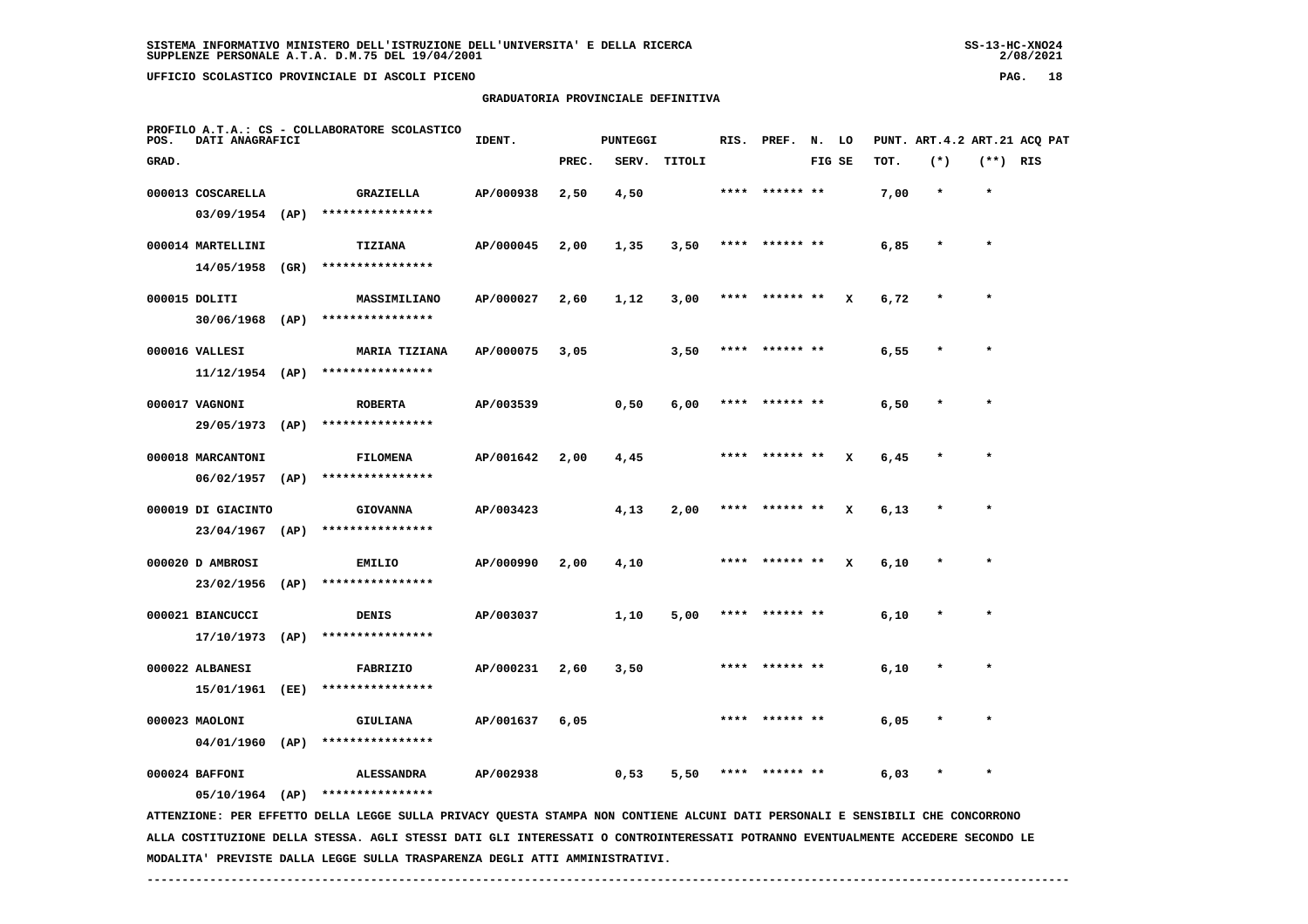$2/08/2021$ 

# **GRADUATORIA PROVINCIALE DEFINITIVA**

| POS.  | DATI ANAGRAFICI     |      | PROFILO A.T.A.: CS - COLLABORATORE SCOLASTICO                                                                                 | IDENT.    |       | <b>PUNTEGGI</b> |        | RIS. | PREF.          | N. LO  |   |      |         |              | PUNT. ART. 4.2 ART. 21 ACQ PAT |
|-------|---------------------|------|-------------------------------------------------------------------------------------------------------------------------------|-----------|-------|-----------------|--------|------|----------------|--------|---|------|---------|--------------|--------------------------------|
| GRAD. |                     |      |                                                                                                                               |           | PREC. | SERV.           | TITOLI |      |                | FIG SE |   | TOT. | $(*)$   | $(**)$ RIS   |                                |
|       | 000025 SANTUCCI     |      | PATRIZIA                                                                                                                      | AP/002392 | 2,00  | 0,50            | 3,50   | **** | ****** **      |        |   | 6,00 | $\star$ | $\star$      |                                |
|       | 09/05/1963 (AP)     |      | ****************                                                                                                              |           |       |                 |        |      |                |        |   |      |         |              |                                |
|       | 000026 PIERMAROCCHI |      | <b>SABRINA</b>                                                                                                                | AP/003286 |       | 1,00            | 5,00   | **** | ****** **      |        | x | 6,00 | $\star$ | $\pmb{\ast}$ |                                |
|       | 28/12/1962 (AP)     |      | ****************                                                                                                              |           |       |                 |        |      |                |        |   |      |         |              |                                |
|       | 000027 VALLORANI    |      | <b>SIMONA</b>                                                                                                                 | AP/003556 |       | 1,00            | 5,00   |      | ****** **      |        |   | 6,00 |         | $\star$      |                                |
|       | 05/11/1970 (AP)     |      | ****************                                                                                                              |           |       |                 |        |      |                |        |   |      |         |              |                                |
|       | 000028 MORETTI      |      | <b>PAMELA</b>                                                                                                                 | AP/003139 |       | 1,00            | 5,00   |      | ****** **      |        |   | 6,00 |         |              |                                |
|       | $15/11/1972$ (AP)   |      | ****************                                                                                                              |           |       |                 |        |      |                |        |   |      |         |              |                                |
|       | 000029 NAPOLEONI    |      | <b>MARA</b>                                                                                                                   | AP/001937 | 3,00  |                 | 3,00   |      | ****** **      |        |   | 6,00 |         | $\star$      |                                |
|       | 27/05/1965          | (AP) | ****************                                                                                                              |           |       |                 |        |      |                |        |   |      |         |              |                                |
|       | 000030 MARCHETTI    |      | TAMARA                                                                                                                        | AP/003324 |       | 0,40            | 5,50   |      | **** ****** ** |        |   | 5,90 |         | $\star$      |                                |
|       | 05/10/1969          | (AP) | ****************                                                                                                              |           |       |                 |        |      |                |        |   |      |         |              |                                |
|       | 000031 ERCOLI       |      | <b>DONATELLA</b>                                                                                                              | AP/001183 | 4,00  | 0,75            | 1,00   | **** | ****** **      |        |   | 5,75 |         | ÷            |                                |
|       | 22/08/1965 (AP)     |      | ****************                                                                                                              |           |       |                 |        |      |                |        |   |      |         |              |                                |
|       | 000032 CHIAPPINI    |      | LOREDANA                                                                                                                      | AP/000099 | 5,65  |                 |        | **** | ****** **      |        |   | 5,65 | $\ast$  | $\star$      |                                |
|       | 21/03/1968          | (AP) | ****************                                                                                                              |           |       |                 |        |      |                |        |   |      |         |              |                                |
|       | 000033 SABATINI     |      | <b>ORESTE</b>                                                                                                                 | AP/002355 | 2,60  |                 | 3,00   |      |                |        |   | 5,60 |         |              |                                |
|       | $10/08/1963$ (AP)   |      | ****************                                                                                                              |           |       |                 |        |      |                |        |   |      |         |              |                                |
|       | 000034 CAPPELLI     |      | <b>NICOLA</b>                                                                                                                 | AP/000631 | 2,60  |                 | 3,00   |      | ****** **      |        |   | 5,60 |         |              |                                |
|       | 15/06/1961 (AP)     |      | ****************                                                                                                              |           |       |                 |        |      |                |        |   |      |         |              |                                |
|       | 000035 POLLAZZON    |      | IURI                                                                                                                          | AP/003365 | 2,60  |                 | 3,00   |      |                |        |   | 5,60 |         |              | D                              |
|       | 06/12/1967          | (AP) | ****************                                                                                                              |           |       |                 |        |      |                |        |   |      |         |              |                                |
|       | 000036 GISMONDI     |      | <b>ANGELA</b>                                                                                                                 | AP/000128 | 5,60  |                 |        |      | ****** **      |        |   | 5,60 |         |              |                                |
|       | 27/03/1965 (AP)     |      | ****************                                                                                                              |           |       |                 |        |      |                |        |   |      |         |              |                                |
|       |                     |      | ATTENZIONE: PER EFFETTO DELLA LEGGE SULLA PRIVACY QUESTA STAMPA NON CONTIENE ALCUNI DATI PERSONALI E SENSIBILI CHE CONCORRONO |           |       |                 |        |      |                |        |   |      |         |              |                                |

 **ALLA COSTITUZIONE DELLA STESSA. AGLI STESSI DATI GLI INTERESSATI O CONTROINTERESSATI POTRANNO EVENTUALMENTE ACCEDERE SECONDO LE MODALITA' PREVISTE DALLA LEGGE SULLA TRASPARENZA DEGLI ATTI AMMINISTRATIVI.**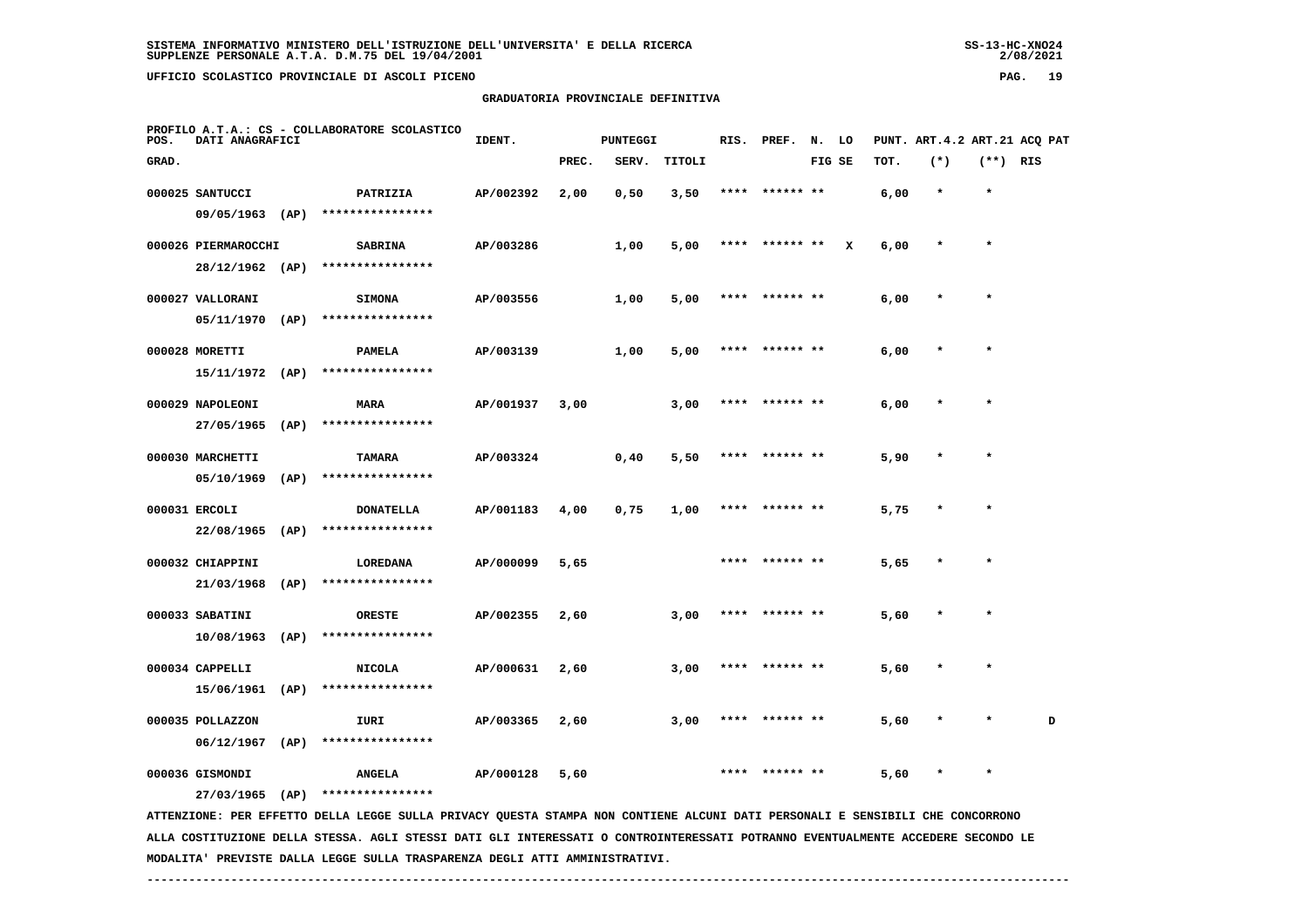| $SS-13-HC-XNO24$ |
|------------------|
| 2/08/2021        |

| POS.         | DATI ANAGRAFICI                         |      | PROFILO A.T.A.: CS - COLLABORATORE SCOLASTICO                                                                                   | IDENT.    | <b>PUNTEGGI</b> |      |              | RIS. | PREF.          | N. LO  |   |      |         |            | PUNT. ART. 4.2 ART. 21 ACQ PAT |
|--------------|-----------------------------------------|------|---------------------------------------------------------------------------------------------------------------------------------|-----------|-----------------|------|--------------|------|----------------|--------|---|------|---------|------------|--------------------------------|
| GRAD.        |                                         |      |                                                                                                                                 |           | PREC.           |      | SERV. TITOLI |      |                | FIG SE |   | TOT. | $(*)$   | $(**)$ RIS |                                |
|              | 000037 ROSELLI<br>24/08/1963 (AP)       |      | <b>UMBERTA</b><br>****************                                                                                              | AP/000066 | 5,60            |      |              |      | **** ****** ** |        |   | 5,60 | $\star$ | $\star$    |                                |
|              | 000038 TROVATI<br>24/03/1960 (AN)       |      | <b>PIERFRANCESCO</b><br>****************                                                                                        | AP/002694 | 4,00            | 0,60 | 1,00         |      | **** ****** ** |        |   | 5,60 | $\star$ | $\star$    |                                |
| 000039 EGIDI | 01/02/1968 (RM)                         |      | <b>EULIANA</b><br>****************                                                                                              | AP/001170 | 2,50            |      | 3,00         |      | **** ****** ** |        |   | 5,50 |         |            |                                |
|              | 000040 CATALUCCI<br>05/06/1965          | (AP) | CARLA<br>****************                                                                                                       | AP/000721 | 4,50            |      | 1,00         | **** |                |        |   | 5,50 |         |            |                                |
|              | 000041 AGOSTINI<br>20/10/1956 (AP)      |      | <b>ILEANA</b><br>****************                                                                                               | AP/000222 | 3,00            | 2,50 |              | **** | ****** **      |        |   | 5,50 |         | $\star$    |                                |
|              | 000042 FORTUNA<br>$30/11/1954$ (AP)     |      | <b>ALIDA</b><br>****************                                                                                                | AP/001324 | 2,00            | 3,50 |              | **** | ****** **      |        |   | 5,50 | $\ast$  | $\star$    |                                |
|              | 000043 CARDINALI<br>21/11/1964          | (MC) | PINA<br>****************                                                                                                        | AP/002852 |                 | 3,00 | 2,50         |      |                |        | x | 5,50 |         |            |                                |
|              | 000044 PULCINI<br>13/08/1965            | (EE) | LIVIA TERESA<br>****************                                                                                                | AP/002239 | 2,50            |      | 3,00         |      |                |        |   | 5,50 |         | $\star$    |                                |
|              | 000045 SERMARINI<br>21/05/1961 (AP)     |      | <b>NADIA</b><br>****************                                                                                                | AP/002450 | 2,00            |      | 3,50         | **** | ****** **      |        |   | 5,50 |         |            |                                |
|              | 000046 BERNETTI<br>$10/02/1961$ (AP)    |      | LUIGINA<br>****************                                                                                                     | AP/000450 |                 | 3,00 | 2,50         |      | **** ****** ** |        |   | 5,50 |         | $\star$    |                                |
|              | 000047 FERRICCIONI<br>$31/03/1955$ (AP) |      | <b>ELISABETTA</b><br>****************                                                                                           | AP/001285 | 4,00            |      | 1,50         |      |                |        |   | 5,50 |         |            |                                |
|              | 000048 CASTELLANO<br>$05/07/1968$ (AP)  |      | LUIGINA<br>****************                                                                                                     | AP/000702 | 2,50            |      | 3,00         |      |                |        |   | 5,50 |         |            |                                |
|              |                                         |      | ATTENZIONE: PER EFFETTO DELLA LEGGE SULLA PRIVACY QUESTA STAMPA NON CONTIENE ALCUNI DATI PERSONALI E SENSIBILI CHE CONCORRONO   |           |                 |      |              |      |                |        |   |      |         |            |                                |
|              |                                         |      | ALLA COSTITUZIONE DELLA STESSA. AGLI STESSI DATI GLI INTERESSATI O CONTROINTERESSATI POTRANNO EVENTUALMENTE ACCEDERE SECONDO LE |           |                 |      |              |      |                |        |   |      |         |            |                                |

 **MODALITA' PREVISTE DALLA LEGGE SULLA TRASPARENZA DEGLI ATTI AMMINISTRATIVI.**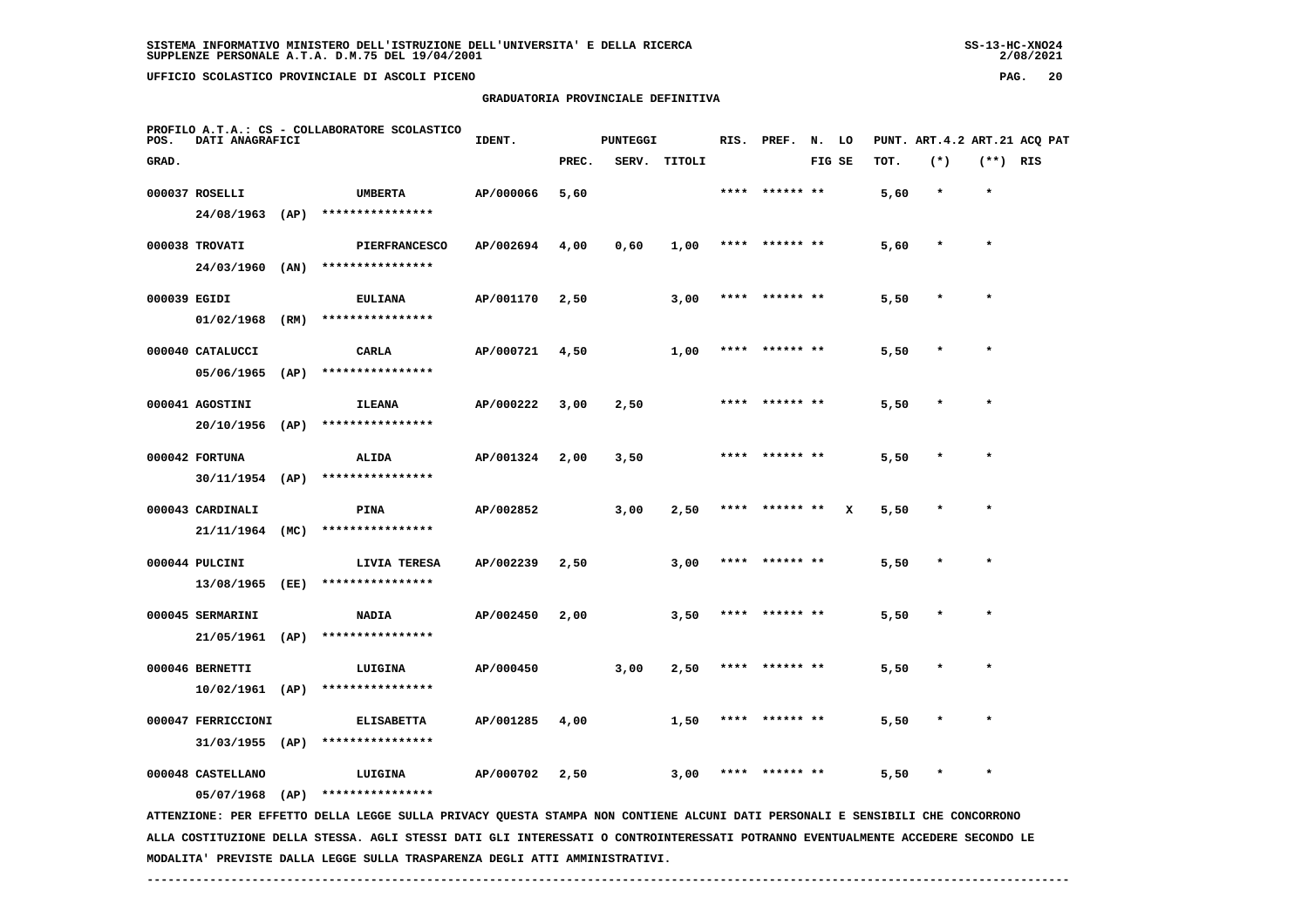|              | GRADUATORIA PROVINCIALE DEFINITIVA                               |      |                  |           |       |          |        |  |                  |  |        |      |         |            |                                |
|--------------|------------------------------------------------------------------|------|------------------|-----------|-------|----------|--------|--|------------------|--|--------|------|---------|------------|--------------------------------|
| POS.         | PROFILO A.T.A.: CS - COLLABORATORE SCOLASTICO<br>DATI ANAGRAFICI |      |                  | IDENT.    |       | PUNTEGGI |        |  | RIS. PREF. N. LO |  |        |      |         |            | PUNT. ART. 4.2 ART. 21 ACQ PAT |
| GRAD.        |                                                                  |      |                  |           | PREC. | SERV.    | TITOLI |  |                  |  | FIG SE | TOT. | $(*)$   | $(**)$ RIS |                                |
|              | 000049 POSTACCHINI                                               |      | <b>CRISTINA</b>  | AP/002219 | 4,50  |          | 1,00   |  | **** ****** **   |  |        | 5,50 | $\star$ | $\star$    |                                |
|              | 09/05/1966                                                       | (AP) | **************** |           |       |          |        |  |                  |  |        |      |         |            |                                |
| 000050 STIPA |                                                                  |      | <b>ADELE</b>     | AP/000071 | 4,50  |          | 1,00   |  | **** ****** **   |  |        | 5,50 | $\star$ | $\star$    |                                |
|              | 17/11/1963                                                       | (AP) | **************** |           |       |          |        |  |                  |  |        |      |         |            |                                |
|              | 000051 COGNIGNI                                                  |      | <b>DANIELA</b>   | AP/000021 | 4,45  |          | 1,00   |  | **** ****** **   |  |        | 5,45 | $\star$ | $\star$    |                                |
|              | 17/11/1956                                                       | (AP) | **************** |           |       |          |        |  |                  |  |        |      |         |            |                                |
|              | 000052 TITTONI                                                   |      | <b>DANIELA</b>   | AP/002617 | 2,00  | 0,45     | 3,00   |  | **** ****** **   |  |        | 5,45 | $\star$ | $\star$    |                                |
|              | 05/12/1954                                                       | (AP) | **************** |           |       |          |        |  |                  |  |        |      |         |            |                                |
|              | 000053 PERTICARI                                                 |      | <b>CESARE</b>    | AP/000056 | 5,45  |          |        |  | **** ****** **   |  |        | 5,45 | $\star$ | $\star$    |                                |

 **13/10/1965 (AP) \*\*\*\*\*\*\*\*\*\*\*\*\*\*\*\* 000054 VOLTATTORNI FRANCESCO AP/002814 4,25 0,15 1,00 \*\*\*\* \*\*\*\*\*\* \*\* 5,40 \* \* 21/06/1964 (AP) \*\*\*\*\*\*\*\*\*\*\*\*\*\*\*\***

 **000055 TACCHETTI FABRIZIO AP/002556 2,15 3,00 \*\*\*\* \*\*\*\*\*\* \*\* 5,15 \* \* 11/09/1958 (AP) \*\*\*\*\*\*\*\*\*\*\*\*\*\*\*\***

 **000056 FRINCONI RENATO AP/001337 2,25 2,90 \*\*\*\* \*\*\*\*\*\* \*\* 5,15 \* \* 01/03/1959 (MC) \*\*\*\*\*\*\*\*\*\*\*\*\*\*\*\* 000057 MASSACCI MICHELINA AP/000145 0,15 5,00 \*\*\*\* \*\*\*\*\*\* \*\* 5,15 \* \* 06/01/1963 (AP) \*\*\*\*\*\*\*\*\*\*\*\*\*\*\*\***

 **000058 ITALIA ORNELLA AP/002898 3,08 2,00 \*\*\*\* \*\*\*\*\*\* \*\* X 5,08 \* \* 13/11/1967 (EE) \*\*\*\*\*\*\*\*\*\*\*\*\*\*\*\***

 **000059 GRASSI PATRIZIA AP/003379 2,50 2,50 \*\*\*\* \*\*\*\*\*\* \*\* 5,00 \* \* 28/08/1956 (NA) \*\*\*\*\*\*\*\*\*\*\*\*\*\*\*\***000060 MASSETTI **8 STEFANIA 12**7003066 2,00 3,00 \*\*\*\* \*\*\*\*\*\* \* x 5,00 \* \* \*

 **25/02/1963 (AP) \*\*\*\*\*\*\*\*\*\*\*\*\*\*\*\***

 **ATTENZIONE: PER EFFETTO DELLA LEGGE SULLA PRIVACY QUESTA STAMPA NON CONTIENE ALCUNI DATI PERSONALI E SENSIBILI CHE CONCORRONO ALLA COSTITUZIONE DELLA STESSA. AGLI STESSI DATI GLI INTERESSATI O CONTROINTERESSATI POTRANNO EVENTUALMENTE ACCEDERE SECONDO LE MODALITA' PREVISTE DALLA LEGGE SULLA TRASPARENZA DEGLI ATTI AMMINISTRATIVI.**

 **------------------------------------------------------------------------------------------------------------------------------------**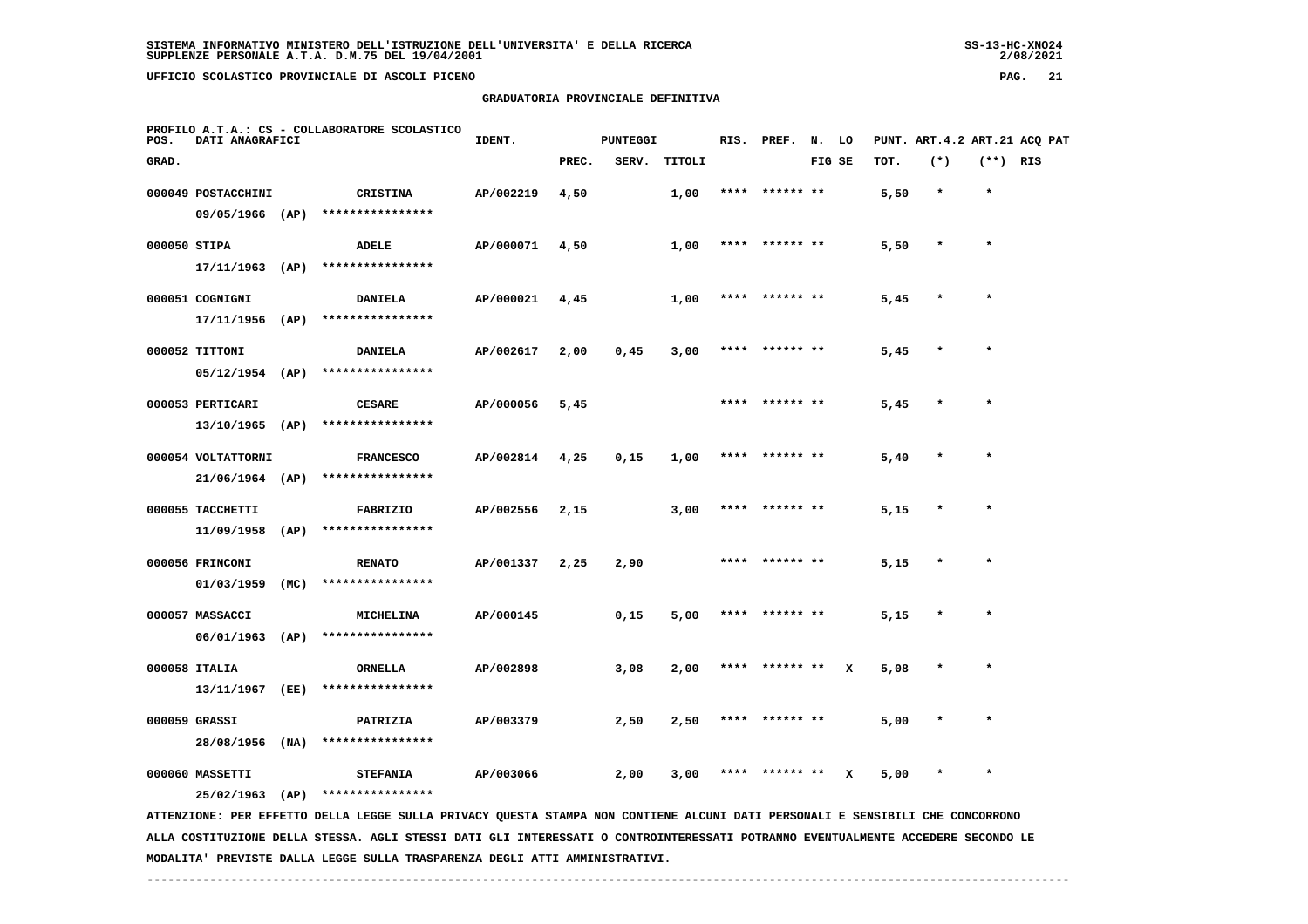$2/08/2021$ 

 **GRADUATORIA PROVINCIALE DEFINITIVA**

| $(*)$<br>$(**)$ RIS<br>GRAD.<br>PREC.<br>SERV.<br>TITOLI<br>FIG SE<br>TOT.<br>000061 PACI<br>AP/003023<br>3,00<br>2,00<br>$\star$<br>$\star$<br><b>EDELWEIS</b><br>****<br>****** **<br>5,00<br>$16/08/1955$ (AP)<br>****************<br>$\star$<br>000062 TRAVAGLINI<br><b>ASSUNTA</b><br>AP/003513<br>3,00<br>2,00<br>****** **<br>x<br>5,00<br>$\star$<br>****<br>$17/07/1957$ (AP)<br>****************<br>000063 LEONI<br>AP/002932<br>3,00<br>x<br>$\star$<br>LUIGINA<br>2,00<br>5,00<br>$\ast$<br>$13/10/1955$ (AP)<br>****************<br>000064 LUCIANI<br>AP/000136<br>LAURA<br>4,00<br>1,00<br>****** **<br>5,00<br>$\star$<br>****************<br>$21/08/1967$ (AP)<br>$\star$<br>000065 CIARROCCHI<br>CARLA<br>AP/000783<br>2,00<br>3,00<br>****** **<br>5,00<br>**** |
|-----------------------------------------------------------------------------------------------------------------------------------------------------------------------------------------------------------------------------------------------------------------------------------------------------------------------------------------------------------------------------------------------------------------------------------------------------------------------------------------------------------------------------------------------------------------------------------------------------------------------------------------------------------------------------------------------------------------------------------------------------------------------------------|
|                                                                                                                                                                                                                                                                                                                                                                                                                                                                                                                                                                                                                                                                                                                                                                                   |
|                                                                                                                                                                                                                                                                                                                                                                                                                                                                                                                                                                                                                                                                                                                                                                                   |
|                                                                                                                                                                                                                                                                                                                                                                                                                                                                                                                                                                                                                                                                                                                                                                                   |
|                                                                                                                                                                                                                                                                                                                                                                                                                                                                                                                                                                                                                                                                                                                                                                                   |
|                                                                                                                                                                                                                                                                                                                                                                                                                                                                                                                                                                                                                                                                                                                                                                                   |
|                                                                                                                                                                                                                                                                                                                                                                                                                                                                                                                                                                                                                                                                                                                                                                                   |
|                                                                                                                                                                                                                                                                                                                                                                                                                                                                                                                                                                                                                                                                                                                                                                                   |
|                                                                                                                                                                                                                                                                                                                                                                                                                                                                                                                                                                                                                                                                                                                                                                                   |
|                                                                                                                                                                                                                                                                                                                                                                                                                                                                                                                                                                                                                                                                                                                                                                                   |
|                                                                                                                                                                                                                                                                                                                                                                                                                                                                                                                                                                                                                                                                                                                                                                                   |
| 14/11/1966<br>(AP)<br>****************                                                                                                                                                                                                                                                                                                                                                                                                                                                                                                                                                                                                                                                                                                                                            |
| 000066 CAPRIOTTI<br>AP/000640<br>$\star$<br><b>DERNA</b><br>4,00<br>1,00<br>5,00                                                                                                                                                                                                                                                                                                                                                                                                                                                                                                                                                                                                                                                                                                  |
| ****************<br>$10/10/1965$ (AP)                                                                                                                                                                                                                                                                                                                                                                                                                                                                                                                                                                                                                                                                                                                                             |
| 000067 PIZZINGRILLI<br>AP/000171<br><b>ROSA</b><br>2,00<br>3,00<br>****<br>****** **<br>5,00<br>$\star$                                                                                                                                                                                                                                                                                                                                                                                                                                                                                                                                                                                                                                                                           |
| ****************<br>20/11/1958 (AP)                                                                                                                                                                                                                                                                                                                                                                                                                                                                                                                                                                                                                                                                                                                                               |
| $\star$<br>000068 MARZIALI<br><b>GRAZIELLA</b><br>AP/003389<br>3,00<br>2,00<br>****<br>****** **<br>5,00                                                                                                                                                                                                                                                                                                                                                                                                                                                                                                                                                                                                                                                                          |
| 16/04/1958<br>(AP)<br>****************                                                                                                                                                                                                                                                                                                                                                                                                                                                                                                                                                                                                                                                                                                                                            |
| 000069 DI CHIARA<br>AP/001110<br>$\star$<br>LORETTA<br>2,00<br>3,00<br>5,00                                                                                                                                                                                                                                                                                                                                                                                                                                                                                                                                                                                                                                                                                                       |
| ****************<br>18/06/1956<br>(AP)                                                                                                                                                                                                                                                                                                                                                                                                                                                                                                                                                                                                                                                                                                                                            |
| 000070 ARCANGELI<br>AP/000352<br><b>IVA</b><br>4,00<br>1,00<br>5,00<br>$\ast$                                                                                                                                                                                                                                                                                                                                                                                                                                                                                                                                                                                                                                                                                                     |
| ****************<br>08/08/1967 (AP)                                                                                                                                                                                                                                                                                                                                                                                                                                                                                                                                                                                                                                                                                                                                               |
| 000071 GRANATELLI<br>CLAUDIA<br>AP/001448<br>5,00<br>5,00<br>$\star$                                                                                                                                                                                                                                                                                                                                                                                                                                                                                                                                                                                                                                                                                                              |
| 08/09/1964 (AP)<br>****************                                                                                                                                                                                                                                                                                                                                                                                                                                                                                                                                                                                                                                                                                                                                               |
| 000072 PIRRO<br>AP/002166<br>$\star$<br>4,00<br>1,00<br>5,00<br><b>SANTE</b>                                                                                                                                                                                                                                                                                                                                                                                                                                                                                                                                                                                                                                                                                                      |
| ****************<br>$30/01/1964$ (AP)<br>ATTENZIONE: PER EFFETTO DELLA LEGGE SULLA PRIVACY QUESTA STAMPA NON CONTIENE ALCUNI DATI PERSONALI E SENSIBILI CHE CONCORRONO                                                                                                                                                                                                                                                                                                                                                                                                                                                                                                                                                                                                            |

 **ALLA COSTITUZIONE DELLA STESSA. AGLI STESSI DATI GLI INTERESSATI O CONTROINTERESSATI POTRANNO EVENTUALMENTE ACCEDERE SECONDO LE MODALITA' PREVISTE DALLA LEGGE SULLA TRASPARENZA DEGLI ATTI AMMINISTRATIVI.**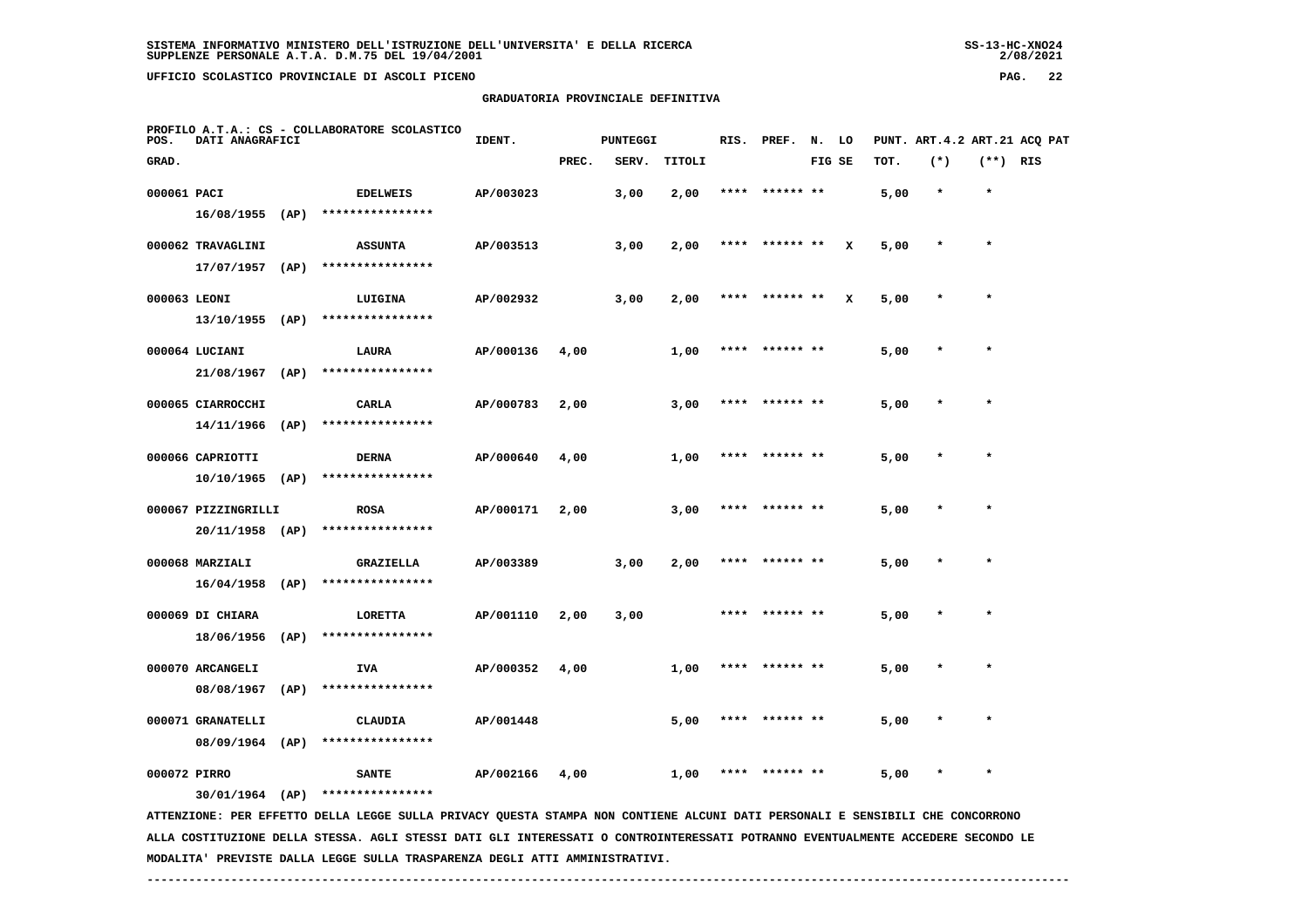| UFFICIO SCOLASTICO PROVINCIALE DI ASCOLI PICENO                          |                                    |               |          |        |               |        |      |       | PAG.                         |     | -23 |
|--------------------------------------------------------------------------|------------------------------------|---------------|----------|--------|---------------|--------|------|-------|------------------------------|-----|-----|
|                                                                          | GRADUATORIA PROVINCIALE DEFINITIVA |               |          |        |               |        |      |       |                              |     |     |
| PROFILO A.T.A.: CS - COLLABORATORE SCOLASTICO<br>POS.<br>DATI ANAGRAFICI | IDENT.                             |               | PUNTEGGI |        | RIS. PREF. N. | LO     |      |       | PUNT. ART.4.2 ART.21 ACQ PAT |     |     |
| GRAD.                                                                    |                                    | PREC.         | SERV.    | TITOLI |               | FIG SE | TOT. | $(*)$ | $(**)$                       | RIS |     |
| <br>------                                                               |                                    | $\sim$ $\sim$ |          |        |               |        |      |       |                              |     |     |

|  | 000073 PETRUCCI             |      | <b>MARIA</b>                     | AP/002122 | 2,00 |      | 3,00 |      | **** ****** ** |   | 5,00 | $\ast$ | $\star$ |  |
|--|-----------------------------|------|----------------------------------|-----------|------|------|------|------|----------------|---|------|--------|---------|--|
|  | 19/11/1962                  | (RM) | ****************                 |           |      |      |      |      |                |   |      |        |         |  |
|  | 000074 BOSANO               |      | <b>MARGHERITA</b>                | AP/000499 | 2,00 |      | 3,00 | **** | ****** **      |   | 5,00 |        | $\star$ |  |
|  | 10/06/1968                  | (AP) | ****************                 |           |      |      |      |      |                |   |      |        |         |  |
|  | 000075 TORQUATI             |      | <b>ROBERTA</b>                   | AP/003461 |      | 3,00 | 2,00 | **** | ****** **      |   | 5,00 |        | $\star$ |  |
|  | 05/01/1966                  | (AP) | ****************                 |           |      |      |      |      |                |   |      |        |         |  |
|  | 000076 COCCETTI             |      | <b>MARIA</b>                     | AP/000868 | 2,00 | 3,00 |      |      | ****** **      |   | 5,00 |        | $\star$ |  |
|  | 12/06/1960                  | (AP) | ****************                 |           |      |      |      |      |                |   |      |        |         |  |
|  |                             |      |                                  |           |      |      |      |      |                |   |      |        |         |  |
|  | 000077 GAROFANI             |      | <b>DANIELA</b>                   | AP/003099 |      | 2,40 | 2,50 | **** | ****** **      |   | 4,90 |        | $\star$ |  |
|  | 11/05/1961                  | (AP) | ****************                 |           |      |      |      |      |                |   |      |        |         |  |
|  | 000078 FILIPPONI            |      | MARIA DOMENICA                   | AP/001298 | 2,00 | 2,90 |      | **** | ****** **      | x | 4,90 |        | $\star$ |  |
|  | 02/01/1963                  | (AP) | ****************                 |           |      |      |      |      |                |   |      |        |         |  |
|  | 000079 ROSSI BRUNORI        |      | <b>VIVIANA</b>                   | AP/002337 | 2,60 | 2,25 |      | **** | ****** **      |   | 4,85 |        |         |  |
|  | 09/11/1956 (AP)             |      | ****************                 |           |      |      |      |      |                |   |      |        |         |  |
|  | 000080 MANCINI              |      | <b>BETTY</b>                     | AP/001618 | 4,60 |      |      | **** | ****** **      |   | 4,60 |        | $\star$ |  |
|  | 23/12/1967                  | (AP) | ****************                 |           |      |      |      |      |                |   |      |        |         |  |
|  |                             |      |                                  |           |      |      |      |      | **** ****** ** |   |      |        | $\star$ |  |
|  | 000081 PAVONI<br>04/02/1967 | (AP) | <b>FABIO</b><br>**************** | AP/000055 | 4,60 |      |      |      |                |   | 4,60 |        |         |  |
|  |                             |      |                                  |           |      |      |      |      |                |   |      |        |         |  |
|  | 000082 POLUCCI              |      | <b>FRANCO</b>                    | AP/000060 | 4,60 |      |      |      |                |   | 4,60 |        |         |  |
|  | 02/09/1966                  | (MC) | ****************                 |           |      |      |      |      |                |   |      |        |         |  |
|  | 000083 MANDOZZI             |      | EMIDIO                           | AP/000043 | 4,60 |      |      | **** | ****** **      |   | 4,60 |        | $\star$ |  |
|  | 29/12/1959                  | (AP) | ****************                 |           |      |      |      |      |                |   |      |        |         |  |
|  | 000084 CATANI               |      | <b>GILBERTO</b>                  | AP/000014 | 4,55 |      |      |      | **** ****** ** |   | 4,55 |        | $\star$ |  |
|  |                             |      |                                  |           |      |      |      |      |                |   |      |        |         |  |

 **30/08/1966 (AP) \*\*\*\*\*\*\*\*\*\*\*\*\*\*\*\***

 **ATTENZIONE: PER EFFETTO DELLA LEGGE SULLA PRIVACY QUESTA STAMPA NON CONTIENE ALCUNI DATI PERSONALI E SENSIBILI CHE CONCORRONO ALLA COSTITUZIONE DELLA STESSA. AGLI STESSI DATI GLI INTERESSATI O CONTROINTERESSATI POTRANNO EVENTUALMENTE ACCEDERE SECONDO LE MODALITA' PREVISTE DALLA LEGGE SULLA TRASPARENZA DEGLI ATTI AMMINISTRATIVI.**

 **------------------------------------------------------------------------------------------------------------------------------------**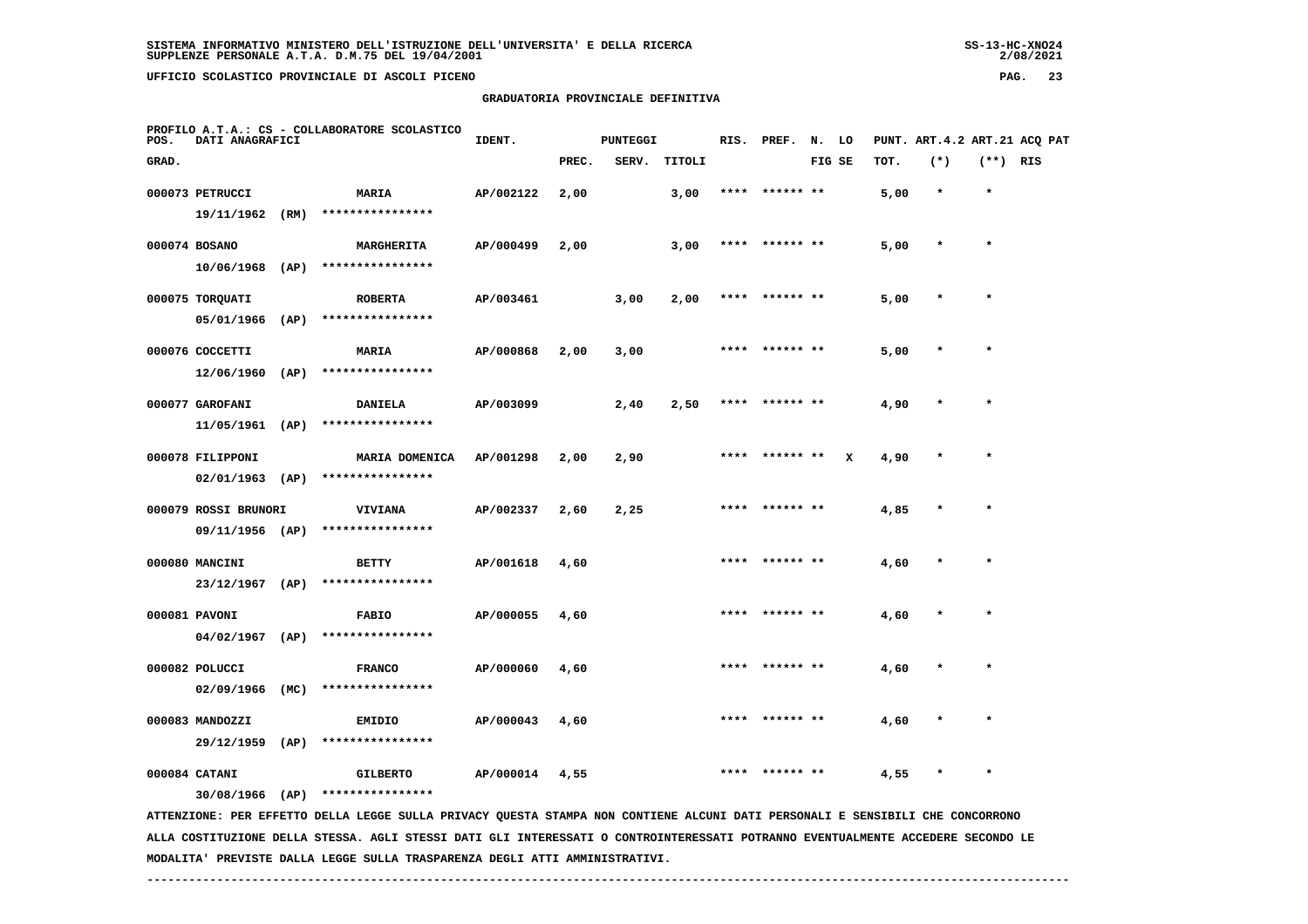**GRADUATORIA PROVINCIALE DEFINITIVA**

| POS.         | DATI ANAGRAFICI    |      | PROFILO A.T.A.: CS - COLLABORATORE SCOLASTICO | IDENT.    |       | <b>PUNTEGGI</b> |        |      | RIS. PREF.      | N. LO  |   |      | PUNT. ART.4.2 ART.21 ACQ PAT |            |  |
|--------------|--------------------|------|-----------------------------------------------|-----------|-------|-----------------|--------|------|-----------------|--------|---|------|------------------------------|------------|--|
| GRAD.        |                    |      |                                               |           | PREC. | SERV.           | TITOLI |      |                 | FIG SE |   | TOT. | $(*)$                        | $(**)$ RIS |  |
|              | 000085 CAPOFERRI   |      | <b>GIORGIO</b>                                | AP/000618 | 4,55  |                 |        |      |                 |        |   | 4,55 | $\star$                      | $\star$    |  |
|              | 18/06/1963         | (AP) | ****************                              |           |       |                 |        |      |                 |        |   |      |                              |            |  |
|              | 000086 AGOSTINELLI |      | PIERO                                         | AP/000216 | 4,55  |                 |        |      | **** ****** **  |        |   | 4,55 | $\star$                      | $\star$    |  |
|              | 27/09/1962         | (AP) | ****************                              |           |       |                 |        |      |                 |        |   |      |                              |            |  |
|              | 000087 ANTONELLI   |      | <b>COSTANTINO</b>                             | AP/000333 | 4,55  |                 |        | **** | ****** **       |        |   | 4,55 | $\star$                      | $\star$    |  |
|              | 27/07/1960         | (AP) | ****************                              |           |       |                 |        |      |                 |        |   |      |                              |            |  |
|              | 000088 SPINUCCI    |      | <b>STEFANIA</b>                               | AP/002524 | 4,55  |                 |        |      | **** ****** **  |        |   | 4,55 | $\ast$                       | $\star$    |  |
|              | 29/05/1959         | (AP) | ****************                              |           |       |                 |        |      |                 |        |   |      |                              |            |  |
| 000089 PORRA |                    |      | MARA                                          | AP/002218 | 4,55  |                 |        | **** |                 |        |   | 4,55 | $\star$                      | $\star$    |  |
|              | 21/10/1958         | (AP) | ****************                              |           |       |                 |        |      |                 |        |   |      |                              |            |  |
|              | 000090 CONFALONI   |      | <b>EVARISTO</b>                               | AP/000912 | 4,55  |                 |        | **** | ****** **       |        |   | 4,55 | $\ast$                       | $\ast$     |  |
|              | 23/03/1956         | (AP) | ****************                              |           |       |                 |        |      |                 |        |   |      |                              |            |  |
|              | 000091 CELANI      |      | <b>MARISA</b>                                 | AP/000016 | 4,52  |                 |        |      |                 |        |   | 4,52 | $\star$                      | $\star$    |  |
|              | 06/10/1961         | (AP) | ****************                              |           |       |                 |        |      |                 |        |   |      |                              |            |  |
|              | 000092 GIOVANNINI  |      | <b>ROSANNA</b>                                | AP/003267 |       | 2,50            | 2,00   |      | ****** **       |        | x | 4,50 | $\star$                      | $\star$    |  |
|              | 10/09/1957         | (TE) | ****************                              |           |       |                 |        |      |                 |        |   |      |                              |            |  |
|              | 000093 FREDDO      |      | <b>MORENA</b>                                 | AP/003428 |       | 2,50            | 2,00   |      | ****  ****** ** |        |   | 4,50 | $\ast$                       | $\star$    |  |
|              | 09/07/1963         | (AN) | ****************                              |           |       |                 |        |      |                 |        |   |      |                              |            |  |
|              | 000094 POSTACCHINI |      | <b>DANIELE</b>                                | AP/000062 | 4,50  |                 |        | **** | ****** **       |        |   | 4,50 | $\pmb{*}$                    | $\star$    |  |
|              | $15/12/1967$ (AP)  |      | ****************                              |           |       |                 |        |      |                 |        |   |      |                              |            |  |

 **07/09/1967 (FG) \*\*\*\*\*\*\*\*\*\*\*\*\*\*\*\***

 **000096 CASONI ROBERTO AP/000700 4,50 \*\*\*\* \*\*\*\*\*\* \*\* 4,50 \* \***

 **000095 MALIZIA MICHELA AP/001612 4,50 \*\*\*\* \*\*\*\*\*\* \*\* 4,50 \* \***

 **05/09/1967 (AP) \*\*\*\*\*\*\*\*\*\*\*\*\*\*\*\***

 **ATTENZIONE: PER EFFETTO DELLA LEGGE SULLA PRIVACY QUESTA STAMPA NON CONTIENE ALCUNI DATI PERSONALI E SENSIBILI CHE CONCORRONO ALLA COSTITUZIONE DELLA STESSA. AGLI STESSI DATI GLI INTERESSATI O CONTROINTERESSATI POTRANNO EVENTUALMENTE ACCEDERE SECONDO LE MODALITA' PREVISTE DALLA LEGGE SULLA TRASPARENZA DEGLI ATTI AMMINISTRATIVI.**

 **------------------------------------------------------------------------------------------------------------------------------------**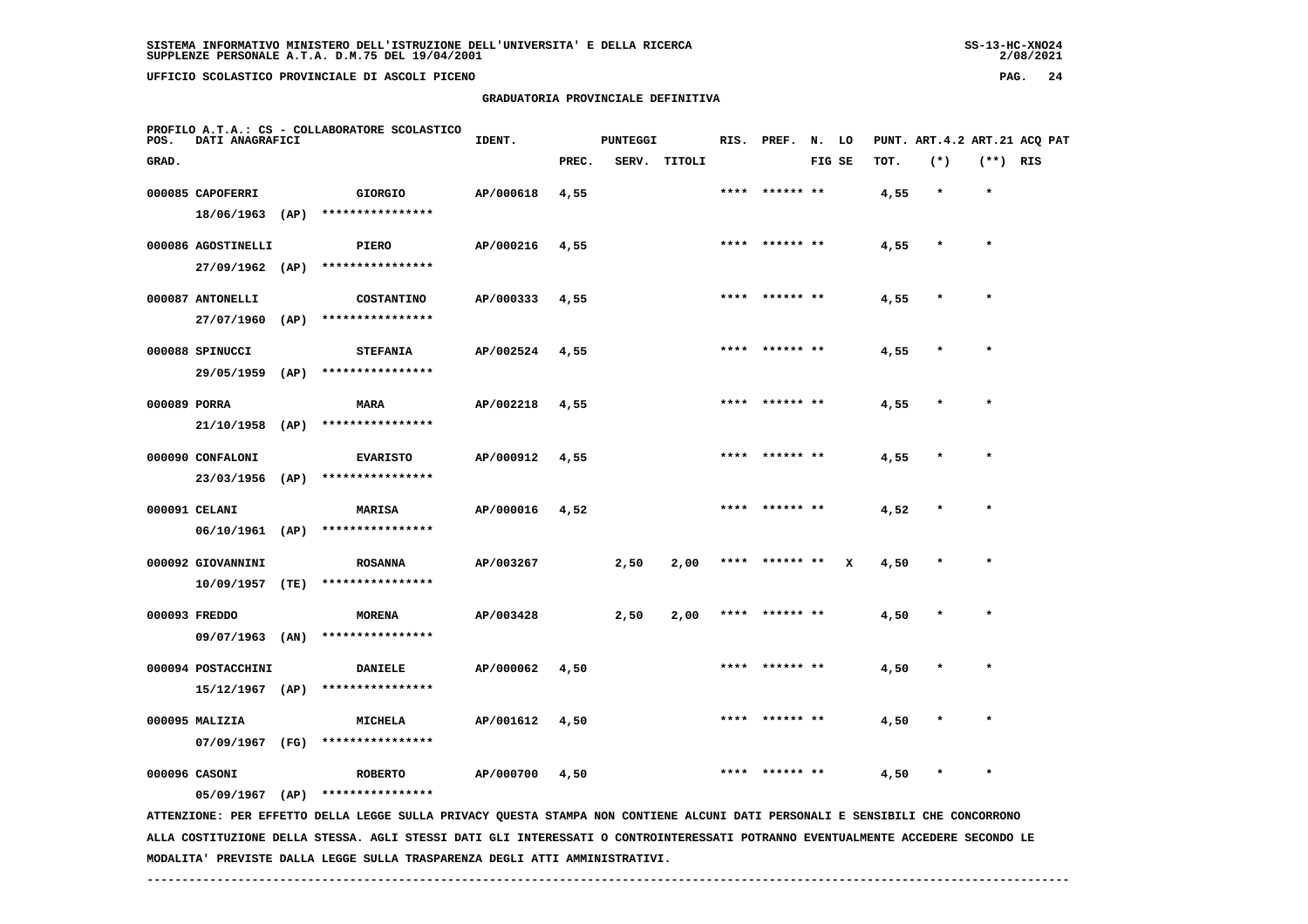**PROFILO A.T.A.: CS - COLLABORATORE SCOLASTICO**

 **GRADUATORIA PROVINCIALE DEFINITIVA**

| POS.         | DATI ANAGRAFICI     |                                    | IDENT.    |       | PUNTEGGI |              |      | RIS. PREF.      | N. LO  |      | PUNT. ART.4.2 ART.21 ACQ PAT |            |  |
|--------------|---------------------|------------------------------------|-----------|-------|----------|--------------|------|-----------------|--------|------|------------------------------|------------|--|
| GRAD.        |                     |                                    |           | PREC. |          | SERV. TITOLI |      |                 | FIG SE | TOT. | $(*)$                        | $(**)$ RIS |  |
| 000097 BELA' |                     | <b>ANDREA</b>                      | AP/000430 | 4,50  |          |              |      | ****** **       |        | 4,50 | $\star$                      | $\star$    |  |
|              |                     | 26/08/1967 (AP) ****************   |           |       |          |              |      |                 |        |      |                              |            |  |
|              | 000098 PAGLIARI     | <b>SILVANA</b>                     | AP/000157 | 4,50  |          |              |      | **** ****** **  |        | 4,50 | $\pmb{\ast}$                 | $\star$    |  |
|              | $04/06/1967$ (AP)   | ****************                   |           |       |          |              |      |                 |        |      |                              |            |  |
|              | 000099 PIZZARULLO   | <b>CRISTINA</b>                    | AP/002177 | 4,50  |          |              |      | **** ****** **  |        | 4,50 | $\star$                      | $\star$    |  |
|              | $14/05/1967$ (AP)   | ****************                   |           |       |          |              |      |                 |        |      |                              |            |  |
|              | 000100 MANILARDI    | <b>MARIA</b>                       | AP/001628 | 4,50  |          |              |      | ****  ****** ** |        | 4,50 | $\star$                      | $\star$    |  |
|              | $16/04/1967$ (AP)   | ****************                   |           |       |          |              |      |                 |        |      |                              |            |  |
|              | 000101 RUZZINI      | ANNA                               | AP/000174 | 4,50  |          |              |      | **** ****** **  |        | 4,50 |                              |            |  |
|              | 02/04/1967 (AP)     | ****************                   |           |       |          |              |      |                 |        |      |                              |            |  |
|              | 000102 PAOLINI      | PATRIZIA                           | AP/000054 | 4,50  |          |              |      | **** ****** **  |        | 4,50 |                              | $\star$    |  |
|              | $03/03/1967$ (AP)   | ****************                   |           |       |          |              |      |                 |        |      |                              |            |  |
|              | 000103 DEL BELLO    | <b>RENATA</b>                      | AP/000111 | 4,50  |          |              |      | **** ****** **  |        | 4,50 | $\star$                      | $\bullet$  |  |
|              | $04/01/1967$ (AP)   | ****************                   |           |       |          |              |      |                 |        |      |                              |            |  |
|              | 000104 MORGESE      | <b>DONATELLA</b>                   | AP/001919 | 4,50  |          |              |      | **** ****** **  |        | 4,50 | $\star$                      | $\star$    |  |
|              | $14/12/1966$ (AP)   | ****************                   |           |       |          |              |      |                 |        |      |                              |            |  |
|              | 000105 CIURLUINI    | <b>MARCO</b>                       | AP/000853 | 4,50  |          |              |      | **** ****** **  |        | 4,50 | $\star$                      | $\star$    |  |
|              | $07/11/1966$ (AP)   | ****************                   |           |       |          |              |      |                 |        |      |                              |            |  |
|              | 000106 DONZELLI     | <b>ALESSANDRA</b>                  | AP/000116 | 4,50  |          |              | **** | ****** **       |        | 4,50 | $\ast$                       | $\star$    |  |
|              |                     | $11/10/1966$ (AP) **************** |           |       |          |              |      |                 |        |      |                              |            |  |
|              | 000107 COPPOLECCHIA | LUIGIA                             | AP/000921 | 4,50  |          |              |      | **** ****** **  |        | 4,50 | $\star$                      | $\star$    |  |
|              | 05/09/1966 (FG)     | ****************                   |           |       |          |              |      |                 |        |      |                              |            |  |
|              | 000108 MORGANTI     | <b>ELENA</b>                       | AP/001908 | 4,50  |          |              | **** | ****** **       |        | 4,50 | $\star$                      | $\star$    |  |
|              | 19/08/1966 (AP)     | ****************                   |           |       |          |              |      |                 |        |      |                              |            |  |

 **ATTENZIONE: PER EFFETTO DELLA LEGGE SULLA PRIVACY QUESTA STAMPA NON CONTIENE ALCUNI DATI PERSONALI E SENSIBILI CHE CONCORRONO ALLA COSTITUZIONE DELLA STESSA. AGLI STESSI DATI GLI INTERESSATI O CONTROINTERESSATI POTRANNO EVENTUALMENTE ACCEDERE SECONDO LE MODALITA' PREVISTE DALLA LEGGE SULLA TRASPARENZA DEGLI ATTI AMMINISTRATIVI.**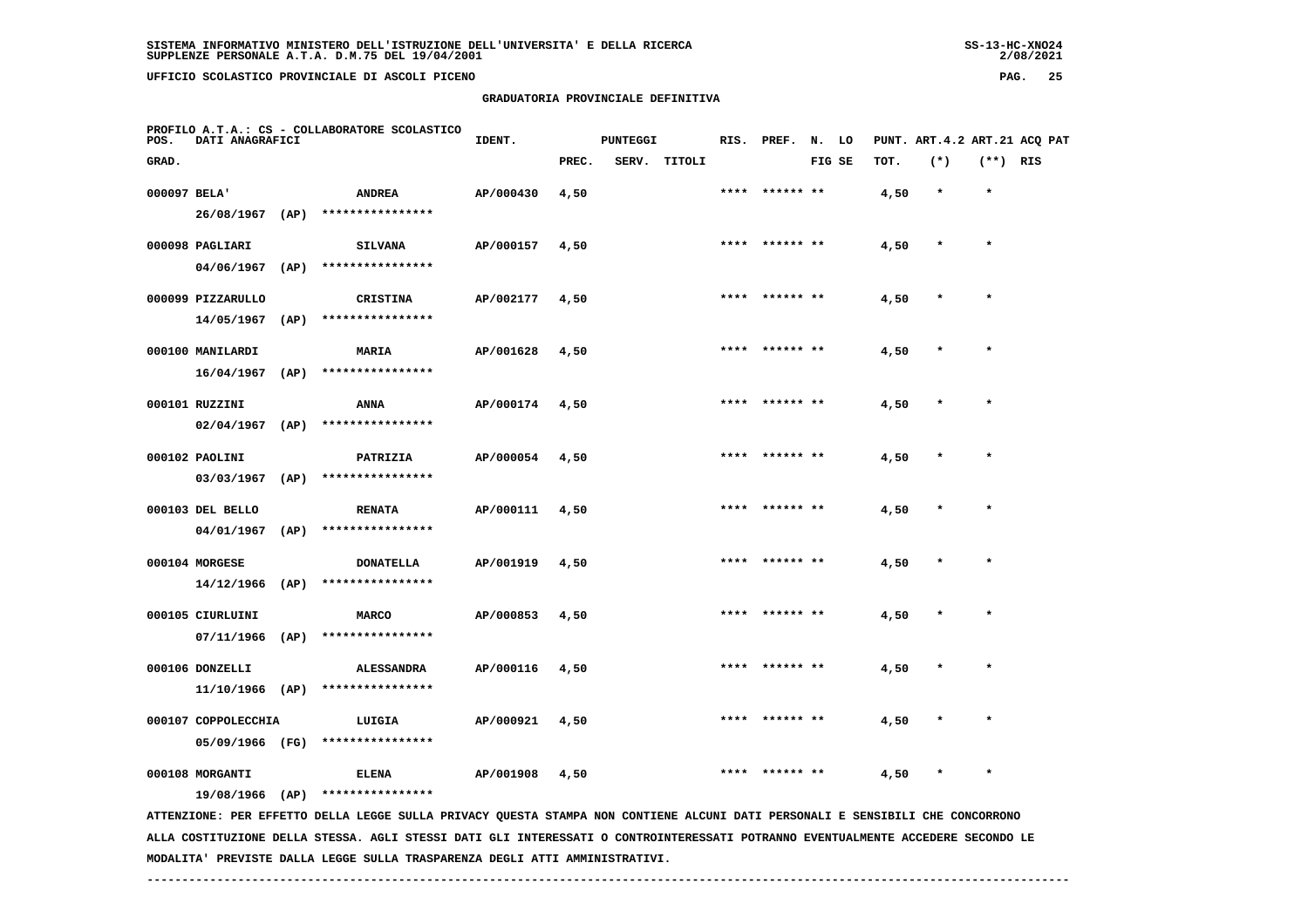**PROFILO A.T.A.: CS - COLLABORATORE SCOLASTICO**

 **GRADUATORIA PROVINCIALE DEFINITIVA**

| POS.  | DATI ANAGRAFICI   | PROFILO A.I.A.: CS - COLLABORATORE SCOLASIICO | IDENT.    |       | <b>PUNTEGGI</b> |              | RIS. PREF. N. LO |        |      | PUNT. ART. 4.2 ART. 21 ACQ PAT |          |  |
|-------|-------------------|-----------------------------------------------|-----------|-------|-----------------|--------------|------------------|--------|------|--------------------------------|----------|--|
| GRAD. |                   |                                               |           | PREC. |                 | SERV. TITOLI |                  | FIG SE | TOT. | $(*)$                          | (**) RIS |  |
|       | 000109 BALESTRA   | <b>ANNARITA</b>                               | AP/000085 | 4,50  |                 |              | **** ****** **   |        | 4,50 | $\star$                        | $\star$  |  |
|       |                   | 06/07/1966 (AP) ****************              |           |       |                 |              |                  |        |      |                                |          |  |
|       | 000110 SIMONI     | <b>GENESIO</b>                                | AP/002487 | 4,50  |                 |              | **** ****** **   |        | 4,50 | $\star$                        |          |  |
|       |                   | 28/05/1966 (AP) ****************              |           |       |                 |              |                  |        |      |                                |          |  |
|       | 000111 MESCHINI   | <b>LOREDANA</b>                               | AP/000150 | 4,50  |                 |              | **** ****** **   |        | 4,50 | $\ast$                         | $\star$  |  |
|       |                   | 19/05/1966 (AP) ****************              |           |       |                 |              |                  |        |      |                                |          |  |
|       | 000112 PAOLINI    | PAOLA                                         | AP/002053 | 4,50  |                 |              | **** ****** **   |        | 4,50 | $\star$                        | $\star$  |  |
|       | 18/03/1966 (AP)   | ****************                              |           |       |                 |              |                  |        |      |                                |          |  |
|       | 000113 DE GENNARO | <b>ANGELA</b>                                 | AP/001047 | 4,50  |                 |              | **** ****** **   |        | 4,50 | $\star$                        | $\star$  |  |
|       |                   | 14/12/1965 (AP) ****************              |           |       |                 |              |                  |        |      |                                |          |  |
|       | 000114 CENSORI    | <b>BASILIO</b>                                | AP/000750 | 4,50  |                 |              | **** ****** **   |        | 4,50 | $\star$                        | $\star$  |  |
|       |                   | 28/10/1965 (AP) ****************              |           |       |                 |              |                  |        |      |                                |          |  |
|       | 000115 FORTUNATO  | FABRIZIO                                      | AP/001327 | 4,50  |                 |              | **** ****** **   |        | 4,50 | $\star$                        | $\star$  |  |
|       |                   | 18/10/1965 (AN) ****************              |           |       |                 |              |                  |        |      |                                |          |  |
|       | 000116 BORRACCINI | <b>ROBERTA</b>                                | AP/000496 | 4,50  |                 |              | **** ****** **   |        | 4,50 | $\star$                        | $\star$  |  |
|       |                   | 25/09/1965 (AP) ****************              |           |       |                 |              |                  |        |      |                                |          |  |
|       | 000117 FRIZZO     | <b>GIANPIERO</b>                              | AP/001339 | 4,50  |                 |              | **** ****** **   |        | 4,50 | $\star$                        | $\star$  |  |
|       | 21/09/1965 (AP)   | ****************                              |           |       |                 |              |                  |        |      |                                |          |  |
|       | 000118 CAPPELLI   | CRISTINA                                      | AP/000628 | 4,50  |                 |              | **** ****** **   |        | 4,50 | $\star$                        | $\star$  |  |
|       | 11/09/1965 (AP)   | ****************                              |           |       |                 |              |                  |        |      |                                |          |  |
|       | 000119 DE ANGELIS | <b>AMEDEO</b>                                 | AP/001017 | 4,50  |                 |              | **** ****** **   |        | 4,50 | $\star$                        | $\star$  |  |

 **04/09/1965 (AP) \*\*\*\*\*\*\*\*\*\*\*\*\*\*\*\***

 **000120 FERRANTI ROBERTA AP/000121 4,50 \*\*\*\* \*\*\*\*\*\* \*\* 4,50 \* \***

 **21/08/1965 (AP) \*\*\*\*\*\*\*\*\*\*\*\*\*\*\*\***

 **ATTENZIONE: PER EFFETTO DELLA LEGGE SULLA PRIVACY QUESTA STAMPA NON CONTIENE ALCUNI DATI PERSONALI E SENSIBILI CHE CONCORRONO ALLA COSTITUZIONE DELLA STESSA. AGLI STESSI DATI GLI INTERESSATI O CONTROINTERESSATI POTRANNO EVENTUALMENTE ACCEDERE SECONDO LE MODALITA' PREVISTE DALLA LEGGE SULLA TRASPARENZA DEGLI ATTI AMMINISTRATIVI.**

 **------------------------------------------------------------------------------------------------------------------------------------**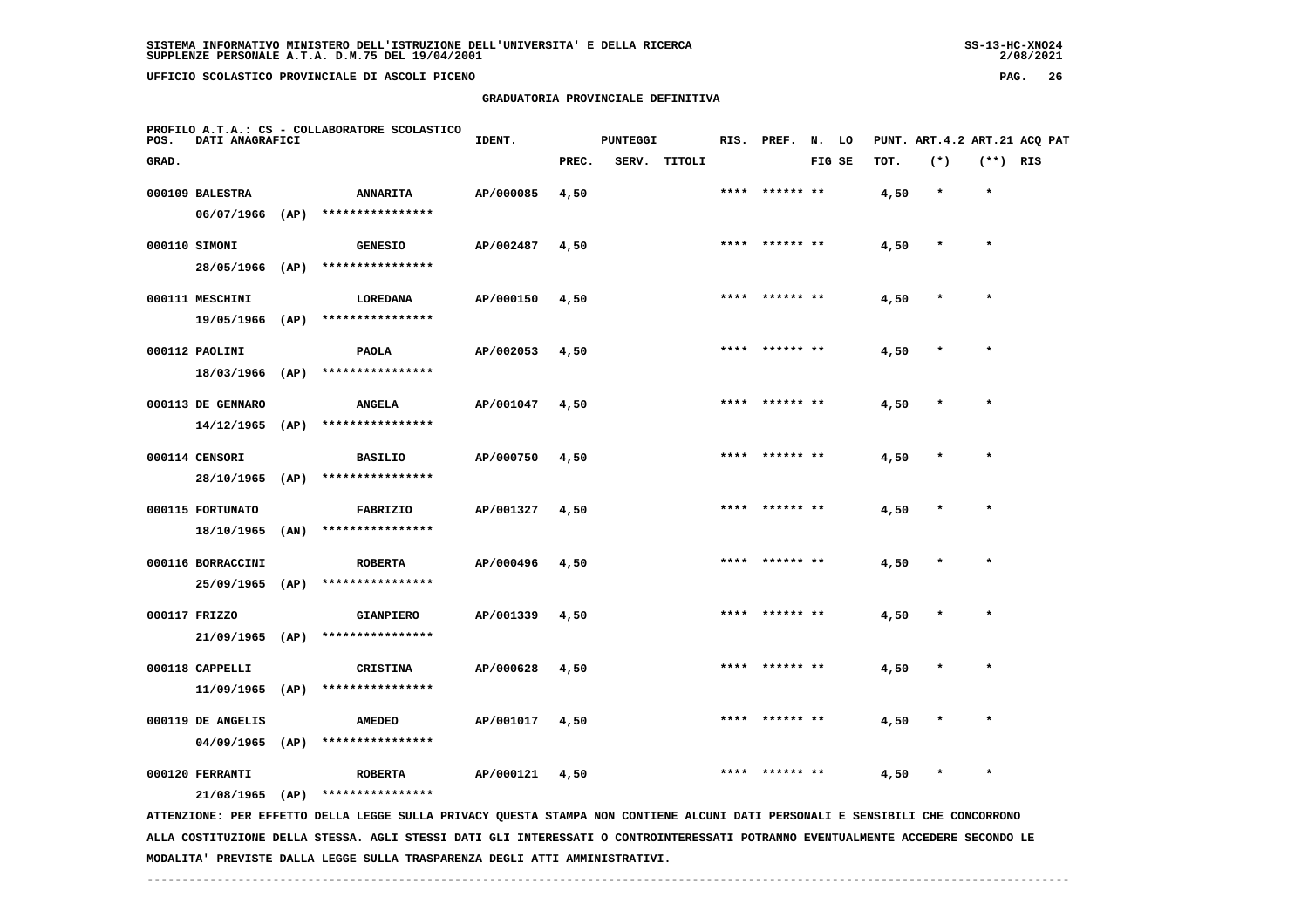**PROFILO A.T.A.: CS - COLLABORATORE SCOLASTICO**

 **GRADUATORIA PROVINCIALE DEFINITIVA**

**IDENT.** PUNTEGGI RIS. PREF. N. LO PUNT. ART.4.2 ART.21 ACQ PAT

| GRAD.        |                                    |      |                                      |           | PREC. | SERV. | TITOLI |      | FIG SE         | TOT. | $(*)$   | $(**)$ RIS |  |
|--------------|------------------------------------|------|--------------------------------------|-----------|-------|-------|--------|------|----------------|------|---------|------------|--|
|              | 000121 MISTICHELLI                 |      | <b>DONATELLA</b><br>**************** | AP/000049 | 4,50  |       |        | **** | ****** **      | 4,50 | $\star$ | $\star$    |  |
| 000122 BOCCI | 29/07/1965                         | (AP) | <b>LORENZO</b>                       | AP/000474 | 4,50  |       |        | **** | ****** **      | 4,50 | $\star$ | $\star$    |  |
|              | 22/07/1965                         | (AP) | ****************                     |           |       |       |        |      |                |      |         |            |  |
|              | 000123 PAVONI<br>22/06/1965        | (AP) | <b>PAOLA</b><br>****************     | AP/000164 | 4,50  |       |        | **** | ****** **      | 4,50 |         | $\star$    |  |
|              | 000124 MATALUCCI                   |      | PATRIZIA                             | AP/001781 | 4,50  |       |        | **** | ****** **      | 4,50 |         | $\star$    |  |
| 000125 SONI  | 14/06/1965                         | (AP) | ****************<br>MARIA            | AP/000196 | 4,50  |       |        |      | ****** **      | 4,50 |         | $\star$    |  |
|              | 10/06/1965                         | (AP) | ****************                     |           |       |       |        |      |                |      |         |            |  |
|              | 000126 MAROZZI<br>06/03/1965       | (AN) | VIRGILIO<br>****************         | AP/001733 | 4,50  |       |        |      |                | 4,50 |         | $\star$    |  |
|              | 000127 DI SALVATORE                |      | <b>TERESA</b>                        | AP/000026 | 4,50  |       |        |      |                | 4,50 |         | $\star$    |  |
| 000128 CROCI | $03/08/1964$ (AP)                  |      | ****************<br>PATRIZIA         | AP/000194 | 4,50  |       |        |      |                | 4,50 |         |            |  |
|              | $21/07/1964$ (AP)                  |      | ****************                     |           |       |       |        |      |                |      |         |            |  |
|              | 000129 GIORGI<br>$14/06/1964$ (AP) |      | <b>SABINA</b><br>****************    | AP/001432 | 4,50  |       |        | **** | ****** **      | 4,50 |         | $\star$    |  |
| 000130 VIDAU |                                    |      | <b>DORIANA</b>                       | AP/002776 | 4,50  |       |        | **** | ****** **      | 4,50 |         | $\star$    |  |
|              | 25/05/1964 (AP)<br>000131 SESTILI  |      | ****************<br><b>ANTONELLA</b> | AP/000177 | 4,50  |       |        | **** | ****** **      | 4,50 |         | $\star$    |  |
|              | $26/04/1964$ (AP)                  |      | ****************                     |           |       |       |        |      |                |      |         |            |  |
|              | 000132 ACHILLI                     |      | <b>DONATELLA</b>                     | AP/000206 | 4,50  |       |        |      | **** ****** ** | 4,50 |         | $\star$    |  |

 **16/04/1964 (MC) \*\*\*\*\*\*\*\*\*\*\*\*\*\*\*\***

 **ATTENZIONE: PER EFFETTO DELLA LEGGE SULLA PRIVACY QUESTA STAMPA NON CONTIENE ALCUNI DATI PERSONALI E SENSIBILI CHE CONCORRONO ALLA COSTITUZIONE DELLA STESSA. AGLI STESSI DATI GLI INTERESSATI O CONTROINTERESSATI POTRANNO EVENTUALMENTE ACCEDERE SECONDO LE MODALITA' PREVISTE DALLA LEGGE SULLA TRASPARENZA DEGLI ATTI AMMINISTRATIVI.**

 **------------------------------------------------------------------------------------------------------------------------------------**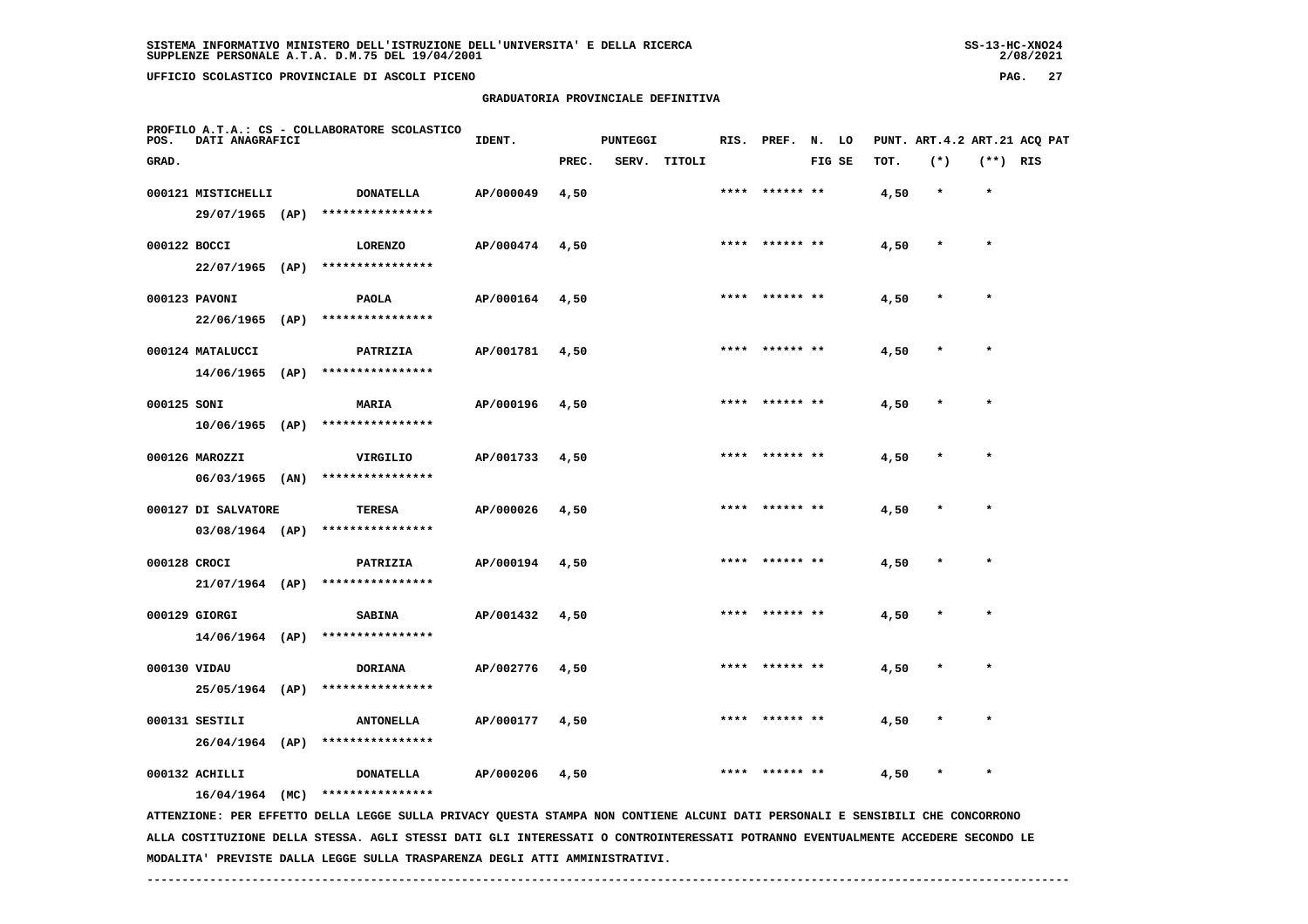**GRADUATORIA PROVINCIALE DEFINITIVA**

| POS.         | DATI ANAGRAFICI   | PROFILO A.T.A.: CS - COLLABORATORE SCOLASTICO | IDENT.    |       | PUNTEGGI |              |      | RIS. PREF. N. LO |        |      | PUNT. ART.4.2 ART.21 ACQ PAT |            |  |
|--------------|-------------------|-----------------------------------------------|-----------|-------|----------|--------------|------|------------------|--------|------|------------------------------|------------|--|
| GRAD.        |                   |                                               |           | PREC. |          | SERV. TITOLI |      |                  | FIG SE | TOT. | $(*)$                        | $(**)$ RIS |  |
|              | 000133 DE CAROLIS | <b>MAURA</b>                                  | AP/001040 | 4,50  |          |              |      | **** ****** **   |        | 4,50 | $\star$                      | $\star$    |  |
|              | $03/04/1964$ (AP) | ****************                              |           |       |          |              |      |                  |        |      |                              |            |  |
|              | 000134 DI GIULIO  | LAURA                                         | AP/000114 | 4,50  |          |              |      | **** ****** **   |        | 4,50 | $\star$                      | $\star$    |  |
|              | 18/03/1964 (TE)   | ****************                              |           |       |          |              |      |                  |        |      |                              |            |  |
|              | 000135 POMOZZI    | <b>GIOVANNA</b>                               | AP/000061 | 4,50  |          |              |      | **** ****** **   |        | 4,50 | $\star$                      | $\star$    |  |
|              | $17/02/1964$ (AP) | ****************                              |           |       |          |              |      |                  |        |      |                              |            |  |
|              | 000136 BERTINI    | MAURIZIO                                      | AP/000007 | 4,50  |          |              | **** | ****** **        |        | 4,50 | $\star$                      | $\star$    |  |
|              | 25/01/1964 (AP)   | ****************                              |           |       |          |              |      |                  |        |      |                              |            |  |
|              | 000137 SIMONETTI  | <b>TONINO</b>                                 | AP/002484 | 4,50  |          |              |      | **** ****** **   |        | 4,50 | $\star$                      | $\star$    |  |
|              | $22/11/1963$ (AP) | ****************                              |           |       |          |              |      |                  |        |      |                              |            |  |
| 000138 SPINA |                   | MARIA MADDALENA AP/002511                     |           | 4,50  |          |              |      | **** ****** **   |        | 4,50 | $\star$                      | $\star$    |  |
|              |                   | 21/10/1963 (AP) ****************              |           |       |          |              |      |                  |        |      |                              |            |  |
| 000139 PAPA  |                   | SANDRA RITA                                   | AP/000161 | 4,50  |          |              |      | **** ****** **   |        | 4,50 | $\star$                      | $\star$    |  |
|              |                   | 09/06/1963 (AP) ****************              |           |       |          |              |      |                  |        |      |                              |            |  |
|              | 000140 TRASTULLO  | PAOLA                                         | AP/000185 | 4,50  |          |              |      | ****  ****** **  |        | 4,50 | $\star$                      | $\star$    |  |
|              | $18/02/1963$ (AP) | ****************                              |           |       |          |              |      |                  |        |      |                              |            |  |
| 000141 RENZI |                   | <b>ANTONELLA</b>                              | AP/002268 | 4,50  |          |              |      |                  |        | 4,50 | $\star$                      | $\star$    |  |
|              | 29/01/1963 (AP)   | ****************                              |           |       |          |              |      |                  |        |      |                              |            |  |
|              | 000142 MERCURI    | <b>SANTA</b>                                  | AP/001830 | 4,50  |          |              |      |                  |        | 4,50 |                              |            |  |
|              | 09/01/1963 (AP)   | ****************                              |           |       |          |              |      |                  |        |      |                              |            |  |
| 000143 SPINA |                   | <b>TIMOTEO</b>                                | AP/002513 | 4,50  |          |              |      | **** ****** **   |        | 4,50 | $\ast$                       | $\star$    |  |
|              | $17/12/1962$ (AP) | ****************                              |           |       |          |              |      |                  |        |      |                              |            |  |
|              | 000144 SCENDONI   | <b>ARGEO</b>                                  | AP/002420 | 4,50  |          |              | **** |                  |        | 4,50 | $\star$                      | $\star$    |  |
|              | $11/06/1962$ (AP) | ****************                              |           |       |          |              |      |                  |        |      |                              |            |  |

 **ATTENZIONE: PER EFFETTO DELLA LEGGE SULLA PRIVACY QUESTA STAMPA NON CONTIENE ALCUNI DATI PERSONALI E SENSIBILI CHE CONCORRONO ALLA COSTITUZIONE DELLA STESSA. AGLI STESSI DATI GLI INTERESSATI O CONTROINTERESSATI POTRANNO EVENTUALMENTE ACCEDERE SECONDO LE MODALITA' PREVISTE DALLA LEGGE SULLA TRASPARENZA DEGLI ATTI AMMINISTRATIVI.**

 **------------------------------------------------------------------------------------------------------------------------------------**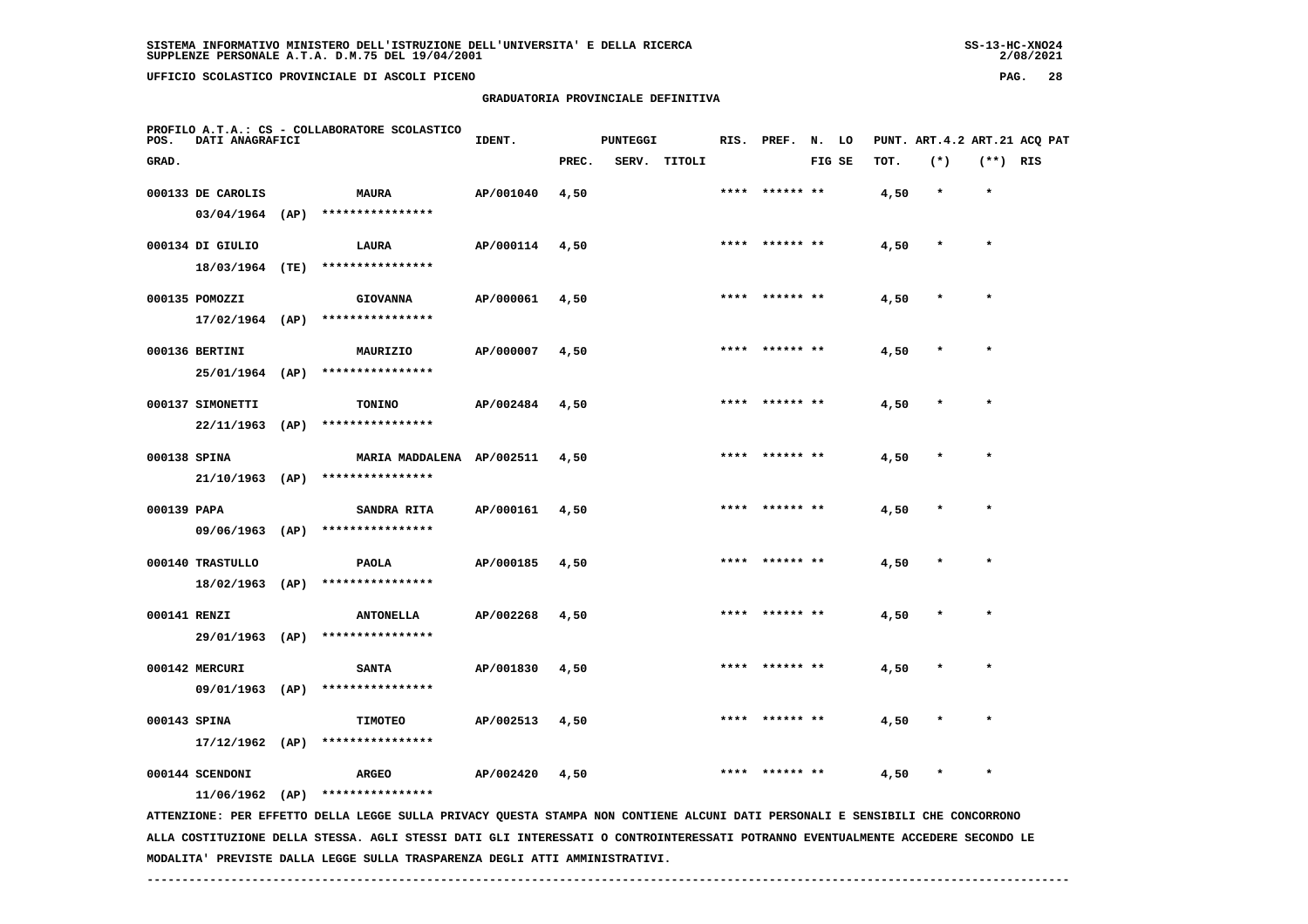**GRADUATORIA PROVINCIALE DEFINITIVA**

| POS.         | DATI ANAGRAFICI                        |      | PROFILO A.T.A.: CS - COLLABORATORE SCOLASTICO | IDENT.    |       | <b>PUNTEGGI</b> |        |      | RIS. PREF. N. LO |        |      | PUNT. ART.4.2 ART.21 ACQ PAT |            |  |
|--------------|----------------------------------------|------|-----------------------------------------------|-----------|-------|-----------------|--------|------|------------------|--------|------|------------------------------|------------|--|
| GRAD.        |                                        |      |                                               |           | PREC. | SERV.           | TITOLI |      |                  | FIG SE | TOT. | $(*)$                        | $(**)$ RIS |  |
|              | 000145 CIFERRI                         |      | LORELLA                                       | AP/000813 | 4,50  |                 |        |      | **** ****** **   |        | 4,50 | $\star$                      | $\star$    |  |
|              | $04/09/1961$ (AP)                      |      | ****************                              |           |       |                 |        |      |                  |        |      |                              |            |  |
|              | 000146 BATTISTELLI                     |      | <b>SANDRO</b>                                 | AP/000428 | 4,50  |                 |        |      | **** ****** **   |        | 4,50 | $\star$                      | $\star$    |  |
|              | $30/08/1961$ (AP)                      |      | ****************                              |           |       |                 |        |      |                  |        |      |                              |            |  |
|              | 000147 FERRANTI                        |      | LAURA                                         | AP/000030 | 4,50  |                 |        |      |                  |        | 4,50 |                              |            |  |
|              | 29/08/1961 (AP)                        |      | ****************                              |           |       |                 |        |      |                  |        |      |                              |            |  |
|              | 000148 GIANFREDA                       |      | PAOLA<br>****************                     | AP/001402 | 4,50  |                 |        | **** |                  |        | 4,50 | $\star$                      | $\star$    |  |
|              | 16/05/1961 (CB)                        |      |                                               |           |       |                 |        |      |                  |        |      |                              |            |  |
|              | 000149 CARLORECCHIO<br>08/05/1961 (AP) |      | CATIA<br>****************                     | AP/000682 | 4,50  |                 |        |      | **** ****** **   |        | 4,50 | $\ast$                       | $\star$    |  |
|              |                                        |      |                                               |           |       |                 |        |      | **** ****** **   |        |      | $\star$                      | $\star$    |  |
|              | 000150 ANTONUCCI<br>14/04/1961 (AP)    |      | <b>ANTONIA</b><br>****************            | AP/000347 | 4,50  |                 |        |      |                  |        | 4,50 |                              |            |  |
| 000151 MORE  |                                        |      | <b>TIZIANA</b>                                | AP/000153 | 4,50  |                 |        |      | **** ****** **   |        | 4,50 | $\ast$                       | $\star$    |  |
|              | 09/03/1961 (MC)                        |      | ****************                              |           |       |                 |        |      |                  |        |      |                              |            |  |
|              | 000152 CANNELLA                        |      | VIRGILIA                                      | AP/000605 | 4,50  |                 |        | **** | ****** **        |        | 4,50 | $\star$                      | $\star$    |  |
|              | $11/02/1961$ (AP)                      |      | ****************                              |           |       |                 |        |      |                  |        |      |                              |            |  |
| 000153 CENSI |                                        |      | GIUSEPPINA                                    | AP/000746 | 4,50  |                 |        |      | **** ****** **   |        | 4,50 | $\star$                      | $\star$    |  |
|              | $22/12/1960$ (AP)                      |      | ****************                              |           |       |                 |        |      |                  |        |      |                              |            |  |
|              | 000154 BASSETTI                        |      | ADELAIDE                                      | AP/000420 | 4,50  |                 |        |      | **** ****** **   |        | 4,50 | *                            | $\star$    |  |
|              | 31/08/1960                             | (AP) | ****************                              |           |       |                 |        |      |                  |        |      |                              |            |  |
|              |                                        |      |                                               |           |       |                 |        |      |                  |        |      |                              |            |  |

 **000156 BALDO FABIO AP/000003 4,50 \*\*\*\* \*\*\*\*\*\* \*\* 4,50 \* \***

 **20/06/1960 (AP) \*\*\*\*\*\*\*\*\*\*\*\*\*\*\*\***

 **20/07/1960 (AP) \*\*\*\*\*\*\*\*\*\*\*\*\*\*\*\***

 **ATTENZIONE: PER EFFETTO DELLA LEGGE SULLA PRIVACY QUESTA STAMPA NON CONTIENE ALCUNI DATI PERSONALI E SENSIBILI CHE CONCORRONO ALLA COSTITUZIONE DELLA STESSA. AGLI STESSI DATI GLI INTERESSATI O CONTROINTERESSATI POTRANNO EVENTUALMENTE ACCEDERE SECONDO LE MODALITA' PREVISTE DALLA LEGGE SULLA TRASPARENZA DEGLI ATTI AMMINISTRATIVI.**

 **000155 MORONI DONATELLA AP/001925 4,50 \*\*\*\* \*\*\*\*\*\* \*\* 4,50 \* \***

 $2/08/2021$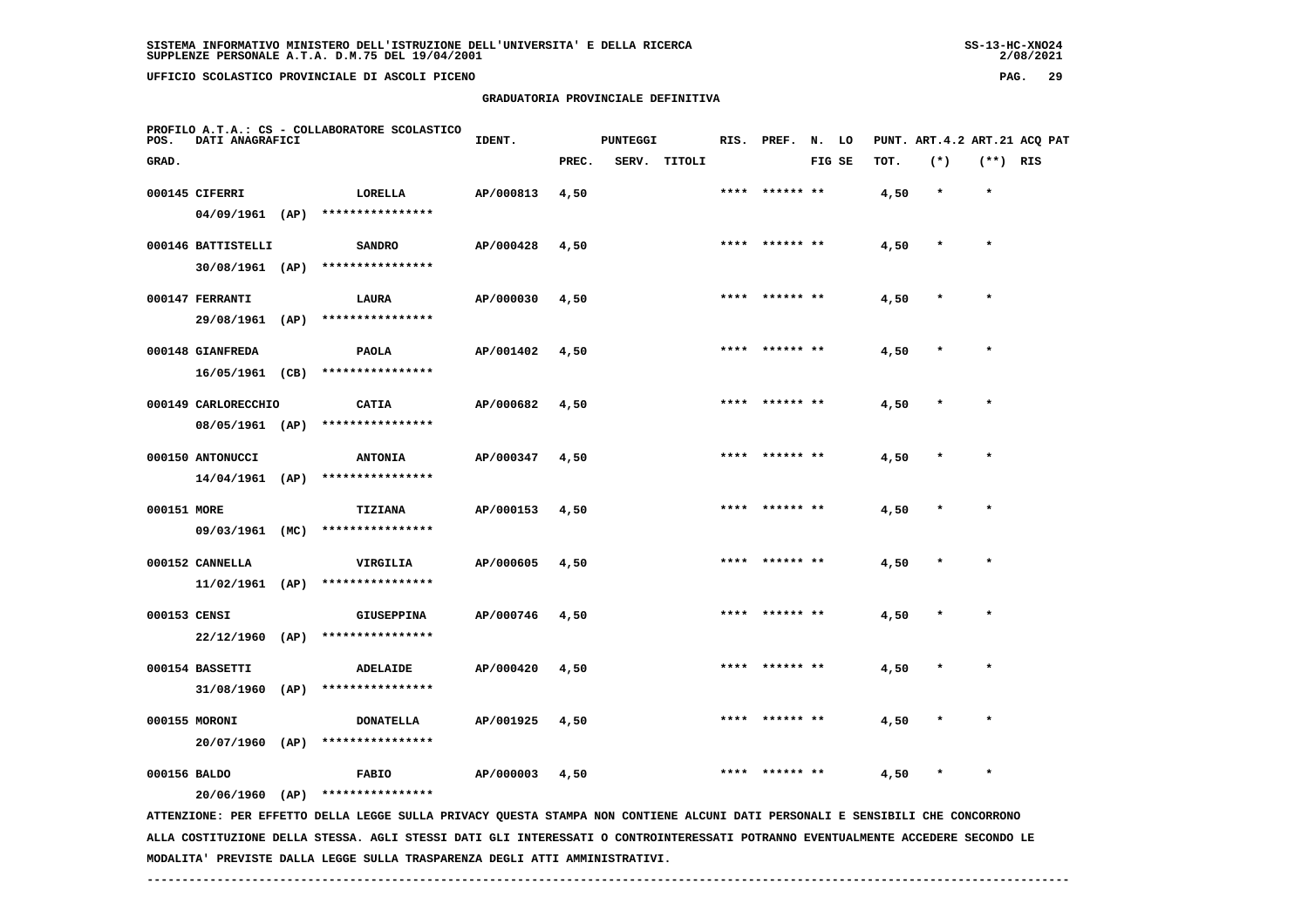**GRADUATORIA PROVINCIALE DEFINITIVA**

| POS.  | DATI ANAGRAFICI  |      | PROFILO A.T.A.: CS - COLLABORATORE SCOLASTICO | IDENT.    |       | <b>PUNTEGGI</b> |        | RIS. PREF. N. LO |        |      | PUNT. ART. 4.2 ART. 21 ACQ PAT |            |  |
|-------|------------------|------|-----------------------------------------------|-----------|-------|-----------------|--------|------------------|--------|------|--------------------------------|------------|--|
| GRAD. |                  |      |                                               |           | PREC. | SERV.           | TITOLI |                  | FIG SE | TOT. | $(*)$                          | $(**)$ RIS |  |
|       | 000157 SILENZI   |      | <b>ANNA</b>                                   | AP/002458 | 4,50  |                 |        | **** ****** **   |        | 4,50 | $\star$                        | $\star$    |  |
|       | 10/06/1960       | (AP) | ****************                              |           |       |                 |        |                  |        |      |                                |            |  |
|       | 000158 CONCETTI  |      | PIERGIORGIO                                   | AP/000909 | 4,50  |                 |        | **** ****** **   |        | 4,50 | $\star$                        | $\star$    |  |
|       | 29/09/1959       | (AP) | ****************                              |           |       |                 |        |                  |        |      |                                |            |  |
|       | 000159 MALAVOLTA |      | <b>GIOIA</b>                                  | AP/001605 | 4,50  |                 |        | **** ****** **   |        | 4,50 | $\star$                        | $\star$    |  |
|       | 06/07/1959       | (AP) | ****************                              |           |       |                 |        |                  |        |      |                                |            |  |
|       | 000160 TARQUINI  |      | <b>CESARE</b>                                 | AP/002576 | 4,50  |                 |        | **** ****** **   |        | 4,50 | $\star$                        | $\star$    |  |
|       | 18/02/1959       | (AP) | ****************                              |           |       |                 |        |                  |        |      |                                |            |  |
|       | 000161 VANNUCCI  |      | <b>ANTONIO</b>                                | AP/002753 | 4,50  |                 |        | **** ****** **   |        | 4,50 | $\star$                        | $\star$    |  |
|       | 28/11/1958       | (AP) | ****************                              |           |       |                 |        |                  |        |      |                                |            |  |
|       |                  |      |                                               |           |       |                 |        |                  |        |      |                                |            |  |

| 000162 PUCCI |                  |      | <b>ELENA</b>     | AP/000063 | 4,50 | ****  ****** ** | 4,50 | $\star$ |  |
|--------------|------------------|------|------------------|-----------|------|-----------------|------|---------|--|
|              | 02/10/1958       | (EE) | **************** |           |      |                 |      |         |  |
|              | 000163 DEL BELLO |      | TIZIANA          | AP/001050 | 4,50 | **** ****** **  | 4,50 | $\star$ |  |

 **19/08/1958 (AP) \*\*\*\*\*\*\*\*\*\*\*\*\*\*\*\***

 **000164 FELICI LUIGI AP/001256 4,50 \*\*\*\* \*\*\*\*\*\* \*\* 4,50 \* \* 28/06/1957 (AP) \*\*\*\*\*\*\*\*\*\*\*\*\*\*\*\* 000165 STRAPPA GIOVANNA AP/002548 4,50 \*\*\*\* \*\*\*\*\*\* \*\* 4,50 \* \* 18/07/1955 (AP) \*\*\*\*\*\*\*\*\*\*\*\*\*\*\*\* 000166 MAULONI FLORIANA AP/000149 4,50 \*\*\*\* \*\*\*\*\*\* \*\* 4,50 \* \* 11/07/1955 (AP) \*\*\*\*\*\*\*\*\*\*\*\*\*\*\*\***

 **000167 ANGELOCOLA ROMANO AP/000309 4,50 \*\*\*\* \*\*\*\*\*\* \*\* 4,50 \* \* 09/07/1955 (CB) \*\*\*\*\*\*\*\*\*\*\*\*\*\*\*\* 000168 BEVILACQUA DAVID AP/000457 4,50 \*\*\*\* \*\*\*\*\*\* \*\* 4,50 \* \***

 **11/05/1955 (AP) \*\*\*\*\*\*\*\*\*\*\*\*\*\*\*\***

 **ATTENZIONE: PER EFFETTO DELLA LEGGE SULLA PRIVACY QUESTA STAMPA NON CONTIENE ALCUNI DATI PERSONALI E SENSIBILI CHE CONCORRONO ALLA COSTITUZIONE DELLA STESSA. AGLI STESSI DATI GLI INTERESSATI O CONTROINTERESSATI POTRANNO EVENTUALMENTE ACCEDERE SECONDO LE MODALITA' PREVISTE DALLA LEGGE SULLA TRASPARENZA DEGLI ATTI AMMINISTRATIVI.**

2/08/2021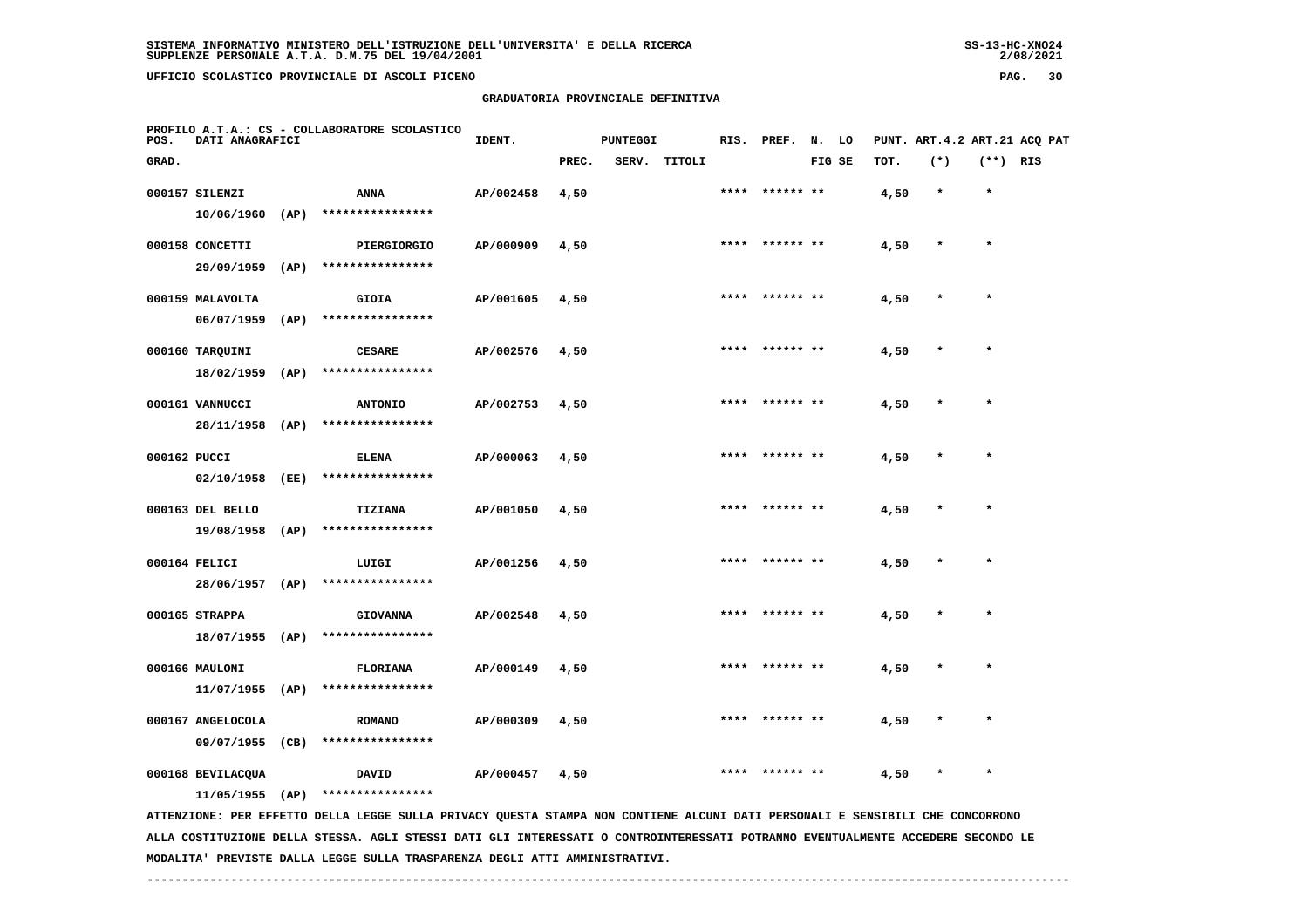## **GRADUATORIA PROVINCIALE DEFINITIVA**

 $2/08/2021$ 

| POS.  | DATI ANAGRAFICI                     | PROFILO A.T.A.: CS - COLLABORATORE SCOLASTICO                                                                                 | IDENT.    |       | <b>PUNTEGGI</b> |              |      | RIS. PREF. N. LO |        |      |         |            | PUNT. ART.4.2 ART.21 ACQ PAT |
|-------|-------------------------------------|-------------------------------------------------------------------------------------------------------------------------------|-----------|-------|-----------------|--------------|------|------------------|--------|------|---------|------------|------------------------------|
| GRAD. |                                     |                                                                                                                               |           | PREC. |                 | SERV. TITOLI |      |                  | FIG SE | TOT. | $(*)$   | $(**)$ RIS |                              |
|       | 000169 BEVILACQUA                   | REMO                                                                                                                          | AP/000459 | 4,50  |                 |              |      | **** ****** **   |        | 4,50 | $\star$ | $\star$    |                              |
|       |                                     | 11/05/1955 (AP) ****************                                                                                              |           |       |                 |              |      |                  |        |      |         |            |                              |
|       | 000170 LAZZARI                      | GIUSEPPINA                                                                                                                    | AP/001529 | 4,50  |                 |              |      | **** ****** **   |        | 4,50 |         | $\star$    |                              |
|       |                                     | 27/02/1955 (AP) ****************                                                                                              |           |       |                 |              |      |                  |        |      |         |            |                              |
|       | 000171 SIROCCHI                     | MARCELLO                                                                                                                      | AP/002492 | 4,50  |                 |              |      | **** ****** **   |        | 4,50 |         |            |                              |
|       | 15/10/1954 (AP)                     | ****************                                                                                                              |           |       |                 |              |      |                  |        |      |         |            |                              |
|       | 000172 COCCIA                       | <b>GIORGIO</b>                                                                                                                | AP/000879 | 4,45  |                 |              |      | **** ****** **   |        | 4,45 |         |            |                              |
|       | $21/05/1960$ (AP)                   | ****************                                                                                                              |           |       |                 |              |      |                  |        |      |         |            |                              |
|       | 000173 CESARI                       | <b>ABRAMO</b>                                                                                                                 | AP/000757 | 2,00  | 2,40            |              |      | **** ****** **   |        | 4,40 |         | $\star$    |                              |
|       | $05/10/1954$ (AP)                   | ****************                                                                                                              |           |       |                 |              |      |                  |        |      |         |            |                              |
|       | 000174 ANGELINI                     | <b>GIANNA</b>                                                                                                                 | AP/000299 | 4,40  |                 |              | **** | ****** **        |        | 4,40 |         |            |                              |
|       | 06/09/1961 (AP)                     | ****************                                                                                                              |           |       |                 |              |      |                  |        |      |         |            |                              |
|       | 000175 COSTANZI                     | VALERIA                                                                                                                       | AP/000107 | 4,40  |                 |              |      | **** ****** **   |        | 4,40 |         | $\star$    |                              |
|       |                                     | $01/01/1961$ (AP) ****************                                                                                            |           |       |                 |              |      |                  |        |      |         |            |                              |
|       | 000176 CECCARELLI                   | <b>CATIA</b>                                                                                                                  | AP/000095 | 4,35  |                 |              |      | ****  ****** **  |        | 4,35 |         |            |                              |
|       |                                     | 27/11/1964 (AP) ****************                                                                                              |           |       |                 |              |      |                  |        |      |         |            |                              |
|       | 000177 MASSUCCI                     | LORELLA                                                                                                                       | AP/000146 | 4,35  |                 |              | **** |                  |        | 4,35 |         |            |                              |
|       | $12/11/1960$ (AP)                   | ****************                                                                                                              |           |       |                 |              |      |                  |        |      |         |            |                              |
|       | 000178 PASQUALI                     |                                                                                                                               | AP/000163 | 4,30  |                 |              |      |                  |        | 4,30 |         |            |                              |
|       | $12/08/1966$ (AP)                   | <b>MARIA PIA</b><br>****************                                                                                          |           |       |                 |              |      |                  |        |      |         |            |                              |
|       |                                     |                                                                                                                               |           |       |                 |              |      |                  |        |      |         |            |                              |
|       | 000179 ALOISI<br>05/01/1966 (AP)    | DOMENICA<br>****************                                                                                                  | AP/000079 | 4,30  |                 |              |      | **** ****** **   |        | 4,30 |         |            |                              |
|       |                                     |                                                                                                                               |           |       |                 |              |      |                  |        |      |         |            |                              |
|       | 000180 DILETTI<br>$01/11/1955$ (AP) | <b>GABRIELE</b><br>****************                                                                                           | AP/000024 | 4,30  |                 |              |      | **** ****** **   |        | 4,30 | $\ast$  | $\star$    |                              |
|       |                                     | ATTENZIONE: PER EFFETTO DELLA LEGGE SULLA PRIVACY QUESTA STAMPA NON CONTIENE ALCUNI DATI PERSONALI E SENSIBILI CHE CONCORRONO |           |       |                 |              |      |                  |        |      |         |            |                              |
|       |                                     |                                                                                                                               |           |       |                 |              |      |                  |        |      |         |            |                              |

 **ALLA COSTITUZIONE DELLA STESSA. AGLI STESSI DATI GLI INTERESSATI O CONTROINTERESSATI POTRANNO EVENTUALMENTE ACCEDERE SECONDO LE MODALITA' PREVISTE DALLA LEGGE SULLA TRASPARENZA DEGLI ATTI AMMINISTRATIVI.**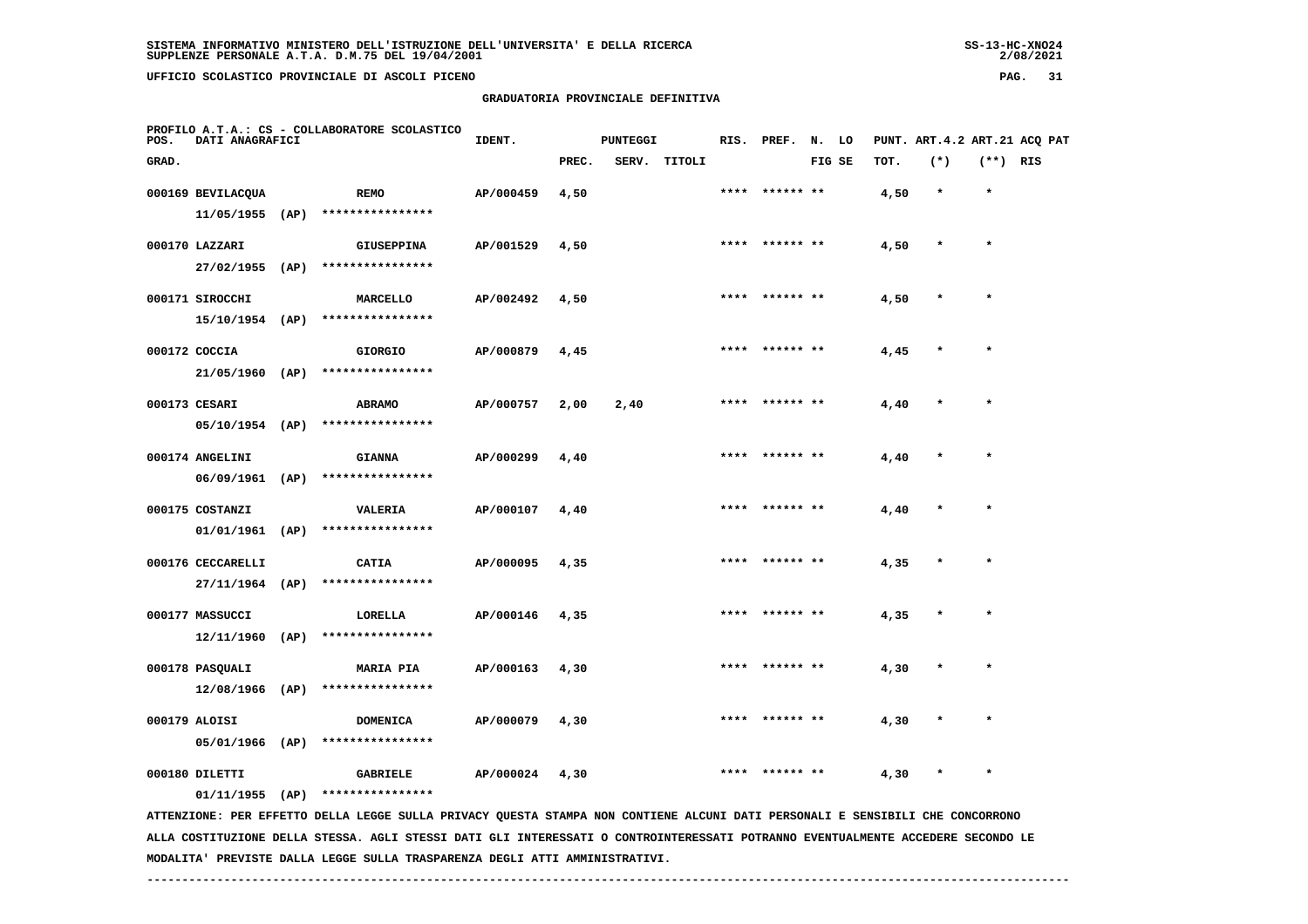$2/08/2021$ 

 **UFFICIO SCOLASTICO PROVINCIALE DI ASCOLI PICENO PAG. 32**

 **PROFILO A.T.A.: CS - COLLABORATORE SCOLASTICO**

#### **GRADUATORIA PROVINCIALE DEFINITIVA**

**IDENT.** PUNTEGGI RIS. PREF. N. LO PUNT. ART.4.2 ART.21 ACQ PAT

| GRAD.        |                   |      |                                                                                                                                 |           | PREC. | SERV. | TITOLI |      |                | FIG SE | тот. | $(*)$  | (**) RIS  |  |
|--------------|-------------------|------|---------------------------------------------------------------------------------------------------------------------------------|-----------|-------|-------|--------|------|----------------|--------|------|--------|-----------|--|
| 000181 ILARI |                   |      | <b>MARIA VIRGINIA</b>                                                                                                           | AP/000133 | 4,30  |       |        |      |                |        | 4,30 |        |           |  |
|              | 22/09/1955 (AP)   |      | ****************                                                                                                                |           |       |       |        |      |                |        |      |        |           |  |
|              | 000182 TESORO     |      | <b>DANILO</b>                                                                                                                   | AP/002602 | 4,25  |       |        |      | **** ****** ** |        | 4,25 |        | $\star$   |  |
|              | $26/04/1959$ (AP) |      | ****************                                                                                                                |           |       |       |        |      |                |        |      |        |           |  |
| 000183 MERLI |                   |      | <b>ROSALBA</b>                                                                                                                  | AP/003558 |       | 2,20  | 2,00   | **** | ****** **      |        | 4,20 |        | $\star$   |  |
|              | 14/03/1957        | (AP) | ****************                                                                                                                |           |       |       |        |      |                |        |      |        |           |  |
|              | 000184 D'OTTAVI   |      | <b>GRAZIANO</b>                                                                                                                 | AP/001168 | 3,70  | 0,50  |        | **** | ****** **      |        | 4,20 |        | $\bullet$ |  |
|              | 23/09/1959        | (AP) | ****************                                                                                                                |           |       |       |        |      |                |        |      |        |           |  |
|              | 000185 VANNICOLA  |      | <b>GIUSEPPE</b>                                                                                                                 | AP/002751 | 4,20  |       |        | **** | ****** **      |        | 4,20 | $\ast$ | $\star$   |  |
|              | 15/12/1968        | (AP) | ****************                                                                                                                |           |       |       |        |      |                |        |      |        |           |  |
|              | 000186 SIMONELLA  |      | <b>MARIA VERA</b>                                                                                                               | AP/000178 | 4,20  |       |        |      |                |        | 4,20 |        | $\pmb{*}$ |  |
|              | 08/12/1962 (AP)   |      | ****************                                                                                                                |           |       |       |        |      |                |        |      |        |           |  |
| 000187 COCCI |                   |      | <b>SANTE</b>                                                                                                                    | AP/000873 | 4,15  |       |        |      |                |        | 4,15 |        |           |  |
|              | $16/04/1962$ (AP) |      | ****************                                                                                                                |           |       |       |        |      |                |        |      |        |           |  |
|              | 000188 PANICONI   |      | <b>MARCO</b>                                                                                                                    | AP/002041 | 2,00  | 2,15  |        |      |                |        | 4,15 |        |           |  |
|              | 19/12/1961 (AP)   |      | ****************                                                                                                                |           |       |       |        |      |                |        |      |        |           |  |
|              | 000189 VESPERINI  |      | <b>ANTONIETTA</b>                                                                                                               | AP/002772 | 4,15  |       |        |      |                |        | 4,15 |        |           |  |
|              | 09/03/1960        | (AP) | ****************                                                                                                                |           |       |       |        |      |                |        |      |        |           |  |
|              | 000190 CIPOLLONI  |      | <b>GIUSEPPE</b>                                                                                                                 | AP/000835 | 4,10  |       |        |      |                |        | 4,10 | $\ast$ | $\star$   |  |
|              | $18/08/1965$ (AP) |      | ****************                                                                                                                |           |       |       |        |      |                |        |      |        |           |  |
|              | 000191 FERRANTI   |      | PAOLO                                                                                                                           | AP/001272 | 4,10  |       |        |      |                |        | 4,10 |        |           |  |
|              | $17/09/1964$ (AP) |      | ****************                                                                                                                |           |       |       |        |      |                |        |      |        |           |  |
|              | 000192 CLEMENTI   |      | FULVIA LUCIA                                                                                                                    | AP/000103 | 4,10  |       |        |      |                |        | 4,10 |        | $\star$   |  |
|              | $13/07/1957$ (AP) |      | ****************                                                                                                                |           |       |       |        |      |                |        |      |        |           |  |
|              |                   |      | ATTENZIONE: PER EFFETTO DELLA LEGGE SULLA PRIVACY QUESTA STAMPA NON CONTIENE ALCUNI DATI PERSONALI E SENSIBILI CHE CONCORRONO   |           |       |       |        |      |                |        |      |        |           |  |
|              |                   |      | ALLA COSTITUZIONE DELLA STESSA. AGLI STESSI DATI GLI INTERESSATI O CONTROINTERESSATI POTRANNO EVENTUALMENTE ACCEDERE SECONDO LE |           |       |       |        |      |                |        |      |        |           |  |

 **MODALITA' PREVISTE DALLA LEGGE SULLA TRASPARENZA DEGLI ATTI AMMINISTRATIVI.**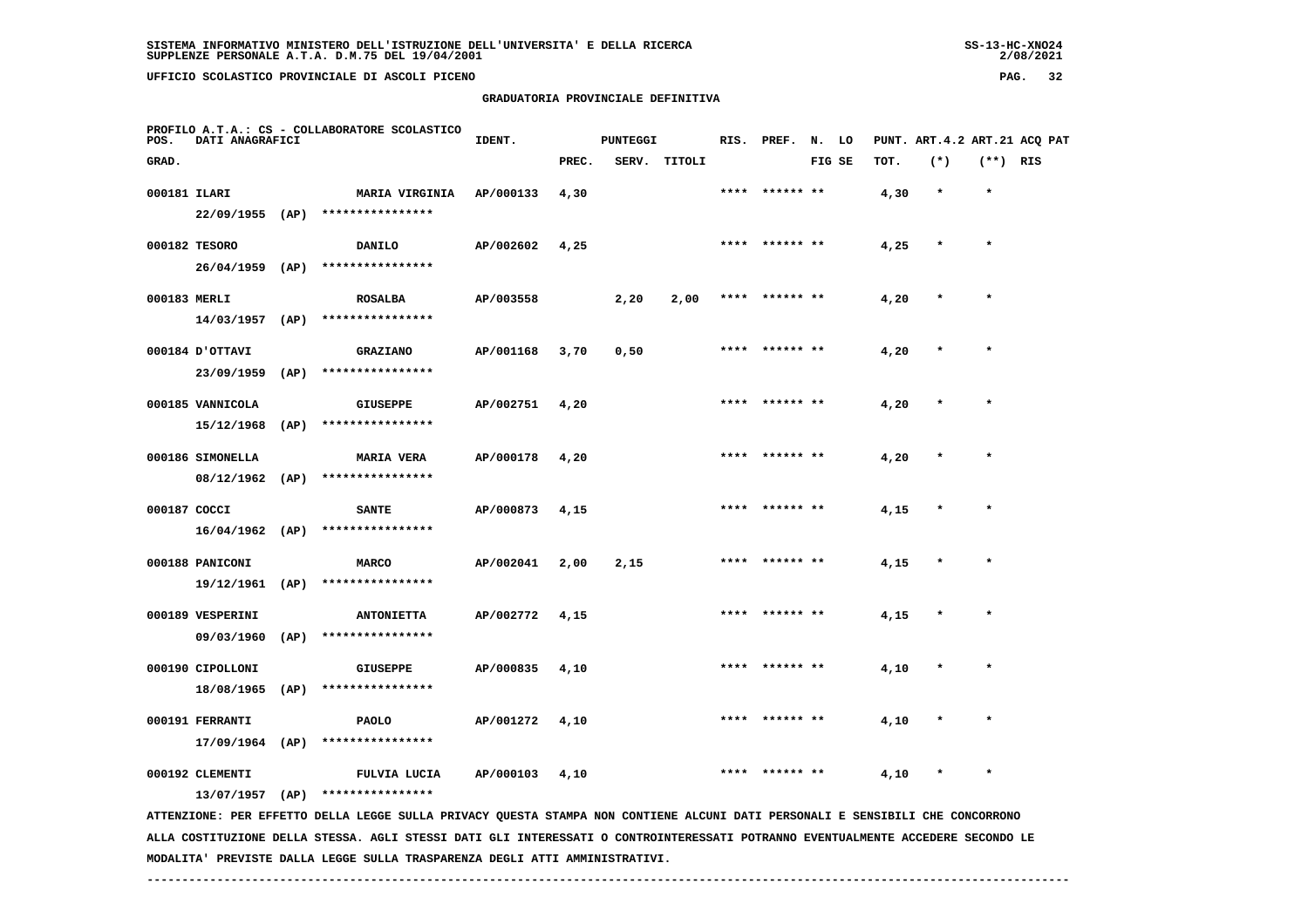|       |                   |                                               |                      | GRADUATORIA PROVINCIALE DEFINITIVA |       |      |              |                  |        |                              |         |            |  |
|-------|-------------------|-----------------------------------------------|----------------------|------------------------------------|-------|------|--------------|------------------|--------|------------------------------|---------|------------|--|
| POS.  | DATI ANAGRAFICI   | PROFILO A.T.A.: CS - COLLABORATORE SCOLASTICO | PUNTEGGI<br>IDENT.   |                                    |       |      |              | RIS. PREF. N. LO |        | PUNT. ART.4.2 ART.21 ACQ PAT |         |            |  |
| GRAD. |                   |                                               |                      |                                    | PREC. |      | SERV. TITOLI |                  | FIG SE | TOT.                         | $(*)$   | $(**)$ RIS |  |
|       | 000193 STRAROPOLI |                                               | LUCIANO              | AP/002551                          | 4,10  |      |              | **** ****** **   |        | 4,10                         | $\star$ | $\star$    |  |
|       | 20/06/1957        | (CZ)                                          | ****************     |                                    |       |      |              |                  |        |                              |         |            |  |
|       | 000194 GHIGHI     |                                               | <b>GIULIANA</b>      | AP/003138                          |       | 2,05 | 2,00         | **** ****** **   |        | 4,05                         | $\star$ | $\star$    |  |
|       | 09/07/1956        | (AP)                                          | ****************     |                                    |       |      |              |                  |        |                              |         |            |  |
|       | 000195 FUNARI     |                                               | <b>ROSARIA MARIA</b> | AP/001344                          | 4,05  |      |              | **** ****** **   |        | 4,05                         | $\star$ | $\star$    |  |
|       | 13/10/1962        | (AP)                                          | ****************     |                                    |       |      |              |                  |        |                              |         |            |  |

 **000196 VALORI EMIDIO AP/002745 4,05 \*\*\*\* \*\*\*\*\*\* \*\* 4,05 \* \* 28/03/1962 (AP) \*\*\*\*\*\*\*\*\*\*\*\*\*\*\*\***

| 000197 ANTONINI | <b>GIUSEPPINA</b> | AP/002979 | 2,00 | 2,00 | ****  ****** ** | 4,00 | $\star$ |  |
|-----------------|-------------------|-----------|------|------|-----------------|------|---------|--|
| 05/02/1963 (AP) | ****************  |           |      |      |                 |      |         |  |

 **000198 FERRACUTI SIMONA AP/003553 2,00 2,00 \*\*\*\* \*\*\*\*\*\* \*\* 4,00 \* \* 09/05/1967 (AP) \*\*\*\*\*\*\*\*\*\*\*\*\*\*\*\***

 **000199 MARTINELLI ANNA RITA AP/001741 3,00 1,00 \*\*\*\* \*\*\*\*\*\* \*\* 4,00 \* \* 04/02/1967 (AP) \*\*\*\*\*\*\*\*\*\*\*\*\*\*\*\***

 **000200 CIABATTONI MARIA GRAZIA AP/003043 2,00 2,00 \*\*\*\* \*\*\*\*\*\* \*\* 4,00 \* \* 07/01/1967 (AP) \*\*\*\*\*\*\*\*\*\*\*\*\*\*\*\* 000201 PULCINI IRENE AP/003374 2,00 2,00 \*\*\*\* \*\*\*\*\*\* \*\* 4,00 \* \* 29/10/1966 (AP) \*\*\*\*\*\*\*\*\*\*\*\*\*\*\*\***

000202 MORETTI **800202 MORETTI** ROSANNA AP/003141 2,00 2,00 \*\*\*\* \*\*\*\*\*\*\* \*\* 4,00  **16/04/1965 (AP) \*\*\*\*\*\*\*\*\*\*\*\*\*\*\*\* 000203 LUPINI MARIA ANTONIETTA AP/003188 1,50 2,50 \*\*\*\* \*\*\*\*\*\* \*\* 4,00 \* \***

 **17/02/1965 (AP) \*\*\*\*\*\*\*\*\*\*\*\*\*\*\*\***

 **000204 PENNESI ALVARA AP/002888 2,00 2,00 \*\*\*\* \*\*\*\*\*\* \*\* 4,00 \* \***

 **03/04/1964 (AP) \*\*\*\*\*\*\*\*\*\*\*\*\*\*\*\***

 **ATTENZIONE: PER EFFETTO DELLA LEGGE SULLA PRIVACY QUESTA STAMPA NON CONTIENE ALCUNI DATI PERSONALI E SENSIBILI CHE CONCORRONO ALLA COSTITUZIONE DELLA STESSA. AGLI STESSI DATI GLI INTERESSATI O CONTROINTERESSATI POTRANNO EVENTUALMENTE ACCEDERE SECONDO LE MODALITA' PREVISTE DALLA LEGGE SULLA TRASPARENZA DEGLI ATTI AMMINISTRATIVI.**

 **------------------------------------------------------------------------------------------------------------------------------------**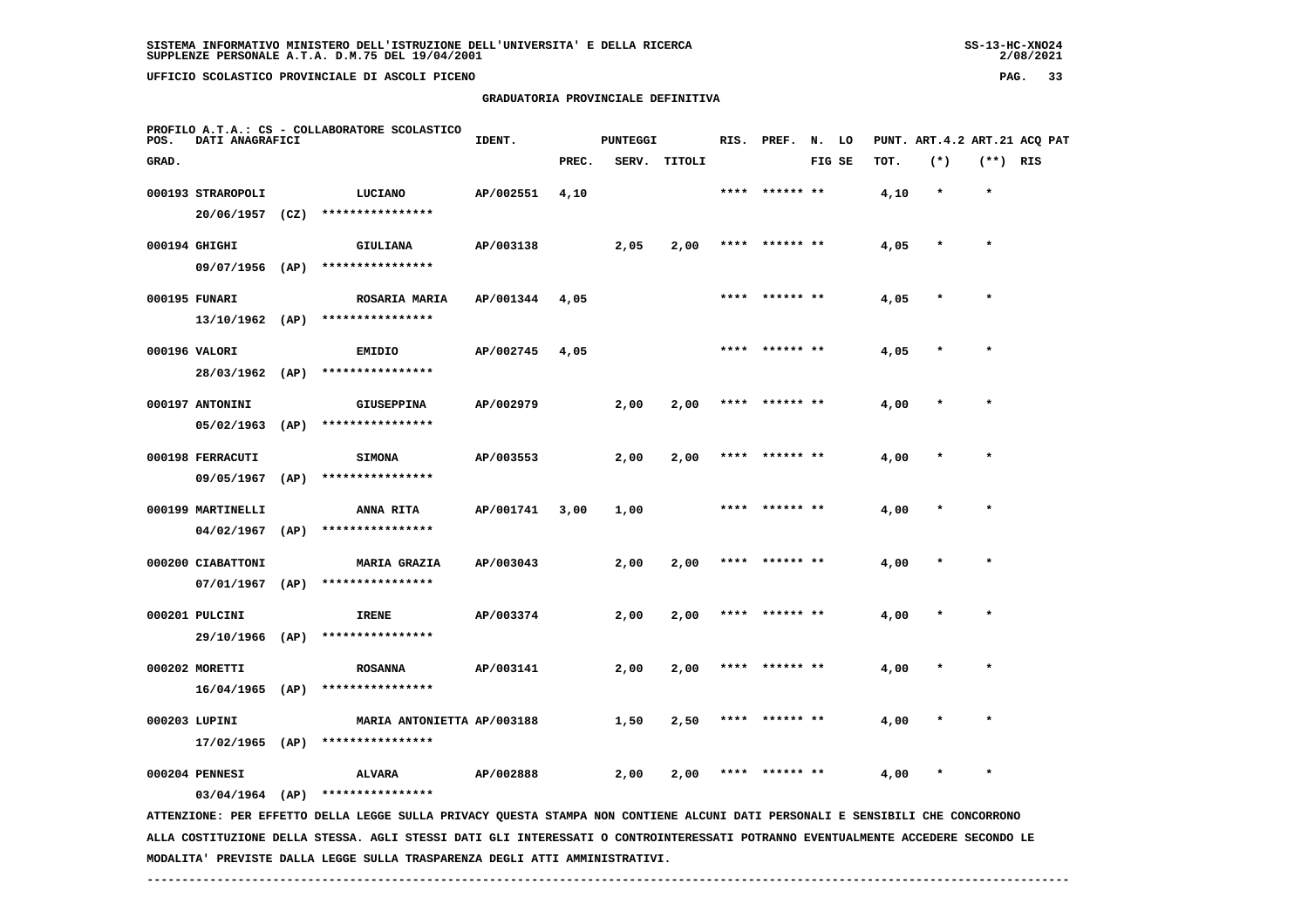**GRADUATORIA PROVINCIALE DEFINITIVA**

 $2/08/2021$ 

| POS.         | DATI ANAGRAFICI   |      | PROFILO A.T.A.: CS - COLLABORATORE SCOLASTICO                                                                                   | IDENT.    | <b>PUNTEGGI</b> |       |        |      | RIS. PREF. N. LO |        |   |      | PUNT. ART. 4.2 ART. 21 ACO PAT |            |  |
|--------------|-------------------|------|---------------------------------------------------------------------------------------------------------------------------------|-----------|-----------------|-------|--------|------|------------------|--------|---|------|--------------------------------|------------|--|
| GRAD.        |                   |      |                                                                                                                                 |           | PREC.           | SERV. | TITOLI |      |                  | FIG SE |   | TOT. | $(*)$                          | $(**)$ RIS |  |
|              | 000205 LUCADEI    |      | <b>LOREDANA</b>                                                                                                                 | AP/003033 |                 | 2,00  | 2,00   |      |                  |        |   | 4,00 | $\star$                        | $\star$    |  |
|              |                   |      | 03/07/1963 (AP) ****************                                                                                                |           |                 |       |        |      |                  |        |   |      |                                |            |  |
|              | 000206 CANDELLORI |      | <b>ALESIANA</b>                                                                                                                 | AP/002854 |                 | 2,00  | 2,00   | **** | ****** **        |        |   | 4,00 |                                |            |  |
|              | 03/11/1962        | (AP) | ****************                                                                                                                |           |                 |       |        |      |                  |        |   |      |                                |            |  |
|              | 000207 MATTETTI   |      | <b>ARMINDA</b>                                                                                                                  | AP/003074 |                 | 2,00  | 2,00   | **** | ****** **        |        |   | 4,00 |                                | $\star$    |  |
|              | $30/03/1961$ (AP) |      | ****************                                                                                                                |           |                 |       |        |      |                  |        |   |      |                                |            |  |
|              | 000208 BENIGNI    |      | MARIA                                                                                                                           | AP/002961 |                 | 2,00  | 2,00   |      | **** ****** **   |        |   | 4,00 |                                |            |  |
|              | $11/05/1972$ (AP) |      | ****************                                                                                                                |           |                 |       |        |      |                  |        |   |      |                                |            |  |
|              | 000209 PARTEMI    |      | MARIA LUISA                                                                                                                     | AP/002832 |                 | 2,00  | 2,00   |      | ****  ****** **  |        | x | 4,00 |                                | $\star$    |  |
|              | $21/09/1964$ (AP) |      | ****************                                                                                                                |           |                 |       |        |      |                  |        |   |      |                                |            |  |
|              | 000210 ARMELLINI  |      | GIANNI                                                                                                                          | AP/000357 | 3,00            | 1,00  |        |      |                  |        |   | 4,00 |                                |            |  |
|              | 05/06/1968        | (AP) | ****************                                                                                                                |           |                 |       |        |      |                  |        |   |      |                                |            |  |
| 000211 VIRDE |                   |      | ANNA                                                                                                                            | AP/002778 | 2,00            | 2,00  |        |      | ****** **        |        | x | 4,00 |                                |            |  |
|              | 11/06/1955        | (NU) | ****************                                                                                                                |           |                 |       |        |      |                  |        |   |      |                                |            |  |
|              | 000212 ALLEVI     |      | LUIGINA                                                                                                                         | AP/000259 | 4,00            |       |        |      | **** ****** **   |        |   | 4,00 |                                |            |  |
|              | 13/01/1969        | (AP) | ****************                                                                                                                |           |                 |       |        |      |                  |        |   |      |                                |            |  |
|              | 000213 GIORGETTI  |      | <b>GRETA</b>                                                                                                                    | AP/001423 | 4,00            |       |        | **** | ****** **        |        |   | 4,00 |                                | $\star$    |  |
|              | 13/10/1968        | (TE) | ****************                                                                                                                |           |                 |       |        |      |                  |        |   |      |                                |            |  |
|              | 000214 CLEMENTI   |      | LUCIANA NOEMI                                                                                                                   | AP/000858 | 4,00            |       |        |      |                  |        |   | 4,00 |                                |            |  |
|              | 13/05/1968        | (MI) | ****************                                                                                                                |           |                 |       |        |      |                  |        |   |      |                                |            |  |
|              | 000215 ASCANI     |      | <b>ORIETTA</b>                                                                                                                  | AP/000361 | 4,00            |       |        |      |                  |        |   | 4,00 |                                |            |  |
|              | $18/12/1967$ (AP) |      | ****************                                                                                                                |           |                 |       |        |      |                  |        |   |      |                                |            |  |
| 000216 ODDI  |                   |      | MARIA GABRIELLA AP/000156                                                                                                       |           | 4,00            |       |        |      |                  |        |   | 4,00 |                                |            |  |
|              | $17/11/1967$ (AP) |      | ****************                                                                                                                |           |                 |       |        |      |                  |        |   |      |                                |            |  |
|              |                   |      | ATTENZIONE: PER EFFETTO DELLA LEGGE SULLA PRIVACY QUESTA STAMPA NON CONTIENE ALCUNI DATI PERSONALI E SENSIBILI CHE CONCORRONO   |           |                 |       |        |      |                  |        |   |      |                                |            |  |
|              |                   |      | ALLA COSTITUZIONE DELLA STESSA. AGLI STESSI DATI GLI INTERESSATI O CONTROINTERESSATI POTRANNO EVENTUALMENTE ACCEDERE SECONDO LE |           |                 |       |        |      |                  |        |   |      |                                |            |  |

 **MODALITA' PREVISTE DALLA LEGGE SULLA TRASPARENZA DEGLI ATTI AMMINISTRATIVI.**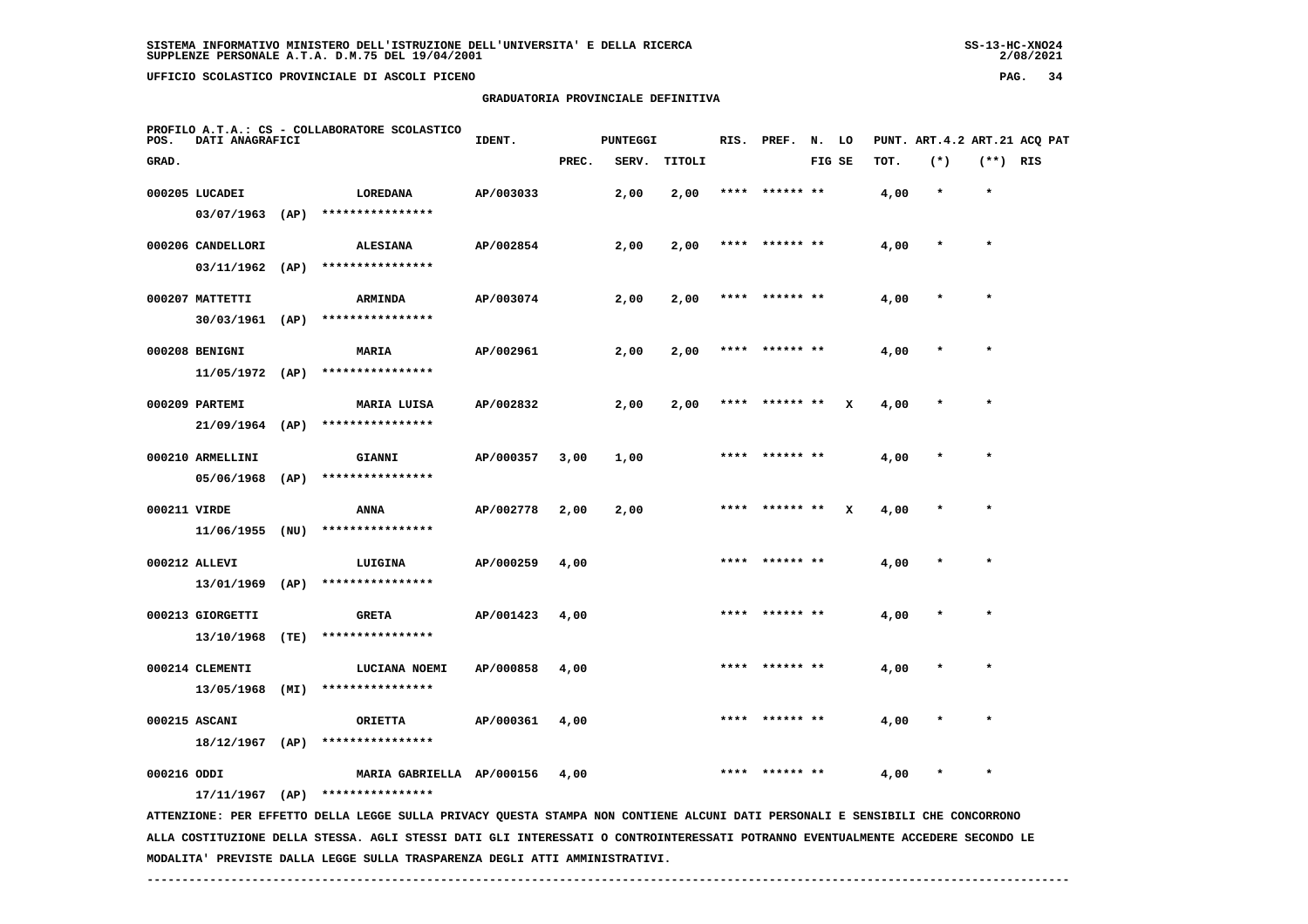**GRADUATORIA PROVINCIALE DEFINITIVA**

| POS.         | DATI ANAGRAFICI   | PROFILO A.T.A.: CS - COLLABORATORE SCOLASTICO | IDENT.           |           | <b>PUNTEGGI</b> |  |              | RIS. PREF. N. LO |                |        |      |              | PUNT. ART. 4.2 ART. 21 ACQ PAT |  |
|--------------|-------------------|-----------------------------------------------|------------------|-----------|-----------------|--|--------------|------------------|----------------|--------|------|--------------|--------------------------------|--|
| GRAD.        |                   |                                               |                  |           | PREC.           |  | SERV. TITOLI |                  |                | FIG SE | TOT. | $(*)$        | $(**)$ RIS                     |  |
| 000217 ROSSI |                   |                                               | OLGA             | AP/002329 | 4,00            |  |              |                  | **** ****** ** |        | 4,00 | $\star$      | $\star$                        |  |
|              | $21/10/1967$ (AP) |                                               | **************** |           |                 |  |              |                  |                |        |      |              |                                |  |
|              | 000218 ILLUMINATI |                                               | IRENE            | AP/000134 | 4,00            |  |              |                  | **** ****** ** |        | 4,00 | $\star$      | $\star$                        |  |
|              | $17/10/1967$ (AP) |                                               | **************** |           |                 |  |              |                  |                |        |      |              |                                |  |
| 000219 LUZI  |                   |                                               | <b>ENRICO</b>    | AP/000042 | 4,00            |  |              |                  | **** ****** ** |        | 4,00 | $\star$      | $\star$                        |  |
|              | 25/08/1967 (AP)   |                                               | **************** |           |                 |  |              |                  |                |        |      |              |                                |  |
| 000220 MORA  |                   |                                               | ADRIANA          | AP/001884 | 4,00            |  |              |                  | **** ****** ** |        | 4,00 | $\pmb{\ast}$ | $\star$                        |  |
|              | 19/08/1967        | (AP)                                          | **************** |           |                 |  |              |                  |                |        |      |              |                                |  |
|              | 000221 CALVARESI  |                                               | CINZIA           | AP/000561 | 4,00            |  |              | ****             | ****** **      |        | 4,00 | $\star$      | $\star$                        |  |
|              | 13/08/1967        | (RM)                                          | **************** |           |                 |  |              |                  |                |        |      |              |                                |  |
|              | 000222 VALORI     |                                               | LUIGIA           | AP/000188 | 4,00            |  |              |                  | **** ****** ** |        | 4,00 | $\star$      | $\star$                        |  |
|              | $31/05/1967$ (AP) |                                               | **************** |           |                 |  |              |                  |                |        |      |              |                                |  |
|              | 000223 ACCORSI    |                                               | <b>VINCENZA</b>  | AP/000078 | 4,00            |  |              |                  | **** ****** ** |        | 4,00 | $\star$      | $\star$                        |  |
|              | 03/02/1967        | (AP)                                          | **************** |           |                 |  |              |                  |                |        |      |              |                                |  |
|              | 000224 ANGELLOTTI |                                               | <b>LORENZA</b>   | AP/000002 | 4,00            |  |              |                  | **** ****** ** |        | 4,00 | $\star$      | $\star$                        |  |
|              | $30/12/1966$ (AP) |                                               | **************** |           |                 |  |              |                  |                |        |      |              |                                |  |
| 000225 DORIA |                   |                                               | <b>ANDREA</b>    | AP/001167 | 4,00            |  |              |                  | **** ****** ** |        | 4,00 | $\pmb{\ast}$ | $\star$                        |  |
|              | 28/12/1966        | (AP)                                          | **************** |           |                 |  |              |                  |                |        |      |              |                                |  |

 **000226 BERDINI PATRIZIA AP/000087 4,00 \*\*\*\* \*\*\*\*\*\* \*\* 4,00 \* \* 21/12/1966 (AP) \*\*\*\*\*\*\*\*\*\*\*\*\*\*\*\* 000227 CARASSAI SILVANA AP/000659 4,00 \*\*\*\* \*\*\*\*\*\* \*\* 4,00 \* \* 24/11/1966 (AP) \*\*\*\*\*\*\*\*\*\*\*\*\*\*\*\***

 **000228 VERDECCHIA AGNESE AP/000189 4,00 \*\*\*\* \*\*\*\*\*\* \*\* 4,00 \* \***

 **27/10/1966 (AP) \*\*\*\*\*\*\*\*\*\*\*\*\*\*\*\***

 **ATTENZIONE: PER EFFETTO DELLA LEGGE SULLA PRIVACY QUESTA STAMPA NON CONTIENE ALCUNI DATI PERSONALI E SENSIBILI CHE CONCORRONO ALLA COSTITUZIONE DELLA STESSA. AGLI STESSI DATI GLI INTERESSATI O CONTROINTERESSATI POTRANNO EVENTUALMENTE ACCEDERE SECONDO LE MODALITA' PREVISTE DALLA LEGGE SULLA TRASPARENZA DEGLI ATTI AMMINISTRATIVI.**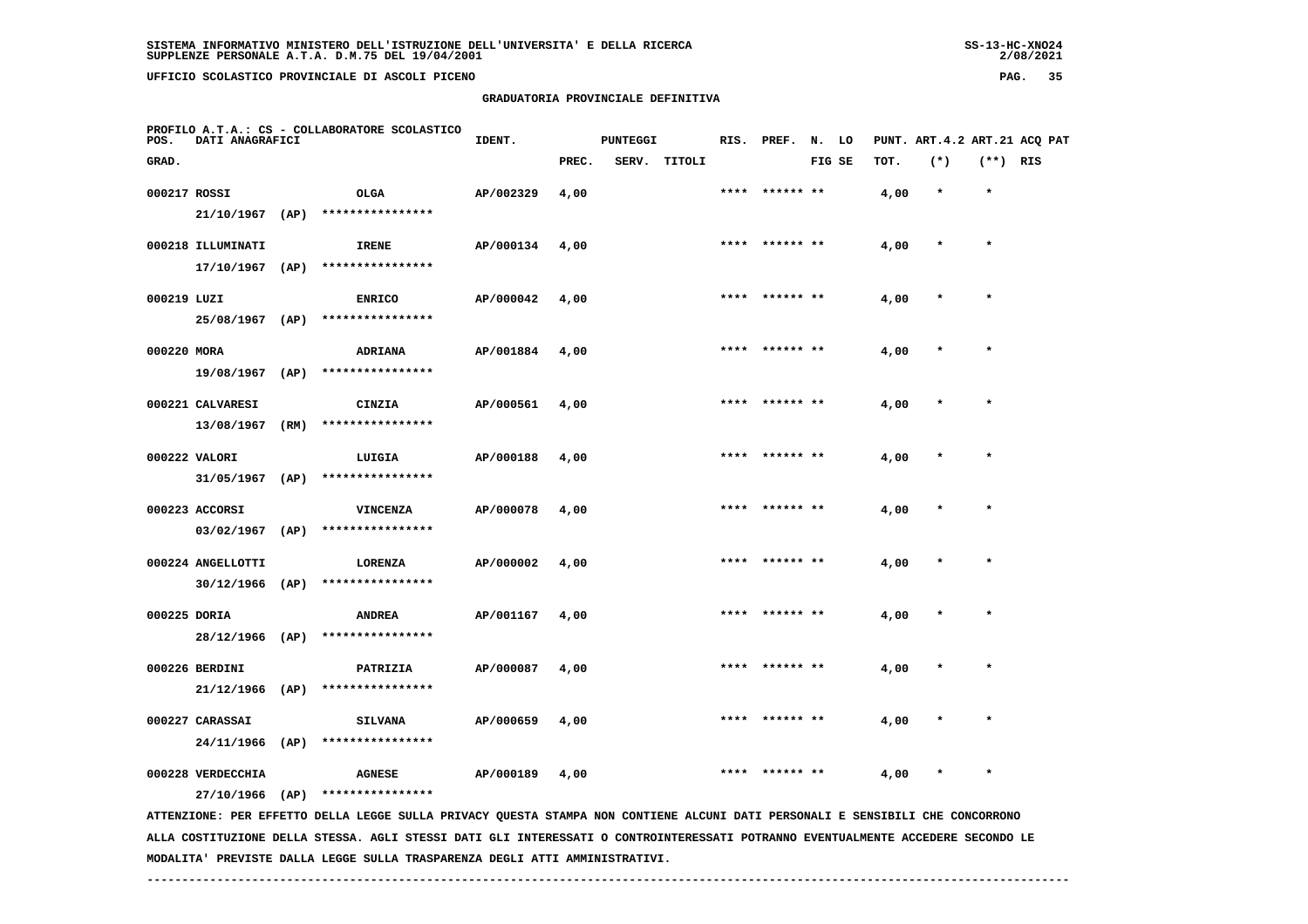**GRADUATORIA PROVINCIALE DEFINITIVA**

|        | ONE DELL'UNIVERSITA' E DELLA RICERCA |  |  |
|--------|--------------------------------------|--|--|
| 4/2001 |                                      |  |  |
|        |                                      |  |  |

 $2/08/2021$ 

| POS.         | <b>DATI ANAGRAFICI</b> | PROFILO A.T.A.: CS - COLLABORATORE SCOLASTICO                                                                                 | IDENT.    |       | <b>PUNTEGGI</b> |              |      | RIS. PREF. N. LO |        |      |         |            | PUNT. ART.4.2 ART.21 ACQ PAT |
|--------------|------------------------|-------------------------------------------------------------------------------------------------------------------------------|-----------|-------|-----------------|--------------|------|------------------|--------|------|---------|------------|------------------------------|
| GRAD.        |                        |                                                                                                                               |           | PREC. |                 | SERV. TITOLI |      |                  | FIG SE | TOT. | $(*)$   | $(**)$ RIS |                              |
|              | 000229 SPERANZA        | MARIA GLORIA                                                                                                                  | AP/002508 | 4,00  |                 |              | **** | ****** **        |        | 4,00 | $\star$ | $\star$    |                              |
|              | 29/08/1966 (AP)        | ****************                                                                                                              |           |       |                 |              |      |                  |        |      |         |            |                              |
|              | 000230 GRASSO          | MARIA ALESSANDRA AP/001457                                                                                                    |           | 4,00  |                 |              |      | **** ****** **   |        | 4,00 | $\star$ | $\star$    |                              |
|              | $14/08/1966$ (AP)      | ****************                                                                                                              |           |       |                 |              |      |                  |        |      |         |            |                              |
|              | 000231 BARASCHI        | VINCENZINA                                                                                                                    | AP/000395 | 4,00  |                 |              | **** |                  |        | 4,00 |         | $\star$    |                              |
|              | 25/07/1966 (AP)        | ****************                                                                                                              |           |       |                 |              |      |                  |        |      |         |            |                              |
| 000232 RICCI |                        | LILIANA                                                                                                                       | AP/002274 | 4,00  |                 |              |      | ****  ****** **  |        | 4,00 |         | $\star$    |                              |
|              | 15/07/1966 (AP)        | ****************                                                                                                              |           |       |                 |              |      |                  |        |      |         |            |                              |
|              | 000233 SANTARELLI      | PATRIZIA                                                                                                                      | AP/002385 | 4,00  |                 |              |      |                  |        | 4,00 |         |            |                              |
|              | $02/07/1966$ (AP)      | ****************                                                                                                              |           |       |                 |              |      |                  |        |      |         |            |                              |
|              | 000234 PASQUALINI      | LAURA                                                                                                                         | AP/002071 | 4,00  |                 |              | **** | ****** **        |        | 4,00 | $\ast$  | $\star$    |                              |
|              | 29/06/1966 (AP)        | ****************                                                                                                              |           |       |                 |              |      |                  |        |      |         |            |                              |
|              | 000235 DIPAOLANTONI    | <b>FABIOLA</b>                                                                                                                | AP/001152 | 4,00  |                 |              | **** | ****** **        |        | 4,00 |         | $\star$    |                              |
|              | $11/06/1966$ (AP)      | ****************                                                                                                              |           |       |                 |              |      |                  |        |      |         |            |                              |
| 000236 BRUNI |                        | <b>FRANCESCO</b>                                                                                                              | AP/000009 | 4,00  |                 |              |      | **** ****** **   |        | 4,00 | $\star$ | $\star$    |                              |
|              | 10/05/1966 (EE)        | ****************                                                                                                              |           |       |                 |              |      |                  |        |      |         |            |                              |
|              | 000237 CAUCCI          | GABRIELLA                                                                                                                     | AP/000726 | 4,00  |                 |              |      | **** ****** **   |        | 4,00 | $\ast$  | $\star$    |                              |
|              | $07/05/1966$ (AP)      | ****************                                                                                                              |           |       |                 |              |      |                  |        |      |         |            |                              |
| 000238 FERRI |                        | <b>GIUSEPPE</b>                                                                                                               | AP/001283 | 4,00  |                 |              |      |                  |        | 4,00 |         |            |                              |
|              | 29/04/1966 (AP)        | ****************                                                                                                              |           |       |                 |              |      |                  |        |      |         |            |                              |
|              | 000239 DEL BIANCO      | <b>EMANUELA</b>                                                                                                               | AP/000112 | 4,00  |                 |              |      |                  |        | 4,00 |         |            |                              |
|              | $19/04/1966$ (AP)      | ****************                                                                                                              |           |       |                 |              |      |                  |        |      |         |            |                              |
|              | 000240 SPALETRA        | <b>SABRINA</b>                                                                                                                | AP/000070 | 4,00  |                 |              | **** | ****** **        |        | 4,00 | $\star$ | $\star$    |                              |
|              | $14/04/1966$ (AP)      | ****************                                                                                                              |           |       |                 |              |      |                  |        |      |         |            |                              |
|              |                        | ATTENZIONE: PER EFFETTO DELLA LEGGE SULLA PRIVACY QUESTA STAMPA NON CONTIENE ALCUNI DATI PERSONALI E SENSIBILI CHE CONCORRONO |           |       |                 |              |      |                  |        |      |         |            |                              |

 **ALLA COSTITUZIONE DELLA STESSA. AGLI STESSI DATI GLI INTERESSATI O CONTROINTERESSATI POTRANNO EVENTUALMENTE ACCEDERE SECONDO LE MODALITA' PREVISTE DALLA LEGGE SULLA TRASPARENZA DEGLI ATTI AMMINISTRATIVI.**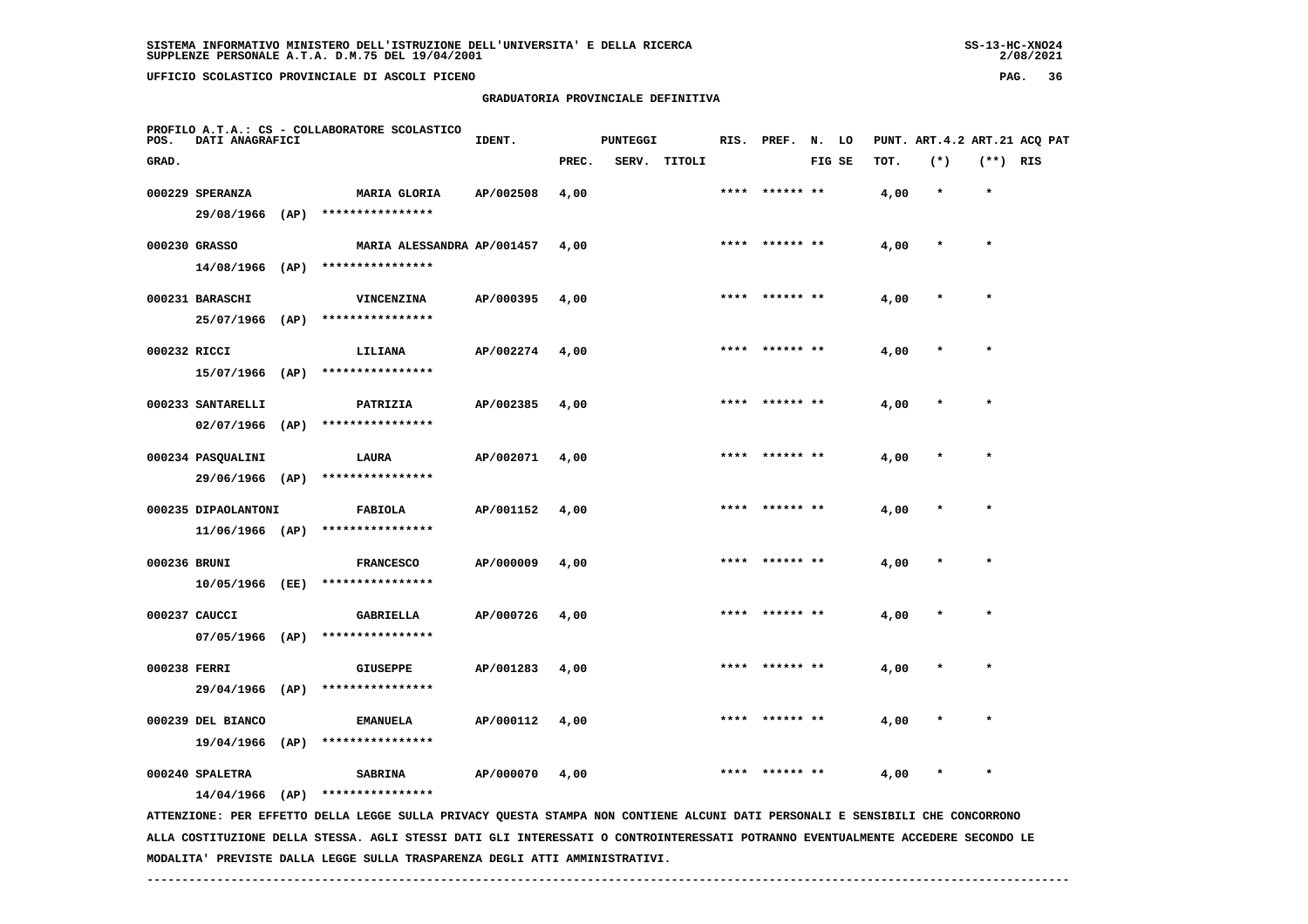| 55-13-ANU4+ |
|-------------|
| 2/08/2021   |

| POS.  | DATI ANAGRAFICI                        |      | PROFILO A.T.A.: CS - COLLABORATORE SCOLASTICO                                                                               | IDENT.    |       | <b>PUNTEGGI</b> |        |      | RIS. PREF.      | N. LO  |      | PUNT. ART. 4.2 ART. 21 ACO PAT |            |  |
|-------|----------------------------------------|------|-----------------------------------------------------------------------------------------------------------------------------|-----------|-------|-----------------|--------|------|-----------------|--------|------|--------------------------------|------------|--|
| GRAD. |                                        |      |                                                                                                                             |           | PREC. | SERV.           | TITOLI |      |                 | FIG SE | TOT. | $(*)$                          | $(**)$ RIS |  |
|       | 000241 FERRETTI<br>26/03/1966          | (AP) | <b>ROSELLA</b><br>****************                                                                                          | AP/001281 | 4,00  |                 |        | **** | ****** **       |        | 4,00 | $\star$                        | $\star$    |  |
|       | 000242 NARDINOCCHI<br>18/03/1966 (AP)  |      | <b>ITALO</b><br>****************                                                                                            | AP/001944 | 4,00  |                 |        | **** | ****** **       |        | 4,00 | $\star$                        | $\star$    |  |
|       | 000243 PALOMBI<br>08/03/1966           | (AP) | <b>TIZIANA</b><br>****************                                                                                          | AP/002036 | 4,00  |                 |        |      | **** ****** **  |        | 4,00 | $\star$                        | $\star$    |  |
|       | 000244 TRAFICANTE<br>07/03/1966        | (AQ) | <b>ANGELA</b><br>****************                                                                                           | AP/002656 | 4,00  |                 |        |      |                 |        | 4,00 |                                | $\star$    |  |
|       | 000245 CASTELLI<br>31/01/1966 (AP)     |      | <b>SILVANA</b><br>****************                                                                                          | AP/000709 | 4,00  |                 |        |      |                 |        | 4,00 |                                |            |  |
|       | 000246 MARANESI<br>19/12/1965          | (AP) | <b>ANNA MARIA</b><br>****************                                                                                       | AP/001640 | 4,00  |                 |        |      | **** ****** **  |        | 4,00 |                                | $\star$    |  |
|       | 000247 MORETTI<br>25/11/1965           | (AP) | <b>MARIA LAURA</b><br>****************                                                                                      | AP/001900 | 4,00  |                 |        |      |                 |        | 4,00 |                                | $\star$    |  |
|       | 000248 SARTORELLI<br>$24/11/1965$ (AP) |      | <b>MARIA PIA</b><br>****************                                                                                        | AP/002397 | 4,00  |                 |        |      | ****** **       |        | 4,00 |                                | $\star$    |  |
|       | 000249 COCCIA<br>27/10/1965 (EE)       |      | LUIGI<br>****************                                                                                                   | AP/000880 | 4,00  |                 |        |      | ****  ****** ** |        | 4,00 |                                | $\star$    |  |
|       | 000250 MAROZZI<br>03/10/1965 (AP)      |      | <b>GIULIANA</b><br>****************                                                                                         | AP/001732 | 4,00  |                 |        | **** | ****** **       |        | 4,00 | $\star$                        | $\star$    |  |
|       | 000251 DI GIROLAMO<br>13/09/1965 (AP)  |      | <b>ROMEO</b><br>****************                                                                                            | AP/001132 | 4,00  |                 |        |      |                 |        | 4,00 |                                |            |  |
|       | 000252 CAPPONI                         |      | <b>DANIELA</b><br>$11/09/1965$ (AP) ****************                                                                        | AP/000633 | 4,00  |                 |        |      |                 |        | 4,00 |                                |            |  |
|       |                                        |      | ATTENTIONE. PRE ERRITO ORILA LECCE SULLA DIVACY OURSTA STANDA NON CONTIENE ALCUNI DATI PRESONALI E SENSIBILI CHE CONCORDONO |           |       |                 |        |      |                 |        |      |                                |            |  |

 **ATTENZIONE: PER EFFETTO DELLA LEGGE SULLA PRIVACY QUESTA STAMPA NON CONTIENE ALCUNI DATI PERSONALI E SENSIBILI CHE CONCORRONO ALLA COSTITUZIONE DELLA STESSA. AGLI STESSI DATI GLI INTERESSATI O CONTROINTERESSATI POTRANNO EVENTUALMENTE ACCEDERE SECONDO LE MODALITA' PREVISTE DALLA LEGGE SULLA TRASPARENZA DEGLI ATTI AMMINISTRATIVI.**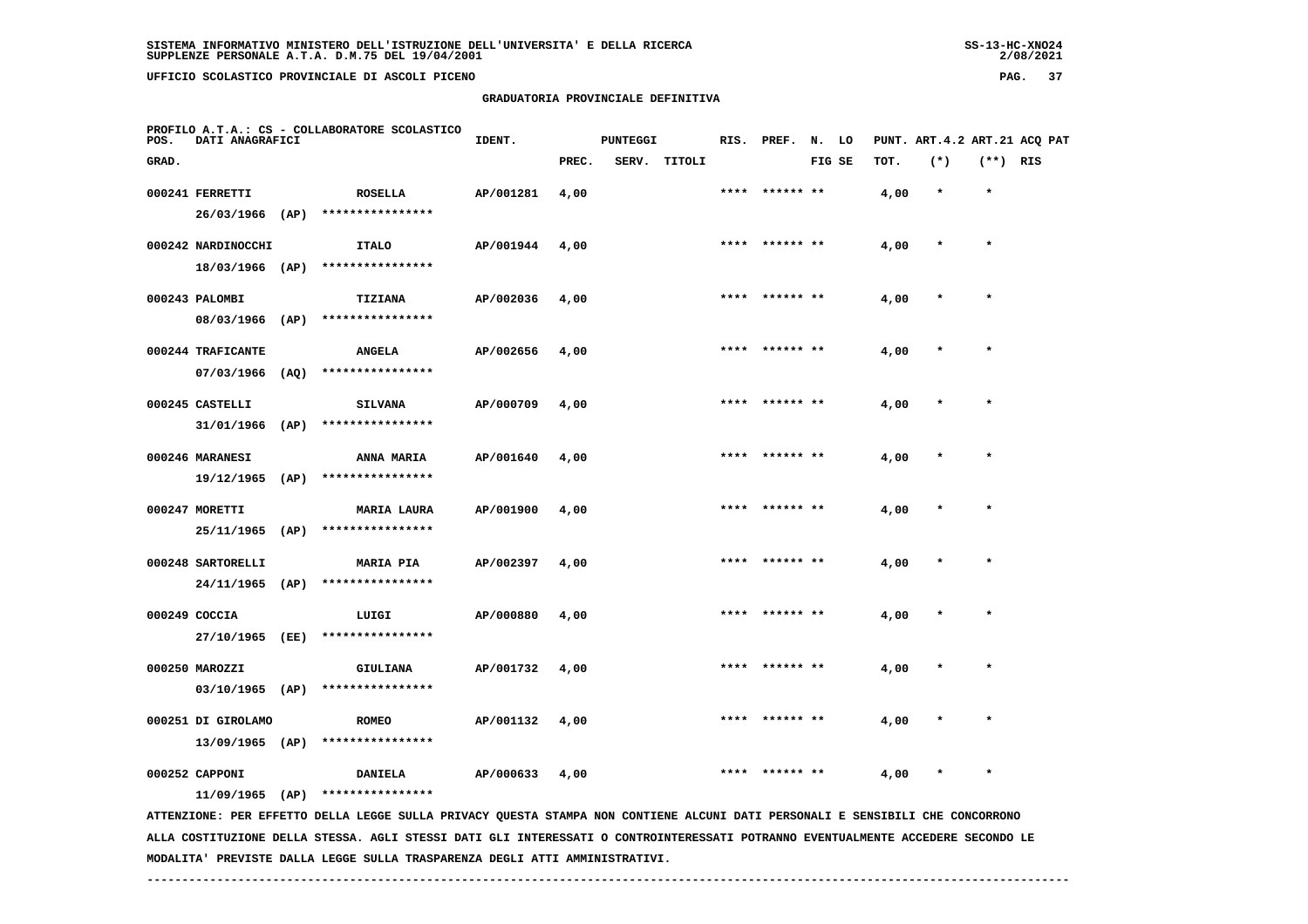## **GRADUATORIA PROVINCIALE DEFINITIVA**

 $2/08/2021$ 

| POS.         | DATI ANAGRAFICI   |      | PROFILO A.T.A.: CS - COLLABORATORE SCOLASTICO                                                                                 | IDENT.    |       | <b>PUNTEGGI</b> |        |      | RIS. PREF. N. LO |        |      | PUNT. ART. 4.2 ART. 21 ACQ PAT |            |  |
|--------------|-------------------|------|-------------------------------------------------------------------------------------------------------------------------------|-----------|-------|-----------------|--------|------|------------------|--------|------|--------------------------------|------------|--|
| GRAD.        |                   |      |                                                                                                                               |           | PREC. | SERV.           | TITOLI |      |                  | FIG SE | TOT. | $(*)$                          | $(**)$ RIS |  |
|              | 000253 CLERICI    |      | <b>GRAZIANO</b>                                                                                                               | AP/000863 | 4,00  |                 |        | **** | ****** **        |        | 4,00 | $\star$                        | $\star$    |  |
|              | 27/08/1965        | (AP) | ****************                                                                                                              |           |       |                 |        |      |                  |        |      |                                |            |  |
|              | 000254 PALESTINI  |      | <b>PASQUALINO</b>                                                                                                             | AP/002023 | 4,00  |                 |        | **** |                  |        | 4,00 | $\star$                        | $\star$    |  |
|              | 23/05/1965 (AP)   |      | ****************                                                                                                              |           |       |                 |        |      |                  |        |      |                                |            |  |
| 000255 COSMI |                   |      | <b>GIUSEPPINA</b>                                                                                                             | AP/000940 | 4,00  |                 |        |      | ****  ****** **  |        | 4,00 | $\ast$                         | $\star$    |  |
|              | 06/03/1965 (TE)   |      | ****************                                                                                                              |           |       |                 |        |      |                  |        |      |                                |            |  |
|              | 000256 CAPECCI    |      | MILENA                                                                                                                        | AP/000091 | 4,00  |                 |        | **** |                  |        | 4,00 |                                |            |  |
|              | $15/02/1965$ (AP) |      | ****************                                                                                                              |           |       |                 |        |      |                  |        |      |                                |            |  |
|              | 000257 RAIMONDI   |      | <b>ROBERTA</b>                                                                                                                | AP/002251 | 4,00  |                 |        |      |                  |        | 4,00 |                                |            |  |
|              | 06/01/1965        | (AP) | ****************                                                                                                              |           |       |                 |        |      |                  |        |      |                                |            |  |
|              | 000258 PAGLIACCIO |      | <b>GIANLUCA</b>                                                                                                               | AP/002004 | 4,00  |                 |        |      |                  |        | 4,00 |                                |            |  |
|              | 01/01/1965        | (AP) | ****************                                                                                                              |           |       |                 |        |      |                  |        |      |                                |            |  |
|              | 000259 FAGIANI    |      | <b>DIANA</b>                                                                                                                  | AP/001206 | 4,00  |                 |        |      |                  |        | 4,00 |                                |            |  |
|              | $27/12/1964$ (RM) |      | ****************                                                                                                              |           |       |                 |        |      |                  |        |      |                                |            |  |
|              | 000260 GIUSTOZZI  |      | ANNA                                                                                                                          | AP/001443 | 4,00  |                 |        |      |                  |        | 4,00 |                                |            |  |
|              | 18/11/1964        | (AP) | ****************                                                                                                              |           |       |                 |        |      |                  |        |      |                                |            |  |
|              | 000261 LOFFREDA   |      | CINZIA                                                                                                                        | AP/001560 | 4,00  |                 |        | **** | ****** **        |        | 4,00 | $\ast$                         | $\star$    |  |
|              | 09/10/1964 (AP)   |      | ****************                                                                                                              |           |       |                 |        |      |                  |        |      |                                |            |  |
|              | 000262 FELICETTI  |      | <b>DONATELLA</b>                                                                                                              | AP/000119 | 4,00  |                 |        | **** | ****** **        |        | 4,00 | $\ast$                         | $\star$    |  |
|              | $17/09/1964$ (AP) |      | ****************                                                                                                              |           |       |                 |        |      |                  |        |      |                                |            |  |
|              | 000263 PONZANETTI |      | <b>GIUSEPPE</b>                                                                                                               | AP/002214 | 4,00  |                 |        |      |                  |        | 4,00 |                                |            |  |
|              | $12/09/1964$ (AP) |      | ****************                                                                                                              |           |       |                 |        |      |                  |        |      |                                |            |  |
| 000264 ILARI |                   |      | CINZIA                                                                                                                        | AP/000132 | 4,00  |                 |        | **** | ****** **        |        | 4,00 | $\ast$                         | $\star$    |  |
|              |                   |      | $10/08/1964$ (AP) ****************                                                                                            |           |       |                 |        |      |                  |        |      |                                |            |  |
|              |                   |      | ATTENTIONE. PRE REEFT ON LELLA LECCE SULLA PUILLA VIESTA STANDA NON CONTIENE ALCUNI DATI PARAGNALI E SENSIBILI CHE CONCORDONO |           |       |                 |        |      |                  |        |      |                                |            |  |

 **ATTENZIONE: PER EFFETTO DELLA LEGGE SULLA PRIVACY QUESTA STAMPA NON CONTIENE ALCUNI DATI PERSONALI E SENSIBILI CHE CONCORRONO ALLA COSTITUZIONE DELLA STESSA. AGLI STESSI DATI GLI INTERESSATI O CONTROINTERESSATI POTRANNO EVENTUALMENTE ACCEDERE SECONDO LE MODALITA' PREVISTE DALLA LEGGE SULLA TRASPARENZA DEGLI ATTI AMMINISTRATIVI.**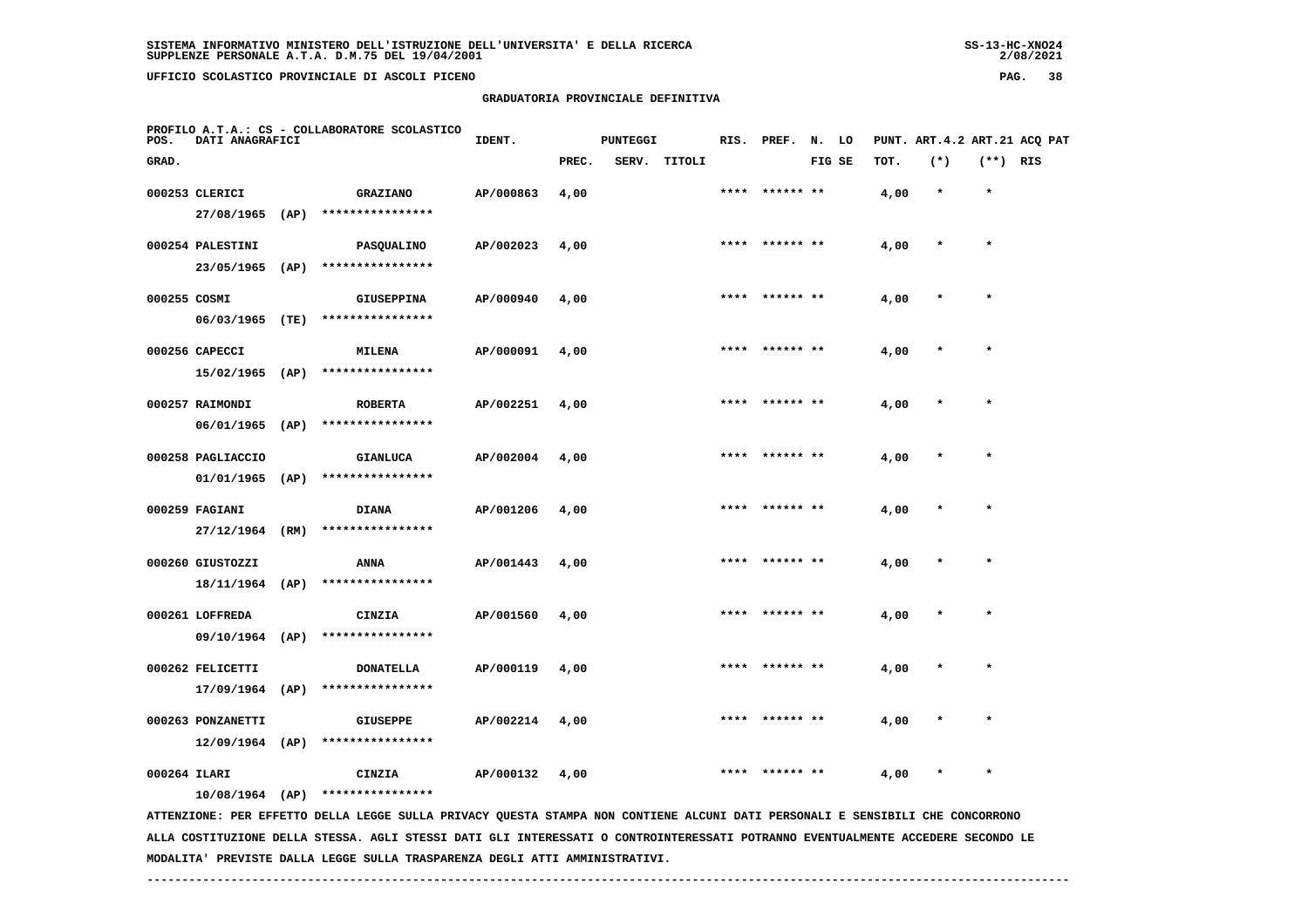## **GRADUATORIA PROVINCIALE DEFINITIVA**

 $2/08/2021$ 

| POS.         | DATI ANAGRAFICI                       | PROFILO A.T.A.: CS - COLLABORATORE SCOLASTICO                                                                                 | IDENT.    |       | <b>PUNTEGGI</b> |              |      | RIS. PREF. N. LO |        |      | PUNT. ART.4.2 ART.21 ACQ PAT |            |  |
|--------------|---------------------------------------|-------------------------------------------------------------------------------------------------------------------------------|-----------|-------|-----------------|--------------|------|------------------|--------|------|------------------------------|------------|--|
| GRAD.        |                                       |                                                                                                                               |           | PREC. |                 | SERV. TITOLI |      |                  | FIG SE | TOT. | $(*)$                        | $(**)$ RIS |  |
|              | 000265 INNAMORATI                     | <b>FRANCA</b>                                                                                                                 | AP/001484 | 4,00  |                 |              |      | **** ****** **   |        | 4,00 | $\star$                      | $\star$    |  |
|              |                                       | 15/07/1964 (AP) ****************                                                                                              |           |       |                 |              |      |                  |        |      |                              |            |  |
|              | 000266 GIOVANNOZZI                    | FILOMENA                                                                                                                      | AP/001437 | 4,00  |                 |              | **** | ****** **        |        | 4,00 |                              | $\star$    |  |
|              |                                       | 08/07/1964 (AP) ****************                                                                                              |           |       |                 |              |      |                  |        |      |                              |            |  |
| 000267 COCCI |                                       | <b>GRAZIELLA</b>                                                                                                              | AP/000871 | 4,00  |                 |              |      | **** ****** **   |        | 4,00 |                              |            |  |
|              |                                       | $03/06/1964$ (AP) ****************                                                                                            |           |       |                 |              |      |                  |        |      |                              |            |  |
|              | 000268 ELEUTERI                       | <b>MARIA PAOLA</b>                                                                                                            | AP/001174 | 4,00  |                 |              |      | **** ****** **   |        | 4,00 |                              |            |  |
|              | 29/04/1964 (AP)                       | ****************                                                                                                              |           |       |                 |              |      |                  |        |      |                              |            |  |
|              | 000269 BELLINI                        | <b>ALEANDRA</b>                                                                                                               | AP/000436 | 4,00  |                 |              |      | **** ****** **   |        | 4,00 |                              | $\star$    |  |
|              | $26/04/1964$ (AP)                     | ****************                                                                                                              |           |       |                 |              |      |                  |        |      |                              |            |  |
| 000270 TARLI |                                       | <b>FRANCESCA</b>                                                                                                              | AP/000182 | 4,00  |                 |              |      | ****  ****** **  |        | 4,00 |                              | $\star$    |  |
|              | $11/04/1964$ (AP)                     | ****************                                                                                                              |           |       |                 |              |      |                  |        |      |                              |            |  |
|              | 000271 MASSACCI                       | LINDA                                                                                                                         | AP/000144 | 4,00  |                 |              |      | **** ****** **   |        | 4,00 |                              | $\star$    |  |
|              | 27/03/1964 (EE)                       | ****************                                                                                                              |           |       |                 |              |      |                  |        |      |                              |            |  |
| 000272 RITI  |                                       |                                                                                                                               |           | 4,00  |                 |              | **** |                  |        |      |                              | $\star$    |  |
|              |                                       | MASSIMO VINCENZO AP/002287<br>26/11/1963 (AP) ****************                                                                |           |       |                 |              |      |                  |        | 4,00 |                              |            |  |
|              |                                       |                                                                                                                               |           |       |                 |              |      |                  |        |      |                              |            |  |
|              | 000273 GREGORI<br>23/11/1963 (AP)     | <b>GABRIELLA</b><br>****************                                                                                          | AP/000037 | 4,00  |                 |              |      |                  |        | 4,00 |                              |            |  |
|              |                                       |                                                                                                                               |           |       |                 |              |      |                  |        |      |                              |            |  |
|              | 000274 ZAPPASODI<br>$13/10/1963$ (AP) | <b>CLAUDIA</b><br>****************                                                                                            | AP/000077 | 4,00  |                 |              |      |                  |        | 4,00 |                              |            |  |
|              |                                       |                                                                                                                               |           |       |                 |              |      |                  |        |      |                              |            |  |
|              | 000275 CAPOCASA<br>$22/09/1963$ (AP)  | <b>ANTONELLA</b><br>****************                                                                                          | AP/000616 | 4,00  |                 |              | **** |                  |        | 4,00 |                              | $\star$    |  |
|              |                                       |                                                                                                                               |           |       |                 |              |      |                  |        |      |                              |            |  |
|              | 000276 BAGALINI                       | MARINA                                                                                                                        | AP/000084 | 4,00  |                 |              |      |                  |        | 4,00 |                              |            |  |
|              | $16/08/1963$ (AP)                     | ****************                                                                                                              |           |       |                 |              |      |                  |        |      |                              |            |  |
|              |                                       | ATTENZIONE: PER EFFETTO DELLA LEGGE SULLA PRIVACY QUESTA STAMPA NON CONTIENE ALCUNI DATI PERSONALI E SENSIBILI CHE CONCORRONO |           |       |                 |              |      |                  |        |      |                              |            |  |

 **ALLA COSTITUZIONE DELLA STESSA. AGLI STESSI DATI GLI INTERESSATI O CONTROINTERESSATI POTRANNO EVENTUALMENTE ACCEDERE SECONDO LE MODALITA' PREVISTE DALLA LEGGE SULLA TRASPARENZA DEGLI ATTI AMMINISTRATIVI.**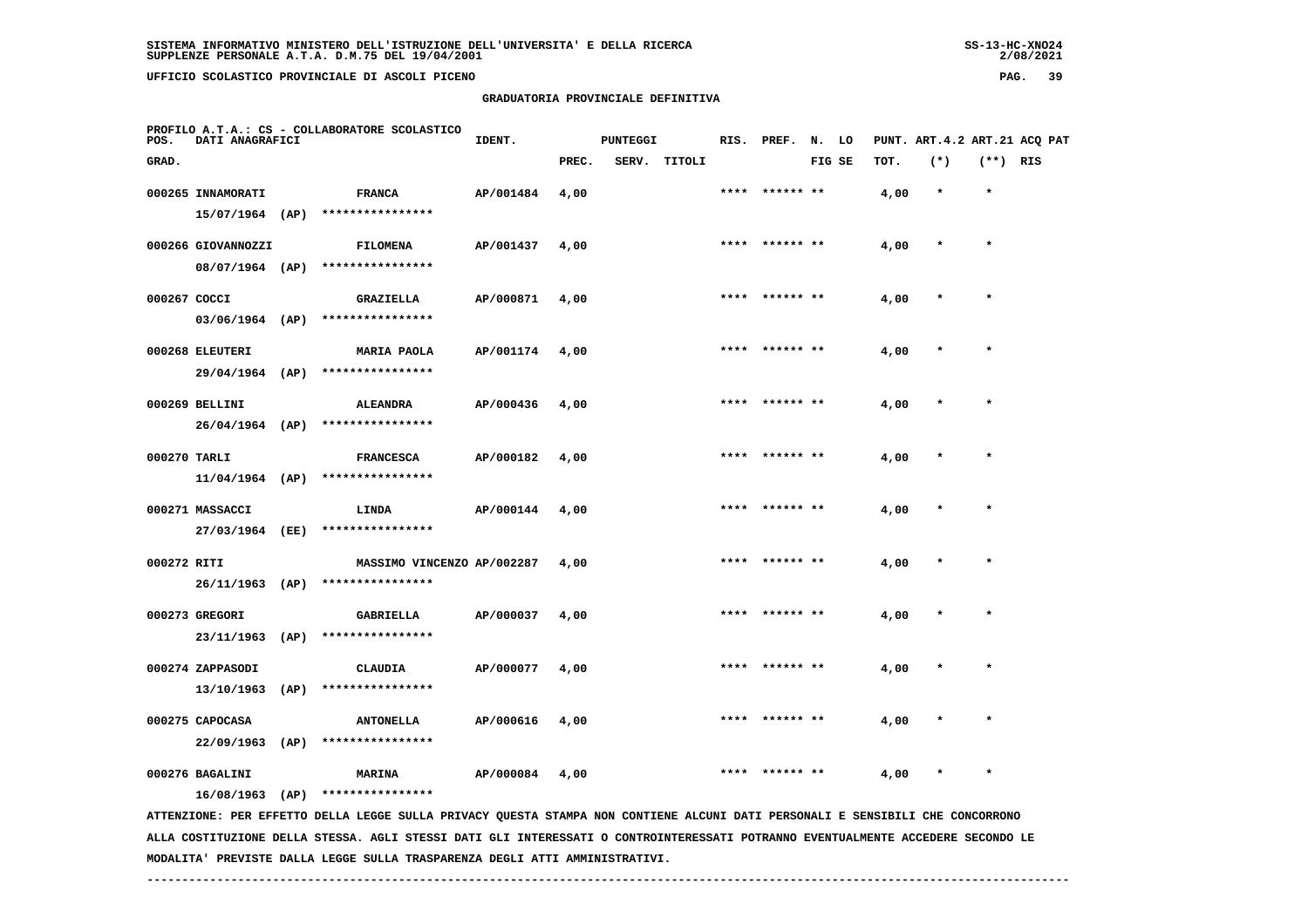# **GRADUATORIA PROVINCIALE DEFINITIVA**

 $2/08/2021$ 

| POS.         | DATI ANAGRAFICI                        | PROFILO A.T.A.: CS - COLLABORATORE SCOLASTICO                                                                                 | IDENT.    |       | <b>PUNTEGGI</b> |              |      | RIS. PREF.      | N. LO  |      |         |          | PUNT. ART.4.2 ART.21 ACQ PAT |
|--------------|----------------------------------------|-------------------------------------------------------------------------------------------------------------------------------|-----------|-------|-----------------|--------------|------|-----------------|--------|------|---------|----------|------------------------------|
| GRAD.        |                                        |                                                                                                                               |           | PREC. |                 | SERV. TITOLI |      |                 | FIG SE | TOT. | $(*)$   | (**) RIS |                              |
|              | 000277 MARCONI SCIARRONI               | RITA<br>****************                                                                                                      | AP/001669 | 4,00  |                 |              | **** | ****** **       |        | 4,00 | $\star$ | $\star$  |                              |
|              | $22/05/1963$ (AP)<br>000278 FIORAVANTI | <b>GIUSEPPINA</b>                                                                                                             | AP/001302 | 4,00  |                 |              |      | **** ****** **  |        | 4,00 | $\ast$  | $\star$  |                              |
| 000279 PEPE  | 28/02/1963 (AP)                        | ****************                                                                                                              |           |       |                 |              |      | **** ****** **  |        |      | $\ast$  | $\star$  |                              |
|              | 04/01/1963 (AP)                        | FABRIZIO<br>****************                                                                                                  | AP/002087 | 4,00  |                 |              |      |                 |        | 4,00 |         |          |                              |
|              | 000280 FORLINI<br>$06/04/1962$ (AP)    | ANNA MARIA<br>****************                                                                                                | AP/001318 | 4,00  |                 |              | **** |                 |        | 4,00 |         | $\star$  |                              |
|              | 000281 BONAFEDE                        | LUCIANA                                                                                                                       | AP/000088 | 4,00  |                 |              |      |                 |        | 4,00 |         |          |                              |
|              | $03/03/1962$ (AP)<br>000282 SAVINI     | ****************<br><b>GABRIELLA</b>                                                                                          | AP/002401 | 4,00  |                 |              |      |                 |        | 4,00 |         |          |                              |
|              | $14/02/1962$ (AP)                      | ****************                                                                                                              |           |       |                 |              |      |                 |        |      |         |          |                              |
| 000283 RITI  | 19/01/1962 (AP)                        | GUIDO<br>****************                                                                                                     | AP/002286 | 4,00  |                 |              |      | **** ****** **  |        | 4,00 |         | $\star$  |                              |
| 000284 ILARI | 06/12/1961 (AP)                        | <b>LEONARDO</b><br>****************                                                                                           | AP/001476 | 4,00  |                 |              |      |                 |        | 4,00 |         |          |                              |
| 000285 LEONI |                                        | <b>ALESSANDRO</b><br>22/03/1961 (AP) ****************                                                                         | AP/001534 | 4,00  |                 |              |      | **** ****** **  |        | 4,00 | $\ast$  | $\star$  |                              |
|              | 000286 ALESSANDRINI                    | <b>MARIA GRAZIA</b>                                                                                                           | AP/000246 | 4,00  |                 |              |      | ****  ****** ** |        | 4,00 |         |          |                              |
|              | 14/01/1961 (AP)<br>000287 IACOPINI     | ****************<br>PAOLA                                                                                                     | AP/000131 | 4,00  |                 |              |      |                 |        | 4,00 |         |          |                              |
|              | $02/09/1960$ (AP)                      | ****************                                                                                                              |           |       |                 |              |      |                 |        |      |         |          |                              |
|              | 000288 LIBERINI<br>19/08/1960 (AP)     | FABRIZIO<br>****************                                                                                                  | AP/000195 | 4,00  |                 |              |      |                 |        | 4,00 |         | $\star$  |                              |
|              |                                        | ATTENZIONE: PER EFFETTO DELLA LEGGE SULLA PRIVACY QUESTA STAMPA NON CONTIENE ALCUNI DATI PERSONALI E SENSIBILI CHE CONCORRONO |           |       |                 |              |      |                 |        |      |         |          |                              |

 **ALLA COSTITUZIONE DELLA STESSA. AGLI STESSI DATI GLI INTERESSATI O CONTROINTERESSATI POTRANNO EVENTUALMENTE ACCEDERE SECONDO LE MODALITA' PREVISTE DALLA LEGGE SULLA TRASPARENZA DEGLI ATTI AMMINISTRATIVI.**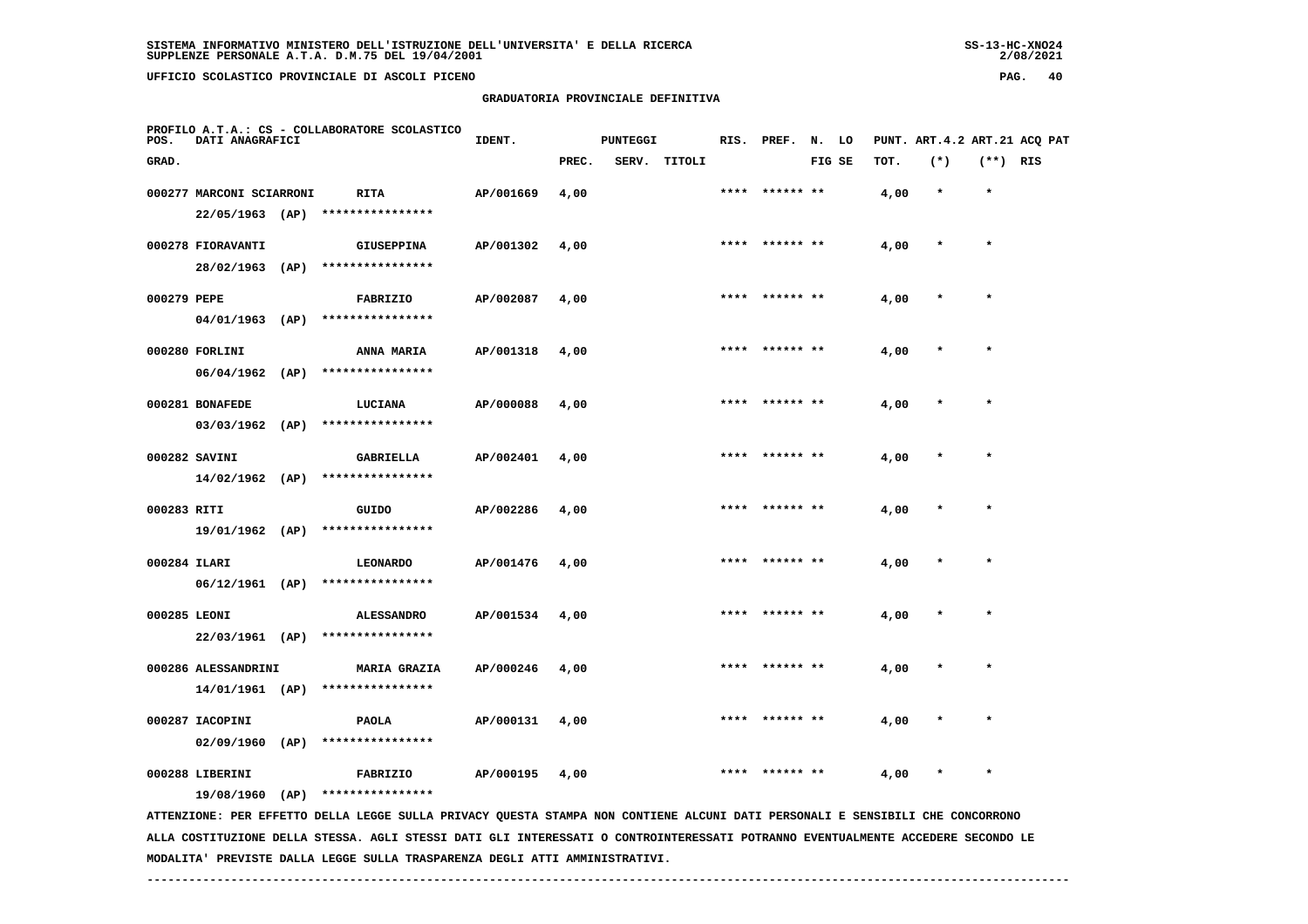# **GRADUATORIA PROVINCIALE DEFINITIVA**

 $2/08/2021$ 

| POS.         | DATI ANAGRAFICI                      |      | PROFILO A.T.A.: CS - COLLABORATORE SCOLASTICO                                                                                 | IDENT.    |       | <b>PUNTEGGI</b> |        | RIS. | PREF.          | N. LO  |      |        |            | PUNT. ART. 4.2 ART. 21 ACO PAT |
|--------------|--------------------------------------|------|-------------------------------------------------------------------------------------------------------------------------------|-----------|-------|-----------------|--------|------|----------------|--------|------|--------|------------|--------------------------------|
| GRAD.        |                                      |      |                                                                                                                               |           | PREC. | SERV.           | TITOLI |      |                | FIG SE | TOT. | $(*)$  | $(**)$ RIS |                                |
|              | 000289 CATALANO<br>$23/04/1960$ (AP) |      | <b>MARIELLA</b><br>****************                                                                                           | AP/000193 | 4,00  |                 |        | **** | ****** **      |        | 4,00 | $\ast$ | $\star$    |                                |
| 000290 ROSSI |                                      |      | <b>FILIPPO</b>                                                                                                                | AP/000067 | 4,00  |                 |        | **** | ****** **      |        | 4,00 |        | $\star$    |                                |
|              | 27/03/1960                           | (AP) | ****************                                                                                                              |           |       |                 |        |      |                |        |      |        |            |                                |
|              | 000291 SQUARCIA<br>$10/03/1960$ (AP) |      | <b>SONIA</b><br>****************                                                                                              | AP/002529 | 4,00  |                 |        | **** |                |        | 4,00 |        | $\star$    |                                |
| 000292 IOTTI | 25/02/1960 (AP)                      |      | CINZIA<br>****************                                                                                                    | AP/001487 | 4,00  |                 |        |      | ****** **      |        | 4,00 |        |            |                                |
|              | 000293 MAINQUA<br>08/02/1960 (AP)    |      | <b>ANITA</b><br>****************                                                                                              | AP/001596 | 4,00  |                 |        | **** | ****** **      |        | 4,00 |        | $\star$    |                                |
|              | 000294 FRANCESCANGELI                |      | <b>ANNA</b><br>****************                                                                                               | AP/000123 | 4,00  |                 |        |      | **** ****** ** |        | 4,00 |        |            |                                |
|              | $30/11/1959$ (AP)<br>000295 GIORGI   |      | <b>ISIDORO</b>                                                                                                                | AP/001428 | 4,00  |                 |        |      | **** ****** ** |        | 4,00 |        | $\star$    |                                |
|              | 27/09/1959 (AP)<br>000296 LUCIANI    |      | ****************<br>IDA                                                                                                       | AP/000135 | 4,00  |                 |        | **** | ****** **      |        | 4,00 |        | $\star$    |                                |
|              | $24/07/1959$ (AP)                    |      | ****************                                                                                                              |           |       |                 |        |      |                |        |      |        |            |                                |
|              | 000297 VICERE<br>06/06/1959          | (MC) | <b>ELVIRA</b><br>****************                                                                                             | AP/002775 | 4,00  |                 |        | **** |                |        | 4,00 |        |            |                                |
|              | 000298 STEFANELLI<br>23/05/1959      | (AP) | <b>ALFREDO</b><br>****************                                                                                            | AP/002532 | 4,00  |                 |        |      |                |        | 4,00 |        |            |                                |
|              | 000299 BORDONI<br>25/01/1959         | (AP) | <b>GIOVANNA</b><br>****************                                                                                           | AP/000489 | 4,00  |                 |        | **** | ****** **      |        | 4,00 |        |            |                                |
|              | 000300 MIGNINI                       |      | <b>SALVATORE</b><br>****************                                                                                          | AP/001846 | 4,00  |                 |        | **** |                |        | 4,00 | *      | $\star$    |                                |
|              | 04/10/1958                           | (AP) | ATTENZIONE: PER EFFETTO DELLA LEGGE SULLA PRIVACY QUESTA STAMPA NON CONTIENE ALCUNI DATI PERSONALI E SENSIBILI CHE CONCORRONO |           |       |                 |        |      |                |        |      |        |            |                                |

 **ALLA COSTITUZIONE DELLA STESSA. AGLI STESSI DATI GLI INTERESSATI O CONTROINTERESSATI POTRANNO EVENTUALMENTE ACCEDERE SECONDO LE MODALITA' PREVISTE DALLA LEGGE SULLA TRASPARENZA DEGLI ATTI AMMINISTRATIVI.**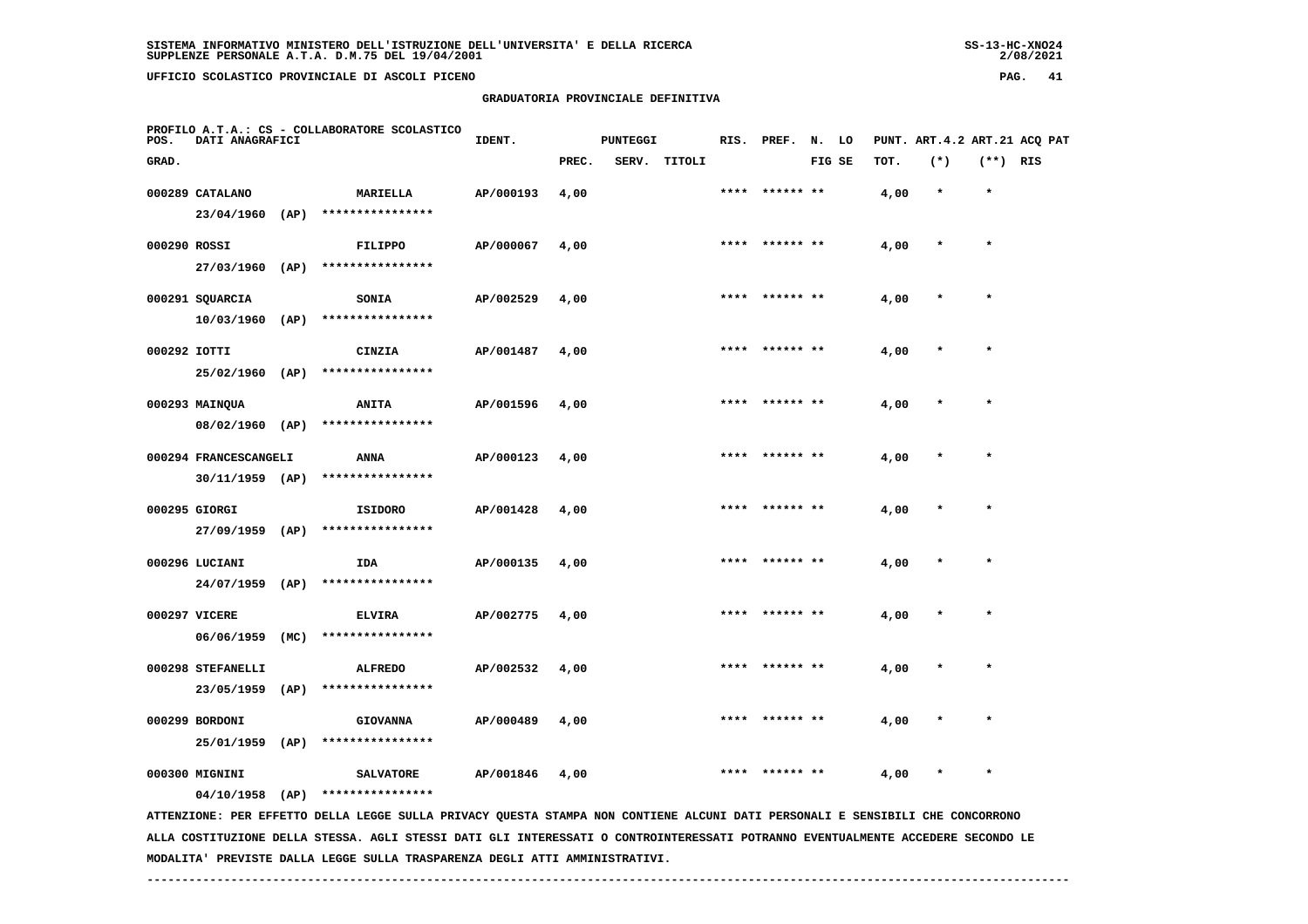**30/12/1956 (AP) \*\*\*\*\*\*\*\*\*\*\*\*\*\*\*\***

 **GRADUATORIA PROVINCIALE DEFINITIVA**

| POS.  | DATI ANAGRAFICI   |      | PROFILO A.T.A.: CS - COLLABORATORE SCOLASTICO | IDENT.    |       | <b>PUNTEGGI</b> |              |      | RIS. PREF. N. LO |        |      | PUNT. ART. 4.2 ART. 21 ACQ PAT |            |  |
|-------|-------------------|------|-----------------------------------------------|-----------|-------|-----------------|--------------|------|------------------|--------|------|--------------------------------|------------|--|
| GRAD. |                   |      |                                               |           | PREC. |                 | SERV. TITOLI |      |                  | FIG SE | TOT. | $(*)$                          | $(**)$ RIS |  |
|       | 000301 ROMANELLI  |      | <b>BRUNO</b>                                  | AP/002297 | 4,00  |                 |              |      | **** ****** **   |        | 4,00 | $\star$                        | $\star$    |  |
|       | 04/09/1958        | (AP) | ****************                              |           |       |                 |              |      |                  |        |      |                                |            |  |
|       | 000302 ILLUMINATI |      | <b>IVANA</b>                                  | AP/001480 | 4,00  |                 |              |      | **** ****** **   |        | 4,00 | $\star$                        | $\star$    |  |
|       | 19/06/1958        | (AP) | ****************                              |           |       |                 |              |      |                  |        |      |                                |            |  |
|       | 000303 SCATASTA   |      | <b>ANTONELLA</b>                              | AP/002418 | 4,00  |                 |              | **** | ****** **        |        | 4,00 | $\star$                        | $\star$    |  |
|       | 31/05/1958        | (AP) | ****************                              |           |       |                 |              |      |                  |        |      |                                |            |  |
|       | 000304 TRAVAGLINI |      | <b>ANNA MARIA</b>                             | AP/002669 | 4,00  |                 |              | **** | ****** **        |        | 4,00 | $\star$                        | $\star$    |  |
|       | 30/04/1958        | (AP) | ****************                              |           |       |                 |              |      |                  |        |      |                                |            |  |
|       | 000305 SOLLINI    |      | <b>MANLIA</b>                                 | AP/002498 | 4,00  |                 |              |      | **** ****** **   |        | 4,00 | $\star$                        | $\star$    |  |
|       | 25/12/1957        | (AP) | ****************                              |           |       |                 |              |      |                  |        |      |                                |            |  |
|       | 000306 BALLONI    |      | PATRIZIA                                      | AP/000086 | 4,00  |                 |              |      | **** ****** **   |        | 4,00 | $\star$                        | $\star$    |  |
|       | 24/10/1957        | (TE) | ****************                              |           |       |                 |              |      |                  |        |      |                                |            |  |
|       | 000307 MANCINI    |      | <b>ROBERTA</b>                                | AP/000138 | 4,00  |                 |              | **** | ****** **        |        | 4,00 | $\star$                        | $\star$    |  |
|       | 06/10/1957        | (RA) | ****************                              |           |       |                 |              |      |                  |        |      |                                |            |  |
|       | 000308 TAVOLETTI  |      | <b>DANIELA</b>                                | AP/002589 | 4,00  |                 |              | **** | ****** **        |        | 4,00 | $\star$                        | $\star$    |  |
|       | 16/05/1957        | (AP) | ****************                              |           |       |                 |              |      |                  |        |      |                                |            |  |
|       | 000309 PALLONI    |      | <b>ELVIRA</b>                                 | AP/002030 | 4,00  |                 |              |      | **** ****** **   |        | 4,00 | $\star$                        | $\star$    |  |
|       | 21/02/1957        | (AP) | ****************                              |           |       |                 |              |      |                  |        |      |                                |            |  |
|       | 000310 MARCELLI   |      | LUCIA                                         | AP/001648 | 4,00  |                 |              |      | **** ****** **   |        | 4,00 | $\star$                        | $\star$    |  |

 **20/12/1956 (TS) \*\*\*\*\*\*\*\*\*\*\*\*\*\*\*\* 000312 PARISSI ATTILIA AP/002061 4,00 \*\*\*\* \*\*\*\*\*\* \*\* 4,00 \* \* 25/11/1956 (AP) \*\*\*\*\*\*\*\*\*\*\*\*\*\*\*\***

 **ATTENZIONE: PER EFFETTO DELLA LEGGE SULLA PRIVACY QUESTA STAMPA NON CONTIENE ALCUNI DATI PERSONALI E SENSIBILI CHE CONCORRONO ALLA COSTITUZIONE DELLA STESSA. AGLI STESSI DATI GLI INTERESSATI O CONTROINTERESSATI POTRANNO EVENTUALMENTE ACCEDERE SECONDO LE MODALITA' PREVISTE DALLA LEGGE SULLA TRASPARENZA DEGLI ATTI AMMINISTRATIVI.**

 **000311 TREMAROLI LUCIANA AP/002676 4,00 \*\*\*\* \*\*\*\*\*\* \*\* 4,00 \* \***

 $2/08/2021$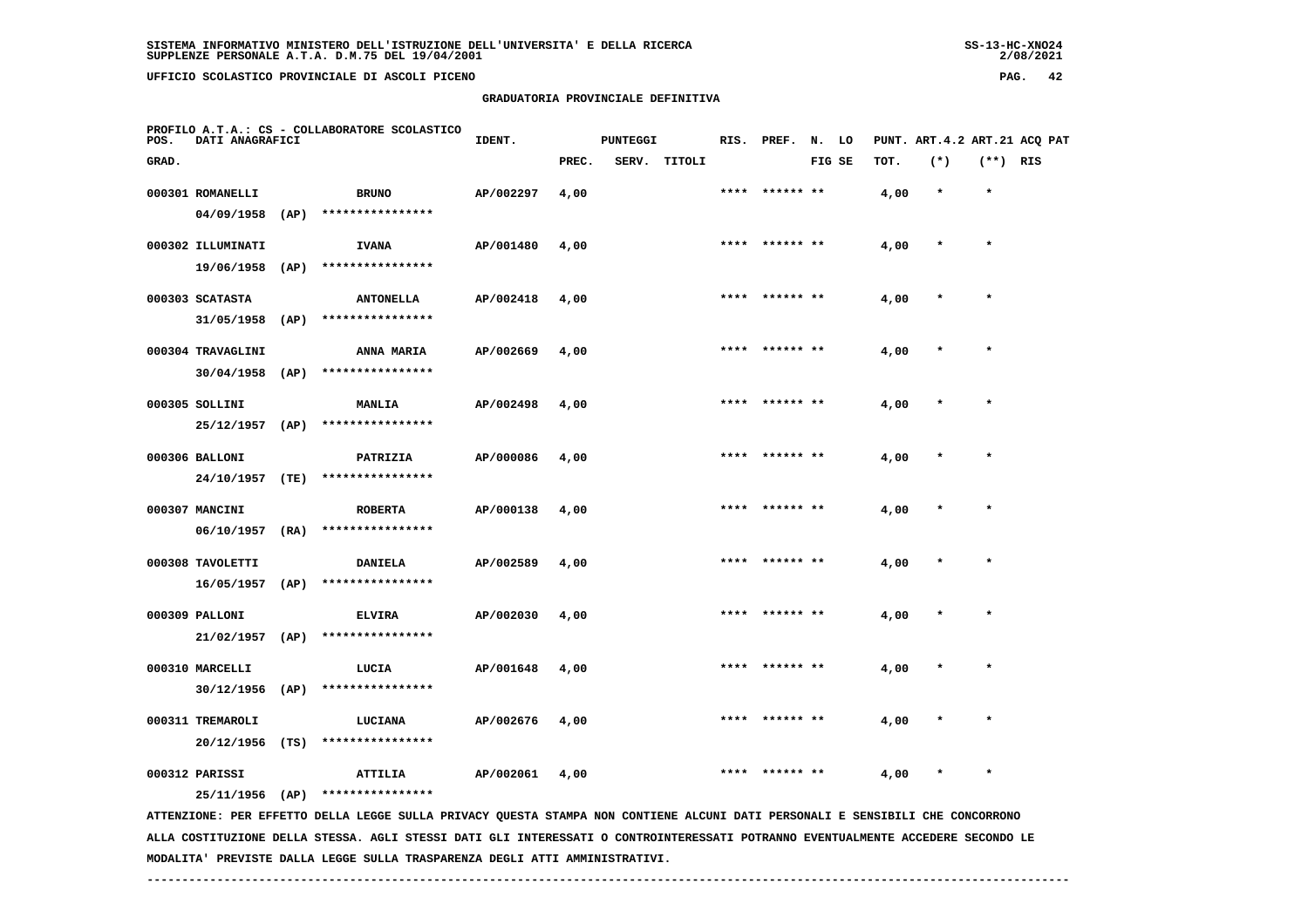# **GRADUATORIA PROVINCIALE DEFINITIVA**

 $2/08/2021$ 

| POS.  | DATI ANAGRAFICI                      |      | PROFILO A.T.A.: CS - COLLABORATORE SCOLASTICO                                                                                                     | IDENT.    |       | <b>PUNTEGGI</b> |        |      | RIS. PREF. N. LO |        |      | PUNT. ART. 4.2 ART. 21 ACQ PAT |            |  |
|-------|--------------------------------------|------|---------------------------------------------------------------------------------------------------------------------------------------------------|-----------|-------|-----------------|--------|------|------------------|--------|------|--------------------------------|------------|--|
| GRAD. |                                      |      |                                                                                                                                                   |           | PREC. | SERV.           | TITOLI |      |                  | FIG SE | TOT. | $(*)$                          | $(**)$ RIS |  |
|       | 000313 GROSSI                        |      | <b>FAUSTO</b>                                                                                                                                     | AP/001461 | 4,00  |                 |        |      | ****  ****** **  |        | 4,00 | $\star$                        | $\star$    |  |
|       | 01/11/1956                           | (AP) | ****************                                                                                                                                  |           |       |                 |        |      |                  |        |      |                                |            |  |
|       | 000314 BAGALINI                      |      | <b>RITA</b>                                                                                                                                       | AP/000378 | 4,00  |                 |        | **** |                  |        | 4,00 |                                | $\star$    |  |
|       | 25/08/1956 (AP)                      |      | ****************                                                                                                                                  |           |       |                 |        |      |                  |        |      |                                |            |  |
|       | 000315 MARSILI                       |      | <b>DONATELLA</b>                                                                                                                                  | AP/000143 | 4,00  |                 |        | **** | ****** **        |        | 4,00 |                                |            |  |
|       | $15/04/1956$ (AP)                    |      | ****************                                                                                                                                  |           |       |                 |        |      |                  |        |      |                                |            |  |
|       |                                      |      |                                                                                                                                                   |           |       |                 |        |      |                  |        |      |                                |            |  |
|       | 000316 CONCETTI<br>$02/04/1956$ (AP) |      | <b>SANDRO</b><br>****************                                                                                                                 | AP/000911 | 4,00  |                 |        |      |                  |        | 4,00 |                                |            |  |
|       |                                      |      |                                                                                                                                                   |           |       |                 |        |      |                  |        |      |                                |            |  |
|       | 000317 FRIZZO                        |      | <b>GIANCARLO</b>                                                                                                                                  | AP/001338 | 4,00  |                 |        |      | ****  ****** **  |        | 4,00 | $\pmb{*}$                      | $\star$    |  |
|       | 15/10/1955 (AP)                      |      | ****************                                                                                                                                  |           |       |                 |        |      |                  |        |      |                                |            |  |
|       | 000318 DE CAROLIS                    |      | <b>ANTONELLA</b>                                                                                                                                  | AP/001037 | 4,00  |                 |        |      |                  |        | 4,00 |                                |            |  |
|       | $03/08/1955$ (AP)                    |      | ****************                                                                                                                                  |           |       |                 |        |      |                  |        |      |                                |            |  |
|       | 000319 CARANFA                       |      | GIOVANNI PIETRO AP/000657                                                                                                                         |           | 4,00  |                 |        |      | **** ****** **   |        | 4,00 | $\ast$                         | $\star$    |  |
|       | $06/04/1955$ (CH)                    |      | ****************                                                                                                                                  |           |       |                 |        |      |                  |        |      |                                |            |  |
|       | 000320 FANESI                        |      | MARIA LUISA                                                                                                                                       | AP/001221 | 4,00  |                 |        |      | **** ****** **   |        | 4,00 |                                | $\star$    |  |
|       |                                      |      | 20/03/1955 (AP) ****************                                                                                                                  |           |       |                 |        |      |                  |        |      |                                |            |  |
|       | 000321 POMPEI                        |      | <b>ELSA</b>                                                                                                                                       | AP/002209 | 4,00  |                 |        | **** | ****** **        |        | 4,00 |                                |            |  |
|       | 20/03/1955 (AP)                      |      | ****************                                                                                                                                  |           |       |                 |        |      |                  |        |      |                                |            |  |
|       | 000322 CINTIO                        |      | <b>MAURA</b>                                                                                                                                      | AP/000824 | 4,00  |                 |        |      |                  |        | 4,00 |                                | $\star$    |  |
|       | $13/03/1955$ (AP)                    |      | ****************                                                                                                                                  |           |       |                 |        |      |                  |        |      |                                |            |  |
|       | 000323 PIZZICHINI                    |      | MARIA                                                                                                                                             | AP/000170 | 3,90  |                 |        |      |                  |        | 3,90 |                                |            |  |
|       | $12/07/1957$ (AP)                    |      | ****************                                                                                                                                  |           |       |                 |        |      |                  |        |      |                                |            |  |
|       |                                      |      |                                                                                                                                                   |           |       |                 |        |      |                  |        |      |                                |            |  |
|       | 000324 DI GIOSIA                     |      | <b>ARMANDO</b>                                                                                                                                    | AP/001126 | 3,85  |                 |        |      | **** ****** **   |        | 3,85 | $\ast$                         | $\star$    |  |
|       | 18/07/1957                           | (AP) | ****************<br>ATTENZIONE: PER EFFETTO DELLA LEGGE SULLA PRIVACY QUESTA STAMPA NON CONTIENE ALCUNI DATI PERSONALI E SENSIBILI CHE CONCORRONO |           |       |                 |        |      |                  |        |      |                                |            |  |
|       |                                      |      |                                                                                                                                                   |           |       |                 |        |      |                  |        |      |                                |            |  |

 **ALLA COSTITUZIONE DELLA STESSA. AGLI STESSI DATI GLI INTERESSATI O CONTROINTERESSATI POTRANNO EVENTUALMENTE ACCEDERE SECONDO LE MODALITA' PREVISTE DALLA LEGGE SULLA TRASPARENZA DEGLI ATTI AMMINISTRATIVI.**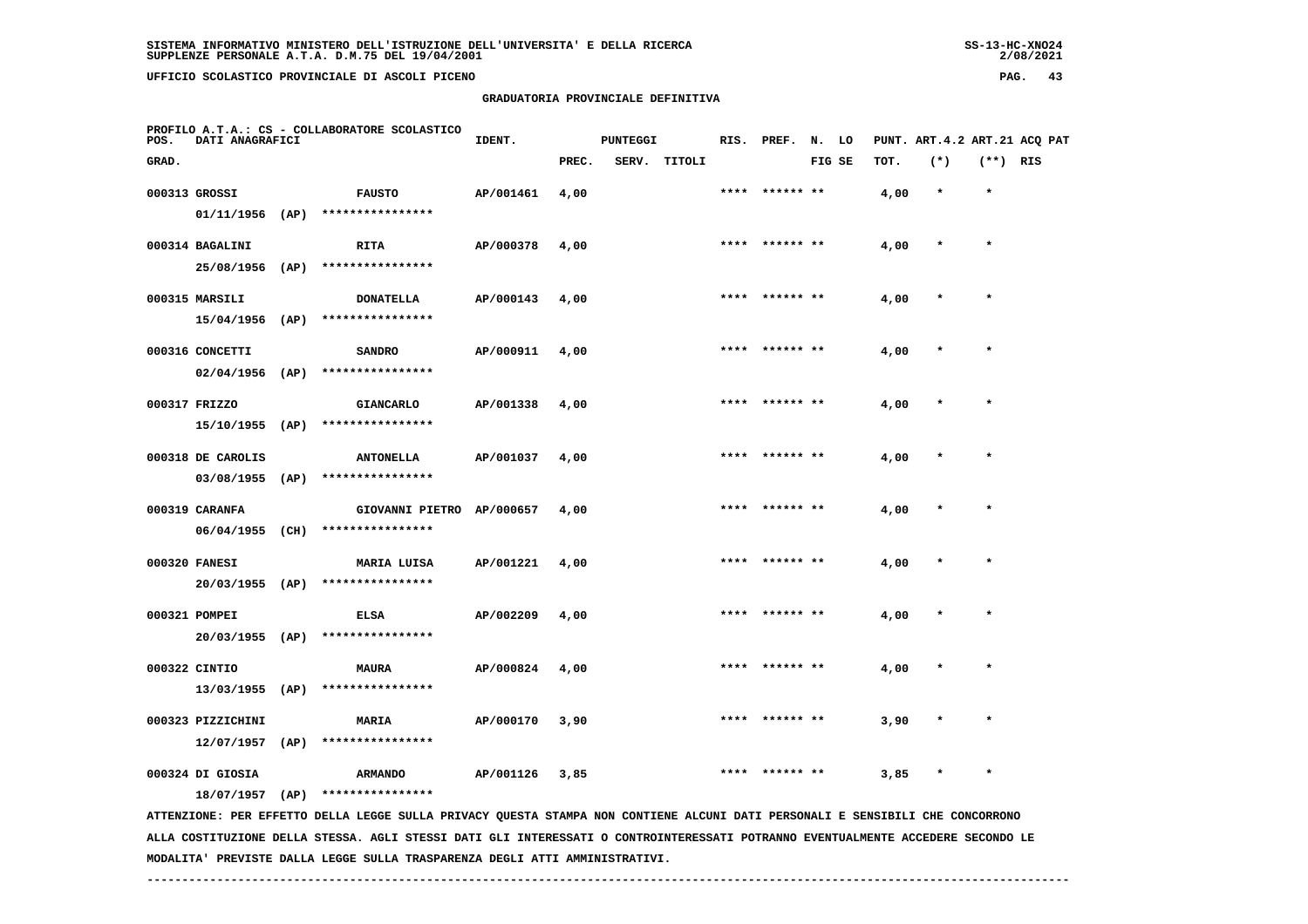# **GRADUATORIA PROVINCIALE DEFINITIVA**

 $2/08/2021$ 

| POS.         | DATI ANAGRAFICI                       |      | PROFILO A.T.A.: CS - COLLABORATORE SCOLASTICO                                                                                 | IDENT.    |       | <b>PUNTEGGI</b> |        | RIS. | PREF.          | N. LO  |   |      | PUNT. ART.4.2 ART.21 ACQ PAT |          |  |
|--------------|---------------------------------------|------|-------------------------------------------------------------------------------------------------------------------------------|-----------|-------|-----------------|--------|------|----------------|--------|---|------|------------------------------|----------|--|
| GRAD.        |                                       |      |                                                                                                                               |           | PREC. | SERV.           | TITOLI |      |                | FIG SE |   | TOT. | $(*)$                        | (**) RIS |  |
|              | 000325 GIANNINI<br>23/01/1957         | (AP) | <b>GIOVANNA</b><br>****************                                                                                           | AP/000127 | 3,80  |                 |        |      | **** ****** ** |        |   | 3,80 | $\star$                      | $\star$  |  |
|              | 000326 CAPRIOTTI<br>01/10/1955        | (AP) | <b>BENEDETTO</b><br>****************                                                                                          | AP/000638 | 3,80  |                 |        |      | **** ****** ** |        |   | 3,80 |                              | $\star$  |  |
|              | 000327 PROPERZI<br>04/12/1956         | (AP) | VIRGILIO<br>****************                                                                                                  | AP/002228 | 2,65  | 1,00            |        |      | **** ****** ** |        |   | 3,65 | $\ast$                       | $\star$  |  |
|              | 000328 TALAMONTI<br>14/06/1957        | (AP) | <b>GIANCARLO</b><br>****************                                                                                          | AP/002563 | 2,60  | 1,00            |        |      | **** ****** ** |        |   | 3,60 | $\ast$                       | $\star$  |  |
|              | 000329 POLINI<br>$06/03/1959$ (AP)    |      | <b>GIUSEPPE</b><br>****************                                                                                           | AP/002203 | 2,60  | 1,00            |        |      |                |        |   | 3,60 |                              |          |  |
| 000330 CRAIA | 05/01/1963                            | (AP) | <b>ROBERTO</b><br>****************                                                                                            | AP/000958 | 2,60  | 1,00            |        |      | **** ****** ** |        |   | 3,60 |                              |          |  |
|              | 000331 CIOTTI<br>04/01/1960           | (AP) | <b>GIUSEPPE</b><br>****************                                                                                           | AP/000828 | 3,60  |                 |        |      |                |        |   | 3,60 |                              | $\star$  |  |
| 000332 LEPRI | 08/09/1959                            | (AP) | <b>FRANCESCO</b><br>****************                                                                                          | AP/001539 | 3,60  |                 |        |      | ****** **      |        |   | 3,60 |                              |          |  |
|              | 000333 VIRGILI<br>21/09/1960          | (AP) | <b>DOMENICO</b><br>****************                                                                                           | AP/002779 | 2,90  | 0,60            |        |      | **** ****** ** |        |   | 3,50 |                              | $\star$  |  |
|              | 000334 BECCERICA<br>$13/09/1954$ (AP) |      | <b>STEFANIA</b><br>****************                                                                                           | AP/002949 |       | 1,50            | 2,00   | **** | ****** **      |        | x | 3,50 | $\star$                      | $\star$  |  |
|              | 000335 ESPOSITO<br>18/09/1961 (NA)    |      | <b>NUNZIA</b><br>****************                                                                                             | AP/003242 |       | 0,50            | 3,00   |      |                |        |   | 3,50 |                              |          |  |
|              | 000336 NICOLAI<br>05/10/1957 (AP)     |      | LORENA<br>****************                                                                                                    | AP/003017 |       | 2,00            | 1,50   |      | ****** **      |        |   | 3,50 | $\ast$                       | $\star$  |  |
|              |                                       |      | ATTENTIONE. DER FERETTO DELLA LECCE SULLA DILUACY OURSTA STANDA NON CONTIENE ALCUNI DATI DEDSONALI E SENSIBILI CHE CONCORDONO |           |       |                 |        |      |                |        |   |      |                              |          |  |

 **ATTENZIONE: PER EFFETTO DELLA LEGGE SULLA PRIVACY QUESTA STAMPA NON CONTIENE ALCUNI DATI PERSONALI E SENSIBILI CHE CONCORRONO ALLA COSTITUZIONE DELLA STESSA. AGLI STESSI DATI GLI INTERESSATI O CONTROINTERESSATI POTRANNO EVENTUALMENTE ACCEDERE SECONDO LE MODALITA' PREVISTE DALLA LEGGE SULLA TRASPARENZA DEGLI ATTI AMMINISTRATIVI.**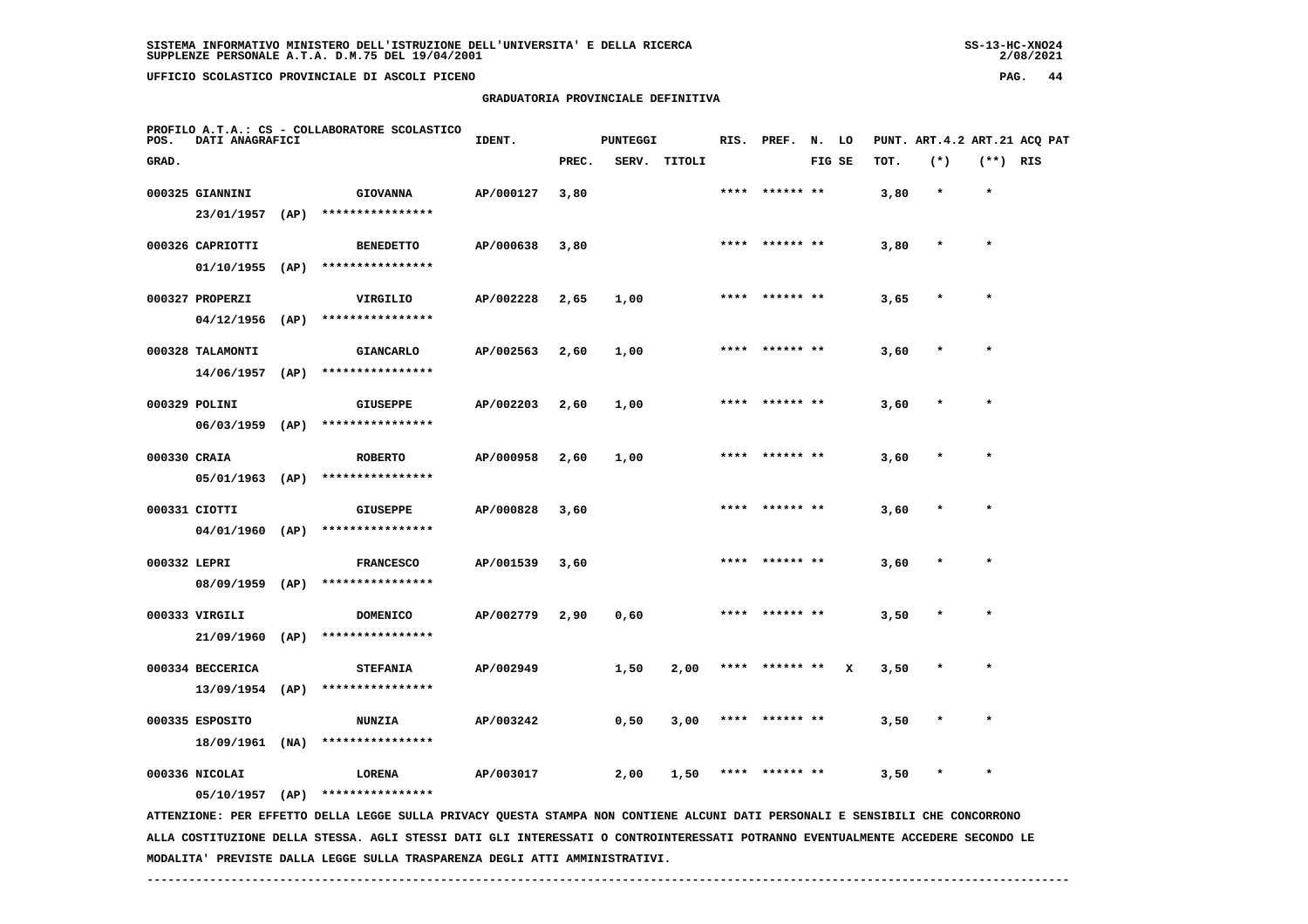$2/08/2021$ 

# **GRADUATORIA PROVINCIALE DEFINITIVA**

| GRAD.<br>PREC.<br>SERV.<br>TITOLI<br>FIG SE<br>TOT.<br>$(*)$<br>$(**)$ RIS<br>000337 MATTIOLI<br>$\star$<br>$\star$<br>LUCIANA<br>AP/003079<br>1,50<br>2,00<br>****** **<br>x<br>3,50<br>****************<br>06/08/1963<br>(AP)<br>000338 SGALLA<br><b>GRAZIELLA</b><br>AP/003285<br>1,50<br>2,00<br>3,50<br>$\star$<br>$06/02/1959$ (MC)<br>****************<br>000339 SIMONI<br>AP/003296<br>1,50<br>PATRIZIA<br>2,00<br>3,50<br>14/07/1961 (AP)<br>****************<br>000340 LIBERI<br>$\star$<br><b>GABRIELA</b><br>AP/001546<br>2,50<br>1,00<br>3,50<br>****************<br>$21/02/1958$ (AP)<br>000341 ROSSETTI<br><b>GINO</b><br>AP/002318<br>3,50<br>3,50<br>$\star$<br>****************<br>25/03/1959<br>(MC)<br>000342 CRUCIANI<br><b>DANIELA</b><br>AP/000972<br>3,50<br>3,50<br>$\star$<br>22/12/1956<br>(AP)<br>****************<br>000343 MATTIOLI<br><b>GIULIANA</b><br>AP/001790<br>3,50<br>3,50<br>19/02/1956<br>(AP)<br>****************<br>000344 MARZIALI<br>AP/003385<br>1,50<br>ANNA MARIA<br>2,00<br>3,50<br>****************<br>11/01/1956<br>(AP)<br>000345 CRESCENZI<br><b>CESARE</b><br>AP/000959<br>3,50<br>3,50<br>$\star$<br>$06/12/1955$ (AP)<br>****************<br>000346 SILVESTRI<br>AP/002467<br>2,00<br>1,45<br>3,45<br>$\star$<br><b>ANTONIETTA</b><br>23/10/1954 (AP)<br>****************<br>000347 MADDALENA | POS. | DATI ANAGRAFICI | PROFILO A.T.A.: CS - COLLABORATORE SCOLASTICO | IDENT.    | PUNTEGGI |      | RIS. | PREF. | N. LO |   |      | PUNT. ART. 4.2 ART. 21 ACQ PAT |  |
|-------------------------------------------------------------------------------------------------------------------------------------------------------------------------------------------------------------------------------------------------------------------------------------------------------------------------------------------------------------------------------------------------------------------------------------------------------------------------------------------------------------------------------------------------------------------------------------------------------------------------------------------------------------------------------------------------------------------------------------------------------------------------------------------------------------------------------------------------------------------------------------------------------------------------------------------------------------------------------------------------------------------------------------------------------------------------------------------------------------------------------------------------------------------------------------------------------------------------------------------------------------------------------------------------------------------------------------------------------|------|-----------------|-----------------------------------------------|-----------|----------|------|------|-------|-------|---|------|--------------------------------|--|
|                                                                                                                                                                                                                                                                                                                                                                                                                                                                                                                                                                                                                                                                                                                                                                                                                                                                                                                                                                                                                                                                                                                                                                                                                                                                                                                                                       |      |                 |                                               |           |          |      |      |       |       |   |      |                                |  |
|                                                                                                                                                                                                                                                                                                                                                                                                                                                                                                                                                                                                                                                                                                                                                                                                                                                                                                                                                                                                                                                                                                                                                                                                                                                                                                                                                       |      |                 |                                               |           |          |      |      |       |       |   |      |                                |  |
|                                                                                                                                                                                                                                                                                                                                                                                                                                                                                                                                                                                                                                                                                                                                                                                                                                                                                                                                                                                                                                                                                                                                                                                                                                                                                                                                                       |      |                 |                                               |           |          |      |      |       |       |   |      |                                |  |
|                                                                                                                                                                                                                                                                                                                                                                                                                                                                                                                                                                                                                                                                                                                                                                                                                                                                                                                                                                                                                                                                                                                                                                                                                                                                                                                                                       |      |                 |                                               |           |          |      |      |       |       |   |      |                                |  |
|                                                                                                                                                                                                                                                                                                                                                                                                                                                                                                                                                                                                                                                                                                                                                                                                                                                                                                                                                                                                                                                                                                                                                                                                                                                                                                                                                       |      |                 |                                               |           |          |      |      |       |       |   |      |                                |  |
|                                                                                                                                                                                                                                                                                                                                                                                                                                                                                                                                                                                                                                                                                                                                                                                                                                                                                                                                                                                                                                                                                                                                                                                                                                                                                                                                                       |      |                 |                                               |           |          |      |      |       |       |   |      |                                |  |
|                                                                                                                                                                                                                                                                                                                                                                                                                                                                                                                                                                                                                                                                                                                                                                                                                                                                                                                                                                                                                                                                                                                                                                                                                                                                                                                                                       |      |                 |                                               |           |          |      |      |       |       |   |      |                                |  |
|                                                                                                                                                                                                                                                                                                                                                                                                                                                                                                                                                                                                                                                                                                                                                                                                                                                                                                                                                                                                                                                                                                                                                                                                                                                                                                                                                       |      |                 |                                               |           |          |      |      |       |       |   |      |                                |  |
|                                                                                                                                                                                                                                                                                                                                                                                                                                                                                                                                                                                                                                                                                                                                                                                                                                                                                                                                                                                                                                                                                                                                                                                                                                                                                                                                                       |      |                 |                                               |           |          |      |      |       |       |   |      |                                |  |
|                                                                                                                                                                                                                                                                                                                                                                                                                                                                                                                                                                                                                                                                                                                                                                                                                                                                                                                                                                                                                                                                                                                                                                                                                                                                                                                                                       |      |                 |                                               |           |          |      |      |       |       |   |      |                                |  |
|                                                                                                                                                                                                                                                                                                                                                                                                                                                                                                                                                                                                                                                                                                                                                                                                                                                                                                                                                                                                                                                                                                                                                                                                                                                                                                                                                       |      |                 |                                               |           |          |      |      |       |       |   |      |                                |  |
|                                                                                                                                                                                                                                                                                                                                                                                                                                                                                                                                                                                                                                                                                                                                                                                                                                                                                                                                                                                                                                                                                                                                                                                                                                                                                                                                                       |      |                 |                                               |           |          |      |      |       |       |   |      |                                |  |
|                                                                                                                                                                                                                                                                                                                                                                                                                                                                                                                                                                                                                                                                                                                                                                                                                                                                                                                                                                                                                                                                                                                                                                                                                                                                                                                                                       |      |                 |                                               |           |          |      |      |       |       |   |      |                                |  |
|                                                                                                                                                                                                                                                                                                                                                                                                                                                                                                                                                                                                                                                                                                                                                                                                                                                                                                                                                                                                                                                                                                                                                                                                                                                                                                                                                       |      |                 |                                               |           |          |      |      |       |       |   |      |                                |  |
|                                                                                                                                                                                                                                                                                                                                                                                                                                                                                                                                                                                                                                                                                                                                                                                                                                                                                                                                                                                                                                                                                                                                                                                                                                                                                                                                                       |      |                 |                                               |           |          |      |      |       |       |   |      |                                |  |
|                                                                                                                                                                                                                                                                                                                                                                                                                                                                                                                                                                                                                                                                                                                                                                                                                                                                                                                                                                                                                                                                                                                                                                                                                                                                                                                                                       |      |                 |                                               |           |          |      |      |       |       |   |      |                                |  |
|                                                                                                                                                                                                                                                                                                                                                                                                                                                                                                                                                                                                                                                                                                                                                                                                                                                                                                                                                                                                                                                                                                                                                                                                                                                                                                                                                       |      |                 |                                               |           |          |      |      |       |       |   |      |                                |  |
|                                                                                                                                                                                                                                                                                                                                                                                                                                                                                                                                                                                                                                                                                                                                                                                                                                                                                                                                                                                                                                                                                                                                                                                                                                                                                                                                                       |      |                 |                                               |           |          |      |      |       |       |   |      |                                |  |
|                                                                                                                                                                                                                                                                                                                                                                                                                                                                                                                                                                                                                                                                                                                                                                                                                                                                                                                                                                                                                                                                                                                                                                                                                                                                                                                                                       |      |                 |                                               |           |          |      |      |       |       |   |      |                                |  |
|                                                                                                                                                                                                                                                                                                                                                                                                                                                                                                                                                                                                                                                                                                                                                                                                                                                                                                                                                                                                                                                                                                                                                                                                                                                                                                                                                       |      |                 |                                               |           |          |      |      |       |       |   |      |                                |  |
|                                                                                                                                                                                                                                                                                                                                                                                                                                                                                                                                                                                                                                                                                                                                                                                                                                                                                                                                                                                                                                                                                                                                                                                                                                                                                                                                                       |      |                 |                                               |           |          |      |      |       |       |   |      |                                |  |
|                                                                                                                                                                                                                                                                                                                                                                                                                                                                                                                                                                                                                                                                                                                                                                                                                                                                                                                                                                                                                                                                                                                                                                                                                                                                                                                                                       |      |                 | <b>RITA</b>                                   | AP/003192 | 1,40     | 2,00 |      |       |       | x | 3,40 |                                |  |
| 18/06/1961 (FG)<br>****************                                                                                                                                                                                                                                                                                                                                                                                                                                                                                                                                                                                                                                                                                                                                                                                                                                                                                                                                                                                                                                                                                                                                                                                                                                                                                                                   |      |                 |                                               |           |          |      |      |       |       |   |      |                                |  |
| 000348 ELEUTERI<br>LUIGI CLAUDIO<br>AP/001173<br>3,40<br>3,40<br>$\star$                                                                                                                                                                                                                                                                                                                                                                                                                                                                                                                                                                                                                                                                                                                                                                                                                                                                                                                                                                                                                                                                                                                                                                                                                                                                              |      |                 |                                               |           |          |      |      |       |       |   |      |                                |  |
| $31/07/1961$ (AP) ****************                                                                                                                                                                                                                                                                                                                                                                                                                                                                                                                                                                                                                                                                                                                                                                                                                                                                                                                                                                                                                                                                                                                                                                                                                                                                                                                    |      |                 |                                               |           |          |      |      |       |       |   |      |                                |  |
| ATTENZIONE: PER EFFETTO DELLA LEGGE SULLA PRIVACY QUESTA STAMPA NON CONTIENE ALCUNI DATI PERSONALI E SENSIBILI CHE CONCORRONO                                                                                                                                                                                                                                                                                                                                                                                                                                                                                                                                                                                                                                                                                                                                                                                                                                                                                                                                                                                                                                                                                                                                                                                                                         |      |                 |                                               |           |          |      |      |       |       |   |      |                                |  |

 **MODALITA' PREVISTE DALLA LEGGE SULLA TRASPARENZA DEGLI ATTI AMMINISTRATIVI.**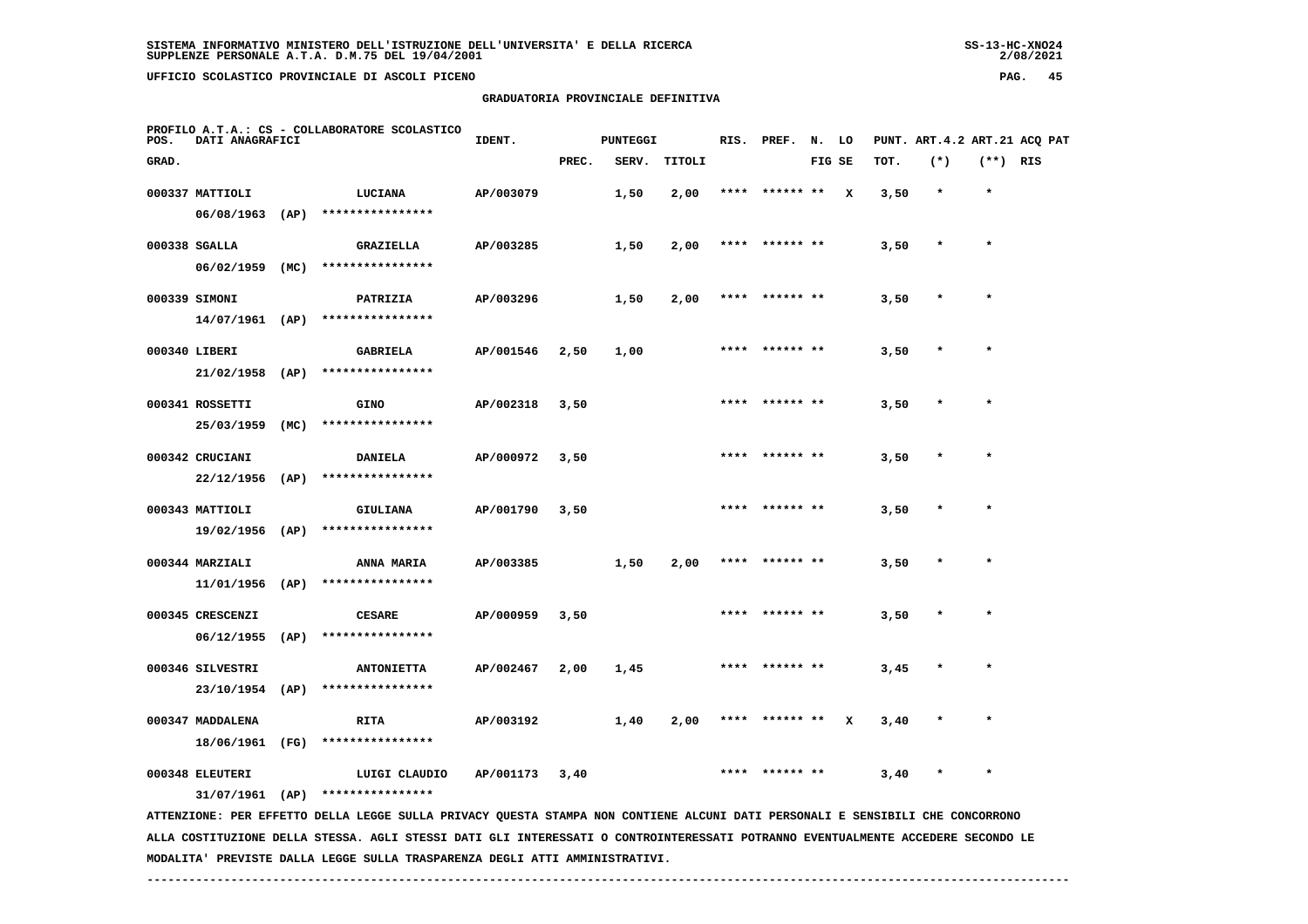| SS-13-HC-XNOZ4 |
|----------------|
| 2/08/2021      |

| POS.  | <b>DATI ANAGRAFICI</b>              |      | PROFILO A.T.A.: CS - COLLABORATORE SCOLASTICO                                                                                 | IDENT.    |       | <b>PUNTEGGI</b> |              |      | RIS. PREF. N. LO |        |      |         |            | PUNT. ART.4.2 ART.21 ACQ PAT |
|-------|-------------------------------------|------|-------------------------------------------------------------------------------------------------------------------------------|-----------|-------|-----------------|--------------|------|------------------|--------|------|---------|------------|------------------------------|
| GRAD. |                                     |      |                                                                                                                               |           | PREC. |                 | SERV. TITOLI |      |                  | FIG SE | TOT. | $(*)$   | $(**)$ RIS |                              |
|       | 000349 MASSI                        |      | PIO                                                                                                                           | AP/001775 | 3,40  |                 |              |      | **** ****** **   |        | 3,40 | $\star$ | $\star$    |                              |
|       |                                     |      | 23/10/1954 (AP) ****************                                                                                              |           |       |                 |              |      |                  |        |      |         |            |                              |
|       | 000350 TESORATI                     |      | <b>ROSANNA</b>                                                                                                                | AP/000184 | 3,35  |                 |              |      | **** ****** **   |        | 3,35 |         | $\star$    |                              |
|       |                                     |      | 04/09/1960 (AP) ****************                                                                                              |           |       |                 |              |      |                  |        |      |         |            |                              |
|       | 000351 FRELLI                       |      | EGIDIO                                                                                                                        | AP/001336 | 3,35  |                 |              |      | **** ****** **   |        | 3,35 |         |            |                              |
|       | $07/07/1955$ (AP)                   |      | ****************                                                                                                              |           |       |                 |              |      |                  |        |      |         |            |                              |
|       | 000352 ALEANDRI                     |      | <b>GIOVANNA</b>                                                                                                               | AP/002966 |       | 0,33            | 3,00         |      | **** ****** **   |        | 3,33 |         |            |                              |
|       | $13/07/1967$ (AP)                   |      | ****************                                                                                                              |           |       |                 |              |      |                  |        |      |         |            |                              |
|       | 000353 PAGLIACCIO                   |      | <b>ANGELA</b>                                                                                                                 | AP/003151 |       | 1,30            | 2,00         |      | **** ****** **   |        | 3,30 |         | $\star$    |                              |
|       | 06/06/1958                          | (AP) | ****************                                                                                                              |           |       |                 |              |      |                  |        |      |         |            |                              |
|       | 000354 BERTUCELLI                   |      | <b>ALBERTO</b>                                                                                                                | AP/000456 | 3,20  |                 |              |      | **** ****** **   |        | 3,20 |         |            |                              |
|       | 10/10/1956                          | (NU) | ****************                                                                                                              |           |       |                 |              |      |                  |        |      |         |            |                              |
|       | 000355 CIARROCCHI                   |      | <b>ISOLINA</b>                                                                                                                | AP/000786 | 3,15  |                 |              |      | **** ****** **   |        | 3,15 | $\star$ | $\star$    |                              |
|       | 02/12/1965 (AP)                     |      | ****************                                                                                                              |           |       |                 |              |      |                  |        |      |         |            |                              |
|       | 000356 D'ANGELO                     |      | GIANNI                                                                                                                        | AP/000998 | 3,10  |                 |              |      | **** ****** **   |        | 3,10 |         |            |                              |
|       |                                     |      | 15/09/1967 (AP) ****************                                                                                              |           |       |                 |              |      |                  |        |      |         |            |                              |
|       | 000357 BRUGNINI                     |      | PIERO                                                                                                                         | AP/000521 | 3,10  |                 |              | **** |                  |        | 3,10 |         |            |                              |
|       | $30/04/1965$ (AP)                   |      | ****************                                                                                                              |           |       |                 |              |      |                  |        |      |         |            |                              |
|       | 000358 VALLORANI                    |      | <b>VALTER</b>                                                                                                                 | AP/002743 | 3,10  |                 |              |      |                  |        | 3,10 |         | $\star$    |                              |
|       | $02/02/1964$ (AP)                   |      | ****************                                                                                                              |           |       |                 |              |      |                  |        |      |         |            |                              |
|       | 000359 CURTI                        |      | DOMENICO                                                                                                                      | AP/000978 | 3,10  |                 |              |      | **** ****** **   |        | 3,10 |         |            |                              |
|       | $12/04/1962$ (AP)                   |      | ****************                                                                                                              |           |       |                 |              |      |                  |        |      |         |            |                              |
|       |                                     |      |                                                                                                                               |           |       |                 |              |      | **** ****** **   |        |      | $\star$ | $\star$    |                              |
|       | 000360 PERAZZOLI<br>29/12/1961 (AP) |      | MONICA<br>****************                                                                                                    | AP/000166 | 3,10  |                 |              |      |                  |        | 3,10 |         |            |                              |
|       |                                     |      | ATTENZIONE: PER EFFETTO DELLA LEGGE SULLA PRIVACY QUESTA STAMPA NON CONTIENE ALCUNI DATI PERSONALI E SENSIBILI CHE CONCORRONO |           |       |                 |              |      |                  |        |      |         |            |                              |
|       |                                     |      |                                                                                                                               |           |       |                 |              |      |                  |        |      |         |            |                              |

 **ALLA COSTITUZIONE DELLA STESSA. AGLI STESSI DATI GLI INTERESSATI O CONTROINTERESSATI POTRANNO EVENTUALMENTE ACCEDERE SECONDO LE MODALITA' PREVISTE DALLA LEGGE SULLA TRASPARENZA DEGLI ATTI AMMINISTRATIVI.**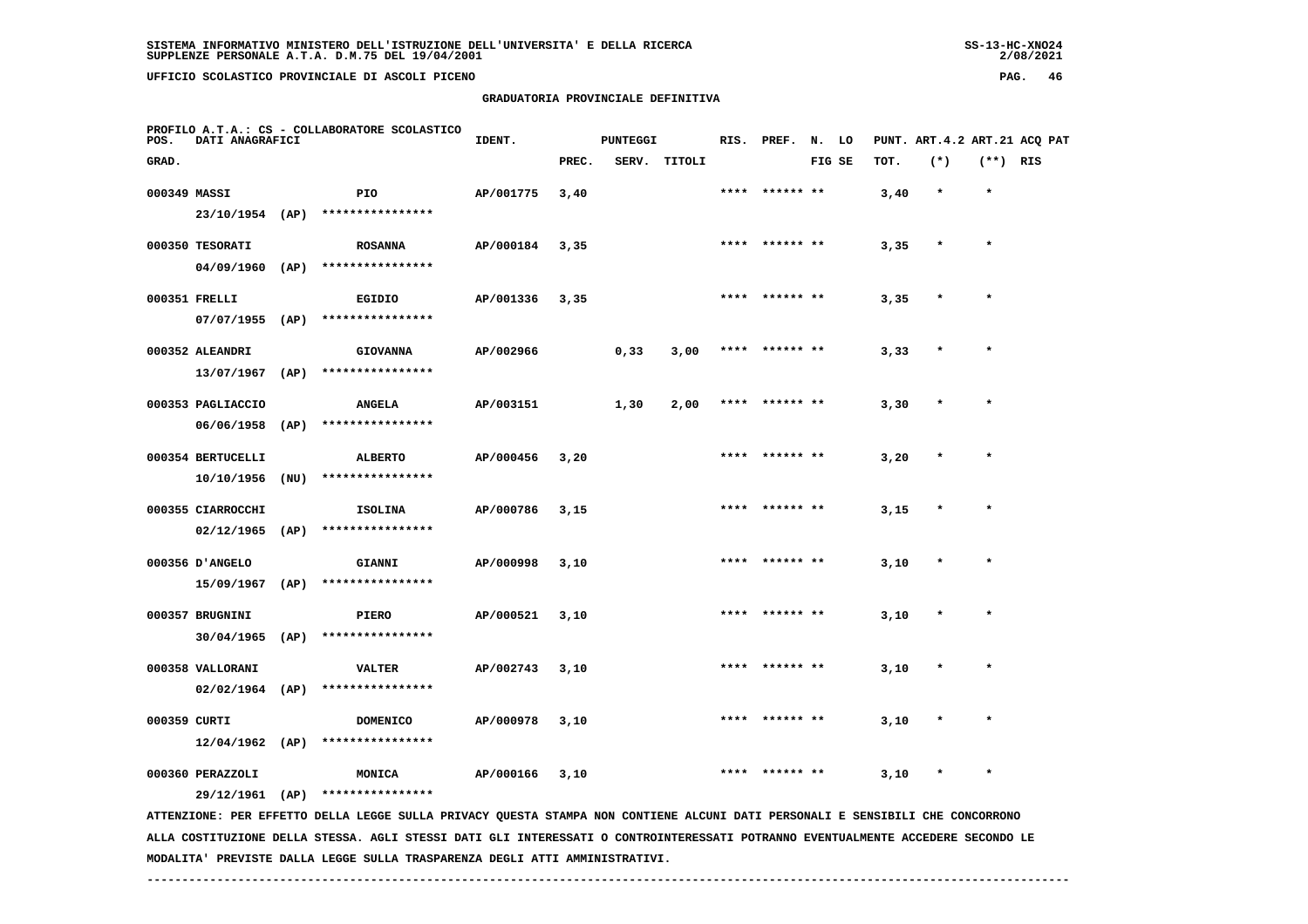# **GRADUATORIA PROVINCIALE DEFINITIVA**

 $2/08/2021$ 

| POS.         | DATI ANAGRAFICI                          |      | PROFILO A.T.A.: CS - COLLABORATORE SCOLASTICO                                                                                   | IDENT.    |       | <b>PUNTEGGI</b> |              | RIS. | PREF.           | N. LO  |   |      |         |            | PUNT. ART. 4.2 ART. 21 ACQ PAT |
|--------------|------------------------------------------|------|---------------------------------------------------------------------------------------------------------------------------------|-----------|-------|-----------------|--------------|------|-----------------|--------|---|------|---------|------------|--------------------------------|
| GRAD.        |                                          |      |                                                                                                                                 |           | PREC. |                 | SERV. TITOLI |      |                 | FIG SE |   | TOT. | $(*)$   | $(**)$ RIS |                                |
|              | 000361 CENTINI<br>$21/02/1961$ (AP)      |      | <b>MASSIMO</b><br>****************                                                                                              | AP/000752 | 3,10  |                 |              |      | **** ****** **  |        |   | 3,10 | $\star$ | $\star$    |                                |
|              | 000362 GIANDOMENICO<br>$05/02/1958$ (AP) |      | GIOVANNI<br>****************                                                                                                    | AP/001401 | 3,10  |                 |              |      | **** ****** **  |        |   | 3,10 | $\star$ | $\star$    |                                |
|              | 000363 MECOZZI<br>18/05/1956 (PG)        |      | MARIA CRISTINA<br>****************                                                                                              | AP/001814 | 3,10  |                 |              |      |                 |        |   | 3,10 |         |            |                                |
|              | 000364 BONAMICI<br>01/01/1956 (RI)       |      | <b>STEFANIA</b><br>****************                                                                                             | AP/000478 | 3,10  |                 |              |      | ****** **       |        |   | 3,10 |         |            |                                |
|              | 000365 VALLASCIANI<br>25/02/1957 (AP)    |      | <b>ANNUNZIATA</b><br>****************                                                                                           | AP/003546 |       | 1,05            | 2,00         |      | ****  ****** ** |        | x | 3,05 |         |            |                                |
| 000366 MORI  | 25/08/1962 (AP)                          |      | LUIGI<br>****************                                                                                                       | AP/001921 | 3,05  |                 |              |      |                 |        |   | 3,05 |         | $\star$    |                                |
|              | 000367 CARBONI<br>$07/04/1962$ (AP)      |      | <b>PAOLO</b><br>****************                                                                                                | AP/000666 | 3,05  |                 |              |      |                 |        |   | 3,05 |         |            |                                |
|              | 000368 FERRARI<br>09/10/1957             | (AP) | EMIDIO<br>****************                                                                                                      | AP/001273 | 3,05  |                 |              |      |                 |        |   | 3,05 |         |            |                                |
|              | 000369 TACCONELLI<br>30/03/1955 (FO)     |      | <b>FIORELLA</b><br>****************                                                                                             | AP/002557 | 3,05  |                 |              |      | **** ****** **  |        |   | 3,05 |         |            |                                |
| 000370 TOTO' |                                          |      | LORELLA<br>29/12/1961 (AP) ****************                                                                                     | AP/003497 |       | 0,50            | 2,50         |      | **** ****** **  |        | x | 3,00 |         | $\star$    |                                |
|              | 000371 PERONI<br>17/08/1956 (AP)         |      | CARLA<br>****************                                                                                                       | AP/002091 |       | 1,00            | 2,00         | **** | ****** **       |        |   | 3,00 |         |            |                                |
|              | 000372 MILANI<br>13/05/1966 (AP)         |      | <b>MARIA GRAZIA</b><br>****************                                                                                         | AP/001852 | 2,00  | 1,00            |              |      |                 |        |   | 3,00 |         |            |                                |
|              |                                          |      | ATTENZIONE: PER EFFETTO DELLA LEGGE SULLA PRIVACY QUESTA STAMPA NON CONTIENE ALCUNI DATI PERSONALI E SENSIBILI CHE CONCORRONO   |           |       |                 |              |      |                 |        |   |      |         |            |                                |
|              |                                          |      | ALLA COSTITUZIONE DELLA STESSA. AGLI STESSI DATI GLI INTERESSATI O CONTROINTERESSATI POTRANNO EVENTUALMENTE ACCEDERE SECONDO LE |           |       |                 |              |      |                 |        |   |      |         |            |                                |

 **MODALITA' PREVISTE DALLA LEGGE SULLA TRASPARENZA DEGLI ATTI AMMINISTRATIVI.**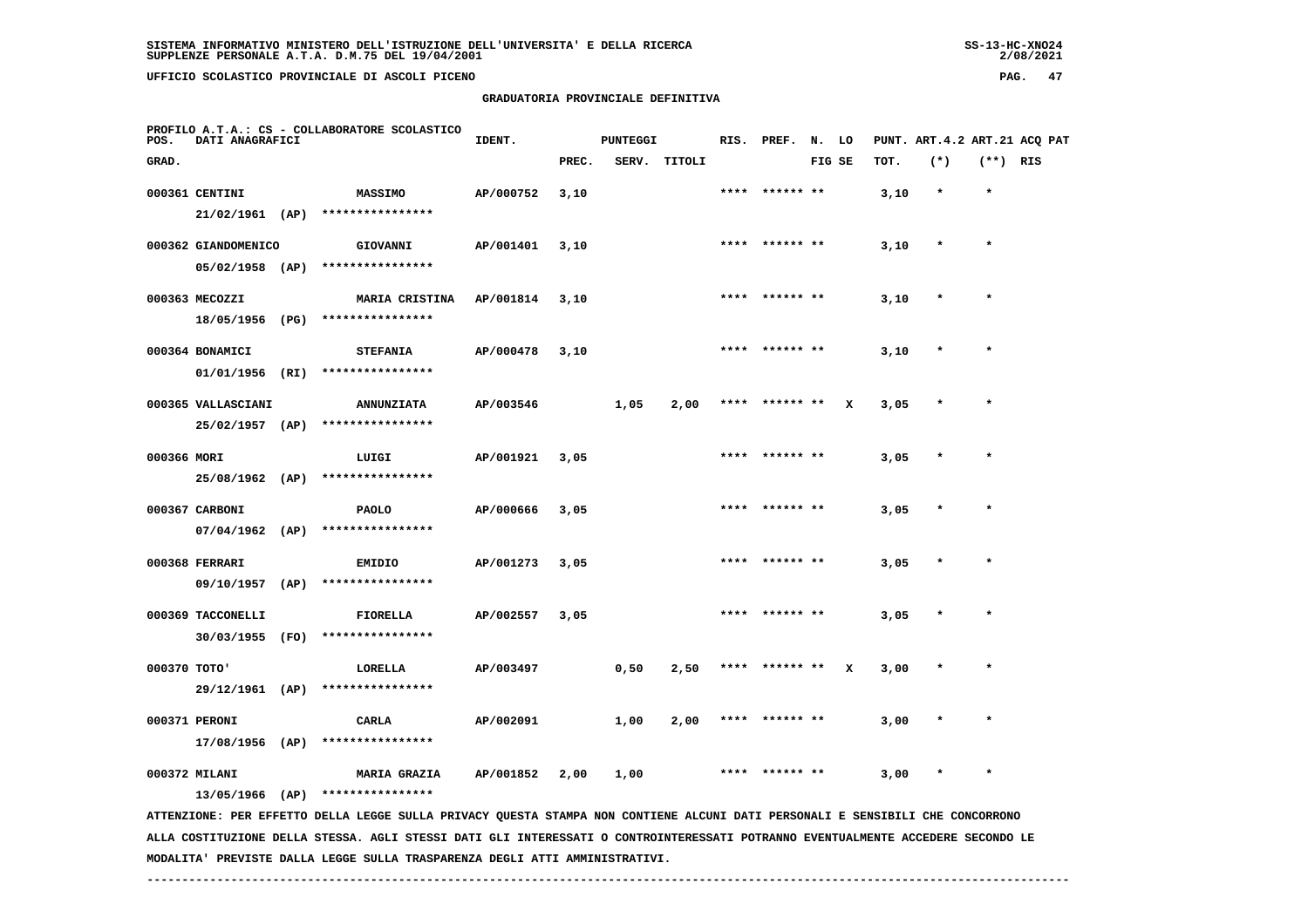$2/08/2021$ 

 **GRADUATORIA PROVINCIALE DEFINITIVA**

| POS.         | DATI ANAGRAFICI                      |      | PROFILO A.T.A.: CS - COLLABORATORE SCOLASTICO                                                                                 | IDENT.    |       | <b>PUNTEGGI</b> |        |      | RIS. PREF.     | N. LO  |      |         |            | PUNT. ART. 4.2 ART. 21 ACQ PAT |
|--------------|--------------------------------------|------|-------------------------------------------------------------------------------------------------------------------------------|-----------|-------|-----------------|--------|------|----------------|--------|------|---------|------------|--------------------------------|
| GRAD.        |                                      |      |                                                                                                                               |           | PREC. | SERV.           | TITOLI |      |                | FIG SE | TOT. | $(*)$   | $(**)$ RIS |                                |
|              | 000373 BUFFONI                       |      | <b>DANIELA</b>                                                                                                                | AP/002841 |       | 0,50            | 2,50   | **** | ****** **      |        | 3,00 | $\star$ | $\star$    |                                |
|              | $02/01/1965$ (AP)                    |      | ****************                                                                                                              |           |       |                 |        |      |                |        |      |         |            |                                |
|              | 000374 RUELLI                        |      | <b>PAOLA</b>                                                                                                                  | AP/003253 |       | 1,00            | 2,00   |      | **** ****** ** |        | 3,00 | $\star$ | $\star$    |                                |
|              | 01/03/1964 (AP)                      |      | ****************                                                                                                              |           |       |                 |        |      |                |        |      |         |            |                                |
|              | 000375 VENTURINI                     |      | <b>ORNELLA</b>                                                                                                                | AP/002767 | 2,50  | 0,50            |        | **** | ****** **      |        | 3,00 | $\star$ | $\star$    |                                |
|              | 19/12/1958                           | (AP) | ****************                                                                                                              |           |       |                 |        |      |                |        |      |         |            |                                |
|              | 000376 COSTANTINI                    |      | <b>MARCO</b>                                                                                                                  | AP/000950 | 2,00  | 1,00            |        |      |                |        | 3,00 |         |            |                                |
|              | 30/06/1965                           | (TE) | ****************                                                                                                              |           |       |                 |        |      |                |        |      |         |            |                                |
|              | 000377 CIARMA                        |      | <b>RITA</b><br>****************                                                                                               | AP/000780 | 3,00  |                 |        | **** | ****** **      |        | 3,00 |         | $\star$    |                                |
|              | 11/01/1969                           | (AP) |                                                                                                                               |           |       |                 |        |      |                |        |      |         |            |                                |
|              | 000378 PASQUALI<br>$06/05/1968$ (AP) |      | <b>NELSON</b><br>****************                                                                                             | AP/002065 | 3,00  |                 |        |      | **** ****** ** |        | 3,00 |         | $\star$    |                                |
|              |                                      |      |                                                                                                                               |           |       |                 |        |      |                |        |      |         |            |                                |
| 000379 AMELI | 24/02/1967                           | (AP) | LUCIA<br>****************                                                                                                     | AP/000278 | 3,00  |                 |        |      | ****** **      |        | 3,00 |         | $\star$    |                                |
|              |                                      |      |                                                                                                                               |           |       |                 |        |      |                |        |      |         |            |                                |
|              | 000380 PETROCCHI                     |      | <b>DONATELLA</b><br>03/06/1964 (AP) ****************                                                                          | AP/002111 | 3,00  |                 |        |      | **** ****** ** |        | 3,00 | $\star$ | $\star$    |                                |
|              |                                      |      |                                                                                                                               |           |       |                 |        |      |                |        |      |         | $\star$    |                                |
|              | 000381 LEVANTESI<br>08/07/1963 (AP)  |      | <b>ORNELLA</b><br>****************                                                                                            | AP/001541 | 3,00  |                 |        |      |                |        | 3,00 |         |            |                                |
|              | 000382 OLIVIERI PENNESI              |      | MARIO                                                                                                                         | AP/001978 | 3,00  |                 |        | **** | ****** **      |        | 3,00 |         | $\star$    |                                |
|              | 23/01/1963 (AP)                      |      | ****************                                                                                                              |           |       |                 |        |      |                |        |      |         |            |                                |
|              | 000383 VITALI                        |      | <b>MARIA GRAZIA</b>                                                                                                           | AP/002799 | 3,00  |                 |        |      |                |        | 3,00 |         | $\star$    |                                |
|              | 13/10/1962 (AP)                      |      | ****************                                                                                                              |           |       |                 |        |      |                |        |      |         |            |                                |
| 000384 AMICI |                                      |      | LUIGI                                                                                                                         | AP/000281 | 3,00  |                 |        |      | ****** **      |        | 3,00 |         | $\star$    |                                |
|              | $22/01/1962$ (AP)                    |      | ****************                                                                                                              |           |       |                 |        |      |                |        |      |         |            |                                |
|              |                                      |      | ATTENZIONE: PER EFFETTO DELLA LEGGE SULLA PRIVACY QUESTA STAMPA NON CONTIENE ALCUNI DATI PERSONALI E SENSIBILI CHE CONCORRONO |           |       |                 |        |      |                |        |      |         |            |                                |

 **ALLA COSTITUZIONE DELLA STESSA. AGLI STESSI DATI GLI INTERESSATI O CONTROINTERESSATI POTRANNO EVENTUALMENTE ACCEDERE SECONDO LE MODALITA' PREVISTE DALLA LEGGE SULLA TRASPARENZA DEGLI ATTI AMMINISTRATIVI.**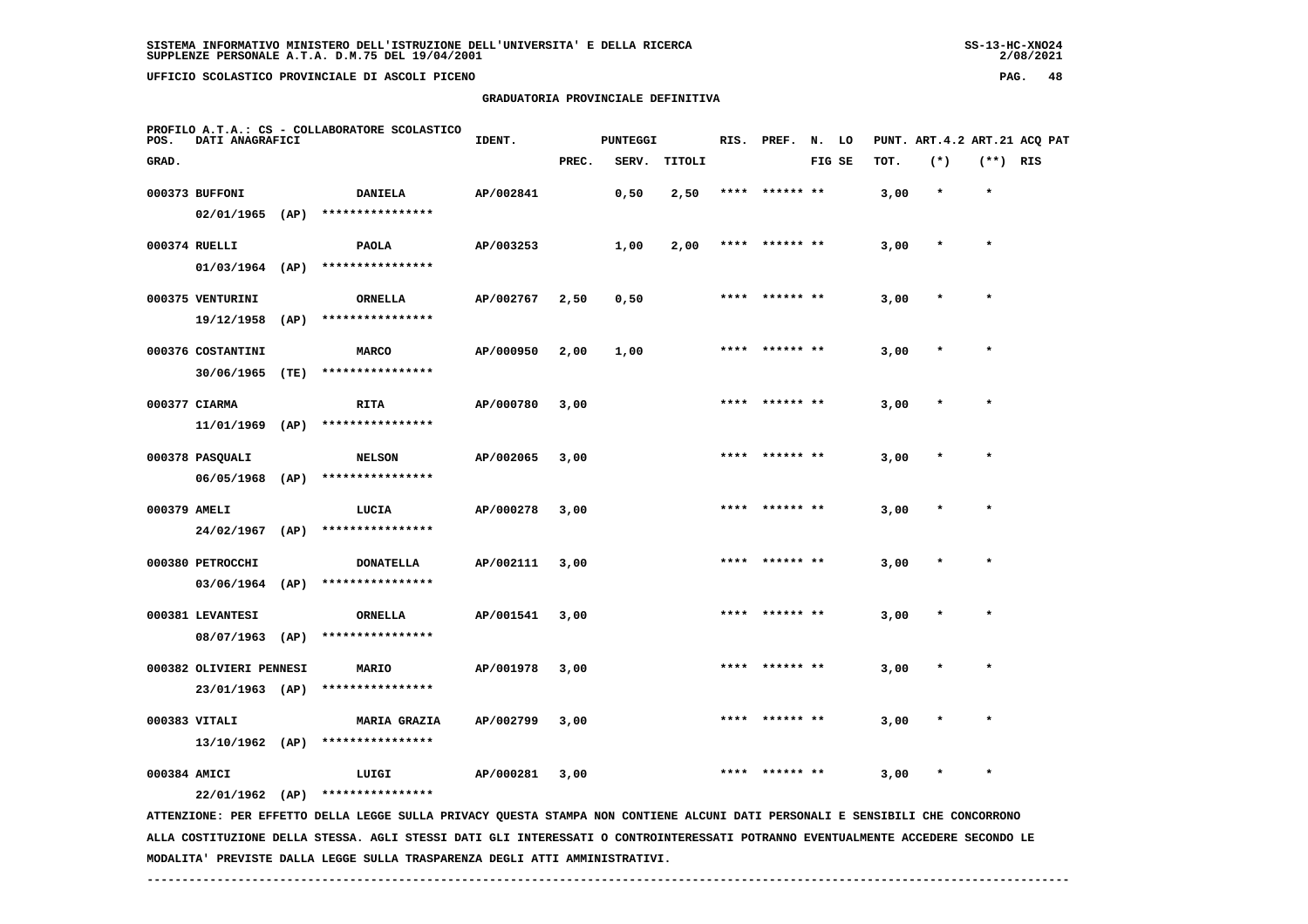## **GRADUATORIA PROVINCIALE DEFINITIVA**

 $2/08/2021$ 

| POS.  | DATI ANAGRAFICI                         |      | PROFILO A.T.A.: CS - COLLABORATORE SCOLASTICO                                                                                 | IDENT.    |       | <b>PUNTEGGI</b> |              |      | RIS. PREF. N. LO |        |      |         |            | PUNT. ART.4.2 ART.21 ACQ PAT |
|-------|-----------------------------------------|------|-------------------------------------------------------------------------------------------------------------------------------|-----------|-------|-----------------|--------------|------|------------------|--------|------|---------|------------|------------------------------|
| GRAD. |                                         |      |                                                                                                                               |           | PREC. |                 | SERV. TITOLI |      |                  | FIG SE | TOT. | $(*)$   | $(**)$ RIS |                              |
|       | 000385 LUCIANI<br>15/02/1961 (AP)       |      | FIORELLA<br>****************                                                                                                  | AP/001566 | 3,00  |                 |              | **** | ****** **        |        | 3,00 | $\star$ | $\star$    |                              |
|       | 000386 BOTTOMI<br>$13/02/1961$ (AP)     |      | LUIGINA<br>****************                                                                                                   | AP/000500 | 3,00  |                 |              |      | **** ****** **   |        | 3,00 | $\ast$  | $\star$    |                              |
|       | 000387 CAPECCI<br>$17/08/1958$ (AP)     |      | CINZIA<br>****************                                                                                                    | AP/000612 | 3,00  |                 |              |      | **** ****** **   |        | 3,00 | $\star$ | $\star$    |                              |
|       | 000388 MARINOZZI<br>14/03/1958          | (MC) | LUIGINA<br>****************                                                                                                   | AP/001721 | 3,00  |                 |              | **** |                  |        | 3,00 |         | $\star$    |                              |
|       | 000389 FERRACUTI<br>04/11/1954          | (AP) | <b>GIANCARLO</b><br>****************                                                                                          | AP/001269 | 3,00  |                 |              |      |                  |        | 3,00 |         |            |                              |
|       | 000390 REGNICOLI<br>14/10/1954 (AP)     |      | <b>RITA</b><br>****************                                                                                               | AP/002264 | 3,00  |                 |              |      | ****** **        |        | 3,00 |         | $\star$    |                              |
|       | 000391 CANTELLA<br>$09/09/1954$ (AP)    |      | CAPRIELLA<br>****************                                                                                                 | AP/000607 | 3,00  |                 |              |      | **** ****** **   |        | 3,00 | $\ast$  | $\star$    |                              |
|       | 000392 INFRICCIOLI<br>$01/04/1969$ (AP) |      | <b>GABRIELE</b><br>****************                                                                                           | AP/001483 | 2,95  |                 |              |      |                  |        | 2,95 |         |            |                              |
|       | 000393 CIVITA<br>18/05/1962 (EE)        |      | NADIA<br>****************                                                                                                     | AP/000102 | 2,95  |                 |              |      | ****  ****** **  |        | 2,95 | $\star$ | $\star$    |                              |
|       | 000394 MARZIALETTI<br>$16/11/1960$ (AP) |      | <b>NICOLETTA</b><br>****************                                                                                          | AP/001751 | 2,95  |                 |              |      |                  |        | 2,95 |         |            |                              |
|       | 000395 MELOSSO<br>$13/05/1959$ (AP)     |      | <b>ROSANNA</b><br>****************                                                                                            | AP/001819 | 2,95  |                 |              | **** |                  |        | 2,95 |         |            |                              |
|       | 000396 LUCIANI<br>28/04/1957 (AP)       |      | <b>GIUSEPPE</b><br>****************                                                                                           | AP/001570 | 2,95  |                 |              |      |                  |        | 2,95 |         |            |                              |
|       |                                         |      | ATTENZIONE: PER EFFETTO DELLA LEGGE SULLA PRIVACY QUESTA STAMPA NON CONTIENE ALCUNI DATI PERSONALI E SENSIBILI CHE CONCORRONO |           |       |                 |              |      |                  |        |      |         |            |                              |

 **ALLA COSTITUZIONE DELLA STESSA. AGLI STESSI DATI GLI INTERESSATI O CONTROINTERESSATI POTRANNO EVENTUALMENTE ACCEDERE SECONDO LE MODALITA' PREVISTE DALLA LEGGE SULLA TRASPARENZA DEGLI ATTI AMMINISTRATIVI.**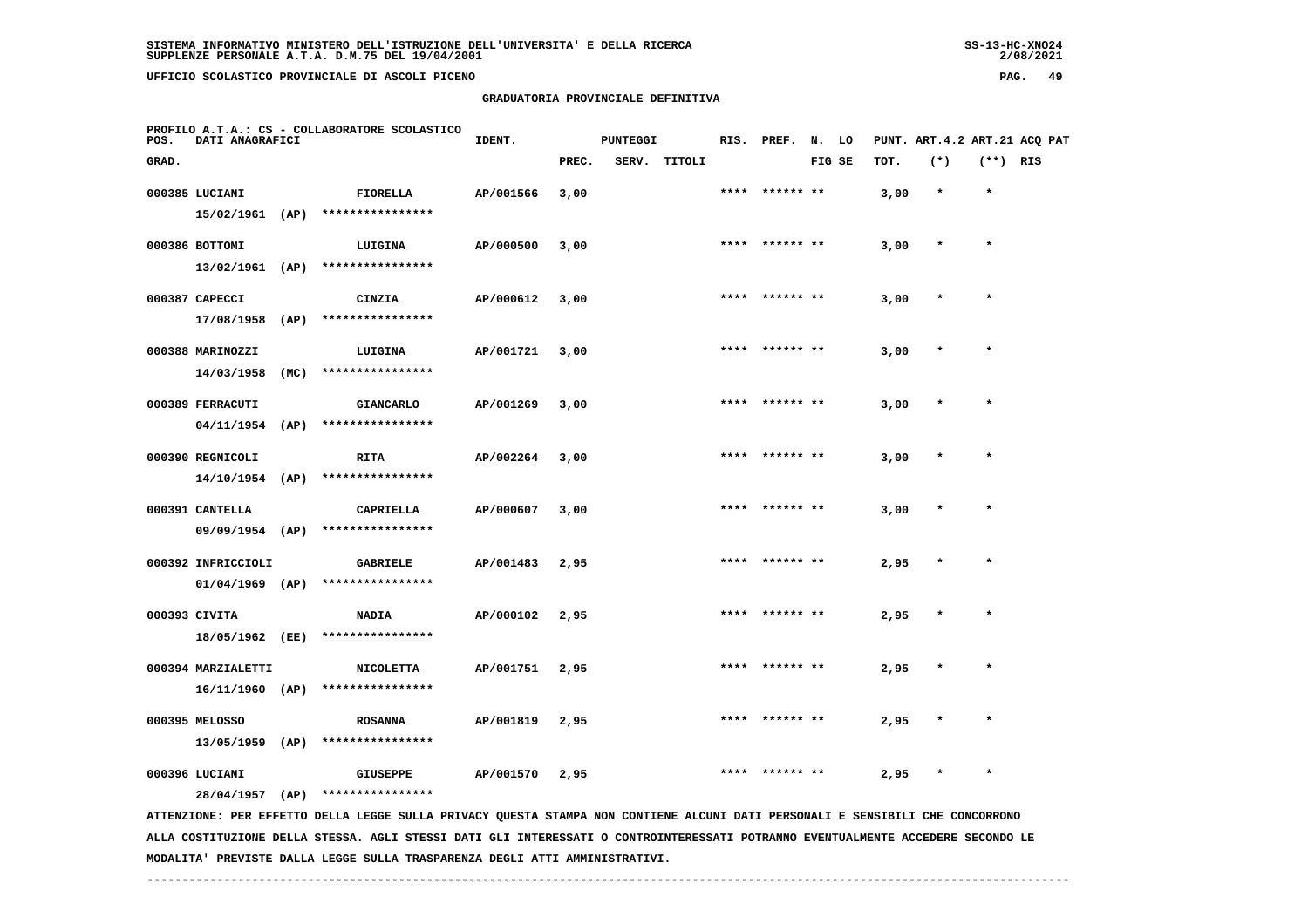| 55-13-ANU4+ |  |
|-------------|--|
| 2/08/2021   |  |

| POS.        | DATI ANAGRAFICI     |      | PROFILO A.T.A.: CS - COLLABORATORE SCOLASTICO                                                                                   | IDENT.    |       | <b>PUNTEGGI</b> |              | RIS. | PREF.          | N.     | LO |      |         |            | PUNT. ART. 4.2 ART. 21 ACO PAT |
|-------------|---------------------|------|---------------------------------------------------------------------------------------------------------------------------------|-----------|-------|-----------------|--------------|------|----------------|--------|----|------|---------|------------|--------------------------------|
| GRAD.       |                     |      |                                                                                                                                 |           | PREC. |                 | SERV. TITOLI |      |                | FIG SE |    | TOT. | $(*)$   | $(**)$ RIS |                                |
|             | 000397 SCRIBONI     |      | LARA                                                                                                                            | AP/000069 | 2,90  |                 |              |      |                |        |    | 2,90 | $\star$ | $\star$    |                                |
|             | 21/09/1967          | (AP) | ****************                                                                                                                |           |       |                 |              |      |                |        |    |      |         |            |                                |
|             | 000398 ANTOLINI     |      | <b>ROBERTO</b>                                                                                                                  | AP/000328 | 2,90  |                 |              |      |                |        |    | 2,90 |         | $\star$    |                                |
|             | 15/11/1966          | (AP) | ****************                                                                                                                |           |       |                 |              |      |                |        |    |      |         |            |                                |
|             | 000399 MISTRETTA    |      | <b>EMIDIO</b>                                                                                                                   | AP/001864 | 2,90  |                 |              |      |                |        |    | 2,90 |         |            |                                |
|             | 18/11/1965          | (AP) | ****************                                                                                                                |           |       |                 |              |      |                |        |    |      |         |            |                                |
|             | 000400 COLLINI      |      | <b>ALESSANDRO</b>                                                                                                               | AP/000899 | 2,90  |                 |              | **** | ****** **      |        |    | 2,90 |         | $\star$    |                                |
|             | $07/10/1964$ (AP)   |      | ****************                                                                                                                |           |       |                 |              |      |                |        |    |      |         |            |                                |
| 000401 ALEO |                     |      | GIOVANNI                                                                                                                        | AP/000238 | 2,90  |                 |              |      | **** ****** ** |        |    | 2,90 |         | $\star$    |                                |
|             | $12/07/1963$ (TP)   |      | ****************                                                                                                                |           |       |                 |              |      |                |        |    |      |         |            |                                |
|             | 000402 CAPRIOTTI    |      | <b>GIANCARLO</b>                                                                                                                | AP/000643 | 2,90  |                 |              |      |                |        |    | 2,90 |         |            |                                |
|             | 12/04/1963          | (AP) | ****************                                                                                                                |           |       |                 |              |      |                |        |    |      |         |            |                                |
|             | 000403 CASALI       |      | LUCIANO                                                                                                                         | AP/000690 | 2,90  |                 |              |      |                |        |    | 2,90 |         |            |                                |
|             | $06/12/1961$ (AP)   |      | ****************                                                                                                                |           |       |                 |              |      |                |        |    |      |         |            |                                |
|             | 000404 CANNELLA     |      | <b>ALESSANDRO</b>                                                                                                               | AP/000602 | 2,90  |                 |              |      |                |        |    | 2,90 |         |            |                                |
|             | 24/04/1961          | (AP) | ****************                                                                                                                |           |       |                 |              |      |                |        |    |      |         |            |                                |
|             | 000405 PAGLIARINI   |      | <b>ALBERTO</b>                                                                                                                  | AP/002009 | 2,90  |                 |              | **** | ****** **      |        |    | 2,90 |         | $\star$    |                                |
|             | 20/05/1960          | (AP) | ****************                                                                                                                |           |       |                 |              |      |                |        |    |      |         |            |                                |
|             | 000406 MONINI       |      | CINZIA                                                                                                                          | AP/001867 | 2,90  |                 |              |      |                |        |    | 2,90 |         |            |                                |
|             | 14/05/1960          | (AP) | ****************                                                                                                                |           |       |                 |              |      |                |        |    |      |         |            |                                |
|             | 000407 QUINTOZZI    |      | MAURIZIO                                                                                                                        | AP/002246 | 2,90  |                 |              |      |                |        |    | 2,90 |         | $\star$    |                                |
|             | 03/06/1958          | (AP) | ****************                                                                                                                |           |       |                 |              |      |                |        |    |      |         |            |                                |
|             | 000408 PIERDOMINICI |      | <b>MARIA MATILDE</b>                                                                                                            | AP/002145 | 2,90  |                 |              |      |                |        |    | 2,90 |         |            |                                |
|             | $30/04/1958$ (AP)   |      | ****************                                                                                                                |           |       |                 |              |      |                |        |    |      |         |            |                                |
|             |                     |      | ATTENZIONE: PER EFFETTO DELLA LEGGE SULLA PRIVACY QUESTA STAMPA NON CONTIENE ALCUNI DATI PERSONALI E SENSIBILI CHE CONCORRONO   |           |       |                 |              |      |                |        |    |      |         |            |                                |
|             |                     |      | ALLA COSTITUZIONE DELLA STESSA. AGLI STESSI DATI GLI INTERESSATI O CONTROINTERESSATI POTRANNO EVENTUALMENTE ACCEDERE SECONDO LE |           |       |                 |              |      |                |        |    |      |         |            |                                |

 **------------------------------------------------------------------------------------------------------------------------------------**

 **MODALITA' PREVISTE DALLA LEGGE SULLA TRASPARENZA DEGLI ATTI AMMINISTRATIVI.**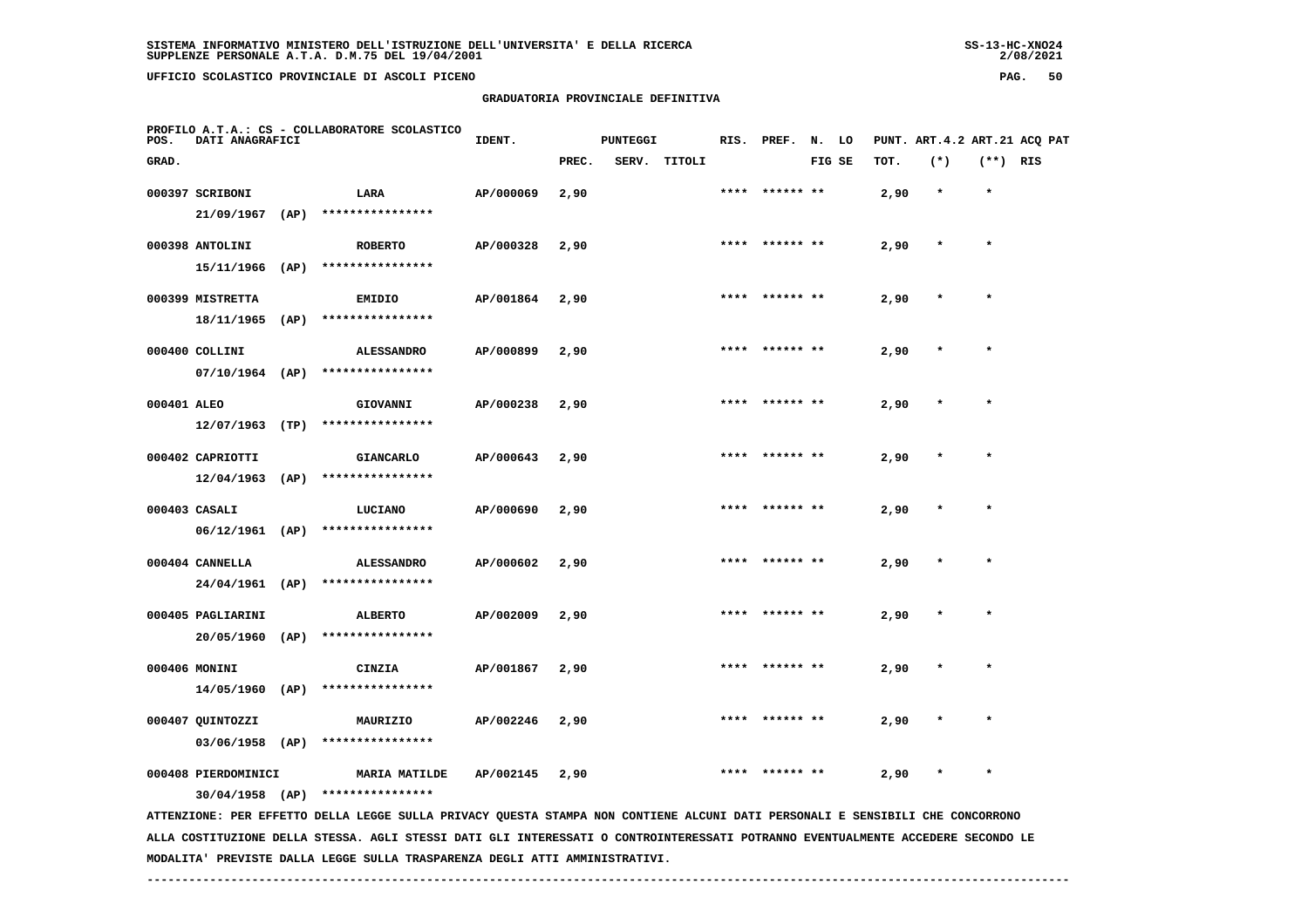**GRADUATORIA PROVINCIALE DEFINITIVA**

|  |                      | O DELL'ISTRUZIONE DELL'UNIVERSITA' E DELLA RICERCA |  |  |  |
|--|----------------------|----------------------------------------------------|--|--|--|
|  | M.75 DEL 19/04/2001. |                                                    |  |  |  |
|  |                      |                                                    |  |  |  |

 $2/08/2021$ 

| POS.        | DATI ANAGRAFICI                       | PROFILO A.T.A.: CS - COLLABORATORE SCOLASTICO                                                                                 | IDENT.    |       | <b>PUNTEGGI</b> |        |      | RIS. PREF. N. LO |        |      | PUNT. ART.4.2 ART.21 ACQ PAT |            |  |
|-------------|---------------------------------------|-------------------------------------------------------------------------------------------------------------------------------|-----------|-------|-----------------|--------|------|------------------|--------|------|------------------------------|------------|--|
| GRAD.       |                                       |                                                                                                                               |           | PREC. | SERV.           | TITOLI |      |                  | FIG SE | TOT. | $(*)$                        | $(**)$ RIS |  |
| 000409 LUZI |                                       | PASQUALINO                                                                                                                    | AP/001593 | 2,90  |                 |        | **** | ****** **        |        | 2,90 | $\star$                      | $\star$    |  |
|             |                                       | $14/06/1957$ (AP) ****************                                                                                            |           |       |                 |        |      |                  |        |      |                              |            |  |
|             |                                       |                                                                                                                               |           |       |                 |        |      | **** ****** **   |        |      | $\ast$                       | $\star$    |  |
|             | 000410 PALESTINI<br>$16/11/1956$ (AP) | PIETRO<br>****************                                                                                                    | AP/002024 | 2,90  |                 |        |      |                  |        | 2,90 |                              |            |  |
|             |                                       |                                                                                                                               |           |       |                 |        |      |                  |        |      |                              |            |  |
|             | 000411 FERRETTI                       | <b>MARCO</b>                                                                                                                  | AP/001276 | 2,90  |                 |        |      |                  |        | 2,90 |                              |            |  |
|             | $27/12/1955$ (AP)                     | ****************                                                                                                              |           |       |                 |        |      |                  |        |      |                              |            |  |
|             | 000412 COCCIA                         | CARLO                                                                                                                         | AP/000875 | 2,90  |                 |        |      | **** ****** **   |        | 2,90 |                              | $\star$    |  |
|             | 28/10/1954 (AP)                       | ****************                                                                                                              |           |       |                 |        |      |                  |        |      |                              |            |  |
|             | 000413 CIUTI                          | LUCA PATRIZIO                                                                                                                 | AP/000854 | 2,60  | 0,25            |        |      | **** ****** **   |        | 2,85 |                              |            |  |
|             | $22/08/1963$ (AP)                     | ****************                                                                                                              |           |       |                 |        |      |                  |        |      |                              |            |  |
|             |                                       |                                                                                                                               |           |       |                 |        |      | **** ****** **   |        |      |                              | $\star$    |  |
|             | 000414 CATALINI<br>$19/12/1954$ (AP)  | <b>GIUSEPPINA</b><br>****************                                                                                         | AP/000718 | 2,65  | 0,20            |        |      |                  | x      | 2,85 |                              |            |  |
|             |                                       |                                                                                                                               |           |       |                 |        |      |                  |        |      |                              |            |  |
|             | 000415 LEPRI                          | <b>ERMINIO</b>                                                                                                                | AP/001538 | 2,85  |                 |        |      | **** ****** **   |        | 2,85 |                              | $\star$    |  |
|             |                                       | 06/07/1964 (AP) ****************                                                                                              |           |       |                 |        |      |                  |        |      |                              |            |  |
|             | 000416 DE ANGELIS                     | GIOVANNI                                                                                                                      | AP/001026 | 2,85  |                 |        |      |                  |        | 2,85 |                              |            |  |
|             | $01/03/1959$ (AP)                     | ****************                                                                                                              |           |       |                 |        |      |                  |        |      |                              |            |  |
|             | 000417 MERLONETTI                     | <b>REMO</b>                                                                                                                   | AP/001834 | 2,85  |                 |        |      |                  |        | 2,85 |                              |            |  |
|             | $21/12/1958$ (AP)                     | ****************                                                                                                              |           |       |                 |        |      |                  |        |      |                              |            |  |
|             |                                       |                                                                                                                               |           |       |                 |        |      |                  |        |      |                              |            |  |
|             | 000418 TESORATI                       | LUIGINA                                                                                                                       | AP/000183 | 2,82  |                 |        |      | **** ****** **   |        | 2,82 |                              |            |  |
|             | 21/11/1958 (AP)                       | ****************                                                                                                              |           |       |                 |        |      |                  |        |      |                              |            |  |
|             | 000419 TOMEI                          | <b>MIMMA</b>                                                                                                                  | AP/002641 | 2,82  |                 |        | **** | ****** **        |        | 2,82 |                              |            |  |
|             | 06/06/1956 (RM)                       | ****************                                                                                                              |           |       |                 |        |      |                  |        |      |                              |            |  |
|             | 000420 PIGNOTTI                       | <b>DANIELA</b>                                                                                                                | AP/002156 | 2,80  |                 |        |      |                  |        | 2,80 | $\ast$                       | $\star$    |  |
|             | 28/10/1965 (AP)                       | ****************                                                                                                              |           |       |                 |        |      |                  |        |      |                              |            |  |
|             |                                       | ATTENZIONE: PER EFFETTO DELLA LEGGE SULLA PRIVACY QUESTA STAMPA NON CONTIENE ALCUNI DATI PERSONALI E SENSIBILI CHE CONCORRONO |           |       |                 |        |      |                  |        |      |                              |            |  |
|             |                                       |                                                                                                                               |           |       |                 |        |      |                  |        |      |                              |            |  |

 **ALLA COSTITUZIONE DELLA STESSA. AGLI STESSI DATI GLI INTERESSATI O CONTROINTERESSATI POTRANNO EVENTUALMENTE ACCEDERE SECONDO LE MODALITA' PREVISTE DALLA LEGGE SULLA TRASPARENZA DEGLI ATTI AMMINISTRATIVI.**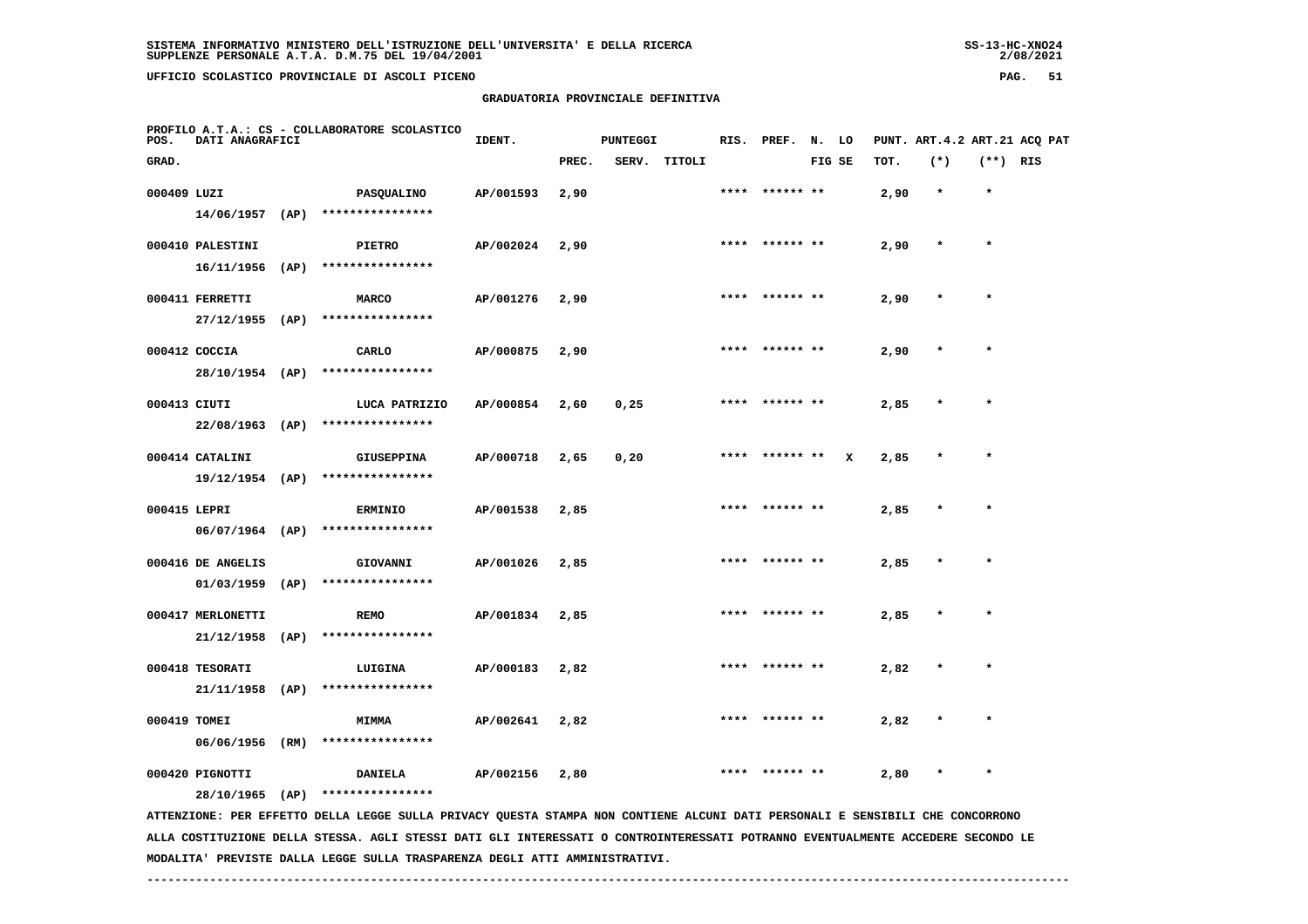**GRADUATORIA PROVINCIALE DEFINITIVA**

| POS.         | DATI ANAGRAFICI    |      | PROFILO A.T.A.: CS - COLLABORATORE SCOLASTICO | IDENT.    |       | <b>PUNTEGGI</b> |              |      | RIS. PREF.     | N. LO |        |      | PUNT. ART. 4.2 ART. 21 ACO PAT |            |  |
|--------------|--------------------|------|-----------------------------------------------|-----------|-------|-----------------|--------------|------|----------------|-------|--------|------|--------------------------------|------------|--|
| GRAD.        |                    |      |                                               |           | PREC. |                 | SERV. TITOLI |      |                |       | FIG SE | TOT. | $(*)$                          | $(**)$ RIS |  |
| 000421 PAZZI |                    |      | ADRIANA                                       | AP/002083 | 2,80  |                 |              | **** | ****** **      |       |        | 2,80 | $\star$                        | $\star$    |  |
|              |                    |      | 28/11/1954 (AP) ****************              |           |       |                 |              |      |                |       |        |      |                                |            |  |
|              | 000422 VENTRESCA   |      | LUCIA                                         | AP/003571 |       | 0,75            | 2,00         |      | **** ****** ** |       |        | 2,75 | $\star$                        | $\star$    |  |
|              | $23/02/1960$ (AQ)  |      | ****************                              |           |       |                 |              |      |                |       |        |      |                                |            |  |
|              | 000423 NARDINOCCHI |      | GIULIA                                        | AP/001943 | 2,75  |                 |              |      | **** ****** ** |       |        | 2,75 | $\star$                        | $\star$    |  |
|              | $18/12/1959$ (AP)  |      | ****************                              |           |       |                 |              |      |                |       |        |      |                                |            |  |
|              | 000424 GAETANI     |      | <b>SIGISMONDO</b>                             | AP/001357 | 2,75  |                 |              |      | **** ****** ** |       |        | 2,75 | $\star$                        | $\star$    |  |
|              | $06/05/1963$ (AP)  |      | ****************                              |           |       |                 |              |      |                |       |        |      |                                |            |  |
|              | 000425 TRAINI      |      | BERNARDINO PIERL AP/002659                    |           | 2,75  |                 |              |      | **** ****** ** |       |        | 2,75 | $\star$                        | $\star$    |  |
|              | 08/11/1958 (AP)    |      | ****************                              |           |       |                 |              |      |                |       |        |      |                                |            |  |
| 000426 AMICI |                    |      | <b>ALESSANDRO</b>                             | AP/000279 | 2,75  |                 |              |      |                |       |        | 2,75 |                                |            |  |
|              | 18/06/1958 (AP)    |      | ****************                              |           |       |                 |              |      |                |       |        |      |                                |            |  |
| 000427 FESTA |                    |      | <b>GIUSEPPE</b>                               | AP/001289 | 2,75  |                 |              |      | **** ****** ** |       |        | 2,75 | $\star$                        | $\star$    |  |
|              | 24/01/1956 (BA)    |      | ****************                              |           |       |                 |              |      |                |       |        |      |                                |            |  |
|              | 000428 ESPOSTO     |      | <b>RENZO</b>                                  | AP/001190 | 2,75  |                 |              |      | **** ****** ** |       |        | 2,75 | $\star$                        | $\star$    |  |
|              | 27/10/1954 (AP)    |      | ****************                              |           |       |                 |              |      |                |       |        |      |                                |            |  |
|              | 000429 BONFIGLI    |      | <b>FORTUNATO</b>                              | AP/000483 | 2,00  | 0,70            |              |      | **** ****** ** |       |        | 2,70 | $\star$                        | $\star$    |  |
|              | $30/10/1954$ (AP)  |      | ****************                              |           |       |                 |              |      |                |       |        |      |                                |            |  |
|              | 000430 FABIONERI   |      | FABRIZIO                                      | AP/001204 | 2,70  |                 |              |      | **** ****** ** |       |        | 2,70 | $\star$                        | $\star$    |  |
|              | $01/10/1966$ (AP)  |      | ****************                              |           |       |                 |              |      |                |       |        |      |                                |            |  |
| 000431 ROSSI |                    |      | GIOVANNI                                      | AP/002325 | 2,70  |                 |              |      |                |       |        | 2,70 |                                | $\star$    |  |
|              | 24/06/1963         | (AP) | ****************                              |           |       |                 |              |      |                |       |        |      |                                |            |  |

 **29/12/1961 (AP) \*\*\*\*\*\*\*\*\*\*\*\*\*\*\*\***

 **ATTENZIONE: PER EFFETTO DELLA LEGGE SULLA PRIVACY QUESTA STAMPA NON CONTIENE ALCUNI DATI PERSONALI E SENSIBILI CHE CONCORRONO ALLA COSTITUZIONE DELLA STESSA. AGLI STESSI DATI GLI INTERESSATI O CONTROINTERESSATI POTRANNO EVENTUALMENTE ACCEDERE SECONDO LE MODALITA' PREVISTE DALLA LEGGE SULLA TRASPARENZA DEGLI ATTI AMMINISTRATIVI.**

 **000432 GIORGI NAZZARENO AP/001431 2,70 \*\*\*\* \*\*\*\*\*\* \*\* 2,70 \* \***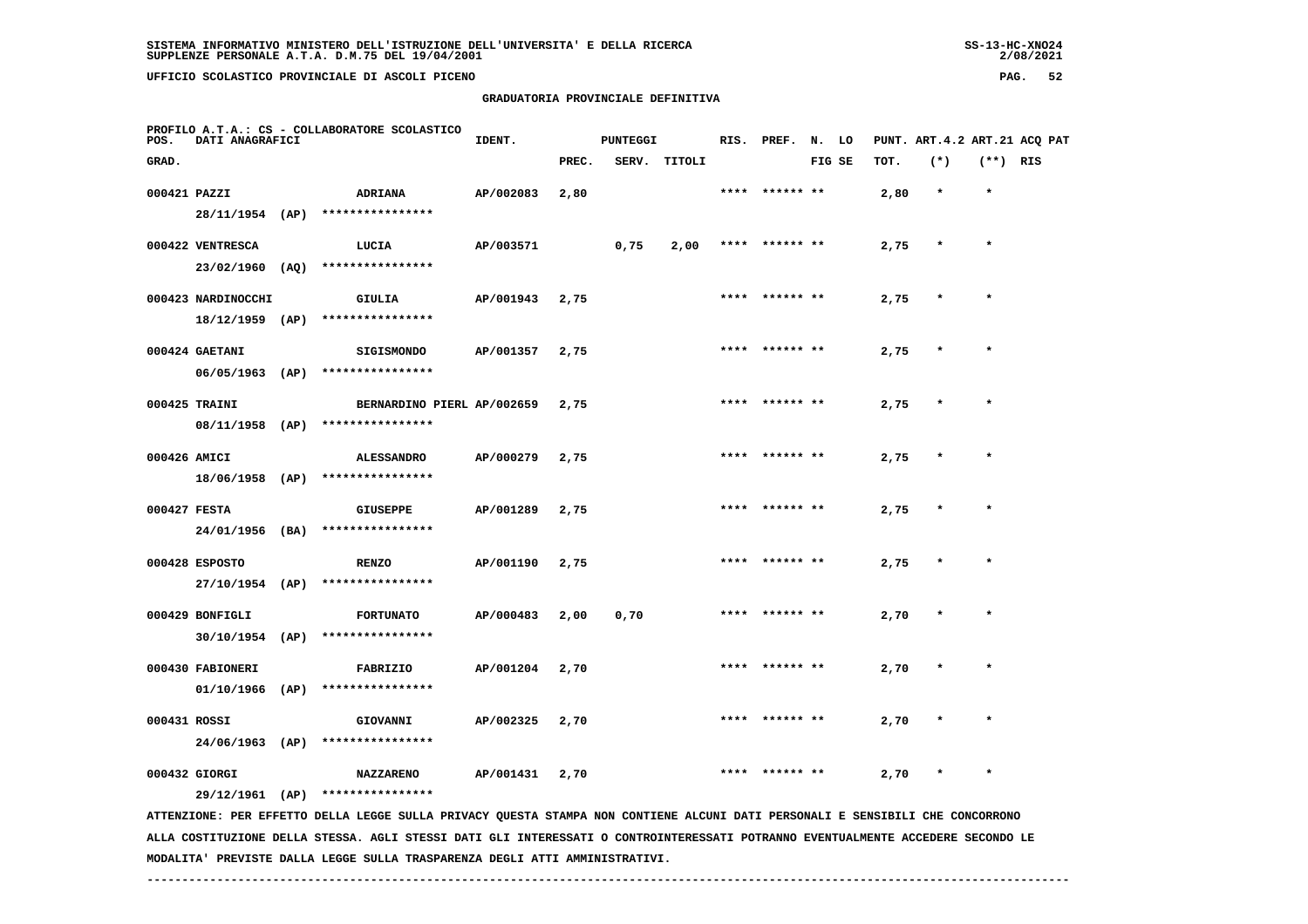**PROFILO A.T.A.: CS - COLLABORATORE SCOLASTICO**

 **GRADUATORIA PROVINCIALE DEFINITIVA**

| POS.              | <b>DATI ANAGRAFICI</b> | PROPILO A.I.A.: CS - COLLADORATORE SCOLASIICO                                              | IDENT.    |       | <b>PUNTEGGI</b> |              | RIS. PREF. N. LO |        |   |      |         |            | PUNT. ART. 4.2 ART. 21 ACQ PAT |
|-------------------|------------------------|--------------------------------------------------------------------------------------------|-----------|-------|-----------------|--------------|------------------|--------|---|------|---------|------------|--------------------------------|
| GRAD.             |                        |                                                                                            |           | PREC. |                 | SERV. TITOLI |                  | FIG SE |   | TOT. | $(*)$   | $(**)$ RIS |                                |
| 000433 D'ANGELO   |                        | TULLIO<br>$01/10/1961$ (AP) ****************                                               | AP/001010 | 2,70  |                 |              | **** ****** **   |        |   | 2,70 | $\star$ | $\star$    |                                |
| 000434 STRAPPELLI |                        | <b>ERNESTO</b><br>12/05/1959 (AP) ****************                                         | AP/002550 | 2,70  |                 |              | **** ****** **   |        |   | 2,70 | $\star$ | $\star$    |                                |
| 000435 MORGANTI   |                        | ALDO<br>14/02/1955 (AP) ****************                                                   | AP/001905 | 2,70  |                 |              | **** ****** **   |        |   | 2,70 | $\star$ | $\star$    |                                |
| 000436 CASONI     |                        | <b>ANNAMARIA</b><br>15/06/1965 (AP) ****************                                       | AP/000698 | 2,65  |                 |              | **** ****** **   |        |   | 2,65 |         | $\star$    |                                |
| 000437 ACCIARRI   |                        | <b>IVANA</b><br>15/10/1963 (AP) ****************                                           | AP/000202 | 2,65  |                 |              | **** ****** **   |        |   | 2,65 |         |            |                                |
| 000438 SERAFINI   |                        | RINA<br>$11/09/1961$ (AP) *****************                                                | AP/002448 | 2,65  |                 |              | **** ****** **   |        |   | 2,65 | $\star$ | $\star$    |                                |
| 000439 VALLESI    |                        | <b>MARIOLINA</b><br>30/01/1960 (AP) ****************                                       | AP/002735 | 2,65  |                 |              | **** ****** **   |        |   | 2,65 |         | $\star$    |                                |
| 000440 TALUCCI    |                        | <b>ERNESTO</b>                                                                             | AP/002565 | 2,65  |                 |              | **** ****** **   |        |   | 2,65 | $\star$ | $\star$    |                                |
| 000441 MARUCCI    |                        | $05/05/1959$ (AP) ****************<br>CLAUDIO                                              | AP/001746 | 2,65  |                 |              | **** ****** **   |        |   | 2,65 | $\star$ | $\star$    |                                |
| 000442 AGOSTINI   |                        | $06/04/1958$ (AP) *****************<br>MAURIZIO                                            | AP/000224 | 2,60  |                 |              | **** ****** **   |        | x | 2,60 |         | $\star$    |                                |
| 000443 CORRADI    | 12/03/1955 (AP)        | ****************<br><b>ROBERTO</b>                                                         | AP/000935 | 2,60  |                 |              | **** ****** **   |        | x | 2,60 |         | $\star$    |                                |
| 000444 CIOTTI     |                        | $06/06/1965$ (AP) ****************<br><b>FRANCESCO</b><br>03/05/1963 (AP) **************** | AP/000826 | 2,60  |                 |              | **** ****** **   |        |   | 2,60 | $\star$ | $\star$    |                                |
|                   |                        |                                                                                            |           |       |                 |              |                  |        |   |      |         |            |                                |

 **ATTENZIONE: PER EFFETTO DELLA LEGGE SULLA PRIVACY QUESTA STAMPA NON CONTIENE ALCUNI DATI PERSONALI E SENSIBILI CHE CONCORRONO ALLA COSTITUZIONE DELLA STESSA. AGLI STESSI DATI GLI INTERESSATI O CONTROINTERESSATI POTRANNO EVENTUALMENTE ACCEDERE SECONDO LE MODALITA' PREVISTE DALLA LEGGE SULLA TRASPARENZA DEGLI ATTI AMMINISTRATIVI.**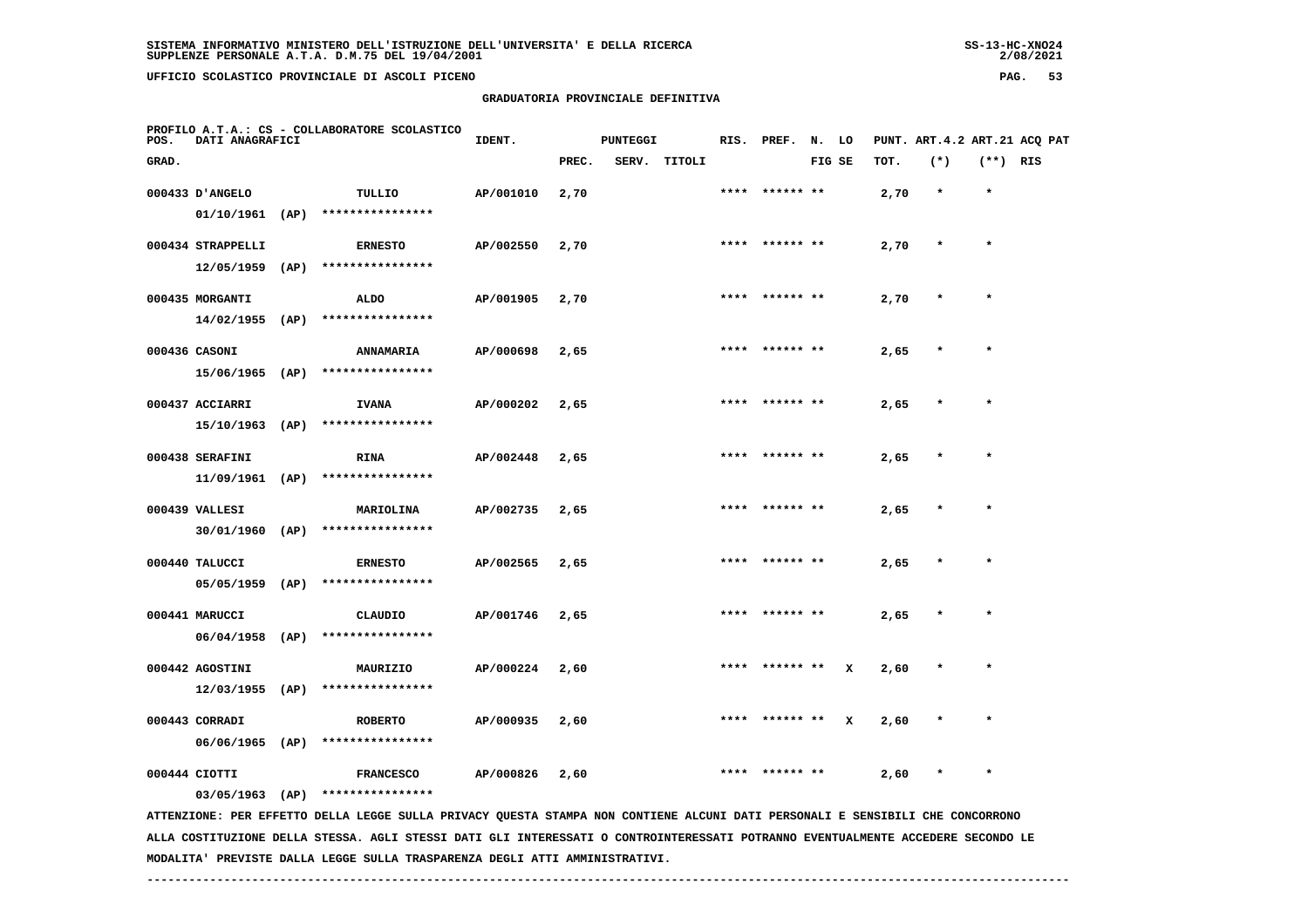|                 |                 |      | UFFICIO SCOLASTICO PROVINCIALE DI ASCOLI PICENO |                                    |       |                 |        |                |    |        |      |                              | PAG.    |     | 54 |
|-----------------|-----------------|------|-------------------------------------------------|------------------------------------|-------|-----------------|--------|----------------|----|--------|------|------------------------------|---------|-----|----|
|                 |                 |      |                                                 | GRADUATORIA PROVINCIALE DEFINITIVA |       |                 |        |                |    |        |      |                              |         |     |    |
| POS.            | DATI ANAGRAFICI |      | PROFILO A.T.A.: CS - COLLABORATORE SCOLASTICO   | IDENT.                             |       | <b>PUNTEGGI</b> |        | RIS. PREF.     | N. | LO     |      | PUNT. ART.4.2 ART.21 ACQ PAT |         |     |    |
| GRAD.           |                 |      |                                                 |                                    | PREC. | SERV.           | TITOLI |                |    | FIG SE | TOT. | $(*)$                        | (**)    | RIS |    |
| $000445$ ROTILI |                 |      | LUCIANO                                         | AP/002341                          | 2,60  |                 |        | **** ****** ** |    |        | 2,60 | $\pmb{\star}$                | $\star$ |     |    |
|                 | 30/09/1955      | (AP) | ****************                                |                                    |       |                 |        |                |    |        |      |                              |         |     |    |

|              | 000446 SPINOZZI  |      | <b>AGOSTINO</b>  | AP/002518 | 2,00 | 0,60 | **** ****** ** | 2,60 | $\star$       | $\star$ |
|--------------|------------------|------|------------------|-----------|------|------|----------------|------|---------------|---------|
|              | 01/08/1965       | (AP) | **************** |           |      |      |                |      |               |         |
|              | 000447 FELICETTI |      | CLAUDIO          | AP/001252 | 2,60 |      | **** ****** ** | 2,60 | $\star$       | $\star$ |
|              | 04/06/1963       | (AP) | **************** |           |      |      |                |      |               |         |
| 000448 SARDI |                  |      | LUCIO            | AP/002395 | 2,60 |      | **** ****** ** | 2,60 | $\rightarrow$ | $\star$ |
|              | 29/11/1962       | (AP) | **************** |           |      |      |                |      |               |         |

| 000449 FEDERICI | LUCIANO          | AP/001249 | 0,60 | 2,00 | **** ****** ** | 2,60<br>$\cdot$ $\cdot$ |  |
|-----------------|------------------|-----------|------|------|----------------|-------------------------|--|
| 13/10/1962 (AP) | **************** |           |      |      |                |                         |  |
|                 |                  |           |      |      |                |                         |  |

|              | 000450 MATTIOLI |      | <b>NATALINO</b>  | AP/001793 | 2,60 |      | **** ****** ** | 2,60 |  |
|--------------|-----------------|------|------------------|-----------|------|------|----------------|------|--|
|              | 24/04/1969      | (AP) | **************** |           |      |      |                |      |  |
| 000451 SPINA |                 |      | <b>MAURO</b>     | AP/002512 | 2,60 | **** | ****** **      | 2,60 |  |

 **09/02/1969 (AP) \*\*\*\*\*\*\*\*\*\*\*\*\*\*\*\***

 **000452 POLLAZON JURI AP/002206 2,60 \*\*\*\* \*\*\*\*\*\* \*\* 2,60 \* \* 06/12/1967 (AP) \*\*\*\*\*\*\*\*\*\*\*\*\*\*\*\* 000453 RAGAZZONI MARCO AP/002250 2,60 \*\*\*\* \*\*\*\*\*\* \*\* 2,60 \* \* 31/03/1967 (AP) \*\*\*\*\*\*\*\*\*\*\*\*\*\*\*\***

 **000454 TROLI NELLO AP/002693 2,60 \*\*\*\* \*\*\*\*\*\* \*\* 2,60 \* \* 04/03/1967 (AP) \*\*\*\*\*\*\*\*\*\*\*\*\*\*\*\* 000455 FAUSTI PAOLO AP/001235 2,60 \*\*\*\* \*\*\*\*\*\* \*\* 2,60 \* \***

 **28/11/1966 (AP) \*\*\*\*\*\*\*\*\*\*\*\*\*\*\*\***

 **000456 BATTILA' ADRIANO AP/000425 2,60 \*\*\*\* \*\*\*\*\*\* \*\* 2,60 \* \***

 **19/11/1966 (AP) \*\*\*\*\*\*\*\*\*\*\*\*\*\*\*\***

 **ATTENZIONE: PER EFFETTO DELLA LEGGE SULLA PRIVACY QUESTA STAMPA NON CONTIENE ALCUNI DATI PERSONALI E SENSIBILI CHE CONCORRONO ALLA COSTITUZIONE DELLA STESSA. AGLI STESSI DATI GLI INTERESSATI O CONTROINTERESSATI POTRANNO EVENTUALMENTE ACCEDERE SECONDO LE MODALITA' PREVISTE DALLA LEGGE SULLA TRASPARENZA DEGLI ATTI AMMINISTRATIVI.**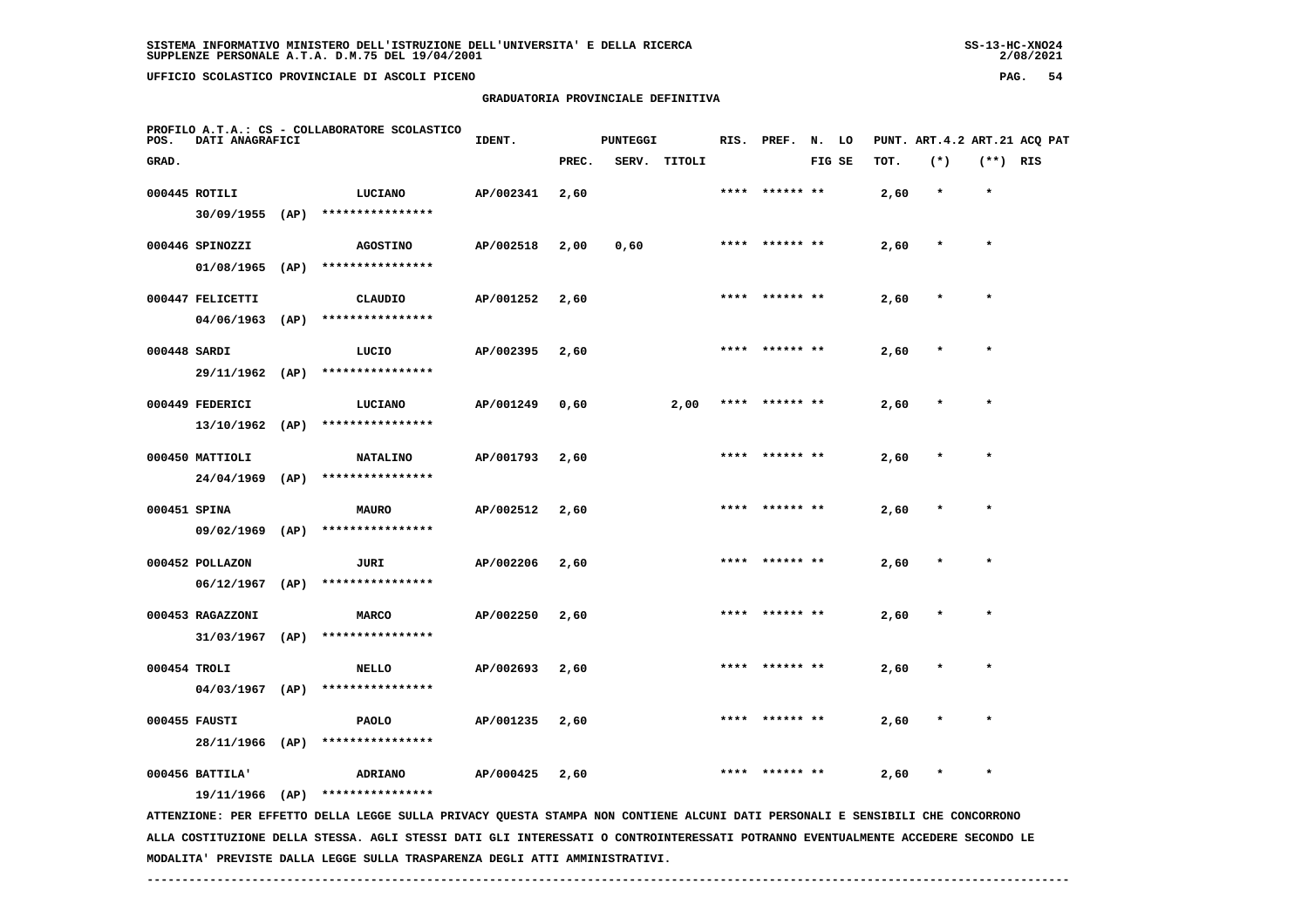**GRADUATORIA PROVINCIALE DEFINITIVA**

| SISTEMA INFORMATIVO MINISTERO DELL'ISTRUZIONE DELL'UNIVERSITA' E DELLA RICERCA | $SS-13-HC-XNO24$ |
|--------------------------------------------------------------------------------|------------------|
| SUPPLENZE PERSONALE A.T.A. D.M.75 DEL 19/04/2001                               | 2/08/2021        |
|                                                                                |                  |

 $2/08/2021$ 

| PROFILO A.T.A.: CS - COLLABORATORE SCOLASTICO<br>DATI ANAGRAFICI<br>POS.                                                                                                | IDENT.    |       | PUNTEGGI |        | RIS. | PREF.          | N. LO  |      |        |            | PUNT. ART. 4.2 ART. 21 ACO PAT |
|-------------------------------------------------------------------------------------------------------------------------------------------------------------------------|-----------|-------|----------|--------|------|----------------|--------|------|--------|------------|--------------------------------|
| GRAD.                                                                                                                                                                   |           | PREC. | SERV.    | TITOLI |      |                | FIG SE | тот. | $(*)$  | $(**)$ RIS |                                |
| 000457 VALORI<br><b>LEONARDO</b><br>18/09/1966 (AP)<br>****************                                                                                                 | AP/002747 | 2,60  |          |        | **** | ****** **      |        | 2,60 | $\ast$ | $\star$    |                                |
| 000458 GIUSTI<br><b>ANDREA</b><br>04/05/1966<br>(AP)<br>****************                                                                                                | AP/001442 | 2,60  |          |        | **** | ****** **      |        | 2,60 |        | $\star$    |                                |
| 000459 FALLERONI<br><b>FABIO</b><br>****************<br>26/06/1965<br>(AP)                                                                                              | AP/001217 | 2,60  |          |        |      | **** ****** ** |        | 2,60 | $\ast$ | $\star$    |                                |
| 000460 BRUNI<br><b>GIAMPAOLO</b><br>14/04/1965<br>****************<br>(AP)                                                                                              | AP/000527 | 2,60  |          |        |      |                |        | 2,60 |        |            |                                |
| 000461 CITTADINI<br><b>ROBERTO</b>                                                                                                                                      | AP/000845 | 2,60  |          |        | **** | ****** **      |        | 2,60 |        | $\ast$     |                                |
| ****************<br>$01/03/1965$ (AP)<br>000462 ASCANI<br><b>SERAFINO</b><br>****************                                                                           | AP/000362 | 2,60  |          |        |      | **** ****** ** |        | 2,60 |        |            |                                |
| $31/10/1964$ (AP)<br>000463 DE ANGELIS<br><b>EDO</b>                                                                                                                    | AP/001022 | 2,60  |          |        |      | **** ****** ** |        | 2,60 |        | $\star$    |                                |
| ****************<br>25/11/1963<br>(AP)<br>000464 ANGELLOTTI<br><b>TIZIANO</b>                                                                                           | AP/000308 | 2,60  |          |        | **** |                |        | 2,60 |        | $\star$    |                                |
| 16/10/1963<br>(AP)<br>****************<br>000465 ANTONUCCI<br><b>EMIDIO</b>                                                                                             | AP/000348 | 2,60  |          |        |      |                |        | 2,60 |        |            |                                |
| 23/07/1963<br>****************<br>(AP)<br>000466 CANCELLARO<br>PATRIZIA                                                                                                 | AP/000090 | 2,60  |          |        |      |                |        | 2,60 |        | $\star$    |                                |
| ****************<br>27/04/1963<br>(FG)<br>000467 VITTURINI<br><b>RANIERO</b>                                                                                            | AP/000076 | 2,60  |          |        | **** | ****** **      |        | 2,60 |        | $\star$    |                                |
| 19/04/1963<br>(MC)<br>****************<br>000468 SCHIAVONI<br><b>GIANCARLO</b>                                                                                          | AP/002423 | 2,60  |          |        |      |                |        | 2,60 |        | $\star$    |                                |
| ****************<br>14/02/1963<br>(AP)<br>ATTENZIONE: PER EFFETTO DELLA LEGGE SULLA PRIVACY QUESTA STAMPA NON CONTIENE ALCUNI DATI PERSONALI E SENSIBILI CHE CONCORRONO |           |       |          |        |      |                |        |      |        |            |                                |

 **ALLA COSTITUZIONE DELLA STESSA. AGLI STESSI DATI GLI INTERESSATI O CONTROINTERESSATI POTRANNO EVENTUALMENTE ACCEDERE SECONDO LE MODALITA' PREVISTE DALLA LEGGE SULLA TRASPARENZA DEGLI ATTI AMMINISTRATIVI.**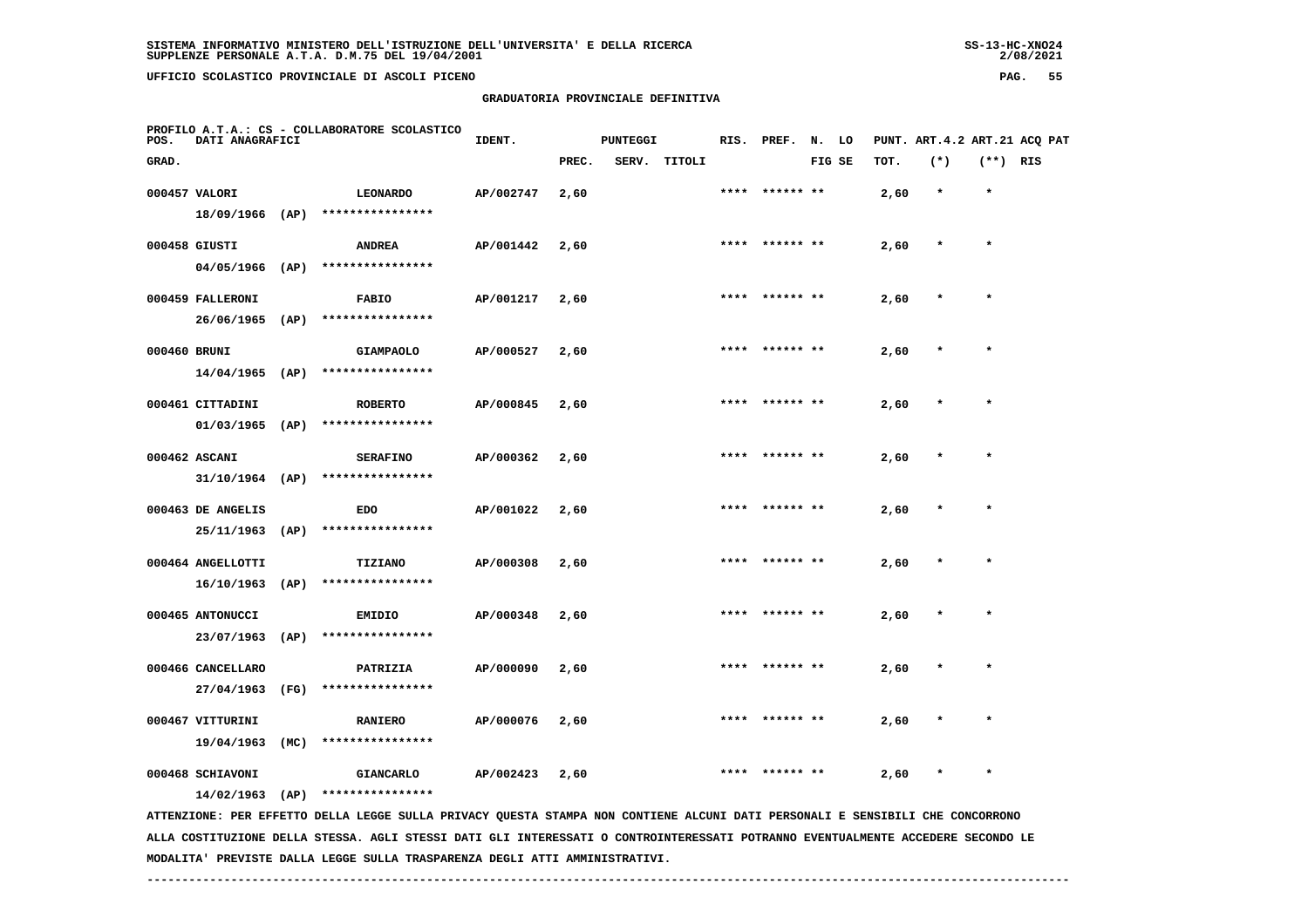# **GRADUATORIA PROVINCIALE DEFINITIVA**

 $2/08/2021$ 

| POS.         | PROFILO A.T.A.: CS - COLLABORATORE SCOLASTICO<br>DATI ANAGRAFICI |  |                                                                                                                                                   | IDENT.    |       | <b>PUNTEGGI</b> |              |      | RIS. PREF. N. LO |        |      | PUNT. ART.4.2 ART.21 ACQ PAT |            |  |
|--------------|------------------------------------------------------------------|--|---------------------------------------------------------------------------------------------------------------------------------------------------|-----------|-------|-----------------|--------------|------|------------------|--------|------|------------------------------|------------|--|
| GRAD.        |                                                                  |  |                                                                                                                                                   |           | PREC. |                 | SERV. TITOLI |      |                  | FIG SE | TOT. | $(*)$                        | $(**)$ RIS |  |
|              | 000469 MARINI<br>$06/11/1962$ (AP)                               |  | PIERGIORGIO<br>****************                                                                                                                   | AP/001711 | 2,60  |                 |              |      | **** ****** **   |        | 2,60 | $\star$                      | $\star$    |  |
|              | 000470 MORGANTI                                                  |  | MAURIZIO                                                                                                                                          | AP/001915 | 2,60  |                 |              | **** | ****** **        |        | 2,60 |                              | $\star$    |  |
|              | $20/07/1962$ (AP)<br>000471 VITTORI                              |  | ****************<br><b>ANTONIO</b>                                                                                                                | AP/002805 | 2,60  |                 |              |      | ****  ****** **  |        | 2,60 | $\star$                      | $\star$    |  |
|              | $21/05/1962$ (AP)<br>000472 TROBBIANI                            |  | ****************<br>SETTIMIO                                                                                                                      | AP/002687 | 2,60  |                 |              |      |                  |        | 2,60 |                              |            |  |
|              | $10/04/1962$ (AP)<br>000473 ASCANI                               |  | ****************<br>CLAUDIO                                                                                                                       | AP/000359 | 2,60  |                 |              |      | **** ****** **   |        | 2,60 |                              | $\star$    |  |
|              | 24/10/1961 (AP)                                                  |  | ****************                                                                                                                                  |           |       |                 |              |      |                  |        |      |                              |            |  |
|              | 000474 VECCHI<br>$10/09/1961$ (AP)                               |  | <b>MARISA</b><br>****************                                                                                                                 | AP/002755 | 2,60  |                 |              | **** | ****** **        |        | 2,60 |                              | $\ast$     |  |
| 000475 MORI  | 24/08/1961 (AP)                                                  |  | <b>BARBARA</b><br>****************                                                                                                                | AP/001920 | 2,60  |                 |              | **** | ****** **        |        | 2,60 |                              | $\star$    |  |
|              | 000476 SAVINI<br>06/06/1961 (AP)                                 |  | MAURIZIO<br>****************                                                                                                                      | AP/002402 | 2,60  |                 |              |      | **** ****** **   |        | 2,60 | $\star$                      | $\star$    |  |
|              | 000477 MASSACCI                                                  |  | <b>RENATO</b><br>22/05/1961 (AP) ****************                                                                                                 | AP/001766 | 2,60  |                 |              | **** | ****** **        |        | 2,60 |                              | $\star$    |  |
| 000478 CURZI | 24/04/1961 (CB)                                                  |  | <b>ROBERTO</b><br>****************                                                                                                                | AP/000983 | 2,60  |                 |              | **** |                  |        | 2,60 |                              |            |  |
|              | 000479 COLELLA<br>19/03/1961 (AP)                                |  | <b>ELENA</b><br>****************                                                                                                                  | AP/000889 | 2,60  |                 |              |      |                  |        | 2,60 |                              | $\star$    |  |
|              | 000480 CARASSAI                                                  |  | <b>SATURNO</b>                                                                                                                                    | AP/000658 | 2,60  |                 |              |      |                  |        | 2,60 |                              |            |  |
|              | 17/01/1961 (AP)                                                  |  | ****************<br>ATTENZIONE: PER EFFETTO DELLA LEGGE SULLA PRIVACY QUESTA STAMPA NON CONTIENE ALCUNI DATI PERSONALI E SENSIBILI CHE CONCORRONO |           |       |                 |              |      |                  |        |      |                              |            |  |

 **ALLA COSTITUZIONE DELLA STESSA. AGLI STESSI DATI GLI INTERESSATI O CONTROINTERESSATI POTRANNO EVENTUALMENTE ACCEDERE SECONDO LE MODALITA' PREVISTE DALLA LEGGE SULLA TRASPARENZA DEGLI ATTI AMMINISTRATIVI.**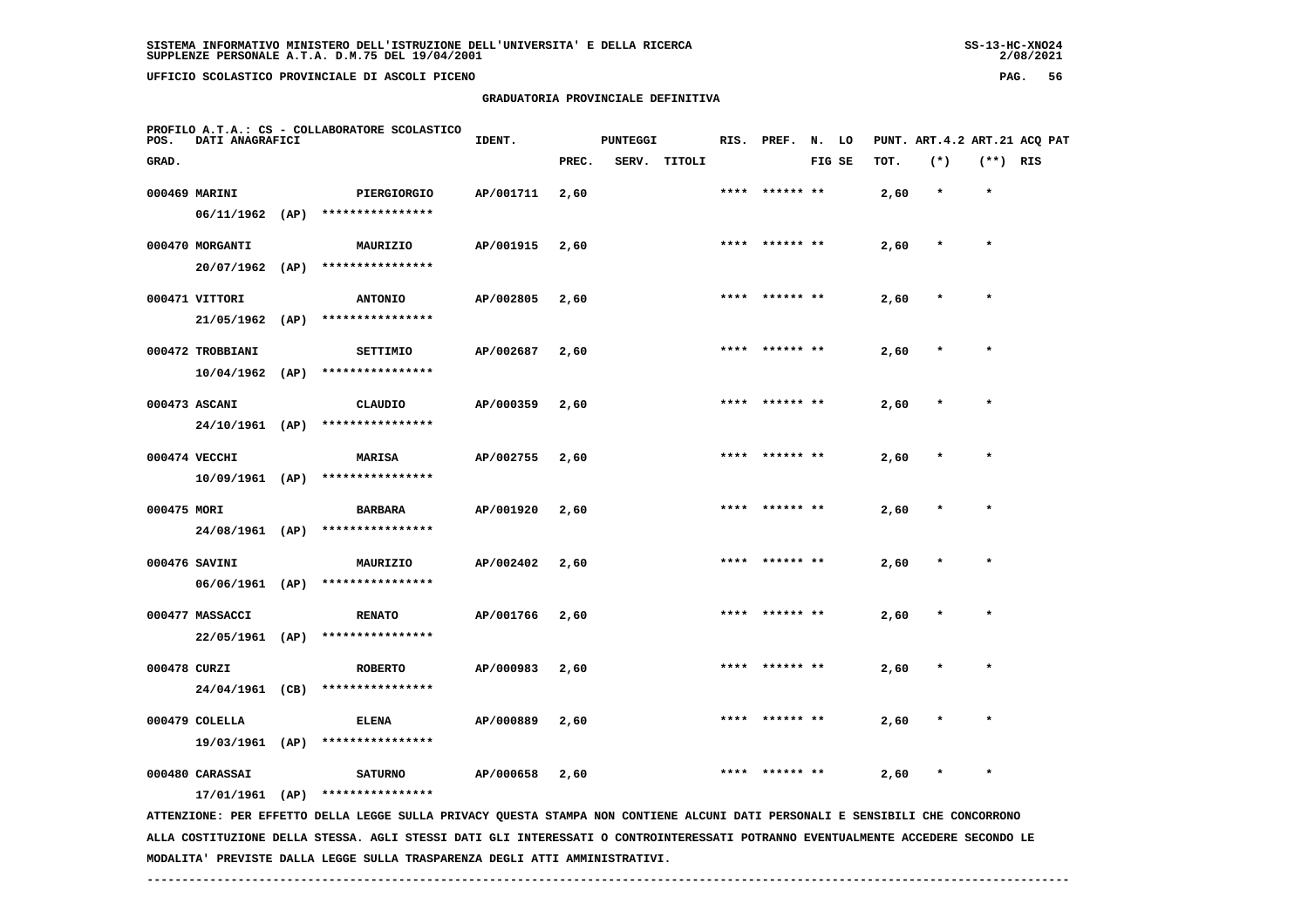## **GRADUATORIA PROVINCIALE DEFINITIVA**

 $2/08/2021$ 

| POS.         | DATI ANAGRAFICI        |      | PROFILO A.T.A.: CS - COLLABORATORE SCOLASTICO                                                                                   | IDENT.    |       | <b>PUNTEGGI</b> |        |      | RIS. PREF. N. LO |        |      | PUNT. ART. 4.2 ART. 21 ACO PAT |            |  |
|--------------|------------------------|------|---------------------------------------------------------------------------------------------------------------------------------|-----------|-------|-----------------|--------|------|------------------|--------|------|--------------------------------|------------|--|
| GRAD.        |                        |      |                                                                                                                                 |           | PREC. | <b>SERV.</b>    | TITOLI |      |                  | FIG SE | TOT. | $(*)$                          | $(**)$ RIS |  |
|              | 000481 ANNIBALI        |      | MAURIZIO                                                                                                                        | AP/000317 | 2,60  |                 |        |      |                  |        | 2,60 | $\star$                        | $\star$    |  |
|              | 14/12/1960 (AP)        |      | ****************                                                                                                                |           |       |                 |        |      |                  |        |      |                                |            |  |
|              | 000482 CESPI POLISIANI |      | MASSIMO                                                                                                                         | AP/000017 | 2,60  |                 |        |      |                  |        | 2,60 |                                |            |  |
|              | 05/09/1960 (AP)        |      | ****************                                                                                                                |           |       |                 |        |      |                  |        |      |                                |            |  |
|              | 000483 CAPRIOTTI       |      | <b>UGO</b>                                                                                                                      | AP/000655 | 2,60  |                 |        |      |                  |        | 2,60 |                                |            |  |
|              | 19/08/1960 (AP)        |      | ****************                                                                                                                |           |       |                 |        |      |                  |        |      |                                |            |  |
| 000484 ROSSI |                        |      | <b>ANTONIO</b>                                                                                                                  | AP/002322 | 2,60  |                 |        |      | ****** **        |        | 2,60 |                                |            |  |
|              | 06/08/1960 (AP)        |      | ****************                                                                                                                |           |       |                 |        |      |                  |        |      |                                |            |  |
|              | 000485 DE MINICIS      |      | <b>ANTONIO</b>                                                                                                                  | AP/001064 | 2,60  |                 |        |      |                  |        | 2,60 |                                | $\star$    |  |
|              | $07/06/1960$ (AP)      |      | ****************                                                                                                                |           |       |                 |        |      |                  |        |      |                                |            |  |
|              | 000486 AGOSTINI        |      | MICHELINA                                                                                                                       | AP/000225 | 2,60  |                 |        | **** | ****** **        |        | 2,60 |                                | $\star$    |  |
|              | $20/05/1960$ (AP)      |      | ****************                                                                                                                |           |       |                 |        |      |                  |        |      |                                |            |  |
|              | 000487 GABRIELE        |      | <b>GIORGIO</b>                                                                                                                  | AP/001348 | 2,60  |                 |        | **** | ****** **        |        | 2,60 |                                |            |  |
|              | 18/05/1960             | (AP) | ****************                                                                                                                |           |       |                 |        |      |                  |        |      |                                |            |  |
|              | 000488 BENEDETTI       |      | <b>MASSIMO</b>                                                                                                                  | AP/000438 | 2,60  |                 |        | **** | ****** **        |        | 2,60 |                                | $\star$    |  |
|              | 07/05/1960             | (AP) | ****************                                                                                                                |           |       |                 |        |      |                  |        |      |                                |            |  |
|              | 000489 CATALDI         |      | <b>GIUSEPPE</b>                                                                                                                 | AP/000716 | 2,60  |                 |        | **** | ****** **        |        | 2,60 |                                | $\star$    |  |
|              | 13/04/1960             | (AP) | ****************                                                                                                                |           |       |                 |        |      |                  |        |      |                                |            |  |
|              | 000490 AGOSTINI        |      | <b>GIORGIO</b>                                                                                                                  | AP/000220 | 2,60  |                 |        |      |                  |        | 2,60 |                                | $\star$    |  |
|              | $02/04/1960$ (AP)      |      | ****************                                                                                                                |           |       |                 |        |      |                  |        |      |                                |            |  |
| 000491 GALLI |                        |      | GIOVANNI                                                                                                                        | AP/001371 | 2,60  |                 |        |      |                  |        | 2,60 |                                |            |  |
|              | 19/02/1960 (AP)        |      | ****************                                                                                                                |           |       |                 |        |      |                  |        |      |                                |            |  |
|              | 000492 ROTILI          |      | <b>GABRIELE</b>                                                                                                                 | AP/002339 | 2,60  |                 |        |      |                  |        | 2,60 |                                |            |  |
|              | 03/02/1960 (AP)        |      | ****************                                                                                                                |           |       |                 |        |      |                  |        |      |                                |            |  |
|              |                        |      | ATTENZIONE: PER EFFETTO DELLA LEGGE SULLA PRIVACY QUESTA STAMPA NON CONTIENE ALCUNI DATI PERSONALI E SENSIBILI CHE CONCORRONO   |           |       |                 |        |      |                  |        |      |                                |            |  |
|              |                        |      | ALLA COSTITUZIONE DELLA STESSA. AGLI STESSI DATI GLI INTERESSATI O CONTROINTERESSATI POTRANNO EVENTUALMENTE ACCEDERE SECONDO LE |           |       |                 |        |      |                  |        |      |                                |            |  |

 **MODALITA' PREVISTE DALLA LEGGE SULLA TRASPARENZA DEGLI ATTI AMMINISTRATIVI.**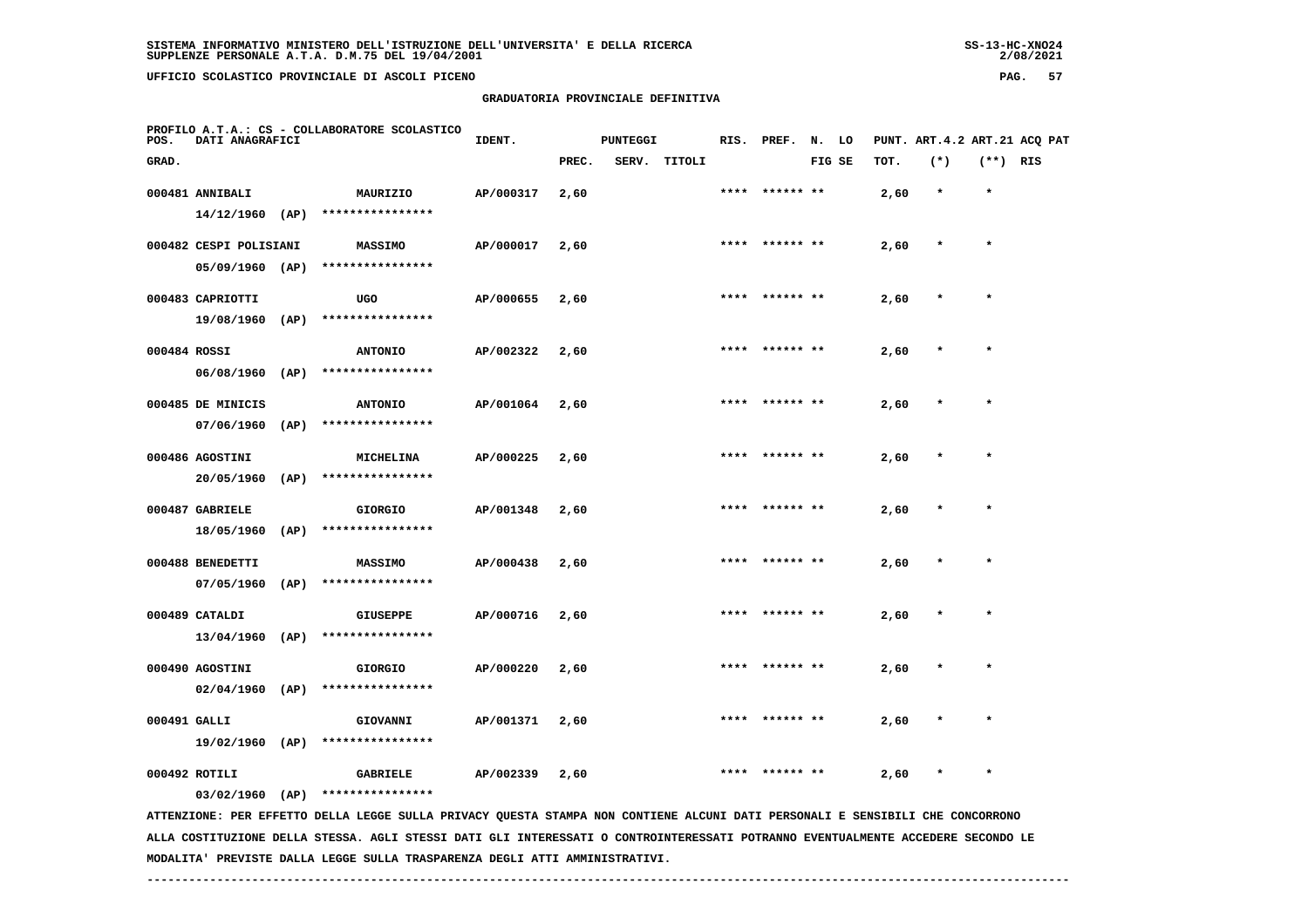| $SS-13-HC-XNO24$ |
|------------------|
| 2/08/2021        |

| POS.         | PROFILO A.T.A.: CS - COLLABORATORE SCOLASTICO<br>DATI ANAGRAFICI |  |                                                                                                                               |           |       | <b>PUNTEGGI</b> |              |      | RIS. PREF. N. LO |        |      | PUNT. ART.4.2 ART.21 ACQ PAT |            |  |
|--------------|------------------------------------------------------------------|--|-------------------------------------------------------------------------------------------------------------------------------|-----------|-------|-----------------|--------------|------|------------------|--------|------|------------------------------|------------|--|
| GRAD.        |                                                                  |  |                                                                                                                               |           | PREC. |                 | SERV. TITOLI |      |                  | FIG SE | TOT. | $(*)$                        | $(**)$ RIS |  |
|              | 000493 MAGNONI                                                   |  | PIERGIOVANNI                                                                                                                  | AP/001594 | 2,60  |                 |              | **** | ****** **        |        | 2,60 | $\star$                      | $\star$    |  |
|              |                                                                  |  | 03/01/1960 (AP) ****************                                                                                              |           |       |                 |              |      |                  |        |      |                              |            |  |
| 000494 FALSO |                                                                  |  | GIUSEPPE GIANCAR AP/001220                                                                                                    |           | 2,60  |                 |              | **** | ****** **        |        | 2,60 |                              | $\star$    |  |
|              |                                                                  |  | 17/10/1959 (LT) ****************                                                                                              |           |       |                 |              |      |                  |        |      |                              |            |  |
|              | 000495 MARINI                                                    |  | <b>FRANCESCO</b>                                                                                                              | AP/001704 | 2,60  |                 |              |      | **** ****** **   |        | 2,60 |                              |            |  |
|              | $06/07/1959$ (AP)                                                |  | ****************                                                                                                              |           |       |                 |              |      |                  |        |      |                              |            |  |
|              | 000496 PULCINI                                                   |  | ALBERTO                                                                                                                       | AP/002235 | 2,60  |                 |              |      |                  |        | 2,60 |                              |            |  |
|              | 29/06/1959 (AP)                                                  |  | ****************                                                                                                              |           |       |                 |              |      |                  |        |      |                              |            |  |
|              | 000497 GIACINTI                                                  |  | <b>NAZARIO</b>                                                                                                                | AP/001390 | 2,60  |                 |              |      | **** ****** **   |        | 2,60 |                              | $\star$    |  |
|              | 28/06/1959 (AP)                                                  |  | ****************                                                                                                              |           |       |                 |              |      |                  |        |      |                              |            |  |
|              | 000498 ALESSANDRINI                                              |  | FABRIZIO                                                                                                                      | AP/000245 | 2,60  |                 |              |      |                  |        | 2,60 |                              |            |  |
|              | 08/06/1959 (AP)                                                  |  | ****************                                                                                                              |           |       |                 |              |      |                  |        |      |                              |            |  |
|              | 000499 RICCIONI                                                  |  | <b>MASSIMO</b>                                                                                                                | AP/002279 | 2,60  |                 |              |      | **** ****** **   |        | 2,60 | $\ast$                       | $\star$    |  |
|              | 25/05/1959 (AP)                                                  |  | ****************                                                                                                              |           |       |                 |              |      |                  |        |      |                              |            |  |
|              | 000500 ADDAZI                                                    |  | <b>EMIDIO</b>                                                                                                                 | AP/000210 | 2,60  |                 |              |      | **** ****** **   |        | 2,60 |                              | $\star$    |  |
|              |                                                                  |  | $06/04/1959$ (AP) *****************                                                                                           |           |       |                 |              |      |                  |        |      |                              |            |  |
| 000501 AMELI |                                                                  |  | DARIO                                                                                                                         | AP/000277 | 2,60  |                 |              |      |                  |        | 2,60 |                              |            |  |
|              | $16/03/1959$ (AP)                                                |  | ****************                                                                                                              |           |       |                 |              |      |                  |        |      |                              |            |  |
|              | 000502 GIOVANNELLI                                               |  | SETTIMIO                                                                                                                      | AP/001435 | 2,60  |                 |              |      |                  |        | 2,60 |                              | $\star$    |  |
|              | $30/12/1958$ (AP)                                                |  | ****************                                                                                                              |           |       |                 |              |      |                  |        |      |                              |            |  |
|              | 000503 MERCURI                                                   |  |                                                                                                                               | AP/001829 | 2,60  |                 |              |      |                  |        |      |                              |            |  |
|              | $19/12/1958$ (AP)                                                |  | PIERLUIGI<br>****************                                                                                                 |           |       |                 |              |      |                  |        | 2,60 |                              |            |  |
|              |                                                                  |  |                                                                                                                               |           |       |                 |              |      | ****  ****** **  |        |      |                              | $\star$    |  |
|              | 000504 FERIOZZI<br>$31/10/1958$ (AP)                             |  | <b>NAZZARENO</b><br>****************                                                                                          | AP/001266 | 2,60  |                 |              |      |                  |        | 2,60 |                              |            |  |
|              |                                                                  |  | ATTENZIONE: PER EFFETTO DELLA LEGGE SULLA PRIVACY QUESTA STAMPA NON CONTIENE ALCUNI DATI PERSONALI E SENSIBILI CHE CONCORRONO |           |       |                 |              |      |                  |        |      |                              |            |  |

 **ALLA COSTITUZIONE DELLA STESSA. AGLI STESSI DATI GLI INTERESSATI O CONTROINTERESSATI POTRANNO EVENTUALMENTE ACCEDERE SECONDO LE MODALITA' PREVISTE DALLA LEGGE SULLA TRASPARENZA DEGLI ATTI AMMINISTRATIVI.**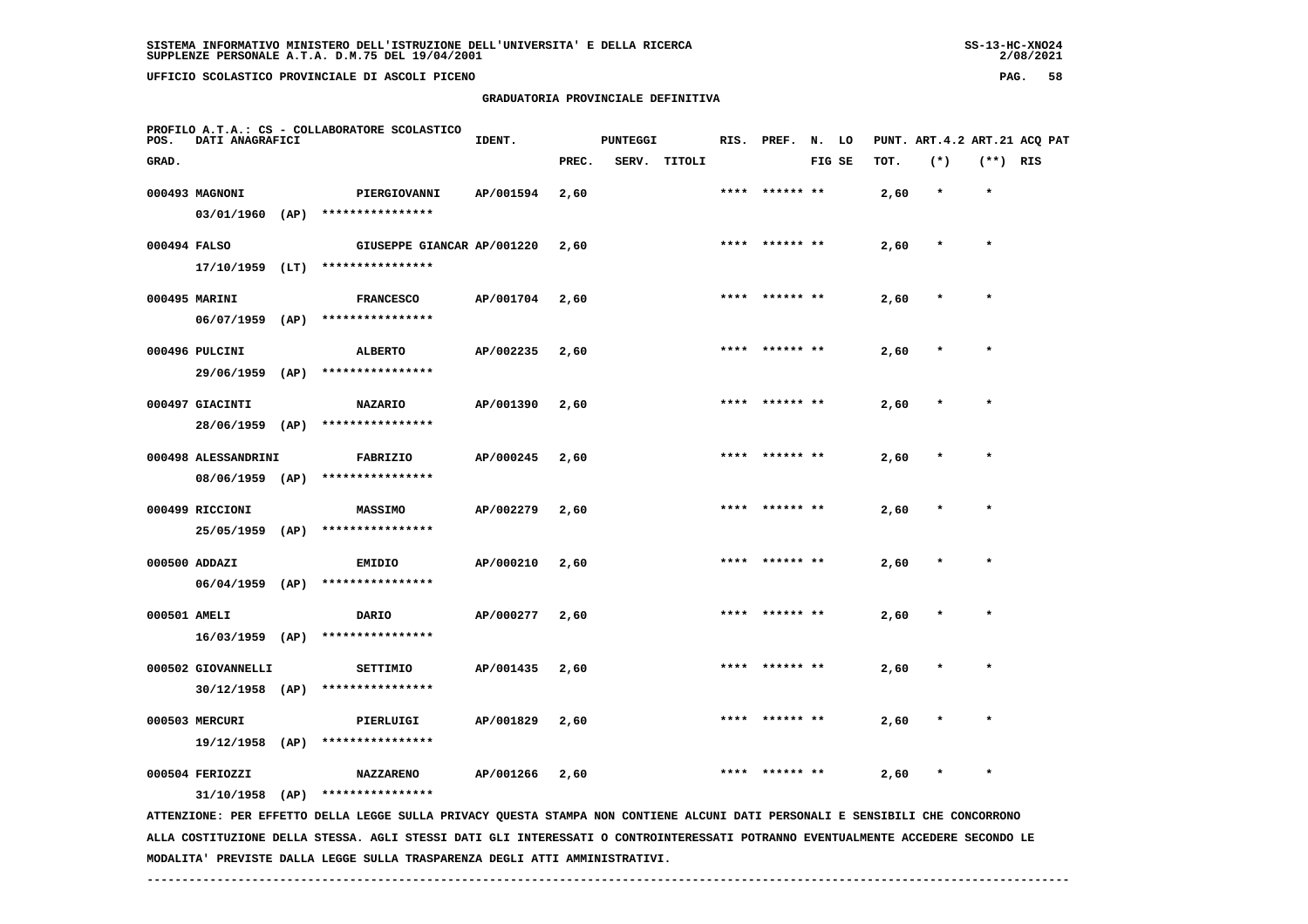**GRADUATORIA PROVINCIALE DEFINITIVA**

| PROFILO A.T.A.: CS - COLLABORATORE SCOLASTICO<br>DATI ANAGRAFICI<br>POS. |                   |      |                  | IDENT.    |       | <b>PUNTEGGI</b> |        |      | RIS. PREF.     | N. LO  |      | PUNT. ART.4.2 ART.21 ACQ PAT |            |  |
|--------------------------------------------------------------------------|-------------------|------|------------------|-----------|-------|-----------------|--------|------|----------------|--------|------|------------------------------|------------|--|
| GRAD.                                                                    |                   |      |                  |           | PREC. | SERV.           | TITOLI |      |                | FIG SE | TOT. | $(*)$                        | $(**)$ RIS |  |
|                                                                          | 000505 TRAINI     |      | <b>SABATINO</b>  | AP/002665 | 2,60  |                 |        |      | **** ****** ** |        | 2,60 | $\star$                      | $\star$    |  |
|                                                                          | 27/10/1958        | (AP) | **************** |           |       |                 |        |      |                |        |      |                              |            |  |
|                                                                          | 000506 CALAMITA   |      | <b>FRANCA</b>    | AP/000551 | 2,60  |                 |        | **** | ****** **      |        | 2,60 | $\star$                      | $\star$    |  |
|                                                                          | 20/09/1958        | (AP) | **************** |           |       |                 |        |      |                |        |      |                              |            |  |
|                                                                          | 000507 SACRIPANTI |      | MAURIZIO         | AP/002363 | 2,60  |                 |        |      | **** ****** ** |        | 2,60 | $\star$                      | $\star$    |  |
|                                                                          | 25/07/1958        | (AP) | **************** |           |       |                 |        |      |                |        |      |                              |            |  |
|                                                                          | 000508 D ANGELO   |      | GIOVANNI         | AP/001000 | 2,60  |                 |        |      | **** ****** ** |        | 2,60 | $\star$                      | $\star$    |  |
|                                                                          | 29/06/1958        | (AP) | **************** |           |       |                 |        |      |                |        |      |                              |            |  |
| 000509 TARLI                                                             |                   |      | GUIDO            | AP/002574 | 2,60  |                 |        |      | **** ****** ** |        | 2,60 | $\star$                      | $\star$    |  |
|                                                                          | 04/05/1958        | (AP) | **************** |           |       |                 |        |      |                |        |      |                              |            |  |

| 000510 SALOMONI  |      | <b>ALESSANDRO</b> | AP/002368 | 2,60 |  | **** ****** ** | 2,60 | $\star$ | $\star$ |
|------------------|------|-------------------|-----------|------|--|----------------|------|---------|---------|
| 16/04/1958       | (MC) | ****************  |           |      |  |                |      |         |         |
| 000511 MARCHETTI |      | MARIANO           | AP/001655 | 2,60 |  | **** ****** ** | 2,60 | $\star$ | $\star$ |
| 15/04/1958       | (AP) | ****************  |           |      |  |                |      |         |         |

| 000512 DESIATI                |      | <b>ARNALDO</b>                       | AP/001087 | 2,60 | **** | ****** **      | 2,60 | $\star$ | $\star$ |
|-------------------------------|------|--------------------------------------|-----------|------|------|----------------|------|---------|---------|
| 11/02/1958                    | (AP) | ****************                     |           |      |      |                |      |         |         |
| 000513 D ANGELO<br>13/01/1958 | (AP) | <b>ANTONIO</b><br>****************   | AP/000995 | 2,60 |      | **** ****** ** | 2,60 | $\star$ | $\star$ |
|                               |      |                                      |           |      | **** | ****** **      |      | $\star$ | $\star$ |
| 000514 VAGNONI<br>26/10/1957  | (AP) | <b>MASSIMINO</b><br>**************** | AP/002721 | 2,60 |      |                | 2,60 |         |         |
| 000515 EVANDRI                |      | <b>IVANA</b>                         | AP/000117 | 2,60 | **** | ****** **      | 2,60 | $\star$ | $\star$ |

 **10/10/1957 (AP) \*\*\*\*\*\*\*\*\*\*\*\*\*\*\*\***

 **000516 BASILI MAURO AP/000419 2,60 \*\*\*\* \*\*\*\*\*\* \*\* 2,60 \* \***

 **15/09/1957 (AP) \*\*\*\*\*\*\*\*\*\*\*\*\*\*\*\***

 **ATTENZIONE: PER EFFETTO DELLA LEGGE SULLA PRIVACY QUESTA STAMPA NON CONTIENE ALCUNI DATI PERSONALI E SENSIBILI CHE CONCORRONO ALLA COSTITUZIONE DELLA STESSA. AGLI STESSI DATI GLI INTERESSATI O CONTROINTERESSATI POTRANNO EVENTUALMENTE ACCEDERE SECONDO LE MODALITA' PREVISTE DALLA LEGGE SULLA TRASPARENZA DEGLI ATTI AMMINISTRATIVI.**

 **------------------------------------------------------------------------------------------------------------------------------------**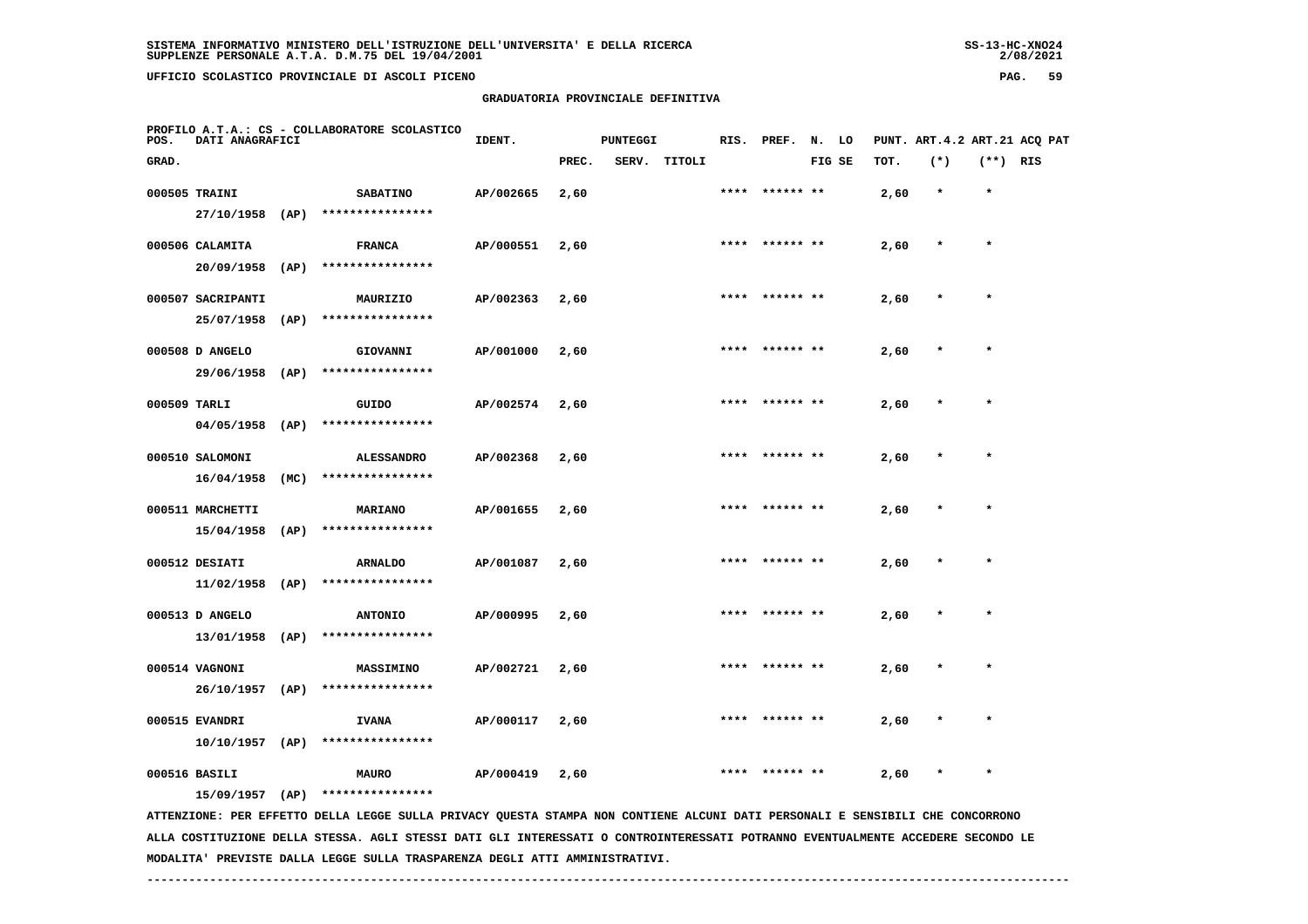## **GRADUATORIA PROVINCIALE DEFINITIVA**

 $2/08/2021$ 

| POS.         | DATI ANAGRAFICI                        |      | PROFILO A.T.A.: CS - COLLABORATORE SCOLASTICO                                                                                 | IDENT.    |       | <b>PUNTEGGI</b> |        |      | RIS. PREF.      | N. LO  |      |        |            | PUNT. ART.4.2 ART.21 ACQ PAT |
|--------------|----------------------------------------|------|-------------------------------------------------------------------------------------------------------------------------------|-----------|-------|-----------------|--------|------|-----------------|--------|------|--------|------------|------------------------------|
| GRAD.        |                                        |      |                                                                                                                               |           | PREC. | SERV.           | TITOLI |      |                 | FIG SE | TOT. | $(*)$  | $(**)$ RIS |                              |
|              | 000517 ESPOSITO<br>24/07/1957          | (CE) | <b>ALFONSO</b><br>****************                                                                                            | AP/001185 | 2,60  |                 |        |      |                 |        | 2,60 |        | $\star$    |                              |
|              | 000518 CIANNAVEI<br>01/05/1957         | (AP) | <b>GIANCARLO</b><br>****************                                                                                          | AP/000778 | 2,60  |                 |        |      |                 |        | 2,60 |        |            |                              |
|              | 000519 ALESSANDRINI<br>28/01/1957 (AP) |      | <b>CESARE</b><br>****************                                                                                             | AP/000244 | 2,60  |                 |        |      | **** ****** **  |        | 2,60 | $\ast$ | $\star$    |                              |
| 000520 CONTI | 03/01/1957 (AP)                        |      | <b>FRANCO</b><br>****************                                                                                             | AP/000920 | 2,60  |                 |        |      |                 |        | 2,60 |        |            |                              |
|              | 000521 ZAMPONI<br>$06/11/1956$ (AP)    |      | <b>AGOSTINO</b><br>****************                                                                                           | AP/002821 | 2,60  |                 |        | **** |                 |        | 2,60 |        |            |                              |
|              | 000522 GIROTTI<br>31/10/1956           | (MC) | MARCELLO<br>****************                                                                                                  | AP/001438 | 2,60  |                 |        | **** | ****** **       |        | 2,60 |        | $\ast$     |                              |
|              | 000523 ALESIANI<br>25/08/1956          | (AP) | <b>ENZO</b><br>****************                                                                                               | AP/000241 | 2,60  |                 |        |      |                 |        | 2,60 |        |            |                              |
|              | 000524 ALBANESI<br>07/08/1956          | (AP) | <b>VINCENZO</b><br>****************                                                                                           | AP/000235 | 2,60  |                 |        |      | ****  ****** ** |        | 2,60 | $\ast$ | $\star$    |                              |
|              | 000525 PALATRONI<br>27/05/1956 (AP)    |      | <b>RINO</b><br>****************                                                                                               | AP/002020 | 2,60  |                 |        |      |                 |        | 2,60 |        |            |                              |
|              | 000526 COCCIA<br>$14/05/1956$ (AP)     |      | MAURIZIO<br>****************                                                                                                  | AP/000882 | 2,60  |                 |        |      |                 |        | 2,60 |        |            |                              |
|              | 000527 FERRETTI<br>$21/04/1956$ (AP)   |      | <b>RENATO</b><br>****************                                                                                             | AP/001278 | 2,60  |                 |        | **** | ****** **       |        | 2,60 |        | $\star$    |                              |
|              | 000528 MIGNUCCI<br>27/02/1956 (AP)     |      | MAURIZIA<br>****************                                                                                                  | AP/001850 | 2,60  |                 |        | **** | ****** **       |        | 2,60 |        |            |                              |
|              |                                        |      | ATTENZIONE: PER EFFETTO DELLA LEGGE SULLA PRIVACY QUESTA STAMPA NON CONTIENE ALCUNI DATI PERSONALI E SENSIBILI CHE CONCORRONO |           |       |                 |        |      |                 |        |      |        |            |                              |

 **ALLA COSTITUZIONE DELLA STESSA. AGLI STESSI DATI GLI INTERESSATI O CONTROINTERESSATI POTRANNO EVENTUALMENTE ACCEDERE SECONDO LE MODALITA' PREVISTE DALLA LEGGE SULLA TRASPARENZA DEGLI ATTI AMMINISTRATIVI.**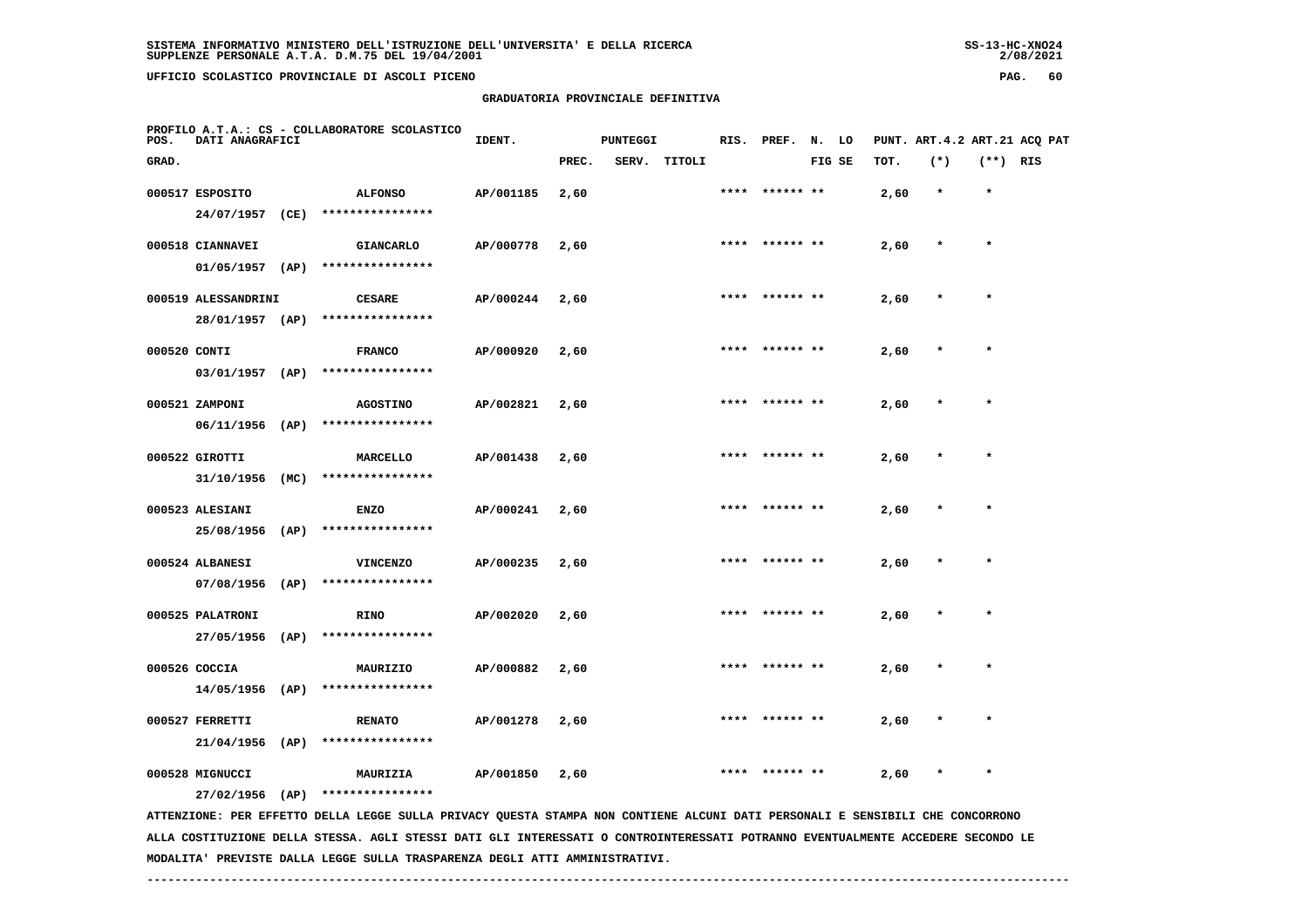**GRADUATORIA PROVINCIALE DEFINITIVA**

| POS.        | DATI ANAGRAFICI      |      | PROFILO A.T.A.: CS - COLLABORATORE SCOLASTICO | IDENT.    |       | <b>PUNTEGGI</b> |        |      | RIS. PREF. N. LO |        |      | PUNT. ART.4.2 ART.21 ACQ PAT |            |  |
|-------------|----------------------|------|-----------------------------------------------|-----------|-------|-----------------|--------|------|------------------|--------|------|------------------------------|------------|--|
| GRAD.       |                      |      |                                               |           | PREC. | SERV.           | TITOLI |      |                  | FIG SE | TOT. | $(*)$                        | $(**)$ RIS |  |
|             | 000529 DI BARTOLOMEO |      | <b>CARMINE</b>                                | AP/001096 | 2,60  |                 |        |      |                  |        | 2,60 | $\star$                      | $\star$    |  |
|             | 25/01/1956 (TE)      |      | ****************                              |           |       |                 |        |      |                  |        |      |                              |            |  |
|             | 000530 AULOZZI       |      | <b>ANGELO</b>                                 | AP/000367 | 2,60  |                 |        |      | **** ****** **   |        | 2,60 | $\star$                      | $\star$    |  |
|             | $14/12/1955$ (AP)    |      | ****************                              |           |       |                 |        |      |                  |        |      |                              |            |  |
|             | 000531 SEPRONI       |      | FILIPPO                                       | AP/002444 | 2,60  |                 |        |      | **** ****** **   |        | 2,60 | $\pmb{\ast}$                 | $\star$    |  |
|             | $15/11/1955$ (AP)    |      | ****************                              |           |       |                 |        |      |                  |        |      |                              |            |  |
|             | 000532 DESIATI       |      | <b>NICOLA</b>                                 | AP/001088 | 2,60  |                 |        | **** | ****** **        |        | 2,60 |                              | $\star$    |  |
|             |                      |      | 10/09/1955 (AP) ****************              |           |       |                 |        |      |                  |        |      |                              |            |  |
|             | 000533 EVANDRI       |      | CLAUDIO                                       | AP/001194 | 2,60  |                 |        | **** |                  |        | 2,60 | $\star$                      | $\star$    |  |
|             | 24/04/1955           | (AP) | ****************                              |           |       |                 |        |      |                  |        |      |                              |            |  |
|             | 000534 PAOLETTI      |      | GIOVANNI                                      | AP/002043 | 2,60  |                 |        |      | **** ****** **   |        | 2,60 | $\ast$                       | $\star$    |  |
|             | $20/12/1954$ (AP)    |      | ****************                              |           |       |                 |        |      |                  |        |      |                              |            |  |
|             | 000535 ORSINI        |      | MARIA EUFRASIA AP/000050                      |           | 2,60  |                 |        |      | **** ****** **   |        | 2,60 | $\star$                      | $\star$    |  |
|             | $06/09/1954$ (AP)    |      | ****************                              |           |       |                 |        |      |                  |        |      |                              |            |  |
|             | 000536 SERENA        |      | <b>LAURETTA</b>                               | AP/003265 |       | 0,55            | 2,00   |      | **** ****** **   |        | 2,55 | $\star$                      | $\star$    |  |
|             | 10/04/1961 (AP)      |      | ****************                              |           |       |                 |        |      |                  |        |      |                              |            |  |
|             | 000537 GALANTI       |      | <b>VINCENZO</b>                               | AP/001366 | 2,55  |                 |        |      | **** ****** **   |        | 2,55 | $\ast$                       | $\star$    |  |
|             | $16/11/1968$ (AP)    |      | ****************                              |           |       |                 |        |      |                  |        |      |                              |            |  |
| 000538 ZEGA |                      |      | <b>PAOLO</b>                                  | AP/002824 | 2,55  |                 |        |      | **** ****** **   |        | 2,55 | $\star$                      | $\star$    |  |
|             | $06/02/1967$ (AP)    |      | ****************                              |           |       |                 |        |      |                  |        |      |                              |            |  |
|             | 000539 VIRGULTI      |      | MAURIZIO                                      | AP/002786 | 2,55  |                 |        |      | **** ****** **   |        | 2,55 | $\star$                      | $\star$    |  |

 **30/07/1960 (AP) \*\*\*\*\*\*\*\*\*\*\*\*\*\*\*\***

000540 NARCISI **PRIMO AP/001940** 2,55 \* \*\*\*\* \*\*\*\*\*\*\* \*\* 2,55 \* \*

 **01/06/1960 (AP) \*\*\*\*\*\*\*\*\*\*\*\*\*\*\*\***

 **ATTENZIONE: PER EFFETTO DELLA LEGGE SULLA PRIVACY QUESTA STAMPA NON CONTIENE ALCUNI DATI PERSONALI E SENSIBILI CHE CONCORRONO ALLA COSTITUZIONE DELLA STESSA. AGLI STESSI DATI GLI INTERESSATI O CONTROINTERESSATI POTRANNO EVENTUALMENTE ACCEDERE SECONDO LE MODALITA' PREVISTE DALLA LEGGE SULLA TRASPARENZA DEGLI ATTI AMMINISTRATIVI.**

 **------------------------------------------------------------------------------------------------------------------------------------**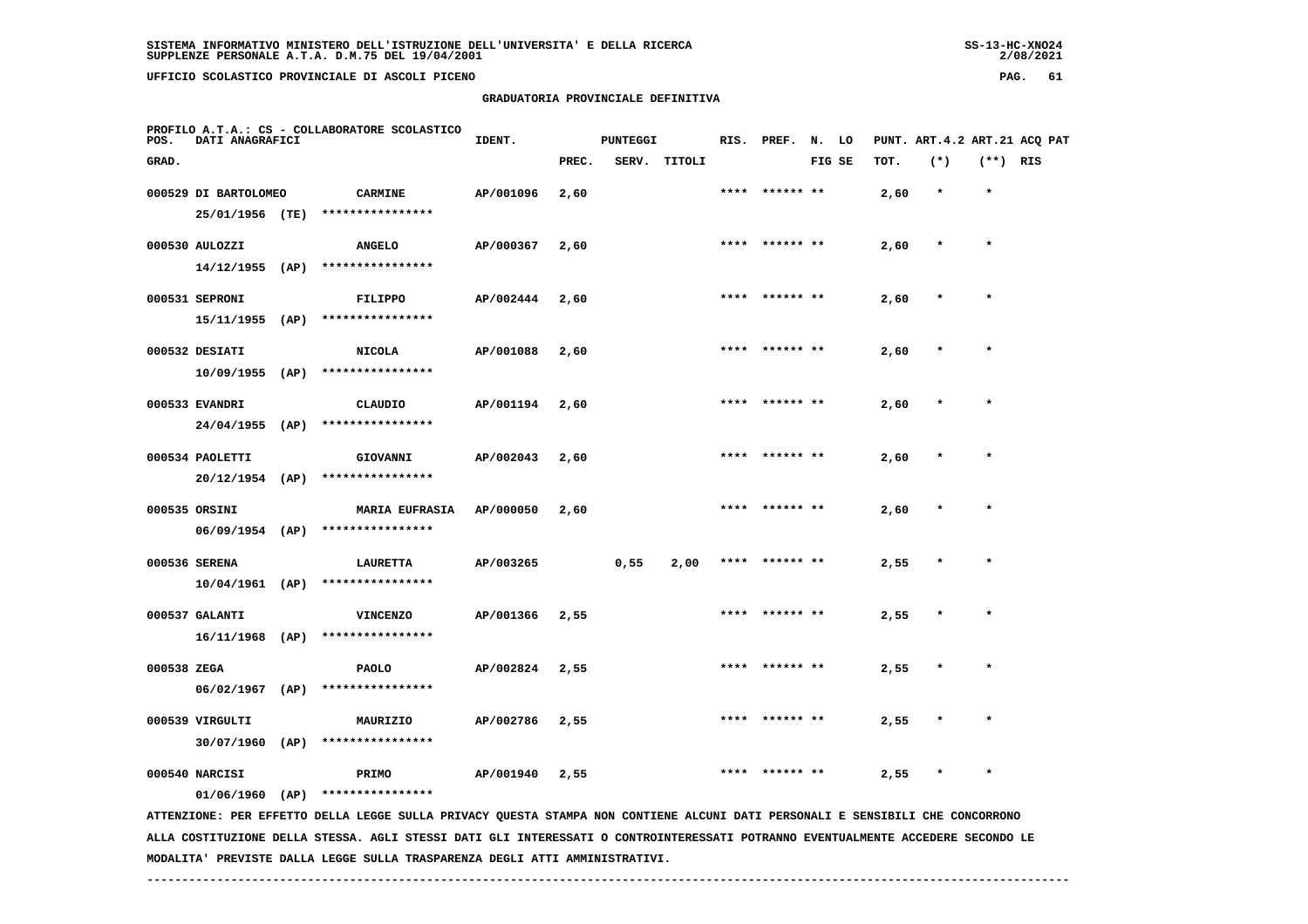**GRADUATORIA PROVINCIALE DEFINITIVA**

|  |                     | DELL'ISTRUZIONE DELL'UNIVERSITA' E DELLA RICERCA |  |  |  |
|--|---------------------|--------------------------------------------------|--|--|--|
|  | M.75 DEL 19/04/2001 |                                                  |  |  |  |
|  |                     |                                                  |  |  |  |

 $2/08/2021$ 

| POS.  | DATI ANAGRAFICI      |      | PROFILO A.T.A.: CS - COLLABORATORE SCOLASTICO                                                                                 | IDENT.    |       | PUNTEGGI |        |      | RIS. PREF. N. LO |        |      |         |            | PUNT. ART.4.2 ART.21 ACQ PAT |
|-------|----------------------|------|-------------------------------------------------------------------------------------------------------------------------------|-----------|-------|----------|--------|------|------------------|--------|------|---------|------------|------------------------------|
| GRAD. |                      |      |                                                                                                                               |           | PREC. | SERV.    | TITOLI |      |                  | FIG SE | TOT. | $(*)$   | $(**)$ RIS |                              |
|       | 000541 CECCARELLI    |      | RICCARDO                                                                                                                      | AP/000731 | 2,55  |          |        | **** | ****** **        |        | 2,55 | $\star$ | $\star$    |                              |
|       | $31/08/1958$ (AP)    |      | ****************                                                                                                              |           |       |          |        |      |                  |        |      |         |            |                              |
|       | 000542 PASQUALI      |      | <b>GIANCARLO</b>                                                                                                              | AP/002063 | 2,55  |          |        |      | **** ****** **   |        | 2,55 | $\star$ | $\star$    |                              |
|       | 24/01/1957 (TN)      |      | ****************                                                                                                              |           |       |          |        |      |                  |        |      |         |            |                              |
|       | 000543 ALESSANDRINI  |      | MAURIZIO                                                                                                                      | AP/000247 | 2,55  |          |        |      | ****  ****** **  |        | 2,55 |         | $\star$    |                              |
|       | 19/05/1956 (AP)      |      | ****************                                                                                                              |           |       |          |        |      |                  |        |      |         |            |                              |
|       | 000544 CORRADINI     |      | <b>DOMENICO</b>                                                                                                               | AP/000936 | 2,55  |          |        |      |                  |        | 2,55 |         |            |                              |
|       | 14/04/1956           | (AP) | ****************                                                                                                              |           |       |          |        |      |                  |        |      |         |            |                              |
|       | 000545 TRIONFANTE    |      | MARIA LUISA                                                                                                                   | AP/003520 |       | 0,50     | 2,00   | **** |                  |        | 2,50 |         |            |                              |
|       | 05/10/1962           | (NA) | ****************                                                                                                              |           |       |          |        |      |                  |        |      |         |            |                              |
|       | 000546 ANTONINI      |      | MARIA CRISTINA                                                                                                                | AP/000345 | 2,50  |          |        |      | **** ****** **   |        | 2,50 |         | $\star$    |                              |
|       | 03/09/1967           | (AP) | ****************                                                                                                              |           |       |          |        |      |                  |        |      |         |            |                              |
|       | 000547 MECOZZI       |      | <b>TIZIANA</b>                                                                                                                | AP/003085 |       | 0,50     | 2,00   |      | **** ****** **   |        | 2,50 |         | $\star$    |                              |
|       | $17/02/1964$ (AP)    |      | ****************                                                                                                              |           |       |          |        |      |                  |        |      |         |            |                              |
|       | 000548 MICHELI       |      | <b>ROSELLA</b>                                                                                                                | AP/001841 |       |          | 2,50   |      | **** ****** **   |        | 2,50 |         |            |                              |
|       | $03/01/1962$ (AP)    |      | ****************                                                                                                              |           |       |          |        |      |                  |        |      |         |            |                              |
|       | 000549 MONTERUBBIANO |      | LUISA                                                                                                                         | AP/003118 |       | 0,50     | 2,00   | **** | ****** **        |        | 2,50 |         | $\star$    |                              |
|       | $02/07/1957$ (AP)    |      | ****************                                                                                                              |           |       |          |        |      |                  |        |      |         |            |                              |
|       | 000550 TROBBIANI     |      | <b>ADELINA</b>                                                                                                                | AP/002684 | 2,50  |          |        |      | ****** **        |        | 2,50 |         |            |                              |
|       | 21/07/1955           | (AP) | ****************                                                                                                              |           |       |          |        |      |                  |        |      |         |            |                              |
|       | 000551 QUINTILI      |      | <b>MARIA TERESA</b>                                                                                                           | AP/002245 | 2,50  |          |        |      |                  |        | 2,50 |         |            |                              |
|       | $02/04/1955$ (AP)    |      | ****************                                                                                                              |           |       |          |        |      |                  |        |      |         |            |                              |
|       | 000552 DI GIROLAMI   |      | <b>ROBERTO</b>                                                                                                                | AP/001130 | 2,50  |          |        | **** |                  |        | 2,50 |         | $\star$    |                              |
|       | $06/05/1968$ (AP)    |      | ****************                                                                                                              |           |       |          |        |      |                  |        |      |         |            |                              |
|       |                      |      | ATTENZIONE: PER EFFETTO DELLA LEGGE SULLA PRIVACY QUESTA STAMPA NON CONTIENE ALCUNI DATI PERSONALI E SENSIBILI CHE CONCORRONO |           |       |          |        |      |                  |        |      |         |            |                              |

 **ALLA COSTITUZIONE DELLA STESSA. AGLI STESSI DATI GLI INTERESSATI O CONTROINTERESSATI POTRANNO EVENTUALMENTE ACCEDERE SECONDO LE MODALITA' PREVISTE DALLA LEGGE SULLA TRASPARENZA DEGLI ATTI AMMINISTRATIVI.**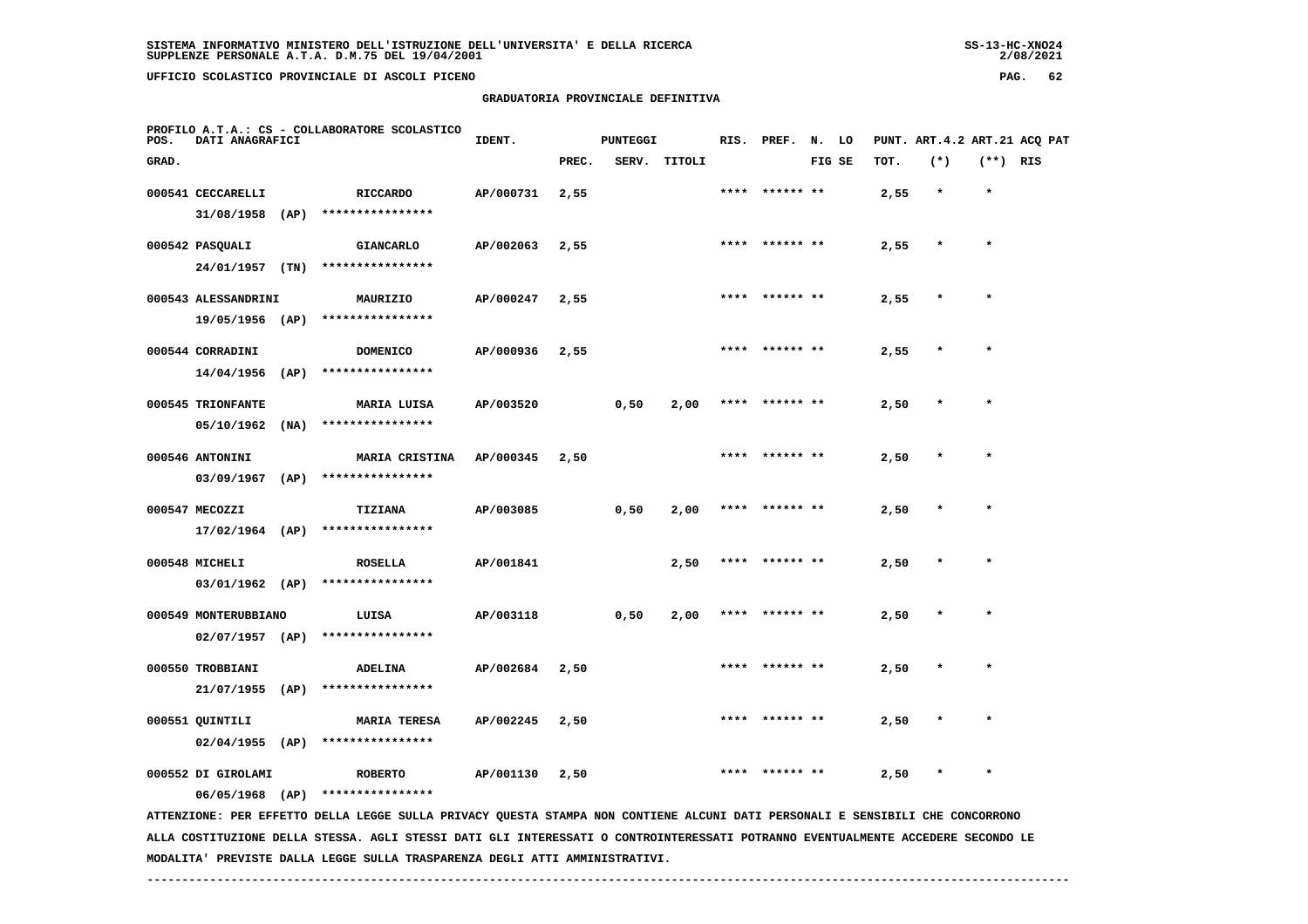## **GRADUATORIA PROVINCIALE DEFINITIVA**

 $2/08/2021$ 

| POS.         | DATI ANAGRAFICI                        |      | PROFILO A.T.A.: CS - COLLABORATORE SCOLASTICO                                                                                 | IDENT.    |       | <b>PUNTEGGI</b> |              |      | RIS. PREF. N. LO |        |      |         |            | PUNT. ART.4.2 ART.21 ACQ PAT |
|--------------|----------------------------------------|------|-------------------------------------------------------------------------------------------------------------------------------|-----------|-------|-----------------|--------------|------|------------------|--------|------|---------|------------|------------------------------|
| GRAD.        |                                        |      |                                                                                                                               |           | PREC. |                 | SERV. TITOLI |      |                  | FIG SE | TOT. | $(*)$   | $(**)$ RIS |                              |
|              | 000553 CICCALE'<br>29/07/1961 (AP)     |      | <b>MARIA GRAZIA</b><br>****************                                                                                       | AP/000792 | 2,50  |                 |              |      |                  |        | 2,50 | $\ast$  | $\star$    |                              |
|              | 000554 CONOCCHIOLI<br>01/04/1969 (EE)  |      | <b>GRAZIELLA</b><br>****************                                                                                          | AP/000914 | 2,50  |                 |              |      | **** ****** **   |        | 2,50 | $\star$ | $\star$    |                              |
|              | 000555 MARTINELLI<br>23/01/1969 (AP)   |      | <b>ANTONELLA</b><br>****************                                                                                          | AP/001742 | 2,50  |                 |              |      | **** ****** **   |        | 2,50 | $\star$ | $\star$    |                              |
| 000556 FAINI | 09/09/1968 (AP)                        |      | <b>CESARINA</b><br>****************                                                                                           | AP/001209 | 2,50  |                 |              |      | ****  ****** **  |        | 2,50 |         | $\star$    |                              |
|              | 000557 D ERASMO<br>03/08/1968          | (AP) | ALBERTO<br>****************                                                                                                   | AP/001068 | 2,50  |                 |              | **** |                  |        | 2,50 |         |            |                              |
|              | 000558 MARZIALI<br>31/03/1968          | (AP) | <b>FRANCESCO</b><br>****************                                                                                          | AP/001755 | 2,50  |                 |              | **** |                  |        | 2,50 |         | $\star$    |                              |
|              | 000559 LATTANZI<br>24/12/1967 (MC)     |      | PAOLA<br>****************                                                                                                     | AP/001516 | 2,50  |                 |              |      | **** ****** **   |        | 2,50 |         | $\star$    |                              |
|              | 000560 PROPERZI<br>29/09/1967 (AP)     |      | MONICA<br>****************                                                                                                    | AP/002227 | 2,50  |                 |              |      | **** ****** **   |        | 2,50 |         | $\star$    |                              |
| 000561 TASSI | $14/06/1967$ (TR)                      |      | <b>SABRINA</b><br>****************                                                                                            | AP/002582 | 2,50  |                 |              |      | **** ****** **   |        | 2,50 |         | $\star$    |                              |
|              | 000562 TOMASSETTI<br>$20/10/1966$ (AP) |      | <b>ELISA</b><br>****************                                                                                              | AP/002626 | 2,50  |                 |              |      |                  |        | 2,50 |         |            |                              |
|              | 000563 ABBADINI<br>$04/08/1966$ (AP)   |      | <b>ROBERTA</b><br>****************                                                                                            | AP/000198 | 2,50  |                 |              |      |                  |        | 2,50 |         |            |                              |
|              | 000564 PAGLIUCA<br>18/06/1966 (AP)     |      | CAROLINA<br>****************                                                                                                  | AP/002013 | 2,50  |                 |              |      |                  |        | 2,50 |         |            |                              |
|              |                                        |      | ATTENZIONE: PER EFFETTO DELLA LEGGE SULLA PRIVACY QUESTA STAMPA NON CONTIENE ALCUNI DATI PERSONALI E SENSIBILI CHE CONCORRONO |           |       |                 |              |      |                  |        |      |         |            |                              |

 **ALLA COSTITUZIONE DELLA STESSA. AGLI STESSI DATI GLI INTERESSATI O CONTROINTERESSATI POTRANNO EVENTUALMENTE ACCEDERE SECONDO LE MODALITA' PREVISTE DALLA LEGGE SULLA TRASPARENZA DEGLI ATTI AMMINISTRATIVI.**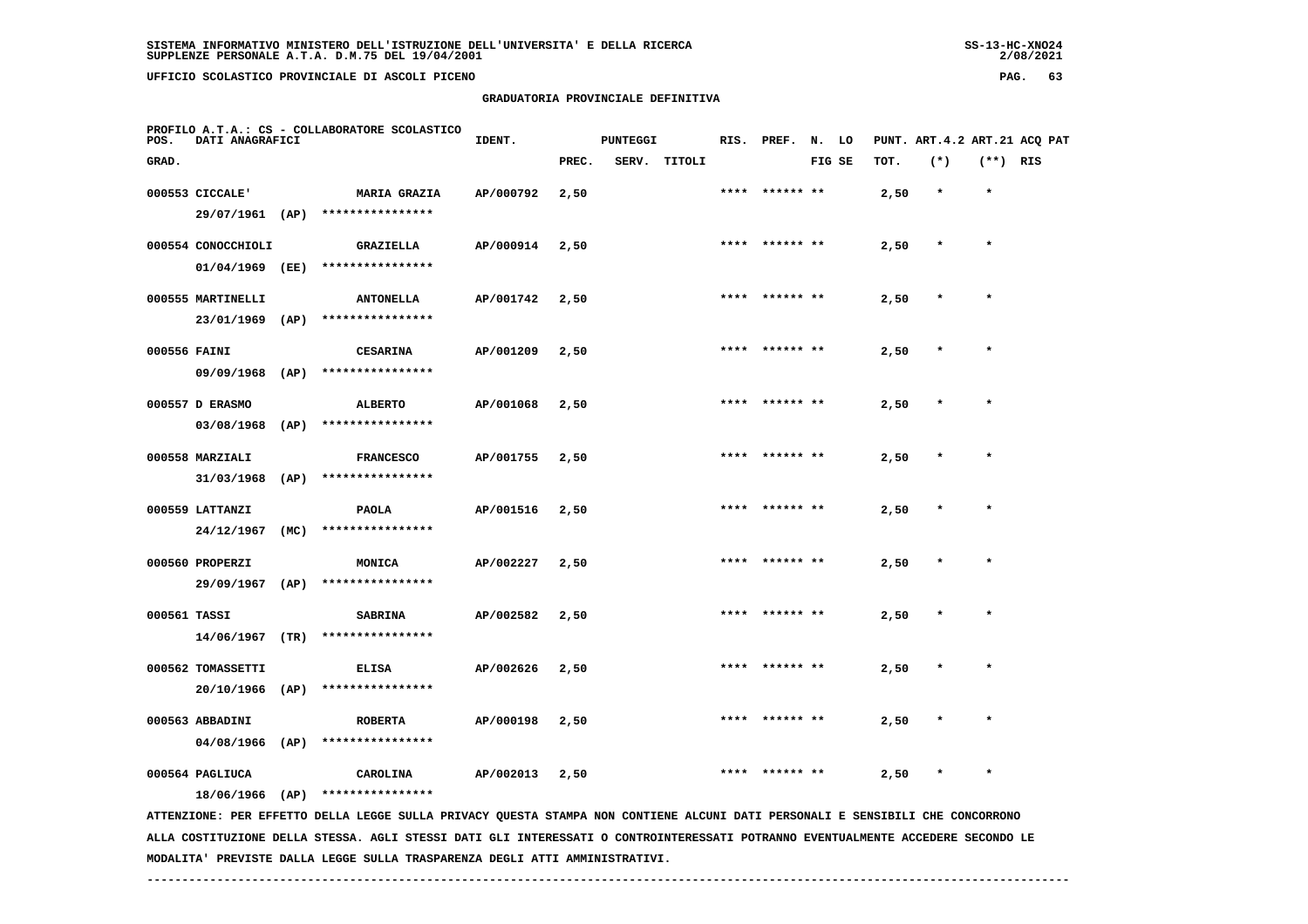**PROFILO A.T.A.: CS - COLLABORATORE SCOLASTICO**

 **GRADUATORIA PROVINCIALE DEFINITIVA**

| POS.  | DATI ANAGRAFICI                         |                                                                | IDENT.    |       | <b>PUNTEGGI</b> |              |      |                | RIS. PREF. N. LO |      |         |            | PUNT. ART.4.2 ART.21 ACQ PAT |
|-------|-----------------------------------------|----------------------------------------------------------------|-----------|-------|-----------------|--------------|------|----------------|------------------|------|---------|------------|------------------------------|
| GRAD. |                                         |                                                                |           | PREC. |                 | SERV. TITOLI |      |                | FIG SE           | TOT. | $(*)$   | $(**)$ RIS |                              |
|       | 000565 FORTUNA                          | <b>VALENTINO</b><br>06/11/1965 (AP) ****************           | AP/001326 | 2,50  |                 |              |      | **** ****** ** |                  | 2,50 | $\star$ | $\star$    |                              |
|       | 000566 RUGGIERI<br>28/06/1965 (AP)      | <b>ENZIA</b><br>****************                               | AP/002348 | 2,50  |                 |              |      | **** ****** ** |                  | 2,50 | $\star$ | $\star$    |                              |
|       | 000567 URBANI<br>29/04/1965 (PS)        | <b>GIANLUCA</b><br>****************                            | AP/002709 | 2,50  |                 |              |      | **** ****** ** |                  | 2,50 | $\star$ | $\star$    |                              |
|       | 000568 CAPANCIONI                       | <b>MORENO</b><br>****************                              | AP/000608 | 2,50  |                 |              |      | **** ****** ** |                  | 2,50 | $\star$ | $\star$    |                              |
|       | $10/04/1965$ (AP)<br>000569 GIANTOMASSI | DOMENICA                                                       | AP/001410 | 2,50  |                 |              |      | **** ****** ** |                  | 2,50 | $\star$ | $\star$    |                              |
|       | 000570 CRESCENZI                        | 26/11/1964 (AP) ****************<br>MARIO                      | AP/000963 | 2,50  |                 |              |      | **** ****** ** |                  | 2,50 | $\star$ | $\star$    |                              |
|       | 000571 LIVEROTTI                        | 21/11/1964 (AP) ****************<br>MAURIZIO                   | AP/001558 | 2,50  |                 |              |      | **** ****** ** |                  | 2,50 | $\star$ | $\star$    |                              |
|       | 000572 SENZACQUA                        | $01/11/1964$ (AP) ****************<br>GABRIELLA                | AP/002441 | 2,50  |                 |              |      | **** ****** ** |                  | 2,50 | $\star$ | $\star$    |                              |
|       | 000573 TROIANI                          | 04/10/1964 (AP) ****************<br>SILVANA GABRIELL AP/002690 |           | 2,50  |                 |              |      | **** ****** ** |                  | 2,50 | $\star$ | $\star$    |                              |
|       |                                         | 30/06/1964 (AP) ****************                               |           |       |                 |              |      |                |                  |      |         |            |                              |
|       | 000574 GIAMPIERI<br>01/05/1964 (AP)     | <b>MIRCO</b><br>****************                               | AP/001400 | 2,50  |                 |              | **** |                |                  | 2,50 | $\star$ | $\star$    |                              |
|       | 000575 BERNETTI<br>26/04/1964 (AP)      | CINZIA MARIA<br>****************                               | AP/000449 | 2,50  |                 |              | **** |                |                  | 2,50 | $\star$ | $\star$    |                              |
|       | 000576 DI GIOSIA<br>05/04/1964 (EE)     | <b>DANIELA</b><br>****************                             | AP/001127 | 2,50  |                 |              | **** | ****** **      |                  | 2,50 | $\star$ | $\star$    |                              |

 **ATTENZIONE: PER EFFETTO DELLA LEGGE SULLA PRIVACY QUESTA STAMPA NON CONTIENE ALCUNI DATI PERSONALI E SENSIBILI CHE CONCORRONO ALLA COSTITUZIONE DELLA STESSA. AGLI STESSI DATI GLI INTERESSATI O CONTROINTERESSATI POTRANNO EVENTUALMENTE ACCEDERE SECONDO LE MODALITA' PREVISTE DALLA LEGGE SULLA TRASPARENZA DEGLI ATTI AMMINISTRATIVI.**

 **------------------------------------------------------------------------------------------------------------------------------------**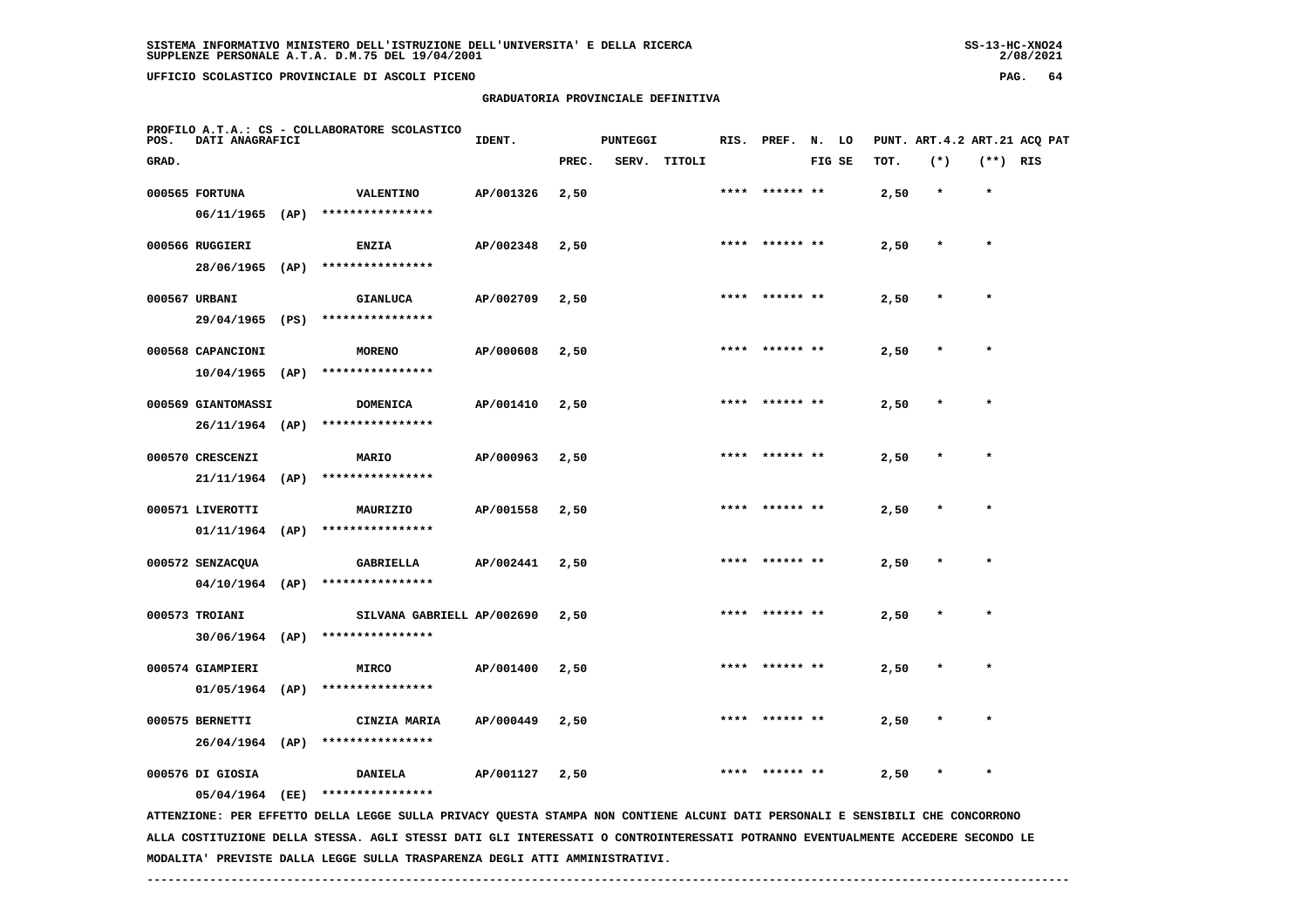**PROFILO A.T.A.: CS - COLLABORATORE SCOLASTICO**

 **GRADUATORIA PROVINCIALE DEFINITIVA**

| POS.         | DATI ANAGRAFICI                  |                                                       | IDENT.    |       | <b>PUNTEGGI</b> |              |      | RIS. PREF.      | N. LO  |      | PUNT. ART.4.2 ART.21 ACQ PAT |            |  |
|--------------|----------------------------------|-------------------------------------------------------|-----------|-------|-----------------|--------------|------|-----------------|--------|------|------------------------------|------------|--|
| GRAD.        |                                  |                                                       |           | PREC. |                 | SERV. TITOLI |      |                 | FIG SE | TOT. | $(*)$                        | $(**)$ RIS |  |
| 000577 RIBES |                                  | FULVIO                                                | AP/002269 | 2,50  |                 |              |      | **** ****** **  |        | 2,50 | $\star$                      | $\star$    |  |
|              | 06/03/1964 (RM)                  | ****************                                      |           |       |                 |              |      |                 |        |      |                              |            |  |
|              | 000578 TRAINI                    | <b>MARIA</b>                                          | AP/002661 | 2,50  |                 |              | **** |                 |        | 2,50 | $\star$                      | $\star$    |  |
|              |                                  | 05/02/1964 (AP) ****************                      |           |       |                 |              |      |                 |        |      |                              |            |  |
|              | 000579 MORICHETTI                | <b>ANDREA</b>                                         | AP/001922 | 2,50  |                 |              |      | **** ****** **  |        | 2,50 | $\star$                      | $\star$    |  |
|              | 23/10/1963 (AP)                  | ****************                                      |           |       |                 |              |      |                 |        |      |                              |            |  |
|              | 000580 MERCURI                   | TULLIO                                                | AP/001831 | 2,50  |                 |              |      | ****  ****** ** |        | 2,50 | $\star$                      | $\star$    |  |
|              | 18/10/1963 (AP)                  | ****************                                      |           |       |                 |              |      |                 |        |      |                              |            |  |
|              | 000581 PALESTINI                 | <b>SERAFINA</b>                                       | AP/002026 | 2,50  |                 |              |      | **** ****** **  |        | 2,50 | $\star$                      | $\star$    |  |
|              | 02/09/1963 (AP)                  | ****************                                      |           |       |                 |              |      |                 |        |      |                              |            |  |
|              | 000582 BERRETTONI                | <b>ROSINA</b>                                         | AP/000453 | 2,50  |                 |              |      | **** ****** **  |        | 2,50 | $\star$                      | $\star$    |  |
|              | $04/06/1963$ (AP)                | ****************                                      |           |       |                 |              |      |                 |        |      |                              |            |  |
| 000583 ZEPPA |                                  | <b>MONICA</b>                                         | AP/002827 | 2,50  |                 |              |      | **** ****** **  |        | 2,50 | $\star$                      | $\star$    |  |
|              |                                  | 11/05/1963 (RM) ****************                      |           |       |                 |              |      |                 |        |      |                              |            |  |
|              |                                  |                                                       |           |       |                 |              |      | **** ****** **  |        |      | $\star$                      | $\star$    |  |
|              | 000584 ASCANI<br>18/04/1963 (AP) | LUCA<br>****************                              | AP/000360 | 2,50  |                 |              |      |                 |        | 2,50 |                              |            |  |
|              |                                  |                                                       |           |       |                 |              |      |                 |        |      |                              |            |  |
|              | 000585 ERCOLI                    | <b>GIUSEPPINA</b><br>19/03/1963 (AP) **************** | AP/001184 | 2,50  |                 |              |      | **** ****** **  |        | 2,50 | $\star$                      | $\star$    |  |
|              |                                  |                                                       |           |       |                 |              |      |                 |        |      |                              |            |  |
|              | 000586 TITTONI                   | <b>ROBERTA</b>                                        | AP/002618 | 2,50  |                 |              |      | **** ****** **  |        | 2,50 | $\star$                      | $\star$    |  |
|              | $12/02/1963$ (AP)                | ****************                                      |           |       |                 |              |      |                 |        |      |                              |            |  |

 **20/01/1963 (RN) \*\*\*\*\*\*\*\*\*\*\*\*\*\*\*\***

000588 CAMACCI **12.50** FIORIGGIA **AP/000568** 2,50 \* \*\*\*\* \*\*\*\*\*\*\*\* \* \* 2,50 \* \*

 **000587 DI GIACOMI DANILA AP/001123 2,50 \*\*\*\* \*\*\*\*\*\* \*\* 2,50 \* \***

 **15/12/1962 (EE) \*\*\*\*\*\*\*\*\*\*\*\*\*\*\*\***

 **ATTENZIONE: PER EFFETTO DELLA LEGGE SULLA PRIVACY QUESTA STAMPA NON CONTIENE ALCUNI DATI PERSONALI E SENSIBILI CHE CONCORRONO ALLA COSTITUZIONE DELLA STESSA. AGLI STESSI DATI GLI INTERESSATI O CONTROINTERESSATI POTRANNO EVENTUALMENTE ACCEDERE SECONDO LE MODALITA' PREVISTE DALLA LEGGE SULLA TRASPARENZA DEGLI ATTI AMMINISTRATIVI.**

 **------------------------------------------------------------------------------------------------------------------------------------**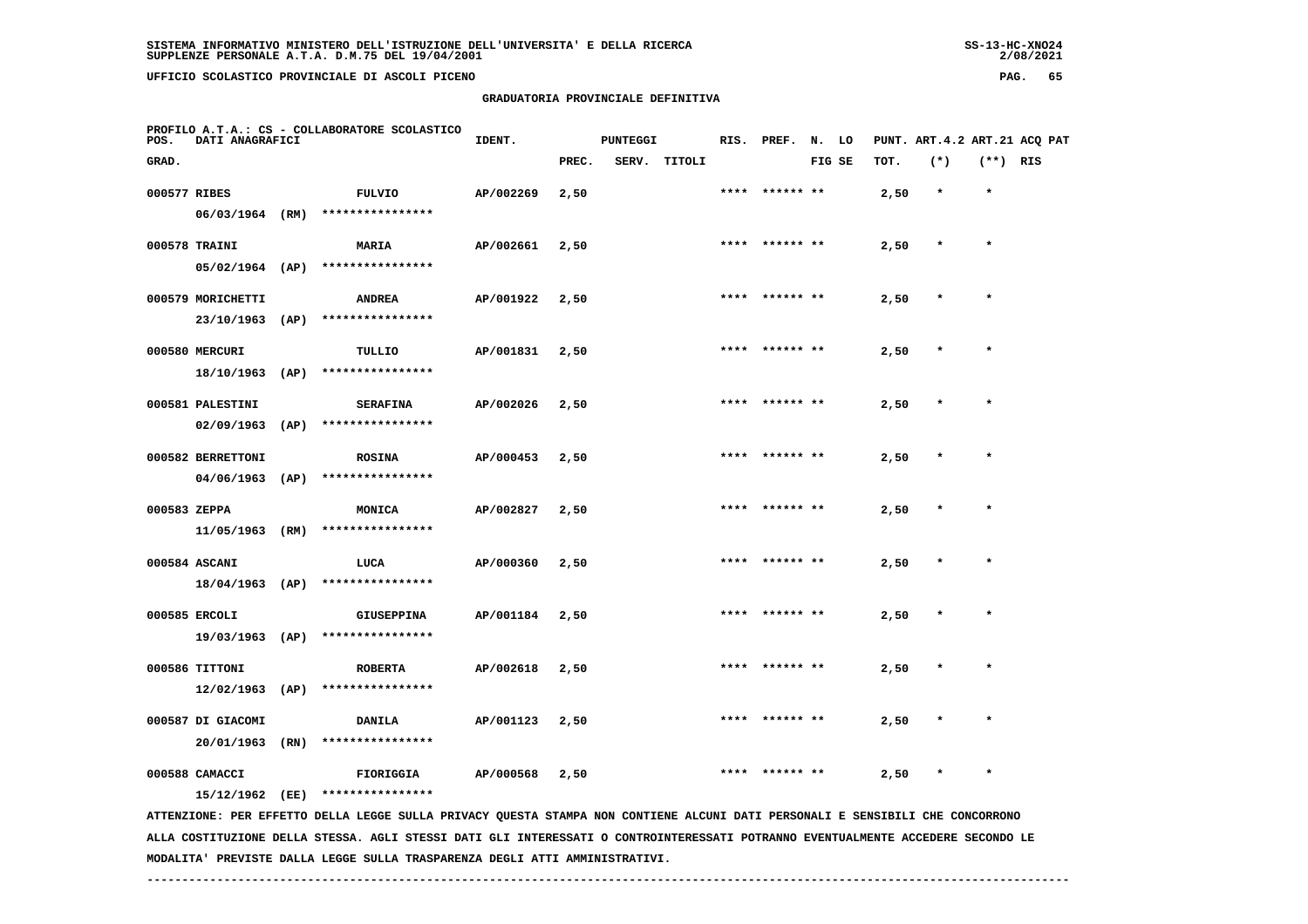**GRADUATORIA PROVINCIALE DEFINITIVA**

| POS.          | DATI ANAGRAFICI    | PROFILO A.T.A.: CS - COLLABORATORE SCOLASTICO | IDENT.           |           | <b>PUNTEGGI</b> |  |              | RIS. PREF. N. LO |        | PUNT. ART.4.2 ART.21 ACQ PAT |         |            |  |
|---------------|--------------------|-----------------------------------------------|------------------|-----------|-----------------|--|--------------|------------------|--------|------------------------------|---------|------------|--|
| GRAD.         |                    |                                               |                  |           | PREC.           |  | SERV. TITOLI |                  | FIG SE | TOT.                         | $(*)$   | $(**)$ RIS |  |
| 000589 VECCHI |                    |                                               | <b>GIUSEPPE</b>  | AP/002754 | 2,50            |  |              | **** ****** **   |        | 2,50                         | $\star$ | $\star$    |  |
|               | 13/09/1962         | (AP)                                          | **************** |           |                 |  |              |                  |        |                              |         |            |  |
|               | 000590 STRACCI     |                                               | <b>IVANA</b>     | AP/002544 | 2,50            |  |              | **** ****** **   |        | 2,50                         | $\star$ | $\star$    |  |
|               | $11/07/1962$ (AP)  |                                               | **************** |           |                 |  |              |                  |        |                              |         |            |  |
|               | 000591 TEMPESTILLI |                                               | <b>MARIA</b>     | AP/002595 | 2,50            |  |              | **** ****** **   |        | 2,50                         | $\star$ | $\star$    |  |
|               | $12/04/1962$ (AP)  |                                               | **************** |           |                 |  |              |                  |        |                              |         |            |  |
|               | 000592 DE LUCA     |                                               | <b>MARISA</b>    | AP/001063 | 2,50            |  |              | **** ****** **   |        | 2,50                         | $\star$ | $\star$    |  |
|               | 18/02/1962         | (AP)                                          | **************** |           |                 |  |              |                  |        |                              |         |            |  |
|               | 000593 DEL PRETE   |                                               | MARCELLO         | AP/001059 | 2,50            |  |              | **** ****** **   |        | 2,50                         | $\star$ | $\star$    |  |
|               | 26/12/1961         | (AP)                                          | **************** |           |                 |  |              |                  |        |                              |         |            |  |
|               | 000594 MILANTONI   |                                               | <b>MILVA</b>     | AP/001853 | 2,50            |  |              | **** ****** **   |        | 2,50                         | $\star$ | $\star$    |  |
|               | 29/11/1961         | (AP)                                          | **************** |           |                 |  |              |                  |        |                              |         |            |  |
|               | 000595 CONCETTI    |                                               | <b>SABINA</b>    | AP/000910 | 2,50            |  |              | **** ****** **   |        | 2,50                         | $\star$ | $\star$    |  |

 **26/02/1961 (AP) \*\*\*\*\*\*\*\*\*\*\*\*\*\*\*\* 000596 LUCIANI GIUSEPPE AP/001571 2,50 \*\*\*\* \*\*\*\*\*\* \*\* 2,50 \* \***

 **29/08/1959 (AP) \*\*\*\*\*\*\*\*\*\*\*\*\*\*\*\* 000597 MANNOZZI CAROLINA AP/001631 2,50 \*\*\*\* \*\*\*\*\*\* \*\* 2,50 \* \* 08/08/1959 (AP) \*\*\*\*\*\*\*\*\*\*\*\*\*\*\*\* 000598 AGOSTINI SILVANO AP/000227 2,50 \*\*\*\* \*\*\*\*\*\* \*\* 2,50 \* \* 17/11/1958 (AP) \*\*\*\*\*\*\*\*\*\*\*\*\*\*\*\* 000599 AGASUCCI MARIA AP/000213 2,50 \*\*\*\* \*\*\*\*\*\* \*\* 2,50 \* \***

 **13/10/1958 (AP) \*\*\*\*\*\*\*\*\*\*\*\*\*\*\*\***

 **000600 NOVELLI VINCENZA AP/001971 2,50 \*\*\*\* \*\*\*\*\*\* \*\* 2,50 \* \***

 **20/10/1957 (AP) \*\*\*\*\*\*\*\*\*\*\*\*\*\*\*\***

 **ATTENZIONE: PER EFFETTO DELLA LEGGE SULLA PRIVACY QUESTA STAMPA NON CONTIENE ALCUNI DATI PERSONALI E SENSIBILI CHE CONCORRONO ALLA COSTITUZIONE DELLA STESSA. AGLI STESSI DATI GLI INTERESSATI O CONTROINTERESSATI POTRANNO EVENTUALMENTE ACCEDERE SECONDO LE MODALITA' PREVISTE DALLA LEGGE SULLA TRASPARENZA DEGLI ATTI AMMINISTRATIVI.**

 **------------------------------------------------------------------------------------------------------------------------------------**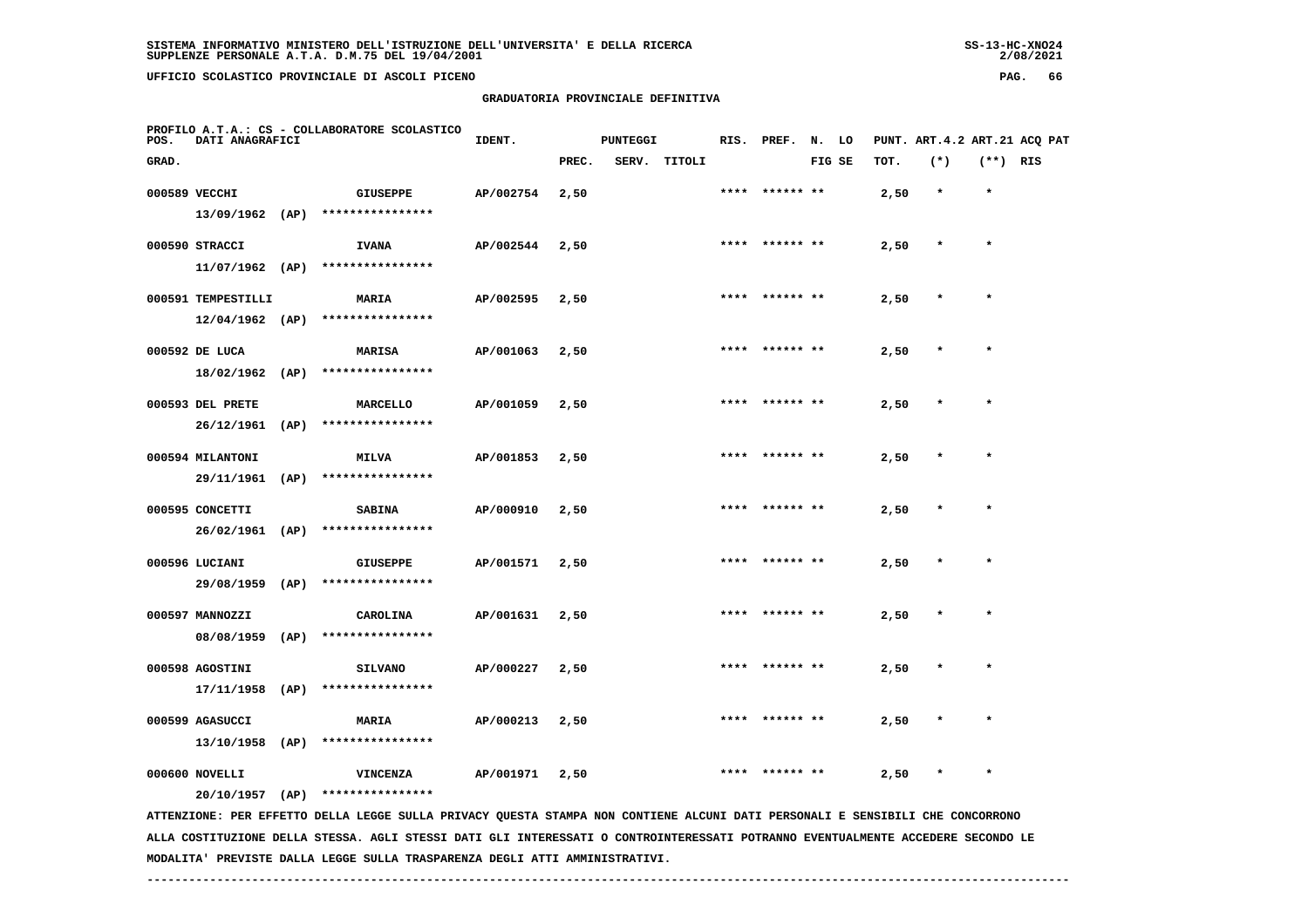**GRADUATORIA PROVINCIALE DEFINITIVA**

| POS.         | DATI ANAGRAFICI              |      | PROFILO A.T.A.: CS - COLLABORATORE SCOLASTICO | IDENT.    |       | <b>PUNTEGGI</b> |        |      | RIS. PREF.     | N. LO  |      | PUNT. ART. 4.2 ART. 21 ACQ PAT |            |  |
|--------------|------------------------------|------|-----------------------------------------------|-----------|-------|-----------------|--------|------|----------------|--------|------|--------------------------------|------------|--|
| GRAD.        |                              |      |                                               |           | PREC. | SERV.           | TITOLI |      |                | FIG SE | TOT. | $(*)$                          | $(**)$ RIS |  |
|              | 000601 PATULLO               |      | GIOVANNI                                      | AP/002078 | 2,50  |                 |        | **** | ****** **      |        | 2,50 | $\star$                        | $\star$    |  |
|              | 14/09/1957                   | (FG) | ****************                              |           |       |                 |        |      |                |        |      |                                |            |  |
|              | 000602 ROMANELLI             |      | FABRIZIO                                      | AP/002298 | 2,50  |                 |        |      | **** ****** ** |        | 2,50 |                                | $\star$    |  |
|              | 15/02/1957                   | (AP) | ****************                              |           |       |                 |        |      |                |        |      |                                |            |  |
|              | 000603 NORCINI               |      | <b>ANNA MARIA</b>                             | AP/001966 | 2,50  |                 |        |      | **** ****** ** |        | 2,50 |                                | $\star$    |  |
|              | 03/01/1957                   | (AP) | ****************                              |           |       |                 |        |      |                |        |      |                                |            |  |
|              |                              |      |                                               |           |       |                 |        |      |                |        |      |                                |            |  |
|              | 000604 CICCONI<br>29/07/1956 | (AP) | GINA<br>****************                      | AP/000809 | 2,50  |                 |        |      | **** ****** ** |        | 2,50 |                                | $\star$    |  |
|              |                              |      |                                               |           |       |                 |        |      |                |        |      |                                |            |  |
|              | 000605 SACCOCCIA             |      | <b>PIO</b><br>****************                | AP/002361 | 2,50  |                 |        |      | **** ****** ** |        | 2,50 |                                | $\star$    |  |
|              | 07/01/1956                   | (AP) |                                               |           |       |                 |        |      |                |        |      |                                |            |  |
|              | 000606 MONTANINI             |      | MARIA SIMONETTA AP/001871                     |           | 2,50  |                 |        |      | **** ****** ** |        | 2,50 |                                | $\star$    |  |
|              | 21/11/1955                   | (CB) | ****************                              |           |       |                 |        |      |                |        |      |                                |            |  |
|              | 000607 BACHETTI              |      | <b>MICHELINA</b>                              | AP/000374 | 2,50  |                 |        |      | **** ****** ** |        | 2,50 |                                | $\star$    |  |
|              | $21/07/1955$ (AP)            |      | ****************                              |           |       |                 |        |      |                |        |      |                                |            |  |
| 000608 MAIER |                              |      | HILDEGARD SOPHIE AP/001595                    |           | 2,50  |                 |        |      | **** ****** ** |        | 2,50 |                                | $\star$    |  |
|              | 19/03/1955 (EE)              |      | ****************                              |           |       |                 |        |      |                |        |      |                                |            |  |
|              | 000609 MIGNINI               |      | <b>SECONDO</b>                                | AP/001847 | 2,50  |                 |        |      |                |        | 2,50 |                                |            |  |
|              | $02/03/1955$ (AP)            |      | ****************                              |           |       |                 |        |      |                |        |      |                                |            |  |
|              | 000610 ALESSANDRINI          |      | <b>TIZIANA</b>                                | AP/000248 | 2,50  |                 |        |      |                |        | 2,50 |                                |            |  |
|              | 26/02/1955 (AP)              |      | ****************                              |           |       |                 |        |      |                |        |      |                                |            |  |
|              | 000611 CICCOLA               |      | FABIOLA                                       | AP/000800 | 2,50  |                 |        |      |                |        | 2,50 |                                |            |  |
|              | 18/01/1955 (AP)              |      | ****************                              |           |       |                 |        |      |                |        |      |                                |            |  |
|              | 000612 MARINI                |      | <b>BIANCA MARIA</b>                           | AP/001700 | 2,45  |                 |        | **** | ****** **      |        | 2,45 |                                | $\star$    |  |
|              |                              |      |                                               |           |       |                 |        |      |                |        |      |                                |            |  |

 **14/03/1960 (PE) \*\*\*\*\*\*\*\*\*\*\*\*\*\*\*\***

 **ATTENZIONE: PER EFFETTO DELLA LEGGE SULLA PRIVACY QUESTA STAMPA NON CONTIENE ALCUNI DATI PERSONALI E SENSIBILI CHE CONCORRONO ALLA COSTITUZIONE DELLA STESSA. AGLI STESSI DATI GLI INTERESSATI O CONTROINTERESSATI POTRANNO EVENTUALMENTE ACCEDERE SECONDO LE MODALITA' PREVISTE DALLA LEGGE SULLA TRASPARENZA DEGLI ATTI AMMINISTRATIVI.**

 **------------------------------------------------------------------------------------------------------------------------------------**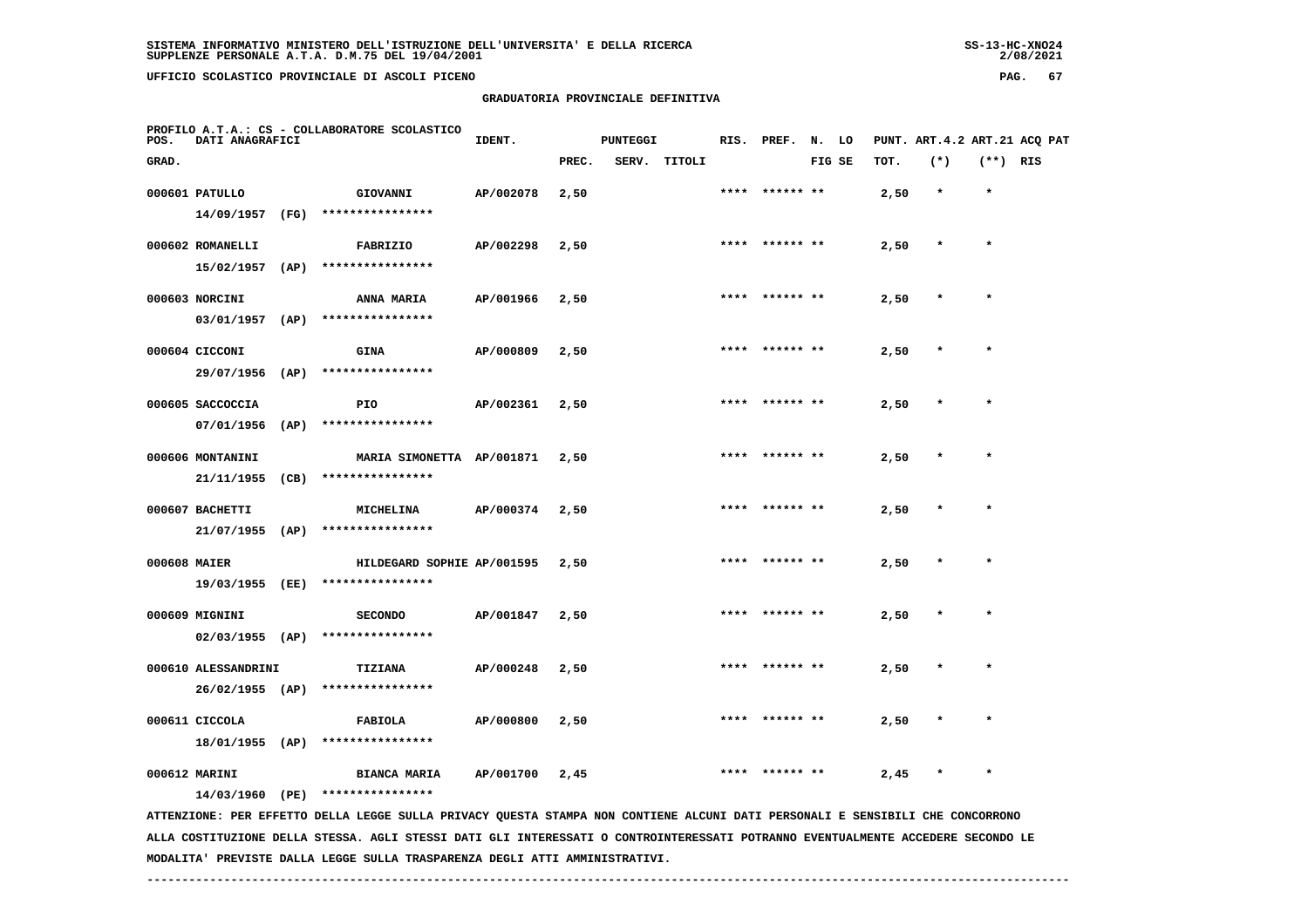**GRADUATORIA PROVINCIALE DEFINITIVA**

| SISTEMA INFORMATIVO MINISTERO DELL'ISTRUZIONE DELL'UNIVERSITA' E DELLA RICERCA | $SS-13-HC-XNO24$ |
|--------------------------------------------------------------------------------|------------------|
| SUPPLENZE PERSONALE A.T.A. D.M.75 DEL 19/04/2001                               | 2/08/2021        |

2/08/2021

 **PROFILO A.T.A.: CS - COLLABORATORE SCOLASTICO POS. DATI ANAGRAFICI IDENT. PUNTEGGI RIS. PREF. N. LO PUNT. ART.4.2 ART.21 ACQ PAT GRAD. PREC. SERV. TITOLI FIG SE TOT. (\*) (\*\*) RIS 000613 D AVIERA MARIA LUISA AP/001014 2,45 \*\*\*\* \*\*\*\*\*\* \*\* 2,45 \* \* 03/10/1957 (AP) \*\*\*\*\*\*\*\*\*\*\*\*\*\*\*\* 000614 AMABILI MARINO AP/000266 2,45 \*\*\*\* \*\*\*\*\*\* \*\* 2,45 \* \* 12/09/1957 (AP) \*\*\*\*\*\*\*\*\*\*\*\*\*\*\*\* 000615 FELICI FABRIZIO AP/001255 2,40 \*\*\*\* \*\*\*\*\*\* \*\* 2,40 \* \* 26/11/1967 (AP) \*\*\*\*\*\*\*\*\*\*\*\*\*\*\*\* 000616 LUPI LORENZO AP/001586 2,40 \*\*\*\* \*\*\*\*\*\* \*\* 2,40 \* \* 19/08/1966 (AP) \*\*\*\*\*\*\*\*\*\*\*\*\*\*\*\* 000617 PERTICARINI MORIS AP/002100 2,40 \*\*\*\* \*\*\*\*\*\* \*\* 2,40 \* \* 23/12/1962 (AP) \*\*\*\*\*\*\*\*\*\*\*\*\*\*\*\* 000618 MARTORELLI LAURA AP/001744 2,40 \*\*\*\* \*\*\*\*\*\* \*\* 2,40 \* \* 09/09/1961 (PE) \*\*\*\*\*\*\*\*\*\*\*\*\*\*\*\* 000619 STIFANI ROBERTO AP/002533 2,40 \*\*\*\* \*\*\*\*\*\* \*\* 2,40 \* \* 22/11/1960 (AP) \*\*\*\*\*\*\*\*\*\*\*\*\*\*\*\* 000620 D ANGELO SILVANA AP/001008 2,40 \*\*\*\* \*\*\*\*\*\* \*\* 2,40 \* \* 14/10/1960 (AP) \*\*\*\*\*\*\*\*\*\*\*\*\*\*\*\* 000621 FALLERONI RANIERO AP/001219 2,40 \*\*\*\* \*\*\*\*\*\* \*\* 2,40 \* \* 02/12/1958 (AP) \*\*\*\*\*\*\*\*\*\*\*\*\*\*\*\* 000622 DI RUSCIO PATRIZIO AP/000025 2,40 \*\*\*\* \*\*\*\*\*\* \*\* 2,40 \* \* 01/07/1958 (AP) \*\*\*\*\*\*\*\*\*\*\*\*\*\*\*\* 000623 TOSTI LUISA AP/002655 2,40 \*\*\*\* \*\*\*\*\*\* \*\* 2,40 \* \* 26/04/1955 (RM) \*\*\*\*\*\*\*\*\*\*\*\*\*\*\*\* 000624 TACCONI ANDREA AP/002558 2,30 \*\*\*\* \*\*\*\*\*\* \*\* 2,30 \* \* 11/06/1965 (AP) \*\*\*\*\*\*\*\*\*\*\*\*\*\*\*\* ATTENZIONE: PER EFFETTO DELLA LEGGE SULLA PRIVACY QUESTA STAMPA NON CONTIENE ALCUNI DATI PERSONALI E SENSIBILI CHE CONCORRONO**

 **ALLA COSTITUZIONE DELLA STESSA. AGLI STESSI DATI GLI INTERESSATI O CONTROINTERESSATI POTRANNO EVENTUALMENTE ACCEDERE SECONDO LE MODALITA' PREVISTE DALLA LEGGE SULLA TRASPARENZA DEGLI ATTI AMMINISTRATIVI.**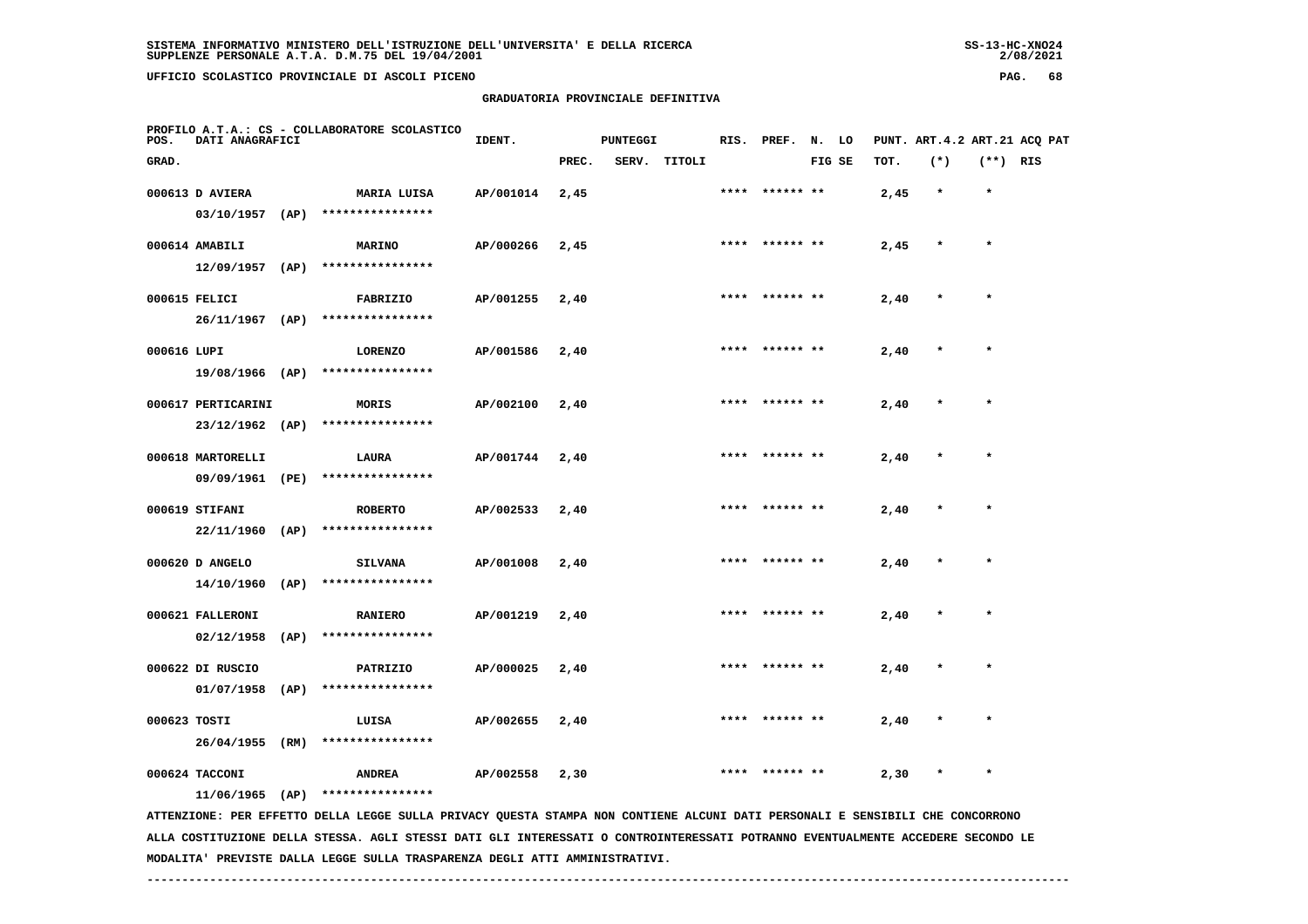| UFFICIO SCOLASTICO PROVINCIALE DI ASCOLI PICENO                          |        |                                    |                  |  |                              | PAG. | -69 |
|--------------------------------------------------------------------------|--------|------------------------------------|------------------|--|------------------------------|------|-----|
|                                                                          |        | GRADUATORIA PROVINCIALE DEFINITIVA |                  |  |                              |      |     |
| PROFILO A.T.A.: CS - COLLABORATORE SCOLASTICO<br>POS.<br>DATI ANAGRAFICI | IDENT. | PUNTEGGI                           | RIS. PREF. N. LO |  | PUNT. ART.4.2 ART.21 ACO PAT |      |     |

| GRAD.             |      |                                   |           | PREC. | SERV. | TITOLI |      |                | FIG SE | TOT. | $(*)$   | $(**)$ RIS |  |
|-------------------|------|-----------------------------------|-----------|-------|-------|--------|------|----------------|--------|------|---------|------------|--|
| 000625 DIOMEDI    |      | <b>ELEONORA</b>                   | AP/001149 | 2,30  |       |        |      |                |        | 2,30 | $\star$ | $\star$    |  |
| 24/09/1961        | (AP) | ****************                  |           |       |       |        |      |                |        |      |         |            |  |
| 000626 MANNOZZI   |      | <b>MARIA LUISA</b>                | AP/001633 | 2,30  |       |        |      | **** ****** ** |        | 2,30 |         | $\star$    |  |
| 25/10/1960        | (AP) | ****************                  |           |       |       |        |      |                |        |      |         |            |  |
| 000627 BUONVECCHI |      | <b>BRUNELLA</b>                   | AP/000541 | 2,30  |       |        |      | **** ****** ** |        | 2,30 |         | $\star$    |  |
| 02/01/1960        | (AP) | ****************                  |           |       |       |        |      |                |        |      |         |            |  |
| 000628 CARFAGNA   |      | <b>RITA</b>                       | AP/000673 | 2,30  |       |        |      | **** ****** ** |        | 2,30 | $\star$ | $\star$    |  |
| 27/07/1959        | (AP) | ****************                  |           |       |       |        |      |                |        |      |         |            |  |
| 000629 APRILETTI  |      | <b>ILIANA</b>                     | AP/000350 | 2,30  |       |        |      | **** ****** ** |        | 2,30 | $\star$ | $\star$    |  |
| 24/05/1959        | (AP) | ****************                  |           |       |       |        |      |                |        |      |         |            |  |
| 000630 CAMPONI    |      | <b>GAETANO</b>                    | AP/000591 | 2,30  |       |        |      | **** ****** ** |        | 2,30 |         | $\star$    |  |
| 15/11/1958        | (TE) | ****************                  |           |       |       |        |      |                |        |      |         |            |  |
| 000631 FAZZINI    |      | <b>RINO</b>                       | AP/001241 | 2,30  |       |        |      | **** ****** ** |        | 2,30 |         | $\star$    |  |
| $19/12/1957$ (AP) |      | ****************                  |           |       |       |        |      |                |        |      |         |            |  |
| 000632 VITA       |      | LUIGINO                           | AP/002790 | 2,30  |       |        |      | **** ****** ** |        | 2,30 | $\star$ | $\star$    |  |
| $07/09/1954$ (AP) |      | ****************                  |           |       |       |        |      |                |        |      |         |            |  |
| 000633 CAPRIOTTI  |      | <b>PAOLO</b>                      | AP/000653 | 2,25  |       |        | **** | ****** **      |        | 2,25 | $\star$ | $\star$    |  |
| 28/06/1967 (TO)   |      | ****************                  |           |       |       |        |      |                |        |      |         |            |  |
| 000634 CINESI     |      | <b>CESARINA</b>                   | AP/000822 | 2,25  |       |        |      | ****** **      |        | 2,25 | $\star$ | $\star$    |  |
| $10/05/1962$ (AP) |      | ****************                  |           |       |       |        |      |                |        |      |         |            |  |
| 000635 ANTOLINI   |      | ANNA MARIA<br>****************    | AP/000324 | 2,25  |       |        |      |                |        | 2,25 |         | $\star$    |  |
| $22/11/1961$ (AP) |      |                                   |           |       |       |        |      |                |        |      |         |            |  |
| 000636 CAPECCI    |      | <b>TERESA</b><br>**************** | AP/000092 | 2,25  |       |        | **** | ****** **      |        | 2,25 |         | $\star$    |  |
| $03/09/1961$ (AP) |      |                                   |           |       |       |        |      |                |        |      |         |            |  |

 **ATTENZIONE: PER EFFETTO DELLA LEGGE SULLA PRIVACY QUESTA STAMPA NON CONTIENE ALCUNI DATI PERSONALI E SENSIBILI CHE CONCORRONO ALLA COSTITUZIONE DELLA STESSA. AGLI STESSI DATI GLI INTERESSATI O CONTROINTERESSATI POTRANNO EVENTUALMENTE ACCEDERE SECONDO LE MODALITA' PREVISTE DALLA LEGGE SULLA TRASPARENZA DEGLI ATTI AMMINISTRATIVI.**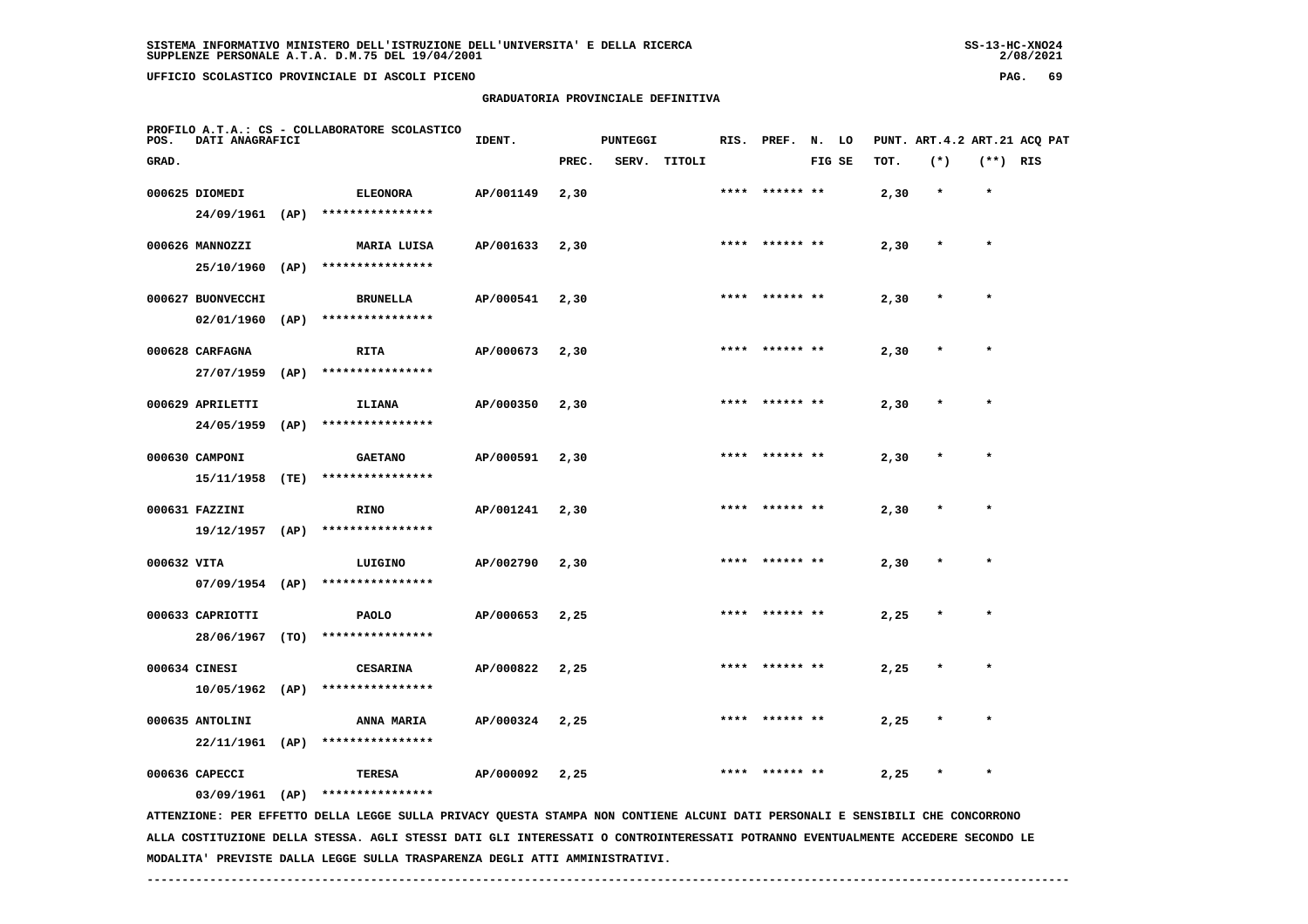## **GRADUATORIA PROVINCIALE DEFINITIVA**

 $2/08/2021$ 

| PROFILO A.T.A.: CS - COLLABORATORE SCOLASTICO<br>DATI ANAGRAFICI<br>POS. |                    |  | IDENT.<br><b>PUNTEGGI</b>                                                                                                     |           |       |  | RIS. PREF. N. LO |      |                 |        |      | PUNT. ART.4.2 ART.21 ACQ PAT |            |  |
|--------------------------------------------------------------------------|--------------------|--|-------------------------------------------------------------------------------------------------------------------------------|-----------|-------|--|------------------|------|-----------------|--------|------|------------------------------|------------|--|
| GRAD.                                                                    |                    |  |                                                                                                                               |           | PREC. |  | SERV. TITOLI     |      |                 | FIG SE | TOT. | $(*)$                        | $(**)$ RIS |  |
|                                                                          | 000637 CELLINI     |  | <b>ERMANNO</b>                                                                                                                | AP/000097 | 2,25  |  |                  |      | **** ****** **  |        | 2,25 | $\star$                      | $\star$    |  |
|                                                                          |                    |  | 12/09/1959 (AP) ****************                                                                                              |           |       |  |                  |      |                 |        |      |                              |            |  |
|                                                                          | 000638 PALMUCCI    |  | PIER SIMONE                                                                                                                   | AP/002035 | 2,20  |  |                  |      | **** ****** **  |        | 2,20 | $\star$                      | $\star$    |  |
|                                                                          |                    |  | 25/04/1967 (AP) ****************                                                                                              |           |       |  |                  |      |                 |        |      |                              |            |  |
|                                                                          | 000639 CASTELLETTI |  | LAURA                                                                                                                         | AP/000703 | 2,20  |  |                  |      | **** ****** **  |        | 2,20 |                              |            |  |
|                                                                          |                    |  | $05/08/1962$ (AP) ****************                                                                                            |           |       |  |                  |      |                 |        |      |                              |            |  |
|                                                                          | 000640 D ANGELO    |  | <b>MINEDI</b>                                                                                                                 | AP/001004 | 2,20  |  |                  |      | **** ****** **  |        | 2,20 |                              |            |  |
|                                                                          | $19/04/1957$ (AP)  |  | ****************                                                                                                              |           |       |  |                  |      |                 |        |      |                              |            |  |
| 000641 IOZZI                                                             |                    |  | EMMA                                                                                                                          | AP/001488 | 2,20  |  |                  |      | **** ****** **  |        | 2,20 |                              | $\star$    |  |
|                                                                          | $17/11/1955$ (AP)  |  | ****************                                                                                                              |           |       |  |                  |      |                 |        |      |                              |            |  |
|                                                                          | 000642 BURATTI     |  | LUCIA                                                                                                                         | AP/000544 | 2,15  |  |                  |      |                 |        | 2,15 |                              |            |  |
|                                                                          | $06/08/1964$ (AP)  |  | ****************                                                                                                              |           |       |  |                  |      |                 |        |      |                              |            |  |
| 000643 POGGI                                                             |                    |  | <b>ESTER</b>                                                                                                                  | AP/002179 | 2,15  |  |                  |      | **** ****** **  |        | 2,15 | $\star$                      | $\star$    |  |
|                                                                          |                    |  | 19/05/1964 (AP) ****************                                                                                              |           |       |  |                  |      |                 |        |      |                              |            |  |
|                                                                          | 000644 FEDERICI    |  | <b>PAOLA</b>                                                                                                                  | AP/000118 | 2,15  |  |                  |      | **** ****** **  |        | 2,15 | $\ast$                       | $\star$    |  |
|                                                                          |                    |  | 06/05/1964 (AP) ****************                                                                                              |           |       |  |                  |      |                 |        |      |                              |            |  |
|                                                                          | 000645 TESORATI    |  | VIVIANA                                                                                                                       | AP/002601 | 2,15  |  |                  | **** |                 |        | 2,15 |                              |            |  |
|                                                                          | 23/11/1963 (AP)    |  | ****************                                                                                                              |           |       |  |                  |      |                 |        |      |                              |            |  |
|                                                                          | 000646 GRILLO      |  | <b>ROSA</b>                                                                                                                   | AP/001460 | 2,15  |  |                  |      | ****  ****** ** |        | 2,15 | $\star$                      | $\star$    |  |
|                                                                          | 09/06/1963 (EE)    |  | ****************                                                                                                              |           |       |  |                  |      |                 |        |      |                              |            |  |
|                                                                          | 000647 CIABATTONI  |  | <b>ANITA</b>                                                                                                                  | AP/000773 | 2,15  |  |                  |      |                 |        | 2,15 |                              |            |  |
|                                                                          | 26/01/1963 (AP)    |  | ****************                                                                                                              |           |       |  |                  |      |                 |        |      |                              |            |  |
|                                                                          | 000648 CARLOME'    |  | LUIGI                                                                                                                         | AP/000681 | 2,15  |  |                  |      | **** ****** **  |        | 2,15 | $\star$                      | $\star$    |  |
|                                                                          | $05/12/1962$ (AP)  |  | ****************                                                                                                              |           |       |  |                  |      |                 |        |      |                              |            |  |
|                                                                          |                    |  | ATTENZIONE: PER EFFETTO DELLA LEGGE SULLA PRIVACY QUESTA STAMPA NON CONTIENE ALCUNI DATI PERSONALI E SENSIBILI CHE CONCORRONO |           |       |  |                  |      |                 |        |      |                              |            |  |

 **ALLA COSTITUZIONE DELLA STESSA. AGLI STESSI DATI GLI INTERESSATI O CONTROINTERESSATI POTRANNO EVENTUALMENTE ACCEDERE SECONDO LE MODALITA' PREVISTE DALLA LEGGE SULLA TRASPARENZA DEGLI ATTI AMMINISTRATIVI.**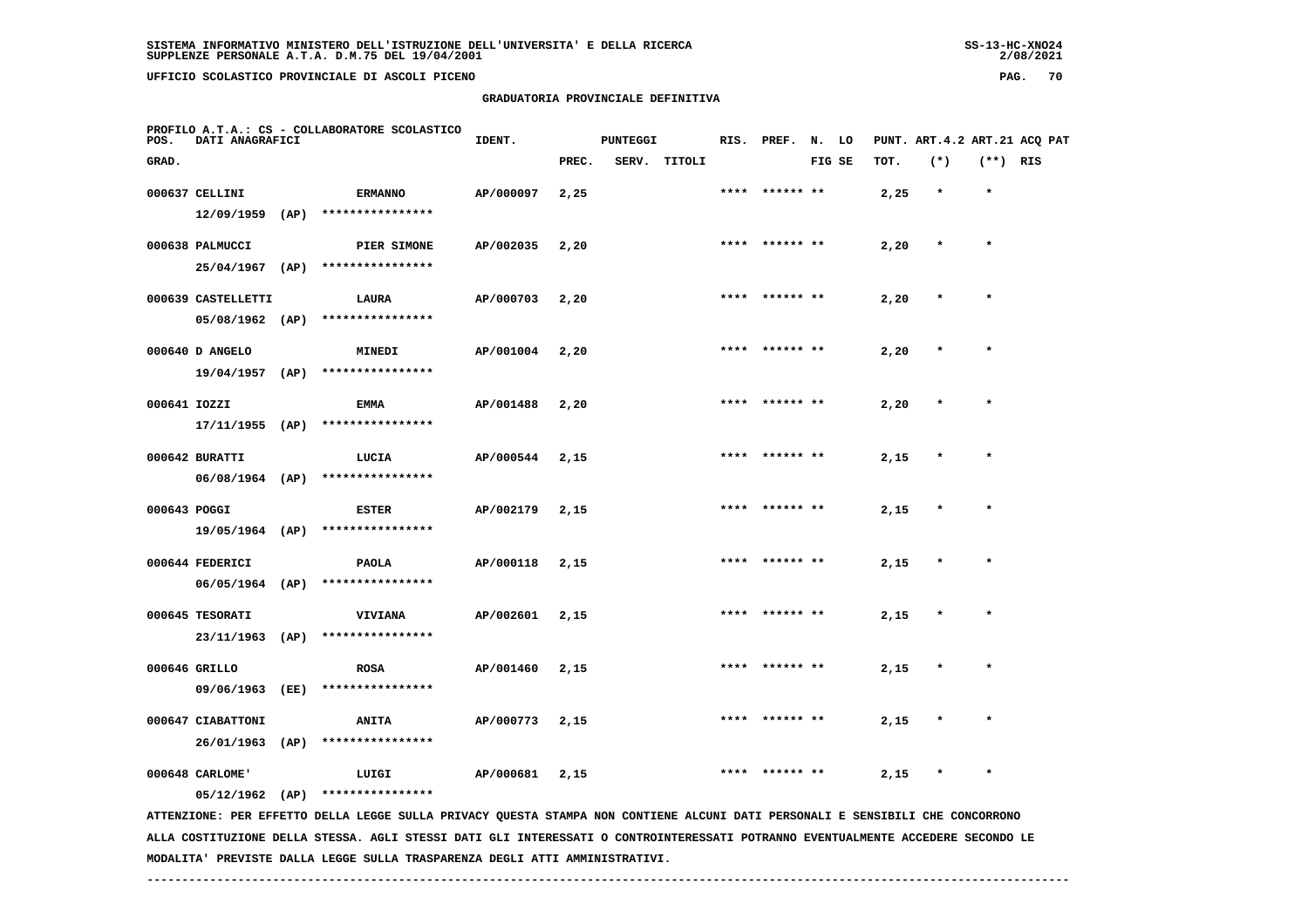## **GRADUATORIA PROVINCIALE DEFINITIVA**

 $2/08/2021$ 

| PROFILO A.T.A.: CS - COLLABORATORE SCOLASTICO<br><b>DATI ANAGRAFICI</b><br>POS. |                                                                                                                                                                        |      |                                                      | IDENT.    | <b>PUNTEGGI</b> |  |              |      | RIS. PREF. N. LO |        |  | PUNT. ART.4.2 ART.21 ACQ PAT |         |            |  |  |
|---------------------------------------------------------------------------------|------------------------------------------------------------------------------------------------------------------------------------------------------------------------|------|------------------------------------------------------|-----------|-----------------|--|--------------|------|------------------|--------|--|------------------------------|---------|------------|--|--|
| GRAD.                                                                           |                                                                                                                                                                        |      |                                                      |           | PREC.           |  | SERV. TITOLI |      |                  | FIG SE |  | TOT.                         | $(*)$   | $(**)$ RIS |  |  |
|                                                                                 | 000649 CICCONI<br>27/04/1962 (AP)                                                                                                                                      |      | <b>ALESSANDRA</b><br>****************                | AP/000804 | 2,15            |  |              |      | **** ****** **   |        |  | 2,15                         | $\star$ | $\star$    |  |  |
|                                                                                 | 000650 CRISTOFORI<br>$11/12/1961$ (MI)                                                                                                                                 |      | DERNA GISELLA<br>****************                    | AP/000967 | 2,15            |  |              |      |                  |        |  | 2,15                         |         | $\star$    |  |  |
|                                                                                 | 000651 CIOTTI<br>$07/11/1961$ (AP)                                                                                                                                     |      | <b>ROBERTO</b><br>****************                   | AP/000831 | 2,15            |  |              |      | **** ****** **   |        |  | 2,15                         | $\star$ | $\star$    |  |  |
|                                                                                 | 000652 MARCHESANI                                                                                                                                                      |      | <b>FRANCESCO</b><br>29/08/1961 (AP) **************** | AP/001653 | 2,15            |  |              |      | **** ****** **   |        |  | 2,15                         | $\ast$  | $\star$    |  |  |
|                                                                                 | 000653 FIORETTI<br>19/08/1961 (AP)                                                                                                                                     |      | PIERA<br>****************                            | AP/001309 | 2,15            |  |              |      | **** ****** **   |        |  | 2,15                         |         |            |  |  |
|                                                                                 | 000654 MALASPINA<br>18/07/1961                                                                                                                                         | (AP) | <b>ENRICA</b><br>****************                    | AP/001599 | 2,15            |  |              |      | **** ****** **   |        |  | 2,15                         | $\star$ | $\star$    |  |  |
|                                                                                 | 000655 SILVESTRI<br>31/03/1961 (AP)                                                                                                                                    |      | ANNA MARIA<br>****************                       | AP/002466 | 2,15            |  |              | **** | ****** **        |        |  | 2,15                         |         | $\star$    |  |  |
|                                                                                 | 000656 TREGGIARI<br>24/03/1961                                                                                                                                         | (AP) | <b>STEFANO</b><br>****************                   | AP/002675 | 2,15            |  |              |      | **** ****** **   |        |  | 2,15                         | $\star$ | $\star$    |  |  |
|                                                                                 | 000657 MELONCINI<br>$04/03/1961$ (AP)                                                                                                                                  |      | ZENAIDE<br>****************                          | AP/001817 | 2,15            |  |              | **** |                  |        |  | 2,15                         | $\star$ | $\star$    |  |  |
|                                                                                 | 000658 CANDELLORI<br>24/08/1960                                                                                                                                        | (AP) | PIERO<br>****************                            | AP/000600 | 2,15            |  |              |      | ****** **        |        |  | 2,15                         | $\ast$  | $\star$    |  |  |
|                                                                                 | 000659 VALIANTI<br>28/07/1960 (AP)                                                                                                                                     |      | <b>RITA</b><br>****************                      | AP/002733 | 2,15            |  |              |      |                  |        |  | 2,15                         |         |            |  |  |
|                                                                                 | 000660 PALESTINI                                                                                                                                                       |      | <b>MARINA</b>                                        | AP/002022 | 2,15            |  |              | **** | ****** **        |        |  | 2,15                         | $\ast$  | $\star$    |  |  |
|                                                                                 | $27/07/1960$ (AP)<br>****************<br>ATTENZIONE: PER EFFETTO DELLA LEGGE SULLA PRIVACY QUESTA STAMPA NON CONTIENE ALCUNI DATI PERSONALI E SENSIBILI CHE CONCORRONO |      |                                                      |           |                 |  |              |      |                  |        |  |                              |         |            |  |  |

 **ALLA COSTITUZIONE DELLA STESSA. AGLI STESSI DATI GLI INTERESSATI O CONTROINTERESSATI POTRANNO EVENTUALMENTE ACCEDERE SECONDO LE MODALITA' PREVISTE DALLA LEGGE SULLA TRASPARENZA DEGLI ATTI AMMINISTRATIVI.**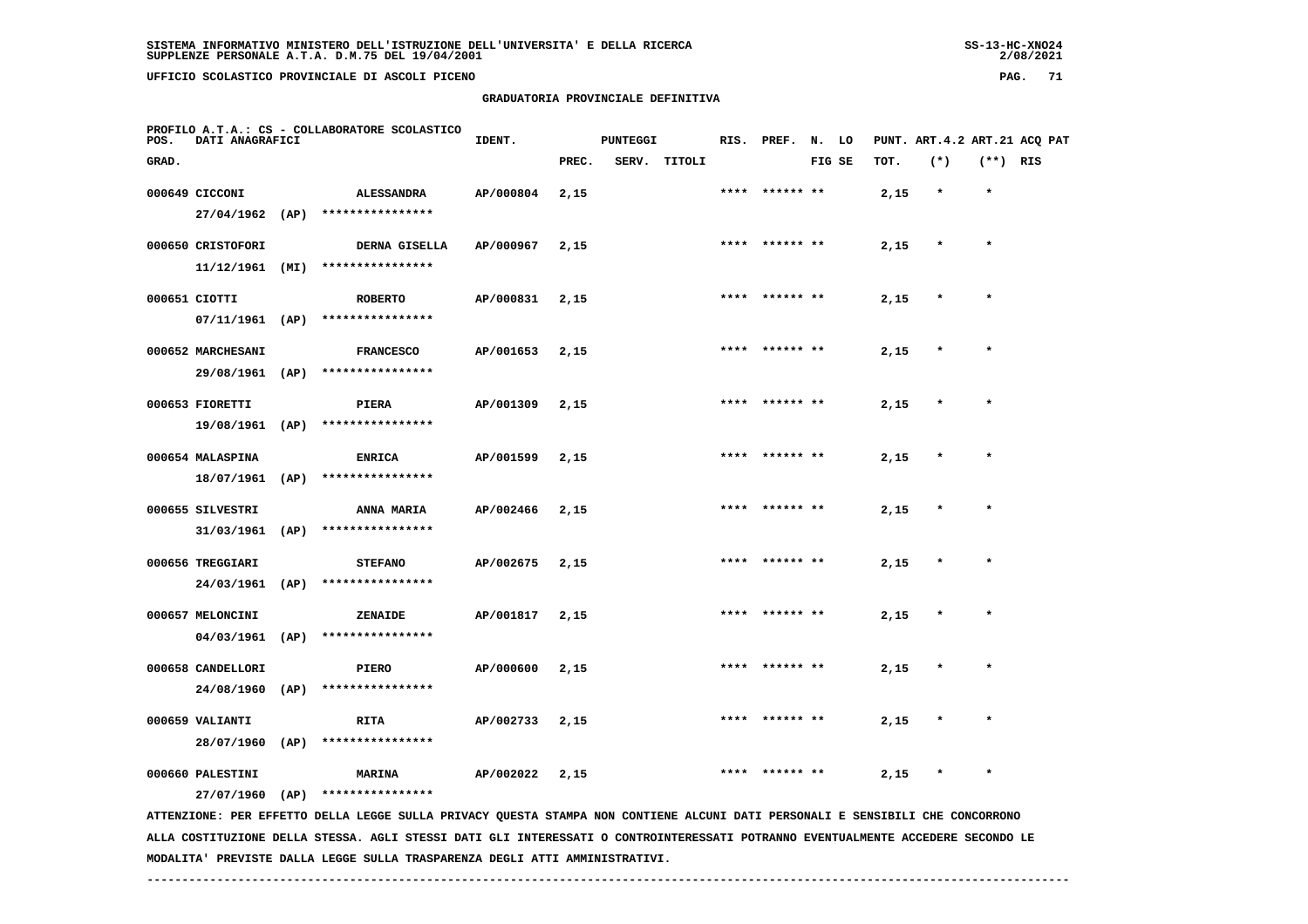**GRADUATORIA PROVINCIALE DEFINITIVA**

| POS.         | DATI ANAGRAFICI   |      | PROFILO A.T.A.: CS - COLLABORATORE SCOLASTICO | IDENT.    |       | <b>PUNTEGGI</b> |              |      | RIS. PREF. N. LO |        |      | PUNT. ART.4.2 ART.21 ACQ PAT |            |  |
|--------------|-------------------|------|-----------------------------------------------|-----------|-------|-----------------|--------------|------|------------------|--------|------|------------------------------|------------|--|
| GRAD.        |                   |      |                                               |           | PREC. |                 | SERV. TITOLI |      |                  | FIG SE | TOT. | $(*)$                        | $(**)$ RIS |  |
|              | 000661 DI FILIPPO |      | LORELLA                                       | AP/001120 | 2,15  |                 |              |      | **** ****** **   |        | 2,15 | $\star$                      | $\star$    |  |
|              | 04/10/1959        | (TE) | ****************                              |           |       |                 |              |      |                  |        |      |                              |            |  |
|              | 000662 MAURIZI    |      | <b>MARIA RITA</b>                             | AP/001799 | 2,15  |                 |              |      | **** ****** **   |        | 2,15 | $\star$                      | $\star$    |  |
|              | 04/06/1959        | (EE) | ****************                              |           |       |                 |              |      |                  |        |      |                              |            |  |
| 000663 POLCI |                   |      | <b>EMANUELA</b>                               | AP/002184 | 2,15  |                 |              |      | **** ****** **   |        | 2,15 | $\star$                      | $\star$    |  |
|              | 20/03/1959        | (AP) | ****************                              |           |       |                 |              |      |                  |        |      |                              |            |  |
| 000664 RICCI | 27/01/1959        | (AP) | <b>LEONELLA</b><br>****************           | AP/002272 | 2,15  |                 |              | **** | ****** **        |        | 2,15 | $\star$                      | $\star$    |  |
|              |                   |      |                                               |           |       |                 |              |      |                  |        |      |                              |            |  |
|              | 000665 SEMBRONI   |      | PATRIZIA                                      | AP/002440 | 2,15  |                 |              |      | **** ****** **   |        | 2,15 | $\star$                      | $\star$    |  |

 **13/08/1958 (AP) \*\*\*\*\*\*\*\*\*\*\*\*\*\*\*\* 000666 PAGLIALUNGA EROS AP/002005 2,15 \*\*\*\* \*\*\*\*\*\* \*\* 2,15 \* \* 21/05/1958 (AN) \*\*\*\*\*\*\*\*\*\*\*\*\*\*\*\* 000667 PALLOTTA GIUSEPPE AP/002031 2,15 \*\*\*\* \*\*\*\*\*\* \*\* 2,15 \* \***

 **15/01/1958 (MC) \*\*\*\*\*\*\*\*\*\*\*\*\*\*\*\* 000668 ILARI SAGRIPANTI LUIGI AP/001477 2,15 \*\*\*\* \*\*\*\*\*\* \*\* 2,15 \* \***

 **22/10/1957 (AP) \*\*\*\*\*\*\*\*\*\*\*\*\*\*\*\* 000669 MONSIGNORI ERMINIA AP/000152 2,15 \*\*\*\* \*\*\*\*\*\* \*\* 2,15 \* \* 22/02/1957 (AP) \*\*\*\*\*\*\*\*\*\*\*\*\*\*\*\* 000670 CAPRIOTTI MARIA ANTONIETTA AP/000648 2,15 \*\*\*\* \*\*\*\*\*\* \*\* 2,15 \* \***

 **06/08/1956 (AP) \*\*\*\*\*\*\*\*\*\*\*\*\*\*\*\* 000671 SANTORI LUIGIA AP/002391 2,15 \*\*\*\* \*\*\*\*\*\* \*\* 2,15 \* \* 21/02/1956 (AP) \*\*\*\*\*\*\*\*\*\*\*\*\*\*\*\***

 **000672 BOLLETTINI ROSALBA AP/000476 2,15 \*\*\*\* \*\*\*\*\*\* \*\* 2,15 \* \* 10/05/1955 (AP) \*\*\*\*\*\*\*\*\*\*\*\*\*\*\*\***

 **ATTENZIONE: PER EFFETTO DELLA LEGGE SULLA PRIVACY QUESTA STAMPA NON CONTIENE ALCUNI DATI PERSONALI E SENSIBILI CHE CONCORRONO ALLA COSTITUZIONE DELLA STESSA. AGLI STESSI DATI GLI INTERESSATI O CONTROINTERESSATI POTRANNO EVENTUALMENTE ACCEDERE SECONDO LE MODALITA' PREVISTE DALLA LEGGE SULLA TRASPARENZA DEGLI ATTI AMMINISTRATIVI.**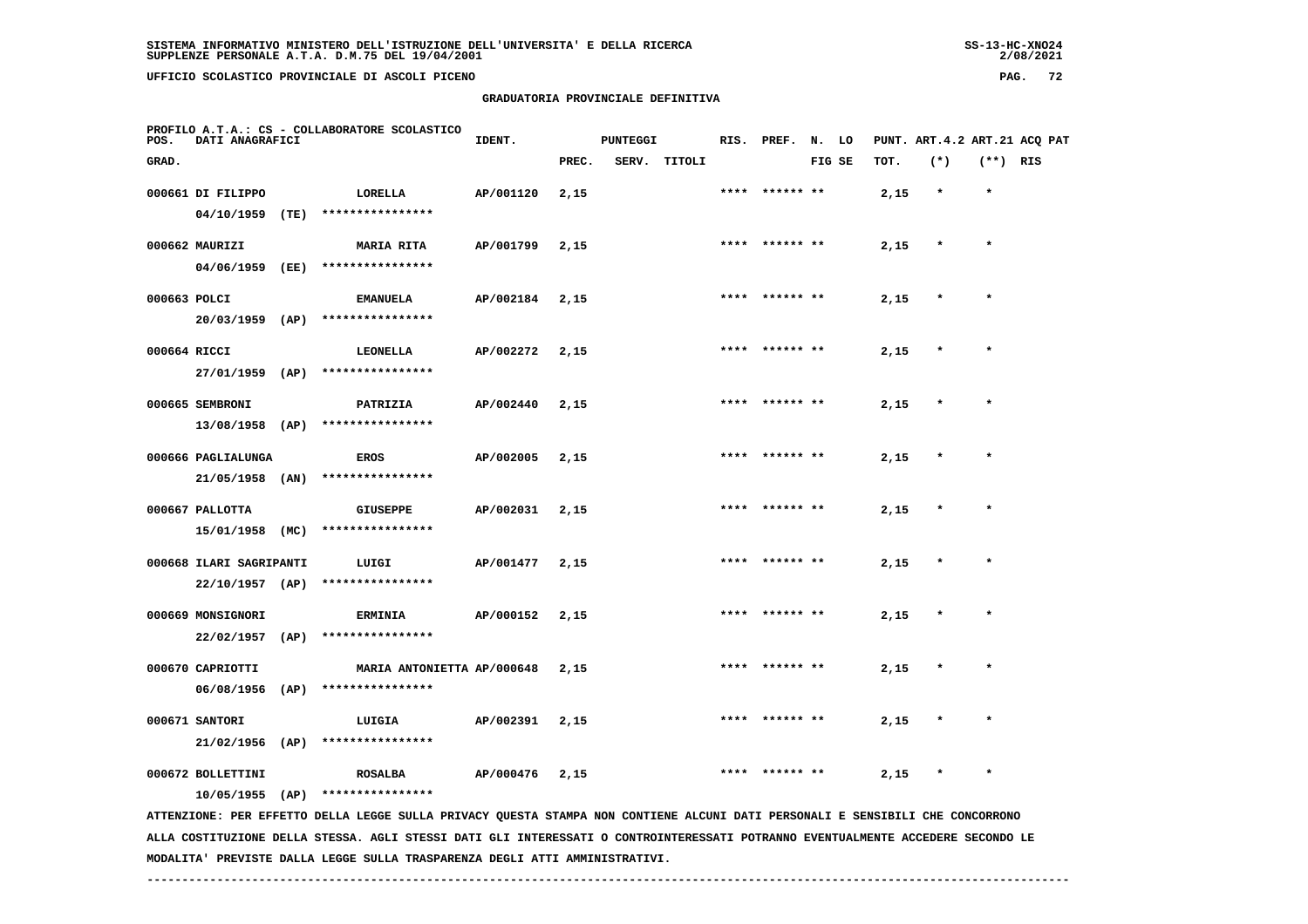**GRADUATORIA PROVINCIALE DEFINITIVA**

| POS.        | DATI ANAGRAFICI   |      | PROFILO A.T.A.: CS - COLLABORATORE SCOLASTICO | IDENT.    |       | PUNTEGGI |              |      | RIS. PREF.     | N. LO  |              |      | PUNT. ART. 4.2 ART. 21 ACQ PAT |            |  |
|-------------|-------------------|------|-----------------------------------------------|-----------|-------|----------|--------------|------|----------------|--------|--------------|------|--------------------------------|------------|--|
| GRAD.       |                   |      |                                               |           | PREC. |          | SERV. TITOLI |      |                | FIG SE |              | TOT. | $(*)$                          | $(**)$ RIS |  |
|             | 000673 PALIOTTI   |      | <b>FRANCESCO</b>                              | AP/002027 | 2,15  |          |              |      | **** ****** ** |        |              | 2,15 | $\star$                        | $\star$    |  |
|             | 08/11/1954 (AP)   |      | ****************                              |           |       |          |              |      |                |        |              |      |                                |            |  |
|             | 000674 FLAMMINI   |      | <b>RITA</b>                                   | AP/001316 | 2,00  | 0,10     |              |      | **** ****** ** |        |              | 2,10 | $\star$                        | $\star$    |  |
|             | $22/05/1960$ (AP) |      | ****************                              |           |       |          |              |      |                |        |              |      |                                |            |  |
|             | 000675 FICIARA    |      | CLAUDIO                                       | AP/001293 | 2,10  |          |              | **** | ****** **      |        |              | 2,10 | $\star$                        | $\star$    |  |
|             | 28/11/1957 (AP)   |      | ****************                              |           |       |          |              |      |                |        |              |      |                                |            |  |
|             | 000676 POMPILI    |      | <b>CARMEN</b>                                 | AP/002210 | 2,10  |          |              |      | **** ****** ** |        |              | 2,10 | $\star$                        | $\star$    |  |
|             | 16/07/1955        | (TE) | ****************                              |           |       |          |              |      |                |        |              |      |                                |            |  |
|             | 000677 DI NARDO   |      | <b>GIOVANNA</b>                               | AP/001147 | 2,00  | 0,05     |              |      | **** ****** ** |        | $\mathbf{x}$ | 2,05 | $\star$                        | $\star$    |  |
|             | 01/01/1955        | (CH) | ****************                              |           |       |          |              |      |                |        |              |      |                                |            |  |
| 000678 PEPE |                   |      | <b>ELISABELLA</b>                             | AP/002086 | 2,05  |          |              |      | **** ****** ** |        |              | 2,05 | $\star$                        | $\star$    |  |
|             | 02/12/1963        | (AP) | ****************                              |           |       |          |              |      |                |        |              |      |                                |            |  |
|             | 000679 SCARTOZZI  |      | <b>STEFANO</b>                                | AP/002417 | 2,05  |          |              |      | **** ****** ** |        |              | 2,05 | $\star$                        | $\star$    |  |
|             | 29/01/1963        | (AP) | ****************                              |           |       |          |              |      |                |        |              |      |                                |            |  |
|             | 000680 MASONE     |      | <b>VINCENZO</b>                               | AP/001765 | 2,05  |          |              | **** | ****** **      |        |              | 2,05 | $\star$                        | $\star$    |  |
|             | $14/01/1962$ (AP) |      | ****************                              |           |       |          |              |      |                |        |              |      |                                |            |  |
|             |                   |      |                                               |           |       |          |              |      |                |        |              |      |                                |            |  |

 **24/05/1959 (AP) \*\*\*\*\*\*\*\*\*\*\*\*\*\*\*\* 000683 TACCONI FRANCESCO AP/002559 2,05 \*\*\*\* \*\*\*\*\*\* \*\* 2,05 \* \* 24/01/1955 (AP) \*\*\*\*\*\*\*\*\*\*\*\*\*\*\*\***

 **000684 PARADISI FERNANDO AP/002058 2,05 \*\*\*\* \*\*\*\*\*\* \*\* 2,05 \* \***

 **000681 BELLETTI MARIO AP/000434 2,05 \*\*\*\* \*\*\*\*\*\* \*\* 2,05 \* \***

 **000682 BEI GIOVANNINA AP/000429 2,05 \*\*\*\* \*\*\*\*\*\* \*\* 2,05 \* \***

 **10/12/1954 (TE) \*\*\*\*\*\*\*\*\*\*\*\*\*\*\*\***

 **29/12/1960 (AP) \*\*\*\*\*\*\*\*\*\*\*\*\*\*\*\***

 **ATTENZIONE: PER EFFETTO DELLA LEGGE SULLA PRIVACY QUESTA STAMPA NON CONTIENE ALCUNI DATI PERSONALI E SENSIBILI CHE CONCORRONO ALLA COSTITUZIONE DELLA STESSA. AGLI STESSI DATI GLI INTERESSATI O CONTROINTERESSATI POTRANNO EVENTUALMENTE ACCEDERE SECONDO LE MODALITA' PREVISTE DALLA LEGGE SULLA TRASPARENZA DEGLI ATTI AMMINISTRATIVI.**

 **------------------------------------------------------------------------------------------------------------------------------------**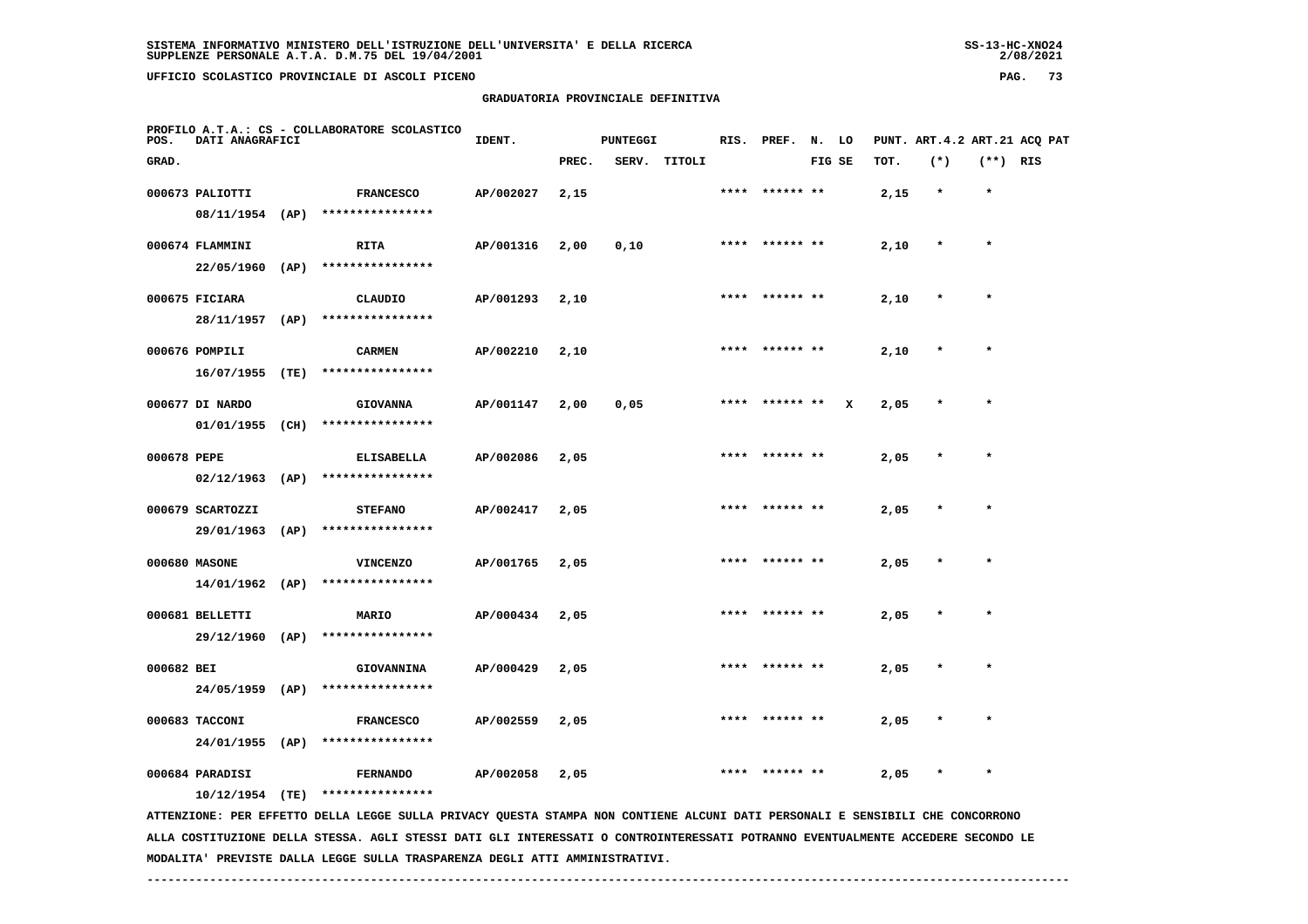| SUPPLENZE PERSONALE A.T.A. D.M.75 DEL 19/04/2001 |                                    | 2/08/2021 |    |
|--------------------------------------------------|------------------------------------|-----------|----|
| UFFICIO SCOLASTICO PROVINCIALE DI ASCOLI PICENO  |                                    | PAG.      | 74 |
|                                                  | GRADUATORIA PROVINCIALE DEFINITIVA |           |    |

 **PROFILO A.T.A.: CS - COLLABORATORE SCOLASTICOIDENT.** PUNTEGGI RIS. PREF. N. LO PUNT. ART.4.2 ART.21 ACQ PAT  **GRAD. PREC. SERV. TITOLI FIG SE TOT. (\*) (\*\*) RIS 000685 LANCIOTTI FABRIZIO AP/001502 2,00 \*\*\*\* \*\*\*\*\*\* \*\* 2,00 \* \* 18/07/1964 (AP) \*\*\*\*\*\*\*\*\*\*\*\*\*\*\*\* 000686 FARES ELENA AP/001226 2,00 \*\*\*\* \*\*\*\*\*\* \*\* 2,00 \* \* 17/11/1956 (AP) \*\*\*\*\*\*\*\*\*\*\*\*\*\*\*\* 000687 FARES MILVA AP/001228 2,00 \*\*\*\* \*\*\*\*\*\* \*\* 2,00 \* \* 10/04/1963 (AP) \*\*\*\*\*\*\*\*\*\*\*\*\*\*\*\* 000688 BELLETTI STEFANO AP/000435 2,00 \*\*\*\* \*\*\*\*\*\* \*\* 2,00 \* \* 06/11/1958 (AP) \*\*\*\*\*\*\*\*\*\*\*\*\*\*\*\* 000689 CASCIOTTA ALESSANDRO AP/000693 2,00 \*\*\*\* \*\*\*\*\*\* \*\* 2,00 \* \* 24/10/1957 (AP) \*\*\*\*\*\*\*\*\*\*\*\*\*\*\*\* 000690 RODILOSSI GIUSEPPINA AP/003474 2,00 \*\*\*\* \*\*\*\*\*\* \*\* 2,00 \* \* 20/09/1956 (AP) \*\*\*\*\*\*\*\*\*\*\*\*\*\*\*\* 000691 ANGELETTI TERESA AP/000289 2,00 \*\*\*\* \*\*\*\*\*\* \*\* 2,00 \* \* 18/02/1958 (MC) \*\*\*\*\*\*\*\*\*\*\*\*\*\*\*\* 000692 GRADOZZI FRANCESCO AP/001447 2,00 \*\*\*\* \*\*\*\*\*\* \*\* 2,00 \* \* 03/11/1962 (AP) \*\*\*\*\*\*\*\*\*\*\*\*\*\*\*\* 000693 LANCIOTTI LUIGINO AP/001505 2,00 \*\*\*\* \*\*\*\*\*\* \*\* 2,00 \* \* 07/03/1956 (AP) \*\*\*\*\*\*\*\*\*\*\*\*\*\*\*\* 000694 BRUNI MARIA PIA AP/000531 2,00 \*\*\*\* \*\*\*\*\*\* \*\* 2,00 \* \* 04/10/1966 (AP) \*\*\*\*\*\*\*\*\*\*\*\*\*\*\*\* 000695 MAZZA FRANCESCA AP/000047 2,00 \*\*\*\* \*\*\*\*\*\* \*\* 2,00 \* \* 10/10/1964 (AP) \*\*\*\*\*\*\*\*\*\*\*\*\*\*\*\* 000696 LATTANZI CARLA AP/001512 2,00 \*\*\*\* \*\*\*\*\*\* \*\* 2,00 \* \* 08/04/1964 (PN) \*\*\*\*\*\*\*\*\*\*\*\*\*\*\*\***

 **ATTENZIONE: PER EFFETTO DELLA LEGGE SULLA PRIVACY QUESTA STAMPA NON CONTIENE ALCUNI DATI PERSONALI E SENSIBILI CHE CONCORRONO ALLA COSTITUZIONE DELLA STESSA. AGLI STESSI DATI GLI INTERESSATI O CONTROINTERESSATI POTRANNO EVENTUALMENTE ACCEDERE SECONDO LE MODALITA' PREVISTE DALLA LEGGE SULLA TRASPARENZA DEGLI ATTI AMMINISTRATIVI.**

 **------------------------------------------------------------------------------------------------------------------------------------**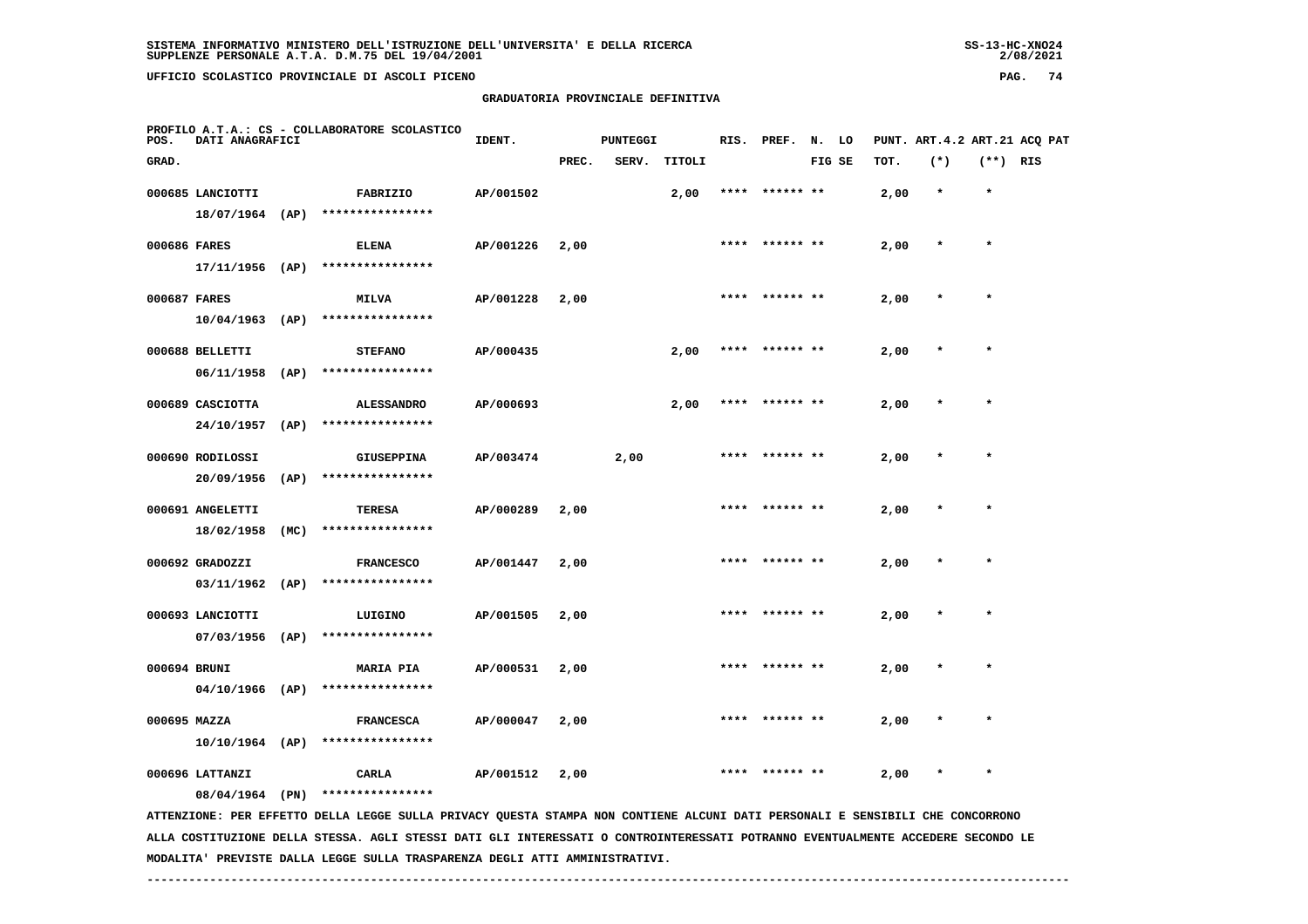| UFFICIO SCOLASTICO PROVINCIALE DI ASCOLI PICENO                          |        |                                    |                  |  |                              | PAG. | 75 |
|--------------------------------------------------------------------------|--------|------------------------------------|------------------|--|------------------------------|------|----|
|                                                                          |        | GRADUATORIA PROVINCIALE DEFINITIVA |                  |  |                              |      |    |
| PROFILO A.T.A.: CS - COLLABORATORE SCOLASTICO<br>POS.<br>DATI ANAGRAFICI | IDENT. | PUNTEGGI                           | RIS. PREF. N. LO |  | PUNT. ART.4.2 ART.21 ACQ PAT |      |    |

| GRAD.        |                        |      |                  |           | PREC. | SERV. | TITOLI |      |           | FIG SE | тот. | $(*)$ | $(**)$ RIS |  |
|--------------|------------------------|------|------------------|-----------|-------|-------|--------|------|-----------|--------|------|-------|------------|--|
| 000697 PUCCI |                        |      | ANNA GABRIELA    | AP/002230 | 2,00  |       |        |      |           |        | 2,00 |       |            |  |
|              | 26/07/1963             | (AP) | **************** |           |       |       |        |      |           |        |      |       |            |  |
|              |                        |      |                  |           |       |       |        | **** | ****** ** |        |      |       | $\star$    |  |
|              | 000698 BIANCACCI       |      | <b>VINCENZO</b>  | AP/000461 | 2,00  |       |        |      |           |        | 2,00 |       |            |  |
|              | 04/02/1962             | (TE) | **************** |           |       |       |        |      |           |        |      |       |            |  |
|              | 000699 GUIDOTTI        |      | LOREDANA         | AP/003499 |       | 2,00  |        | **** | ****** ** |        | 2,00 |       | $\star$    |  |
|              | 29/07/1961             | (AP) | **************** |           |       |       |        |      |           |        |      |       |            |  |
|              | 000700 FORMICA         |      | <b>MARIA</b>     |           |       |       |        | **** | *** **    |        |      |       | $\star$    |  |
|              |                        |      |                  | AP/001320 | 2,00  |       |        |      |           |        | 2,00 |       |            |  |
|              | 15/04/1959             | (AP) | **************** |           |       |       |        |      |           |        |      |       |            |  |
|              | 000701 BORRACCINI      |      | <b>PALMA</b>     | AP/000495 | 2,00  |       |        | **** |           |        | 2,00 |       |            |  |
|              | 08/08/1958             | (AP) | **************** |           |       |       |        |      |           |        |      |       |            |  |
|              | 000702 SABATINI        |      | <b>MARCO</b>     | AP/002354 |       |       | 2,00   |      |           |        | 2,00 |       |            |  |
|              |                        |      | **************** |           |       |       |        |      |           |        |      |       |            |  |
|              | 22/04/1958             | (AP) |                  |           |       |       |        |      |           |        |      |       |            |  |
|              | 000703 MONTERUBBIANESI |      | <b>DARIO</b>     | AP/001876 | 2,00  |       |        | **** | ****** ** |        | 2,00 |       | $\star$    |  |
|              | 13/05/1957 (AP)        |      | **************** |           |       |       |        |      |           |        |      |       |            |  |
|              | 000704 FERRONI         |      | <b>UMBERTINA</b> | AP/001286 | 2,00  |       |        |      |           |        | 2,00 |       | $\star$    |  |
|              |                        |      |                  |           |       |       |        |      |           |        |      |       |            |  |
|              | 15/02/1956             | (AP) | **************** |           |       |       |        |      |           |        |      |       |            |  |
|              | 000705 VALENTINI       |      | <b>CARLA</b>     | AP/002727 | 2,00  |       |        | **** | ****** ** |        | 2,00 |       | $\star$    |  |
|              | 09/09/1954             | (AP) | **************** |           |       |       |        |      |           |        |      |       |            |  |
|              | 000706 PETRUCCI        |      | <b>MARIA</b>     | AP/002121 |       |       | 2,00   |      | ****** ** |        | 2,00 |       | $\star$    |  |
|              |                        |      |                  |           |       |       |        |      |           |        |      |       |            |  |
|              | 19/05/1961             | (AP) | **************** |           |       |       |        |      |           |        |      |       |            |  |
|              | 000707 LISTRANI        |      | <b>DORELLA</b>   | AP/001557 | 2,00  |       |        | **** | ****** ** |        | 2,00 |       | $\star$    |  |
|              | 28/07/1966             | (AP) | **************** |           |       |       |        |      |           |        |      |       |            |  |
| 000708 TANZI |                        |      | LUIGINA          | AP/002572 | 2,00  |       |        | **** | ****** ** |        | 2,00 |       | $\star$    |  |
|              | 15/07/1966             | (AP) | **************** |           |       |       |        |      |           |        |      |       |            |  |
|              |                        |      |                  |           |       |       |        |      |           |        |      |       |            |  |

 **ATTENZIONE: PER EFFETTO DELLA LEGGE SULLA PRIVACY QUESTA STAMPA NON CONTIENE ALCUNI DATI PERSONALI E SENSIBILI CHE CONCORRONO ALLA COSTITUZIONE DELLA STESSA. AGLI STESSI DATI GLI INTERESSATI O CONTROINTERESSATI POTRANNO EVENTUALMENTE ACCEDERE SECONDO LE MODALITA' PREVISTE DALLA LEGGE SULLA TRASPARENZA DEGLI ATTI AMMINISTRATIVI.**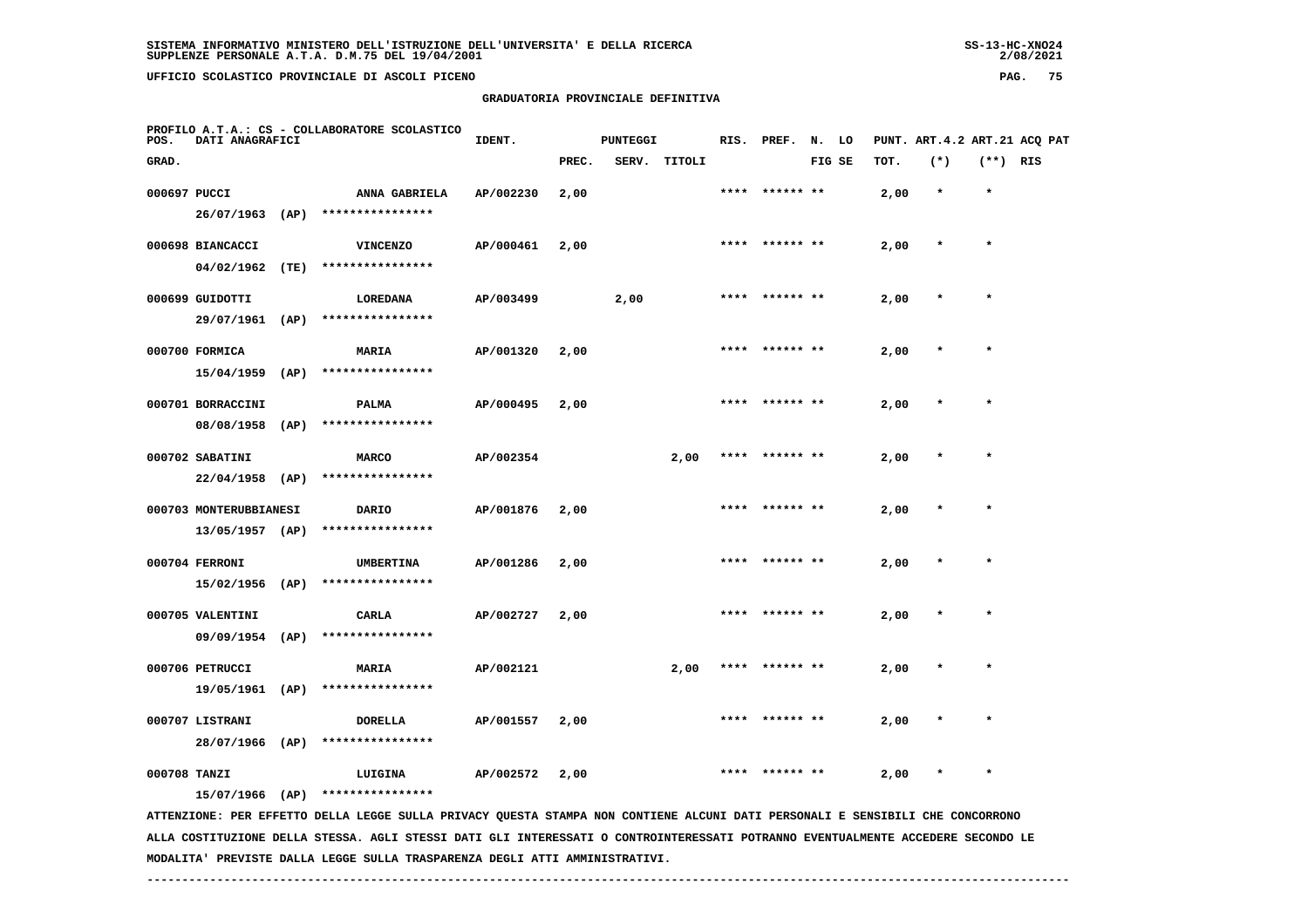| <b>55-13-HC-ANOZ4</b> |
|-----------------------|
| 2/08/2021             |

| POS.         | DATI ANAGRAFICI   |      | PROFILO A.T.A.: CS - COLLABORATORE SCOLASTICO                                                                                 | IDENT.    |       | <b>PUNTEGGI</b> |        |      | RIS. PREF.     | N. LO  |      | PUNT. ART.4.2 ART.21 ACQ PAT |            |  |
|--------------|-------------------|------|-------------------------------------------------------------------------------------------------------------------------------|-----------|-------|-----------------|--------|------|----------------|--------|------|------------------------------|------------|--|
| GRAD.        |                   |      |                                                                                                                               |           | PREC. | SERV.           | TITOLI |      |                | FIG SE | TOT. | $(*)$                        | $(**)$ RIS |  |
| 000709 LUZI  |                   |      | PAOLA                                                                                                                         | AP/001592 |       |                 | 2,00   | **** | ****** **      |        | 2,00 | $\star$                      | $\star$    |  |
|              | $21/09/1963$ (AP) |      | ****************                                                                                                              |           |       |                 |        |      |                |        |      |                              |            |  |
|              | 000710 DI GIOSIA  |      | <b>SILVANA</b>                                                                                                                | AP/001129 |       |                 | 2,00   |      | ****** **      |        | 2,00 | $\star$                      | $\star$    |  |
|              | $14/02/1963$ (AP) |      | ****************                                                                                                              |           |       |                 |        |      |                |        |      |                              |            |  |
| 000711 LOLLI |                   |      | LEONORA                                                                                                                       | AP/001562 | 2,00  |                 |        | **** | ****** **      |        | 2,00 |                              | $\star$    |  |
|              | 18/08/1960 (AP)   |      | ****************                                                                                                              |           |       |                 |        |      |                |        |      |                              |            |  |
|              | 000712 MAROZZI    |      | <b>ANNA</b>                                                                                                                   | AP/001729 | 2,00  |                 |        |      |                |        | 2,00 |                              |            |  |
|              | $02/11/1959$ (AP) |      | ****************                                                                                                              |           |       |                 |        |      |                |        |      |                              |            |  |
|              | 000713 CESETTI    |      | <b>LAURETTA</b>                                                                                                               | AP/000761 | 2,00  |                 |        |      | ****** **      |        | 2,00 |                              | $\star$    |  |
|              | 20/11/1958 (AP)   |      | ****************                                                                                                              |           |       |                 |        |      |                |        |      |                              |            |  |
|              | 000714 CORRADI    |      | <b>PAOLO</b>                                                                                                                  | AP/000934 |       |                 | 2,00   |      | **** ****** ** |        | 2,00 |                              | $\star$    |  |
|              | $13/06/1963$ (AP) |      | ****************                                                                                                              |           |       |                 |        |      |                |        |      |                              |            |  |
|              | 000715 UBALDI     |      | <b>DANIELA</b>                                                                                                                | AP/002702 | 2,00  |                 |        |      |                |        | 2,00 |                              |            |  |
|              | 01/11/1955        | (AP) | ****************                                                                                                              |           |       |                 |        |      |                |        |      |                              |            |  |
|              | 000716 ROMANELLI  |      | <b>STEFANIA</b>                                                                                                               | AP/002301 | 2,00  |                 |        | **** | ****** **      |        | 2,00 |                              | $\star$    |  |
|              | 02/06/1969        | (AP) | ****************                                                                                                              |           |       |                 |        |      |                |        |      |                              |            |  |
|              | 000717 CAMPONI    |      | TIZIANA                                                                                                                       | AP/000593 | 2,00  |                 |        |      |                |        | 2,00 |                              |            |  |
|              | $15/05/1969$ (AP) |      | ****************                                                                                                              |           |       |                 |        |      |                |        |      |                              |            |  |
|              | 000718 BORDONI    |      | <b>GIANNI</b>                                                                                                                 | AP/000488 | 2,00  |                 |        |      |                |        | 2,00 |                              |            |  |
|              | 16/04/1969        | (AP) | ****************                                                                                                              |           |       |                 |        |      |                |        |      |                              |            |  |
|              | 000719 MARROZZINI |      | <b>MONICA</b>                                                                                                                 | AP/001737 | 2,00  |                 |        |      |                |        | 2,00 |                              | $\star$    |  |
|              | 06/03/1969        | (AP) | ****************                                                                                                              |           |       |                 |        |      |                |        |      |                              |            |  |
|              | 000720 CONCETTI   |      | MASSIMO                                                                                                                       | AP/000907 | 2,00  |                 |        |      |                |        | 2,00 |                              |            |  |
|              | $22/02/1969$ (AP) |      | ****************                                                                                                              |           |       |                 |        |      |                |        |      |                              |            |  |
|              |                   |      | ATTENZIONE: PER EFFETTO DELLA LEGGE SULLA PRIVACY QUESTA STAMPA NON CONTIENE ALCUNI DATI PERSONALI E SENSIBILI CHE CONCORRONO |           |       |                 |        |      |                |        |      |                              |            |  |

 **ALLA COSTITUZIONE DELLA STESSA. AGLI STESSI DATI GLI INTERESSATI O CONTROINTERESSATI POTRANNO EVENTUALMENTE ACCEDERE SECONDO LE MODALITA' PREVISTE DALLA LEGGE SULLA TRASPARENZA DEGLI ATTI AMMINISTRATIVI.**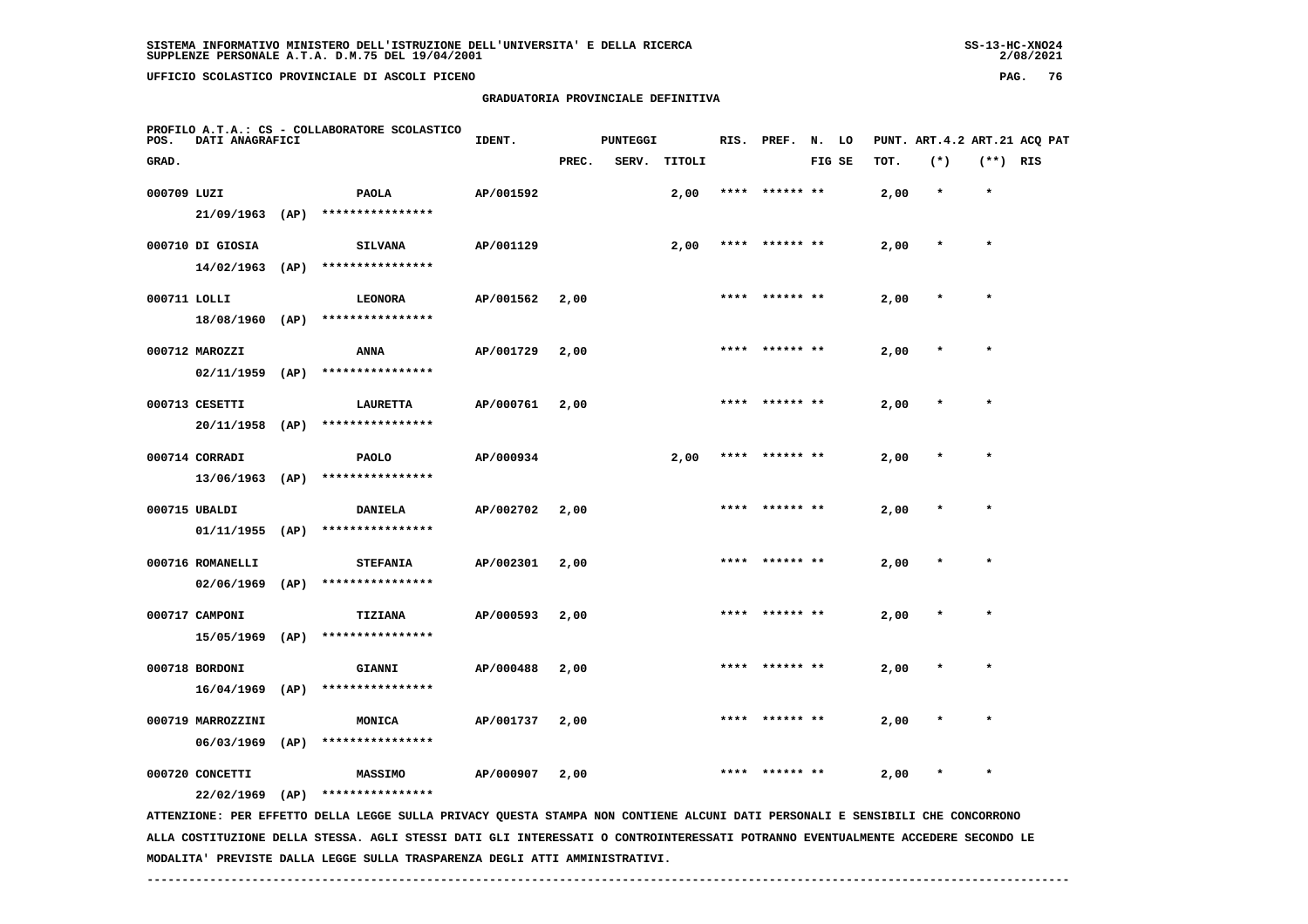## **GRADUATORIA PROVINCIALE DEFINITIVA**

 $2/08/2021$ 

| POS.         | DATI ANAGRAFICI                     |      | PROFILO A.T.A.: CS - COLLABORATORE SCOLASTICO                                                                                 | IDENT.    |       | <b>PUNTEGGI</b> |        | RIS. | PREF.          | N. LO  |      |         |          | PUNT. ART.4.2 ART.21 ACQ PAT |
|--------------|-------------------------------------|------|-------------------------------------------------------------------------------------------------------------------------------|-----------|-------|-----------------|--------|------|----------------|--------|------|---------|----------|------------------------------|
| GRAD.        |                                     |      |                                                                                                                               |           | PREC. | SERV.           | TITOLI |      |                | FIG SE | TOT. | $(*)$   | (**) RIS |                              |
| 000721 RICCI | 22/02/1969                          | (AN) | <b>GIANLUCA</b><br>****************                                                                                           | AP/002271 | 2,00  |                 |        |      | ****** **      |        | 2,00 | $\star$ | $\star$  |                              |
|              | 000722 CAPPANNARI<br>27/12/1968     | (MC) | <b>SANDRO</b><br>****************                                                                                             | AP/000626 | 2,00  |                 |        | **** | ****** **      |        | 2,00 | $\ast$  | $\star$  |                              |
|              | 000723 MARTONI<br>$27/12/1968$ (AP) |      | <b>MARCO</b><br>****************                                                                                              | AP/001743 | 2,00  |                 |        |      | **** ****** ** |        | 2,00 | $\star$ | $\star$  |                              |
| 000724 FAINI | 09/09/1968                          | (AP) | CRISTINA<br>****************                                                                                                  | AP/001210 | 2,00  |                 |        | **** |                |        | 2,00 |         | $\star$  |                              |
|              | 000725 DE CESARIS<br>23/08/1968     | (AP) | <b>FIORENZA</b><br>****************                                                                                           | AP/001043 | 2,00  |                 |        |      |                |        | 2,00 |         |          |                              |
|              | 000726 MARINELLI<br>15/08/1968      | (AP) | <b>SANDRO</b><br>****************                                                                                             | AP/001696 | 2,00  |                 |        |      |                |        | 2,00 |         |          |                              |
|              | 000727 RUGGIERI<br>06/08/1968       | (AP) | GIULIANO<br>****************                                                                                                  | AP/002349 | 2,00  |                 |        |      | ****** **      |        | 2,00 |         | $\star$  |                              |
|              | 000728 FALLERONI<br>02/08/1968      | (AP) | GIOVANNI<br>****************                                                                                                  | AP/001218 | 2,00  |                 |        |      |                |        | 2,00 |         |          |                              |
| 000729 PACI  | 06/05/1968                          | (MI) | <b>MARIA GRAZIA</b><br>****************                                                                                       | AP/001997 | 2,00  |                 |        | **** | ****** **      |        | 2,00 | $\star$ | $\star$  |                              |
|              | 000730 GIORGI<br>$18/04/1968$ (AP)  |      | <b>MARCO</b><br>****************                                                                                              | AP/001430 | 2,00  |                 |        |      |                |        | 2,00 |         |          |                              |
|              | 000731 PULCINI<br>19/12/1967        | (EE) | <b>NICOLA</b><br>****************                                                                                             | AP/002241 | 2,00  |                 |        |      |                |        | 2,00 |         |          |                              |
|              | 000732 ERCOLI<br>$24/11/1967$ (AP)  |      | <b>ALBERTO</b><br>****************                                                                                            | AP/001181 | 2,00  |                 |        |      |                |        | 2,00 | $\ast$  | $\star$  |                              |
|              |                                     |      | ATTENZIONE: PER EFFETTO DELLA LEGGE SULLA PRIVACY QUESTA STAMPA NON CONTIENE ALCUNI DATI PERSONALI E SENSIBILI CHE CONCORRONO |           |       |                 |        |      |                |        |      |         |          |                              |

 **ALLA COSTITUZIONE DELLA STESSA. AGLI STESSI DATI GLI INTERESSATI O CONTROINTERESSATI POTRANNO EVENTUALMENTE ACCEDERE SECONDO LE MODALITA' PREVISTE DALLA LEGGE SULLA TRASPARENZA DEGLI ATTI AMMINISTRATIVI.**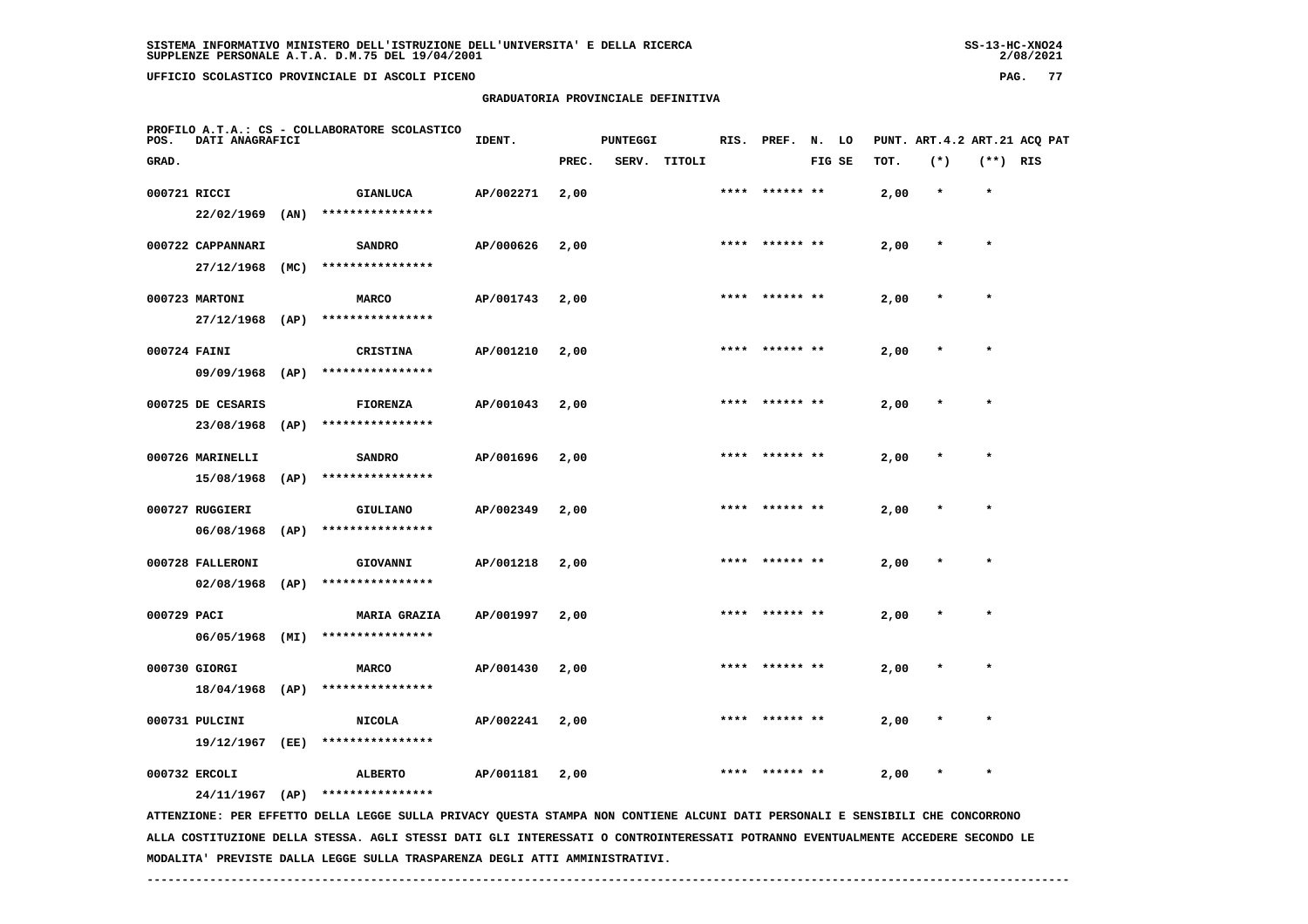**PROFILO A.T.A.: CS - COLLABORATORE SCOLASTICO**

 **GRADUATORIA PROVINCIALE DEFINITIVA**

| POS.  | DATI ANAGRAFICI     |      |                  | IDENT.    |       | PUNTEGGI |        | RIS. PREF.     | N. LO  |      | PUNT. ART.4.2 ART.21 ACQ PAT |            |  |
|-------|---------------------|------|------------------|-----------|-------|----------|--------|----------------|--------|------|------------------------------|------------|--|
| GRAD. |                     |      |                  |           | PREC. | SERV.    | TITOLI |                | FIG SE | TOT. | $(*)$                        | $(**)$ RIS |  |
|       | 000733 SANTARELLI   |      | LUISANNA         | AP/002384 | 2,00  |          |        | **** ****** ** |        | 2,00 | $\star$                      | $\star$    |  |
|       | 22/11/1967          | (AP) | **************** |           |       |          |        |                |        |      |                              |            |  |
|       | 000734 ZAFFIGNANI   |      | <b>PAOLA</b>     | AP/002816 | 2,00  |          |        | **** ****** ** |        | 2,00 | $\star$                      | $\star$    |  |
|       | $22/11/1967$ (AP)   |      | **************** |           |       |          |        |                |        |      |                              |            |  |
|       | 000735 PIERBATTISTA |      | <b>MARISA</b>    | AP/002143 | 2,00  |          |        | **** ****** ** |        | 2,00 | $\star$                      | $\star$    |  |
|       | $19/11/1967$ (AP)   |      | **************** |           |       |          |        |                |        |      |                              |            |  |
|       | 000736 MORELLI      |      | <b>ISABELLA</b>  | AP/001889 | 2,00  |          |        | **** ****** ** |        | 2,00 | $\star$                      | $\star$    |  |
|       | 02/11/1967          | (AP) | **************** |           |       |          |        |                |        |      |                              |            |  |
|       | 000737 TEODORI      |      | <b>ENRICO</b>    | AP/002596 | 2,00  |          |        | **** ****** ** |        | 2,00 | $\star$                      | $\star$    |  |
|       | $22/10/1967$ (AP)   |      | **************** |           |       |          |        |                |        |      |                              |            |  |
|       | 000738 COLLINA      |      | ANNA             | AP/000894 | 2,00  |          |        |                |        | 2,00 | $\star$                      | $\star$    |  |
|       | $20/10/1967$ (AP)   |      | **************** |           |       |          |        |                |        |      |                              |            |  |
|       | 000739 DE LAURENTIS |      | <b>NAZZARENA</b> | AP/001049 | 2,00  |          |        | **** ****** ** |        | 2,00 | $\star$                      | $\star$    |  |
|       | $14/09/1967$ (AP)   |      | **************** |           |       |          |        |                |        |      |                              |            |  |
|       | 000740 COSTANTINI   |      | <b>DOMENICA</b>  | AP/000945 | 2,00  |          |        | **** ****** ** |        | 2,00 | $\star$                      | $\star$    |  |
|       | 17/07/1967          | (AP) | **************** |           |       |          |        |                |        |      |                              |            |  |
|       | 000741 MARCOZZI     |      | IGINA            | AP/001675 | 2,00  |          |        | **** ****** ** |        | 2,00 | $\star$                      | $\star$    |  |
|       | 26/05/1967          | (AP) | **************** |           |       |          |        |                |        |      |                              |            |  |
|       | 000742 CORENA       |      | <b>ANNAMARIA</b> | AP/000926 | 2,00  |          |        | **** ****** ** |        | 2,00 | $\star$                      | $\star$    |  |

 **000743 MARINI MARIA RITA AP/001708 2,00 \*\*\*\* \*\*\*\*\*\* \*\* 2,00 \* \* 15/03/1967 (AP) \*\*\*\*\*\*\*\*\*\*\*\*\*\*\*\***

 **000744 MERCOLINI GIANLUCA AP/001822 2,00 \*\*\*\* \*\*\*\*\*\* \*\* 2,00 \* \***

 **06/03/1967 (MI) \*\*\*\*\*\*\*\*\*\*\*\*\*\*\*\***

 **22/04/1967 (AP) \*\*\*\*\*\*\*\*\*\*\*\*\*\*\*\***

 **ATTENZIONE: PER EFFETTO DELLA LEGGE SULLA PRIVACY QUESTA STAMPA NON CONTIENE ALCUNI DATI PERSONALI E SENSIBILI CHE CONCORRONO ALLA COSTITUZIONE DELLA STESSA. AGLI STESSI DATI GLI INTERESSATI O CONTROINTERESSATI POTRANNO EVENTUALMENTE ACCEDERE SECONDO LE MODALITA' PREVISTE DALLA LEGGE SULLA TRASPARENZA DEGLI ATTI AMMINISTRATIVI.**

 **------------------------------------------------------------------------------------------------------------------------------------**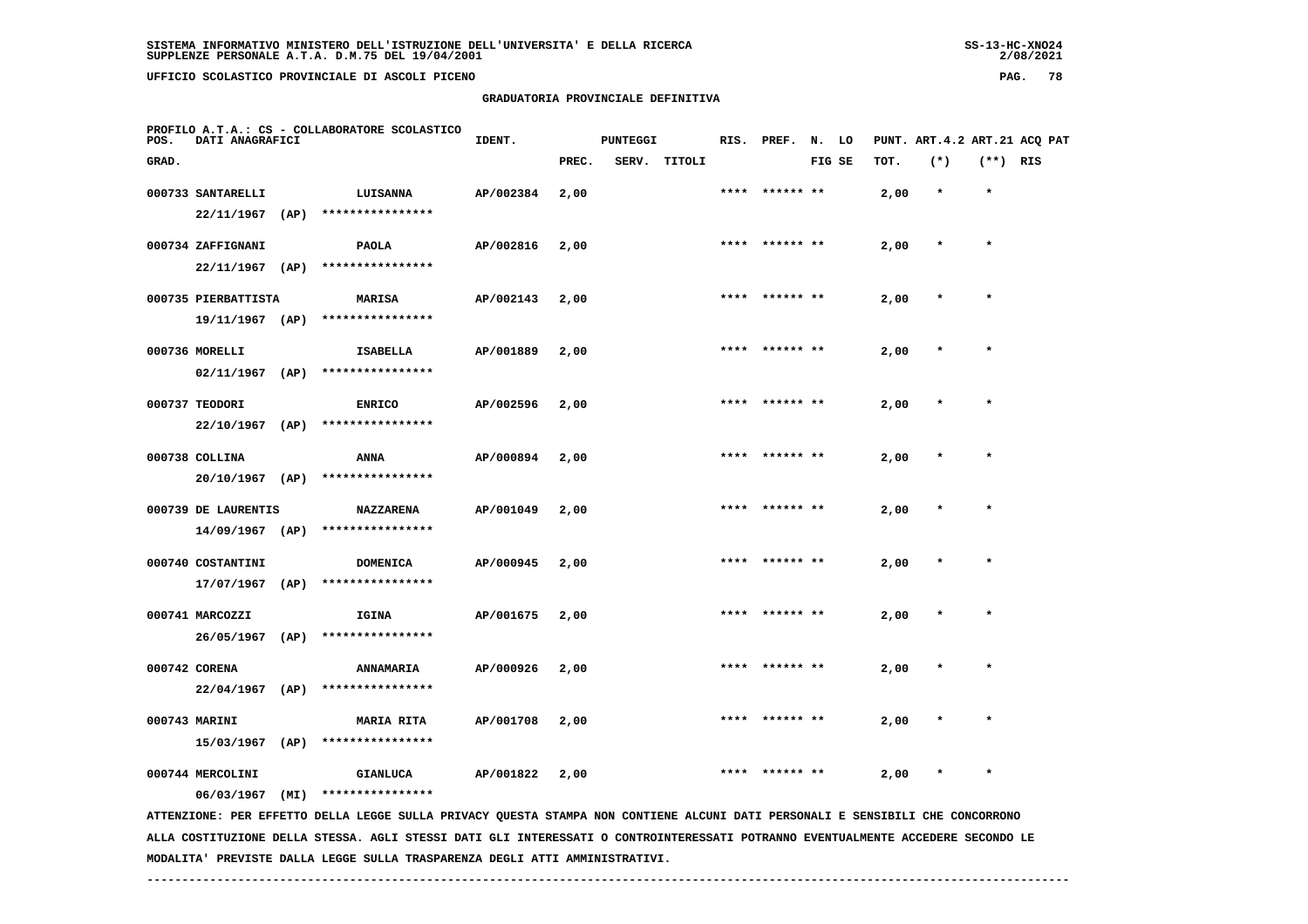## **GRADUATORIA PROVINCIALE DEFINITIVA**

 $2/08/2021$ 

| POS.  | DATI ANAGRAFICI                             |      | PROFILO A.T.A.: CS - COLLABORATORE SCOLASTICO                                                                                 | IDENT.    |       | <b>PUNTEGGI</b> |              |      | RIS. PREF.     | N. LO  |      |         |            | PUNT. ART.4.2 ART.21 ACQ PAT |
|-------|---------------------------------------------|------|-------------------------------------------------------------------------------------------------------------------------------|-----------|-------|-----------------|--------------|------|----------------|--------|------|---------|------------|------------------------------|
| GRAD. |                                             |      |                                                                                                                               |           | PREC. |                 | SERV. TITOLI |      |                | FIG SE | TOT. | $(*)$   | $(**)$ RIS |                              |
|       | 000745 CAMILLETTI<br>$20/02/1967$ (AP)      |      | <b>ERICA</b><br>****************                                                                                              | AP/000579 | 2,00  |                 |              |      |                |        | 2,00 | $\star$ | $\star$    |                              |
|       | 000746 GIACOPETTI<br>$04/01/1967$ (AP)      |      | <b>CINZIA</b><br>****************                                                                                             | AP/001395 | 2,00  |                 |              |      | **** ****** ** |        | 2,00 | $\ast$  | $\star$    |                              |
|       | 000747 CESARI<br>$24/12/1966$ (AP)          |      | <b>BARBARA</b><br>****************                                                                                            | AP/000758 | 2,00  |                 |              |      |                |        | 2,00 | $\ast$  | $\star$    |                              |
|       | 000748 ZOCCHI<br>$20/12/1966$ (AP)          |      | <b>GIOVANNA</b><br>****************                                                                                           | AP/002830 | 2,00  |                 |              | **** | ****** **      |        | 2,00 |         | $\star$    |                              |
|       | 000749 ROMANI<br>$12/12/1966$ (AP)          |      | ANNA MARIA<br>****************                                                                                                | AP/002303 | 2,00  |                 |              |      |                |        | 2,00 |         |            |                              |
|       | 000750 DANIEL<br>09/12/1966                 | (MI) | <b>GIUSEPPE</b><br>****************                                                                                           | AP/001011 | 2,00  |                 |              |      |                |        | 2,00 |         | $\star$    |                              |
|       | 000751 COSTANTINI<br>29/11/1966 (EE)        |      | <b>GIUSEPPE</b><br>****************                                                                                           | AP/000948 | 2,00  |                 |              |      | ****** **      |        | 2,00 |         |            |                              |
|       | 000752 MARIANI<br>27/11/1966 (AP)           |      | <b>CLAUDIA</b><br>****************                                                                                            | AP/001679 | 2,00  |                 |              | **** | ****** **      |        | 2,00 |         | $\star$    |                              |
|       | 000753 BERDINI<br>$31/10/1966$ (AP)         |      | CLAUDIO<br>****************                                                                                                   | AP/000441 | 2,00  |                 |              |      |                |        | 2,00 |         | $\star$    |                              |
|       | 000754 SANTARELLI<br>07/10/1966 (AP)        |      | <b>ENRICO</b><br>****************                                                                                             | AP/002383 | 2,00  |                 |              |      |                |        | 2,00 |         |            |                              |
|       | 000755 MARCONI SCIARRONI<br>04/10/1966 (AP) |      | CLAUDIO<br>****************                                                                                                   | AP/001667 | 2,00  |                 |              |      |                |        | 2,00 |         |            |                              |
|       | 000756 IACHINI<br>$20/09/1966$ (AP)         |      | <b>DANIELE</b><br>****************                                                                                            | AP/001466 | 2,00  |                 |              |      | ****** **      |        | 2,00 | $\star$ | $\star$    |                              |
|       |                                             |      | ATTENZIONE: PER EFFETTO DELLA LEGGE SULLA PRIVACY QUESTA STAMPA NON CONTIENE ALCUNI DATI PERSONALI E SENSIBILI CHE CONCORRONO |           |       |                 |              |      |                |        |      |         |            |                              |

 **ALLA COSTITUZIONE DELLA STESSA. AGLI STESSI DATI GLI INTERESSATI O CONTROINTERESSATI POTRANNO EVENTUALMENTE ACCEDERE SECONDO LE MODALITA' PREVISTE DALLA LEGGE SULLA TRASPARENZA DEGLI ATTI AMMINISTRATIVI.**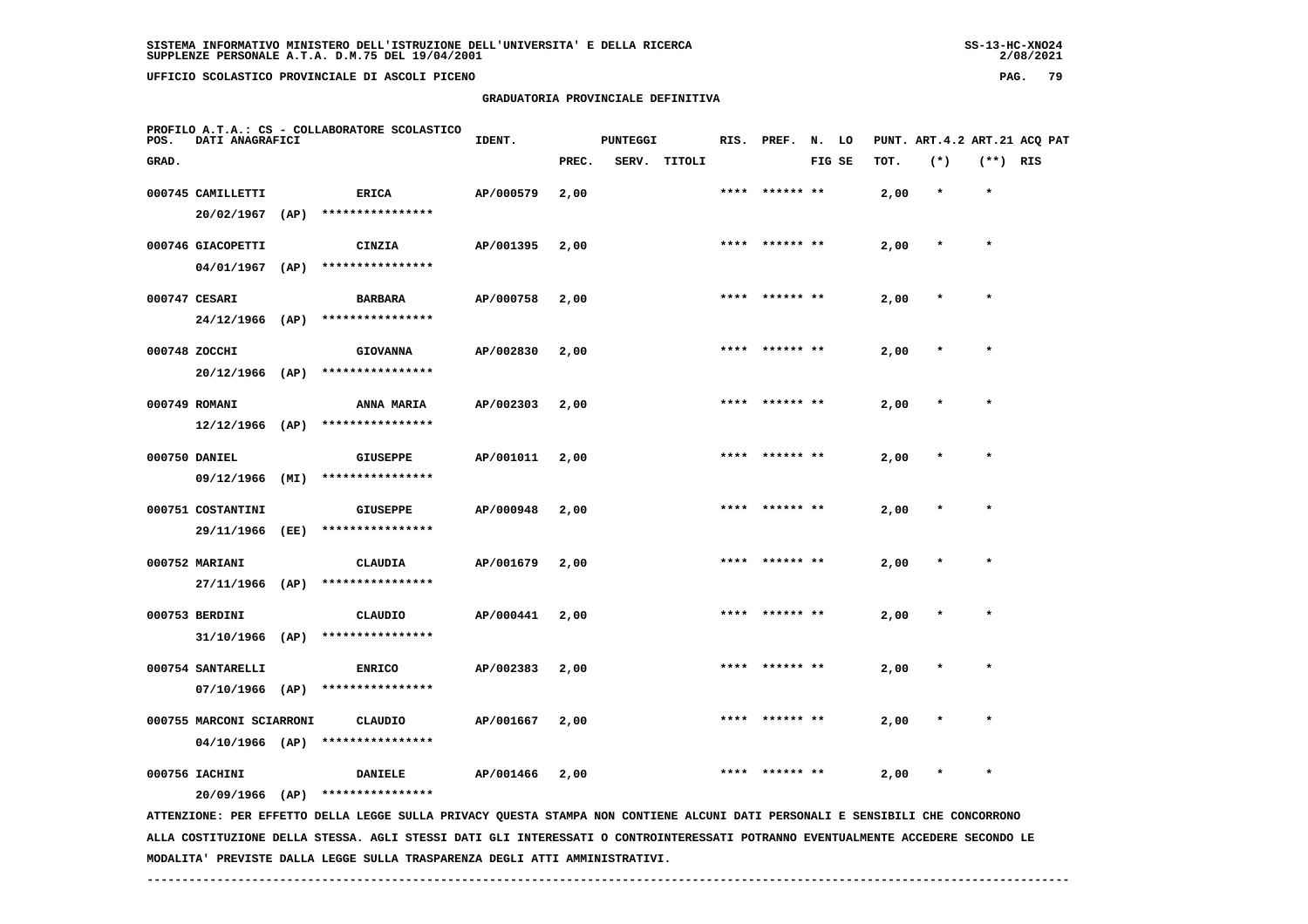**PROFILO A.T.A.: CS - COLLABORATORE SCOLASTICO**

 **GRADUATORIA PROVINCIALE DEFINITIVA**

| POS.         | DATI ANAGRAFICI                       |      |                                       | IDENT.    |       | <b>PUNTEGGI</b> |        |      | RIS. PREF.     | N. LO  |      | PUNT. ART.4.2 ART.21 ACQ PAT |              |  |
|--------------|---------------------------------------|------|---------------------------------------|-----------|-------|-----------------|--------|------|----------------|--------|------|------------------------------|--------------|--|
| GRAD.        |                                       |      |                                       |           | PREC. | SERV.           | TITOLI |      |                | FIG SE | TOT. | $(*)$                        | $(**)$ RIS   |  |
|              | 000757 BIANCHINI<br>27/08/1966        | (MC) | <b>MIRKO</b><br>****************      | AP/000008 | 2,00  |                 |        | **** | ****** **      |        | 2,00 | $\star$                      |              |  |
|              | 000758 VENANZONI<br>20/08/1966        | (EE) | <b>ORNELLA</b><br>****************    | AP/002762 | 2,00  |                 |        |      |                |        | 2,00 |                              |              |  |
|              | 000759 MONTANINI<br>18/08/1966        | (AP) | <b>PAOLA</b><br>****************      | AP/001872 | 2,00  |                 |        | **** | ****** **      |        | 2,00 |                              | $\star$      |  |
|              | 000760 RUGGIERI<br>15/08/1966         | (AP) | <b>MARIA RITA</b><br>**************** | AP/002350 | 2,00  |                 |        | **** |                |        | 2,00 | $\star$                      | $\star$      |  |
|              | 000761 ANGELINI<br>24/07/1966         | (AP) | GIOVANNI<br>****************          | AP/000300 | 2,00  |                 |        |      | **** ****** ** |        | 2,00 | $\ast$                       | $\star$      |  |
|              | 000762 IACOPONI<br>20/07/1966         | (AP) | <b>DAVID</b><br>****************      | AP/001470 | 2,00  |                 |        |      | **** ****** ** |        | 2,00 | $\star$                      | $\star$      |  |
|              | 000763 AMBROSI<br>15/06/1966          | (RM) | <b>MARCO</b><br>****************      | AP/000276 | 2,00  |                 |        |      | **** ****** ** |        | 2,00 |                              | $\star$      |  |
| 000764 SPINA | 06/05/1966                            | (EE) | <b>ALBERTO</b><br>****************    | AP/002510 | 2,00  |                 |        |      | **** ****** ** |        | 2,00 |                              | $\star$      |  |
|              | 000765 VALORI<br>$27/04/1966$ (AP)    |      | <b>FRANCESCO</b><br>****************  | AP/002746 | 2,00  |                 |        |      | **** ****** ** |        | 2,00 |                              | $\star$      |  |
|              | 000766 DELLA VALLE<br>22/04/1966 (AP) |      | <b>MARIA ROSA</b><br>**************** | AP/001054 | 2,00  |                 |        | **** | ****** **      |        | 2,00 |                              |              |  |
|              | 000767 PETRINI<br>18/04/1966          | (AP) | <b>GIORGIO</b><br>****************    | AP/002109 | 2,00  |                 |        | **** | ****** **      |        | 2,00 |                              | $\pmb{\ast}$ |  |
|              | 000768 VOLTATTORNI                    |      | <b>GIACOMO</b>                        | AP/002815 | 2,00  |                 |        |      |                |        | 2,00 | $\star$                      | $\star$      |  |

 **17/02/1966 (AP) \*\*\*\*\*\*\*\*\*\*\*\*\*\*\*\***

 **ATTENZIONE: PER EFFETTO DELLA LEGGE SULLA PRIVACY QUESTA STAMPA NON CONTIENE ALCUNI DATI PERSONALI E SENSIBILI CHE CONCORRONO ALLA COSTITUZIONE DELLA STESSA. AGLI STESSI DATI GLI INTERESSATI O CONTROINTERESSATI POTRANNO EVENTUALMENTE ACCEDERE SECONDO LE MODALITA' PREVISTE DALLA LEGGE SULLA TRASPARENZA DEGLI ATTI AMMINISTRATIVI.**

 **------------------------------------------------------------------------------------------------------------------------------------**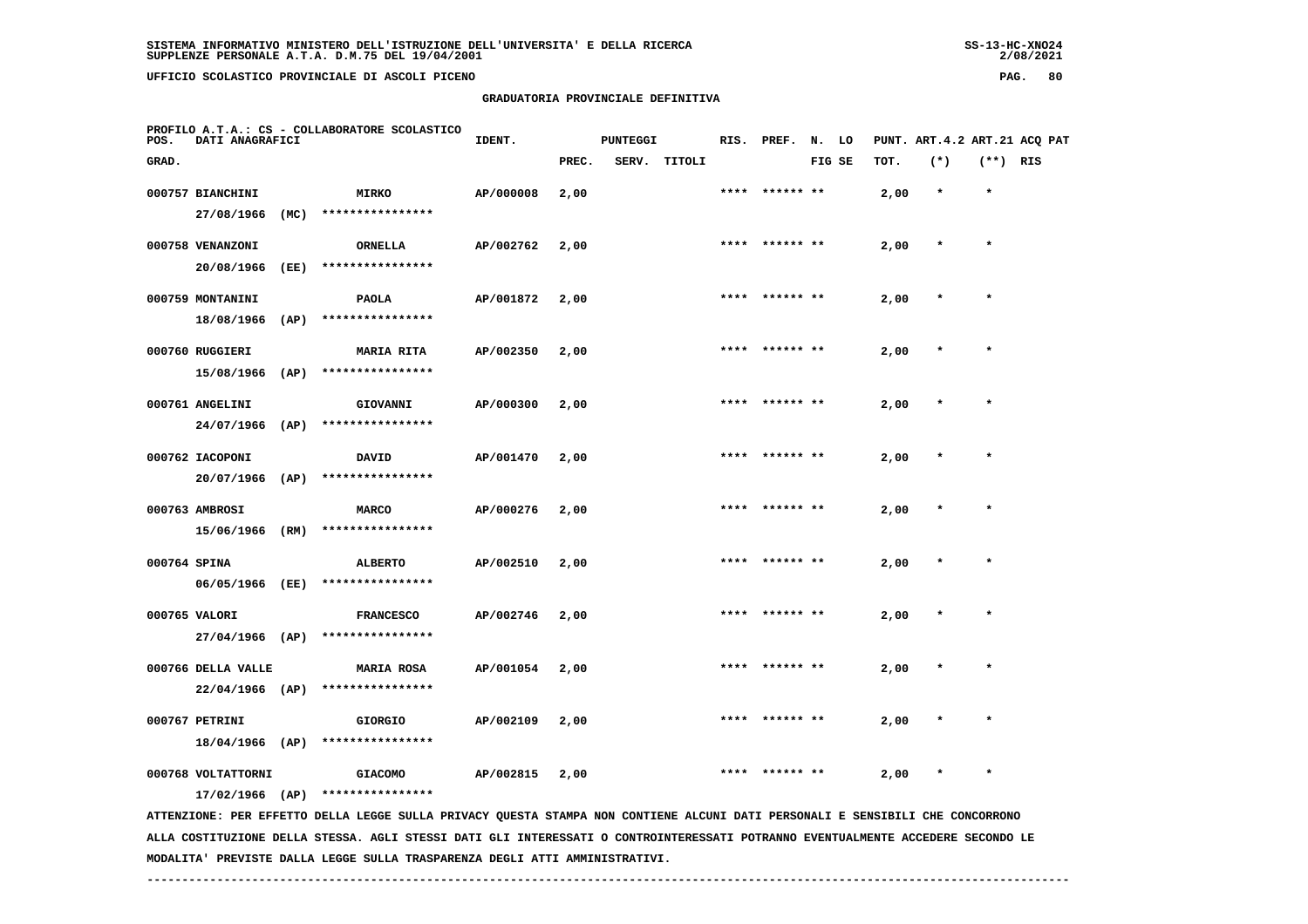**PROFILO A.T.A.: CS - COLLABORATORE SCOLASTICO**

 **GRADUATORIA PROVINCIALE DEFINITIVA**

| POS.         | DATI ANAGRAFICI   |                                  | IDENT.    |       | PUNTEGGI |              |      | RIS. PREF. N. LO |        |      |         |            | PUNT. ART.4.2 ART.21 ACQ PAT |
|--------------|-------------------|----------------------------------|-----------|-------|----------|--------------|------|------------------|--------|------|---------|------------|------------------------------|
| GRAD.        |                   |                                  |           | PREC. |          | SERV. TITOLI |      |                  | FIG SE | TOT. | $(*)$   | $(**)$ RIS |                              |
|              | 000769 CIFERRI    | ROBERTA                          | AP/000815 | 2,00  |          |              |      | ****  ****** **  |        | 2,00 | $\star$ | $\star$    |                              |
|              |                   | 06/02/1966 (AP) **************** |           |       |          |              |      |                  |        |      |         |            |                              |
|              | 000770 ALLEVI     | <b>EMIDIO</b>                    | AP/000257 | 2,00  |          |              |      | **** ****** **   |        | 2,00 | $\star$ |            |                              |
|              |                   | 17/12/1965 (AP) **************** |           |       |          |              |      |                  |        |      |         |            |                              |
| 000771 NEPI  |                   | MARIO                            | AP/001957 | 2,00  |          |              |      | **** ****** **   |        | 2,00 |         |            |                              |
|              |                   | 09/11/1965 (AP) **************** |           |       |          |              |      |                  |        |      |         |            |                              |
|              | 000772 MARINOZZI  | DANILO                           | AP/001717 | 2,00  |          |              | **** |                  |        | 2,00 |         |            |                              |
|              | 14/10/1965 (AP)   | ****************                 |           |       |          |              |      |                  |        |      |         |            |                              |
|              | 000773 DE CESARIS | <b>ELENA</b>                     | AP/001042 | 2,00  |          |              |      | **** ****** **   |        | 2,00 |         | $\star$    |                              |
|              |                   | 29/09/1965 (AP) **************** |           |       |          |              |      |                  |        |      |         |            |                              |
|              | 000774 IANNINI    | <b>ANGELA</b>                    | AP/001473 | 2,00  |          |              |      | **** ****** **   |        | 2,00 |         |            |                              |
|              | 28/09/1965 (AP)   | ****************                 |           |       |          |              |      |                  |        |      |         |            |                              |
|              | 000775 MARCONI    | <b>ALESSANDRA</b>                | AP/001663 | 2,00  |          |              |      | **** ****** **   |        | 2,00 | $\ast$  |            |                              |
|              | 25/09/1965 (AP)   | ****************                 |           |       |          |              |      |                  |        |      |         |            |                              |
|              | 000776 FAZZINI    | ADELFIO                          | AP/001238 | 2,00  |          |              |      | **** ****** **   |        | 2,00 | $\star$ | $\bullet$  |                              |
|              | $14/08/1965$ (AP) | ****************                 |           |       |          |              |      |                  |        |      |         |            |                              |
|              | 000777 SANDRONI   | <b>DEMETRIO</b>                  | AP/002374 | 2,00  |          |              |      | **** ****** **   |        | 2,00 | $\star$ | $\star$    |                              |
|              | 23/07/1965 (AP)   | ****************                 |           |       |          |              |      |                  |        |      |         |            |                              |
|              | 000778 DE CAROLIS | PIO                              | AP/001041 | 2,00  |          |              |      | **** ****** **   |        | 2,00 | $\star$ | $\star$    |                              |
|              | 30/06/1965 (AP)   | ****************                 |           |       |          |              |      |                  |        |      |         |            |                              |
| 000779 BUCCI |                   | LETIZIA<br>****************      | AP/000535 | 2,00  |          |              | **** |                  |        | 2,00 | $\star$ | $\star$    |                              |
|              | 09/06/1965 (EE)   |                                  |           |       |          |              |      |                  |        |      |         |            |                              |
|              | 000780 VERONA     | ULISSE                           | AP/002771 | 2,00  |          |              | **** |                  |        | 2,00 |         | $\star$    |                              |
|              |                   | 08/04/1965 (AP) **************** |           |       |          |              |      |                  |        |      |         |            |                              |

 **ATTENZIONE: PER EFFETTO DELLA LEGGE SULLA PRIVACY QUESTA STAMPA NON CONTIENE ALCUNI DATI PERSONALI E SENSIBILI CHE CONCORRONO ALLA COSTITUZIONE DELLA STESSA. AGLI STESSI DATI GLI INTERESSATI O CONTROINTERESSATI POTRANNO EVENTUALMENTE ACCEDERE SECONDO LE MODALITA' PREVISTE DALLA LEGGE SULLA TRASPARENZA DEGLI ATTI AMMINISTRATIVI.**

 **------------------------------------------------------------------------------------------------------------------------------------**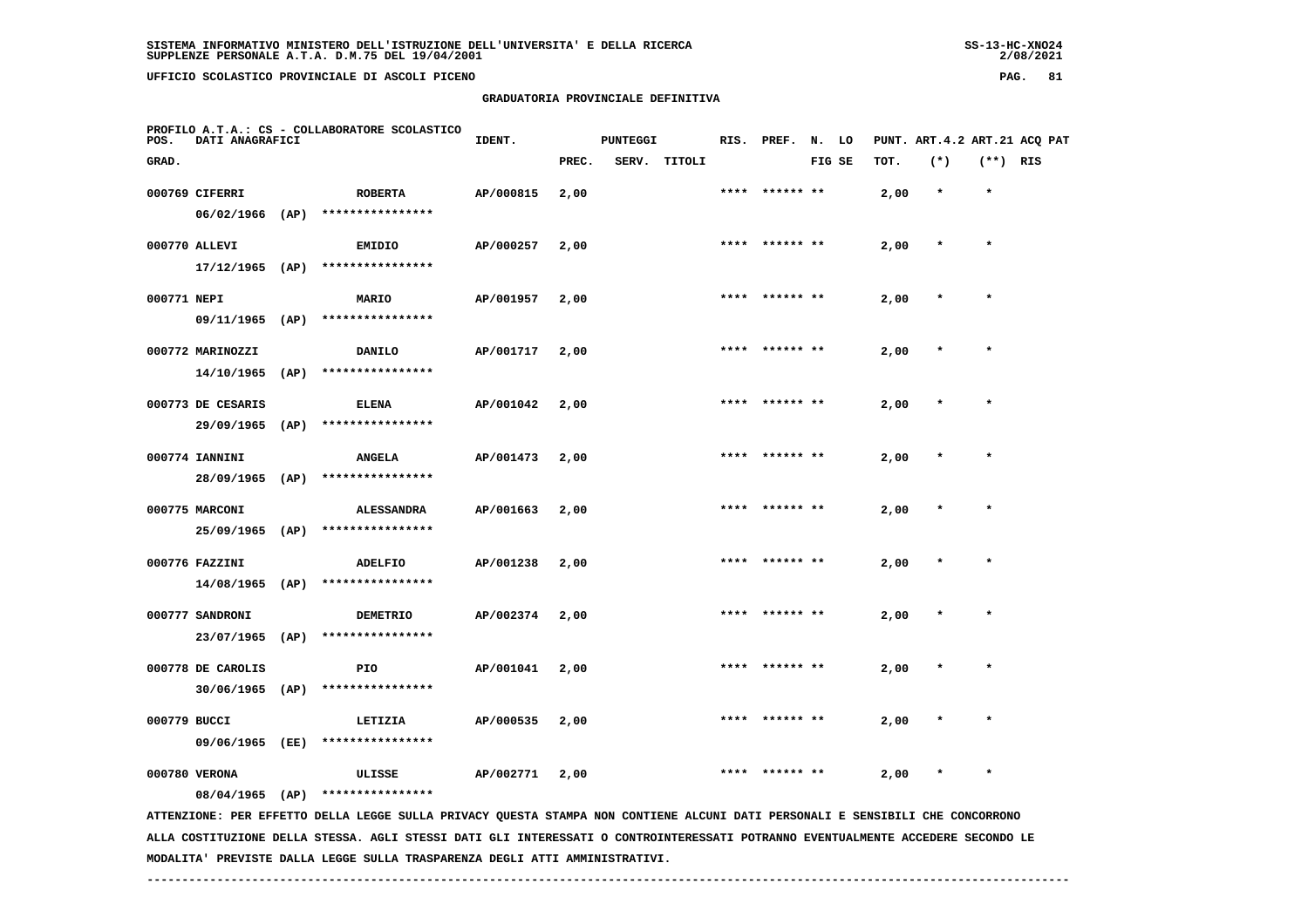**GRADUATORIA PROVINCIALE DEFINITIVA**

| POS.         | DATI ANAGRAFICI    |      | PROFILO A.T.A.: CS - COLLABORATORE SCOLASTICO | IDENT.    |       | <b>PUNTEGGI</b> |        |      | RIS. PREF.     | N. LO  |      | PUNT. ART. 4.2 ART. 21 ACQ PAT |            |  |
|--------------|--------------------|------|-----------------------------------------------|-----------|-------|-----------------|--------|------|----------------|--------|------|--------------------------------|------------|--|
| GRAD.        |                    |      |                                               |           | PREC. | SERV.           | TITOLI |      |                | FIG SE | TOT. | $(*)$                          | $(**)$ RIS |  |
|              | 000781 VIRGILI     |      | <b>ENRICO</b>                                 | AP/002780 | 2,00  |                 |        | **** | ****** **      |        | 2,00 | $\star$                        | $\star$    |  |
|              | 09/03/1965         | (AP) | ****************                              |           |       |                 |        |      |                |        |      |                                |            |  |
|              | 000782 DE ANGELIS  |      | <b>EMANUELA</b>                               | AP/001023 | 2,00  |                 |        |      | **** ****** ** |        | 2,00 | $\star$                        | $\star$    |  |
|              | 09/02/1965         | (AP) | ****************                              |           |       |                 |        |      |                |        |      |                                |            |  |
|              | 000783 CIVITA      |      | ATTILIO                                       | AP/000855 | 2,00  |                 |        |      | **** ****** ** |        | 2,00 | $\star$                        | $\star$    |  |
|              | 05/02/1965         | (AP) | ****************                              |           |       |                 |        |      |                |        |      |                                |            |  |
|              | 000784 BRANDIMARTI |      | <b>DONATO</b>                                 | AP/000510 | 2,00  |                 |        |      | **** ****** ** |        | 2,00 | $\star$                        | $\star$    |  |
|              | 02/02/1965         | (AP) | ****************                              |           |       |                 |        |      |                |        |      |                                |            |  |
|              | 000785 MANCINI     |      | <b>TIZIANA</b>                                | AP/001623 | 2,00  |                 |        | **** | ****** **      |        | 2,00 | $\star$                        | $\star$    |  |
|              | 04/01/1965         | (AP) | ****************                              |           |       |                 |        |      |                |        |      |                                |            |  |
|              | 000786 GENTILI     |      | <b>ATTILIA</b>                                | AP/001385 | 2,00  |                 |        | **** | ****** **      |        | 2,00 | $\star$                        | $\star$    |  |
|              | 01/01/1965         | (FE) | ****************                              |           |       |                 |        |      |                |        |      |                                |            |  |
| 000787 ROSSI |                    |      | <b>ROSSELLA</b>                               | AP/002333 | 2,00  |                 |        |      | **** ****** ** |        | 2,00 | $\star$                        | $\star$    |  |
|              | $29/12/1964$ (AP)  |      | ****************                              |           |       |                 |        |      |                |        |      |                                |            |  |
|              | 000788 MORETTI     |      | <b>CLAUDIA</b>                                | AP/001892 | 2,00  |                 |        |      | **** ****** ** |        | 2,00 | $\star$                        | $\star$    |  |
|              | 26/12/1964         | (AP) | ****************                              |           |       |                 |        |      |                |        |      |                                |            |  |

 **14/12/1964 (AP) \*\*\*\*\*\*\*\*\*\*\*\*\*\*\*\* 000790 NERONI GIUSEPPE AP/001958 2,00 \*\*\*\* \*\*\*\*\*\* \*\* 2,00 \* \* 02/12/1964 (AP) \*\*\*\*\*\*\*\*\*\*\*\*\*\*\*\* 000791 ROMANELLI SIMONETTA AP/002300 2,00 \*\*\*\* \*\*\*\*\*\* \*\* 2,00 \* \* 01/12/1964 (AP) \*\*\*\*\*\*\*\*\*\*\*\*\*\*\*\***

 **000792 MATRICARDI PAOLA AP/001783 2,00 \*\*\*\* \*\*\*\*\*\* \*\* 2,00 \* \***

 **000789 CALVARESI ADELE AP/000559 2,00 \*\*\*\* \*\*\*\*\*\* \*\* 2,00 \* \***

 **23/11/1964 (AP) \*\*\*\*\*\*\*\*\*\*\*\*\*\*\*\***

 **ATTENZIONE: PER EFFETTO DELLA LEGGE SULLA PRIVACY QUESTA STAMPA NON CONTIENE ALCUNI DATI PERSONALI E SENSIBILI CHE CONCORRONO ALLA COSTITUZIONE DELLA STESSA. AGLI STESSI DATI GLI INTERESSATI O CONTROINTERESSATI POTRANNO EVENTUALMENTE ACCEDERE SECONDO LE MODALITA' PREVISTE DALLA LEGGE SULLA TRASPARENZA DEGLI ATTI AMMINISTRATIVI.**

 **------------------------------------------------------------------------------------------------------------------------------------**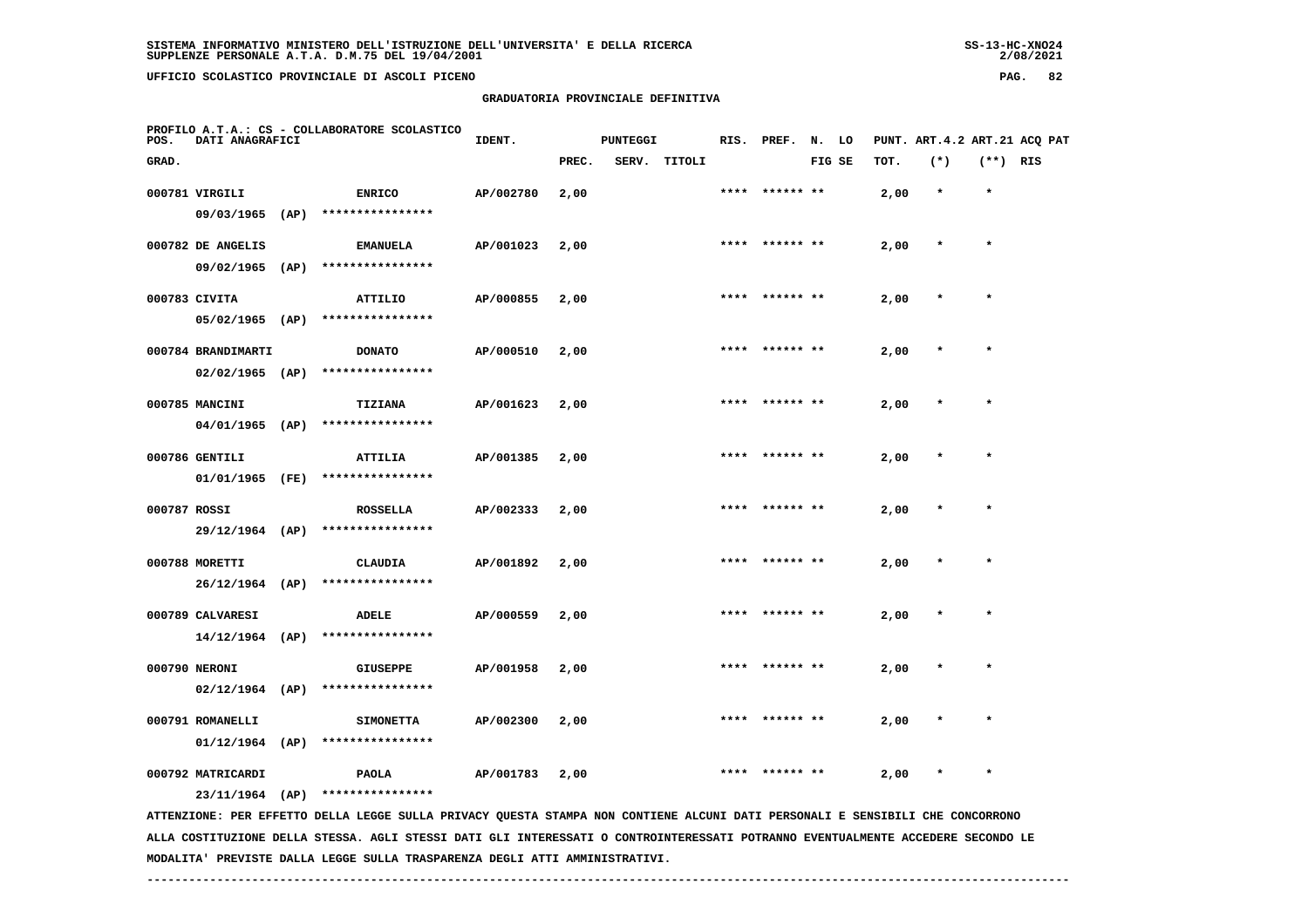## **GRADUATORIA PROVINCIALE DEFINITIVA**

 $2/08/2021$ 

| POS.         | DATI ANAGRAFICI                       | PROFILO A.T.A.: CS - COLLABORATORE SCOLASTICO                                                                                 | IDENT.    |       | <b>PUNTEGGI</b> |              |      | RIS. PREF.     | N. LO  |      |         |          | PUNT. ART.4.2 ART.21 ACQ PAT |
|--------------|---------------------------------------|-------------------------------------------------------------------------------------------------------------------------------|-----------|-------|-----------------|--------------|------|----------------|--------|------|---------|----------|------------------------------|
| GRAD.        |                                       |                                                                                                                               |           | PREC. |                 | SERV. TITOLI |      |                | FIG SE | TOT. | $(*)$   | (**) RIS |                              |
|              | 000793 CIPOLLETTA<br>05/11/1964 (AP)  | FABIOLA<br>****************                                                                                                   | AP/000834 | 2,00  |                 |              | **** | ****** **      |        | 2,00 | $\star$ | $\star$  |                              |
| 000794 PENSO | $14/10/1964$ (AP)                     | <b>MARIA GRAZIA</b><br>****************                                                                                       | AP/000165 | 2,00  |                 |              |      | **** ****** ** |        | 2,00 | $\ast$  | $\star$  |                              |
|              | 000795 D'ANGELO<br>$13/10/1964$ (AP)  | <b>SANDRA</b><br>****************                                                                                             | AP/001007 | 2,00  |                 |              |      | **** ****** ** |        | 2,00 | $\ast$  | $\star$  |                              |
|              | 000796 LAZZARI<br>$23/09/1964$ (AP)   | LAURA<br>****************                                                                                                     | AP/001530 | 2,00  |                 |              |      |                |        | 2,00 |         | $\star$  |                              |
|              | 000797 MARINELLI<br>$04/09/1964$ (AP) | <b>NAZZARENA</b><br>****************                                                                                          | AP/001695 | 2,00  |                 |              |      |                |        | 2,00 |         |          |                              |
|              | 000798 GISMONDI<br>$01/09/1964$ (AP)  | <b>STEFANIA</b><br>****************                                                                                           | AP/001439 | 2,00  |                 |              | **** |                |        | 2,00 |         |          |                              |
|              | 000799 PALANCA<br>$30/08/1964$ (AP)   | <b>VINCENZA</b><br>****************                                                                                           | AP/000158 | 2,00  |                 |              |      |                |        | 2,00 |         |          |                              |
|              | 000800 ALLEVI<br>29/08/1964 (AP)      | <b>MARIANO</b><br>****************                                                                                            | AP/000260 | 2,00  |                 |              |      | ****** **      |        | 2,00 |         | $\star$  |                              |
|              | 000801 GRASSO<br>26/08/1964 (AP)      | <b>EROS</b><br>****************                                                                                               | AP/001456 | 2,00  |                 |              |      |                |        | 2,00 |         | $\star$  |                              |
| 000802 BRUNI | 18/07/1964 (AP)                       | <b>SERGIO</b><br>****************                                                                                             | AP/000532 | 2,00  |                 |              | **** |                |        | 2,00 |         | $\star$  |                              |
|              | 000803 DE SANTIS<br>$01/07/1964$ (AP) | <b>MASSIMO</b><br>****************                                                                                            | AP/001085 | 2,00  |                 |              |      |                |        | 2,00 |         |          |                              |
|              | 000804 VECCHI                         | SONIA<br>11/06/1964 (AP) ****************                                                                                     | AP/002756 | 2,00  |                 |              |      |                |        | 2,00 | $\star$ |          |                              |
|              |                                       | ATTENZIONE: PER EFFETTO DELLA LEGGE SULLA PRIVACY OUESTA STAMPA NON CONTIENE ALCUNI DATI PERSONALI E SENSIBILI CHE CONCORRONO |           |       |                 |              |      |                |        |      |         |          |                              |

 **ATTENZIONE: PER EFFETTO DELLA LEGGE SULLA PRIVACY QUESTA STAMPA NON CONTIENE ALCUNI DATI PERSONALI E SENSIBILI CHE CONCORRONO ALLA COSTITUZIONE DELLA STESSA. AGLI STESSI DATI GLI INTERESSATI O CONTROINTERESSATI POTRANNO EVENTUALMENTE ACCEDERE SECONDO LE MODALITA' PREVISTE DALLA LEGGE SULLA TRASPARENZA DEGLI ATTI AMMINISTRATIVI.**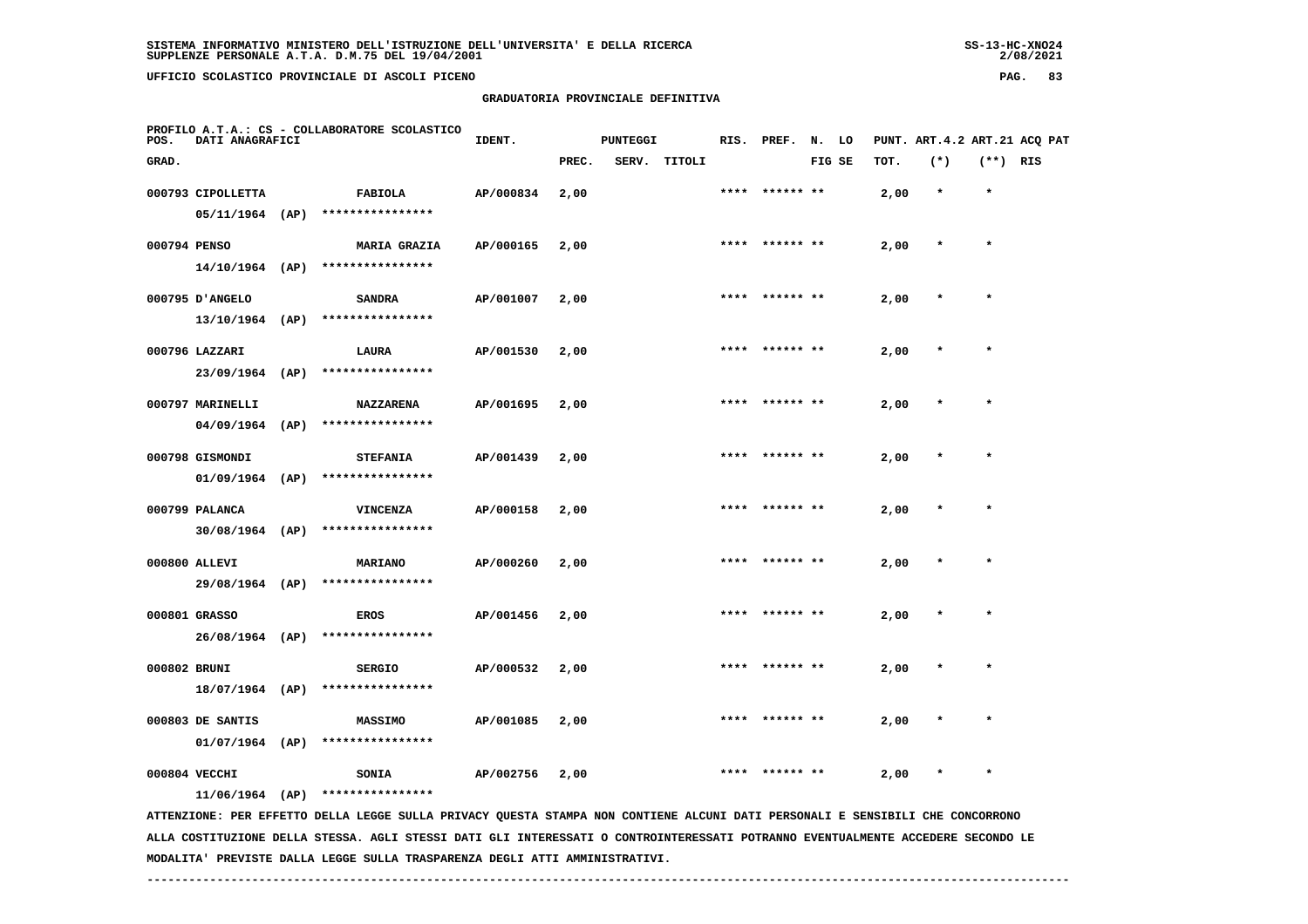## **GRADUATORIA PROVINCIALE DEFINITIVA**

 $2/08/2021$ 

| POS.         | DATI ANAGRAFICI                       |      | PROFILO A.T.A.: CS - COLLABORATORE SCOLASTICO                                                                                 | IDENT.    |       | <b>PUNTEGGI</b> |        |      | RIS. PREF.     | N. LO  |      | PUNT. ART.4.2 ART.21 ACQ PAT |            |  |
|--------------|---------------------------------------|------|-------------------------------------------------------------------------------------------------------------------------------|-----------|-------|-----------------|--------|------|----------------|--------|------|------------------------------|------------|--|
| GRAD.        |                                       |      |                                                                                                                               |           | PREC. | SERV.           | TITOLI |      |                | FIG SE | TOT. | $(*)$                        | $(**)$ RIS |  |
|              | 000805 SCARAFONI<br>$22/05/1964$ (AP) |      | <b>EDOARDO</b><br>****************                                                                                            | AP/002413 | 2,00  |                 |        |      |                |        | 2,00 |                              | $\star$    |  |
|              | 000806 RODILOSSI<br>$19/04/1964$ (AP) |      | <b>TEODORA</b><br>****************                                                                                            | AP/000065 | 2,00  |                 |        | **** | ****** **      |        | 2,00 |                              |            |  |
|              | 000807 SANTINI<br>$06/04/1964$ (AP)   |      | <b>ROMANO</b><br>****************                                                                                             | AP/002388 | 2,00  |                 |        |      | **** ****** ** |        | 2,00 | $\star$                      | $\star$    |  |
|              | 000808 MARIANI<br>$21/02/1964$ (AP)   |      | <b>GIANPIETRO</b><br>****************                                                                                         | AP/001682 | 2,00  |                 |        |      |                |        | 2,00 |                              |            |  |
|              | 000809 COSENTINO<br>$20/02/1964$ (CS) |      | FILOMENA<br>****************                                                                                                  | AP/000106 | 2,00  |                 |        |      | **** ****** ** |        | 2,00 |                              |            |  |
|              | 000810 REGOLI<br>$01/02/1964$ (AP)    |      | GABRIELLA<br>****************                                                                                                 | AP/002265 | 2,00  |                 |        |      | **** ****** ** |        | 2,00 |                              | $\star$    |  |
| 000811 MOSCA | 27/01/1964 (AP)                       |      | MASSIMO<br>****************                                                                                                   | AP/001928 | 2,00  |                 |        |      |                |        | 2,00 |                              |            |  |
| 000812 LELLI | $31/12/1963$ (AP)                     |      | <b>FILIPPO</b><br>****************                                                                                            | AP/001532 | 2,00  |                 |        |      | **** ****** ** |        | 2,00 | $\star$                      | $\star$    |  |
| 000813 SALVI | $12/12/1963$ (AP)                     |      | <b>STEFANIA</b><br>****************                                                                                           | AP/002372 | 2,00  |                 |        |      |                |        | 2,00 |                              |            |  |
|              | 000814 CAMPETTI<br>$11/12/1963$ (AP)  |      | <b>PAOLA</b><br>****************                                                                                              | AP/000587 | 2,00  |                 |        | **** |                |        | 2,00 |                              | $\star$    |  |
|              | 000815 BASILI<br>$07/12/1963$ (AP)    |      | <b>MARIA</b><br>****************                                                                                              | AP/000418 | 2,00  |                 |        |      |                |        | 2,00 |                              |            |  |
|              | 000816 CIABATTONI<br>05/12/1963       | (AP) | <b>BRUNELLA</b><br>****************                                                                                           | AP/000774 | 2,00  |                 |        |      |                |        | 2,00 |                              |            |  |
|              |                                       |      | ATTENZIONE: PER EFFETTO DELLA LEGGE SULLA PRIVACY QUESTA STAMPA NON CONTIENE ALCUNI DATI PERSONALI E SENSIBILI CHE CONCORRONO |           |       |                 |        |      |                |        |      |                              |            |  |

 **ALLA COSTITUZIONE DELLA STESSA. AGLI STESSI DATI GLI INTERESSATI O CONTROINTERESSATI POTRANNO EVENTUALMENTE ACCEDERE SECONDO LE MODALITA' PREVISTE DALLA LEGGE SULLA TRASPARENZA DEGLI ATTI AMMINISTRATIVI.**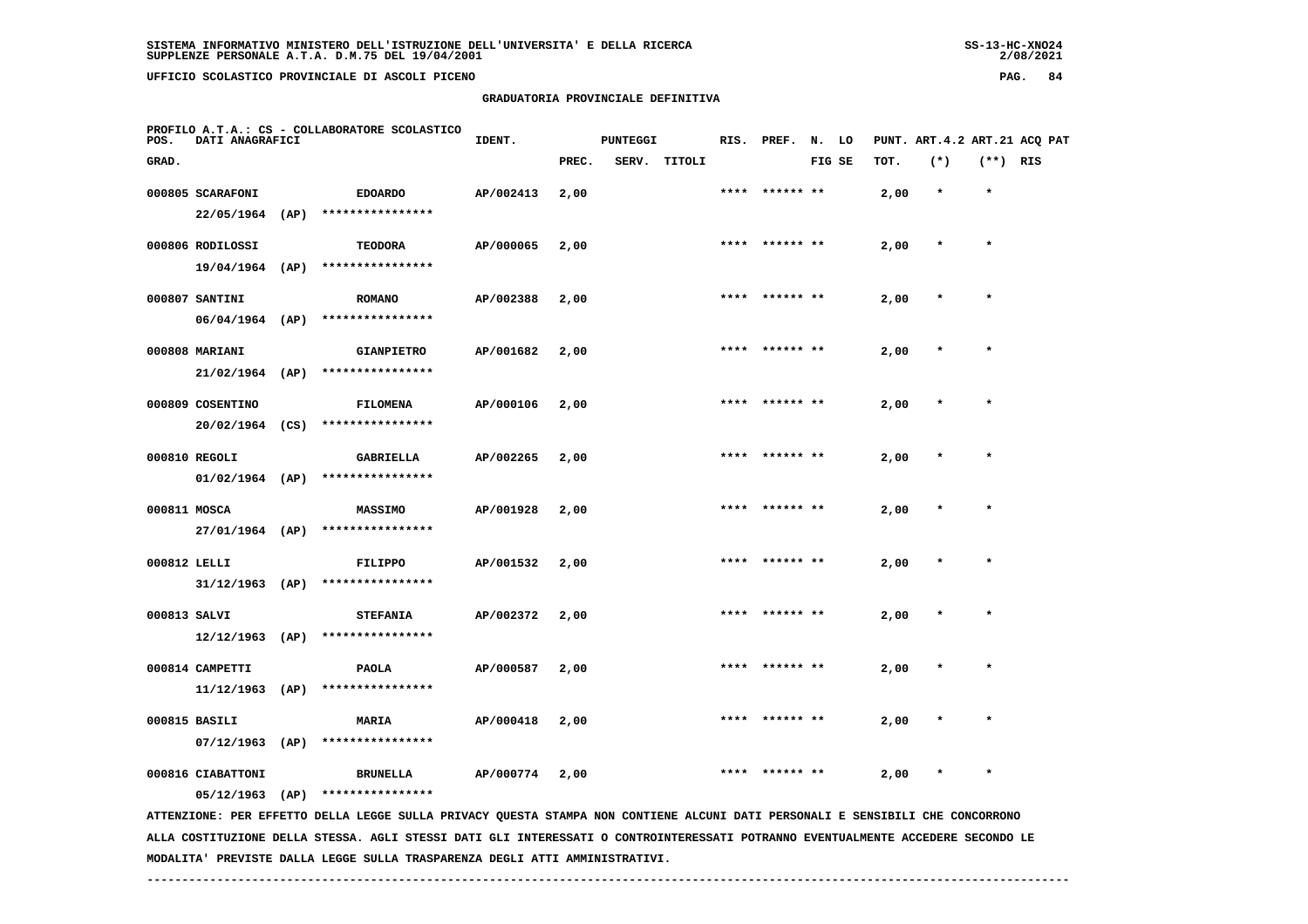**16/08/1963 (AP) \*\*\*\*\*\*\*\*\*\*\*\*\*\*\*\***

 **12/08/1963 (AP) \*\*\*\*\*\*\*\*\*\*\*\*\*\*\*\***

 **08/08/1963 (AP) \*\*\*\*\*\*\*\*\*\*\*\*\*\*\*\***

 **02/08/1963 (AP) \*\*\*\*\*\*\*\*\*\*\*\*\*\*\*\***

 **GRADUATORIA PROVINCIALE DEFINITIVA**

| POS.  | DATI ANAGRAFICI  |      | PROFILO A.T.A.: CS - COLLABORATORE SCOLASTICO | IDENT.    |       | PUNTEGGI |              |      | RIS. PREF.     | N. LO  |      | PUNT. ART.4.2 ART.21 ACQ PAT |            |  |
|-------|------------------|------|-----------------------------------------------|-----------|-------|----------|--------------|------|----------------|--------|------|------------------------------|------------|--|
| GRAD. |                  |      |                                               |           | PREC. |          | SERV. TITOLI |      |                | FIG SE | TOT. | $(*)$                        | $(**)$ RIS |  |
|       | 000817 GAGLIARDI |      | LUCIA                                         | AP/001358 | 2,00  |          |              |      | **** ****** ** |        | 2,00 | $\star$                      | $\star$    |  |
|       | 18/11/1963       | (AP) | ****************                              |           |       |          |              |      |                |        |      |                              |            |  |
|       | 000818 GIACHINI  |      | <b>EMANUELA</b>                               | AP/001389 | 2,00  |          |              |      | **** ****** ** |        | 2,00 | $\star$                      | $\star$    |  |
|       | 13/11/1963       | (AP) | ****************                              |           |       |          |              |      |                |        |      |                              |            |  |
|       | 000819 BARBIERI  |      | <b>RITA</b>                                   | AP/000004 | 2,00  |          |              | **** | ****** **      |        | 2,00 | $\star$                      | $\star$    |  |
|       | 06/11/1963       | (AP) | ****************                              |           |       |          |              |      |                |        |      |                              |            |  |
|       | 000820 GIARDINI  |      | <b>ANTONIETTA</b>                             | AP/001413 | 2,00  |          |              | **** | ****** **      |        | 2,00 | $\star$                      | $\star$    |  |
|       | 30/10/1963       | (AP) | ****************                              |           |       |          |              |      |                |        |      |                              |            |  |
|       | 000821 POLINI    |      | LUISA                                         | AP/002205 | 2,00  |          |              |      | **** ****** ** |        | 2,00 | $\star$                      | $\star$    |  |
|       | 20/10/1963       | (AP) | ****************                              |           |       |          |              |      |                |        |      |                              |            |  |
|       | 000822 FLAIANI   |      | <b>MARA</b>                                   | AP/001312 | 2,00  |          |              |      | **** ****** ** |        | 2,00 | $\star$                      | $\star$    |  |
|       | 08/10/1963       | (AP) | ****************                              |           |       |          |              |      |                |        |      |                              |            |  |
|       | 000823 CIUCANI   |      | <b>NADIA</b>                                  | AP/000849 | 2,00  |          |              | **** | ****** **      |        | 2,00 | $\star$                      | $\star$    |  |
|       | 23/08/1963       | (AP) | ****************                              |           |       |          |              |      |                |        |      |                              |            |  |
|       | 000824 AGOSTINI  |      | <b>ELVIRA</b>                                 | AP/000218 | 2,00  |          |              |      | **** ****** ** |        | 2,00 | $\star$                      | $\star$    |  |
|       | 17/08/1963       | (AP) | ****************                              |           |       |          |              |      |                |        |      |                              |            |  |

2/08/2021

 **ALLA COSTITUZIONE DELLA STESSA. AGLI STESSI DATI GLI INTERESSATI O CONTROINTERESSATI POTRANNO EVENTUALMENTE ACCEDERE SECONDO LE MODALITA' PREVISTE DALLA LEGGE SULLA TRASPARENZA DEGLI ATTI AMMINISTRATIVI.**

 **------------------------------------------------------------------------------------------------------------------------------------**

 **ATTENZIONE: PER EFFETTO DELLA LEGGE SULLA PRIVACY QUESTA STAMPA NON CONTIENE ALCUNI DATI PERSONALI E SENSIBILI CHE CONCORRONO**

 **000825 CASALI MARIA ANTONIETTA AP/000691 2,00 \*\*\*\* \*\*\*\*\*\* \*\* 2,00 \* \***

 **000826 CASTELLI NICLA AP/000707 2,00 \*\*\*\* \*\*\*\*\*\* \*\* 2,00 \* \***

 **000827 NOVELLI LAURA AP/001970 2,00 \*\*\*\* \*\*\*\*\*\* \*\* 2,00 \* \***

 **000828 ROSSI ROBERTA AP/002332 2,00 \*\*\*\* \*\*\*\*\*\* \*\* 2,00 \* \***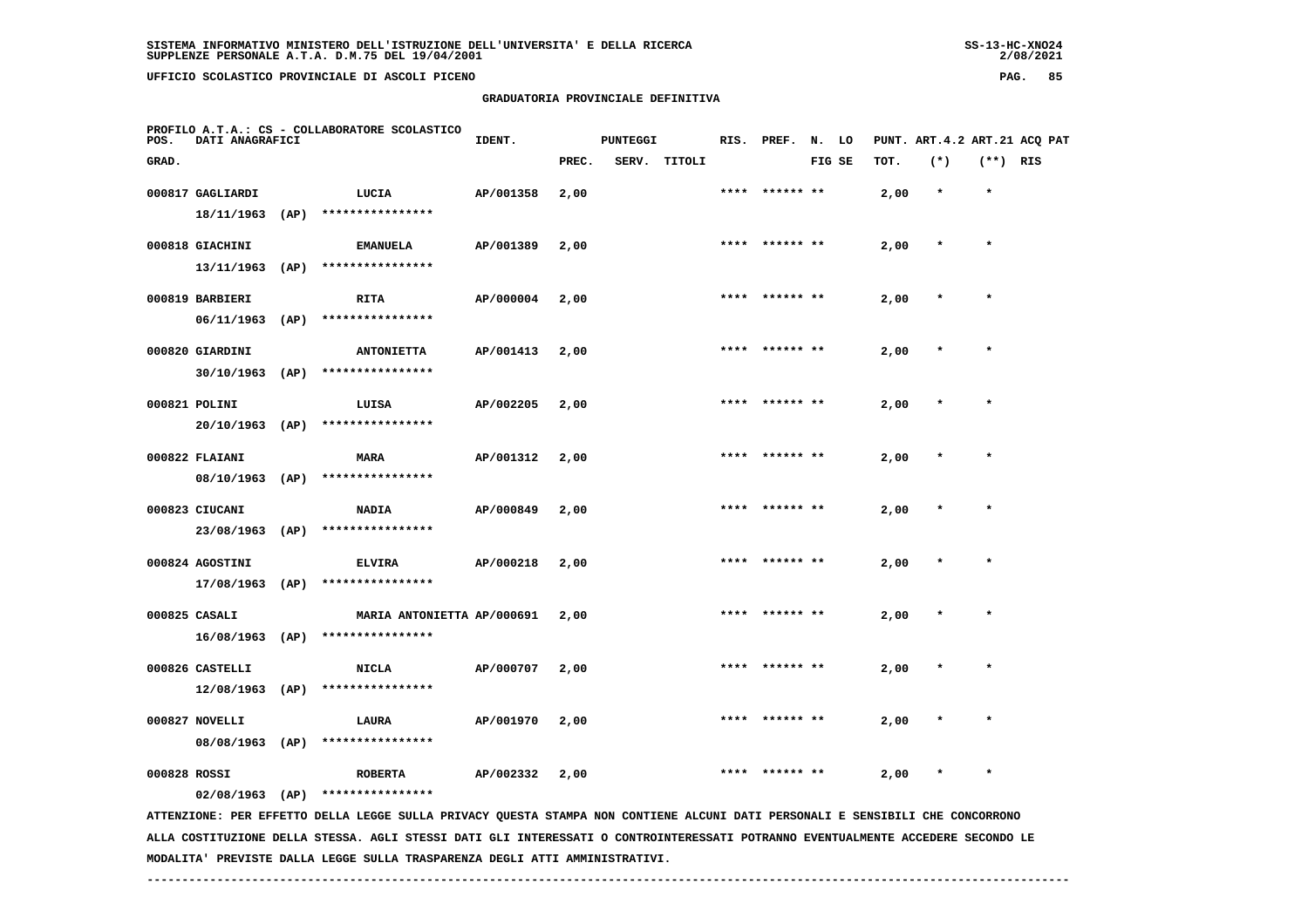## **GRADUATORIA PROVINCIALE DEFINITIVA**

 $2/08/2021$ 

| POS.  | DATI ANAGRAFICI     |      | PROFILO A.T.A.: CS - COLLABORATORE SCOLASTICO                                                                                 | IDENT.    |       | <b>PUNTEGGI</b> |              |      | RIS. PREF. N. LO |        |      | PUNT. ART. 4.2 ART. 21 ACQ PAT |            |  |
|-------|---------------------|------|-------------------------------------------------------------------------------------------------------------------------------|-----------|-------|-----------------|--------------|------|------------------|--------|------|--------------------------------|------------|--|
| GRAD. |                     |      |                                                                                                                               |           | PREC. |                 | SERV. TITOLI |      |                  | FIG SE | TOT. | $(*)$                          | $(**)$ RIS |  |
|       | 000829 TRAVANTI     |      | MARIA                                                                                                                         | AP/002673 | 2,00  |                 |              | **** | ****** **        |        | 2,00 | $\star$                        | $\star$    |  |
|       | $31/07/1963$ (AP)   |      | ****************                                                                                                              |           |       |                 |              |      |                  |        |      |                                |            |  |
|       | 000830 MICHELANGELI |      | <b>SIMONA</b>                                                                                                                 | AP/001840 | 2,00  |                 |              |      |                  |        | 2,00 | $\star$                        | $\star$    |  |
|       | $21/07/1963$ (AP)   |      | ****************                                                                                                              |           |       |                 |              |      |                  |        |      |                                |            |  |
|       | 000831 DIAMANTI     |      | <b>MARIA GRAZIA</b>                                                                                                           | AP/000113 | 2,00  |                 |              |      |                  |        | 2,00 |                                |            |  |
|       | $16/07/1963$ (AP)   |      | ****************                                                                                                              |           |       |                 |              |      |                  |        |      |                                |            |  |
|       | 000832 MECOZZI      |      | JUPA                                                                                                                          | AP/001811 | 2,00  |                 |              | **** | ****** **        |        | 2,00 |                                |            |  |
|       | 09/07/1963 (AP)     |      | ****************                                                                                                              |           |       |                 |              |      |                  |        |      |                                |            |  |
|       | 000833 TOSCANI      |      | <b>FRANCESCHINA</b>                                                                                                           | AP/002651 | 2,00  |                 |              |      |                  |        | 2,00 |                                | $\star$    |  |
|       | 01/07/1963 (TE)     |      | ****************                                                                                                              |           |       |                 |              |      |                  |        |      |                                |            |  |
|       | 000834 D'ANGELO     |      | <b>MARIELLA</b>                                                                                                               | AP/001003 | 2,00  |                 |              |      |                  |        | 2,00 |                                |            |  |
|       | 28/06/1963 (AP)     |      | ****************                                                                                                              |           |       |                 |              |      |                  |        |      |                                |            |  |
|       | 000835 BARBIZZI     |      | <b>GIUSTINO</b>                                                                                                               | AP/000399 | 2,00  |                 |              | **** | ****** **        |        | 2,00 |                                | $\star$    |  |
|       | 15/06/1963          | (AP) | ****************                                                                                                              |           |       |                 |              |      |                  |        |      |                                |            |  |
|       | 000836 CRESCENZI    |      | <b>MARIA</b>                                                                                                                  | AP/000962 | 2,00  |                 |              |      | **** ****** **   |        | 2,00 | $\ast$                         | $\star$    |  |
|       | 12/06/1963          | (AP) | ****************                                                                                                              |           |       |                 |              |      |                  |        |      |                                |            |  |
|       | 000837 FELICETTI    |      | <b>ANTONIETTA</b>                                                                                                             | AP/001251 | 2,00  |                 |              |      |                  |        | 2,00 |                                |            |  |
|       |                     |      | 12/06/1963 (AP) ****************                                                                                              |           |       |                 |              |      |                  |        |      |                                |            |  |
|       | 000838 SERAFINI     |      | <b>ANTONELLA</b>                                                                                                              | AP/002445 | 2,00  |                 |              |      |                  |        | 2,00 |                                |            |  |
|       | $04/06/1963$ (AP)   |      | ****************                                                                                                              |           |       |                 |              |      |                  |        |      |                                |            |  |
|       | 000839 PERETTI      |      | FABRIZIA                                                                                                                      | AP/002089 | 2,00  |                 |              |      |                  |        | 2,00 |                                |            |  |
|       | $20/05/1963$ (AP)   |      | ****************                                                                                                              |           |       |                 |              |      |                  |        |      |                                |            |  |
|       | 000840 UBALDI       |      | LUCIANO                                                                                                                       | AP/002703 | 2,00  |                 |              | **** | ****** **        |        | 2,00 | $\ast$                         | $\star$    |  |
|       |                     |      | $12/05/1963$ (AP) ****************                                                                                            |           |       |                 |              |      |                  |        |      |                                |            |  |
|       |                     |      | ATTENZIONE: PER EFFETTO DELLA LEGGE SULLA PRIVACY QUESTA STAMPA NON CONTIENE ALCUNI DATI PERSONALI E SENSIBILI CHE CONCORRONO |           |       |                 |              |      |                  |        |      |                                |            |  |

 **ALLA COSTITUZIONE DELLA STESSA. AGLI STESSI DATI GLI INTERESSATI O CONTROINTERESSATI POTRANNO EVENTUALMENTE ACCEDERE SECONDO LE MODALITA' PREVISTE DALLA LEGGE SULLA TRASPARENZA DEGLI ATTI AMMINISTRATIVI.**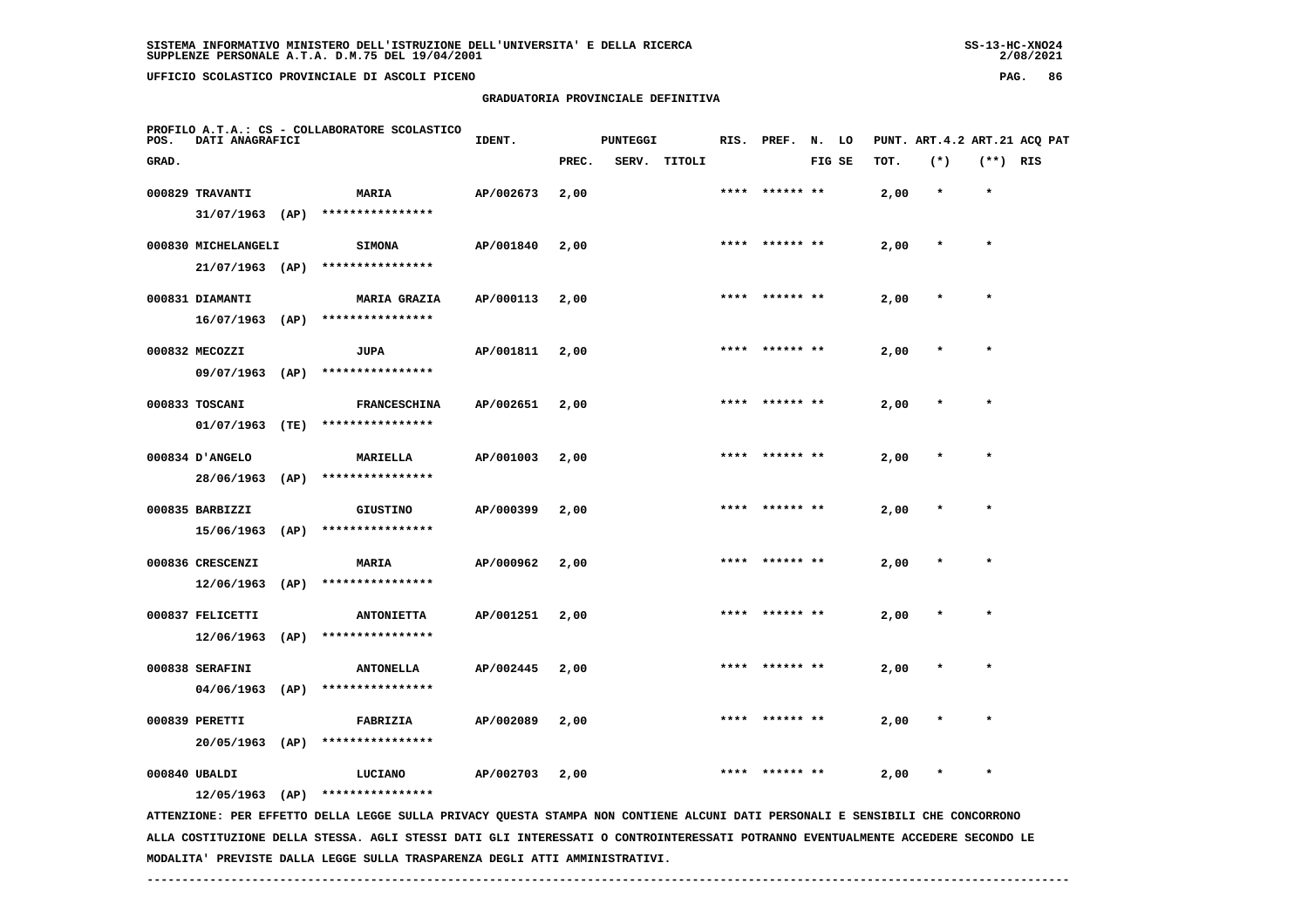# **GRADUATORIA PROVINCIALE DEFINITIVA**

 $2/08/2021$ 

| POS.  | DATI ANAGRAFICI                |      | PROFILO A.T.A.: CS - COLLABORATORE SCOLASTICO                                                                                 | IDENT.    |       | <b>PUNTEGGI</b> |        |      | RIS. PREF. N. LO |        |      |         |            | PUNT. ART. 4.2 ART. 21 ACQ PAT |
|-------|--------------------------------|------|-------------------------------------------------------------------------------------------------------------------------------|-----------|-------|-----------------|--------|------|------------------|--------|------|---------|------------|--------------------------------|
| GRAD. |                                |      |                                                                                                                               |           | PREC. | SERV.           | TITOLI |      |                  | FIG SE | TOT. | $(*)$   | $(**)$ RIS |                                |
|       | 000841 CLERICI                 |      | DANIELA                                                                                                                       | AP/000861 | 2,00  |                 |        |      | **** ****** **   |        | 2,00 | $\star$ | $\star$    |                                |
|       | 07/05/1963                     | (AP) | ****************                                                                                                              |           |       |                 |        |      |                  |        |      |         |            |                                |
|       | 000842 TRENTA                  |      | <b>RICCARDO</b>                                                                                                               | AP/002679 | 2,00  |                 |        | **** |                  |        | 2,00 | $\star$ | $\star$    |                                |
|       | $15/04/1963$ (AP)              |      | ****************                                                                                                              |           |       |                 |        |      |                  |        |      |         |            |                                |
|       | 000843 CANNELLA                |      | ANNA MARIA                                                                                                                    | AP/000603 | 2,00  |                 |        |      | ****** **        |        | 2,00 |         |            |                                |
|       | $10/04/1963$ (AP)              |      | ****************                                                                                                              |           |       |                 |        |      |                  |        |      |         |            |                                |
|       | 000844 ILLUMINATI              |      | <b>GABRIELLA</b>                                                                                                              | AP/001478 | 2,00  |                 |        |      | ****  ****** **  |        | 2,00 |         | $\star$    |                                |
|       | 01/04/1963                     | (AP) | ****************                                                                                                              |           |       |                 |        |      |                  |        |      |         |            |                                |
|       | 000845 MARINI                  |      | <b>MARINA</b>                                                                                                                 | AP/001709 | 2,00  |                 |        |      |                  |        | 2,00 |         |            |                                |
|       | 24/03/1963                     | (AP) | ****************                                                                                                              |           |       |                 |        |      |                  |        |      |         |            |                                |
|       | 000846 SPAOLONZI               |      | <b>PAOLA</b>                                                                                                                  | AP/002504 | 2,00  |                 |        | **** | ****** **        |        | 2,00 |         | $\star$    |                                |
|       | 24/03/1963                     | (MI) | ****************                                                                                                              |           |       |                 |        |      |                  |        |      |         |            |                                |
|       | 000847 ANDREUCCI               |      | <b>STEFANIA</b>                                                                                                               | AP/000285 | 2,00  |                 |        |      | **** ****** **   |        | 2,00 |         | $\star$    |                                |
|       | 13/03/1963                     | (AP) | ****************                                                                                                              |           |       |                 |        |      |                  |        |      |         |            |                                |
|       |                                |      |                                                                                                                               |           |       |                 |        | **** | ****** **        |        |      | $\ast$  | $\star$    |                                |
|       | 000848 U AMBROGI<br>05/03/1963 | (AP) | <b>FRANCESCA</b><br>****************                                                                                          | AP/000988 | 2,00  |                 |        |      |                  |        | 2,00 |         |            |                                |
|       |                                |      |                                                                                                                               |           |       |                 |        |      |                  |        |      |         |            |                                |
|       | 000849 CITERONI<br>25/02/1963  | (EE) | ANNA<br>****************                                                                                                      | AP/000840 | 2,00  |                 |        |      |                  |        | 2,00 |         |            |                                |
|       |                                |      |                                                                                                                               |           |       |                 |        |      |                  |        |      |         |            |                                |
|       | 000850 J'IGNAZIO<br>20/02/1963 | (AP) | <b>DANIELA</b><br>****************                                                                                            | AP/001135 | 2,00  |                 |        | **** | ****** **        |        | 2,00 |         |            |                                |
|       |                                |      |                                                                                                                               |           |       |                 |        |      |                  |        |      |         |            |                                |
|       | 000851 SCARAMUCCI              |      | <b>SABRINA</b>                                                                                                                | AP/002416 | 2,00  |                 |        |      |                  |        | 2,00 | $\ast$  | $\star$    |                                |
|       | 28/01/1963 (AP)                |      | ****************                                                                                                              |           |       |                 |        |      |                  |        |      |         |            |                                |
|       | 000852 DI BUO'                 |      | <b>DANIELA</b>                                                                                                                | AP/001103 | 2,00  |                 |        |      |                  |        | 2,00 |         | $\ast$     |                                |
|       | 13/01/1963 (AP)                |      | ****************                                                                                                              |           |       |                 |        |      |                  |        |      |         |            |                                |
|       |                                |      | ATTENZIONE: PER EFFETTO DELLA LEGGE SULLA PRIVACY QUESTA STAMPA NON CONTIENE ALCUNI DATI PERSONALI E SENSIBILI CHE CONCORRONO |           |       |                 |        |      |                  |        |      |         |            |                                |

 **ALLA COSTITUZIONE DELLA STESSA. AGLI STESSI DATI GLI INTERESSATI O CONTROINTERESSATI POTRANNO EVENTUALMENTE ACCEDERE SECONDO LE MODALITA' PREVISTE DALLA LEGGE SULLA TRASPARENZA DEGLI ATTI AMMINISTRATIVI.**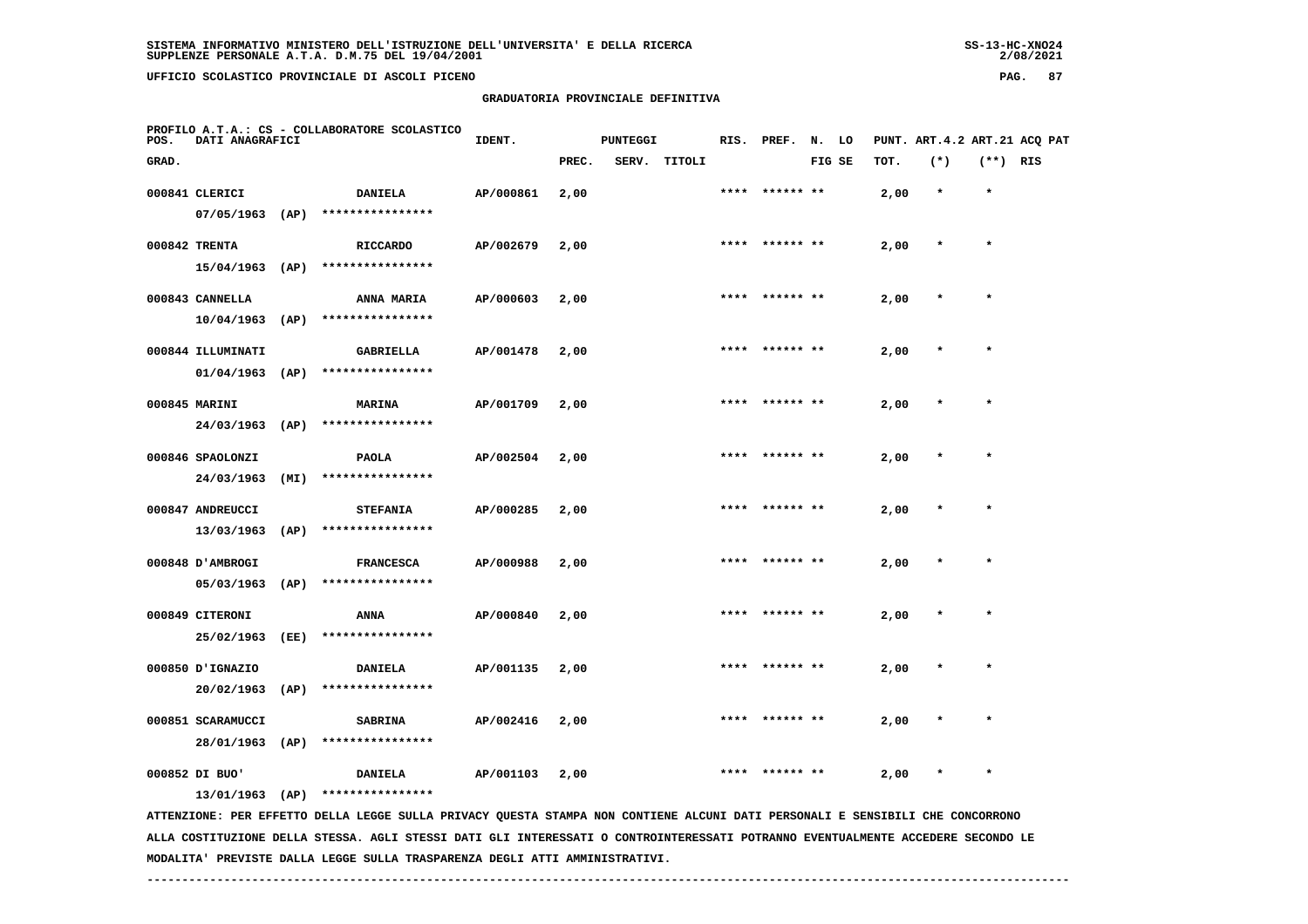**GRADUATORIA PROVINCIALE DEFINITIVA**

| POS.  | DATI ANAGRAFICI   |      | PROFILO A.T.A.: CS - COLLABORATORE SCOLASTICO | IDENT.    |       | <b>PUNTEGGI</b> |        |      | RIS. PREF.     | N. LO  |      | PUNT. ART.4.2 ART.21 ACQ PAT |            |  |
|-------|-------------------|------|-----------------------------------------------|-----------|-------|-----------------|--------|------|----------------|--------|------|------------------------------|------------|--|
| GRAD. |                   |      |                                               |           | PREC. | SERV.           | TITOLI |      |                | FIG SE | TOT. | $(*)$                        | $(**)$ RIS |  |
|       | 000853 COSSIGNANI |      | GIOVANNI                                      | AP/000941 | 2,00  |                 |        |      | **** ****** ** |        | 2,00 | $\star$                      | $\star$    |  |
|       | 29/12/1962        | (AP) | ****************                              |           |       |                 |        |      |                |        |      |                              |            |  |
|       | 000854 PANTALONI  |      | LUCIANA                                       | AP/000160 | 2,00  |                 |        | **** | ****** **      |        | 2,00 | $\star$                      | $\star$    |  |
|       | 01/12/1962        | (AP) | ****************                              |           |       |                 |        |      |                |        |      |                              |            |  |
|       | 000855 SQUARCIA   |      | <b>ALESSANDRO</b>                             | AP/002527 | 2,00  |                 |        |      | **** ****** ** |        | 2,00 | $\star$                      | $\star$    |  |
|       | 14/11/1962        | (AP) | ****************                              |           |       |                 |        |      |                |        |      |                              |            |  |
|       | 000856 COLLINI    |      | LUIGI                                         | AP/000900 | 2,00  |                 |        |      | **** ****** ** |        | 2,00 | $\star$                      | $\star$    |  |
|       | 12/11/1962        | (AP) | ****************                              |           |       |                 |        |      |                |        |      |                              |            |  |
|       | 000857 ANTINORI   |      | <b>GIUSEPPE</b>                               | AP/000319 | 2,00  |                 |        | **** | ****** **      |        | 2,00 | $\star$                      | $\star$    |  |
|       | 06/11/1962        | (AP) | ****************                              |           |       |                 |        |      |                |        |      |                              |            |  |

| 000858 SCHINCHIRIMINI<br>01/11/1962 | (AP) | <b>MARISA</b><br>****************     | AP/002425 | 2,00 | **** | ****** ** | 2,00 | $\mathbf{r}$ | $\star$ |
|-------------------------------------|------|---------------------------------------|-----------|------|------|-----------|------|--------------|---------|
| 000859 PALESTINI<br>29/10/1962      | (AP) | <b>GIUSEPPINA</b><br>**************** | AP/002021 | 2,00 | **** | ****** ** | 2,00 | $\mathbf{r}$ | $\star$ |

 **000860 MORETTI DANIELA AP/001893 2,00 \*\*\*\* \*\*\*\*\*\* \*\* 2,00 \* \* 23/10/1962 (AP) \*\*\*\*\*\*\*\*\*\*\*\*\*\*\*\* 000861 CORDONI MILENA AP/000925 2,00 \*\*\*\* \*\*\*\*\*\* \*\* 2,00 \* \* 16/10/1962 (AP) \*\*\*\*\*\*\*\*\*\*\*\*\*\*\*\***

 **000862 MORGANTI ENRICA AP/001909 2,00 \*\*\*\* \*\*\*\*\*\* \*\* 2,00 \* \* 16/10/1962 (AP) \*\*\*\*\*\*\*\*\*\*\*\*\*\*\*\* 000863 MARINI ERNESTA AP/001702 2,00 \*\*\*\* \*\*\*\*\*\* \*\* 2,00 \* \***

000864 MARZIALI **CINZIA** AP/001753 2,00 \*\*\*\* \*\*\*\*\*\*\*\* \*\* 2,00 \* \*

 **26/09/1962 (AP) \*\*\*\*\*\*\*\*\*\*\*\*\*\*\*\***

 **30/09/1962 (AP) \*\*\*\*\*\*\*\*\*\*\*\*\*\*\*\***

 **ATTENZIONE: PER EFFETTO DELLA LEGGE SULLA PRIVACY QUESTA STAMPA NON CONTIENE ALCUNI DATI PERSONALI E SENSIBILI CHE CONCORRONO ALLA COSTITUZIONE DELLA STESSA. AGLI STESSI DATI GLI INTERESSATI O CONTROINTERESSATI POTRANNO EVENTUALMENTE ACCEDERE SECONDO LE MODALITA' PREVISTE DALLA LEGGE SULLA TRASPARENZA DEGLI ATTI AMMINISTRATIVI.**

 **------------------------------------------------------------------------------------------------------------------------------------**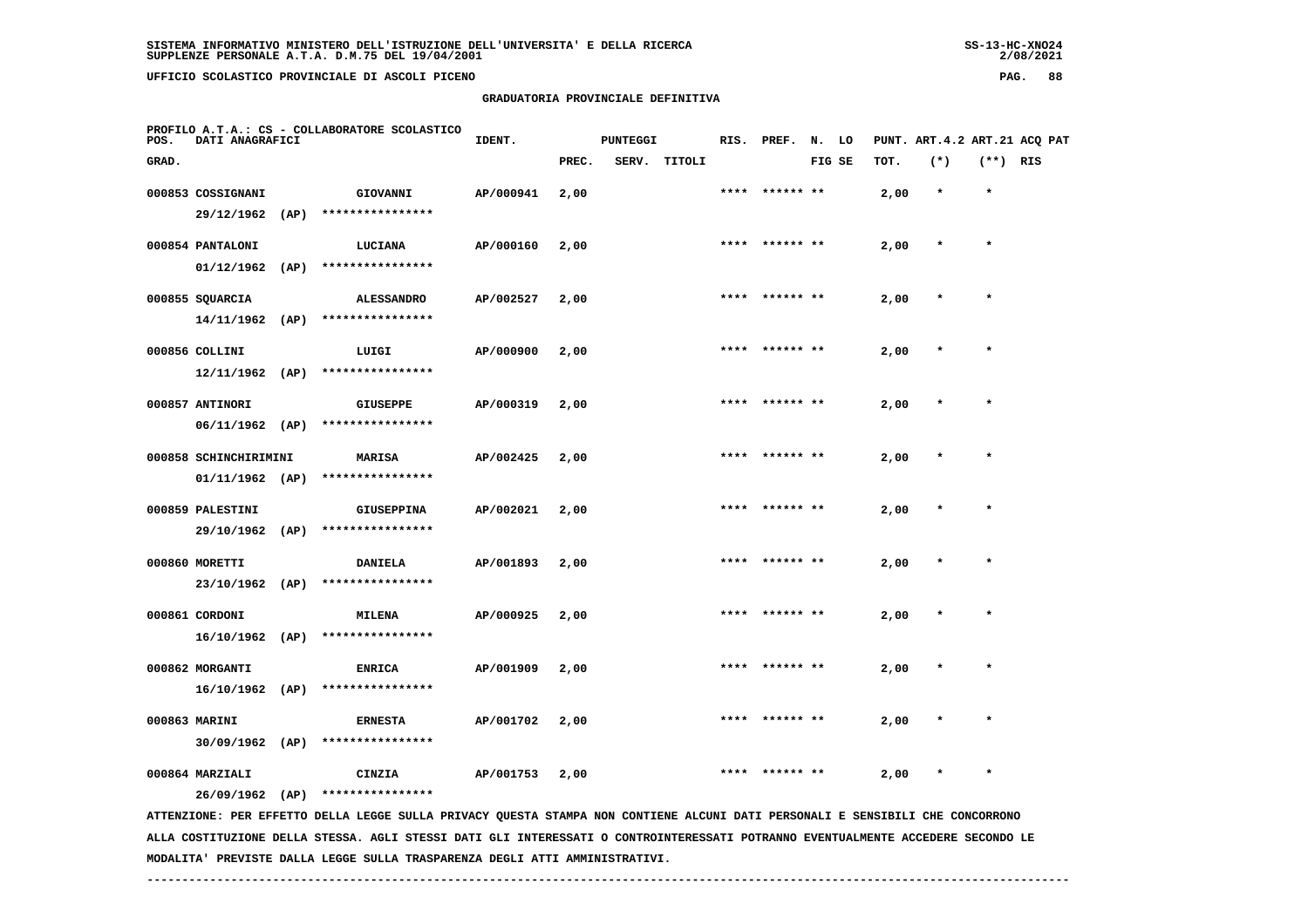**GRADUATORIA PROVINCIALE DEFINITIVA**

| POS.  | DATI ANAGRAFICI    | PROFILO A.T.A.: CS - COLLABORATORE SCOLASTICO                                                                                   | IDENT.    |       | <b>PUNTEGGI</b> |        |      | RIS. PREF. | N.     | LO |      | PUNT. ART. 4.2 ART. 21 ACQ PAT |            |  |
|-------|--------------------|---------------------------------------------------------------------------------------------------------------------------------|-----------|-------|-----------------|--------|------|------------|--------|----|------|--------------------------------|------------|--|
| GRAD. |                    |                                                                                                                                 |           | PREC. | SERV.           | TITOLI |      |            | FIG SE |    | TOT. | $(*)$                          | $(**)$ RIS |  |
|       | 000865 POLICHETTI  | <b>VINCENZO</b>                                                                                                                 | AP/002197 | 2,00  |                 |        |      | ****** **  |        |    | 2,00 | $\star$                        | $\star$    |  |
|       | $03/09/1962$ (SA)  | ****************                                                                                                                |           |       |                 |        |      |            |        |    |      |                                |            |  |
|       | 000866 BUONDI      | <b>BRUNA</b>                                                                                                                    | AP/000010 | 2,00  |                 |        | **** |            |        |    | 2,00 |                                | $\star$    |  |
|       | 26/08/1962 (AP)    | ****************                                                                                                                |           |       |                 |        |      |            |        |    |      |                                |            |  |
|       | 000867 CICCIOLI    | MANUELA                                                                                                                         | AP/000797 | 2,00  |                 |        |      |            |        |    | 2,00 |                                |            |  |
|       | 23/08/1962 (AP)    | ****************                                                                                                                |           |       |                 |        |      |            |        |    |      |                                |            |  |
|       | 000868 VENEZIA     | <b>SANDRO</b>                                                                                                                   | AP/002763 | 2,00  |                 |        |      | ****** **  |        |    | 2,00 |                                | $\star$    |  |
|       | 09/08/1962 (AP)    | ****************                                                                                                                |           |       |                 |        |      |            |        |    |      |                                |            |  |
|       | 000869 CANNELLINI  | MARIA GABRIELLA AP/000606                                                                                                       |           | 2,00  |                 |        |      | ****** **  |        |    | 2,00 |                                |            |  |
|       | $07/08/1962$ (AP)  | ****************                                                                                                                |           |       |                 |        |      |            |        |    |      |                                |            |  |
|       | 000870 PIERGALLINI | CARLA ERSILIA                                                                                                                   | AP/002148 | 2,00  |                 |        |      |            |        |    | 2,00 |                                | $\star$    |  |
|       | $30/07/1962$ (AP)  | ****************                                                                                                                |           |       |                 |        |      |            |        |    |      |                                |            |  |
|       | 000871 D'ANGELO    | PIERLUIGI                                                                                                                       | AP/001006 | 2,00  |                 |        |      |            |        |    | 2,00 |                                |            |  |
|       | 19/07/1962 (AP)    | ****************                                                                                                                |           |       |                 |        |      |            |        |    |      |                                |            |  |
|       | 000872 CIUCANI     | <b>SABRINA</b>                                                                                                                  | AP/000850 | 2,00  |                 |        |      |            |        |    | 2,00 |                                | $\star$    |  |
|       | $13/07/1962$ (AP)  | ****************                                                                                                                |           |       |                 |        |      |            |        |    |      |                                |            |  |
|       | 000873 BREGA       | PATRIZIO                                                                                                                        | AP/000517 | 2,00  |                 |        |      | ****** **  |        |    | 2,00 |                                |            |  |
|       | 22/06/1962 (PE)    | ****************                                                                                                                |           |       |                 |        |      |            |        |    |      |                                |            |  |
|       | 000874 CIUCANI     | <b>ANGELO</b>                                                                                                                   | AP/000846 | 2,00  |                 |        | **** | ****** **  |        |    | 2,00 |                                | $\star$    |  |
|       | $21/06/1962$ (AP)  | ****************                                                                                                                |           |       |                 |        |      |            |        |    |      |                                |            |  |
|       | 000875 DE RENZIS   | <b>FRANCESCO</b>                                                                                                                | AP/001075 | 2,00  |                 |        |      |            |        |    | 2,00 |                                |            |  |
|       | 19/06/1962 (AP)    | ****************                                                                                                                |           |       |                 |        |      |            |        |    |      |                                |            |  |
|       | 000876 TRENTA      | MARIA GABRIELLA AP/002678                                                                                                       |           | 2,00  |                 |        |      |            |        |    | 2,00 |                                |            |  |
|       | $14/06/1962$ (AP)  | ****************                                                                                                                |           |       |                 |        |      |            |        |    |      |                                |            |  |
|       |                    | ATTENZIONE: PER EFFETTO DELLA LEGGE SULLA PRIVACY QUESTA STAMPA NON CONTIENE ALCUNI DATI PERSONALI E SENSIBILI CHE CONCORRONO   |           |       |                 |        |      |            |        |    |      |                                |            |  |
|       |                    | ALLA COSTITUZIONE DELLA STESSA. AGLI STESSI DATI GLI INTERESSATI O CONTROINTERESSATI POTRANNO EVENTUALMENTE ACCEDERE SECONDO LE |           |       |                 |        |      |            |        |    |      |                                |            |  |

 **MODALITA' PREVISTE DALLA LEGGE SULLA TRASPARENZA DEGLI ATTI AMMINISTRATIVI.**

 **------------------------------------------------------------------------------------------------------------------------------------**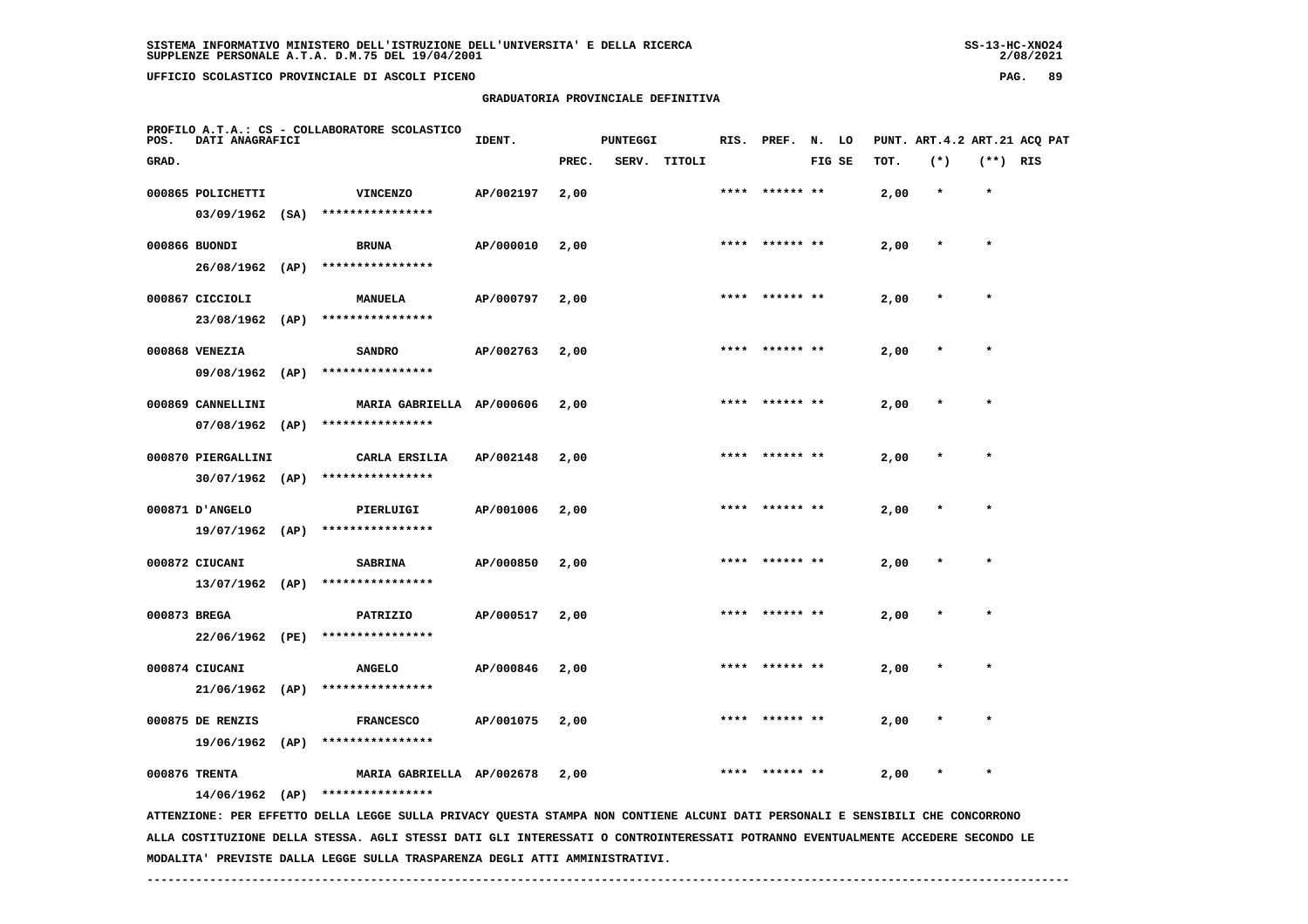## **GRADUATORIA PROVINCIALE DEFINITIVA**

 $2/08/2021$ 

| POS.         | DATI ANAGRAFICI   |      | PROFILO A.T.A.: CS - COLLABORATORE SCOLASTICO                                                                                 | IDENT.    |       | <b>PUNTEGGI</b> |        |      | RIS. PREF. N. LO |        |      | PUNT. ART. 4.2 ART. 21 ACQ PAT |            |  |
|--------------|-------------------|------|-------------------------------------------------------------------------------------------------------------------------------|-----------|-------|-----------------|--------|------|------------------|--------|------|--------------------------------|------------|--|
| GRAD.        |                   |      |                                                                                                                               |           | PREC. | SERV.           | TITOLI |      |                  | FIG SE | TOT. | $(*)$                          | $(**)$ RIS |  |
|              | 000877 CAPOFERRI  |      | TONINA                                                                                                                        | AP/000619 | 2,00  |                 |        | **** | ****** **        |        | 2,00 | $\star$                        | $\star$    |  |
|              | 09/06/1962 (AP)   |      | ****************                                                                                                              |           |       |                 |        |      |                  |        |      |                                |            |  |
| 000878 SILVI |                   |      | <b>NATALINA</b>                                                                                                               | AP/002477 | 2,00  |                 |        |      |                  |        | 2,00 | $\ast$                         | $\star$    |  |
|              | $04/06/1962$ (AP) |      | ****************                                                                                                              |           |       |                 |        |      |                  |        |      |                                |            |  |
|              | 000879 MARCANTONI |      | <b>NAZZARENO</b>                                                                                                              | AP/001645 | 2,00  |                 |        |      |                  |        | 2,00 |                                |            |  |
|              | 26/05/1962 (AP)   |      | ****************                                                                                                              |           |       |                 |        |      |                  |        |      |                                |            |  |
|              | 000880 ROCCHETTI  |      | PATRIZIA                                                                                                                      | AP/000064 | 2,00  |                 |        |      |                  |        | 2,00 |                                |            |  |
|              | 25/05/1962        | (AP) | ****************                                                                                                              |           |       |                 |        |      |                  |        |      |                                |            |  |
|              | 000881 BRACCIANI  |      | <b>NATALINA</b>                                                                                                               | AP/000505 | 2,00  |                 |        | **** | ****** **        |        | 2,00 | $\star$                        | $\star$    |  |
|              | 25/05/1962        | (EE) | ****************                                                                                                              |           |       |                 |        |      |                  |        |      |                                |            |  |
|              | 000882 COSIGNANI  |      | <b>ASSUNTA</b>                                                                                                                | AP/000939 | 2,00  |                 |        |      | **** ****** **   |        | 2,00 |                                | $\star$    |  |
|              | 25/05/1962        | (AP) | ****************                                                                                                              |           |       |                 |        |      |                  |        |      |                                |            |  |
|              | 000883 VITAGGIO   |      | <b>CATERINA</b>                                                                                                               | AP/002792 | 2,00  |                 |        |      |                  |        | 2,00 |                                |            |  |
|              | 21/05/1962        | (EE) | ****************                                                                                                              |           |       |                 |        |      |                  |        |      |                                |            |  |
|              | 000884 MALIZIA    |      | <b>DOMENICO</b>                                                                                                               | AP/001610 | 2,00  |                 |        |      |                  |        | 2,00 |                                | $\star$    |  |
|              | 20/05/1962 (AP)   |      | ****************                                                                                                              |           |       |                 |        |      |                  |        |      |                                |            |  |
| 000885 CURI  |                   |      | <b>LORELLA</b>                                                                                                                | AP/000977 | 2,00  |                 |        | **** | ****** **        |        | 2,00 |                                | $\star$    |  |
|              | $14/05/1962$ (AP) |      | ****************                                                                                                              |           |       |                 |        |      |                  |        |      |                                |            |  |
|              | 000886 GIAMMARINI |      | <b>SANDRO</b>                                                                                                                 | AP/001399 | 2,00  |                 |        |      |                  |        | 2,00 |                                |            |  |
|              | 28/04/1962 (AP)   |      | ****************                                                                                                              |           |       |                 |        |      |                  |        |      |                                |            |  |
|              | 000887 DI MATTIA  |      | <b>MARCO</b>                                                                                                                  | AP/001146 | 2,00  |                 |        | **** |                  |        | 2,00 |                                | $\star$    |  |
|              | 23/04/1962 (AP)   |      | ****************                                                                                                              |           |       |                 |        |      |                  |        |      |                                |            |  |
|              | 000888 CESAREI    |      | PIERINA                                                                                                                       | AP/000756 | 2,00  |                 |        |      |                  |        | 2,00 | $\ast$                         | $\star$    |  |
|              | $13/04/1962$ (AP) |      | ****************                                                                                                              |           |       |                 |        |      |                  |        |      |                                |            |  |
|              |                   |      | ATTENZIONE: PER EFFETTO DELLA LEGGE SULLA PRIVACY QUESTA STAMPA NON CONTIENE ALCUNI DATI PERSONALI E SENSIBILI CHE CONCORRONO |           |       |                 |        |      |                  |        |      |                                |            |  |

 **ALLA COSTITUZIONE DELLA STESSA. AGLI STESSI DATI GLI INTERESSATI O CONTROINTERESSATI POTRANNO EVENTUALMENTE ACCEDERE SECONDO LE MODALITA' PREVISTE DALLA LEGGE SULLA TRASPARENZA DEGLI ATTI AMMINISTRATIVI.**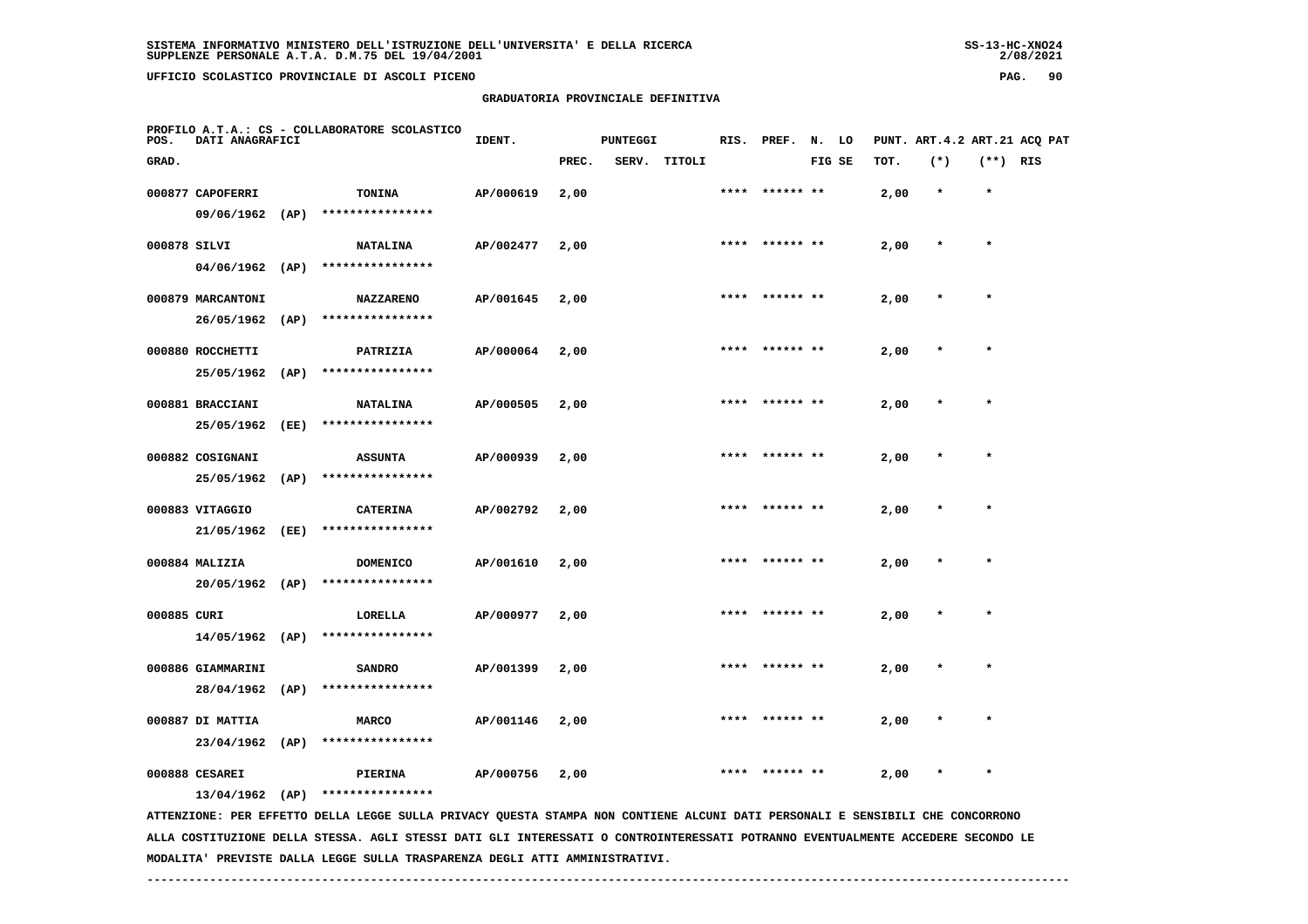| $SS-13-HC-XNO24$ |
|------------------|
| 2/08/2021        |

| POS.         | DATI ANAGRAFICI   |      | PROFILO A.T.A.: CS - COLLABORATORE SCOLASTICO                                                                                 | IDENT.    |       | <b>PUNTEGGI</b> |              |      | RIS. PREF. N. LO |        |      | PUNT. ART. 4.2 ART. 21 ACQ PAT |            |  |
|--------------|-------------------|------|-------------------------------------------------------------------------------------------------------------------------------|-----------|-------|-----------------|--------------|------|------------------|--------|------|--------------------------------|------------|--|
| GRAD.        |                   |      |                                                                                                                               |           | PREC. |                 | SERV. TITOLI |      |                  | FIG SE | TOT. | $(*)$                          | $(**)$ RIS |  |
| 000889 POLI  |                   |      | <b>MARIA GRAZIA</b>                                                                                                           | AP/002191 | 2,00  |                 |              |      | **** ****** **   |        | 2,00 | $\star$                        | $\star$    |  |
|              | $11/04/1962$ (AP) |      | ****************                                                                                                              |           |       |                 |              |      |                  |        |      |                                |            |  |
|              | 000890 VITANGELI  |      | <b>GRAZIANO</b>                                                                                                               | AP/002802 | 2,00  |                 |              |      | **** ****** **   |        | 2,00 | $\star$                        | $\star$    |  |
|              | $31/03/1962$ (AP) |      | ****************                                                                                                              |           |       |                 |              |      |                  |        |      |                                |            |  |
|              | 000891 MARINI     |      | <b>RENATA</b>                                                                                                                 | AP/001712 | 2,00  |                 |              |      |                  |        | 2,00 |                                | $\star$    |  |
|              | 28/03/1962        | (RM) | ****************                                                                                                              |           |       |                 |              |      |                  |        |      |                                |            |  |
|              | 000892 PICCININI  |      | <b>ADRIANO</b>                                                                                                                | AP/002131 | 2,00  |                 |              | **** | ****** **        |        | 2,00 |                                |            |  |
|              | $10/03/1962$ (AP) |      | ****************                                                                                                              |           |       |                 |              |      |                  |        |      |                                |            |  |
|              | 000893 CURATOLA   |      | ADELAIDE MARIA A AP/000109                                                                                                    |           | 2,00  |                 |              |      | ****** **        |        | 2,00 |                                | $\star$    |  |
|              | 08/03/1962 (RC)   |      | ****************                                                                                                              |           |       |                 |              |      |                  |        |      |                                |            |  |
|              | 000894 BORDONI    |      | <b>ANTONIO</b>                                                                                                                | AP/000487 | 2,00  |                 |              |      |                  |        | 2,00 |                                |            |  |
|              | $05/03/1962$ (AP) |      | ****************                                                                                                              |           |       |                 |              |      |                  |        |      |                                |            |  |
| 000895 FARES |                   |      | MARIA GABRIELLA AP/001227                                                                                                     |           | 2,00  |                 |              |      | **** ****** **   |        | 2,00 |                                | $\star$    |  |
|              | 27/02/1962 (AP)   |      | ****************                                                                                                              |           |       |                 |              |      |                  |        |      |                                |            |  |
|              | 000896 BERNARDI   |      | PATRIZIA                                                                                                                      | AP/000447 | 2,00  |                 |              | **** |                  |        | 2,00 |                                | $\star$    |  |
|              |                   |      | $21/02/1962$ (AP) ****************                                                                                            |           |       |                 |              |      |                  |        |      |                                |            |  |
|              | 000897 FAGIANI    |      | <b>ANGELA</b>                                                                                                                 | AP/001205 | 2,00  |                 |              |      |                  |        | 2,00 |                                |            |  |
|              | 29/01/1962 (AP)   |      | ****************                                                                                                              |           |       |                 |              |      |                  |        |      |                                |            |  |
|              | 000898 ROSSETTI   |      | ALBERTA                                                                                                                       | AP/002317 | 2,00  |                 |              |      | ****** **        |        | 2,00 |                                | $\star$    |  |
|              | 28/01/1962 (AP)   |      | ****************                                                                                                              |           |       |                 |              |      |                  |        |      |                                |            |  |
|              | 000899 VANNICOLA  |      | <b>MIRELLA</b>                                                                                                                | AP/002752 | 2,00  |                 |              | **** |                  |        | 2,00 |                                |            |  |
|              | 27/01/1962 (AP)   |      | ****************                                                                                                              |           |       |                 |              |      |                  |        |      |                                |            |  |
|              | 000900 MARINI     |      | <b>FRANCESCO</b>                                                                                                              | AP/001705 | 2,00  |                 |              |      |                  |        | 2,00 | $\ast$                         | $\star$    |  |
|              | 26/01/1962 (AP)   |      | ****************                                                                                                              |           |       |                 |              |      |                  |        |      |                                |            |  |
|              |                   |      | ATTENZIONE: PER EFFETTO DELLA LEGGE SULLA PRIVACY QUESTA STAMPA NON CONTIENE ALCUNI DATI PERSONALI E SENSIBILI CHE CONCORRONO |           |       |                 |              |      |                  |        |      |                                |            |  |

 **ALLA COSTITUZIONE DELLA STESSA. AGLI STESSI DATI GLI INTERESSATI O CONTROINTERESSATI POTRANNO EVENTUALMENTE ACCEDERE SECONDO LE MODALITA' PREVISTE DALLA LEGGE SULLA TRASPARENZA DEGLI ATTI AMMINISTRATIVI.**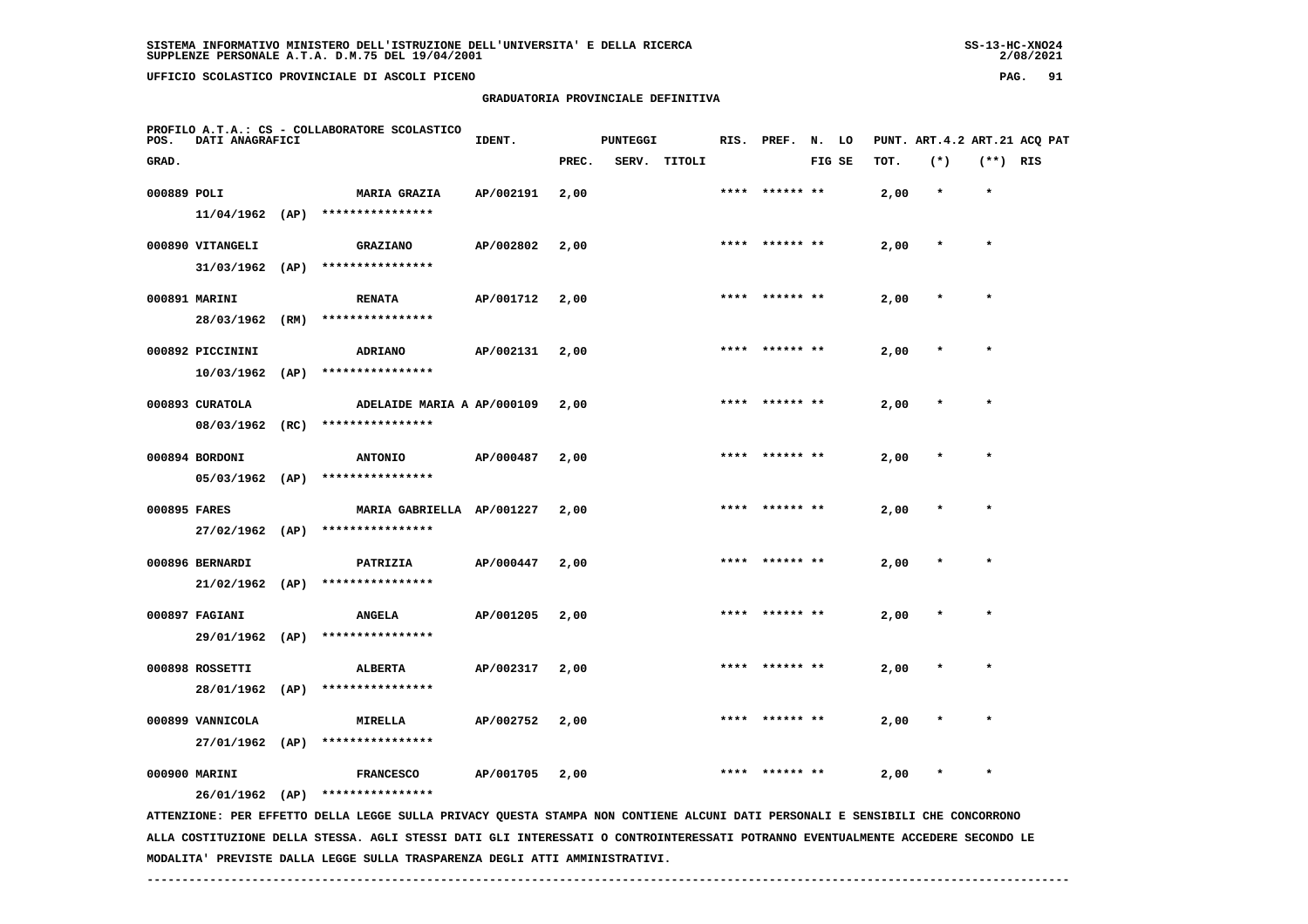**PROFILO A.T.A.: CS - COLLABORATORE SCOLASTICO**

 **GRADUATORIA PROVINCIALE DEFINITIVA**

**IDENT.** PUNTEGGI RIS. PREF. N. LO PUNT. ART.4.2 ART.21 ACQ PAT

| GRAD.        |                                        |      |                                     |           | PREC. | SERV. | TITOLI |      |                | FIG SE | TOT. | $(*)$   | (**) RIS |  |
|--------------|----------------------------------------|------|-------------------------------------|-----------|-------|-------|--------|------|----------------|--------|------|---------|----------|--|
|              | 000901 SCOPONI<br>26/12/1961           | (AP) | <b>STEFANIA</b><br>**************** | AP/002434 | 2,00  |       |        | **** | ****** **      |        | 2,00 | $\star$ | $\star$  |  |
|              | 000902 CESETTI                         |      | <b>ORESTE</b>                       | AP/000763 | 2,00  |       |        | **** | ****** **      |        | 2,00 | $\star$ | $\star$  |  |
|              | 15/12/1961                             | (AP) | ****************                    |           |       |       |        |      |                |        |      |         |          |  |
|              | 000903 MICHETTONI<br>$02/12/1961$ (AP) |      | <b>CLAUDIA</b><br>****************  | AP/001844 | 2,00  |       |        | **** | ****** **      |        | 2,00 | $\star$ | $\star$  |  |
|              | 000904 CIAFFARDONI                     |      | <b>PIETRO</b><br>****************   | AP/000776 | 2,00  |       |        | **** | ****** **      |        | 2,00 | $\star$ | $\star$  |  |
|              | $01/12/1961$ (AP)<br>000905 GABRIELLI  |      | <b>MARINA</b>                       | AP/001354 | 2,00  |       |        |      | **** ****** ** |        | 2,00 | $\ast$  | $\star$  |  |
|              | 26/11/1961 (AP)                        |      | ****************                    |           |       |       |        |      |                |        |      |         |          |  |
|              | 000906 FIORAVANTI<br>28/10/1961        | (AP) | GIOVANNI<br>****************        | AP/001301 | 2,00  |       |        | **** | ****** **      |        | 2,00 |         | $\star$  |  |
| 000907 AMICI |                                        |      | FABRIZIO                            | AP/000280 | 2,00  |       |        |      | **** ****** ** |        | 2,00 | $\star$ | $\star$  |  |
|              | 03/10/1961                             | (AP) | ****************                    |           |       |       |        | **** | ****** **      |        |      | $\star$ | $\star$  |  |
|              | 000908 VITALI<br>03/10/1961            | (AP) | LINA<br>****************            | AP/002798 | 2,00  |       |        |      |                |        | 2,00 |         |          |  |
| 000909 PACI  | 26/09/1961 (AP)                        |      | ANNA MARIA<br>****************      | AP/001996 | 2,00  |       |        | **** | ****** **      |        | 2,00 | $\star$ | $\star$  |  |
|              | 000910 BONFINI                         |      | <b>ANTONIO</b>                      | AP/000484 | 2,00  |       |        | **** | ****** **      |        | 2,00 |         | $\star$  |  |
|              | 15/09/1961                             | (AP) | ****************                    |           |       |       |        |      |                |        |      |         |          |  |
|              | 000911 ANNESSI                         |      | GIOVANNI                            | AP/000313 | 2,00  |       |        | **** | ****** **      |        | 2,00 | $\star$ | $\star$  |  |

 **09/09/1961 (AP) \*\*\*\*\*\*\*\*\*\*\*\*\*\*\*\***

 **000912 MICHETTI MARIA RITA AP/001843 2,00 \*\*\*\* \*\*\*\*\*\* \*\* 2,00 \* \***

 **01/09/1961 (AP) \*\*\*\*\*\*\*\*\*\*\*\*\*\*\*\***

 **ATTENZIONE: PER EFFETTO DELLA LEGGE SULLA PRIVACY QUESTA STAMPA NON CONTIENE ALCUNI DATI PERSONALI E SENSIBILI CHE CONCORRONO ALLA COSTITUZIONE DELLA STESSA. AGLI STESSI DATI GLI INTERESSATI O CONTROINTERESSATI POTRANNO EVENTUALMENTE ACCEDERE SECONDO LE MODALITA' PREVISTE DALLA LEGGE SULLA TRASPARENZA DEGLI ATTI AMMINISTRATIVI.**

 **------------------------------------------------------------------------------------------------------------------------------------**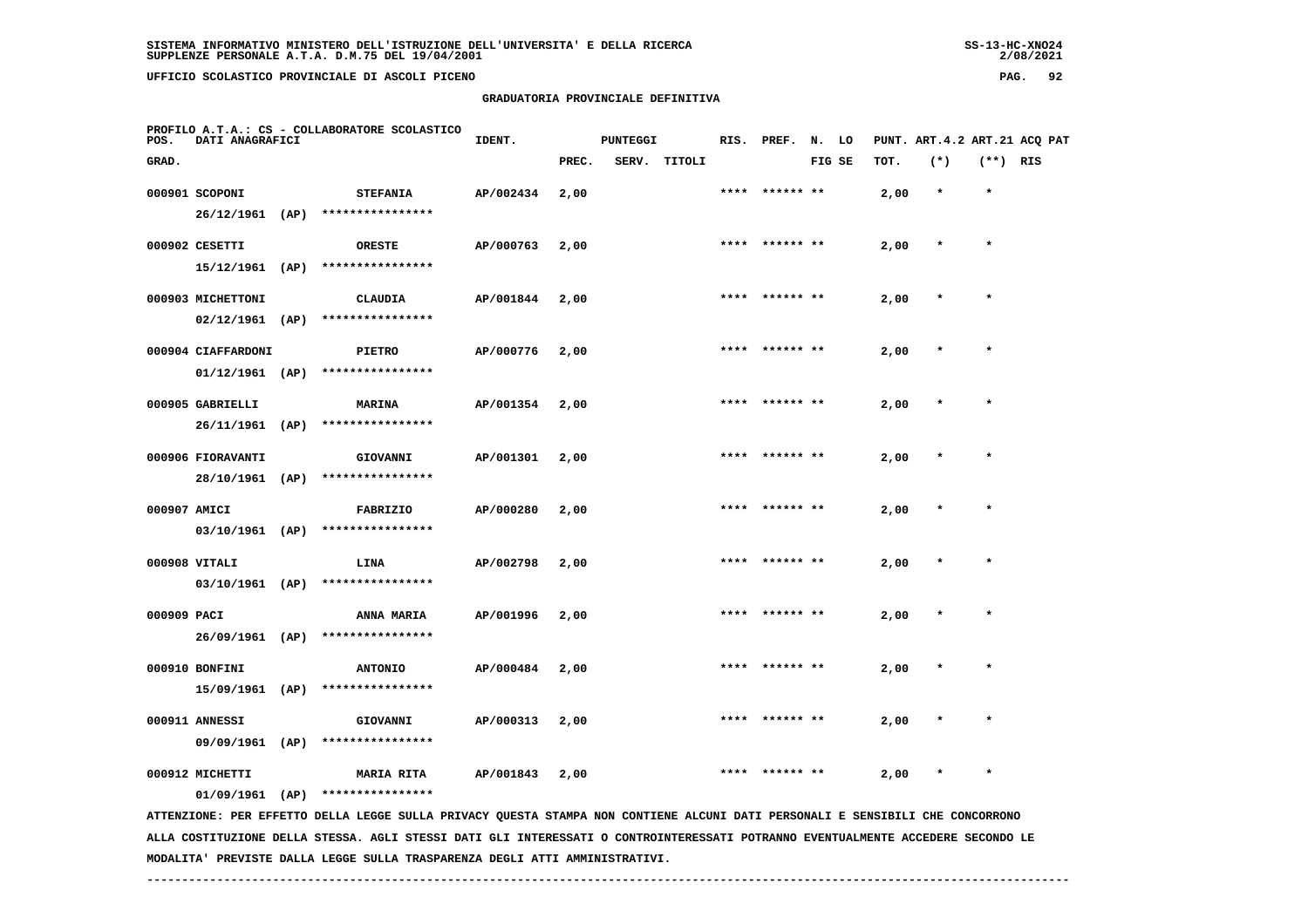**PROFILO A.T.A.: CS - COLLABORATORE SCOLASTICO**

 **GRADUATORIA PROVINCIALE DEFINITIVA**

| POS.         | DATI ANAGRAFICI  |                                  | IDENT.    |       | <b>PUNTEGGI</b> |              |      | RIS. PREF.     | N. LO  |      |         |            | PUNT. ART. 4.2 ART. 21 ACQ PAT |
|--------------|------------------|----------------------------------|-----------|-------|-----------------|--------------|------|----------------|--------|------|---------|------------|--------------------------------|
| GRAD.        |                  |                                  |           | PREC. |                 | SERV. TITOLI |      |                | FIG SE | TOT. | $(*)$   | $(**)$ RIS |                                |
|              | 000913 DICIOLLA  | <b>RENATA</b>                    | AP/001115 | 2,00  |                 |              |      | **** ****** ** |        | 2,00 | $\star$ | $\star$    |                                |
|              |                  | 29/08/1961 (AP) **************** |           |       |                 |              |      |                |        |      |         |            |                                |
|              | 000914 FANESI    | <b>SILVANA</b>                   | AP/001222 | 2,00  |                 |              |      | **** ****** ** |        | 2,00 | $\star$ | $\star$    |                                |
|              |                  | 20/08/1961 (AP) **************** |           |       |                 |              |      |                |        |      |         |            |                                |
|              | 000915 SBARRA    | LUCIA                            | AP/002404 | 2,00  |                 |              |      | **** ****** ** |        | 2,00 | $\star$ | $\star$    |                                |
|              |                  | 14/08/1961 (CS) **************** |           |       |                 |              |      |                |        |      |         |            |                                |
|              | 000916 CONCETTI  | <b>MARINA</b>                    | AP/000906 | 2,00  |                 |              |      | **** ****** ** |        | 2,00 | $\star$ | $\star$    |                                |
|              |                  | 08/08/1961 (AP) **************** |           |       |                 |              |      |                |        |      |         |            |                                |
|              | 000917 PAOLONI   | <b>DONATELLA</b>                 | AP/002054 | 2,00  |                 |              |      | **** ****** ** |        | 2,00 | $\star$ | $\star$    |                                |
|              | 06/08/1961 (AP)  | ****************                 |           |       |                 |              |      |                |        |      |         |            |                                |
|              | 000918 TRENTA    | <b>ANTONIA</b>                   | AP/000074 | 2,00  |                 |              |      | **** ****** ** |        | 2,00 |         | $\star$    |                                |
|              | 31/07/1961 (AP)  | ****************                 |           |       |                 |              |      |                |        |      |         |            |                                |
|              | 000919 CLEMENTI  | LUIGI                            | AP/000859 | 2,00  |                 |              |      | **** ****** ** |        | 2,00 |         | $\star$    |                                |
|              |                  | 29/07/1961 (AP) **************** |           |       |                 |              |      |                |        |      |         |            |                                |
| 000920 TACCA |                  | CARLA                            | AP/002555 | 2,00  |                 |              |      | **** ****** ** |        | 2,00 |         | $\star$    |                                |
|              |                  | 19/07/1961 (AP) **************** |           |       |                 |              |      |                |        |      |         |            |                                |
|              | 000921 PALESTINI | <b>ROSELLA</b>                   | AP/002025 | 2,00  |                 |              | **** |                |        | 2,00 |         |            |                                |
|              | 17/07/1961 (AP)  | ****************                 |           |       |                 |              |      |                |        |      |         |            |                                |
|              | 000922 SCANCELLA | <b>ALDA</b>                      | AP/002411 | 2,00  |                 |              |      | **** ****** ** |        | 2,00 | *       | $\star$    |                                |
|              | 09/07/1961 (AP)  | ****************                 |           |       |                 |              |      |                |        |      |         |            |                                |

 **04/07/1961 (AP) \*\*\*\*\*\*\*\*\*\*\*\*\*\*\*\***

 **000924 MORETTI GIANCARLO AP/001896 2,00 \*\*\*\* \*\*\*\*\*\* \*\* 2,00 \* \***

 **000923 AMADIO FAUSTA AP/000270 2,00 \*\*\*\* \*\*\*\*\*\* \*\* 2,00 \* \***

 **25/06/1961 (AP) \*\*\*\*\*\*\*\*\*\*\*\*\*\*\*\***

 **ATTENZIONE: PER EFFETTO DELLA LEGGE SULLA PRIVACY QUESTA STAMPA NON CONTIENE ALCUNI DATI PERSONALI E SENSIBILI CHE CONCORRONO ALLA COSTITUZIONE DELLA STESSA. AGLI STESSI DATI GLI INTERESSATI O CONTROINTERESSATI POTRANNO EVENTUALMENTE ACCEDERE SECONDO LE MODALITA' PREVISTE DALLA LEGGE SULLA TRASPARENZA DEGLI ATTI AMMINISTRATIVI.**

 **------------------------------------------------------------------------------------------------------------------------------------**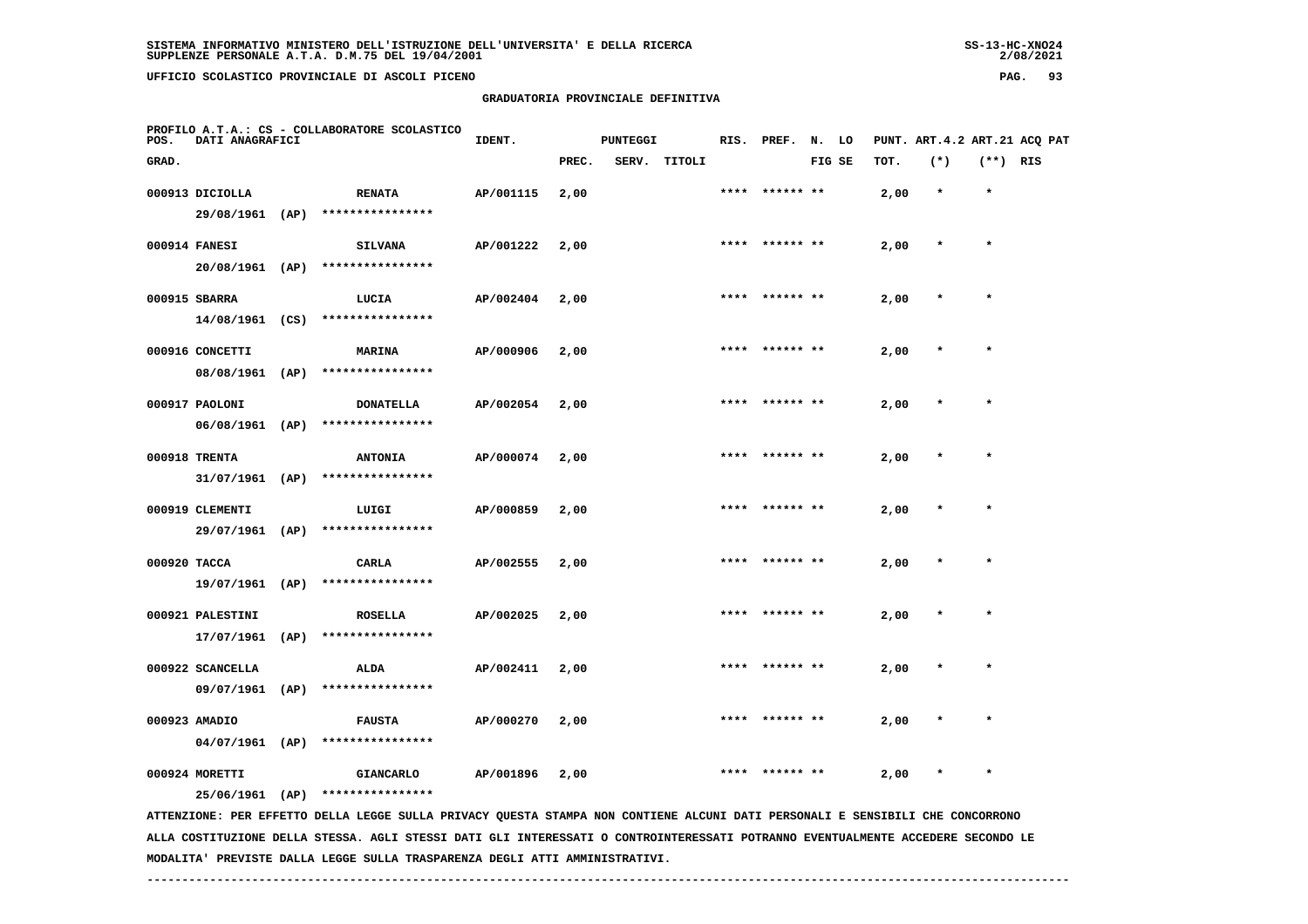**GRADUATORIA PROVINCIALE DEFINITIVA**

| POS.         | PROFILO A.T.A.: CS - COLLABORATORE SCOLASTICO<br>DATI ANAGRAFICI |  |                                                                                                                               | IDENT.    |       | <b>PUNTEGGI</b> |        | RIS. PREF.     | N. LO  |      |         |            | PUNT. ART. 4.2 ART. 21 ACQ PAT |
|--------------|------------------------------------------------------------------|--|-------------------------------------------------------------------------------------------------------------------------------|-----------|-------|-----------------|--------|----------------|--------|------|---------|------------|--------------------------------|
| GRAD.        |                                                                  |  |                                                                                                                               |           | PREC. | SERV.           | TITOLI |                | FIG SE | TOT. | $(*)$   | $(**)$ RIS |                                |
|              | 000925 ANDREANI                                                  |  | <b>ANTONELLA</b>                                                                                                              | AP/000001 | 2,00  |                 |        | **** ****** ** |        | 2,00 | $\star$ | $\star$    |                                |
|              |                                                                  |  | 22/06/1961 (AP) ****************                                                                                              |           |       |                 |        |                |        |      |         |            |                                |
| 000926 CROCE |                                                                  |  | <b>MARIANTONIA</b>                                                                                                            | AP/000968 | 2,00  |                 |        |                |        | 2,00 |         | $\star$    |                                |
|              |                                                                  |  | 07/06/1961 (AP) ****************                                                                                              |           |       |                 |        |                |        |      |         |            |                                |
| 000927 CARDI |                                                                  |  | <b>AVE</b>                                                                                                                    | AP/000668 | 2,00  |                 |        |                |        | 2,00 |         |            |                                |
|              |                                                                  |  | 30/05/1961 (AP) ****************                                                                                              |           |       |                 |        |                |        |      |         |            |                                |
|              | 000928 SACCOMANDI                                                |  | <b>ELISA</b>                                                                                                                  | AP/002362 | 2,00  |                 |        | ****** **      |        | 2,00 |         |            |                                |
|              | 29/05/1961 (RM)                                                  |  | ****************                                                                                                              |           |       |                 |        |                |        |      |         |            |                                |
|              | 000929 VOLPINI                                                   |  | <b>EMIDIO</b>                                                                                                                 | AP/002812 | 2,00  |                 |        |                |        | 2,00 |         | $\star$    |                                |
|              | 28/05/1961 (AP)                                                  |  | ****************                                                                                                              |           |       |                 |        |                |        |      |         |            |                                |
|              | 000930 TEDESCHI                                                  |  | <b>RITA</b>                                                                                                                   | AP/002592 | 2,00  |                 |        |                |        | 2,00 |         | $\star$    |                                |
|              | 27/05/1961 (AP)                                                  |  | ****************                                                                                                              |           |       |                 |        |                |        |      |         |            |                                |
| 000931 BOCCI |                                                                  |  | DELIA                                                                                                                         | AP/000473 | 2,00  |                 |        | **** ****** ** |        | 2,00 |         | $\star$    |                                |
|              | 26/05/1961 (AP)                                                  |  | ****************                                                                                                              |           |       |                 |        |                |        |      |         |            |                                |
|              | 000932 CAPRIOTTI                                                 |  | <b>MARIATERESA</b>                                                                                                            | AP/000650 | 2,00  |                 |        | **** ****** ** |        | 2,00 |         | $\star$    |                                |
|              | 20/05/1961 (AP)                                                  |  | ****************                                                                                                              |           |       |                 |        |                |        |      |         |            |                                |
|              | 000933 LIBERATI                                                  |  | <b>ANTONELLA</b>                                                                                                              | AP/001543 | 2,00  |                 |        |                |        | 2,00 |         |            |                                |
|              |                                                                  |  | $17/05/1961$ (AP) ****************                                                                                            |           |       |                 |        |                |        |      |         |            |                                |
|              | 000934 VAGNONI                                                   |  | <b>GEREMIA</b>                                                                                                                | AP/002719 | 2,00  |                 |        |                |        | 2,00 |         |            |                                |
|              | 14/05/1961 (AP)                                                  |  | ****************                                                                                                              |           |       |                 |        |                |        |      |         |            |                                |
|              | 000935 VITTORI                                                   |  | <b>GINO</b>                                                                                                                   | AP/002809 | 2,00  |                 |        |                |        | 2,00 |         | $\star$    |                                |
|              | 07/05/1961 (AP)                                                  |  | ****************                                                                                                              |           |       |                 |        |                |        |      |         |            |                                |
|              | 000936 CARINGOLA                                                 |  | MARIA DOMENICA                                                                                                                | AP/000677 | 2,00  |                 |        | ****** **      |        | 2,00 |         | $\star$    |                                |
|              |                                                                  |  | $02/05/1961$ (AP) ****************                                                                                            |           |       |                 |        |                |        |      |         |            |                                |
|              |                                                                  |  | ATTENZIONE: PER EFFETTO DELLA LEGGE SULLA PRIVACY QUESTA STAMPA NON CONTIENE ALCUNI DATI PERSONALI E SENSIBILI CHE CONCORRONO |           |       |                 |        |                |        |      |         |            |                                |

 **ALLA COSTITUZIONE DELLA STESSA. AGLI STESSI DATI GLI INTERESSATI O CONTROINTERESSATI POTRANNO EVENTUALMENTE ACCEDERE SECONDO LE MODALITA' PREVISTE DALLA LEGGE SULLA TRASPARENZA DEGLI ATTI AMMINISTRATIVI.**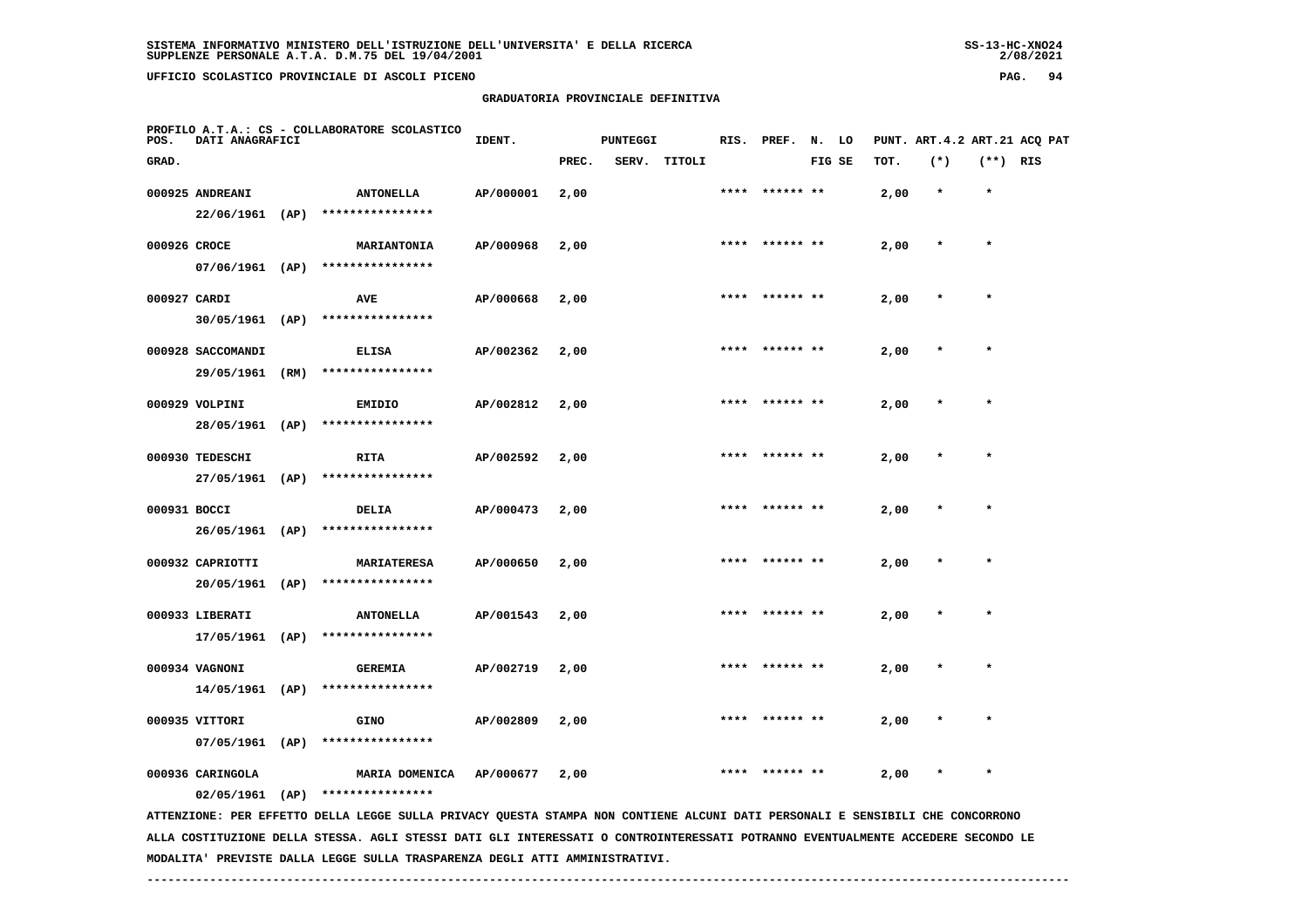|                                                                                 |               | GRADUATORIA PROVINCIALE DEFINITIVA |       |          |        |      |                  |        |      |                          |         |     |
|---------------------------------------------------------------------------------|---------------|------------------------------------|-------|----------|--------|------|------------------|--------|------|--------------------------|---------|-----|
| PROFILO A.T.A.: CS - COLLABORATORE SCOLASTICO<br>POS.<br><b>DATI ANAGRAFICI</b> |               | IDENT.                             |       | PUNTEGGI |        |      | RIS. PREF. N. LO |        |      | PUNT. ART.4.2 ART.21 ACQ |         |     |
| GRAD.                                                                           |               |                                    | PREC. | SERV.    | TITOLI |      |                  | FIG SE | TOT. | $(*)$                    | (**)    | RIS |
| 000937 GASPARRI                                                                 | <b>ENRICO</b> | AP/001379                          | 2,00  |          |        | **** | ****** **        |        | 2,00 | $\star$                  | $\star$ |     |

| 01/05/1961           | (AP) | ****************    |           |      |                |      |         |         |  |
|----------------------|------|---------------------|-----------|------|----------------|------|---------|---------|--|
| 000938 ANTONELLI     |      | <b>ANTONELLA</b>    | AP/000332 | 2,00 | **** ****** ** | 2,00 | $\star$ | $\star$ |  |
| 26/04/1961           | (AP) | ****************    |           |      |                |      |         |         |  |
| 000939 BARTOLACCI    |      | <b>GIUSEPPE</b>     | AP/000404 | 2,00 | **** ****** ** | 2,00 | $\star$ | $\star$ |  |
| 22/04/1961           | (AP) | ****************    |           |      |                |      |         |         |  |
| 000940 MASTROSTEFANO |      | <b>CHIARASTELLA</b> | AP/001778 | 2,00 | **** ****** ** | 2,00 | $\star$ | $\star$ |  |
| 15/04/1961           | (BA) | ****************    |           |      |                |      |         |         |  |

| $1.3/07/1301$ (DA) |                  |                |  |                |      |         |  |
|--------------------|------------------|----------------|--|----------------|------|---------|--|
| 000941 CATELLANI   | <b>PAOLA</b>     | AP/000723 2,00 |  | **** ****** ** | 2,00 | $\star$ |  |
| $14/04/1961$ (AP)  | **************** |                |  |                |      |         |  |

| 000942 RICCI   |      | <b>RICCARDO</b>  | AP/002277 | 2,00 | **** ****** ** | 2,00 | * |  |
|----------------|------|------------------|-----------|------|----------------|------|---|--|
| 11/04/1961     | (AP) | **************** |           |      |                |      |   |  |
| 000943 MALLONI |      | <b>STEFANO</b>   | AP/001614 | 2,00 | **** ****** ** | 2,00 | * |  |

|  | 01/04/1961 (AP) **************** |
|--|----------------------------------|
|  |                                  |

| 000944 MORGANTI |      | LUCIA            | AP/001911 | 2,00 | **** | ****** ** | 2,00 | $\star$ |  |
|-----------------|------|------------------|-----------|------|------|-----------|------|---------|--|
| 26/03/1961      | (AP) | **************** |           |      |      |           |      |         |  |
| 000945 SPINELLI |      | MAURO            | AP/002517 | 2,00 | **** | ****** ** | 2,00 | $\star$ |  |
| 26/03/1961      | (AP) | **************** |           |      |      |           |      |         |  |
| 000946 FERRETTI |      | <b>ANTONIO</b>   | AP/001274 | 2,00 | **** | ****** ** | 2,00 | $\star$ |  |

| 23/03/1961    | (AP) | **************** |                |  |                |      |         |  |
|---------------|------|------------------|----------------|--|----------------|------|---------|--|
| 000947 NOBILI |      | GABRIELLA        | AP/000155 2,00 |  | **** ****** ** | 2,00 | $\star$ |  |
| 12/03/1961    | (AP) | **************** |                |  |                |      |         |  |

 **000948 VESPRINI ROLANDO AP/002773 2,00 \*\*\*\* \*\*\*\*\*\* \*\* 2,00 \* \***

 **08/03/1961 (AP) \*\*\*\*\*\*\*\*\*\*\*\*\*\*\*\***

 **ATTENZIONE: PER EFFETTO DELLA LEGGE SULLA PRIVACY QUESTA STAMPA NON CONTIENE ALCUNI DATI PERSONALI E SENSIBILI CHE CONCORRONO ALLA COSTITUZIONE DELLA STESSA. AGLI STESSI DATI GLI INTERESSATI O CONTROINTERESSATI POTRANNO EVENTUALMENTE ACCEDERE SECONDO LE MODALITA' PREVISTE DALLA LEGGE SULLA TRASPARENZA DEGLI ATTI AMMINISTRATIVI.**

 **------------------------------------------------------------------------------------------------------------------------------------**

**ART.4.2 ART.21 ACQ PAT**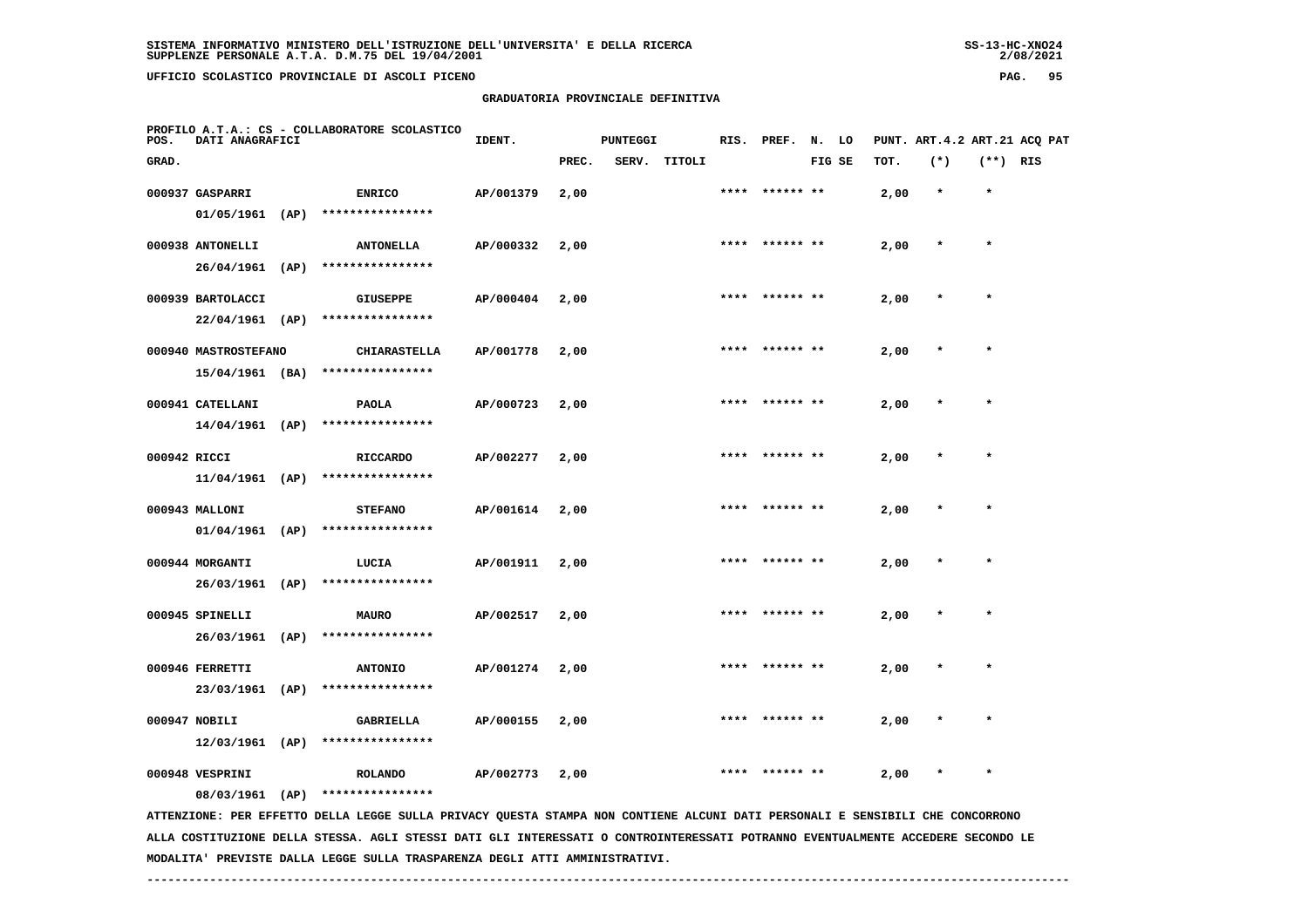**GRADUATORIA PROVINCIALE DEFINITIVA**

| POS.         | PROFILO A.T.A.: CS - COLLABORATORE SCOLASTICO<br>DATI ANAGRAFICI |      |                   | IDENT.    |       | <b>PUNTEGGI</b> |        |      | RIS. PREF.     | N. LO  |      | PUNT. ART. 4.2 ART. 21 ACQ PAT |            |  |
|--------------|------------------------------------------------------------------|------|-------------------|-----------|-------|-----------------|--------|------|----------------|--------|------|--------------------------------|------------|--|
| GRAD.        |                                                                  |      |                   |           | PREC. | SERV.           | TITOLI |      |                | FIG SE | TOT. | $(*)$                          | $(**)$ RIS |  |
|              | 000949 PAGLIALUNGA                                               |      | <b>ROSELLA</b>    | AP/002007 | 2,00  |                 |        | **** | ****** **      |        | 2,00 | $\star$                        | $\star$    |  |
|              | $17/02/1961$ (AP)                                                |      | ****************  |           |       |                 |        |      |                |        |      |                                |            |  |
|              | 000950 CANNELLA                                                  |      | <b>NICOLINA</b>   | AP/000604 | 2,00  |                 |        |      | **** ****** ** |        | 2,00 | $\star$                        | $\star$    |  |
|              | 15/02/1961 (AP)                                                  |      | ****************  |           |       |                 |        |      |                |        |      |                                |            |  |
| 000951 LEONI |                                                                  |      | <b>GIUSEPPINA</b> | AP/001537 | 2,00  |                 |        | **** |                |        | 2,00 | $\star$                        | $\star$    |  |
|              | 15/02/1961 (AP)                                                  |      | ****************  |           |       |                 |        |      |                |        |      |                                |            |  |
|              | 000952 MAURIZI                                                   |      | MONIQUE ELISA     | AP/001800 | 2,00  |                 |        |      | **** ****** ** |        | 2,00 | $\star$                        | $\star$    |  |
|              | 14/02/1961 (EE)                                                  |      | ****************  |           |       |                 |        |      |                |        |      |                                |            |  |
|              | 000953 SALDARI                                                   |      | <b>ANNA</b>       | AP/002367 | 2,00  |                 |        |      |                |        | 2,00 | $\star$                        | $\star$    |  |
|              | $06/02/1961$ (AP)                                                |      | ****************  |           |       |                 |        |      |                |        |      |                                |            |  |
|              | 000954 SPERANZINI                                                |      | IRIS              | AP/002509 | 2,00  |                 |        |      | **** ****** ** |        | 2,00 |                                | $\star$    |  |
|              | 27/01/1961 (AP)                                                  |      | ****************  |           |       |                 |        |      |                |        |      |                                |            |  |
|              | 000955 PICCHI                                                    |      | <b>FRANCA</b>     | AP/002130 | 2,00  |                 |        | **** | ****** **      |        | 2,00 | $\star$                        | $\star$    |  |
|              | 20/01/1961 (AP)                                                  |      | ****************  |           |       |                 |        |      |                |        |      |                                |            |  |
|              | 000956 FAGIANI                                                   |      | <b>TIZIANA</b>    | AP/001207 | 2,00  |                 |        | **** | ****** **      |        | 2,00 |                                | $\star$    |  |
|              | 17/01/1961                                                       | (AP) | ****************  |           |       |                 |        |      |                |        |      |                                |            |  |
|              | 000957 D'ANSELMO                                                 |      | <b>MIRELLA</b>    | AP/001012 | 2,00  |                 |        | **** |                |        | 2,00 |                                | $\star$    |  |
|              | $02/01/1961$ (TE)                                                |      | ****************  |           |       |                 |        |      |                |        |      |                                |            |  |
| 000958 SILLA |                                                                  |      | LORELLA           | AP/002464 | 2,00  |                 |        | **** |                |        | 2,00 |                                | $\star$    |  |
|              | $01/01/1961$ (AP)                                                |      | ****************  |           |       |                 |        |      |                |        |      |                                |            |  |

 **22/12/1960 (AP) \*\*\*\*\*\*\*\*\*\*\*\*\*\*\*\***

 **000960 GATTA MARIA PINA AP/000126 2,00 \*\*\*\* \*\*\*\*\*\* \*\* 2,00 \* \***

 **000959 PALMARINI ENRICO AP/002033 2,00 \*\*\*\* \*\*\*\*\*\* \*\* 2,00 \* \***

 **16/12/1960 (AP) \*\*\*\*\*\*\*\*\*\*\*\*\*\*\*\***

 **ATTENZIONE: PER EFFETTO DELLA LEGGE SULLA PRIVACY QUESTA STAMPA NON CONTIENE ALCUNI DATI PERSONALI E SENSIBILI CHE CONCORRONO ALLA COSTITUZIONE DELLA STESSA. AGLI STESSI DATI GLI INTERESSATI O CONTROINTERESSATI POTRANNO EVENTUALMENTE ACCEDERE SECONDO LE MODALITA' PREVISTE DALLA LEGGE SULLA TRASPARENZA DEGLI ATTI AMMINISTRATIVI.**

 **------------------------------------------------------------------------------------------------------------------------------------**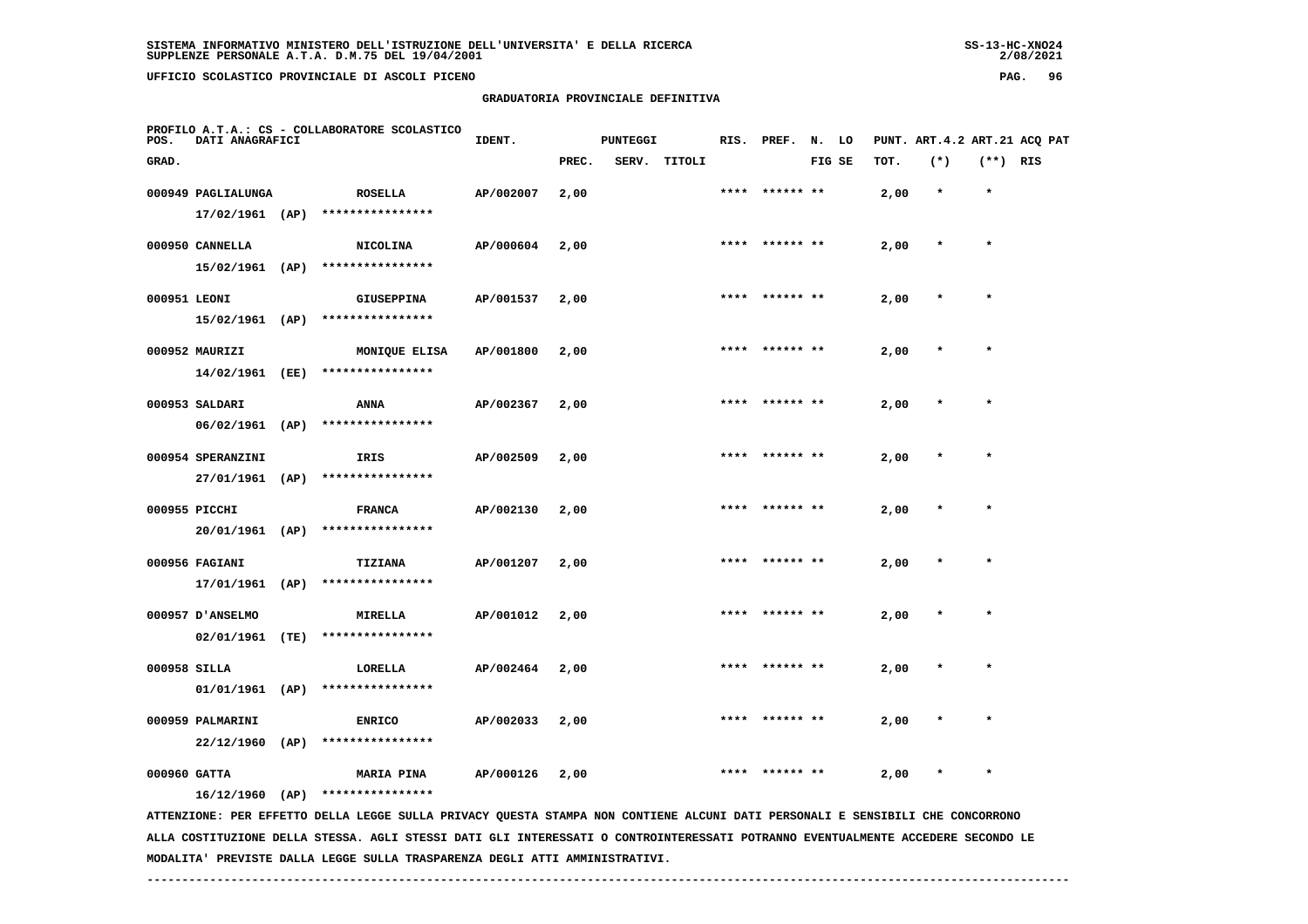# **GRADUATORIA PROVINCIALE DEFINITIVA**

 $2/08/2021$ 

| POS.  | DATI ANAGRAFICI                      |      | PROFILO A.T.A.: CS - COLLABORATORE SCOLASTICO                                                                                 | IDENT.    |       | <b>PUNTEGGI</b> |        | RIS. | PREF.           | N. LO  |      |         |          | PUNT. ART.4.2 ART.21 ACQ PAT |
|-------|--------------------------------------|------|-------------------------------------------------------------------------------------------------------------------------------|-----------|-------|-----------------|--------|------|-----------------|--------|------|---------|----------|------------------------------|
| GRAD. |                                      |      |                                                                                                                               |           | PREC. | SERV.           | TITOLI |      |                 | FIG SE | TOT. | $(*)$   | (**) RIS |                              |
|       | 000961 BARBARESI<br>08/12/1960       | (AP) | <b>ALBERTO</b><br>****************                                                                                            | AP/000396 | 2,00  |                 |        |      | ****** **       |        | 2,00 | $\star$ | $\star$  |                              |
|       | 000962 BROCCOLETTI<br>28/11/1960     | (AP) | <b>PIERPAOLO</b><br>****************                                                                                          | AP/000519 | 2,00  |                 |        | **** | ****** **       |        | 2,00 | $\ast$  | $\star$  |                              |
|       | 000963 MARTELLINI<br>17/11/1960      | (AP) | TIZIANA<br>****************                                                                                                   | AP/001739 | 2,00  |                 |        |      | **** ****** **  |        | 2,00 | $\star$ | $\star$  |                              |
|       | 000964 PAGLIARI<br>09/11/1960        | (AP) | <b>MARISA</b><br>****************                                                                                             | AP/002008 | 2,00  |                 |        | **** |                 |        | 2,00 |         | $\star$  |                              |
|       | 000965 ROMANDINI<br>07/11/1960       | (EE) | CARLA<br>****************                                                                                                     | AP/002294 | 2,00  |                 |        |      |                 |        | 2,00 |         |          |                              |
|       | 000966 GIOSTRA<br>$12/10/1960$ (AP)  |      | <b>ANGELA</b><br>****************                                                                                             | AP/001434 | 2,00  |                 |        |      |                 |        | 2,00 |         | $\ast$   |                              |
|       | 000967 TOCCHI<br>30/08/1960          | (AP) | <b>SERAFINA</b><br>****************                                                                                           | AP/002623 | 2,00  |                 |        |      | **** ****** **  |        | 2,00 | $\star$ | $\star$  |                              |
|       | 000968 COCCHIERI<br>22/08/1960       | (AP) | <b>GIUSEPPE</b><br>****************                                                                                           | AP/000869 | 2,00  |                 |        |      |                 |        | 2,00 |         |          |                              |
|       | 000969 MERCATILI<br>19/08/1960       | (AP) | GRAZIELLA<br>****************                                                                                                 | AP/001821 | 2,00  |                 |        |      | ****  ****** ** |        | 2,00 | $\ast$  | $\star$  |                              |
|       | 000970 CIANNI<br>18/08/1960 (AP)     |      | <b>SANDRO</b><br>****************                                                                                             | AP/000779 | 2,00  |                 |        |      |                 |        | 2,00 |         |          |                              |
|       | 000971 BAGALINI<br>$14/08/1960$ (AP) |      | <b>DONATELLA</b><br>****************                                                                                          | AP/000377 | 2,00  |                 |        |      |                 |        | 2,00 |         |          |                              |
|       | 000972 SECCIA<br>14/08/1960 (PS)     |      | <b>TOMMASO</b><br>****************                                                                                            | AP/002437 | 2,00  |                 |        |      |                 |        | 2,00 |         |          |                              |
|       |                                      |      | ATTENZIONE: PER EFFETTO DELLA LEGGE SULLA PRIVACY QUESTA STAMPA NON CONTIENE ALCUNI DATI PERSONALI E SENSIBILI CHE CONCORRONO |           |       |                 |        |      |                 |        |      |         |          |                              |

 **ALLA COSTITUZIONE DELLA STESSA. AGLI STESSI DATI GLI INTERESSATI O CONTROINTERESSATI POTRANNO EVENTUALMENTE ACCEDERE SECONDO LE MODALITA' PREVISTE DALLA LEGGE SULLA TRASPARENZA DEGLI ATTI AMMINISTRATIVI.**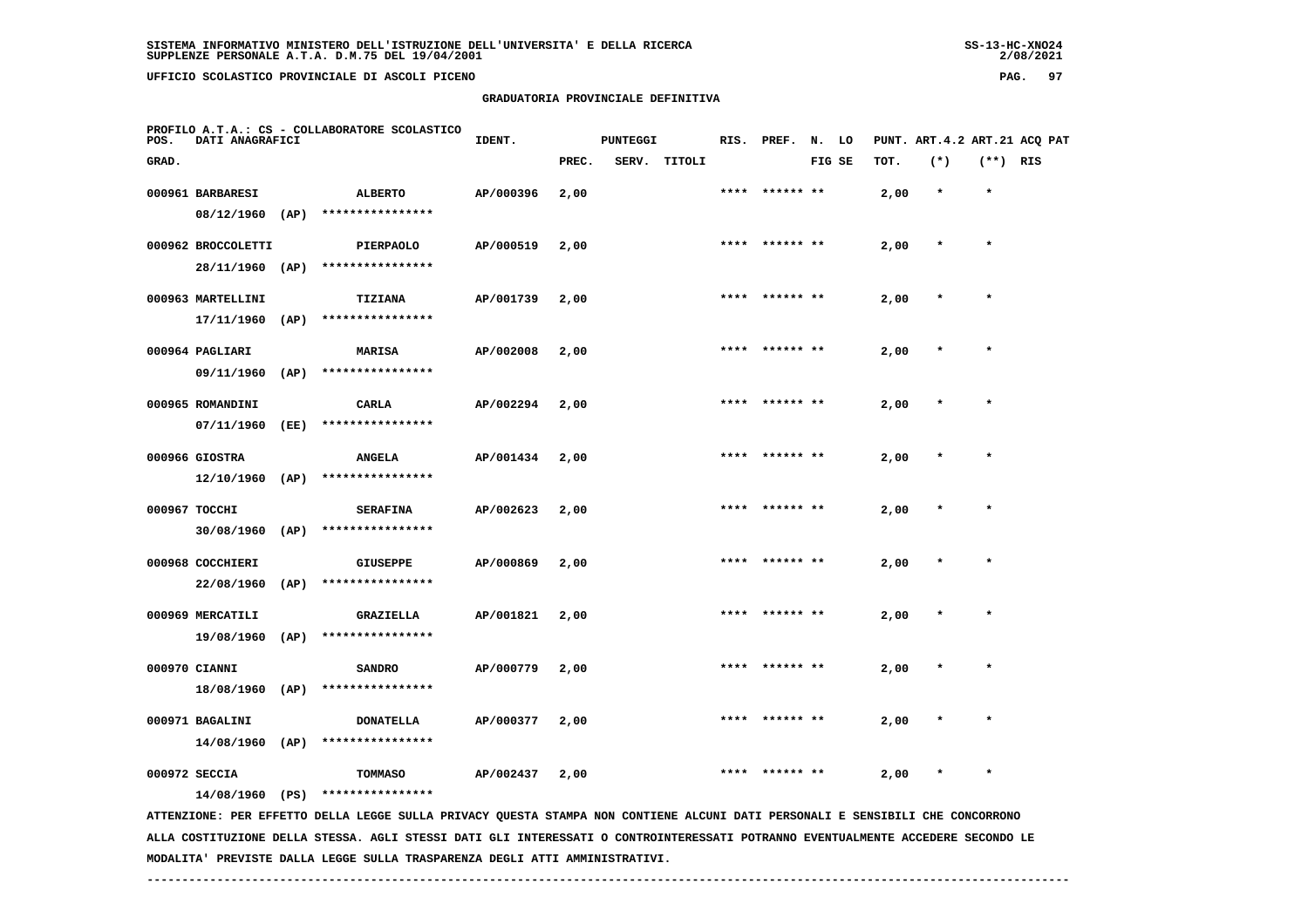**GRADUATORIA PROVINCIALE DEFINITIVA**

| POS.         | PROFILO A.T.A.: CS - COLLABORATORE SCOLASTICO<br>DATI ANAGRAFICI |      |                                       | IDENT.    |       | <b>PUNTEGGI</b> |              |      | RIS. PREF.     | N. LO  |      | PUNT. ART.4.2 ART.21 ACQ PAT |            |  |
|--------------|------------------------------------------------------------------|------|---------------------------------------|-----------|-------|-----------------|--------------|------|----------------|--------|------|------------------------------|------------|--|
| GRAD.        |                                                                  |      |                                       |           | PREC. |                 | SERV. TITOLI |      |                | FIG SE | TOT. | $(*)$                        | $(**)$ RIS |  |
|              | 000973 TAMBURRINI<br>$14/08/1960$ (AP)                           |      | CLAUDIO<br>****************           | AP/002569 | 2,00  |                 |              |      | **** ****** ** |        | 2,00 | $\star$                      | $\star$    |  |
|              | 000974 CIASCA                                                    |      | <b>STEFANO</b>                        | AP/000788 | 2,00  |                 |              |      | **** ****** ** |        | 2,00 | $\star$                      | $\star$    |  |
|              | 30/07/1960<br>000975 ARIANI                                      | (RM) | ****************<br>MARIA VINCENZA    | AP/000356 | 2,00  |                 |              |      | **** ****** ** |        | 2,00 | $\star$                      | $\star$    |  |
|              | 29/07/1960 (BA)<br>000976 TEMPERINI                              |      | ****************<br>LETIZIANO         | AP/002593 | 2,00  |                 |              | **** | ****** **      |        | 2,00 | $\star$                      | $\star$    |  |
|              | 18/07/1960<br>000977 SCIAMANNA                                   | (AP) | ****************<br>LUCIANA           | AP/002428 | 2,00  |                 |              | **** | ****** **      |        | 2,00 | $\ast$                       | $\star$    |  |
|              | $12/07/1960$ (AP)<br>000978 CORAZZA                              |      | ****************<br>FILOMENA MARY     | AP/000923 | 2,00  |                 |              |      | **** ****** ** |        | 2,00 | $\star$                      | $\star$    |  |
|              | 11/07/1960 (EE)                                                  |      | ****************                      | AP/002494 |       |                 |              | **** | ****** **      |        | 2,00 | $\star$                      | $\star$    |  |
| 000979 SOFIA | $02/07/1960$ (AP)                                                |      | IDA<br>****************               |           | 2,00  |                 |              |      |                |        |      |                              |            |  |
|              | 000980 CECCHI<br>30/06/1960 (PE)                                 |      | <b>MAURO</b><br>****************      | AP/000015 | 2,00  |                 |              |      | **** ****** ** |        | 2,00 | $\ast$                       | $\star$    |  |
|              | 000981 PIERDOMINICI<br>19/06/1960 (AP)                           |      | <b>ANTONIETTA</b><br>**************** | AP/002144 | 2,00  |                 |              | **** | ****** **      |        | 2,00 | $\ast$                       | $\star$    |  |
|              | 000982 TODARO                                                    |      | LUISA                                 | AP/002624 | 2,00  |                 |              | **** | ****** **      |        | 2,00 |                              | $\star$    |  |

 **06/06/1960 (AP) \*\*\*\*\*\*\*\*\*\*\*\*\*\*\*\* 000984 CORNACCHIA WILMA AP/000928 2,00 \*\*\*\* \*\*\*\*\*\* \*\* 2,00 \* \***

 **03/06/1960 (TE) \*\*\*\*\*\*\*\*\*\*\*\*\*\*\*\***

 **08/06/1960 (AP) \*\*\*\*\*\*\*\*\*\*\*\*\*\*\*\***

 **ATTENZIONE: PER EFFETTO DELLA LEGGE SULLA PRIVACY QUESTA STAMPA NON CONTIENE ALCUNI DATI PERSONALI E SENSIBILI CHE CONCORRONO ALLA COSTITUZIONE DELLA STESSA. AGLI STESSI DATI GLI INTERESSATI O CONTROINTERESSATI POTRANNO EVENTUALMENTE ACCEDERE SECONDO LE MODALITA' PREVISTE DALLA LEGGE SULLA TRASPARENZA DEGLI ATTI AMMINISTRATIVI.**

 **------------------------------------------------------------------------------------------------------------------------------------**

 **000983 LUPINI FRANCESCO AP/001589 2,00 \*\*\*\* \*\*\*\*\*\* \*\* 2,00 \* \***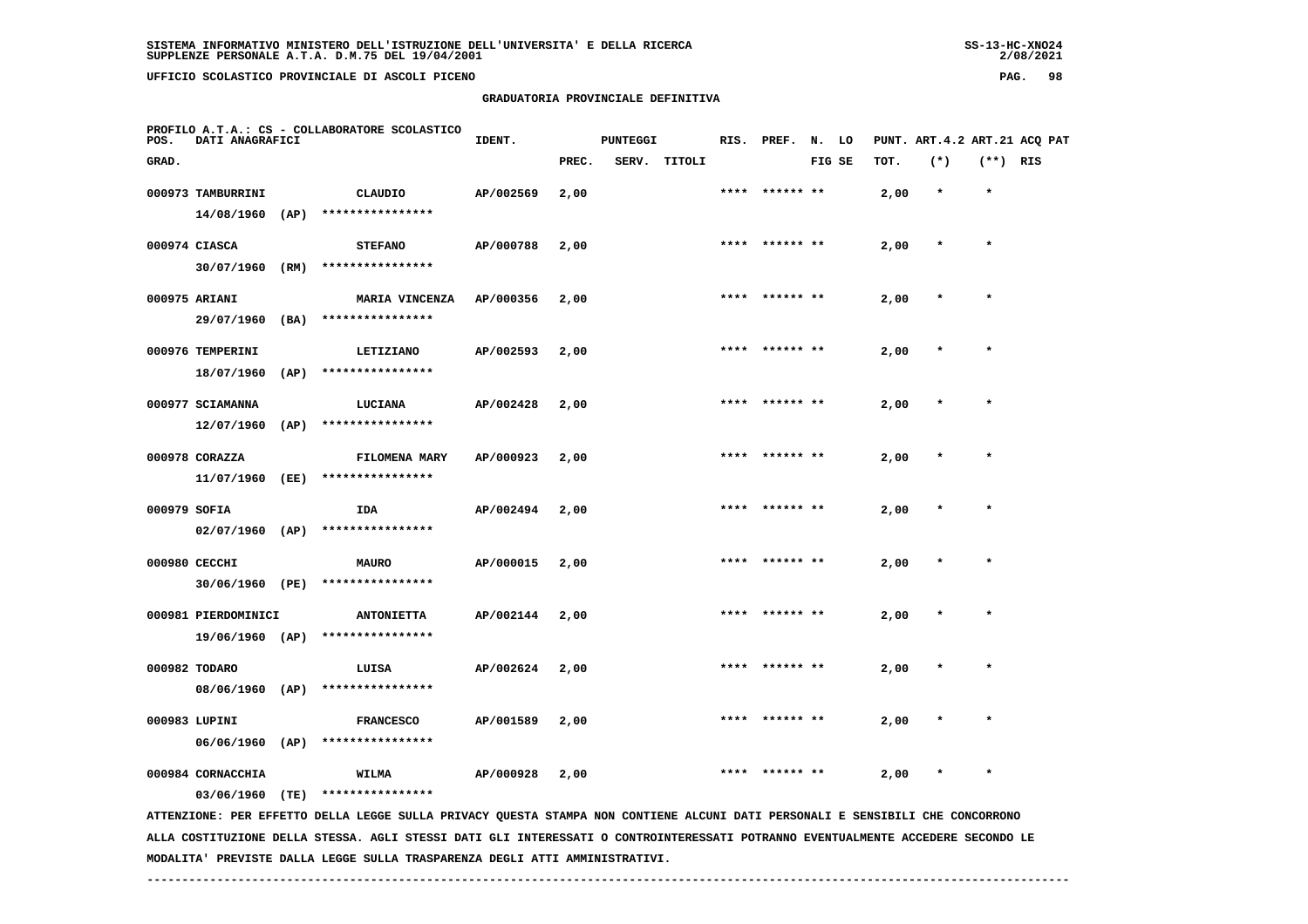## **GRADUATORIA PROVINCIALE DEFINITIVA**

 $2/08/2021$ 

| POS.         | DATI ANAGRAFICI                        |      | PROFILO A.T.A.: CS - COLLABORATORE SCOLASTICO                                                                                   | IDENT.    |       | <b>PUNTEGGI</b> |              | RIS. | PREF.     | N. LO  |      |         |            | PUNT. ART. 4.2 ART. 21 ACQ PAT |
|--------------|----------------------------------------|------|---------------------------------------------------------------------------------------------------------------------------------|-----------|-------|-----------------|--------------|------|-----------|--------|------|---------|------------|--------------------------------|
| GRAD.        |                                        |      |                                                                                                                                 |           | PREC. |                 | SERV. TITOLI |      |           | FIG SE | TOT. | $(*)$   | $(**)$ RIS |                                |
|              | 000985 ROSATI<br>$02/06/1960$ (AP)     |      | <b>ALBERTO</b><br>****************                                                                                              | AP/002310 | 2,00  |                 |              | **** | ****** ** |        | 2,00 | $\star$ | $\star$    |                                |
|              | 000986 PIROLI                          |      | <b>GIANFRANCO</b>                                                                                                               | AP/002164 | 2,00  |                 |              |      |           |        | 2,00 | $\ast$  | $\star$    |                                |
|              | 27/05/1960 (AP)<br>000987 FRASCARELLI  |      | ****************<br><b>DONATELLA</b>                                                                                            | AP/001329 | 2,00  |                 |              |      |           |        | 2,00 |         |            |                                |
|              | 26/05/1960                             | (AP) | ****************                                                                                                                |           |       |                 |              |      |           |        |      |         |            |                                |
|              | 000988 CALVARESI<br>24/05/1960         | (AP) | <b>EMIDIO</b><br>****************                                                                                               | AP/000562 | 2,00  |                 |              |      |           |        | 2,00 |         |            |                                |
|              | 000989 CESARINI<br>24/05/1960          | (AP) | <b>FIORELLA</b><br>****************                                                                                             | AP/000759 | 2,00  |                 |              | **** | ****** ** |        | 2,00 |         | $\star$    |                                |
|              | 000990 CERRETANI<br>19/05/1960         | (AP) | <b>UBALDO</b><br>****************                                                                                               | AP/000755 | 2,00  |                 |              | **** | ****** ** |        | 2,00 | $\star$ | $\star$    |                                |
|              | 000991 CELANI                          |      | <b>DONATELLA</b><br>****************                                                                                            | AP/000737 | 2,00  |                 |              |      |           |        | 2,00 |         |            |                                |
|              | 27/04/1960<br>000992 ANTONELLI         | (AP) | <b>PAOLA</b>                                                                                                                    | AP/000339 | 2,00  |                 |              |      |           |        | 2,00 |         | $\star$    |                                |
|              | 15/04/1960<br>000993 VALLORANI         | (AP) | ****************<br><b>MARIA</b>                                                                                                | AP/002741 | 2,00  |                 |              |      |           |        | 2,00 |         |            |                                |
| 000994 BRUNI | 03/04/1960                             | (AP) | ****************<br><b>GIUSEPPE</b>                                                                                             | AP/000529 | 2,00  |                 |              |      |           |        | 2,00 |         | $\star$    |                                |
|              | 19/03/1960                             | (AP) | ****************                                                                                                                |           |       |                 |              |      |           |        |      |         |            |                                |
|              | 000995 QUONDAMATTEO<br>15/03/1960 (AP) |      | <b>ROBERTO</b><br>****************                                                                                              | AP/002248 | 2,00  |                 |              |      |           |        | 2,00 |         |            |                                |
|              | 000996 DI CHIARA<br>$01/03/1960$ (AP)  |      | PATRIZIA ROSELLA AP/001112<br>****************                                                                                  |           | 2,00  |                 |              |      |           |        | 2,00 |         |            |                                |
|              |                                        |      | ATTENZIONE: PER EFFETTO DELLA LEGGE SULLA PRIVACY QUESTA STAMPA NON CONTIENE ALCUNI DATI PERSONALI E SENSIBILI CHE CONCORRONO   |           |       |                 |              |      |           |        |      |         |            |                                |
|              |                                        |      | ALLA COSTITUZIONE DELLA STESSA. AGLI STESSI DATI GLI INTERESSATI O CONTROINTERESSATI POTRANNO EVENTUALMENTE ACCEDERE SECONDO LE |           |       |                 |              |      |           |        |      |         |            |                                |

 **MODALITA' PREVISTE DALLA LEGGE SULLA TRASPARENZA DEGLI ATTI AMMINISTRATIVI.**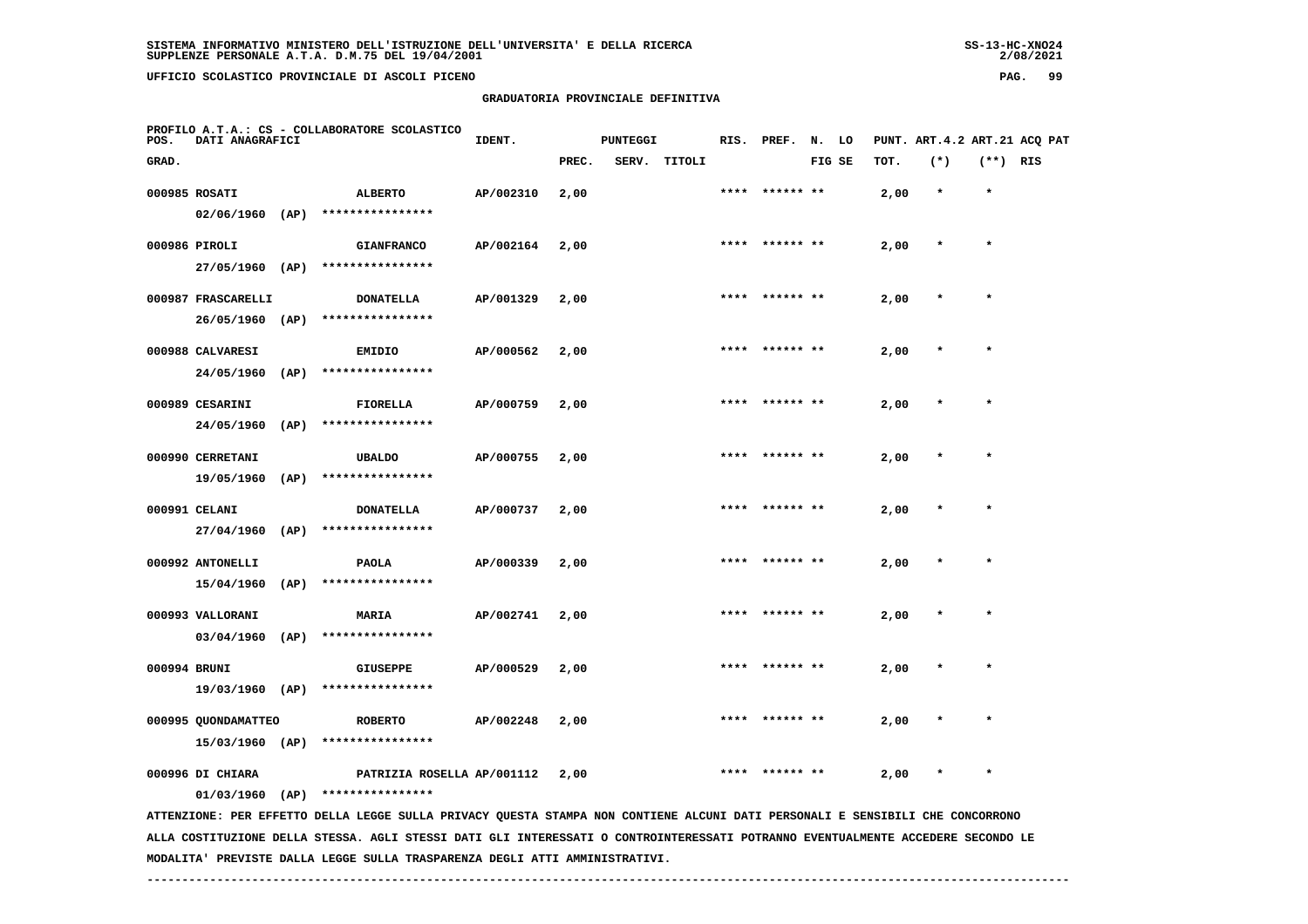## **GRADUATORIA PROVINCIALE DEFINITIVA**

 $2/08/2021$ 

| POS.  | DATI ANAGRAFICI                      |      | PROFILO A.T.A.: CS - COLLABORATORE SCOLASTICO                                                                                 | IDENT.    |       | <b>PUNTEGGI</b> |        |      | RIS. PREF. N. LO |        |      | PUNT. ART.4.2 ART.21 ACQ PAT |            |  |
|-------|--------------------------------------|------|-------------------------------------------------------------------------------------------------------------------------------|-----------|-------|-----------------|--------|------|------------------|--------|------|------------------------------|------------|--|
| GRAD. |                                      |      |                                                                                                                               |           | PREC. | SERV.           | TITOLI |      |                  | FIG SE | TOT. | $(*)$                        | $(**)$ RIS |  |
|       | 000997 ACCIARRESI                    |      | <b>GABRIELA</b>                                                                                                               | AP/000201 | 2,00  |                 |        | **** | ****** **        |        | 2,00 | $\star$                      | $\star$    |  |
|       | 28/02/1960                           | (MC) | ****************                                                                                                              |           |       |                 |        |      |                  |        |      |                              |            |  |
|       | 000998 CHIACCHIARINI                 |      | <b>FRANCO</b>                                                                                                                 | AP/000768 | 2,00  |                 |        | **** |                  |        | 2,00 |                              | $\star$    |  |
|       | 19/02/1960 (AP)                      |      | ****************                                                                                                              |           |       |                 |        |      |                  |        |      |                              |            |  |
|       | 000999 MORGANTI                      |      | <b>ANTONIETTA</b>                                                                                                             | AP/001906 | 2,00  |                 |        |      |                  |        | 2,00 |                              |            |  |
|       | $15/02/1960$ (AP)                    |      | ****************                                                                                                              |           |       |                 |        |      |                  |        |      |                              |            |  |
|       | 001000 DE FELICE                     |      | <b>ROSELLA</b>                                                                                                                | AP/001046 | 2,00  |                 |        |      | **** ****** **   |        | 2,00 |                              | $\star$    |  |
|       | 14/02/1960                           | (AP) | ****************                                                                                                              |           |       |                 |        |      |                  |        |      |                              |            |  |
|       | 001001 AMADIO                        |      | <b>FRANCESCO</b>                                                                                                              | AP/000271 | 2,00  |                 |        |      |                  |        | 2,00 |                              | $\ast$     |  |
|       | 04/02/1960                           | (AP) | ****************                                                                                                              |           |       |                 |        |      |                  |        |      |                              |            |  |
|       | 001002 MORETTI                       |      | <b>EMILIA</b>                                                                                                                 | AP/001895 | 2,00  |                 |        | **** | ****** **        |        | 2,00 |                              |            |  |
|       | 01/02/1960                           | (AP) | ****************                                                                                                              |           |       |                 |        |      |                  |        |      |                              |            |  |
|       | 001003 SALOMONI                      |      | <b>ELISABETTA</b>                                                                                                             | AP/002369 | 2,00  |                 |        |      | **** ****** **   |        | 2,00 |                              | $\star$    |  |
|       | 26/01/1960                           | (MC) | ****************                                                                                                              |           |       |                 |        |      |                  |        |      |                              |            |  |
|       |                                      |      |                                                                                                                               |           |       |                 |        |      |                  |        |      |                              | $\star$    |  |
|       | 001004 MARONI<br>19/01/1960          | (AP) | <b>ROBERTO</b><br>****************                                                                                            | AP/001728 | 2,00  |                 |        |      |                  |        | 2,00 |                              |            |  |
|       |                                      |      |                                                                                                                               |           |       |                 |        |      |                  |        |      |                              |            |  |
|       | 001005 ELEFANTE<br>$16/01/1960$ (AP) |      | LUIGI<br>****************                                                                                                     | AP/001172 | 2,00  |                 |        |      |                  |        | 2,00 |                              |            |  |
|       |                                      |      |                                                                                                                               |           |       |                 |        |      |                  |        |      |                              |            |  |
|       | 001006 LUCIANI                       |      | <b>LAURA</b><br>****************                                                                                              | AP/001572 | 2,00  |                 |        | **** | ****** **        |        | 2,00 |                              | $\star$    |  |
|       | $14/01/1960$ (AP)                    |      |                                                                                                                               |           |       |                 |        |      |                  |        |      |                              |            |  |
|       | 001007 BALESTRA                      |      | PIO                                                                                                                           | AP/000391 | 2,00  |                 |        |      |                  |        | 2,00 |                              |            |  |
|       | 11/01/1960                           | (AP) | ****************                                                                                                              |           |       |                 |        |      |                  |        |      |                              |            |  |
|       | 001008 D'ANGELO                      |      | TIZIANA                                                                                                                       | AP/001009 | 2,00  |                 |        |      |                  |        | 2,00 |                              |            |  |
|       | $10/01/1960$ (AP)                    |      | ****************                                                                                                              |           |       |                 |        |      |                  |        |      |                              |            |  |
|       |                                      |      | ATTENZIONE: PER EFFETTO DELLA LEGGE SULLA PRIVACY QUESTA STAMPA NON CONTIENE ALCUNI DATI PERSONALI E SENSIBILI CHE CONCORRONO |           |       |                 |        |      |                  |        |      |                              |            |  |

 **ALLA COSTITUZIONE DELLA STESSA. AGLI STESSI DATI GLI INTERESSATI O CONTROINTERESSATI POTRANNO EVENTUALMENTE ACCEDERE SECONDO LE MODALITA' PREVISTE DALLA LEGGE SULLA TRASPARENZA DEGLI ATTI AMMINISTRATIVI.**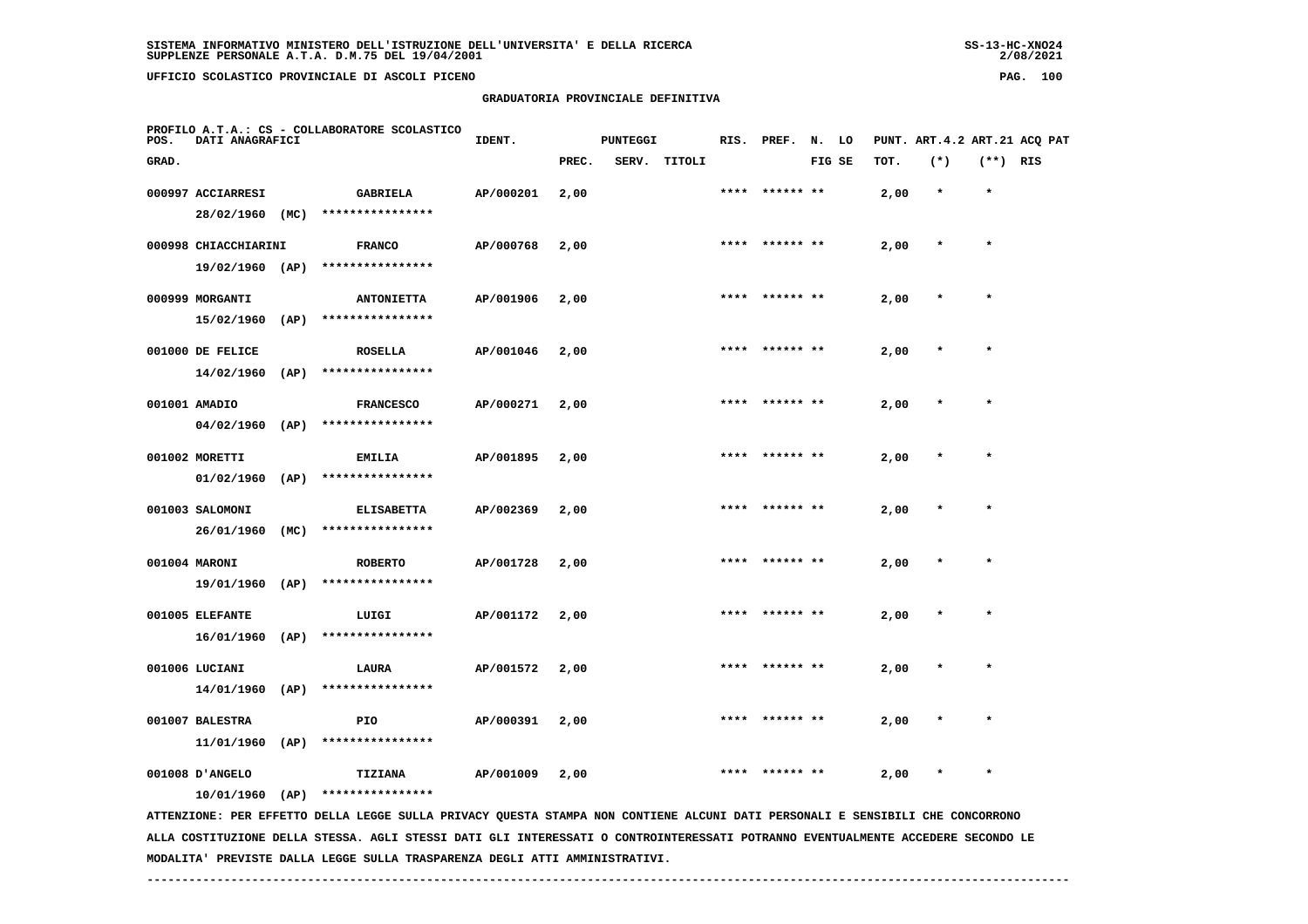## **GRADUATORIA PROVINCIALE DEFINITIVA**

 $2/08/2021$ 

| POS.         | DATI ANAGRAFICI                      |      | PROFILO A.T.A.: CS - COLLABORATORE SCOLASTICO                                                                                 | IDENT.    |       | <b>PUNTEGGI</b> |              |      | RIS. PREF. N. LO |        |      |         |            | PUNT. ART. 4.2 ART. 21 ACQ PAT |
|--------------|--------------------------------------|------|-------------------------------------------------------------------------------------------------------------------------------|-----------|-------|-----------------|--------------|------|------------------|--------|------|---------|------------|--------------------------------|
| GRAD.        |                                      |      |                                                                                                                               |           | PREC. |                 | SERV. TITOLI |      |                  | FIG SE | TOT. | $(*)$   | $(**)$ RIS |                                |
|              | 001009 CICCOLA                       |      | <b>GIAMMAURO</b>                                                                                                              | AP/000801 | 2,00  |                 |              | **** | ****** **        |        | 2,00 | $\star$ | $\star$    |                                |
|              | 09/01/1960                           | (AP) | ****************                                                                                                              |           |       |                 |              |      |                  |        |      |         |            |                                |
|              | 001010 MARCHETTI                     |      | MARIO                                                                                                                         | AP/001656 | 2,00  |                 |              |      | ****  ****** **  |        | 2,00 | $\star$ | $\star$    |                                |
|              | 04/01/1960                           | (AP) | ****************                                                                                                              |           |       |                 |              |      |                  |        |      |         |            |                                |
|              | 001011 SANTARELLI                    |      | <b>ANTONELLA</b>                                                                                                              | AP/002382 | 2,00  |                 |              |      | **** ****** **   |        | 2,00 |         | $\star$    |                                |
|              | 06/12/1959                           | (AP) | ****************                                                                                                              |           |       |                 |              |      |                  |        |      |         |            |                                |
|              | 001012 EMILIOZZI                     |      | <b>EMANUELA</b>                                                                                                               | AP/000028 | 2,00  |                 |              |      |                  |        | 2,00 |         |            |                                |
|              | 28/11/1959                           | (AP) | ****************                                                                                                              |           |       |                 |              |      |                  |        |      |         |            |                                |
|              | 001013 COPPONI                       |      | MAURIZIO                                                                                                                      | AP/000922 | 2,00  |                 |              |      | ****** **        |        | 2,00 | $\star$ | $\star$    |                                |
|              | 27/11/1959                           | (MC) | ****************                                                                                                              |           |       |                 |              |      |                  |        |      |         |            |                                |
|              |                                      |      |                                                                                                                               |           |       |                 |              |      | ****  ****** **  |        |      |         | $\star$    |                                |
|              | 001014 PRINCIPI<br>$27/11/1959$ (AP) |      | <b>VINCENZO</b><br>****************                                                                                           | AP/002222 | 2,00  |                 |              |      |                  |        | 2,00 |         |            |                                |
|              |                                      |      |                                                                                                                               |           |       |                 |              |      |                  |        |      |         |            |                                |
| 001015 BRUNI |                                      |      | <b>DANIELA</b>                                                                                                                | AP/000525 | 2,00  |                 |              |      |                  |        | 2,00 |         |            |                                |
|              | 24/11/1959                           | (AP) | ****************                                                                                                              |           |       |                 |              |      |                  |        |      |         |            |                                |
|              | 001016 PRINCIPI                      |      | <b>STEFANO</b>                                                                                                                | AP/002221 | 2,00  |                 |              |      | **** ****** **   |        | 2,00 | $\ast$  | $\star$    |                                |
|              | $16/11/1959$ (AP)                    |      | ****************                                                                                                              |           |       |                 |              |      |                  |        |      |         |            |                                |
|              | 001017 PETRACCI                      |      | <b>GIUSEPPE</b>                                                                                                               | AP/002103 | 2,00  |                 |              |      | **** ****** **   |        | 2,00 | $\ast$  | $\star$    |                                |
|              |                                      |      | 15/11/1959 (AP) ****************                                                                                              |           |       |                 |              |      |                  |        |      |         |            |                                |
| 001018 FAINI |                                      |      | <b>GIACOMO</b>                                                                                                                | AP/001211 | 2,00  |                 |              |      |                  |        | 2,00 |         |            |                                |
|              | $14/11/1959$ (AP)                    |      | ****************                                                                                                              |           |       |                 |              |      |                  |        |      |         |            |                                |
|              | 001019 MATTIOLI                      |      | LUCIA                                                                                                                         | AP/001792 | 2,00  |                 |              |      |                  |        | 2,00 |         |            |                                |
|              | $06/11/1959$ (AP)                    |      | ****************                                                                                                              |           |       |                 |              |      |                  |        |      |         |            |                                |
|              | 001020 MARIANI                       |      | <b>MARINELLA</b>                                                                                                              | AP/000141 | 2,00  |                 |              | **** | ****** **        |        | 2,00 | $\ast$  | $\star$    |                                |
|              | 04/11/1959 (EE)                      |      | ****************                                                                                                              |           |       |                 |              |      |                  |        |      |         |            |                                |
|              |                                      |      | ATTENZIONE: PER EFFETTO DELLA LEGGE SULLA PRIVACY QUESTA STAMPA NON CONTIENE ALCUNI DATI PERSONALI E SENSIBILI CHE CONCORRONO |           |       |                 |              |      |                  |        |      |         |            |                                |

 **ALLA COSTITUZIONE DELLA STESSA. AGLI STESSI DATI GLI INTERESSATI O CONTROINTERESSATI POTRANNO EVENTUALMENTE ACCEDERE SECONDO LE MODALITA' PREVISTE DALLA LEGGE SULLA TRASPARENZA DEGLI ATTI AMMINISTRATIVI.**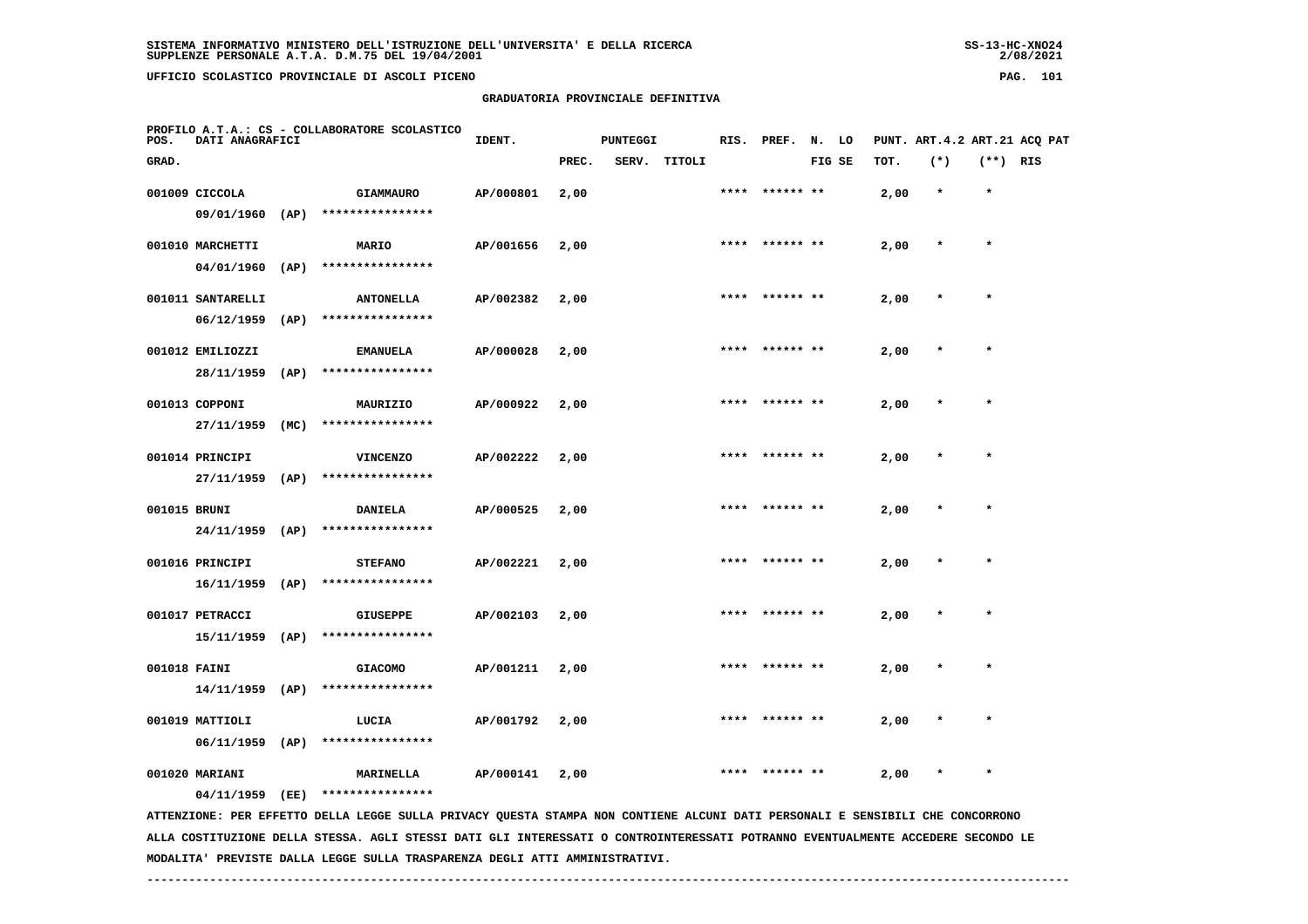**GRADUATORIA PROVINCIALE DEFINITIVA**

| POS.  | DATI ANAGRAFICI   |      | PROFILO A.T.A.: CS - COLLABORATORE SCOLASTICO | IDENT.    |       | <b>PUNTEGGI</b> |              |      | RIS. PREF. N. LO |        |      |         |            | PUNT. ART.4.2 ART.21 ACQ PAT |
|-------|-------------------|------|-----------------------------------------------|-----------|-------|-----------------|--------------|------|------------------|--------|------|---------|------------|------------------------------|
| GRAD. |                   |      |                                               |           | PREC. |                 | SERV. TITOLI |      |                  | FIG SE | TOT. | $(*)$   | $(**)$ RIS |                              |
|       | 001021 MATRICARDI |      | TIZIANA                                       | AP/001784 | 2,00  |                 |              |      | **** ****** **   |        | 2,00 | $\star$ | $\star$    |                              |
|       | 30/10/1959        | (AP) | ****************                              |           |       |                 |              |      |                  |        |      |         |            |                              |
|       | 001022 FEDERICI   |      | LEONE                                         | AP/001248 | 2,00  |                 |              |      | **** ****** **   |        | 2,00 | $\star$ | $\star$    |                              |
|       | 26/10/1959        | (AP) | ****************                              |           |       |                 |              |      |                  |        |      |         |            |                              |
|       | 001023 CESETTI    |      | <b>MARIA TERESA</b>                           | AP/000762 | 2,00  |                 |              |      |                  |        | 2,00 |         |            |                              |
|       | $17/10/1959$ (AP) |      | ****************                              |           |       |                 |              |      |                  |        |      |         |            |                              |
|       | 001024 DI STEFANO |      | LIANA                                         | AP/001158 | 2,00  |                 |              |      |                  |        | 2,00 | $\ast$  | $\star$    |                              |
|       | 15/10/1959        | (AP) | ****************                              |           |       |                 |              |      |                  |        |      |         |            |                              |
|       | 001025 BERNETTI   |      | <b>TONINO</b>                                 | AP/000451 | 2,00  |                 |              | **** | ****** **        |        | 2,00 | $\star$ | $\star$    |                              |
|       | $12/10/1959$ (AP) |      | ****************                              |           |       |                 |              |      |                  |        |      |         |            |                              |
|       | 001026 ORSINI     |      | <b>PIERO</b>                                  | AP/001990 | 2,00  |                 |              | **** | ****** **        |        | 2,00 | $\star$ | $\star$    |                              |
|       | 03/08/1959        | (AP) | ****************                              |           |       |                 |              |      |                  |        |      |         |            |                              |
|       | 001027 MARZIALI   |      | <b>MARIA ASSUNTA</b>                          | AP/001759 | 2,00  |                 |              | **** | ****** **        |        | 2,00 | $\star$ | $\star$    |                              |
|       | 29/07/1959        | (AP) | ****************                              |           |       |                 |              |      |                  |        |      |         |            |                              |
|       | 001028 AMBOLDI    |      | ANNA                                          | AP/000275 | 2,00  |                 |              | **** | ****** **        |        | 2,00 |         | $\star$    |                              |
|       | 26/07/1959 (AP)   |      | ****************                              |           |       |                 |              |      |                  |        |      |         |            |                              |
|       | 001029 ERCOLI     |      | <b>ANGELA</b>                                 | AP/001182 | 2,00  |                 |              | **** | ****** **        |        | 2,00 | $\star$ | $\star$    |                              |
|       | 26/07/1959        | (AP) | ****************                              |           |       |                 |              |      |                  |        |      |         |            |                              |
|       | 001030 GIANNELLI  |      | <b>ANNA RITA</b>                              | AP/001405 | 2,00  |                 |              |      | **** ****** **   |        | 2,00 | $\star$ | $\star$    |                              |
|       | 11/07/1959        | (AP) | ****************                              |           |       |                 |              |      |                  |        |      |         |            |                              |
|       | 001031 DI TOMMASO |      | ELDA                                          | AP/001160 | 2,00  |                 |              |      |                  |        | 2,00 | $\ast$  | $\star$    |                              |
|       | 25/06/1959 (CH)   |      | ****************                              |           |       |                 |              |      |                  |        |      |         |            |                              |
|       |                   |      |                                               |           |       |                 |              |      |                  |        |      |         |            |                              |

 **001032 GABRIELLI BRUNA AP/001350 2,00 \*\*\*\* \*\*\*\*\*\* \*\* 2,00 \* \***

 **23/05/1959 (AP) \*\*\*\*\*\*\*\*\*\*\*\*\*\*\*\***

 **ATTENZIONE: PER EFFETTO DELLA LEGGE SULLA PRIVACY QUESTA STAMPA NON CONTIENE ALCUNI DATI PERSONALI E SENSIBILI CHE CONCORRONO ALLA COSTITUZIONE DELLA STESSA. AGLI STESSI DATI GLI INTERESSATI O CONTROINTERESSATI POTRANNO EVENTUALMENTE ACCEDERE SECONDO LE MODALITA' PREVISTE DALLA LEGGE SULLA TRASPARENZA DEGLI ATTI AMMINISTRATIVI.**

 $2/08/2021$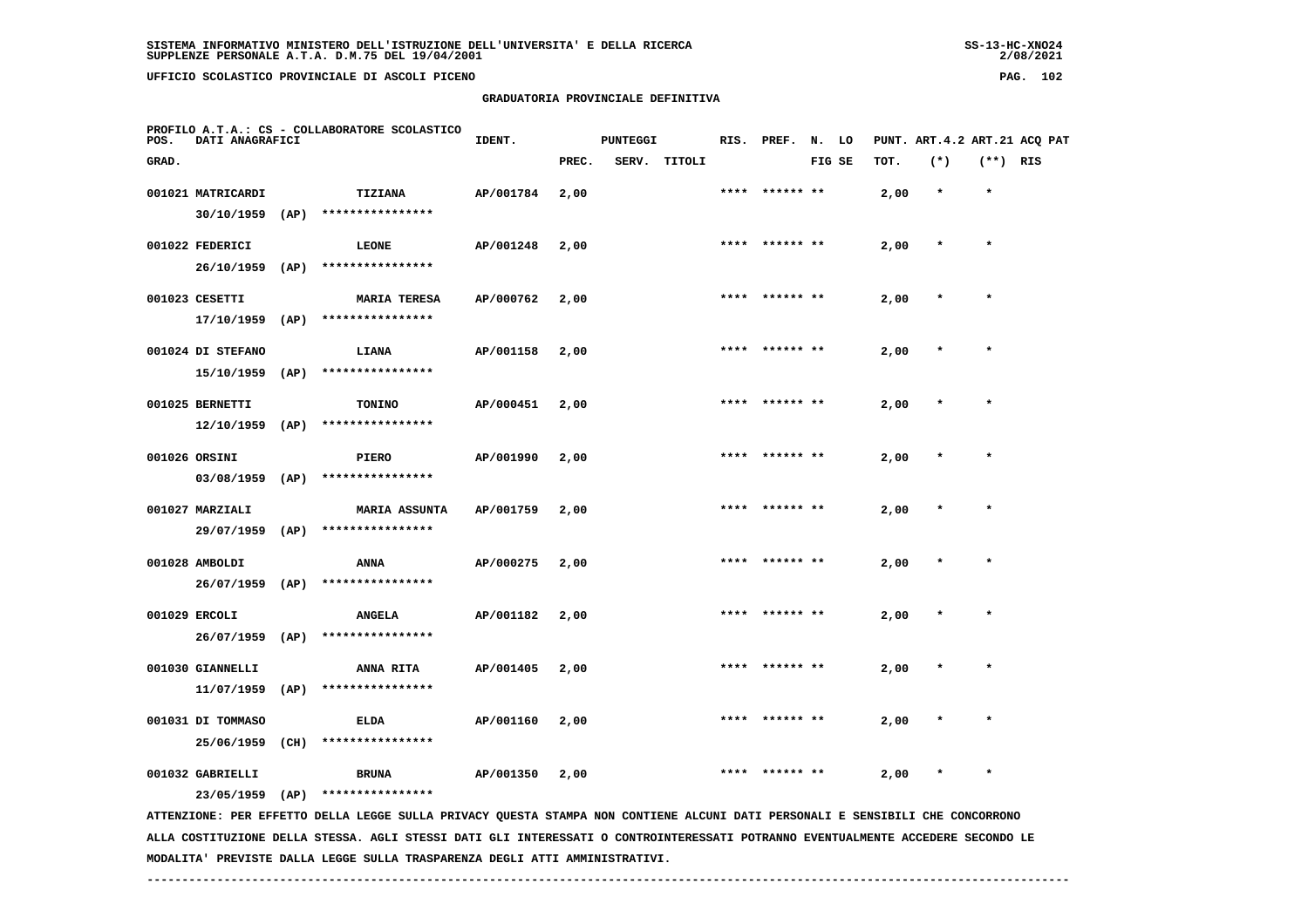## **GRADUATORIA PROVINCIALE DEFINITIVA**

 $2/08/2021$ 

| POS.         | DATI ANAGRAFICI    |      | PROFILO A.T.A.: CS - COLLABORATORE SCOLASTICO                                                                                   | IDENT.    |       | <b>PUNTEGGI</b> |              | RIS. | PREF.     | N. LO  |      |         |            | PUNT. ART. 4.2 ART. 21 ACQ PAT |
|--------------|--------------------|------|---------------------------------------------------------------------------------------------------------------------------------|-----------|-------|-----------------|--------------|------|-----------|--------|------|---------|------------|--------------------------------|
| GRAD.        |                    |      |                                                                                                                                 |           | PREC. |                 | SERV. TITOLI |      |           | FIG SE | TOT. | $(*)$   | $(**)$ RIS |                                |
| 001033 MARZI |                    |      | <b>SERGIO</b>                                                                                                                   | AP/001750 | 2,00  |                 |              | **** | ****** ** |        | 2,00 | $\star$ | $\star$    |                                |
|              | $04/05/1959$ (AP)  |      | ****************                                                                                                                |           |       |                 |              |      |           |        |      |         |            |                                |
|              | 001034 BALDASSARRI |      | <b>ENZO</b>                                                                                                                     | AP/000385 | 2,00  |                 |              |      |           |        | 2,00 | $\ast$  | $\star$    |                                |
|              | 20/04/1959 (AP)    |      | ****************                                                                                                                |           |       |                 |              |      |           |        |      |         |            |                                |
|              | 001035 DE ANGELIS  |      | <b>MARIA BRUNA</b>                                                                                                              | AP/001028 | 2,00  |                 |              |      |           |        | 2,00 |         |            |                                |
|              | 13/04/1959         | (AP) | ****************                                                                                                                |           |       |                 |              |      |           |        |      |         |            |                                |
|              | 001036 VALERI      |      | <b>BRUNO</b>                                                                                                                    | AP/002732 | 2,00  |                 |              |      |           |        | 2,00 |         |            |                                |
|              | 17/03/1959         | (AP) | ****************                                                                                                                |           |       |                 |              |      |           |        |      |         |            |                                |
|              | 001037 PASQUALINI  |      | <b>NATALINO</b>                                                                                                                 | AP/002073 | 2,00  |                 |              | **** | ****** ** |        | 2,00 |         | $\star$    |                                |
|              | 13/03/1959         | (AP) | ****************                                                                                                                |           |       |                 |              |      |           |        |      |         |            |                                |
|              | 001038 DEL PRETE   |      | <b>BERNARDINA</b>                                                                                                               | AP/001058 | 2,00  |                 |              | **** | ****** ** |        | 2,00 |         | $\star$    |                                |
|              | 04/03/1959         | (AP) | ****************                                                                                                                |           |       |                 |              |      |           |        |      |         |            |                                |
|              | 001039 PANICHI     |      | LOREDANA                                                                                                                        | AP/002038 | 2,00  |                 |              |      |           |        | 2,00 |         |            |                                |
|              | 26/02/1959         | (AP) | ****************                                                                                                                |           |       |                 |              |      |           |        |      |         |            |                                |
|              | 001040 CAPRIOTTI   |      | <b>GIUSEPPINA</b>                                                                                                               | AP/000644 | 2,00  |                 |              |      |           |        | 2,00 |         | $\star$    |                                |
|              | 20/02/1959         | (AP) | ****************                                                                                                                |           |       |                 |              |      |           |        |      |         |            |                                |
|              | 001041 VALLATI     |      | <b>BRUNA</b>                                                                                                                    | AP/000187 | 2,00  |                 |              |      |           |        | 2,00 |         |            |                                |
|              | 13/02/1959         | (AP) | ****************                                                                                                                |           |       |                 |              |      |           |        |      |         |            |                                |
|              | 001042 CATALDI     |      | <b>ROSA</b>                                                                                                                     | AP/000717 | 2,00  |                 |              |      |           |        | 2,00 |         | $\star$    |                                |
|              | 11/02/1959         | (AP) | ****************                                                                                                                |           |       |                 |              |      |           |        |      |         |            |                                |
|              | 001043 SGATTONI    |      | ADAMELLA                                                                                                                        | AP/002457 | 2,00  |                 |              |      |           |        | 2,00 |         |            |                                |
|              | 05/02/1959         | (TE) | ****************                                                                                                                |           |       |                 |              |      |           |        |      |         |            |                                |
|              | 001044 MANDOZZI    |      | MARIA ANTONIETTA AP/001627                                                                                                      |           | 2,00  |                 |              |      | ****** ** |        | 2,00 |         |            |                                |
|              | 20/01/1959         | (NU) | ****************                                                                                                                |           |       |                 |              |      |           |        |      |         |            |                                |
|              |                    |      | ATTENZIONE: PER EFFETTO DELLA LEGGE SULLA PRIVACY QUESTA STAMPA NON CONTIENE ALCUNI DATI PERSONALI E SENSIBILI CHE CONCORRONO   |           |       |                 |              |      |           |        |      |         |            |                                |
|              |                    |      | ALLA COSTITUZIONE DELLA STESSA. AGLI STESSI DATI GLI INTERESSATI O CONTROINTERESSATI POTRANNO EVENTUALMENTE ACCEDERE SECONDO LE |           |       |                 |              |      |           |        |      |         |            |                                |

 **MODALITA' PREVISTE DALLA LEGGE SULLA TRASPARENZA DEGLI ATTI AMMINISTRATIVI.**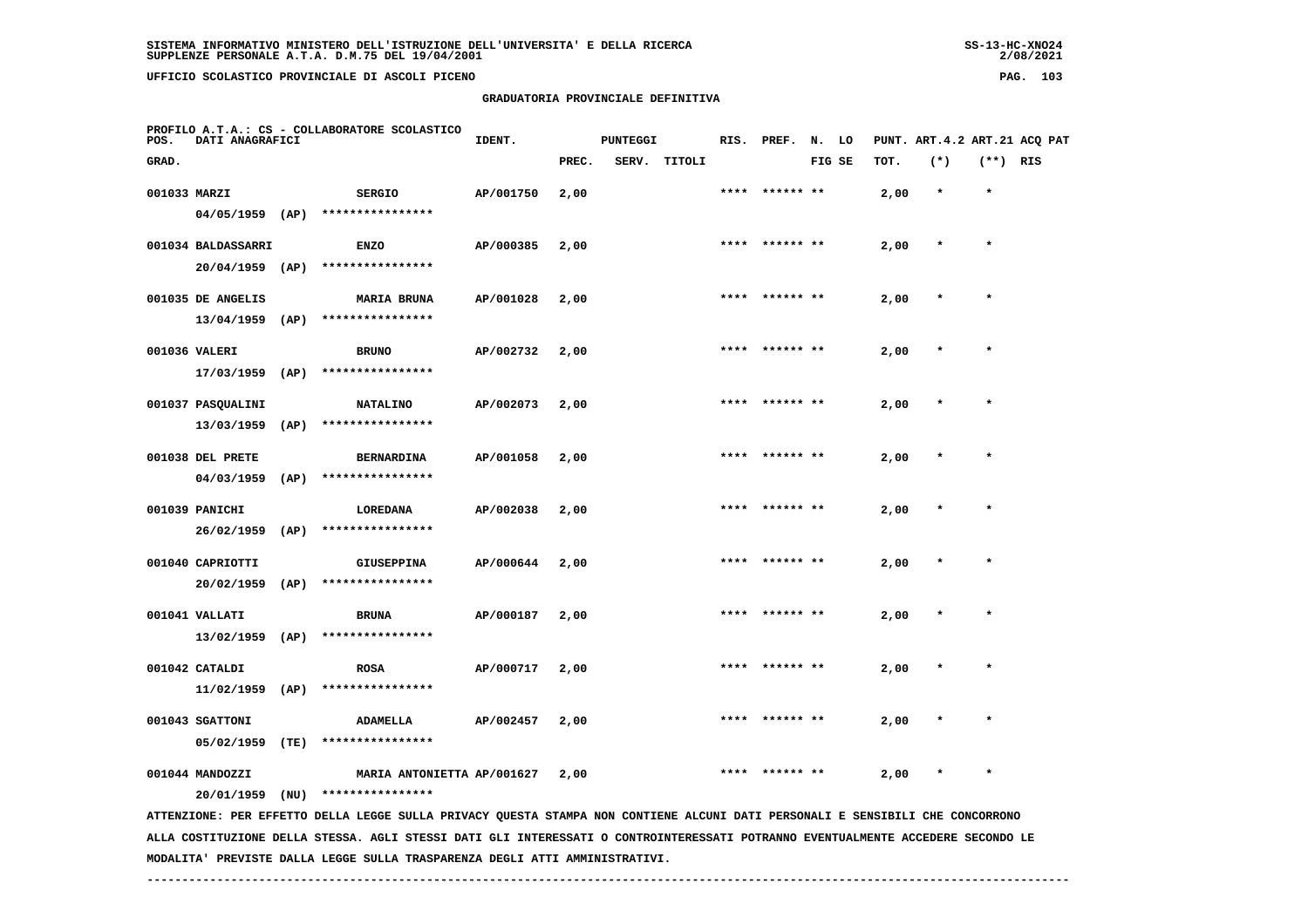## **GRADUATORIA PROVINCIALE DEFINITIVA**

 $2/08/2021$ 

| POS.         | DATI ANAGRAFICI                         |      | PROFILO A.T.A.: CS - COLLABORATORE SCOLASTICO                                                                                 | IDENT.    |       | <b>PUNTEGGI</b> |        |      | RIS. PREF. N. LO |        |      | PUNT. ART. 4.2 ART. 21 ACQ PAT |            |  |
|--------------|-----------------------------------------|------|-------------------------------------------------------------------------------------------------------------------------------|-----------|-------|-----------------|--------|------|------------------|--------|------|--------------------------------|------------|--|
| GRAD.        |                                         |      |                                                                                                                               |           | PREC. | SERV.           | TITOLI |      |                  | FIG SE | TOT. | $(*)$                          | $(**)$ RIS |  |
| 001045 BLASI |                                         |      | <b>MASSIMO</b>                                                                                                                | AP/000470 | 2,00  |                 |        |      | ****** **        |        | 2,00 | $\star$                        | $\star$    |  |
|              | 19/01/1959 (AP)                         |      | ****************                                                                                                              |           |       |                 |        |      |                  |        |      |                                |            |  |
|              | 001046 MARCHEI                          |      | <b>DONATELLA</b>                                                                                                              | AP/001651 | 2,00  |                 |        |      | ****  ****** **  |        | 2,00 | $\ast$                         | $\star$    |  |
|              | $02/01/1959$ (AP)                       |      | ****************                                                                                                              |           |       |                 |        |      |                  |        |      |                                |            |  |
|              | 001047 CAMELI                           |      | <b>MARIA RITA</b>                                                                                                             | AP/000577 | 2,00  |                 |        |      |                  |        | 2,00 |                                |            |  |
|              | $19/12/1958$ (AP)                       |      | ****************                                                                                                              |           |       |                 |        |      |                  |        |      |                                |            |  |
|              | 001048 MERCURI                          |      | GRAZIELLA                                                                                                                     | AP/001828 | 2,00  |                 |        | **** | ****** **        |        | 2,00 |                                | $\star$    |  |
|              | 09/12/1958                              | (AP) | ****************                                                                                                              |           |       |                 |        |      |                  |        |      |                                |            |  |
|              | 001049 MARZIALI                         |      | GRAZIANO                                                                                                                      | AP/001756 | 2,00  |                 |        |      | **** ****** **   |        | 2,00 |                                |            |  |
|              | $07/12/1958$ (AP)                       |      | ****************                                                                                                              |           |       |                 |        |      |                  |        |      |                                |            |  |
| 001050 IOMMI |                                         |      | <b>FATIMA</b>                                                                                                                 | AP/001485 | 2,00  |                 |        |      | **** ****** **   |        | 2,00 |                                | $\star$    |  |
|              | $17/11/1958$ (AP)                       |      | ****************                                                                                                              |           |       |                 |        |      |                  |        |      |                                |            |  |
|              |                                         |      |                                                                                                                               |           |       |                 |        |      |                  |        |      |                                |            |  |
|              | 001051 ALFONSI<br>$30/10/1958$ (AP)     |      | <b>GIULIETTA</b><br>****************                                                                                          | AP/000253 | 2,00  |                 |        |      |                  |        | 2,00 |                                |            |  |
|              |                                         |      |                                                                                                                               |           |       |                 |        |      |                  |        |      |                                |            |  |
|              | 001052 NARDINOCCHI<br>$24/10/1958$ (AP) |      | LUCIANA CROCE<br>****************                                                                                             | AP/001945 | 2,00  |                 |        |      |                  |        | 2,00 |                                |            |  |
|              |                                         |      |                                                                                                                               |           |       |                 |        |      |                  |        |      |                                |            |  |
|              | 001053 PASCALE                          |      | <b>EUGENIO</b><br>****************                                                                                            | AP/002062 | 2,00  |                 |        |      |                  |        | 2,00 |                                |            |  |
|              | $04/10/1958$ (AP)                       |      |                                                                                                                               |           |       |                 |        |      |                  |        |      |                                |            |  |
|              | 001054 SIMONETTI                        |      | <b>GIUSEPPE</b>                                                                                                               | AP/002482 | 2,00  |                 |        |      | ****  ****** **  |        | 2,00 |                                | $\star$    |  |
|              | 03/10/1958                              | (AP) | ****************                                                                                                              |           |       |                 |        |      |                  |        |      |                                |            |  |
|              | 001055 FIORAVANTI                       |      | PIER LUIGI                                                                                                                    | AP/001304 | 2,00  |                 |        |      |                  |        | 2,00 |                                |            |  |
|              | 24/09/1958 (AP)                         |      | ****************                                                                                                              |           |       |                 |        |      |                  |        |      |                                |            |  |
|              | 001056 CELANI                           |      | NAZZARENA                                                                                                                     | AP/000741 | 2,00  |                 |        |      |                  |        | 2,00 | $\ast$                         | $\star$    |  |
|              | 23/09/1958                              | (AP) | ****************                                                                                                              |           |       |                 |        |      |                  |        |      |                                |            |  |
|              |                                         |      | ATTENZIONE: PER EFFETTO DELLA LEGGE SULLA PRIVACY QUESTA STAMPA NON CONTIENE ALCUNI DATI PERSONALI E SENSIBILI CHE CONCORRONO |           |       |                 |        |      |                  |        |      |                                |            |  |

 **ALLA COSTITUZIONE DELLA STESSA. AGLI STESSI DATI GLI INTERESSATI O CONTROINTERESSATI POTRANNO EVENTUALMENTE ACCEDERE SECONDO LE MODALITA' PREVISTE DALLA LEGGE SULLA TRASPARENZA DEGLI ATTI AMMINISTRATIVI.**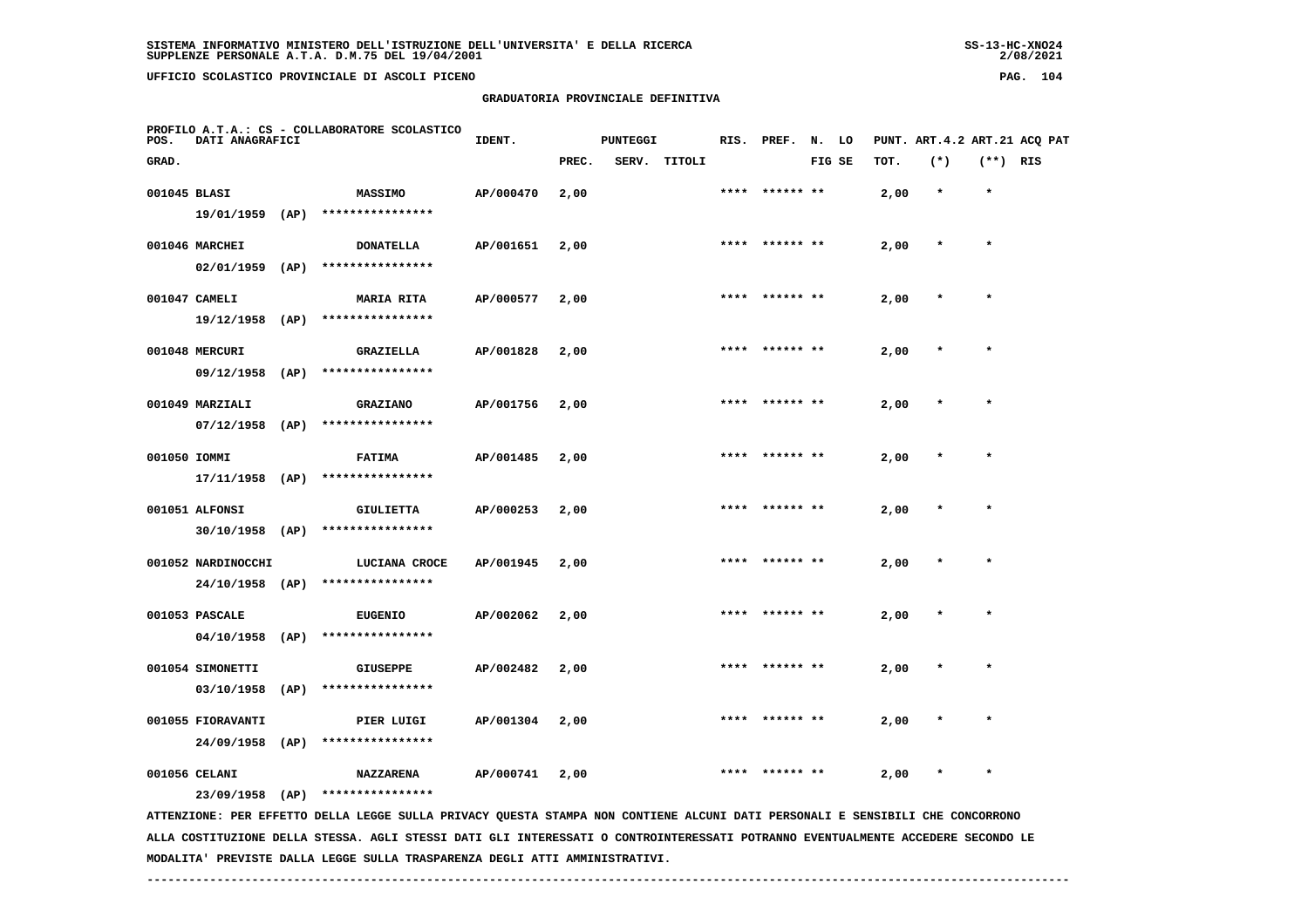## **GRADUATORIA PROVINCIALE DEFINITIVA**

 $2/08/2021$ 

| POS.         | DATI ANAGRAFICI     |      | PROFILO A.T.A.: CS - COLLABORATORE SCOLASTICO                                                                                 | IDENT.    |       | <b>PUNTEGGI</b> |        |      | RIS. PREF. | N. LO  |      |         |            | PUNT. ART.4.2 ART.21 ACQ PAT |
|--------------|---------------------|------|-------------------------------------------------------------------------------------------------------------------------------|-----------|-------|-----------------|--------|------|------------|--------|------|---------|------------|------------------------------|
| GRAD.        |                     |      |                                                                                                                               |           | PREC. | SERV.           | TITOLI |      |            | FIG SE | TOT. | $(*)$   | $(**)$ RIS |                              |
|              | 001057 SCARAMOZZINO |      | <b>EUGENIO</b>                                                                                                                | AP/002414 | 2,00  |                 |        | **** | ****** **  |        | 2,00 | $\star$ | $\star$    |                              |
|              | $12/09/1958$ (TO)   |      | ****************                                                                                                              |           |       |                 |        |      |            |        |      |         |            |                              |
|              | 001058 PAGLIARINI   |      | PIERLUIGI                                                                                                                     | AP/002011 | 2,00  |                 |        | **** |            |        | 2,00 | $\star$ | $\star$    |                              |
|              | $07/09/1958$ (AP)   |      | ****************                                                                                                              |           |       |                 |        |      |            |        |      |         |            |                              |
| 001059 MALTA |                     |      | <b>TERESA</b>                                                                                                                 | AP/001615 | 2,00  |                 |        | **** | ****** **  |        | 2,00 | $\ast$  | $\star$    |                              |
|              | 29/08/1958          | (NA) | ****************                                                                                                              |           |       |                 |        |      |            |        |      |         |            |                              |
|              | 001060 VALLORANI    |      | LOLITA                                                                                                                        | AP/002740 | 2,00  |                 |        |      |            |        | 2,00 |         |            |                              |
|              | 23/08/1958          | (EE) | ****************                                                                                                              |           |       |                 |        |      |            |        |      |         |            |                              |
|              | 001061 FRONTONI     |      | <b>FABIO</b>                                                                                                                  | AP/000033 | 2,00  |                 |        |      | ****** **  |        | 2,00 | $\ast$  | $\star$    |                              |
|              | 13/08/1958          | (AN) | ****************                                                                                                              |           |       |                 |        |      |            |        |      |         |            |                              |
|              | 001062 BIONDI       |      | IMERIO                                                                                                                        | AP/000468 | 2,00  |                 |        |      | ****** **  |        | 2,00 |         |            |                              |
|              | 07/08/1958          | (AP) | ****************                                                                                                              |           |       |                 |        |      |            |        |      |         |            |                              |
|              | 001063 BAGLIONI     |      | <b>ANNA MARIA</b>                                                                                                             | AP/000380 | 2,00  |                 |        | **** | ****** **  |        | 2,00 |         | $\star$    |                              |
|              | 27/07/1958          | (AP) | ****************                                                                                                              |           |       |                 |        |      |            |        |      |         |            |                              |
|              | 001064 DONCIGLIO    |      | <b>UMBERTO</b>                                                                                                                | AP/001166 | 2,00  |                 |        | **** | ****** **  |        | 2,00 | $\ast$  | $\star$    |                              |
|              | 08/07/1958          | (CE) | ****************                                                                                                              |           |       |                 |        |      |            |        |      |         |            |                              |
|              | 001065 ORSETTI      |      | <b>BRUNO</b>                                                                                                                  | AP/001986 | 2,00  |                 |        |      |            |        | 2,00 |         | $\bullet$  |                              |
|              | 28/06/1958          | (AP) | ****************                                                                                                              |           |       |                 |        |      |            |        |      |         |            |                              |
|              | 001066 MARCANTONI   |      | <b>GIANFRANCO</b>                                                                                                             | AP/001644 | 2,00  |                 |        | **** |            |        | 2,00 |         | $\star$    |                              |
|              | 26/06/1958          | (AP) | ****************                                                                                                              |           |       |                 |        |      |            |        |      |         |            |                              |
|              | 001067 D AMBROSI    |      | MARA                                                                                                                          | AP/000023 | 2,00  |                 |        |      |            |        | 2,00 |         | $\star$    |                              |
|              | 16/06/1958          | (EE) | ****************                                                                                                              |           |       |                 |        |      |            |        |      |         |            |                              |
|              | 001068 SERAFINI     |      | MANUELA                                                                                                                       | AP/002446 | 2,00  |                 |        |      |            |        | 2,00 |         |            |                              |
|              | 08/06/1958          | (AP) | ****************                                                                                                              |           |       |                 |        |      |            |        |      |         |            |                              |
|              |                     |      | ATTENZIONE: PER EFFETTO DELLA LEGGE SULLA PRIVACY QUESTA STAMPA NON CONTIENE ALCUNI DATI PERSONALI E SENSIBILI CHE CONCORRONO |           |       |                 |        |      |            |        |      |         |            |                              |

 **ALLA COSTITUZIONE DELLA STESSA. AGLI STESSI DATI GLI INTERESSATI O CONTROINTERESSATI POTRANNO EVENTUALMENTE ACCEDERE SECONDO LE MODALITA' PREVISTE DALLA LEGGE SULLA TRASPARENZA DEGLI ATTI AMMINISTRATIVI.**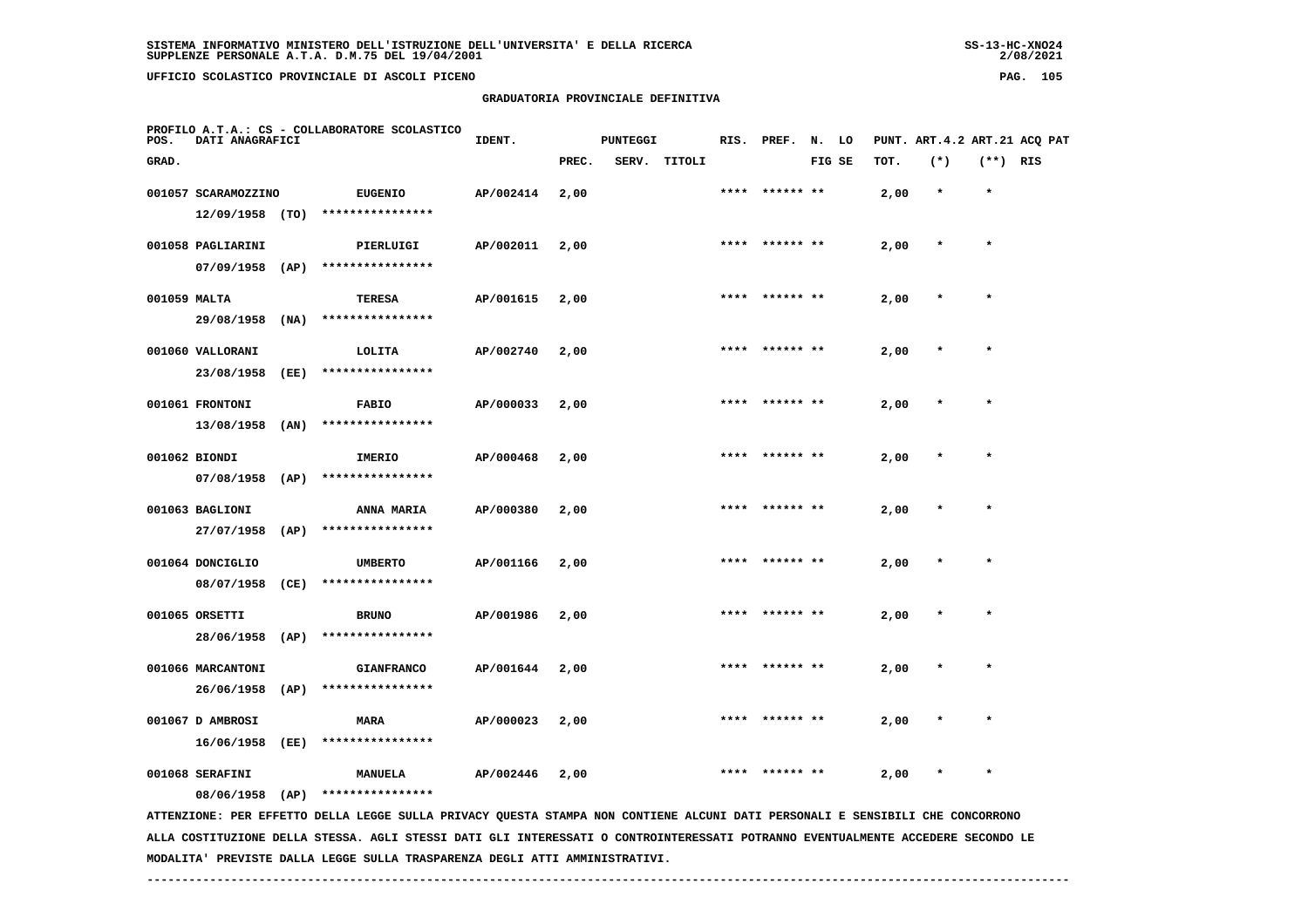# **GRADUATORIA PROVINCIALE DEFINITIVA**

 $2/08/2021$ 

| POS.  | <b>DATI ANAGRAFICI</b>                |      | PROFILO A.T.A.: CS - COLLABORATORE SCOLASTICO                                                                                                     | IDENT.    |       | <b>PUNTEGGI</b> |        |      | RIS. PREF. N. LO |        |      |         |            | PUNT. ART.4.2 ART.21 ACQ PAT |
|-------|---------------------------------------|------|---------------------------------------------------------------------------------------------------------------------------------------------------|-----------|-------|-----------------|--------|------|------------------|--------|------|---------|------------|------------------------------|
| GRAD. |                                       |      |                                                                                                                                                   |           | PREC. | SERV.           | TITOLI |      |                  | FIG SE | TOT. | $(*)$   | $(**)$ RIS |                              |
|       | 001069 D ERASMO<br>01/06/1958         | (AP) | GIOVANNI<br>****************                                                                                                                      | AP/001070 | 2,00  |                 |        | **** | ****** **        |        | 2,00 | $\star$ | $\star$    |                              |
|       | 001070 MAZZITTI                       |      | RITA FILOMENA<br>****************                                                                                                                 | AP/001807 | 2,00  |                 |        | **** |                  |        | 2,00 | $\star$ | $\star$    |                              |
|       | 29/05/1958 (AP)<br>001071 SILENZI     |      | <b>FLORIANO</b>                                                                                                                                   | AP/002459 | 2,00  |                 |        | **** | ****** **        |        | 2,00 | $\star$ | $\star$    |                              |
|       | 13/05/1958<br>001072 DE ANGELIS       | (AP) | ****************<br><b>FRANCA</b>                                                                                                                 | AP/001024 | 2,00  |                 |        |      |                  |        | 2,00 |         |            |                              |
|       | 17/04/1958<br>001073 ANNIBALI         | (AP) | ****************<br>CLAUDIO                                                                                                                       | AP/000316 | 2,00  |                 |        |      | ****** **        |        | 2,00 |         | $\star$    |                              |
|       | $11/04/1958$ (AP)                     |      | ****************                                                                                                                                  |           |       |                 |        |      |                  |        |      |         |            |                              |
|       | 001074 MORICHETTI<br>08/04/1958       | (AP) | PIERA<br>****************                                                                                                                         | AP/001923 | 2,00  |                 |        |      | **** ****** **   |        | 2,00 |         | $\star$    |                              |
|       | 001075 LIMANOWSKA<br>23/02/1958       | (AP) | <b>BARBARA</b><br>****************                                                                                                                | AP/001552 | 2,00  |                 |        |      |                  |        | 2,00 |         |            |                              |
|       | 001076 BALDASSARRI<br>15/02/1958 (AP) |      | <b>GRAZIANA</b><br>****************                                                                                                               | AP/000386 | 2,00  |                 |        |      | **** ****** **   |        | 2,00 | $\ast$  | $\star$    |                              |
|       | 001077 FERRETTI<br>$12/02/1958$ (AP)  |      | <b>ROSANNA</b><br>****************                                                                                                                | AP/001280 | 2,00  |                 |        |      |                  |        | 2,00 |         |            |                              |
|       | 001078 ROSATI<br>$10/02/1958$ (AP)    |      | <b>MARIA GRAZIA</b><br>****************                                                                                                           | AP/002312 | 2,00  |                 |        | **** |                  |        | 2,00 |         |            |                              |
|       | 001079 MECOZZI<br>07/01/1958          | (AP) | <b>GIANNI</b><br>****************                                                                                                                 | AP/001810 | 2,00  |                 |        |      |                  |        | 2,00 |         | $\star$    |                              |
|       | 001080 TOMASSINI                      |      | <b>RAFFAELE</b>                                                                                                                                   | AP/002639 | 2,00  |                 |        |      |                  |        | 2,00 |         |            |                              |
|       | $18/12/1957$ (AP)                     |      | ****************<br>ATTENZIONE: PER EFFETTO DELLA LEGGE SULLA PRIVACY QUESTA STAMPA NON CONTIENE ALCUNI DATI PERSONALI E SENSIBILI CHE CONCORRONO |           |       |                 |        |      |                  |        |      |         |            |                              |

 **ALLA COSTITUZIONE DELLA STESSA. AGLI STESSI DATI GLI INTERESSATI O CONTROINTERESSATI POTRANNO EVENTUALMENTE ACCEDERE SECONDO LE MODALITA' PREVISTE DALLA LEGGE SULLA TRASPARENZA DEGLI ATTI AMMINISTRATIVI.**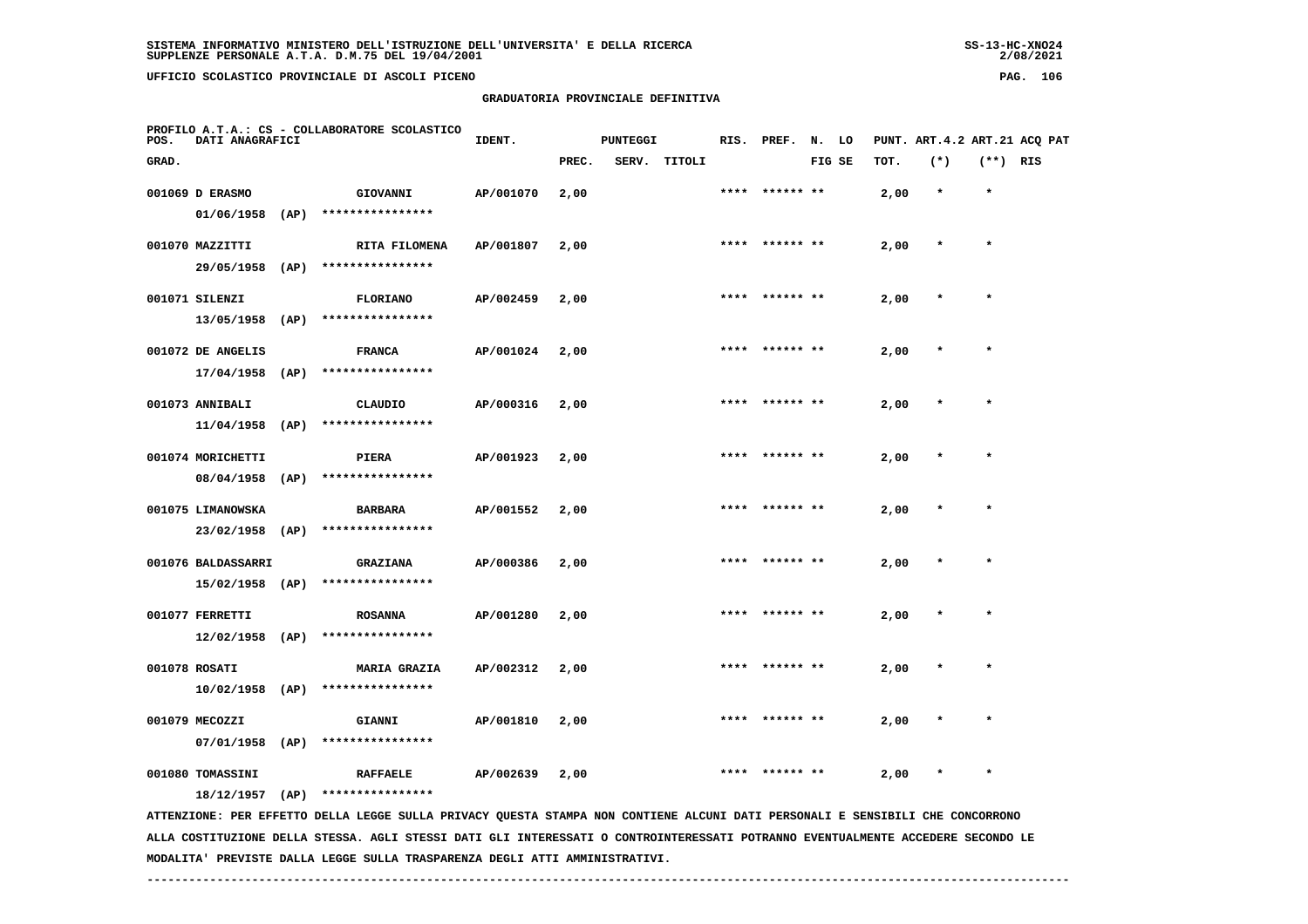**GRADUATORIA PROVINCIALE DEFINITIVA**

| POS.         | DATI ANAGRAFICI   |      | PROFILO A.T.A.: CS - COLLABORATORE SCOLASTICO | IDENT.    | <b>PUNTEGGI</b><br>SERV. TITOLI |  |  | RIS. PREF. N. LO |                |        | PUNT. ART.4.2 ART.21 ACQ PAT |         |            |  |
|--------------|-------------------|------|-----------------------------------------------|-----------|---------------------------------|--|--|------------------|----------------|--------|------------------------------|---------|------------|--|
| GRAD.        |                   |      |                                               |           | PREC.                           |  |  |                  |                | FIG SE | TOT.                         | $(*)$   | $(**)$ RIS |  |
|              | 001081 DONATI     |      | <b>LUCIANO</b>                                | AP/001164 | 2,00                            |  |  |                  | **** ****** ** |        | 2,00                         | $\star$ | $\star$    |  |
|              | 13/12/1957        | (AP) | ****************                              |           |                                 |  |  |                  |                |        |                              |         |            |  |
|              | 001082 LATTANZI   |      | MARIA                                         | AP/001515 | 2,00                            |  |  | ****             | ****** **      |        | 2,00                         | $\star$ | $\star$    |  |
|              | 05/12/1957        | (MC) | ****************                              |           |                                 |  |  |                  |                |        |                              |         |            |  |
|              | 001083 DAMIANI    |      | LUISA                                         | AP/000991 | 2,00                            |  |  | ****             | ****** **      |        | 2,00                         | $\star$ | $\star$    |  |
|              | 29/11/1957        | (AP) | ****************                              |           |                                 |  |  |                  |                |        |                              |         |            |  |
|              | 001084 PANICONI   |      | <b>FABRIZIO</b>                               | AP/002040 | 2,00                            |  |  | ****             | ****** **      |        | 2,00                         | $\star$ | $\star$    |  |
|              | 29/11/1957        | (AP) | ****************                              |           |                                 |  |  |                  |                |        |                              |         |            |  |
|              | 001085 ANTOGNOZZI |      | <b>DANIELA</b>                                | AP/000320 | 2,00                            |  |  | ****             | ****** **      |        | 2,00                         | $\star$ | $\star$    |  |
|              | 11/11/1957        | (AP) | ****************                              |           |                                 |  |  |                  |                |        |                              |         |            |  |
|              | 001086 TOMASSOLI  |      | PATRIZIA                                      | AP/002640 | 2,00                            |  |  | ****             | ****** **      |        | 2,00                         | $\star$ | $\star$    |  |
|              | 06/11/1957        | (AP) | ****************                              |           |                                 |  |  |                  |                |        |                              |         |            |  |
|              | 001087 PAGNANELLI |      | <b>MARCO</b>                                  | AP/002014 | 2,00                            |  |  | ****             |                |        | 2,00                         | $\star$ | $\star$    |  |
|              | 01/11/1957        | (AP) | ****************                              |           |                                 |  |  |                  |                |        |                              |         |            |  |
|              | 001088 MUSATI     |      | <b>PIETRO</b>                                 | AP/001933 | 2,00                            |  |  | ****             | ****** **      |        | 2,00                         | $\star$ | $\star$    |  |
|              | 26/10/1957        | (AP) | ****************                              |           |                                 |  |  |                  |                |        |                              |         |            |  |
|              | 001089 TOMASSINI  |      | <b>BRUNA</b>                                  | AP/002634 | 2,00                            |  |  |                  | **** ****** ** |        | 2,00                         | $\star$ | $\star$    |  |
|              | 22/10/1957        | (AP) | ****************                              |           |                                 |  |  |                  |                |        |                              |         |            |  |
| 001090 ROSSI |                   |      | <b>STEFANO</b>                                | AP/002334 | 2,00                            |  |  |                  | **** ****** ** |        | 2,00                         | $\star$ | $\star$    |  |

 **001091 SPALAZZI FABIO AP/002503 2,00 \*\*\*\* \*\*\*\*\*\* \*\* 2,00 \* \* 08/10/1957 (AP) \*\*\*\*\*\*\*\*\*\*\*\*\*\*\*\***

 **001092 ORSINI MARIO AP/001989 2,00 \*\*\*\* \*\*\*\*\*\* \*\* 2,00 \* \***

 **23/09/1957 (AP) \*\*\*\*\*\*\*\*\*\*\*\*\*\*\*\***

 **11/10/1957 (AP) \*\*\*\*\*\*\*\*\*\*\*\*\*\*\*\***

 **ATTENZIONE: PER EFFETTO DELLA LEGGE SULLA PRIVACY QUESTA STAMPA NON CONTIENE ALCUNI DATI PERSONALI E SENSIBILI CHE CONCORRONO ALLA COSTITUZIONE DELLA STESSA. AGLI STESSI DATI GLI INTERESSATI O CONTROINTERESSATI POTRANNO EVENTUALMENTE ACCEDERE SECONDO LE MODALITA' PREVISTE DALLA LEGGE SULLA TRASPARENZA DEGLI ATTI AMMINISTRATIVI.**

 **------------------------------------------------------------------------------------------------------------------------------------**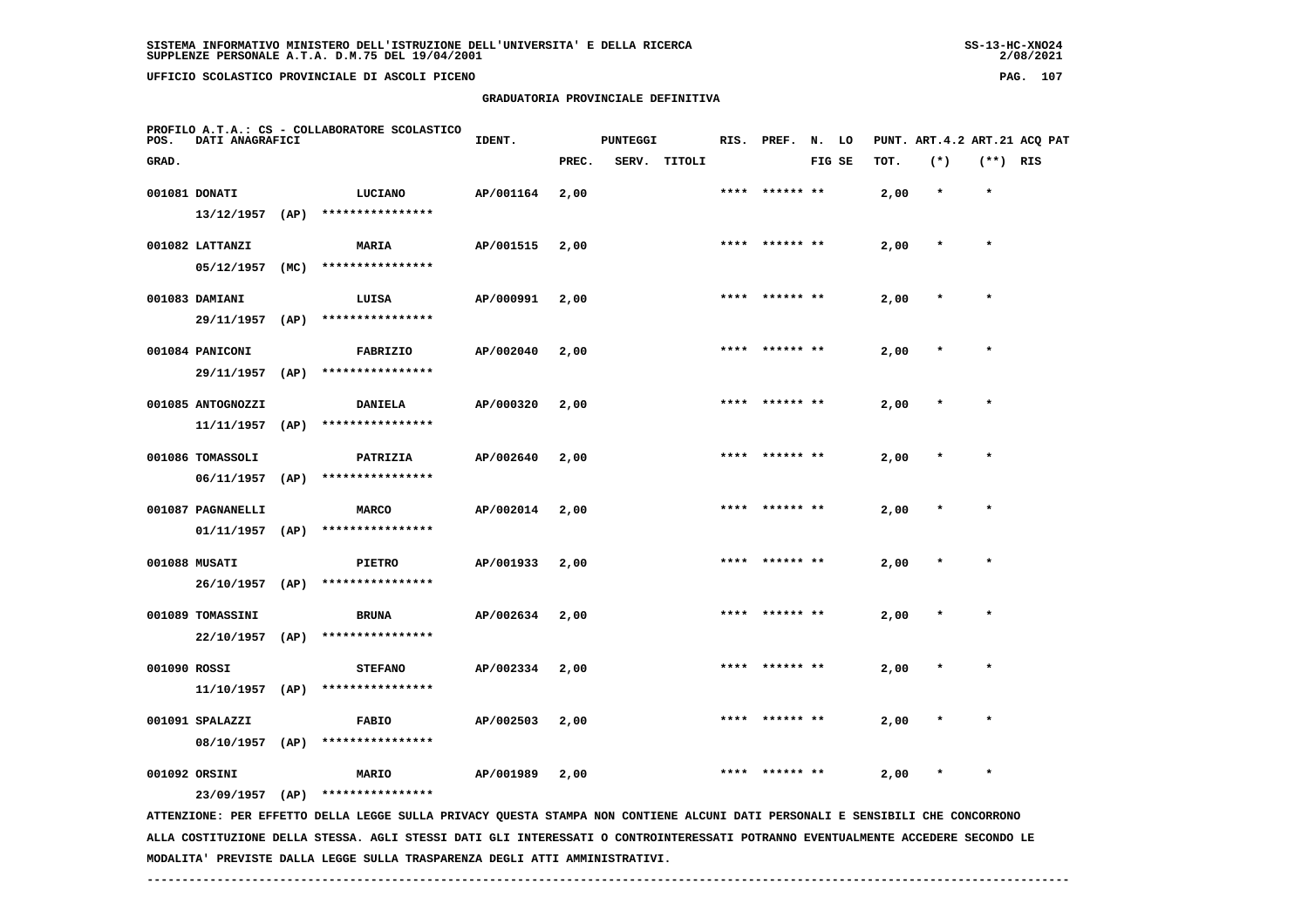**GRADUATORIA PROVINCIALE DEFINITIVA**

| POS.         | DATI ANAGRAFICI                              |      | PROFILO A.T.A.: CS - COLLABORATORE SCOLASTICO  | IDENT.    |       | PUNTEGGI |              |      | RIS. PREF. N. LO |        |      |         |            | PUNT. ART. 4.2 ART. 21 ACO PAT |
|--------------|----------------------------------------------|------|------------------------------------------------|-----------|-------|----------|--------------|------|------------------|--------|------|---------|------------|--------------------------------|
| GRAD.        |                                              |      |                                                |           | PREC. |          | SERV. TITOLI |      |                  | FIG SE | TOT. | $(*)$   | $(**)$ RIS |                                |
|              | 001093 AMABILI<br>03/09/1957                 | (AP) | <b>ANTONIO</b><br>****************             | AP/000263 | 2,00  |          |              | **** | ****** **        |        | 2,00 | $\star$ | $\star$    |                                |
|              | 001094 CAMPONI<br>28/08/1957                 | (EE) | GIULIA<br>****************                     | AP/000592 | 2,00  |          |              | **** | ****** **        |        | 2,00 | $\star$ | $\star$    |                                |
| 001095 LEONI |                                              |      | <b>ERNESTO</b>                                 | AP/001536 | 2,00  |          |              | **** | ****** **        |        | 2,00 | $\star$ | $\star$    |                                |
|              | 12/08/1957<br>001096 PAGNOTTI                | (AP) | ****************<br>MARIA MARGHERITA AP/002017 |           | 2,00  |          |              | **** | ****** **        |        | 2,00 | $\star$ | $\star$    |                                |
|              | 11/08/1957<br>001097 BRASILI                 | (AP) | ****************<br><b>EMILIA</b>              | AP/000515 | 2,00  |          |              | **** | ****** **        |        | 2,00 | $\star$ | $\star$    |                                |
|              | $06/08/1957$ (AP)                            |      | ****************                               |           |       |          |              |      |                  |        |      | $\star$ | $\star$    |                                |
|              | 001098 LAURANO<br>18/07/1957 (AP)            |      | <b>AMEDEO</b><br>****************              | AP/001520 | 2,00  |          |              |      |                  |        | 2,00 |         |            |                                |
|              | 001099 ORLANDI<br>$01/07/1957$ (AP)          |      | VALENTINA<br>****************                  | AP/001985 | 2,00  |          |              | **** | ****** **        |        | 2,00 | $\star$ | $\star$    |                                |
|              | 001100 POMPILI PAGLIARI<br>$01/06/1957$ (AP) |      | <b>GIUSEPPINA</b><br>****************          | AP/002212 | 2,00  |          |              |      |                  |        | 2,00 |         |            |                                |
|              | 001101 COLLINA<br>28/05/1957                 | (AP) | TIZIANA<br>****************                    | AP/000898 | 2,00  |          |              |      |                  |        | 2,00 |         |            |                                |
|              | 001102 DEL GOBBO<br>19/05/1957               | (AP) | GIULIO<br>****************                     | AP/001052 |       |          | 2,00         | **** | ****** **        |        | 2,00 | $\star$ | $\star$    |                                |
|              | 001103 GIORGI                                |      | <b>GIORGIO</b>                                 | AP/001427 | 2,00  |          |              |      |                  |        | 2,00 |         | $\star$    |                                |
| 001104 FAZI  | $14/05/1957$ (AP)                            |      | ****************<br><b>ELISABETTA</b>          | AP/001237 | 2,00  |          |              |      |                  |        | 2,00 |         | $\star$    |                                |
|              | 06/05/1957                                   | (AP) | ****************                               |           |       |          |              |      |                  |        |      |         |            |                                |

 **ATTENZIONE: PER EFFETTO DELLA LEGGE SULLA PRIVACY QUESTA STAMPA NON CONTIENE ALCUNI DATI PERSONALI E SENSIBILI CHE CONCORRONO ALLA COSTITUZIONE DELLA STESSA. AGLI STESSI DATI GLI INTERESSATI O CONTROINTERESSATI POTRANNO EVENTUALMENTE ACCEDERE SECONDO LE MODALITA' PREVISTE DALLA LEGGE SULLA TRASPARENZA DEGLI ATTI AMMINISTRATIVI.**

 **------------------------------------------------------------------------------------------------------------------------------------**

 $2/08/2021$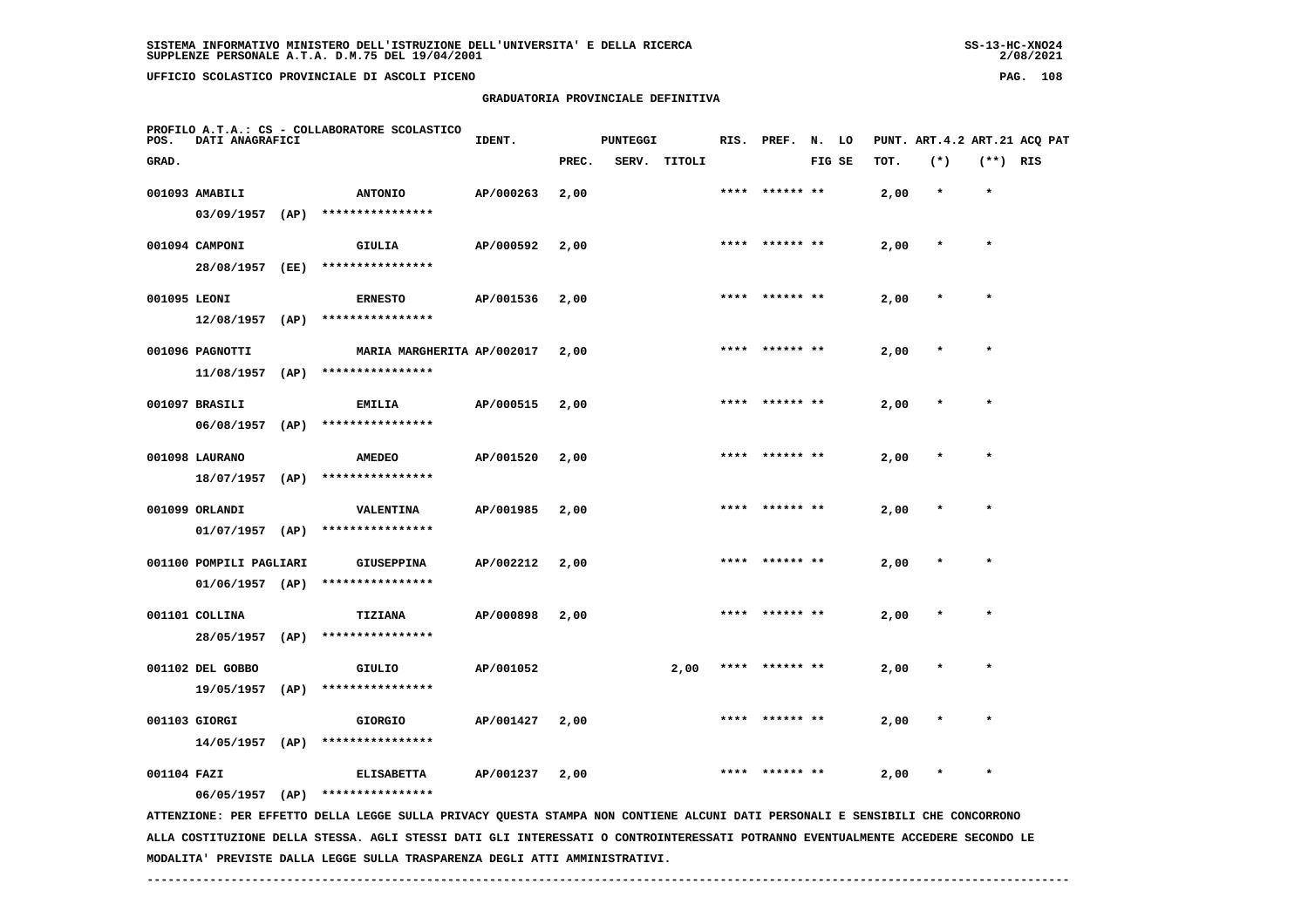# **GRADUATORIA PROVINCIALE DEFINITIVA**

 $2/08/2021$ 

| POS.  | DATI ANAGRAFICI   |      | PROFILO A.T.A.: CS - COLLABORATORE SCOLASTICO                                                                                 | IDENT.    |       | <b>PUNTEGGI</b> |        |      | RIS. PREF.     | N. LO  |      |         |            | PUNT. ART.4.2 ART.21 ACQ PAT |
|-------|-------------------|------|-------------------------------------------------------------------------------------------------------------------------------|-----------|-------|-----------------|--------|------|----------------|--------|------|---------|------------|------------------------------|
| GRAD. |                   |      |                                                                                                                               |           | PREC. | SERV.           | TITOLI |      |                | FIG SE | тот. | $(*)$   | $(**)$ RIS |                              |
|       | 001105 MARINI     |      | DANIELE                                                                                                                       | AP/001701 | 2,00  |                 |        |      | ****** **      |        | 2,00 | $\star$ | $\star$    |                              |
|       | 22/04/1957        | (TE) | ****************                                                                                                              |           |       |                 |        |      |                |        |      |         |            |                              |
|       | 001106 MARINELLI  |      | <b>TONINO</b>                                                                                                                 | AP/001698 | 2,00  |                 |        |      | **** ****** ** |        | 2,00 | $\ast$  | $\star$    |                              |
|       | 15/04/1957        | (AP) | ****************                                                                                                              |           |       |                 |        |      |                |        |      |         |            |                              |
|       | 001107 DEL PAPA   |      | <b>ARMANDO</b>                                                                                                                | AP/001057 | 2,00  |                 |        |      | **** ****** ** |        | 2,00 | $\star$ | $\star$    |                              |
|       | 09/04/1957        | (AP) | ****************                                                                                                              |           |       |                 |        |      |                |        |      |         |            |                              |
|       | 001108 CERRETANI  |      | <b>FRANCO</b>                                                                                                                 | AP/000754 | 2,00  |                 |        |      |                |        | 2,00 |         |            |                              |
|       | 07/04/1957        | (AP) | ****************                                                                                                              |           |       |                 |        |      |                |        |      |         |            |                              |
|       | 001109 D AMICO    |      | <b>GIUSEPPINA</b>                                                                                                             | AP/000993 | 2,00  |                 |        | **** | ****** **      |        | 2,00 |         | $\star$    |                              |
|       | 01/04/1957        | (PE) | ****************                                                                                                              |           |       |                 |        |      |                |        |      |         |            |                              |
|       | 001110 GABRIELE   |      | <b>ANNA RITA</b>                                                                                                              | AP/001347 | 2,00  |                 |        |      |                |        | 2,00 | $\star$ | $\star$    |                              |
|       | 23/03/1957        | (AP) | ****************                                                                                                              |           |       |                 |        |      |                |        |      |         |            |                              |
|       | 001111 ALLEGRINI  |      | LUIGI                                                                                                                         | AP/000256 | 2,00  |                 |        |      |                |        | 2,00 |         |            |                              |
|       | 15/03/1957        | (AP) | ****************                                                                                                              |           |       |                 |        |      |                |        |      |         |            |                              |
|       | 001112 CASTELLI   |      | <b>ANNA MARIA</b>                                                                                                             | AP/000013 | 2,00  |                 |        | **** | ****** **      |        | 2,00 |         | $\star$    |                              |
|       | 05/03/1957        | (AP) | ****************                                                                                                              |           |       |                 |        |      |                |        |      |         |            |                              |
|       | 001113 SABBIONI   |      | LIBERTA                                                                                                                       | AP/002358 | 2,00  |                 |        |      |                |        | 2,00 | $\star$ | $\star$    |                              |
|       | 25/02/1957        | (AP) | ****************                                                                                                              |           |       |                 |        |      |                |        |      |         |            |                              |
|       | 001114 MARIANI    |      | <b>ANGELO</b>                                                                                                                 | AP/001677 | 2,00  |                 |        |      |                |        | 2,00 |         |            |                              |
|       | $22/02/1957$ (AP) |      | ****************                                                                                                              |           |       |                 |        |      |                |        |      |         |            |                              |
|       | 001115 ANNESSI    |      | MARCELLO                                                                                                                      | AP/000315 | 2,00  |                 |        |      |                |        | 2,00 |         |            |                              |
|       | 23/01/1957 (AP)   |      | ****************                                                                                                              |           |       |                 |        |      |                |        |      |         |            |                              |
|       | 001116 MILAZZO    |      | <b>NINO</b>                                                                                                                   | AP/001854 | 2,00  |                 |        |      |                |        | 2,00 | $\star$ | $\star$    |                              |
|       | 19/01/1957 (EE)   |      | ****************                                                                                                              |           |       |                 |        |      |                |        |      |         |            |                              |
|       |                   |      | ATTENZIONE: PER EFFETTO DELLA LEGGE SULLA PRIVACY QUESTA STAMPA NON CONTIENE ALCUNI DATI PERSONALI E SENSIBILI CHE CONCORRONO |           |       |                 |        |      |                |        |      |         |            |                              |

 **ALLA COSTITUZIONE DELLA STESSA. AGLI STESSI DATI GLI INTERESSATI O CONTROINTERESSATI POTRANNO EVENTUALMENTE ACCEDERE SECONDO LE MODALITA' PREVISTE DALLA LEGGE SULLA TRASPARENZA DEGLI ATTI AMMINISTRATIVI.**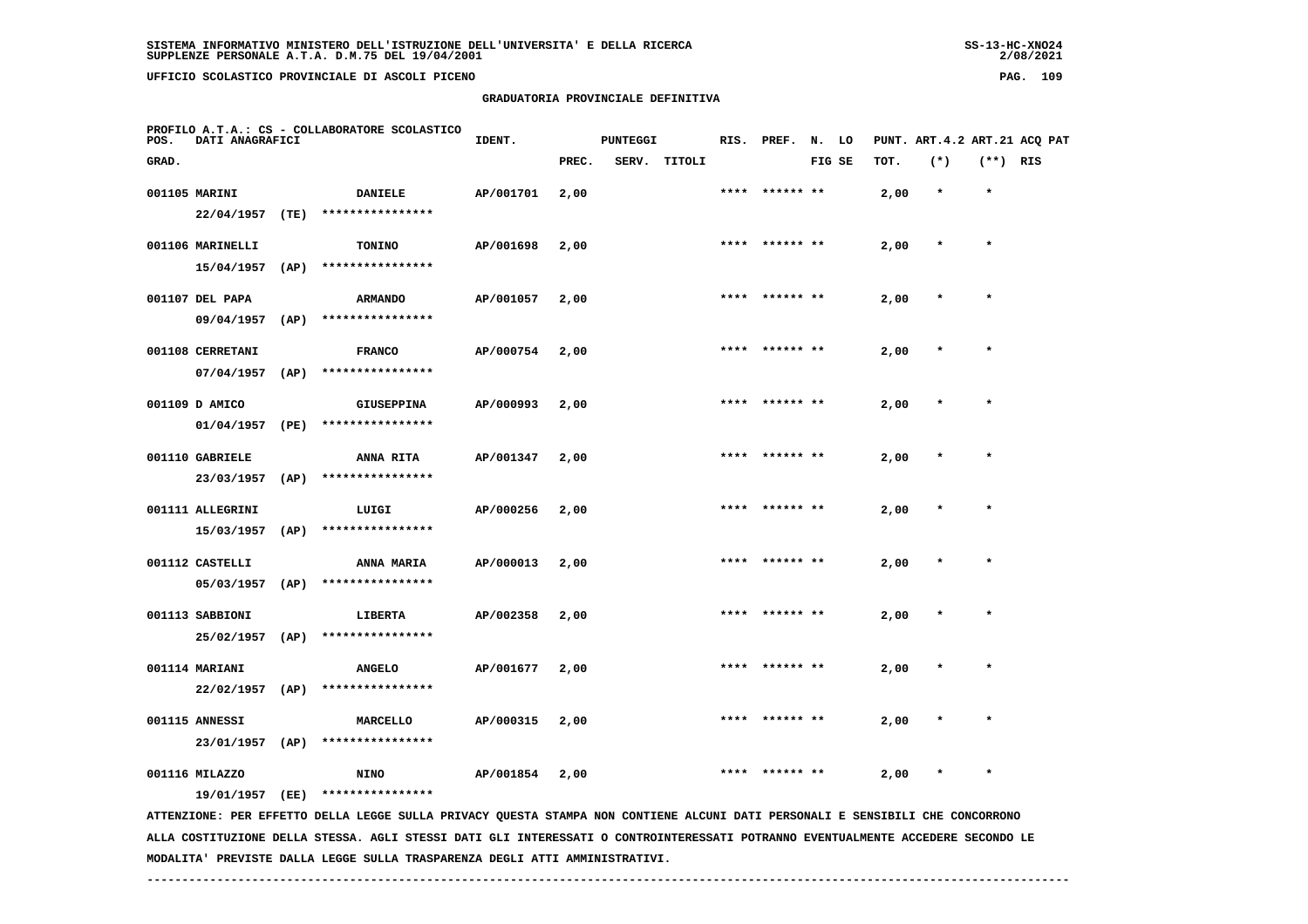# **GRADUATORIA PROVINCIALE DEFINITIVA**

 $2/08/2021$ 

| POS.        | <b>DATI ANAGRAFICI</b>         |      | PROFILO A.T.A.: CS - COLLABORATORE SCOLASTICO                                                                                 | IDENT.    |       | PUNTEGGI |        |      | RIS. PREF. N. LO |        |      | PUNT. ART. 4.2 ART. 21 ACQ PAT |            |  |
|-------------|--------------------------------|------|-------------------------------------------------------------------------------------------------------------------------------|-----------|-------|----------|--------|------|------------------|--------|------|--------------------------------|------------|--|
| GRAD.       |                                |      |                                                                                                                               |           | PREC. | SERV.    | TITOLI |      |                  | FIG SE | TOT. | $(*)$                          | $(**)$ RIS |  |
|             | 001117 PETRELLI                |      | <b>DIANA</b>                                                                                                                  | AP/002105 | 2,00  |          |        | **** | ****** **        |        | 2,00 | $\star$                        | $\star$    |  |
|             | $13/12/1956$ (AP)              |      | ****************                                                                                                              |           |       |          |        |      |                  |        |      |                                |            |  |
|             | 001118 DE VINCENTIS            |      | <b>ROSALBA</b>                                                                                                                | AP/001091 | 2,00  |          |        | **** |                  |        | 2,00 | $\star$                        | $\star$    |  |
|             |                                |      | 11/12/1956 (AP) ****************                                                                                              |           |       |          |        |      |                  |        |      |                                |            |  |
|             | 001119 MARCHEI                 |      | TERESA                                                                                                                        | AP/001652 | 2,00  |          |        |      |                  |        | 2,00 |                                | $\star$    |  |
|             | $07/11/1956$ (AP)              |      | ****************                                                                                                              |           |       |          |        |      |                  |        |      |                                |            |  |
|             | 001120 PETRUCCI                |      | <b>ANGELO</b>                                                                                                                 | AP/002116 |       |          | 2,00   |      | **** ****** **   |        | 2,00 |                                | $\star$    |  |
|             | 06/11/1956                     | (EE) | ****************                                                                                                              |           |       |          |        |      |                  |        |      |                                |            |  |
|             |                                |      |                                                                                                                               |           |       |          |        | **** | ****** **        |        |      |                                | $\star$    |  |
|             | 001121 BRACCIANI<br>22/10/1956 | (EE) | MIRELLA<br>****************                                                                                                   | AP/000504 | 2,00  |          |        |      |                  |        | 2,00 |                                |            |  |
|             |                                |      |                                                                                                                               |           |       |          |        |      |                  |        |      |                                |            |  |
|             | 001122 CAMPANELLI              |      | <b>GIOVANNA</b>                                                                                                               | AP/000584 | 2,00  |          |        |      | **** ****** **   |        | 2,00 |                                | $\star$    |  |
|             | 22/10/1956                     | (AP) | ****************                                                                                                              |           |       |          |        |      |                  |        |      |                                |            |  |
|             | 001123 BARBARESI               |      | LUIGI                                                                                                                         | AP/000397 | 2,00  |          |        |      | **** ****** **   |        | 2,00 | $\star$                        | $\star$    |  |
|             | 10/10/1956 (AP)                |      | ****************                                                                                                              |           |       |          |        |      |                  |        |      |                                |            |  |
|             | 001124 MIRANDA                 |      | <b>MIRANDA</b>                                                                                                                | AP/001860 | 2,00  |          |        | **** |                  |        | 2,00 |                                | $\star$    |  |
|             |                                |      | 02/10/1956 (NA) ****************                                                                                              |           |       |          |        |      |                  |        |      |                                |            |  |
|             | 001125 DE VINCENTIS            |      | MARIA ANTONIETTA AP/001090                                                                                                    |           | 2,00  |          |        |      |                  |        | 2,00 |                                |            |  |
|             |                                |      | 29/09/1956 (AP) ****************                                                                                              |           |       |          |        |      |                  |        |      |                                |            |  |
|             | 001126 DE BERARDINIS           |      | <b>GIANFRANCO</b>                                                                                                             | AP/001036 | 2,00  |          |        |      |                  |        | 2,00 |                                |            |  |
|             | 23/08/1956 (AP)                |      | ****************                                                                                                              |           |       |          |        |      |                  |        |      |                                |            |  |
| 001127 LUPI |                                |      | <b>MARIELLA</b>                                                                                                               | AP/001587 | 2,00  |          |        | **** | ****** **        |        | 2,00 |                                | $\star$    |  |
|             | $12/08/1956$ (AP)              |      | ****************                                                                                                              |           |       |          |        |      |                  |        |      |                                |            |  |
|             |                                |      |                                                                                                                               |           |       |          |        |      |                  |        |      |                                |            |  |
|             | 001128 GIARDINA                |      | TIZIANA<br>11/08/1956 (AP) ****************                                                                                   | AP/001412 | 2,00  |          |        |      |                  |        | 2,00 |                                |            |  |
|             |                                |      | ATTENZIONE: PER EFFETTO DELLA LEGGE SULLA PRIVACY QUESTA STAMPA NON CONTIENE ALCUNI DATI PERSONALI E SENSIBILI CHE CONCORRONO |           |       |          |        |      |                  |        |      |                                |            |  |
|             |                                |      |                                                                                                                               |           |       |          |        |      |                  |        |      |                                |            |  |

 **ALLA COSTITUZIONE DELLA STESSA. AGLI STESSI DATI GLI INTERESSATI O CONTROINTERESSATI POTRANNO EVENTUALMENTE ACCEDERE SECONDO LE MODALITA' PREVISTE DALLA LEGGE SULLA TRASPARENZA DEGLI ATTI AMMINISTRATIVI.**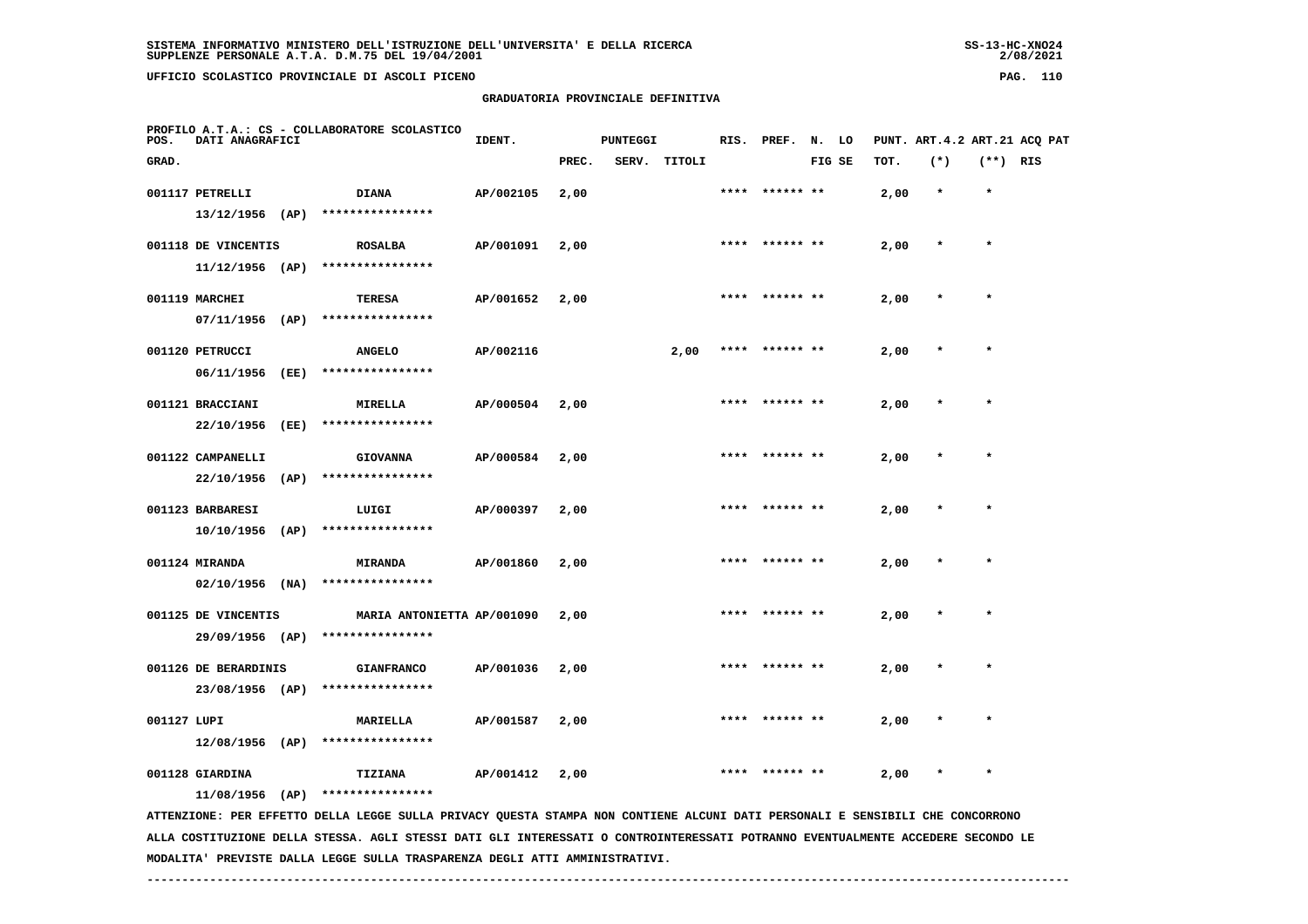$2/08/2021$ 

| POS.         | DATI ANAGRAFICI   | PROFILO A.T.A.: CS - COLLABORATORE SCOLASTICO                                                                                 | IDENT.    |       | <b>PUNTEGGI</b> |              |      | RIS. PREF. N. LO |        |      | PUNT. ART. 4.2 ART. 21 ACQ PAT |            |  |
|--------------|-------------------|-------------------------------------------------------------------------------------------------------------------------------|-----------|-------|-----------------|--------------|------|------------------|--------|------|--------------------------------|------------|--|
| GRAD.        |                   |                                                                                                                               |           | PREC. |                 | SERV. TITOLI |      |                  | FIG SE | TOT. | $(*)$                          | $(**)$ RIS |  |
|              | 001129 COCHETTI   | <b>MARIA RITA</b>                                                                                                             | AP/000886 | 2,00  |                 |              |      | **** ****** **   |        | 2,00 | $\star$                        | $\star$    |  |
|              | $17/07/1956$ (AP) | ****************                                                                                                              |           |       |                 |              |      |                  |        |      |                                |            |  |
|              | 001130 BINARI     | LUCIA                                                                                                                         | AP/000464 | 2,00  |                 |              |      | **** ****** **   |        | 2,00 |                                | $\star$    |  |
|              | 09/06/1956 (AP)   | ****************                                                                                                              |           |       |                 |              |      |                  |        |      |                                |            |  |
| 001131 NEPI  |                   | <b>ANGELA PIA</b>                                                                                                             | AP/001955 | 2,00  |                 |              | **** |                  |        | 2,00 |                                | $\star$    |  |
|              |                   | 09/06/1956 (AP) ****************                                                                                              |           |       |                 |              |      |                  |        |      |                                |            |  |
| 001132 IOZZI |                   | <b>SANDRA</b>                                                                                                                 | AP/001489 | 2,00  |                 |              |      |                  |        | 2,00 |                                |            |  |
|              | $30/05/1956$ (AP) | ****************                                                                                                              |           |       |                 |              |      |                  |        |      |                                |            |  |
|              | 001133 ALBANESI   | <b>ENRICA</b>                                                                                                                 | AP/000230 | 2,00  |                 |              |      |                  |        | 2,00 |                                |            |  |
|              | 13/05/1956 (EE)   | ****************                                                                                                              |           |       |                 |              |      |                  |        |      |                                |            |  |
|              | 001134 MILLEVOLTE | <b>MARIA TERESA</b>                                                                                                           | AP/001856 | 2,00  |                 |              |      | **** ****** **   |        | 2,00 |                                | $\star$    |  |
|              | $06/05/1956$ (AP) | ****************                                                                                                              |           |       |                 |              |      |                  |        |      |                                |            |  |
|              | 001135 GUALTIERI  | <b>ALBERTINA</b>                                                                                                              | AP/001463 | 2,00  |                 |              |      | **** ****** **   |        | 2,00 |                                | $\star$    |  |
|              | $22/04/1956$ (AP) | ****************                                                                                                              |           |       |                 |              |      |                  |        |      |                                |            |  |
|              | 001136 GASPARI    | CATY                                                                                                                          | AP/000034 | 2,00  |                 |              |      | **** ****** **   |        | 2,00 | $\star$                        | $\star$    |  |
|              |                   | 08/04/1956 (AP) ****************                                                                                              |           |       |                 |              |      |                  |        |      |                                |            |  |
| 001137 MANNI |                   | FIORELLA                                                                                                                      | AP/001629 |       |                 | 2,00         |      |                  |        | 2,00 |                                |            |  |
|              | 08/04/1956 (AP)   | ****************                                                                                                              |           |       |                 |              |      |                  |        |      |                                |            |  |
|              | 001138 MARIOTTI   | <b>MARIA</b>                                                                                                                  | AP/001723 | 2,00  |                 |              |      |                  |        | 2,00 |                                |            |  |
|              | 05/04/1956 (AP)   | ****************                                                                                                              |           |       |                 |              |      |                  |        |      |                                |            |  |
|              | 001139 TORRESI    | <b>NOVELLA</b>                                                                                                                | AP/002648 | 2,00  |                 |              |      | ****  ****** **  |        | 2,00 |                                | $\star$    |  |
|              | 19/03/1956 (AP)   | ****************                                                                                                              |           |       |                 |              |      |                  |        |      |                                |            |  |
|              | 001140 COCCIA     | <b>ENRICA</b>                                                                                                                 | AP/000876 | 2,00  |                 |              | **** | ****** **        |        | 2,00 |                                | $\star$    |  |
|              | $12/03/1956$ (AP) | ****************                                                                                                              |           |       |                 |              |      |                  |        |      |                                |            |  |
|              |                   | ATTENZIONE: PER EFFETTO DELLA LEGGE SULLA PRIVACY QUESTA STAMPA NON CONTIENE ALCUNI DATI PERSONALI E SENSIBILI CHE CONCORRONO |           |       |                 |              |      |                  |        |      |                                |            |  |

 **ALLA COSTITUZIONE DELLA STESSA. AGLI STESSI DATI GLI INTERESSATI O CONTROINTERESSATI POTRANNO EVENTUALMENTE ACCEDERE SECONDO LE MODALITA' PREVISTE DALLA LEGGE SULLA TRASPARENZA DEGLI ATTI AMMINISTRATIVI.**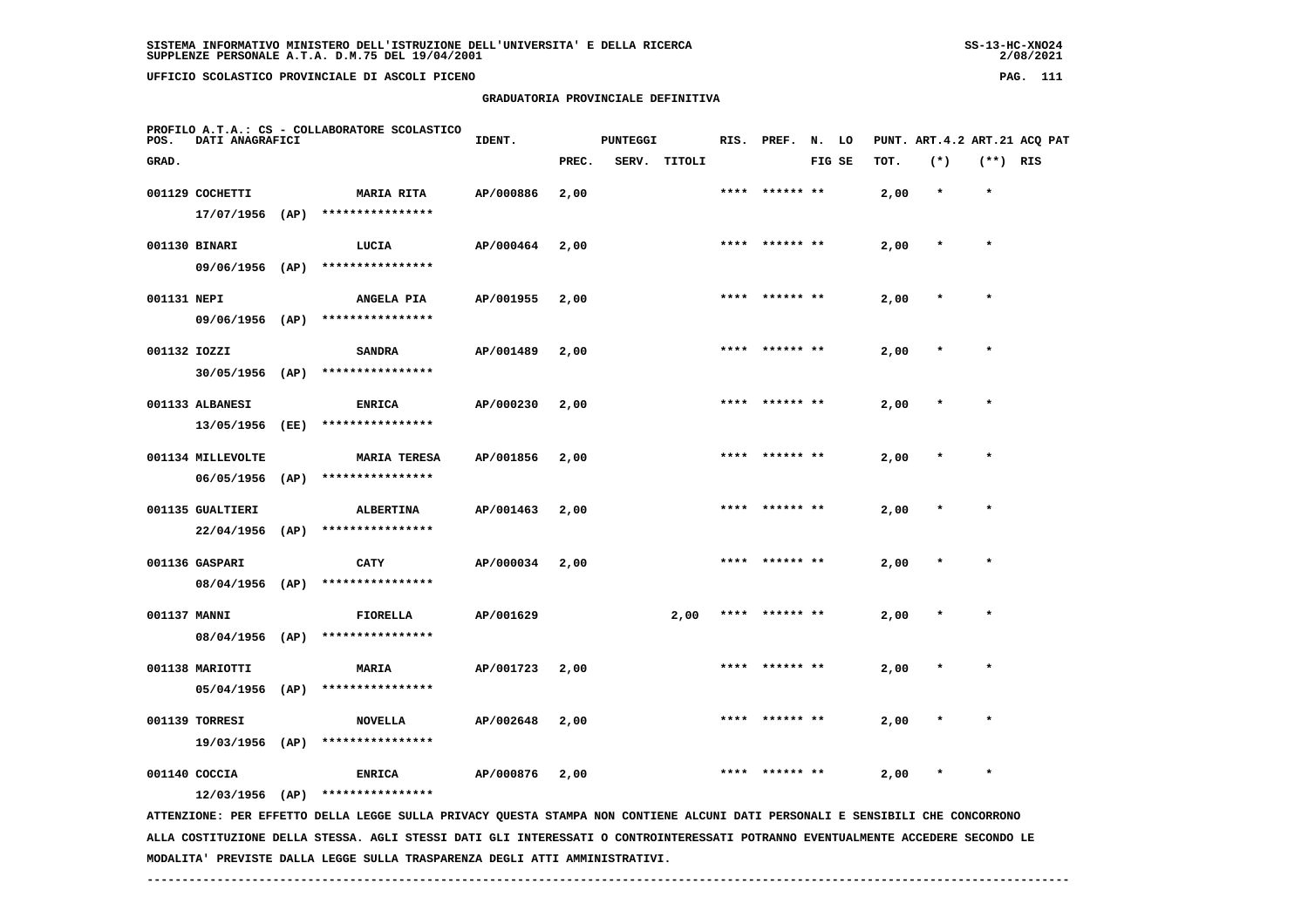**GRADUATORIA PROVINCIALE DEFINITIVA**

| POS.  | DATI ANAGRAFICI                |      | PROFILO A.T.A.: CS - COLLABORATORE SCOLASTICO | IDENT.    |       | <b>PUNTEGGI</b> |              | RIS. PREF. N. LO |        |      | PUNT. ART.4.2 ART.21 ACQ PAT |          |  |
|-------|--------------------------------|------|-----------------------------------------------|-----------|-------|-----------------|--------------|------------------|--------|------|------------------------------|----------|--|
| GRAD. |                                |      |                                               |           | PREC. |                 | SERV. TITOLI |                  | FIG SE | TOT. | $(*)$                        | (**) RIS |  |
|       | 001141 COCCIA                  |      | MARIA                                         | AP/000881 | 2,00  |                 |              | **** ****** **   |        | 2,00 | $\star$                      | $\star$  |  |
|       | $01/02/1956$ (AP)              |      | ****************                              |           |       |                 |              |                  |        |      |                              |          |  |
|       | 001142 SCIARRONI               |      | <b>LOREDANA</b>                               | AP/002430 | 2,00  |                 |              | **** ****** **   |        | 2,00 | $\star$                      | $\star$  |  |
|       | 30/01/1956                     | (AP) | ****************                              |           |       |                 |              |                  |        |      |                              |          |  |
|       | 001143 URBANELLI               |      | VINCENZINA                                    | AP/002708 | 2,00  |                 |              | **** ****** **   |        | 2,00 | $\star$                      | $\star$  |  |
|       | 26/01/1956                     | (AP) | ****************                              |           |       |                 |              |                  |        |      |                              |          |  |
|       | 001144 MATTIACCI               |      | <b>ANTONIETTA</b>                             | AP/001787 | 2,00  |                 |              | **** ****** **   |        | 2,00 | $\star$                      | $\star$  |  |
|       | 25/01/1956                     | (AP) | ****************                              |           |       |                 |              |                  |        |      |                              |          |  |
|       | 001145 MARIGNANI               |      | <b>ANGELA</b>                                 | AP/001687 | 2,00  |                 |              | **** ****** **   |        | 2,00 | $\star$                      | $\star$  |  |
|       | 23/01/1956                     | (AP) | ****************                              |           |       |                 |              |                  |        |      |                              |          |  |
|       | 001146 GAGLIONE                |      | CONSIGLIA                                     | AP/001361 | 2,00  |                 |              | **** ****** **   |        | 2,00 | $\star$                      | $\star$  |  |
|       | 12/01/1956                     | (NA) | ****************                              |           |       |                 |              |                  |        |      |                              |          |  |
|       |                                |      |                                               |           |       |                 |              | **** ****** **   |        |      | $\star$                      | $\star$  |  |
|       | 001147 NICCOLINI<br>08/01/1956 | (AP) | <b>SANDRO</b><br>****************             | AP/001963 | 2,00  |                 |              |                  |        | 2,00 |                              |          |  |
|       |                                |      |                                               |           |       |                 |              |                  |        |      |                              |          |  |
|       | 001148 SCIAMANNA               |      | <b>GIUSEPPINA</b><br>****************         | AP/002427 | 2,00  |                 |              | **** ****** **   |        | 2,00 | $\star$                      | $\star$  |  |
|       | $20/12/1955$ (AP)              |      |                                               |           |       |                 |              |                  |        |      |                              |          |  |
|       | 001149 BRONZI                  |      | LUIGINA                                       | AP/000520 | 2,00  |                 |              | **** ****** **   |        | 2,00 | $\star$                      | $\star$  |  |
|       | $14/12/1955$ (AP)              |      | ****************                              |           |       |                 |              |                  |        |      |                              |          |  |
|       | 001150 TORRESI                 |      | <b>GRAZIANO</b>                               | AP/002647 | 2,00  |                 |              | **** ****** **   |        | 2,00 | $\star$                      | $\star$  |  |
|       | $02/11/1955$ (AP)              |      | ****************                              |           |       |                 |              |                  |        |      |                              |          |  |
|       | 001151 COSTANTINI              |      | <b>MARIA TERESA</b>                           | AP/000952 | 2,00  |                 |              | **** ****** **   |        | 2,00 | $\star$                      | $\star$  |  |
|       | $13/10/1955$ (AP)              |      | ****************                              |           |       |                 |              |                  |        |      |                              |          |  |
|       | 001152 ROMAGNOLI               |      | <b>ALBERTO</b>                                | AP/002291 | 2,00  |                 |              | **** ****** **   |        | 2,00 | $\star$                      | $\star$  |  |

 **19/09/1955 (AP) \*\*\*\*\*\*\*\*\*\*\*\*\*\*\*\***

 **ATTENZIONE: PER EFFETTO DELLA LEGGE SULLA PRIVACY QUESTA STAMPA NON CONTIENE ALCUNI DATI PERSONALI E SENSIBILI CHE CONCORRONO ALLA COSTITUZIONE DELLA STESSA. AGLI STESSI DATI GLI INTERESSATI O CONTROINTERESSATI POTRANNO EVENTUALMENTE ACCEDERE SECONDO LE MODALITA' PREVISTE DALLA LEGGE SULLA TRASPARENZA DEGLI ATTI AMMINISTRATIVI.**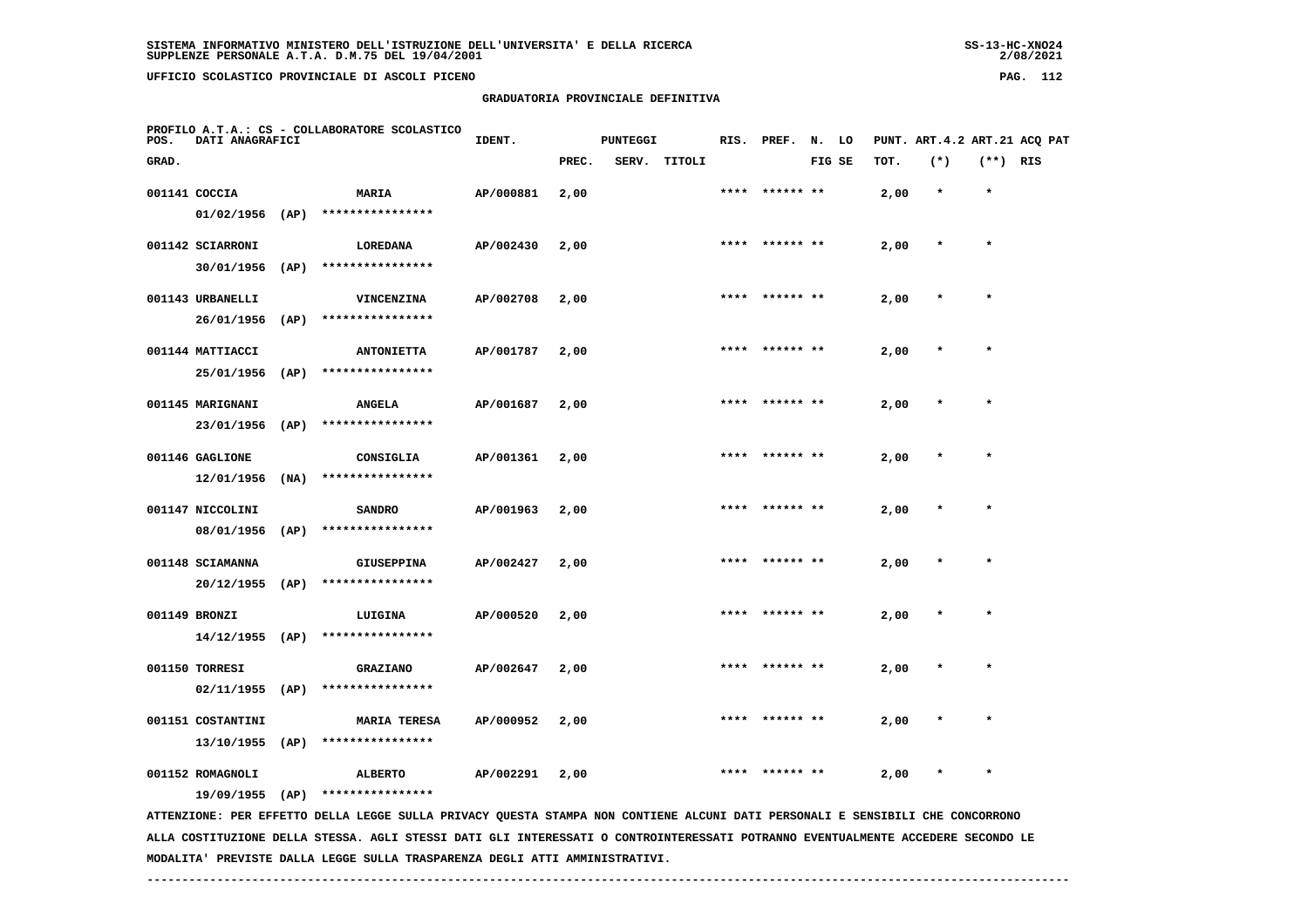**GRADUATORIA PROVINCIALE DEFINITIVA**

| SISTEMA INFORMATIVO MINISTERO DELL'ISTRUZIONE DELL'UNIVERSITA' E DELLA RICERCA | $SS-13-HC-XNO24$ |
|--------------------------------------------------------------------------------|------------------|
| SUPPLENZE PERSONALE A.T.A. D.M.75 DEL 19/04/2001                               | 2/08/2021        |
| UFFICIO SCOLASTICO PROVINCIALE DI ASCOLI PICENO                                | 113<br>PAG.      |

| POS.         | DATI ANAGRAFICI    | PROFILO A.T.A.: CS - COLLABORATORE SCOLASTICO                                                                                   | IDENT.    |       | <b>PUNTEGGI</b> |              | RIS. PREF.      | N. LO  |      |         |            | PUNT. ART.4.2 ART.21 ACQ PAT |
|--------------|--------------------|---------------------------------------------------------------------------------------------------------------------------------|-----------|-------|-----------------|--------------|-----------------|--------|------|---------|------------|------------------------------|
| GRAD.        |                    |                                                                                                                                 |           | PREC. |                 | SERV. TITOLI |                 | FIG SE | TOT. | $(*)$   | $(**)$ RIS |                              |
|              | 001153 PIGNOTTI    | MARIA                                                                                                                           | AP/002159 | 2,00  |                 |              | **** ****** **  |        | 2,00 | $\star$ | $\star$    |                              |
|              | 25/08/1955 (AP)    | ****************                                                                                                                |           |       |                 |              |                 |        |      |         |            |                              |
| 001154 CROCI |                    | <b>RITA</b>                                                                                                                     | AP/000108 | 2,00  |                 |              | **** ****** **  |        | 2,00 | $\star$ | $\star$    |                              |
|              | 14/08/1955 (AP)    | ****************                                                                                                                |           |       |                 |              |                 |        |      |         |            |                              |
|              | 001155 CAPRIOTTI   | PATRIZIA                                                                                                                        | AP/000654 | 2,00  |                 |              | ****  ****** ** |        | 2,00 |         | $\star$    |                              |
|              | 26/07/1955 (AP)    | ****************                                                                                                                |           |       |                 |              |                 |        |      |         |            |                              |
|              | 001156 BASTIANI    | MAURIZIO                                                                                                                        | AP/000422 |       |                 | 2,00         | **** ****** **  |        | 2,00 |         |            |                              |
|              | 24/07/1955 (AP)    | ****************                                                                                                                |           |       |                 |              |                 |        |      |         |            |                              |
|              | 001157 ANTONINI    | <b>COSTANTINO</b>                                                                                                               | AP/000344 | 2,00  |                 |              |                 |        | 2,00 |         |            |                              |
|              | $22/07/1955$ (AP)  | ****************                                                                                                                |           |       |                 |              |                 |        |      |         |            |                              |
|              | 001158 PETRINI     | <b>RAFFAELE</b>                                                                                                                 | AP/000057 | 2,00  |                 |              |                 |        | 2,00 |         | $\star$    |                              |
|              | $15/07/1955$ (AP)  | ****************                                                                                                                |           |       |                 |              |                 |        |      |         |            |                              |
|              | 001159 DE SANTIS   | MARIA MADDALENA AP/001084                                                                                                       |           | 2,00  |                 |              |                 |        | 2,00 |         |            |                              |
|              |                    | 13/07/1955 (AP) ****************                                                                                                |           |       |                 |              |                 |        |      |         |            |                              |
|              | 001160 MONTELPARE  | LUIGINA                                                                                                                         | AP/001874 | 2,00  |                 |              |                 |        | 2,00 |         |            |                              |
|              | 15/06/1955 (AP)    | ****************                                                                                                                |           |       |                 |              |                 |        |      |         |            |                              |
|              | 001161 COMPAGNUCCI | LAMBERTO                                                                                                                        | AP/000902 | 2,00  |                 |              |                 |        | 2,00 |         |            |                              |
|              | 09/06/1955 (MC)    | ****************                                                                                                                |           |       |                 |              |                 |        |      |         |            |                              |
|              | 001162 CICCARELLI  | <b>MARIA PAOLA</b>                                                                                                              | AP/000795 | 2,00  |                 |              |                 |        | 2,00 |         | $\star$    |                              |
|              | 29/05/1955 (AP)    | ****************                                                                                                                |           |       |                 |              |                 |        |      |         |            |                              |
| 001163 CROCE |                    | <b>RITA</b>                                                                                                                     | AP/000969 | 2,00  |                 |              |                 |        | 2,00 |         |            |                              |
|              | 08/05/1955 (TE)    | ****************                                                                                                                |           |       |                 |              |                 |        |      |         |            |                              |
|              | 001164 TASSOTTI    | <b>SIMONETTA</b>                                                                                                                | AP/002588 | 2,00  |                 |              |                 |        | 2,00 |         |            |                              |
|              | $01/05/1955$ (AP)  | ****************                                                                                                                |           |       |                 |              |                 |        |      |         |            |                              |
|              |                    | ATTENZIONE: PER EFFETTO DELLA LEGGE SULLA PRIVACY QUESTA STAMPA NON CONTIENE ALCUNI DATI PERSONALI E SENSIBILI CHE CONCORRONO   |           |       |                 |              |                 |        |      |         |            |                              |
|              |                    | ALLA COSTITUZIONE DELLA STESSA. AGLI STESSI DATI GLI INTERESSATI O CONTROINTERESSATI POTRANNO EVENTUALMENTE ACCEDERE SECONDO LE |           |       |                 |              |                 |        |      |         |            |                              |

 **MODALITA' PREVISTE DALLA LEGGE SULLA TRASPARENZA DEGLI ATTI AMMINISTRATIVI.**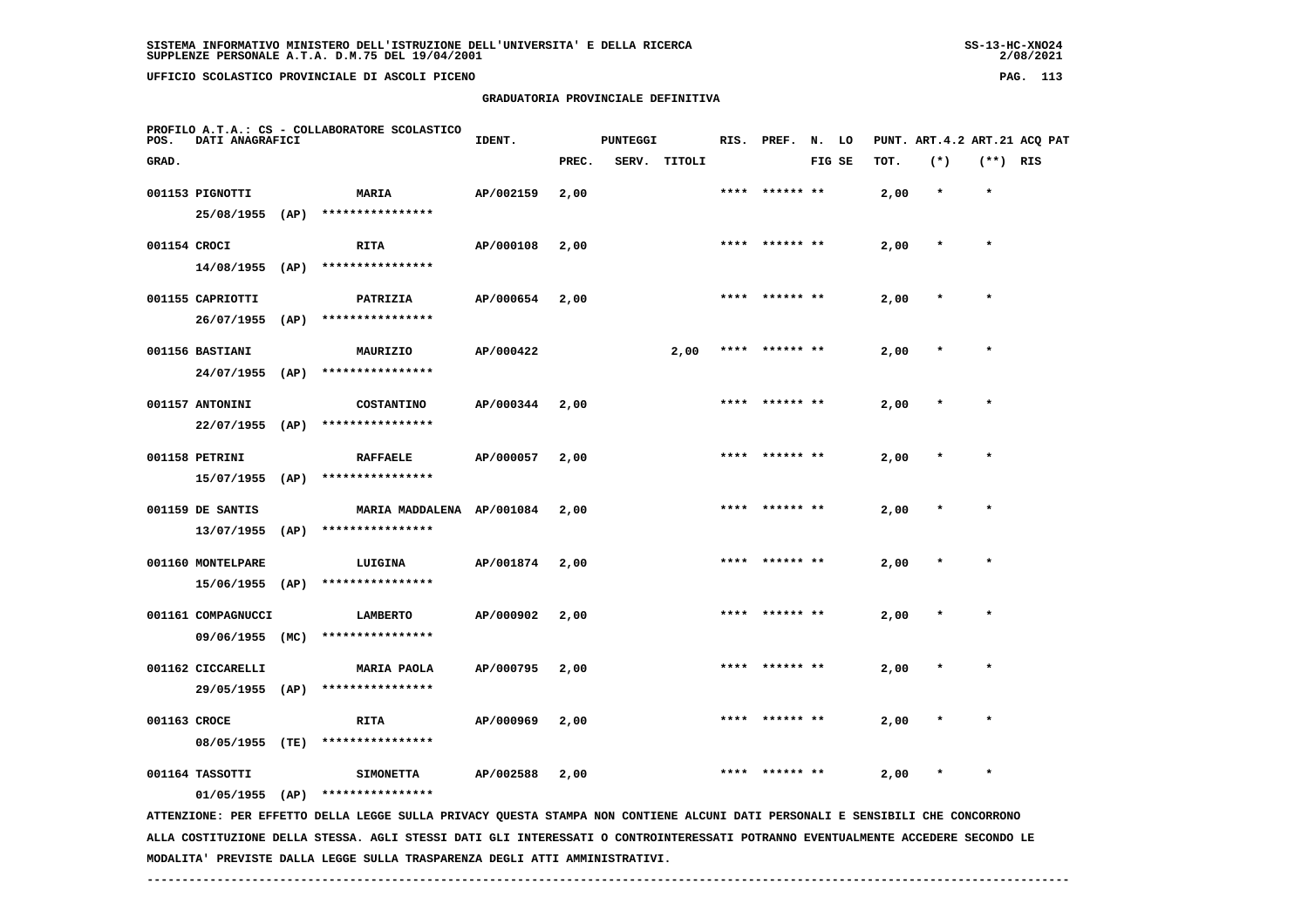**GRADUATORIA PROVINCIALE DEFINITIVA**

| POS.         | DATI ANAGRAFICI                       |      | PROFILO A.T.A.: CS - COLLABORATORE SCOLASTICO     | IDENT.    |       | PUNTEGGI |              |      | RIS. PREF. N. LO |        |      | PUNT. ART. 4.2 ART. 21 ACO PAT |            |  |
|--------------|---------------------------------------|------|---------------------------------------------------|-----------|-------|----------|--------------|------|------------------|--------|------|--------------------------------|------------|--|
| GRAD.        |                                       |      |                                                   |           | PREC. |          | SERV. TITOLI |      |                  | FIG SE | TOT. | $(*)$                          | $(**)$ RIS |  |
|              | 001165 CAPRIOTTI<br>$12/04/1955$ (AP) |      | LUIGI<br>****************                         | AP/000647 | 2,00  |          |              |      | **** ****** **   |        | 2,00 | $\star$                        | $\star$    |  |
|              | 001166 MARCONI<br>$11/04/1955$ (AP)   |      | FILOMENA<br>****************                      | AP/001664 | 2,00  |          |              | **** | ****** **        |        | 2,00 | $\star$                        | $\star$    |  |
|              | 001167 ZALLOCCO<br>20/03/1955         | (AP) | <b>GIUSEPPINA</b><br>****************             | AP/002817 | 2,00  |          |              | **** | ****** **        |        | 2,00 | $\star$                        | $\star$    |  |
|              | 001168 TREGGIARI<br>11/03/1955        | (AP) | <b>DINO</b><br>****************                   | AP/002674 | 2,00  |          |              | **** | ****** **        |        | 2,00 | $\star$                        | $\star$    |  |
|              | 001169 PETRINI<br>15/02/1955 (AP)     |      | <b>ALVARO</b><br>****************                 | AP/002107 | 2,00  |          |              | **** | ****** **        |        | 2,00 | $\star$                        | $\star$    |  |
| 001170 MATE  | $14/02/1955$ (AP)                     |      | CRISTIANO<br>****************                     | AP/001782 | 2,00  |          |              | **** |                  |        | 2,00 | $\star$                        | $\star$    |  |
|              | 001171 CAPOCASA<br>$03/02/1955$ (AP)  |      | <b>ROSSANA</b><br>****************                | AP/000617 | 2,00  |          |              | **** | ****** **        |        | 2,00 | $\star$                        | $\star$    |  |
|              | 001172 UGNAZI                         |      | <b>ETTORE</b><br>18/01/1955 (AP) **************** | AP/001134 | 2,00  |          |              |      |                  |        | 2,00 |                                |            |  |
|              | 001173 SIMONI<br>$09/12/1954$ (AP)    |      | <b>ANTONIO</b><br>****************                | AP/002486 | 2,00  |          |              |      |                  |        | 2,00 |                                |            |  |
|              | 001174 BRANDIMARTI<br>27/11/1954 (AP) |      | <b>ROSELLA</b><br>****************                | AP/000513 | 2,00  |          |              | **** | ****** **        |        | 2,00 | $\pmb{*}$                      | $\star$    |  |
| 001175 ROSSI | 23/11/1954 (AP)                       |      | <b>MARA</b><br>****************                   | AP/002327 | 2,00  |          |              |      |                  |        | 2,00 |                                | $\star$    |  |
|              | 001176 CICCHINE<br>$30/10/1954$ (AP)  |      | CLAUDIO<br>****************                       | AP/000796 | 2,00  |          |              |      |                  |        | 2,00 |                                | $\star$    |  |

 **ATTENZIONE: PER EFFETTO DELLA LEGGE SULLA PRIVACY QUESTA STAMPA NON CONTIENE ALCUNI DATI PERSONALI E SENSIBILI CHE CONCORRONO ALLA COSTITUZIONE DELLA STESSA. AGLI STESSI DATI GLI INTERESSATI O CONTROINTERESSATI POTRANNO EVENTUALMENTE ACCEDERE SECONDO LE MODALITA' PREVISTE DALLA LEGGE SULLA TRASPARENZA DEGLI ATTI AMMINISTRATIVI.**

 **------------------------------------------------------------------------------------------------------------------------------------**

 $2/08/2021$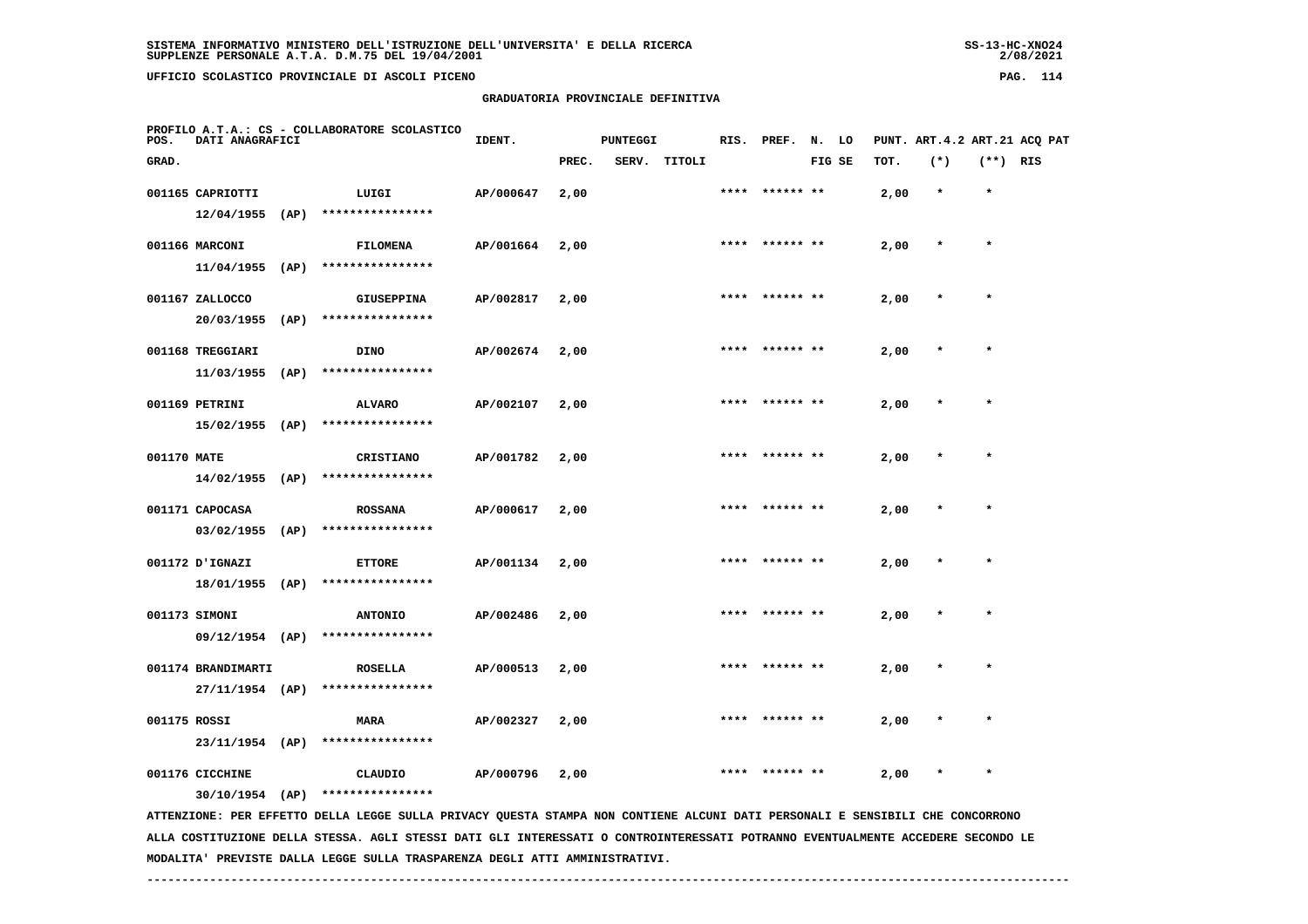**UFFICIO SCOLASTICO PROVINCIALE DI ASCOLI PICENO PAG. 115**

 **GRADUATORIA PROVINCIALE DEFINITIVA**

| POS.         | DATI ANAGRAFICI                       | PROFILO A.T.A.: CS - COLLABORATORE SCOLASTICO                                                                                                                     | IDENT.    |       | <b>PUNTEGGI</b> |        |      | RIS. PREF. N. LO |        |      | PUNT. ART.4.2 ART.21 ACQ PAT |          |  |
|--------------|---------------------------------------|-------------------------------------------------------------------------------------------------------------------------------------------------------------------|-----------|-------|-----------------|--------|------|------------------|--------|------|------------------------------|----------|--|
| GRAD.        |                                       |                                                                                                                                                                   |           | PREC. | SERV.           | TITOLI |      |                  | FIG SE | TOT. | $(*)$                        | (**) RIS |  |
|              | 001177 SAGRIPANTI<br>28/10/1954 (AP)  | <b>RENZO</b><br>****************                                                                                                                                  | AP/002365 | 1,00  |                 | 1,00   | **** | ****** **        |        | 2,00 | $\star$                      | $\star$  |  |
|              | 001178 CAPECE<br>23/10/1954 (AP)      | ELDA STELLA MARI AP/000615<br>****************                                                                                                                    |           | 2,00  |                 |        |      | **** ****** **   |        | 2,00 |                              | $\star$  |  |
|              | 001179 CROCETTI<br>$13/10/1954$ (AP)  | <b>GIANCARLO</b><br>****************                                                                                                                              | AP/000970 | 2,00  |                 |        |      | **** ****** **   |        | 2,00 | $\star$                      | $\star$  |  |
| 001180 IENA  | $27/09/1954$ (AP)                     | <b>RENATO</b><br>****************                                                                                                                                 | AP/001474 | 2,00  |                 |        | **** |                  |        | 2,00 | $\star$                      | $\star$  |  |
|              | 001181 SCENDONI<br>$16/07/1956$ (AP)  | <b>PIETRO</b><br>****************                                                                                                                                 | AP/002421 | 1,80  |                 |        |      |                  |        | 1,80 |                              |          |  |
| 001182 GALLI | 09/11/1962 (AP)                       | RITA<br>****************                                                                                                                                          | AP/001372 | 1,70  |                 |        |      | ****  ****** **  |        | 1,70 |                              |          |  |
|              | 001183 VIRGILI<br>$16/06/1957$ (AP)   | <b>TIZIANA</b><br>****************                                                                                                                                | AP/002783 | 1,50  |                 |        |      |                  |        | 1,50 |                              | $\star$  |  |
|              |                                       | 001184 LAMORGESE ANTONETTI PA MICHELE<br>****************                                                                                                         | AP/001499 | 1,05  |                 |        |      | ****** **        |        | 1,05 |                              |          |  |
|              | 09/12/1954 (AP)<br>001185 VANNICOLA   | GIANNI                                                                                                                                                            | AP/002749 | 1,00  |                 |        |      | **** ****** **   |        | 1,00 |                              | $\star$  |  |
|              | $13/02/1955$ (AP)<br>001186 NORCINI   | ****************<br>LORIANA                                                                                                                                       | AP/001968 | 0,90  |                 |        | **** |                  |        | 0,90 |                              | $\star$  |  |
|              | $14/04/1961$ (AP)<br>001187 MANNOCCHI | ****************<br>CARLO                                                                                                                                         | AP/001630 | 0,90  |                 |        |      |                  |        | 0,90 |                              |          |  |
| 001188 TONDO | 08/10/1959 (AP)                       | ****************<br><b>SALVATORE</b>                                                                                                                              | AP/002643 | 0,90  |                 |        | **** | ****** **        |        | 0,90 |                              | $\star$  |  |
|              |                                       | 23/11/1958 (LE) ****************<br>ATTENTIONE. DER FERETTO DELLA LECCE SULLA DILUACY OURSTA STANDA NON CONTIENE ALCUNI DATI DEDSONALI E SENSIBILI CHE CONCORDONO |           |       |                 |        |      |                  |        |      |                              |          |  |

 **ATTENZIONE: PER EFFETTO DELLA LEGGE SULLA PRIVACY QUESTA STAMPA NON CONTIENE ALCUNI DATI PERSONALI E SENSIBILI CHE CONCORRONO ALLA COSTITUZIONE DELLA STESSA. AGLI STESSI DATI GLI INTERESSATI O CONTROINTERESSATI POTRANNO EVENTUALMENTE ACCEDERE SECONDO LE MODALITA' PREVISTE DALLA LEGGE SULLA TRASPARENZA DEGLI ATTI AMMINISTRATIVI.**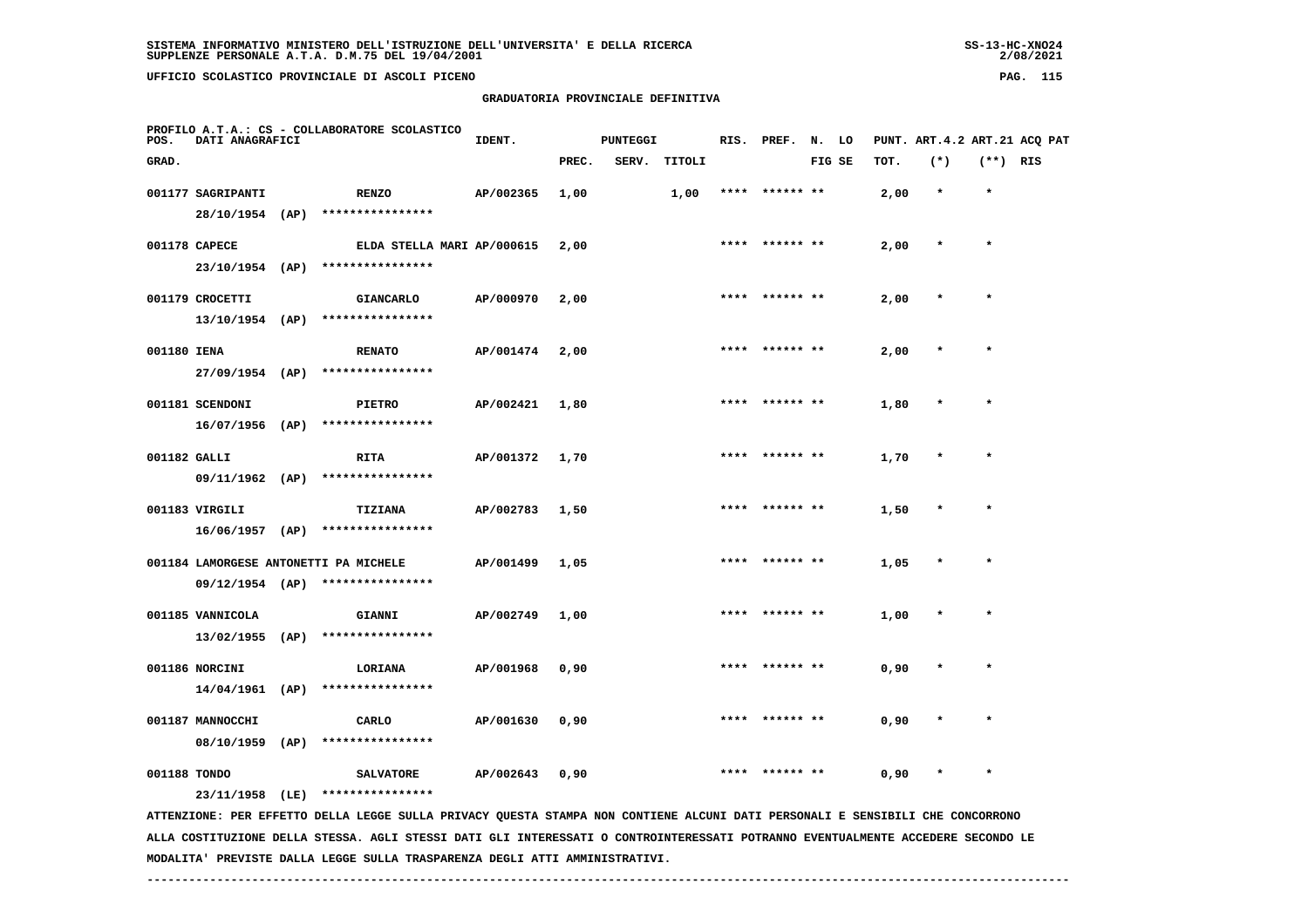# **GRADUATORIA PROVINCIALE DEFINITIVA**

 $2/08/2021$ 

| POS.  | DATI ANAGRAFICI   |      | PROFILO A.T.A.: CS - COLLABORATORE SCOLASTICO                                                                                 | IDENT.    |       | <b>PUNTEGGI</b> |        |      | RIS. PREF.     | N. LO  |      |           |            | PUNT. ART.4.2 ART.21 ACQ PAT |
|-------|-------------------|------|-------------------------------------------------------------------------------------------------------------------------------|-----------|-------|-----------------|--------|------|----------------|--------|------|-----------|------------|------------------------------|
| GRAD. |                   |      |                                                                                                                               |           | PREC. | SERV.           | TITOLI |      |                | FIG SE | TOT. | $(*)$     | $(**)$ RIS |                              |
|       | 001189 MORETTI    |      | <b>ALDO</b>                                                                                                                   | AP/001891 | 0,90  |                 |        |      |                |        | 0,90 | $\star$   | $\star$    |                              |
|       | $04/11/1958$ (AP) |      | ****************                                                                                                              |           |       |                 |        |      |                |        |      |           |            |                              |
|       | 001190 IGNAZI     |      | <b>FRANCESCO</b>                                                                                                              | AP/001475 | 0,90  |                 |        | **** | ****** **      |        | 0,90 | $\star$   | $\star$    |                              |
|       | $05/10/1958$ (AP) |      | ****************                                                                                                              |           |       |                 |        |      |                |        |      |           |            |                              |
|       | 001191 SACRIPANTI |      | <b>MARINA</b>                                                                                                                 | AP/000175 | 0,70  |                 |        |      | **** ****** ** |        | 0,70 |           | $\star$    |                              |
|       | $22/11/1959$ (AP) |      | ****************                                                                                                              |           |       |                 |        |      |                |        |      |           |            |                              |
|       | 001192 TALUCCI    |      | <b>GRAZIANO</b>                                                                                                               | AP/002566 | 0,70  |                 |        |      |                |        | 0,70 |           |            |                              |
|       | 05/05/1959        | (AP) | ****************                                                                                                              |           |       |                 |        |      |                |        |      |           |            |                              |
|       | 001193 LAPORTA    |      | <b>AMATORE</b>                                                                                                                | AP/001508 | 0.70  |                 |        | **** | ****** **      |        | 0,70 |           | $\star$    |                              |
|       | 05/06/1958 (BA)   |      | ****************                                                                                                              |           |       |                 |        |      |                |        |      |           |            |                              |
|       | 001194 NARDELLA   |      | <b>RAFFAELE</b>                                                                                                               | AP/001941 | 0,70  |                 |        |      | **** ****** ** |        | 0,70 |           | $\star$    |                              |
|       | 21/07/1956 (FG)   |      | ****************                                                                                                              |           |       |                 |        |      |                |        |      |           |            |                              |
|       | 001195 MERCURI    |      | <b>DANIELE</b>                                                                                                                | AP/001825 | 0,70  |                 |        | **** | ****** **      |        | 0,70 |           | $\star$    |                              |
|       | 12/06/1955        | (AP) | ****************                                                                                                              |           |       |                 |        |      |                |        |      |           |            |                              |
|       | 001196 GASPARINI  |      | <b>ELISEO</b>                                                                                                                 | AP/001378 | 0,65  |                 |        |      | **** ****** ** |        | 0,65 | $\star$   | $\star$    |                              |
|       | $10/07/1955$ (AP) |      | ****************                                                                                                              |           |       |                 |        |      |                |        |      |           |            |                              |
|       | 001197 ANGELINI   |      | <b>ANGELO</b>                                                                                                                 | AP/000291 | 0,60  |                 |        |      |                |        | 0,60 |           |            |                              |
|       | $06/02/1963$ (AP) |      | ****************                                                                                                              |           |       |                 |        |      |                |        |      |           |            |                              |
|       | 001198 BRIGIDI    |      | <b>BRUNO</b>                                                                                                                  | AP/000518 | 0,60  |                 |        |      |                |        | 0,60 |           |            |                              |
|       | $21/09/1962$ (AP) |      | ****************                                                                                                              |           |       |                 |        |      |                |        |      |           |            |                              |
|       | 001199 RANUNCOLI  |      | MAURIZIO                                                                                                                      | AP/002256 | 0,60  |                 |        |      |                |        | 0,60 | $\pmb{*}$ | $\star$    |                              |
|       | 31/01/1962        | (AP) | ****************                                                                                                              |           |       |                 |        |      |                |        |      |           |            |                              |
|       | 001200 CITERONI   |      | <b>NAZZARENO</b>                                                                                                              | AP/000843 | 0,60  |                 |        |      |                |        | 0,60 |           |            |                              |
|       | 18/12/1961 (EE)   |      | ****************                                                                                                              |           |       |                 |        |      |                |        |      |           |            |                              |
|       |                   |      | ATTENZIONE: PER EFFETTO DELLA LEGGE SULLA PRIVACY QUESTA STAMPA NON CONTIENE ALCUNI DATI PERSONALI E SENSIBILI CHE CONCORRONO |           |       |                 |        |      |                |        |      |           |            |                              |

 **ALLA COSTITUZIONE DELLA STESSA. AGLI STESSI DATI GLI INTERESSATI O CONTROINTERESSATI POTRANNO EVENTUALMENTE ACCEDERE SECONDO LE MODALITA' PREVISTE DALLA LEGGE SULLA TRASPARENZA DEGLI ATTI AMMINISTRATIVI.**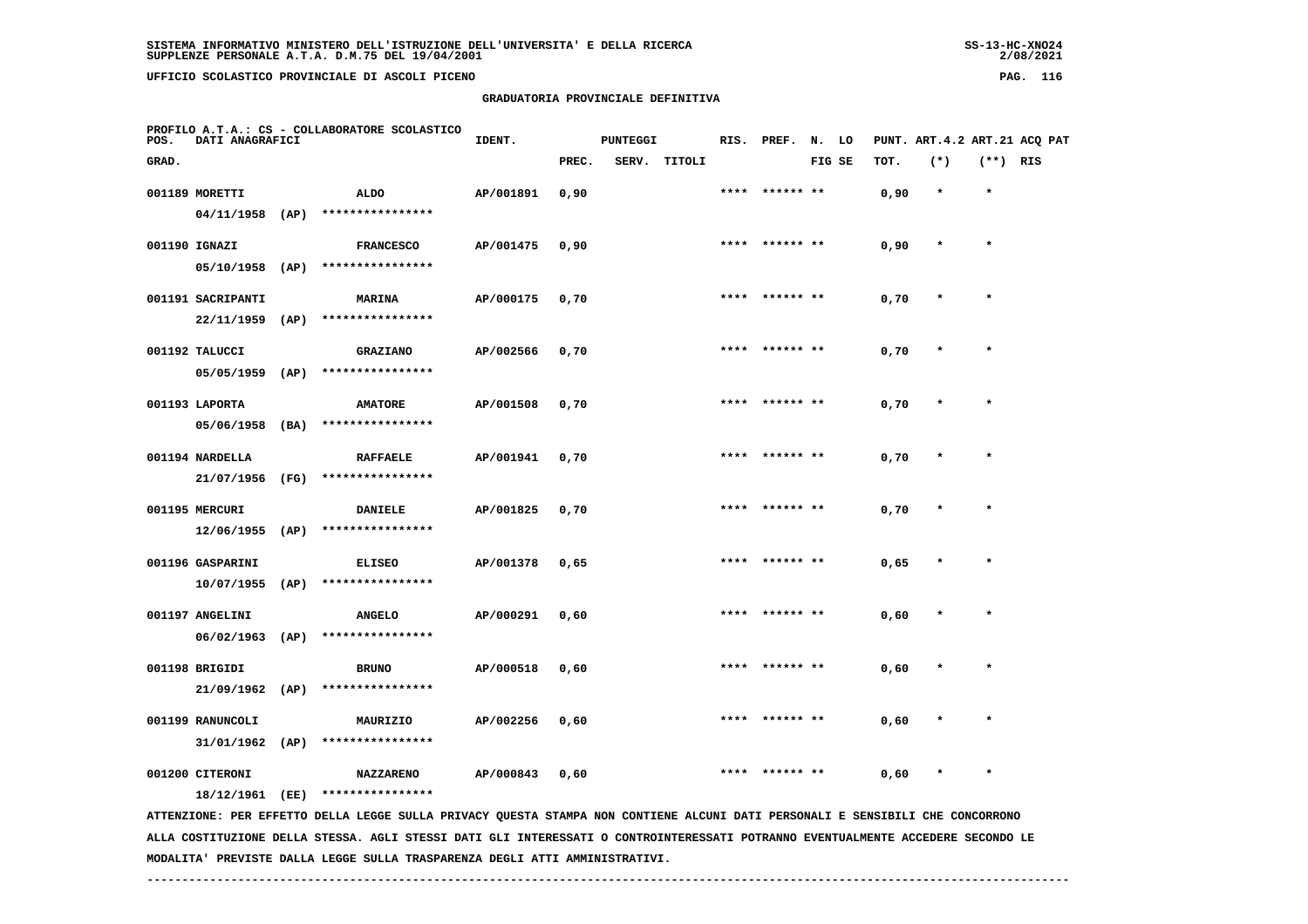# **GRADUATORIA PROVINCIALE DEFINITIVA**

 $2/08/2021$ 

| POS.         | DATI ANAGRAFICI   |      | PROFILO A.T.A.: CS - COLLABORATORE SCOLASTICO                                                                                 | IDENT.    |       | <b>PUNTEGGI</b> |        |      |                | RIS. PREF. N. LO |      |         |            | PUNT. ART.4.2 ART.21 ACQ PAT |
|--------------|-------------------|------|-------------------------------------------------------------------------------------------------------------------------------|-----------|-------|-----------------|--------|------|----------------|------------------|------|---------|------------|------------------------------|
| GRAD.        |                   |      |                                                                                                                               |           | PREC. | SERV.           | TITOLI |      |                | FIG SE           | TOT. | $(*)$   | $(**)$ RIS |                              |
|              | 001201 CAPRIOTTI  |      | <b>FEDERICO</b>                                                                                                               | AP/000641 | 0,60  |                 |        | **** | ****** **      |                  | 0,60 | $\star$ | $\star$    |                              |
|              | 16/06/1961        | (AP) | ****************                                                                                                              |           |       |                 |        |      |                |                  |      |         |            |                              |
| 001202 FESTA |                   |      | <b>SALVATORE</b>                                                                                                              | AP/001290 | 0,60  |                 |        |      | **** ****** ** |                  | 0,60 | $\star$ | $\star$    |                              |
|              | 23/04/1961 (BA)   |      | ****************                                                                                                              |           |       |                 |        |      |                |                  |      |         |            |                              |
|              | 001203 GAGLIARDI  |      | <b>MARINO</b>                                                                                                                 | AP/001359 | 0,60  |                 |        |      | **** ****** ** |                  | 0,60 |         | $\star$    |                              |
|              | 04/04/1961        | (AP) | ****************                                                                                                              |           |       |                 |        |      |                |                  |      |         |            |                              |
|              | 001204 ANTOLINI   |      | <b>FRANCESCO</b>                                                                                                              | AP/000326 | 0,60  |                 |        |      |                |                  | 0,60 |         |            |                              |
|              | $27/02/1961$ (AP) |      | ****************                                                                                                              |           |       |                 |        |      |                |                  |      |         |            |                              |
|              | 001205 VALORI     |      | <b>MAURO</b>                                                                                                                  | AP/002748 | 0,60  |                 |        | **** | ****** **      |                  | 0,60 |         | $\star$    |                              |
|              | 26/01/1961 (AP)   |      | ****************                                                                                                              |           |       |                 |        |      |                |                  |      |         |            |                              |
| 001206 RICCI |                   |      | <b>SERGIO</b>                                                                                                                 | AP/002278 | 0,60  |                 |        | **** | ****** **      |                  | 0,60 |         | $\star$    |                              |
|              | 09/11/1960 (AP)   |      | ****************                                                                                                              |           |       |                 |        |      |                |                  |      |         |            |                              |
|              | 001207 MASCITTI   |      | <b>LORENZO</b>                                                                                                                | AP/001763 | 0,60  |                 |        |      | **** ****** ** |                  | 0,60 |         | $\star$    |                              |
|              | 06/03/1960        | (AP) | ****************                                                                                                              |           |       |                 |        |      |                |                  |      |         |            |                              |
|              | 001208 FALCONIERI |      | FABRIZIO                                                                                                                      | AP/001216 | 0,60  |                 |        |      |                |                  | 0,60 |         | $\star$    |                              |
|              | 31/01/1960        | (AP) | ****************                                                                                                              |           |       |                 |        |      |                |                  |      |         |            |                              |
|              | 001209 CORDARI    |      | <b>MARCO</b>                                                                                                                  | AP/000924 | 0,60  |                 |        |      |                |                  | 0,60 |         |            |                              |
|              | 03/12/1959        | (AP) | ****************                                                                                                              |           |       |                 |        |      |                |                  |      |         |            |                              |
|              | 001210 FERRACUTI  |      | <b>SERGIO</b>                                                                                                                 | AP/001270 | 0,60  |                 |        |      |                |                  | 0,60 |         |            |                              |
|              | 12/05/1959        | (AP) | ****************                                                                                                              |           |       |                 |        |      |                |                  |      |         |            |                              |
|              | 001211 SALVATORI  |      | <b>SERGIO</b>                                                                                                                 | AP/002371 | 0,60  |                 |        | **** | ****** **      |                  | 0,60 |         | $\star$    |                              |
|              | 14/04/1959        | (AP) | ****************                                                                                                              |           |       |                 |        |      |                |                  |      |         |            |                              |
|              | 001212 IACOPONI   |      | TONINO                                                                                                                        | AP/001471 | 0,60  |                 |        |      |                |                  | 0,60 |         |            |                              |
|              | 08/04/1959        | (AP) | ****************                                                                                                              |           |       |                 |        |      |                |                  |      |         |            |                              |
|              |                   |      | ATTENZIONE: PER EFFETTO DELLA LEGGE SULLA PRIVACY QUESTA STAMPA NON CONTIENE ALCUNI DATI PERSONALI E SENSIBILI CHE CONCORRONO |           |       |                 |        |      |                |                  |      |         |            |                              |

 **ALLA COSTITUZIONE DELLA STESSA. AGLI STESSI DATI GLI INTERESSATI O CONTROINTERESSATI POTRANNO EVENTUALMENTE ACCEDERE SECONDO LE MODALITA' PREVISTE DALLA LEGGE SULLA TRASPARENZA DEGLI ATTI AMMINISTRATIVI.**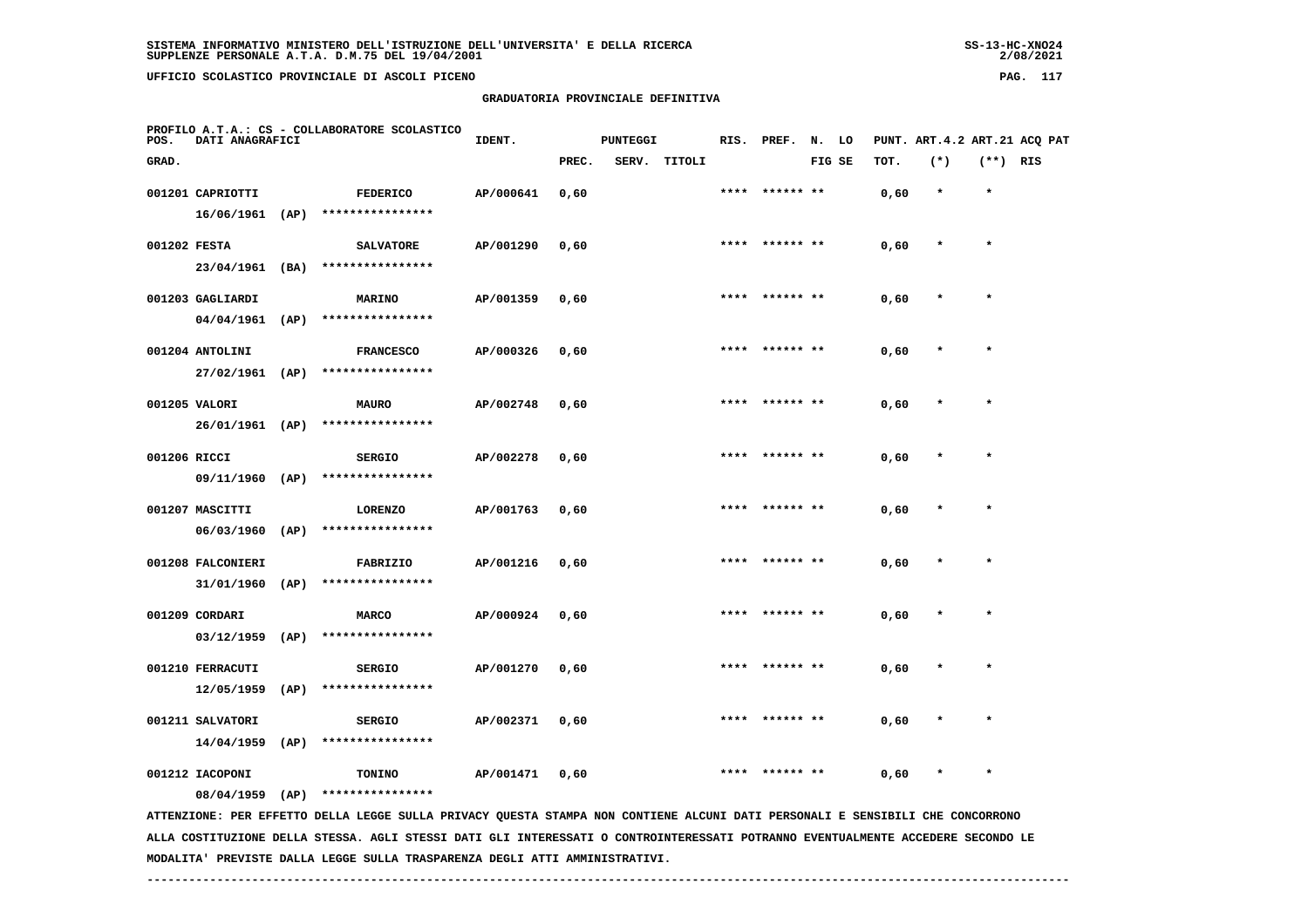| $SS-13-HC-XNO24$ |
|------------------|
| 2/08/2021        |

| POS.         | DATI ANAGRAFICI   | PROFILO A.T.A.: CS - COLLABORATORE SCOLASTICO                                                                                   | IDENT.    |       | <b>PUNTEGGI</b> |              |      | RIS. PREF. N. LO |        |      |         |            | PUNT. ART. 4.2 ART. 21 ACO PAT |
|--------------|-------------------|---------------------------------------------------------------------------------------------------------------------------------|-----------|-------|-----------------|--------------|------|------------------|--------|------|---------|------------|--------------------------------|
| GRAD.        |                   |                                                                                                                                 |           | PREC. |                 | SERV. TITOLI |      |                  | FIG SE | TOT. | $(*)$   | $(**)$ RIS |                                |
|              | 001213 POLIANDRI  | <b>ANNA MARIA</b>                                                                                                               | AP/002196 | 0,60  |                 |              | **** | ****** **        |        | 0,60 | $\star$ | $\star$    |                                |
|              |                   | 06/03/1959 (AP) ****************                                                                                                |           |       |                 |              |      |                  |        |      |         |            |                                |
|              | 001214 TASSONI    | MARCELLO                                                                                                                        | AP/002583 | 0,60  |                 |              |      | **** ****** **   |        | 0,60 |         |            |                                |
|              | 24/02/1959 (TE)   | ****************                                                                                                                |           |       |                 |              |      |                  |        |      |         |            |                                |
|              | 001215 MANNOZZI   | <b>ENRICO</b>                                                                                                                   | AP/001632 | 0,60  |                 |              |      | **** ****** **   |        | 0,60 |         |            |                                |
|              | 08/12/1958 (AP)   | ****************                                                                                                                |           |       |                 |              |      |                  |        |      |         |            |                                |
|              | 001216 COSTANTINI | <b>ADRIANO</b>                                                                                                                  | AP/000943 | 0,60  |                 |              | **** | ****** **        |        | 0,60 |         |            |                                |
|              | $03/12/1958$ (AP) | ****************                                                                                                                |           |       |                 |              |      |                  |        |      |         |            |                                |
| 001217 POLI  |                   | <b>ANTONIO</b>                                                                                                                  | AP/002187 | 0,60  |                 |              |      | **** ****** **   |        | 0,60 |         | $\star$    |                                |
|              | 05/04/1958 (AP)   | ****************                                                                                                                |           |       |                 |              |      |                  |        |      |         |            |                                |
|              | 001218 ANNESSI    | GIULIANO                                                                                                                        | AP/000314 | 0,60  |                 |              |      |                  |        | 0,60 |         |            |                                |
|              | 04/02/1958 (AP)   | ****************                                                                                                                |           |       |                 |              |      |                  |        |      |         |            |                                |
| 001219 PACI  |                   | VITTORIO                                                                                                                        | AP/002000 | 0,60  |                 |              |      | **** ****** **   |        | 0,60 |         |            |                                |
|              | $03/02/1958$ (AP) | ****************                                                                                                                |           |       |                 |              |      |                  |        |      |         |            |                                |
|              | 001220 AVERSANO   | <b>SALVATORE</b>                                                                                                                | AP/000370 | 0,60  |                 |              |      | **** ****** **   |        | 0,60 |         | $\star$    |                                |
|              | 05/01/1958 (CE)   | ****************                                                                                                                |           |       |                 |              |      |                  |        |      |         |            |                                |
|              | 001221 CITERONI   | <b>MAURO</b>                                                                                                                    | AP/000842 | 0,60  |                 |              |      | **** ****** **   |        | 0,60 |         | $\star$    |                                |
|              |                   | 24/09/1957 (AP) ****************                                                                                                |           |       |                 |              |      |                  |        |      |         |            |                                |
| 001222 FESTA |                   | <b>ANDREA</b>                                                                                                                   | AP/001288 | 0,60  |                 |              | **** | ****** **        |        | 0,60 |         | $\star$    |                                |
|              |                   | $10/09/1957$ (BA) ****************                                                                                              |           |       |                 |              |      |                  |        |      |         |            |                                |
|              | 001223 PERSICO    | GIOVANNI                                                                                                                        | AP/002099 | 0,60  |                 |              | **** |                  |        | 0,60 |         |            |                                |
|              | 23/01/1956 (AP)   | ****************                                                                                                                |           |       |                 |              |      |                  |        |      |         |            |                                |
|              | 001224 CASCIOTTA  | <b>FRANCESCO</b>                                                                                                                | AP/000694 | 0,60  |                 |              |      | ****** **        |        | 0,60 |         |            |                                |
|              | $10/01/1956$ (AP) | ****************                                                                                                                |           |       |                 |              |      |                  |        |      |         |            |                                |
|              |                   | ATTENZIONE: PER EFFETTO DELLA LEGGE SULLA PRIVACY QUESTA STAMPA NON CONTIENE ALCUNI DATI PERSONALI E SENSIBILI CHE CONCORRONO   |           |       |                 |              |      |                  |        |      |         |            |                                |
|              |                   | ALLA COSTITUZIONE DELLA STESSA. AGLI STESSI DATI GLI INTERESSATI O CONTROINTERESSATI POTRANNO EVENTUALMENTE ACCEDERE SECONDO LE |           |       |                 |              |      |                  |        |      |         |            |                                |

 **MODALITA' PREVISTE DALLA LEGGE SULLA TRASPARENZA DEGLI ATTI AMMINISTRATIVI.**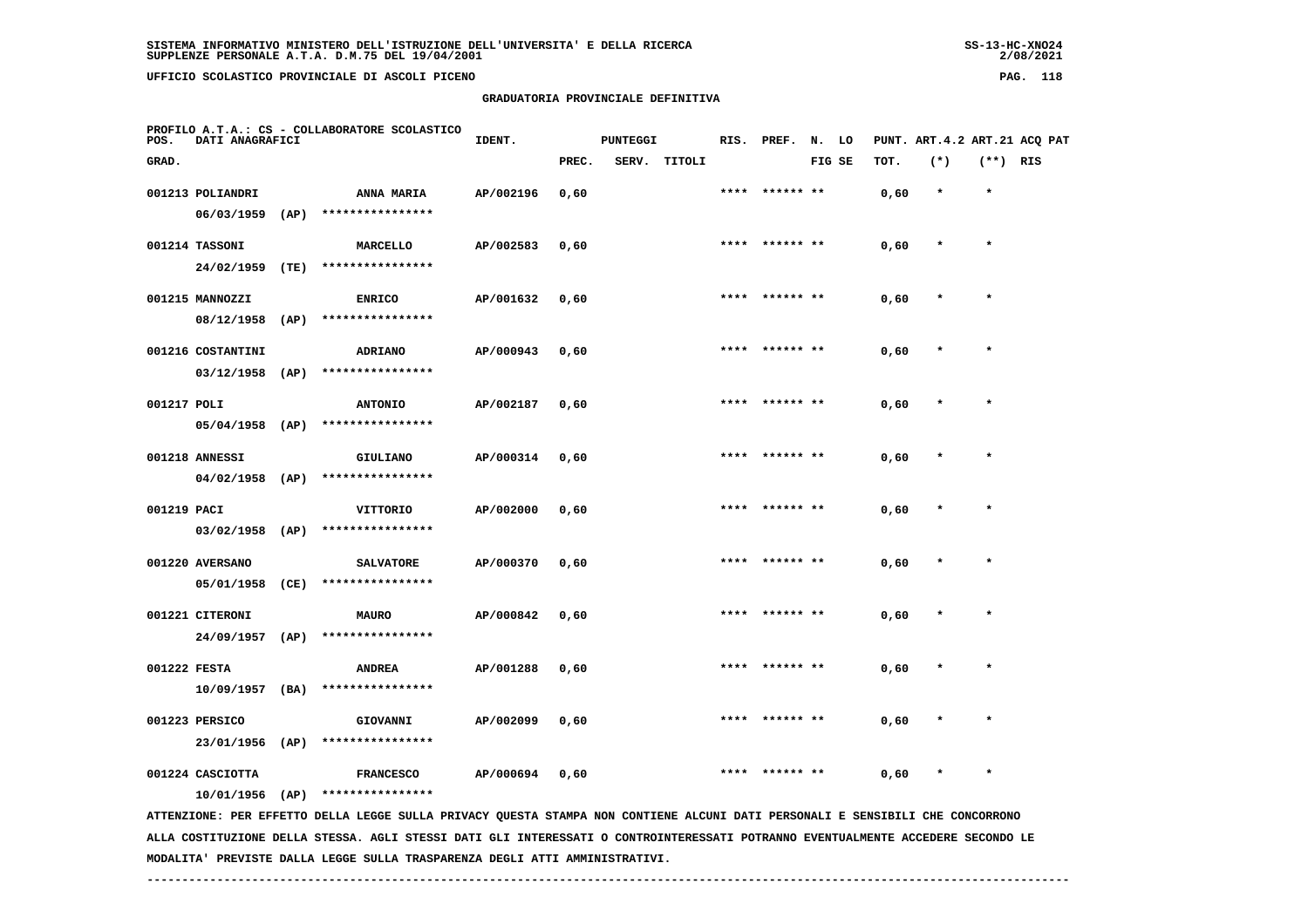# **GRADUATORIA PROVINCIALE DEFINITIVA**

 $2/08/2021$ 

| POS.         | DATI ANAGRAFICI    | PROFILO A.T.A.: CS - COLLABORATORE SCOLASTICO                                                                                 | IDENT.    |       | <b>PUNTEGGI</b> |              |      | RIS. PREF. N. LO |        |      |         |            | PUNT. ART.4.2 ART.21 ACQ PAT |
|--------------|--------------------|-------------------------------------------------------------------------------------------------------------------------------|-----------|-------|-----------------|--------------|------|------------------|--------|------|---------|------------|------------------------------|
| GRAD.        |                    |                                                                                                                               |           | PREC. |                 | SERV. TITOLI |      |                  | FIG SE | TOT. | $(*)$   | $(**)$ RIS |                              |
|              | 001225 DE ANGELIS  | <b>LUCIANO</b>                                                                                                                | AP/001027 | 0,55  |                 |              |      | **** ****** **   |        | 0,55 | $\star$ | $\star$    |                              |
|              | $26/02/1963$ (AP)  | ****************                                                                                                              |           |       |                 |              |      |                  |        |      |         |            |                              |
|              | 001226 LUCIANI     | <b>PAOLO</b>                                                                                                                  | AP/001577 | 0,55  |                 |              |      | **** ****** **   |        | 0,55 | $\star$ | $\star$    |                              |
|              | $06/09/1962$ (AP)  | ****************                                                                                                              |           |       |                 |              |      |                  |        |      |         |            |                              |
|              | 001227 PACCAPELO   | LIVIA                                                                                                                         | AP/001994 | 0,55  |                 |              | **** |                  |        | 0,55 | $\star$ | $\star$    |                              |
|              | $03/09/1961$ (AP)  | ****************                                                                                                              |           |       |                 |              |      |                  |        |      |         |            |                              |
|              | 001228 MILANI      | <b>GIUSEPPE</b>                                                                                                               | AP/001851 | 0,55  |                 |              |      | ****  ****** **  |        | 0,55 |         | $\star$    |                              |
|              |                    | 24/10/1959 (AP) ****************                                                                                              |           |       |                 |              |      |                  |        |      |         |            |                              |
|              | 001229 DE ANGELIS  | <b>ANGELO</b>                                                                                                                 | AP/001018 | 0,55  |                 |              |      |                  |        | 0,55 |         |            |                              |
|              | $03/01/1959$ (AP)  | ****************                                                                                                              |           |       |                 |              |      |                  |        |      |         |            |                              |
|              |                    | 001230 ANTONETTI LAMORGESE P ROMANO                                                                                           | AP/000341 | 0,55  |                 |              |      | **** ****** **   |        | 0,55 | $\ast$  | $\star$    |                              |
|              |                    | $16/12/1958$ (AP) ****************                                                                                            |           |       |                 |              |      |                  |        |      |         |            |                              |
|              | 001231 MAZZAFERRO  | <b>DOMENICO</b>                                                                                                               | AP/001804 | 0,55  |                 |              |      | ****  ****** **  |        | 0,55 | $\star$ | $\star$    |                              |
|              | 05/08/1958 (AP)    | ****************                                                                                                              |           |       |                 |              |      |                  |        |      |         |            |                              |
|              | 001232 MARCOZZI    | <b>TIZIANO</b>                                                                                                                | AP/001676 | 0,45  |                 |              |      | **** ****** **   |        | 0,45 | $\star$ | $\star$    |                              |
|              |                    | 03/08/1959 (AP) ****************                                                                                              |           |       |                 |              |      |                  |        |      |         |            |                              |
|              | 001233 BATTISTELLI | <b>GRAZIANO</b>                                                                                                               | AP/000427 | 0,45  |                 |              |      | **** ****** **   |        | 0,45 | $\ast$  | $\star$    |                              |
|              | 04/05/1957 (AP)    | ****************                                                                                                              |           |       |                 |              |      |                  |        |      |         |            |                              |
|              | 001234 PIGNOLONI   | <b>NELLO</b>                                                                                                                  | AP/002155 | 0,45  |                 |              |      |                  |        | 0,45 |         |            |                              |
|              | $21/06/1955$ (AP)  | ****************                                                                                                              |           |       |                 |              |      |                  |        |      |         |            |                              |
|              | 001235 FERRETTI    | <b>PIERO</b>                                                                                                                  | AP/001277 | 0,40  |                 |              |      |                  |        | 0,40 |         |            |                              |
|              | $30/08/1963$ (AP)  | ****************                                                                                                              |           |       |                 |              |      |                  |        |      |         |            |                              |
| 001236 PUCCI |                    | <b>DOMENICO</b>                                                                                                               | AP/002231 | 0,40  |                 |              | **** | ****** **        |        | 0,40 | $\star$ | $\star$    |                              |
|              |                    | $20/07/1963$ (AP) ****************                                                                                            |           |       |                 |              |      |                  |        |      |         |            |                              |
|              |                    | ATTENZIONE: PER EFFETTO DELLA LEGGE SULLA PRIVACY QUESTA STAMPA NON CONTIENE ALCUNI DATI PERSONALI E SENSIBILI CHE CONCORRONO |           |       |                 |              |      |                  |        |      |         |            |                              |

 **ALLA COSTITUZIONE DELLA STESSA. AGLI STESSI DATI GLI INTERESSATI O CONTROINTERESSATI POTRANNO EVENTUALMENTE ACCEDERE SECONDO LE MODALITA' PREVISTE DALLA LEGGE SULLA TRASPARENZA DEGLI ATTI AMMINISTRATIVI.**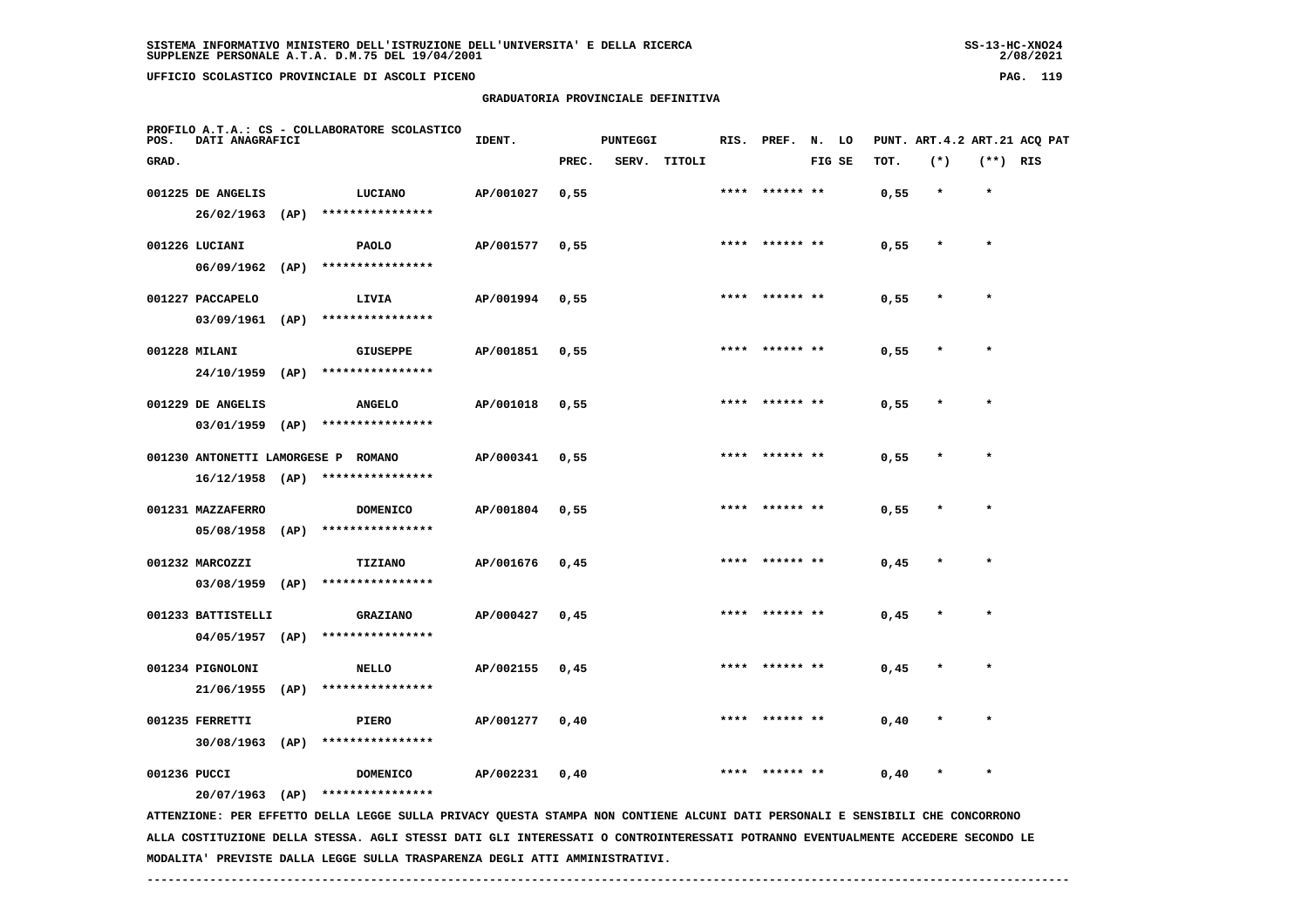**GRADUATORIA PROVINCIALE DEFINITIVA**

| SISTEMA INFORMATIVO MINISTERO DELL'ISTRUZIONE DELL'UNIVERSITA' E DELLA RICERCA | $SS-13-HC-XNO24$ |
|--------------------------------------------------------------------------------|------------------|
| SUPPLENZE PERSONALE A.T.A. D.M.75 DEL 19/04/2001                               | 2/08/2021        |
|                                                                                |                  |

 $2/08/2021$ 

| POS.         | DATI ANAGRAFICI   | PROFILO A.T.A.: CS - COLLABORATORE SCOLASTICO                                                                                 | IDENT.    |       | <b>PUNTEGGI</b> |              |      | RIS. PREF. N. LO |        |       |         |            | PUNT. ART. 4.2 ART. 21 ACO PAT |
|--------------|-------------------|-------------------------------------------------------------------------------------------------------------------------------|-----------|-------|-----------------|--------------|------|------------------|--------|-------|---------|------------|--------------------------------|
| GRAD.        |                   |                                                                                                                               |           | PREC. |                 | SERV. TITOLI |      |                  | FIG SE | TOT.  | $(*)$   | $(**)$ RIS |                                |
| 001237 POGGI |                   | FILIPPO                                                                                                                       | AP/002180 | 0,40  |                 |              |      | **** ****** **   |        | 0,40  | $\star$ | $\star$    |                                |
|              |                   | 31/03/1963 (AP) ****************                                                                                              |           |       |                 |              |      |                  |        |       |         |            |                                |
| 001238 RIETI |                   | <b>MARIO</b>                                                                                                                  | AP/002280 | 0, 35 |                 |              | **** |                  |        | 0,35  | $\star$ | $\star$    |                                |
|              |                   | 12/01/1960 (AP) ****************                                                                                              |           |       |                 |              |      |                  |        |       |         |            |                                |
| 001239 TASSI |                   | <b>CINZIA</b>                                                                                                                 | AP/002579 | 0, 35 |                 |              |      | **** ****** **   |        | 0,35  |         |            |                                |
|              |                   | 26/05/1959 (AP) ****************                                                                                              |           |       |                 |              |      |                  |        |       |         |            |                                |
|              | 001240 CIFERRI    | <b>ROBERTO</b>                                                                                                                | AP/000816 | 0, 30 |                 |              |      | **** ****** **   |        | 0, 30 |         | $\star$    |                                |
|              | 28/07/1963 (AP)   | ****************                                                                                                              |           |       |                 |              |      |                  |        |       |         |            |                                |
|              | 001241 DEL GOBBO  | <b>MARIO</b>                                                                                                                  | AP/001053 | 0, 30 |                 |              |      |                  |        | 0, 30 |         |            |                                |
|              | $01/04/1959$ (AP) | ****************                                                                                                              |           |       |                 |              |      |                  |        |       |         |            |                                |
| 001242 PICA  |                   | LORELLA                                                                                                                       | AP/002128 | 0, 30 |                 |              |      | **** ****** **   |        | 0, 30 |         | $\star$    |                                |
|              | 20/07/1958 (AP)   | ****************                                                                                                              |           |       |                 |              |      |                  |        |       |         |            |                                |
| 001243 PICA  |                   | <b>MARIA TERESA</b>                                                                                                           | AP/002129 | 0, 30 |                 |              |      | **** ****** **   |        | 0, 30 |         | $\star$    |                                |
|              |                   | 20/07/1958 (AP) ****************                                                                                              |           |       |                 |              |      |                  |        |       |         |            |                                |
|              | 001244 PIGNOTTI   | <b>MARIA RITA</b>                                                                                                             | AP/002160 | 0, 30 |                 |              |      | **** ****** **   |        | 0, 30 | $\star$ | $\star$    |                                |
|              |                   | 12/08/1956 (AP) ****************                                                                                              |           |       |                 |              |      |                  |        |       |         |            |                                |
| 001245 POLI  |                   | <b>GIUSEPPE</b>                                                                                                               | AP/002188 | 0, 30 |                 |              |      |                  |        | 0, 30 |         |            |                                |
|              |                   | 09/07/1956 (AP) ****************                                                                                              |           |       |                 |              |      |                  |        |       |         |            |                                |
|              | 001246 CIARROCCHI | <b>ALESSANDRA</b>                                                                                                             | AP/000782 | 0,25  |                 |              | **** | ****** **        |        | 0,25  |         |            |                                |
|              | $15/02/1957$ (AP) | ****************                                                                                                              |           |       |                 |              |      |                  |        |       |         |            |                                |
|              | 001247 MEZZANOTTE | LUIGI                                                                                                                         | AP/001838 | 0,25  |                 |              | **** |                  |        | 0,25  | $\star$ | $\star$    |                                |
|              | $03/08/1956$ (AP) | ****************                                                                                                              |           |       |                 |              |      |                  |        |       |         |            |                                |
|              | 001248 CAPPELLI   | GIORGIO                                                                                                                       | AP/000630 | 0,20  |                 |              |      |                  |        | 0,20  |         |            |                                |
|              |                   | 06/03/1957 (AP) ****************                                                                                              |           |       |                 |              |      |                  |        |       |         |            |                                |
|              |                   | ATTENZIONE: PER EFFETTO DELLA LEGGE SULLA PRIVACY QUESTA STAMPA NON CONTIENE ALCUNI DATI PERSONALI E SENSIBILI CHE CONCORRONO |           |       |                 |              |      |                  |        |       |         |            |                                |

 **ALLA COSTITUZIONE DELLA STESSA. AGLI STESSI DATI GLI INTERESSATI O CONTROINTERESSATI POTRANNO EVENTUALMENTE ACCEDERE SECONDO LE MODALITA' PREVISTE DALLA LEGGE SULLA TRASPARENZA DEGLI ATTI AMMINISTRATIVI.**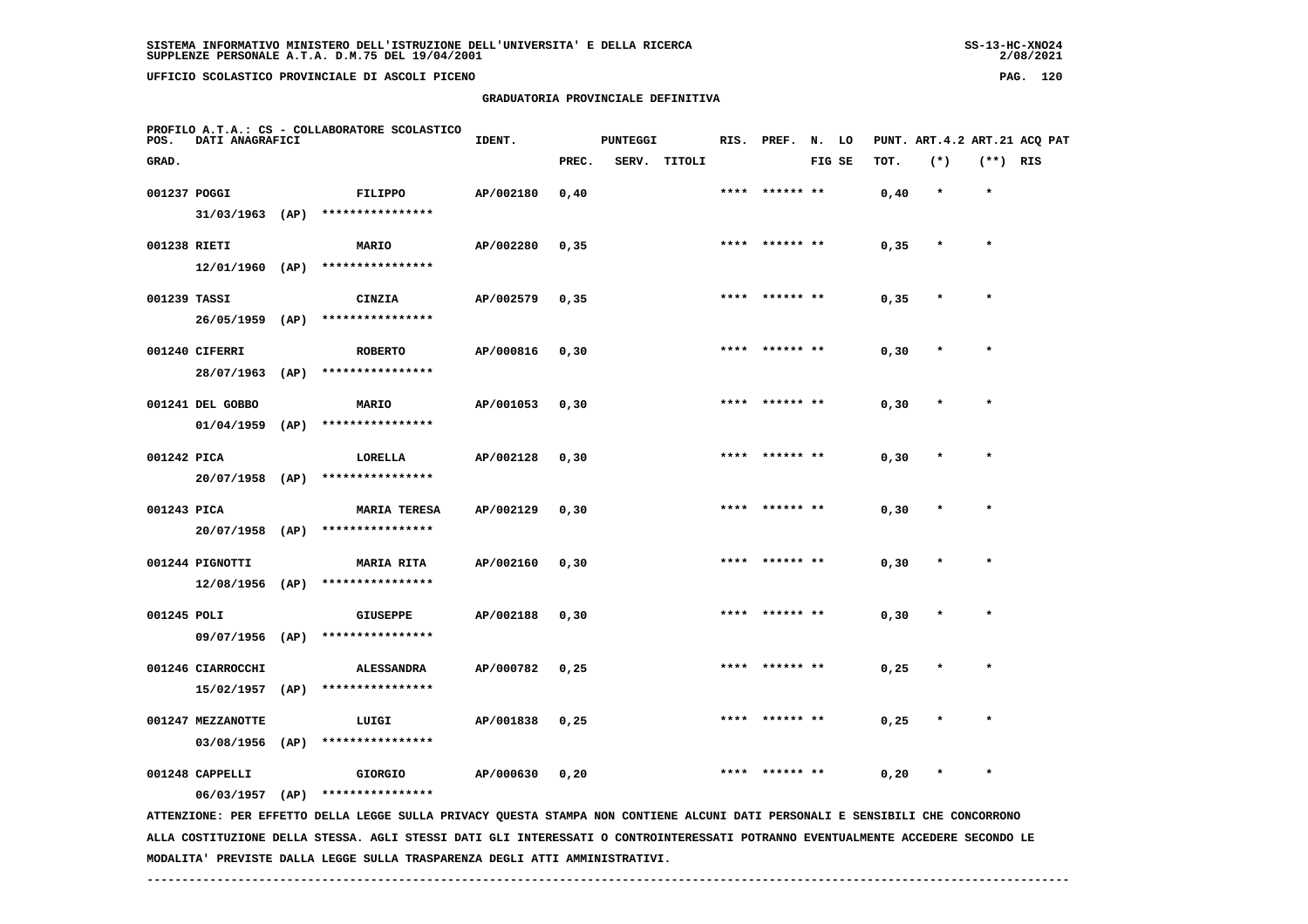**GRADUATORIA PROVINCIALE DEFINITIVA**

| SISTEMA INFORMATIVO MINISTERO DELL'ISTRUZIONE DELL'UNIVERSITA' E DELLA RICERCA | $SS-13-HC-XNO24$ |
|--------------------------------------------------------------------------------|------------------|
| SUPPLENZE PERSONALE A.T.A. D.M.75 DEL 19/04/2001                               | 2/08/2021        |

 $2/08/2021$ 

| POS.         | DATI ANAGRAFICI                               |              | PROFILO A.T.A.: CS - COLLABORATORE SCOLASTICO                                                                                                     | IDENT.    |       | <b>PUNTEGGI</b> |              |      | RIS. PREF.     | N. LO  |      |         |          | PUNT. ART.4.2 ART.21 ACQ PAT |
|--------------|-----------------------------------------------|--------------|---------------------------------------------------------------------------------------------------------------------------------------------------|-----------|-------|-----------------|--------------|------|----------------|--------|------|---------|----------|------------------------------|
| GRAD.        |                                               |              |                                                                                                                                                   |           | PREC. |                 | SERV. TITOLI |      |                | FIG SE | TOT. | $(*)$   | (**) RIS |                              |
|              | 001249 TOSONI<br>$31/01/1964$ (AP)            |              | <b>GABRIELLA</b><br>****************                                                                                                              | AP/002652 | 0,15  |                 |              |      | ****** **      |        | 0,15 | $\star$ | $\star$  |                              |
|              | 001250 SCAGNOLI<br>18/01/1962 (AP)            |              | <b>MAURO</b><br>****************                                                                                                                  | AP/002408 | 0,15  |                 |              |      | **** ****** ** |        | 0,15 | $\ast$  | $\star$  |                              |
| 001251 GIGLI | 18/04/1961 (AP)                               |              | <b>FRANCO</b><br>****************                                                                                                                 | AP/001418 | 0,15  |                 |              |      | **** ****** ** |        | 0,15 | $\star$ | $\star$  |                              |
|              | 001252 MARCOLINI<br>25/07/1960                |              | <b>MARIA RITA</b><br>****************                                                                                                             | AP/001662 | 0,15  |                 |              | **** |                |        | 0,15 |         | $\star$  |                              |
|              | 001253 PEZZELLA                               | (AP)         | IDA<br>****************                                                                                                                           | AP/002125 | 0,15  |                 |              |      |                |        | 0,15 |         |          |                              |
|              | 20/05/1960<br>001254 COSTANTINI<br>10/12/1958 | (BA)<br>(AP) | MARIA<br>****************                                                                                                                         | AP/000951 | 0,15  |                 |              |      |                |        | 0,15 |         |          |                              |
|              | 001255 DE SANTIS<br>25/05/1956                | (AP)         | <b>GIANCARLO</b><br>****************                                                                                                              | AP/001080 | 0,15  |                 |              | **** | ****** **      |        | 0,15 | $\star$ | $\star$  |                              |
|              | 001256 MISSINATO                              | (VE)         | <b>SERENELLA</b><br>****************                                                                                                              | AP/001863 | 0,10  |                 |              |      |                |        | 0,10 |         |          |                              |
|              | 29/11/1963<br>001257 CONCETTI                 |              | <b>GRAZIA</b>                                                                                                                                     | AP/000904 | 0,10  |                 |              |      | **** ****** ** |        | 0,10 | $\star$ | $\star$  |                              |
|              | 31/08/1960<br>001258 ANGELINI                 | (AP)         | ****************<br><b>RENZO</b><br>****************                                                                                              | AP/000305 | 0,10  |                 |              | **** |                |        | 0,10 |         | $\star$  |                              |
|              | $02/01/1960$ (AP)<br>001259 FRUTTIDORO        |              | TONINO<br>****************                                                                                                                        | AP/001342 | 0,05  |                 |              |      |                |        | 0,05 |         |          |                              |
|              | 18/04/1963<br>001260 MASCITTI                 | (AP)         | PRIMO                                                                                                                                             | AP/001764 | 0,05  |                 |              |      |                |        | 0,05 | $\star$ | $\star$  |                              |
|              | $02/10/1962$ (AP)                             |              | ****************<br>ATTENZIONE: PER EFFETTO DELLA LEGGE SULLA PRIVACY QUESTA STAMPA NON CONTIENE ALCUNI DATI PERSONALI E SENSIBILI CHE CONCORRONO |           |       |                 |              |      |                |        |      |         |          |                              |

 **ALLA COSTITUZIONE DELLA STESSA. AGLI STESSI DATI GLI INTERESSATI O CONTROINTERESSATI POTRANNO EVENTUALMENTE ACCEDERE SECONDO LE MODALITA' PREVISTE DALLA LEGGE SULLA TRASPARENZA DEGLI ATTI AMMINISTRATIVI.**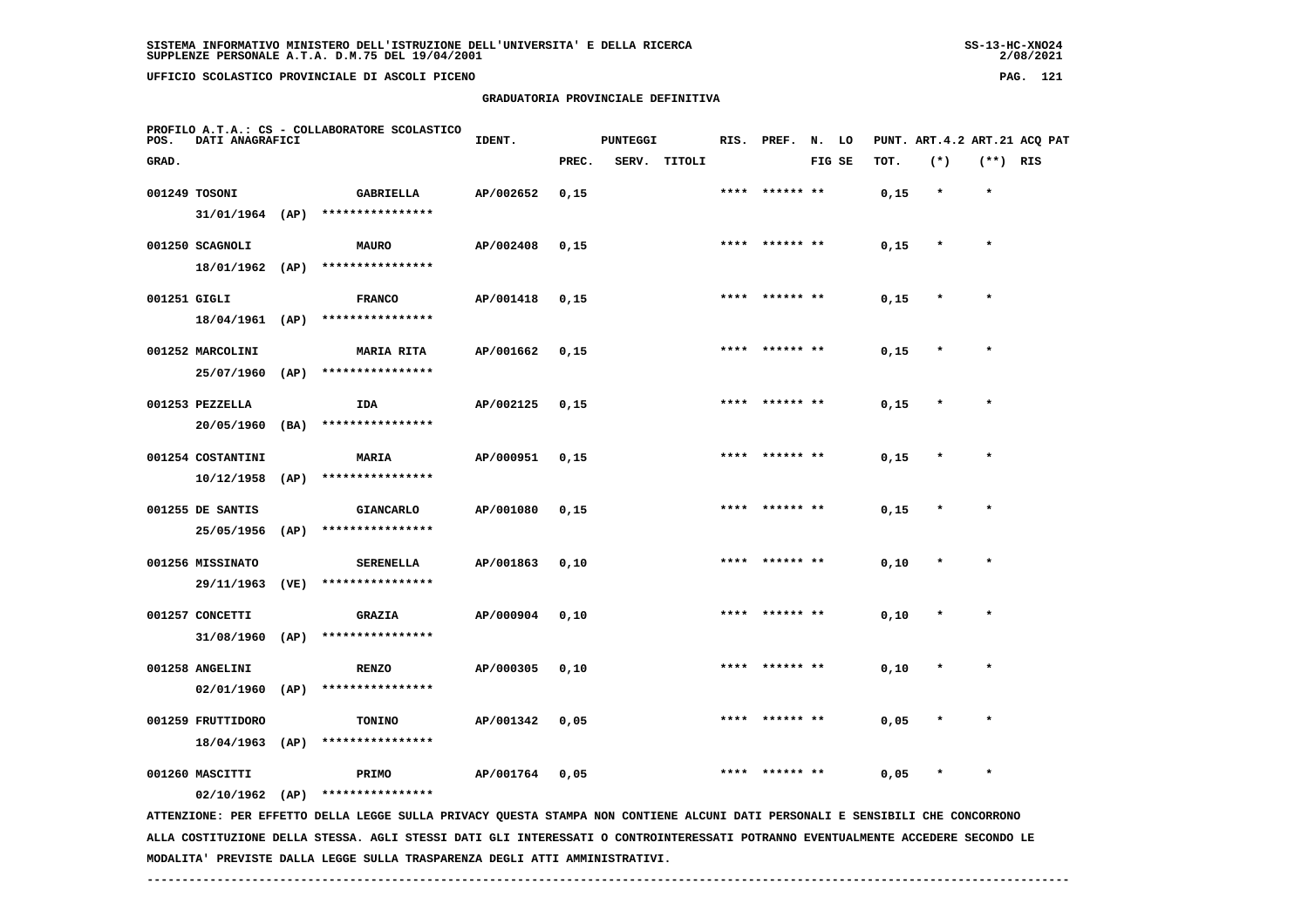**GRADUATORIA PROVINCIALE DEFINITIVA**

| POS.         | DATI ANAGRAFICI        |      | PROFILO A.T.A.: CS - COLLABORATORE SCOLASTICO | IDENT.    |       | <b>PUNTEGGI</b> |              | RIS. PREF. N. LO |        |      | PUNT. ART. 4.2 ART. 21 ACO PAT |            |  |
|--------------|------------------------|------|-----------------------------------------------|-----------|-------|-----------------|--------------|------------------|--------|------|--------------------------------|------------|--|
| GRAD.        |                        |      |                                               |           | PREC. |                 | SERV. TITOLI |                  | FIG SE | TOT. | $(*)$                          | $(**)$ RIS |  |
|              | 001261 DI PAOLOANTONIO |      | IRMA                                          | AP/001154 | 0,05  |                 |              | **** ****** **   |        | 0,05 | $\star$                        | $\star$    |  |
|              | $04/02/1960$ (AP)      |      | ****************                              |           |       |                 |              |                  |        |      |                                |            |  |
|              | 001262 MORETTI         |      | <b>SERAFINO</b>                               | AP/001903 | 0,05  |                 |              | **** ****** **   |        | 0,05 | $\star$                        | $\star$    |  |
|              |                        |      | 08/09/1955 (AP) ****************              |           |       |                 |              |                  |        |      |                                |            |  |
|              | 001263 CANCELLIERI     |      | DARIO                                         | AP/000597 |       |                 |              | **** ****** **   |        |      | $\star$                        | $\star$    |  |
|              | $06/12/2029$ (AP)      |      | ****************                              |           |       |                 |              |                  |        |      |                                |            |  |
|              | 001264 DE CAROLIS      |      | <b>DANIELA</b>                                | AP/001038 |       |                 |              | **** ****** **   |        |      | $\star$                        | $\star$    |  |
|              | 29/03/1965 (AP)        |      | ****************                              |           |       |                 |              |                  |        |      |                                |            |  |
|              | 001265 CASTELLUCCI     |      | ANTONIO GIUSEPPE AP/000710                    |           |       |                 |              | **** ****** **   |        |      | $\star$                        | $\star$    |  |
|              | 15/03/1965 (FG)        |      | ****************                              |           |       |                 |              |                  |        |      |                                |            |  |
|              | 001266 CAPRIOTTI       |      | <b>IRENE</b>                                  | AP/000645 |       |                 |              |                  |        |      |                                | $\star$    |  |
|              | $12/03/1965$ (AP)      |      | ****************                              |           |       |                 |              |                  |        |      |                                |            |  |
|              | 001267 PULCINI         |      | <b>STEFANIA</b>                               | AP/002242 |       |                 |              | **** ****** **   |        |      |                                | $\star$    |  |
|              | $13/02/1965$ (AP)      |      | ****************                              |           |       |                 |              |                  |        |      |                                |            |  |
|              | 001268 CENSORI         |      | LUCIANO                                       | AP/000751 |       |                 |              | **** ****** **   |        |      | $\bullet$                      | $\bullet$  |  |
|              | 07/02/1965 (AP)        |      | ****************                              |           |       |                 |              |                  |        |      |                                |            |  |
|              | 001269 MANDOZZI        |      | <b>IVANA</b>                                  | AP/000139 |       |                 |              | **** ****** **   |        |      | $\bullet$                      | $\star$    |  |
|              | 26/01/1965 (AP)        |      | ****************                              |           |       |                 |              |                  |        |      |                                |            |  |
| 001270 LAURI |                        |      | <b>IRENE</b>                                  | AP/001525 |       |                 |              | **** ****** **   |        |      | $\star$                        | $\star$    |  |
|              | 22/01/1965 (AP)        |      | ****************                              |           |       |                 |              |                  |        |      |                                |            |  |
|              | 001271 VITAGGIO        |      | <b>ANTONELLA</b>                              | AP/002791 |       |                 |              |                  |        |      |                                |            |  |
|              | 19/01/1965             | (EE) | ****************                              |           |       |                 |              |                  |        |      |                                |            |  |

 **001272 CASTELLI LAURA AP/000706 \*\*\*\* \*\*\*\*\*\* \*\* \* \* 12/12/1964 (AP) \*\*\*\*\*\*\*\*\*\*\*\*\*\*\*\***

 **ATTENZIONE: PER EFFETTO DELLA LEGGE SULLA PRIVACY QUESTA STAMPA NON CONTIENE ALCUNI DATI PERSONALI E SENSIBILI CHE CONCORRONO ALLA COSTITUZIONE DELLA STESSA. AGLI STESSI DATI GLI INTERESSATI O CONTROINTERESSATI POTRANNO EVENTUALMENTE ACCEDERE SECONDO LE MODALITA' PREVISTE DALLA LEGGE SULLA TRASPARENZA DEGLI ATTI AMMINISTRATIVI.**

 $2/08/2021$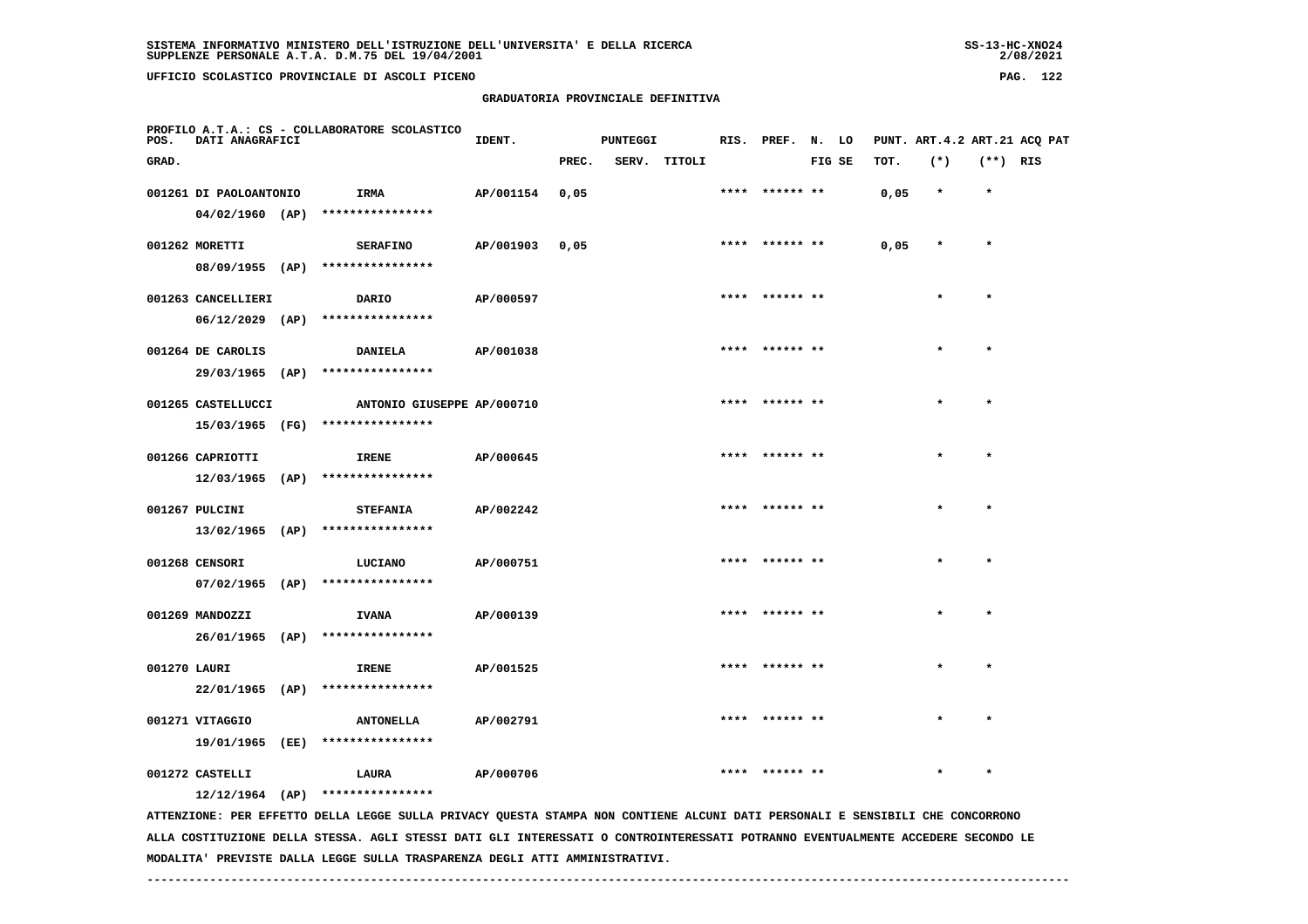**UFFICIO SCOLASTICO PROVINCIALE DI ASCOLI PICENO PAG. 123**

#### **GRADUATORIA PROVINCIALE DEFINITIVA**

| POS.  | <b>DATI ANAGRAFICI</b>               | PROFILO A.T.A.: CS - COLLABORATORE SCOLASTICO                                                                                 | IDENT.    |       | <b>PUNTEGGI</b> |              | RIS. PREF. N. LO |        |      | PUNT. ART. 4.2 ART. 21 ACQ PAT |            |  |
|-------|--------------------------------------|-------------------------------------------------------------------------------------------------------------------------------|-----------|-------|-----------------|--------------|------------------|--------|------|--------------------------------|------------|--|
| GRAD. |                                      |                                                                                                                               |           | PREC. |                 | SERV. TITOLI |                  | FIG SE | TOT. | $(*)$                          | $(**)$ RIS |  |
|       | 001273 BARTOLOZZI                    | <b>MARIA TERESA</b>                                                                                                           | AP/000414 |       |                 |              | **** ****** **   |        |      | $\star$                        | $\star$    |  |
|       |                                      | 29/10/1964 (AP) ****************                                                                                              |           |       |                 |              |                  |        |      |                                |            |  |
|       | 001274 STEFANELLI                    | <b>PAOLA</b>                                                                                                                  | AP/000180 |       |                 |              | **** ****** **   |        |      |                                | $\star$    |  |
|       |                                      | 15/10/1964 (AP) ****************                                                                                              |           |       |                 |              |                  |        |      |                                |            |  |
|       | 001275 COLLINA                       | <b>STEFANIA</b>                                                                                                               | AP/000896 |       |                 |              | **** ****** **   |        |      |                                | $\bullet$  |  |
|       |                                      | 30/09/1964 (AP) ****************                                                                                              |           |       |                 |              |                  |        |      |                                |            |  |
|       | 001276 COGNIGNI                      | GUIDO                                                                                                                         | AP/000887 |       |                 |              | **** ****** **   |        |      |                                | $\bullet$  |  |
|       |                                      | 17/08/1964 (AP) ****************                                                                                              |           |       |                 |              |                  |        |      |                                |            |  |
|       |                                      |                                                                                                                               |           |       |                 |              | **** ****** **   |        |      |                                | $\star$    |  |
|       | 001277 MARZIALI<br>$16/08/1964$ (AP) | ISABELLA<br>****************                                                                                                  | AP/001757 |       |                 |              |                  |        |      | $\star$                        |            |  |
|       |                                      |                                                                                                                               |           |       |                 |              |                  |        |      |                                |            |  |
|       | 001278 TOMASSETTI                    | LOREDANA                                                                                                                      | AP/002628 |       |                 |              | ****  ****** **  |        |      |                                | $\star$    |  |
|       | $22/07/1964$ (AP)                    | ****************                                                                                                              |           |       |                 |              |                  |        |      |                                |            |  |
|       | 001279 GIACOBONI                     | ITALIA                                                                                                                        | AP/001393 |       |                 |              | **** ****** **   |        |      |                                | $\star$    |  |
|       | 26/05/1964 (AP)                      | ****************                                                                                                              |           |       |                 |              |                  |        |      |                                |            |  |
|       | 001280 CICCARELLI                    | <b>ANTONELLA</b>                                                                                                              | AP/000793 |       |                 |              | **** ****** **   |        |      |                                | $\star$    |  |
|       |                                      | 14/05/1964 (AP) ****************                                                                                              |           |       |                 |              |                  |        |      |                                |            |  |
|       | 001281 PEDICELLI                     | <b>EUGENIO</b>                                                                                                                | AP/002085 |       |                 |              | **** ****** **   |        |      |                                | $\star$    |  |
|       | 08/05/1964 (EE)                      | ****************                                                                                                              |           |       |                 |              |                  |        |      |                                |            |  |
|       | 001282 ROMANESCO                     | <b>RICCARDO</b>                                                                                                               | AP/002302 |       |                 |              |                  |        |      |                                |            |  |
|       | $27/04/1964$ (AP)                    | ****************                                                                                                              |           |       |                 |              |                  |        |      |                                |            |  |
|       | 001283 ANGELOZZI                     | MARIA VITTORIA                                                                                                                | AP/000310 |       |                 |              | **** ****** **   |        |      | $\star$                        | $\star$    |  |
|       | 17/04/1964 (AP)                      | ****************                                                                                                              |           |       |                 |              |                  |        |      |                                |            |  |
|       | 001284 CANGINI                       | <b>STEFANIA</b>                                                                                                               | AP/000601 |       |                 |              |                  |        |      |                                |            |  |
|       |                                      | 03/04/1964 (AP) ****************                                                                                              |           |       |                 |              |                  |        |      |                                |            |  |
|       |                                      | ATTENZIONE: PER EFFETTO DELLA LEGGE SULLA PRIVACY QUESTA STAMPA NON CONTIENE ALCUNI DATI PERSONALI E SENSIBILI CHE CONCORRONO |           |       |                 |              |                  |        |      |                                |            |  |
|       |                                      |                                                                                                                               |           |       |                 |              |                  |        |      |                                |            |  |

 **ALLA COSTITUZIONE DELLA STESSA. AGLI STESSI DATI GLI INTERESSATI O CONTROINTERESSATI POTRANNO EVENTUALMENTE ACCEDERE SECONDO LE MODALITA' PREVISTE DALLA LEGGE SULLA TRASPARENZA DEGLI ATTI AMMINISTRATIVI.**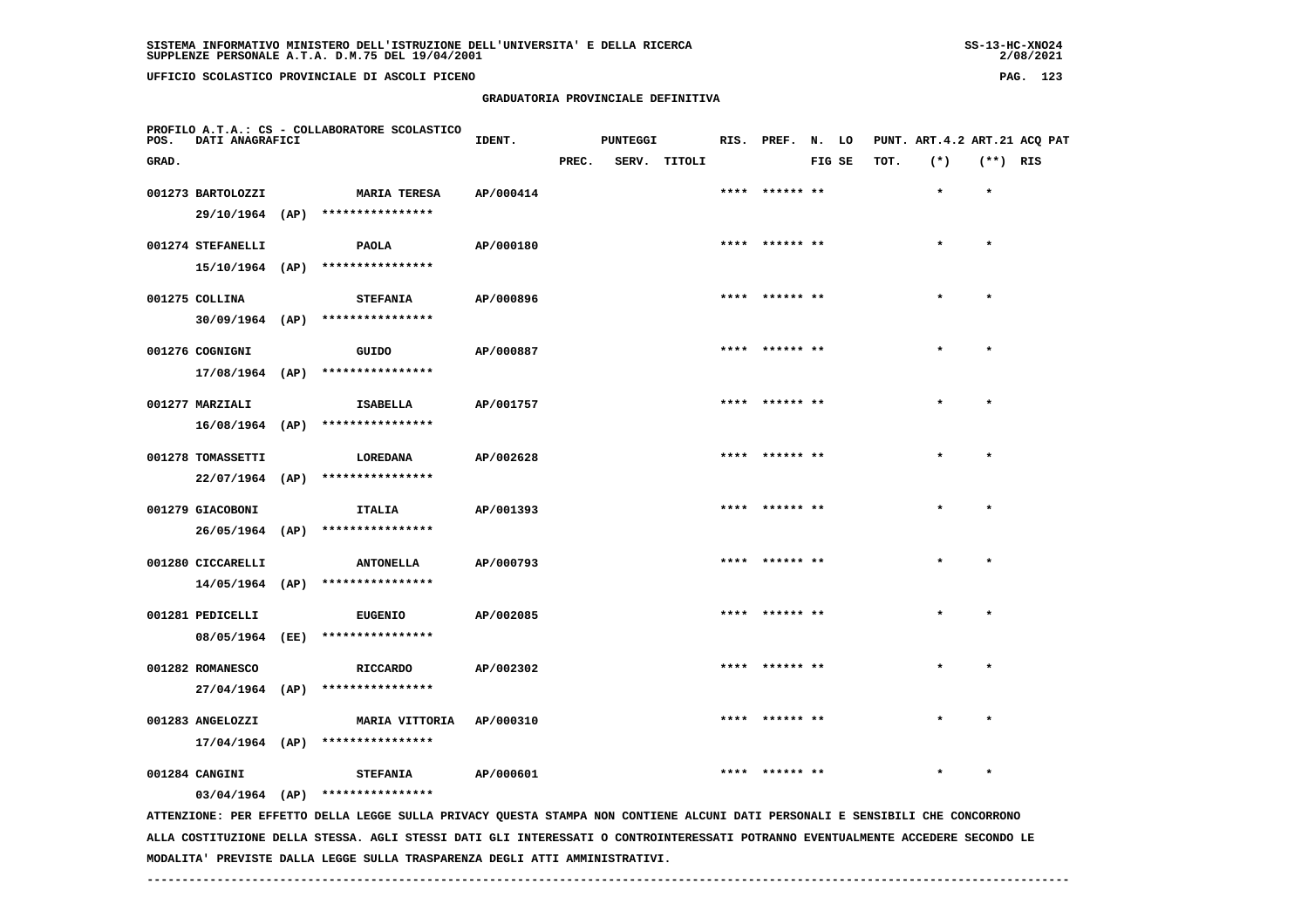| $SS-13-HC-XNO24$ |
|------------------|
| 2/08/2021        |

| POS.         | DATI ANAGRAFICI   | PROFILO A.T.A.: CS - COLLABORATORE SCOLASTICO                                                                         | IDENT.    |       | PUNTEGGI |              |                |        |      | RIS. PREF. N. LO PUNT. ART.4.2 ART.21 ACQ PAT |            |  |
|--------------|-------------------|-----------------------------------------------------------------------------------------------------------------------|-----------|-------|----------|--------------|----------------|--------|------|-----------------------------------------------|------------|--|
| GRAD.        |                   |                                                                                                                       |           | PREC. |          | SERV. TITOLI |                | FIG SE | TOT. | $(*)$                                         | $(**)$ RIS |  |
|              | 001285 FAZZINI    | <b>LAURA</b>                                                                                                          | AP/001240 |       |          |              | **** ****** ** |        |      | $\star$                                       | $\star$    |  |
|              |                   | $03/04/1964$ (AP) ****************                                                                                    |           |       |          |              |                |        |      |                                               |            |  |
|              | 001286 LAURETI    | <b>SANDRA</b>                                                                                                         | AP/001524 |       |          |              | **** ****** ** |        |      | $\star$                                       | $\star$    |  |
|              |                   | 27/03/1964 (AP) ****************                                                                                      |           |       |          |              |                |        |      |                                               |            |  |
|              | 001287 NARDONI    | <b>GABRIELLA</b>                                                                                                      | AP/001947 |       |          |              | **** ****** ** |        |      |                                               | $\star$    |  |
|              |                   | 18/03/1964 (AP) ****************                                                                                      |           |       |          |              |                |        |      |                                               |            |  |
|              | 001288 ILLUMINATI | GABRIELLA                                                                                                             | AP/001479 |       |          |              | **** ****** ** |        |      |                                               |            |  |
|              |                   | 16/03/1964 (AP) ****************                                                                                      |           |       |          |              |                |        |      |                                               |            |  |
|              | 001289 MORETTI    | <b>MARINA</b>                                                                                                         | AP/001901 |       |          |              | **** ****** ** |        |      |                                               | $\star$    |  |
|              |                   | 10/03/1964 (AP) ****************                                                                                      |           |       |          |              |                |        |      |                                               |            |  |
|              | 001290 GASPARI    | LUCILLA                                                                                                               | AP/000035 |       |          |              | **** ****** ** |        |      |                                               | $\star$    |  |
|              |                   | 29/02/1964 (AP) ****************                                                                                      |           |       |          |              |                |        |      |                                               |            |  |
|              | 001291 STRACCIA   | QUINTILIA                                                                                                             | AP/002546 |       |          |              | **** ****** ** |        |      | $\star$                                       | $\star$    |  |
|              |                   | $31/01/1964$ (AP) ****************                                                                                    |           |       |          |              |                |        |      |                                               |            |  |
|              | 001292 MORELLI    | <b>GIAMPIERO</b>                                                                                                      | AP/001888 |       |          |              | **** ****** ** |        |      |                                               | $\star$    |  |
|              |                   | 07/01/1964 (AP) ****************                                                                                      |           |       |          |              |                |        |      |                                               |            |  |
|              | 001293 EVANDRI    | <b>FLORIANA</b>                                                                                                       | AP/001196 |       |          |              |                |        |      |                                               | $\star$    |  |
|              |                   | 28/12/1963 (AP) ****************                                                                                      |           |       |          |              |                |        |      |                                               |            |  |
|              | 001294 RIVERSO    |                                                                                                                       | AP/002288 |       |          |              |                |        |      |                                               | $\star$    |  |
|              |                   | <b>RAFFAELLA</b><br>12/12/1963 (EE) ****************                                                                  |           |       |          |              |                |        |      |                                               |            |  |
|              |                   |                                                                                                                       |           |       |          |              |                |        |      |                                               |            |  |
| 001295 MONTI |                   | <b>NICOLETTA</b><br>01/12/1963 (VE) ****************                                                                  | AP/001881 |       |          |              |                |        |      |                                               |            |  |
|              |                   |                                                                                                                       |           |       |          |              |                |        |      |                                               |            |  |
|              | 001296 ORSINI     | <b>EMILIA</b><br>23/11/1963 (AP) ****************                                                                     | AP/001987 |       |          |              | **** ******    |        |      |                                               |            |  |
|              |                   | AFFENITIONE. DER GEREEF A TEACOR CULTA DETUACY OURCEA CEANDA NON CONFIENT ALCUNITIONE ATOUR CENCIBITIT CUR CONCORDONO |           |       |          |              |                |        |      |                                               |            |  |

 **ATTENZIONE: PER EFFETTO DELLA LEGGE SULLA PRIVACY QUESTA STAMPA NON CONTIENE ALCUNI DATI PERSONALI E SENSIBILI CHE CONCORRONO ALLA COSTITUZIONE DELLA STESSA. AGLI STESSI DATI GLI INTERESSATI O CONTROINTERESSATI POTRANNO EVENTUALMENTE ACCEDERE SECONDO LE MODALITA' PREVISTE DALLA LEGGE SULLA TRASPARENZA DEGLI ATTI AMMINISTRATIVI.**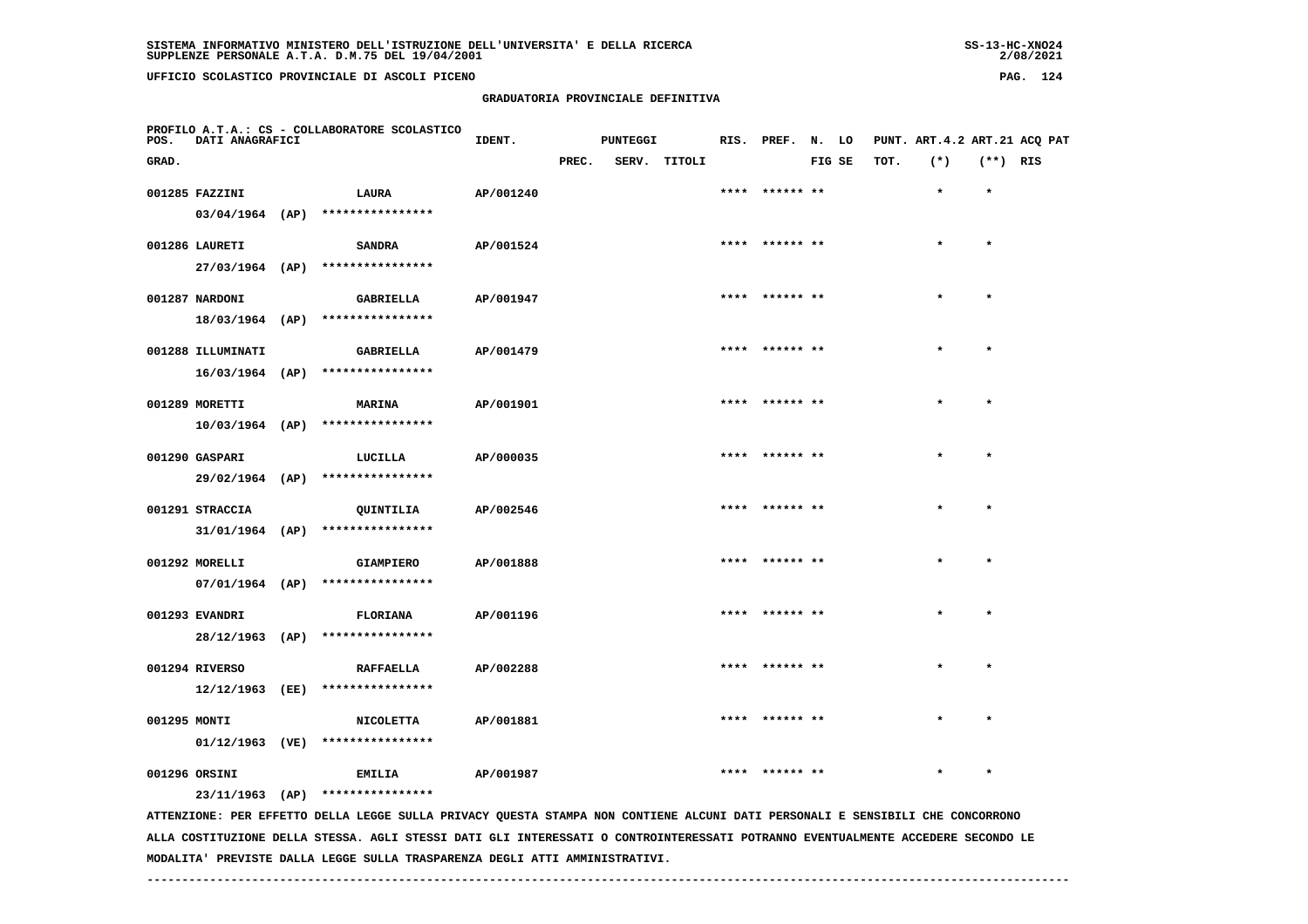| 55-13-AL-ANUZ4 |
|----------------|
| 2/08/2021      |

| POS.         | DATI ANAGRAFICI    | PROFILO A.T.A.: CS - COLLABORATORE SCOLASTICO                                                                                 | IDENT.    |       | PUNTEGGI |              | RIS. PREF. N. LO |        |      | PUNT. ART.4.2 ART.21 ACQ PAT |            |  |
|--------------|--------------------|-------------------------------------------------------------------------------------------------------------------------------|-----------|-------|----------|--------------|------------------|--------|------|------------------------------|------------|--|
| GRAD.        |                    |                                                                                                                               |           | PREC. |          | SERV. TITOLI |                  | FIG SE | TOT. | $(*)$                        | $(**)$ RIS |  |
|              | 001297 MASTRI      | <b>MANUELA</b>                                                                                                                | AP/001777 |       |          |              |                  |        |      | $\star$                      | $\star$    |  |
|              | $30/10/1963$ (AP)  | ****************                                                                                                              |           |       |          |              |                  |        |      |                              |            |  |
|              | 001298 SILVESTRI   | <b>ENZO</b>                                                                                                                   | AP/002470 |       |          |              | **** ****** **   |        |      |                              | $\star$    |  |
|              | $06/10/1963$ (AP)  | ****************                                                                                                              |           |       |          |              |                  |        |      |                              |            |  |
|              | 001299 TOMASSETTI  | <b>PAOLO</b>                                                                                                                  | AP/002632 |       |          |              | **** ****** **   |        |      | $\star$                      | $\star$    |  |
|              |                    | 09/08/1963 (AP) ****************                                                                                              |           |       |          |              |                  |        |      |                              |            |  |
|              | 001300 ITALIA      | MASSIMILIANO                                                                                                                  | AP/001496 |       |          |              | **** ****** **   |        |      |                              | $\star$    |  |
|              |                    | 04/08/1963 (AP) ****************                                                                                              |           |       |          |              |                  |        |      |                              |            |  |
| 001301 TACCA |                    | ANNA MARIA                                                                                                                    | AP/002554 |       |          |              | **** ****** **   |        |      |                              | $\bullet$  |  |
|              | $26/07/1963$ (AP)  | ****************                                                                                                              |           |       |          |              |                  |        |      |                              |            |  |
| 001302 TESEI |                    | RITA                                                                                                                          | AP/002600 |       |          |              |                  |        |      |                              | $\star$    |  |
|              | $10/07/1963$ (AP)  | ****************                                                                                                              |           |       |          |              |                  |        |      |                              |            |  |
|              | 001303 DI GIROLAMO | MAURIZIO                                                                                                                      | AP/001131 |       |          |              | **** ****** **   |        |      |                              | $\star$    |  |
|              | 26/06/1963 (BA)    | ****************                                                                                                              |           |       |          |              |                  |        |      |                              |            |  |
|              | 001304 CHERRI      | LUIGI                                                                                                                         | AP/000767 |       |          |              | **** ****** **   |        |      |                              | $\star$    |  |
|              | 24/06/1963 (AP)    | ****************                                                                                                              |           |       |          |              |                  |        |      |                              |            |  |
|              | 001305 URBINATI    | <b>GIUSEPPE</b>                                                                                                               | AP/002711 |       |          |              |                  |        |      |                              | $\star$    |  |
|              |                    | 20/06/1963 (AP) ****************                                                                                              |           |       |          |              |                  |        |      |                              |            |  |
|              | 001306 NARDINOCCHI | <b>ONDINO</b>                                                                                                                 | AP/001946 |       |          |              | **** ****** **   |        |      |                              |            |  |
|              | 28/04/1963 (AP)    | ****************                                                                                                              |           |       |          |              |                  |        |      |                              |            |  |
|              | 001307 VAGNONI     | <b>EDOARDO</b>                                                                                                                | AP/002718 |       |          |              |                  |        |      |                              |            |  |
|              | $16/04/1963$ (AP)  | ****************                                                                                                              |           |       |          |              |                  |        |      |                              |            |  |
| 001308 CROCI |                    | PASQUALINA                                                                                                                    | AP/000971 |       |          |              |                  |        |      |                              |            |  |
|              |                    | 08/03/1963 (AP) ****************                                                                                              |           |       |          |              |                  |        |      |                              |            |  |
|              |                    | ATTENZIONE: PER EFFETTO DELLA LEGGE SULLA PRIVACY QUESTA STAMPA NON CONTIENE ALCUNI DATI PERSONALI E SENSIBILI CHE CONCORRONO |           |       |          |              |                  |        |      |                              |            |  |

 **ALLA COSTITUZIONE DELLA STESSA. AGLI STESSI DATI GLI INTERESSATI O CONTROINTERESSATI POTRANNO EVENTUALMENTE ACCEDERE SECONDO LE MODALITA' PREVISTE DALLA LEGGE SULLA TRASPARENZA DEGLI ATTI AMMINISTRATIVI.**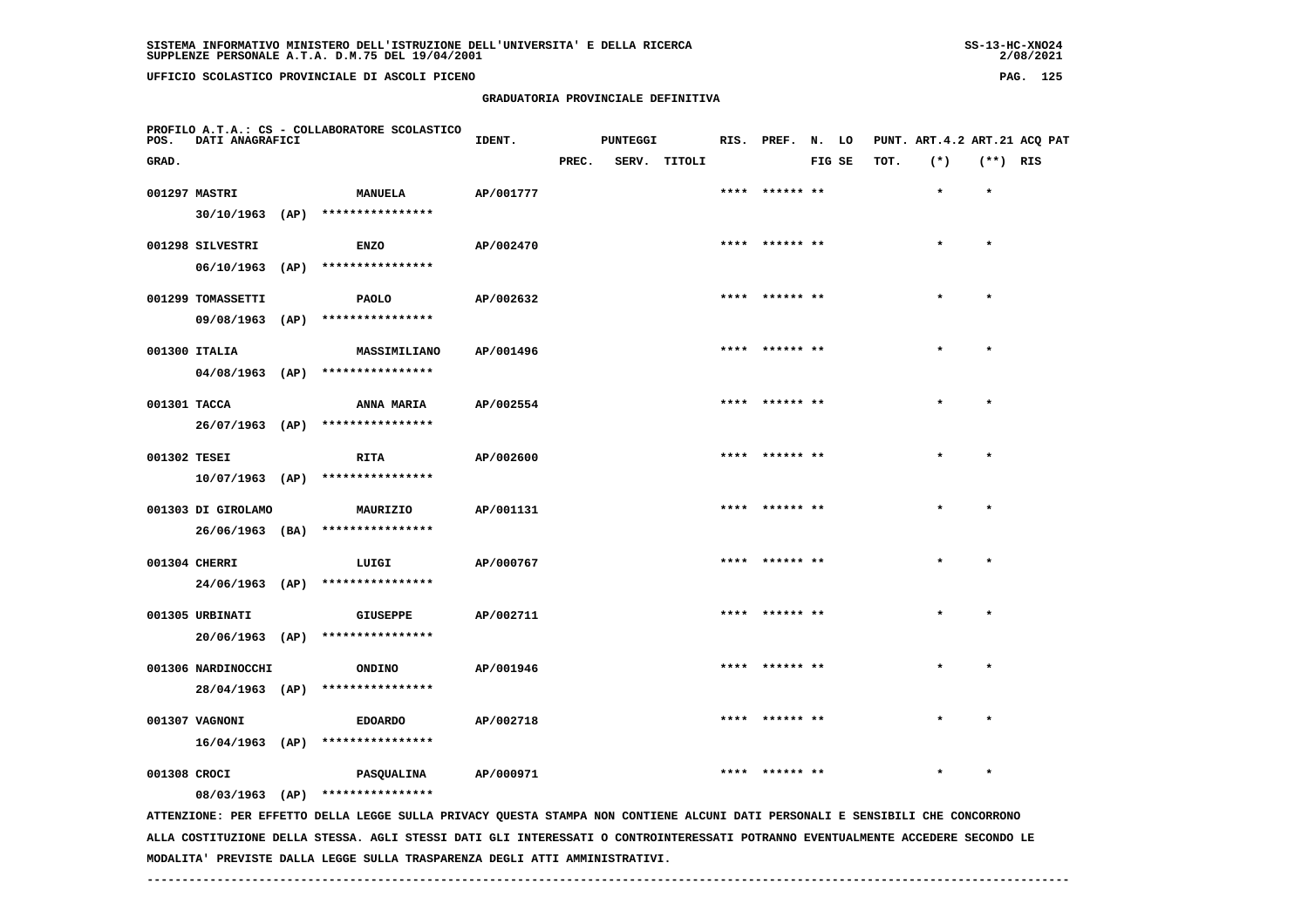| 55-13-ANU4+ |
|-------------|
| 2/08/2021   |

| POS.         | DATI ANAGRAFICI    | PROFILO A.T.A.: CS - COLLABORATORE SCOLASTICO                                                                                 | IDENT.    |       | <b>PUNTEGGI</b> |              |                 |        |      | RIS. PREF. N. LO PUNT. ART.4.2 ART.21 ACQ PAT |            |  |
|--------------|--------------------|-------------------------------------------------------------------------------------------------------------------------------|-----------|-------|-----------------|--------------|-----------------|--------|------|-----------------------------------------------|------------|--|
| GRAD.        |                    |                                                                                                                               |           | PREC. |                 | SERV. TITOLI |                 | FIG SE | TOT. | $(*)$                                         | $(**)$ RIS |  |
|              | 001309 COLONNELLA  | CARLA                                                                                                                         | AP/000901 |       |                 |              | **** ****** **  |        |      | $\star$                                       | $\star$    |  |
|              |                    | 05/03/1963 (AP) ****************                                                                                              |           |       |                 |              |                 |        |      |                                               |            |  |
|              | 001310 PISELLI     | <b>MARINELLA</b>                                                                                                              | AP/002167 |       |                 |              | **** ****** **  |        |      |                                               | $\star$    |  |
|              |                    | 07/02/1963 (AP) ****************                                                                                              |           |       |                 |              |                 |        |      |                                               |            |  |
|              | 001311 PRIORI      | MATILDE                                                                                                                       | AP/002223 |       |                 |              | **** ****** **  |        |      |                                               | $\star$    |  |
|              |                    | 23/01/1963 (AP) ****************                                                                                              |           |       |                 |              |                 |        |      |                                               |            |  |
|              | 001312 MORETTI     | LUIGI                                                                                                                         | AP/001899 |       |                 |              | **** ****** **  |        |      |                                               |            |  |
|              |                    | 18/01/1963 (AP) ****************                                                                                              |           |       |                 |              |                 |        |      |                                               |            |  |
| 001313 TOSTI |                    | <b>IVANA</b>                                                                                                                  | AP/002654 |       |                 |              | **** ****** **  |        |      |                                               | $\star$    |  |
|              |                    | 05/01/1963 (AP) ****************                                                                                              |           |       |                 |              |                 |        |      |                                               |            |  |
|              | 001314 CALVARESI   | LUIGINA                                                                                                                       | AP/000563 |       |                 |              | **** ****** **  |        |      |                                               | $\star$    |  |
|              |                    | 03/01/1963 (AP) ****************                                                                                              |           |       |                 |              |                 |        |      |                                               |            |  |
|              | 001315 MARINI      | <b>FRANCA</b>                                                                                                                 | AP/001703 |       |                 |              | **** ****** **  |        |      |                                               | $\star$    |  |
|              |                    | $13/12/1962$ (AP) ****************                                                                                            |           |       |                 |              |                 |        |      |                                               |            |  |
|              | 001316 DI LODOVICO | <b>MARIA RITA</b>                                                                                                             | AP/001138 |       |                 |              | **** ****** **  |        |      | $\star$                                       | $\star$    |  |
|              |                    | $07/12/1962$ (AP) ****************                                                                                            |           |       |                 |              |                 |        |      |                                               |            |  |
|              | 001317 MANZUTTO    | FRANCA GINA                                                                                                                   | AP/001636 |       |                 |              |                 |        |      |                                               | $\star$    |  |
|              |                    | 24/11/1962 (BG) ****************                                                                                              |           |       |                 |              |                 |        |      |                                               |            |  |
| 001318 MASSI |                    | PATRIZIA                                                                                                                      | AP/001774 |       |                 |              | **** ****** **  |        |      |                                               |            |  |
|              |                    | 14/11/1962 (AP) ****************                                                                                              |           |       |                 |              |                 |        |      |                                               |            |  |
|              | 001319 MARINELLI   | <b>SILVANA</b>                                                                                                                | AP/001697 |       |                 |              | **** ****** **  |        |      | $\star$                                       | $\star$    |  |
|              |                    | $07/11/1962$ (AP) ****************                                                                                            |           |       |                 |              |                 |        |      |                                               |            |  |
|              | 001320 PASQUALI    | <b>STEFANIA</b>                                                                                                               | AP/002067 |       |                 |              | ****  ****** ** |        |      | $\star$                                       | $\star$    |  |
|              |                    | $01/11/1962$ (AP) *****************                                                                                           |           |       |                 |              |                 |        |      |                                               |            |  |
|              |                    | ATTENZIONE: PER EFFETTO DELLA LEGGE SULLA PRIVACY QUESTA STAMPA NON CONTIENE ALCUNI DATI PERSONALI E SENSIBILI CHE CONCORRONO |           |       |                 |              |                 |        |      |                                               |            |  |

 **ALLA COSTITUZIONE DELLA STESSA. AGLI STESSI DATI GLI INTERESSATI O CONTROINTERESSATI POTRANNO EVENTUALMENTE ACCEDERE SECONDO LE MODALITA' PREVISTE DALLA LEGGE SULLA TRASPARENZA DEGLI ATTI AMMINISTRATIVI.**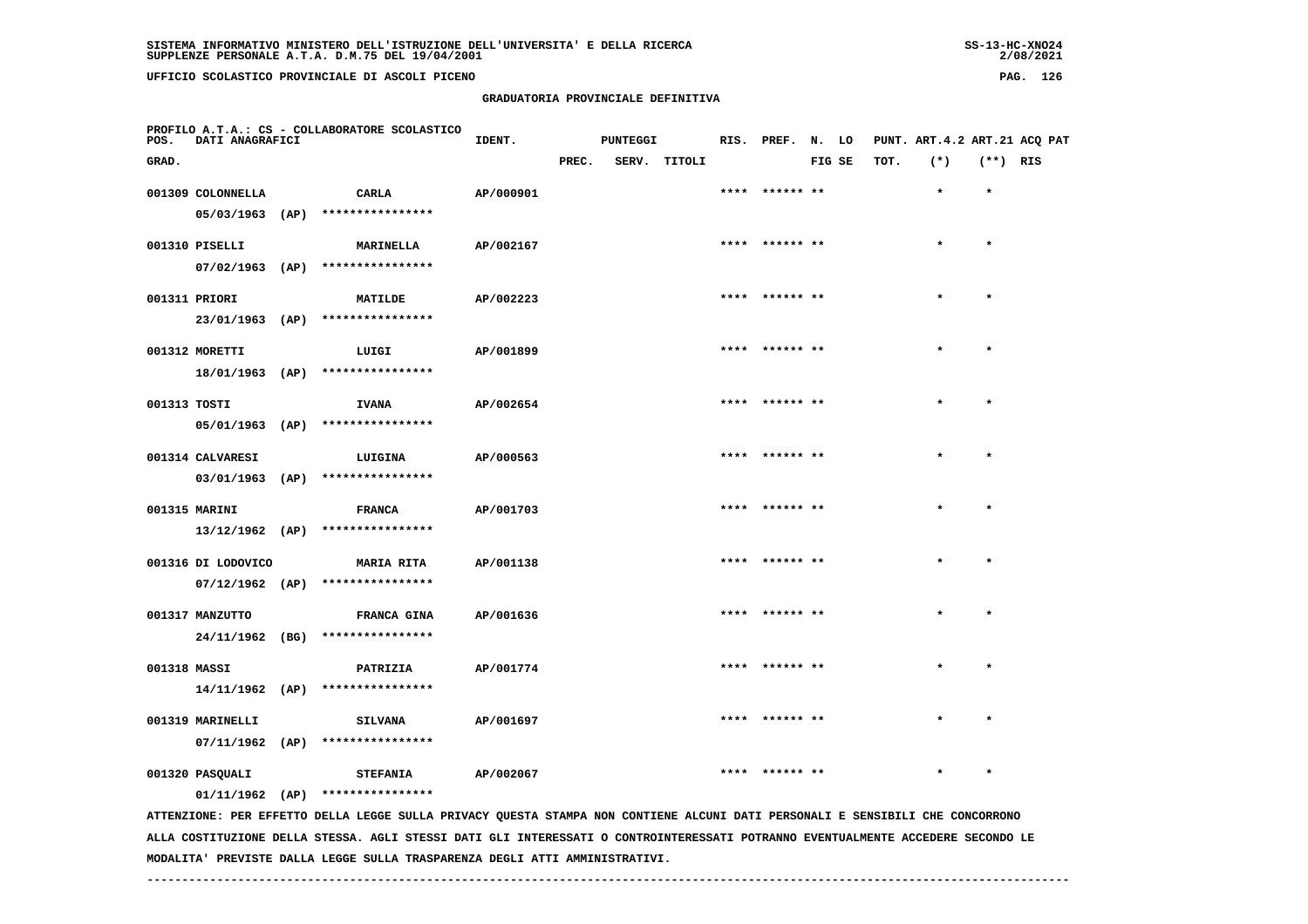# **GRADUATORIA PROVINCIALE DEFINITIVA**

 $2/08/2021$ 

| POS.         | DATI ANAGRAFICI   | PROFILO A.T.A.: CS - COLLABORATORE SCOLASTICO                                                                                 | IDENT.    |       | <b>PUNTEGGI</b> |              | RIS. PREF. N. LO |        |      |         |            | PUNT. ART. 4.2 ART. 21 ACO PAT |
|--------------|-------------------|-------------------------------------------------------------------------------------------------------------------------------|-----------|-------|-----------------|--------------|------------------|--------|------|---------|------------|--------------------------------|
| GRAD.        |                   |                                                                                                                               |           | PREC. |                 | SERV. TITOLI |                  | FIG SE | TOT. | $(*)$   | $(**)$ RIS |                                |
|              | 001321 CICCOLA    | <b>CATIA</b>                                                                                                                  | AP/000799 |       |                 |              | **** ****** **   |        |      | $\star$ | $\star$    |                                |
|              |                   | 18/10/1962 (AP) ****************                                                                                              |           |       |                 |              |                  |        |      |         |            |                                |
|              | 001322 PETRACCI   | LUIGINA                                                                                                                       | AP/002104 |       |                 |              | **** ****** **   |        |      |         | $\star$    |                                |
|              |                   | 11/10/1962 (AP) ****************                                                                                              |           |       |                 |              |                  |        |      |         |            |                                |
| 001323 TIDEI |                   | <b>RAFFAELA</b>                                                                                                               | AP/002613 |       |                 |              | **** ****** **   |        |      |         | $\star$    |                                |
|              |                   | $13/09/1962$ (AP) ****************                                                                                            |           |       |                 |              |                  |        |      |         |            |                                |
|              | 001324 GRANDONI   | <b>ANNA MARIA</b>                                                                                                             | AP/000130 |       |                 |              | **** ****** **   |        |      |         |            |                                |
|              | 08/09/1962 (AP)   | ****************                                                                                                              |           |       |                 |              |                  |        |      |         |            |                                |
|              | 001325 MALLONI    | PINA                                                                                                                          | AP/001613 |       |                 |              | **** ****** **   |        |      |         | $\star$    |                                |
|              | 05/09/1962 (AP)   | ****************                                                                                                              |           |       |                 |              |                  |        |      |         |            |                                |
|              | 001326 DE SANTIS  | <b>EMILIA</b>                                                                                                                 | AP/001079 |       |                 |              |                  |        |      |         |            |                                |
|              | $31/08/1962$ (AP) | ****************                                                                                                              |           |       |                 |              |                  |        |      |         |            |                                |
|              | 001327 MATALUCCI  | <b>MIRELLA</b>                                                                                                                | AP/001780 |       |                 |              | **** ****** **   |        |      |         | $\star$    |                                |
|              |                   | 27/06/1962 (EE) ****************                                                                                              |           |       |                 |              |                  |        |      |         |            |                                |
|              | 001328 MONTOZZI   | <b>EUGENIA</b>                                                                                                                | AP/001882 |       |                 |              | **** ****** **   |        |      |         | $\star$    |                                |
|              |                   | $14/06/1962$ (AP) ****************                                                                                            |           |       |                 |              |                  |        |      |         |            |                                |
|              | 001329 MARCOZZI   | <b>ANTONELLA</b>                                                                                                              | AP/001671 |       |                 |              |                  |        |      |         |            |                                |
|              | 12/06/1962 (AP)   | ****************                                                                                                              |           |       |                 |              |                  |        |      |         |            |                                |
|              | 001330 PERAZZOLI  | <b>DIONISIA</b>                                                                                                               | AP/002088 |       |                 |              | **** ****** **   |        |      | $\star$ | $\star$    |                                |
|              |                   | $25/05/1962$ (AP) *****************                                                                                           |           |       |                 |              |                  |        |      |         |            |                                |
|              | 001331 GESUE'     | <b>CESARINA</b>                                                                                                               | AP/001387 |       |                 |              | **** ****** **   |        |      |         |            |                                |
|              | 24/05/1962 (AP)   | ****************                                                                                                              |           |       |                 |              |                  |        |      |         |            |                                |
|              | 001332 MARROZZINI | <b>GIORGIO</b>                                                                                                                | AP/001736 |       |                 |              |                  |        |      |         |            |                                |
|              |                   | 09/04/1962 (AP) ****************                                                                                              |           |       |                 |              |                  |        |      |         |            |                                |
|              |                   | ATTENZIONE: PER EFFETTO DELLA LEGGE SULLA PRIVACY QUESTA STAMPA NON CONTIENE ALCUNI DATI PERSONALI E SENSIBILI CHE CONCORRONO |           |       |                 |              |                  |        |      |         |            |                                |

 **ALLA COSTITUZIONE DELLA STESSA. AGLI STESSI DATI GLI INTERESSATI O CONTROINTERESSATI POTRANNO EVENTUALMENTE ACCEDERE SECONDO LE MODALITA' PREVISTE DALLA LEGGE SULLA TRASPARENZA DEGLI ATTI AMMINISTRATIVI.**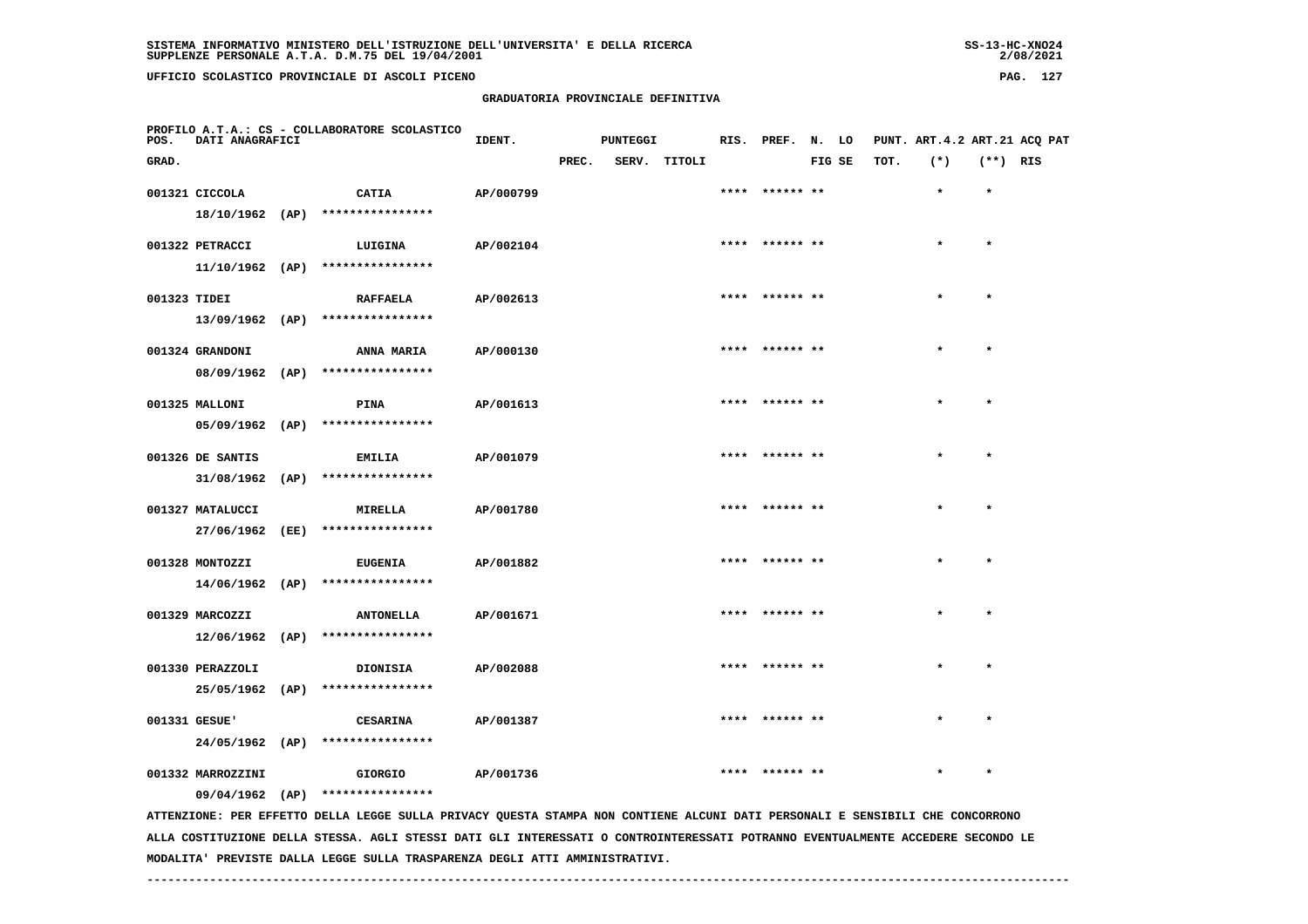| UFFICIO SCOLASTICO PROVINCIALE DI ASCOLI PICENO | PAG. | 128 |
|-------------------------------------------------|------|-----|
| GRADUATORIA PROVINCIALE DEFINITIVA              |      |     |

| POS.         | DATI ANAGRAFICI             | PROFILO A.T.A.: CS - COLLABORATORE SCOLASTICO                                                                                                                     | IDENT.    |       | <b>PUNTEGGI</b> |              | RIS. PREF. N. LO |        |      | PUNT. ART.4.2 ART.21 ACQ PAT |            |  |
|--------------|-----------------------------|-------------------------------------------------------------------------------------------------------------------------------------------------------------------|-----------|-------|-----------------|--------------|------------------|--------|------|------------------------------|------------|--|
| GRAD.        |                             |                                                                                                                                                                   |           | PREC. |                 | SERV. TITOLI |                  | FIG SE | TOT. | $(*)$                        | $(**)$ RIS |  |
|              | 001333 COSTANTINI           | <b>GRAZIELLA</b>                                                                                                                                                  | AP/000949 |       |                 |              | **** ****** **   |        |      | $\star$                      | $\star$    |  |
|              |                             | 08/04/1962 (AP) ****************                                                                                                                                  |           |       |                 |              |                  |        |      |                              |            |  |
| 001334 FEBI  |                             | PIA                                                                                                                                                               | AP/001243 |       |                 |              | **** ****** **   |        |      |                              | $\star$    |  |
|              | $08/04/1962$ (AP)           | ****************                                                                                                                                                  |           |       |                 |              |                  |        |      |                              |            |  |
|              | 001335 PAVONI               | GIORGIO                                                                                                                                                           | AP/002079 |       |                 |              | **** ****** **   |        |      | $\star$                      | $\star$    |  |
|              |                             | 12/02/1962 (AP) ****************                                                                                                                                  |           |       |                 |              |                  |        |      |                              |            |  |
|              | 001336 PETROCCHI            | LUIGI                                                                                                                                                             | AP/002113 |       |                 |              | **** ****** **   |        |      |                              | $\star$    |  |
|              |                             | 17/01/1962 (AP) ****************                                                                                                                                  |           |       |                 |              |                  |        |      |                              |            |  |
|              | 001337 GABRIELLI IANNACCONE | <b>SANDRA</b>                                                                                                                                                     | AP/001355 |       |                 |              | **** ****** **   |        |      |                              |            |  |
|              |                             | 13/01/1962 (AP) ****************                                                                                                                                  |           |       |                 |              |                  |        |      |                              |            |  |
|              | 001338 D ANGELO             | <b>GIUSEPPE</b>                                                                                                                                                   | AP/001002 |       |                 |              | **** ****** **   |        |      | $\star$                      | $\star$    |  |
|              | 11/01/1962 (AP)             | ****************                                                                                                                                                  |           |       |                 |              |                  |        |      |                              |            |  |
|              | 001339 MAZZONE              | ADA                                                                                                                                                               | AP/001808 |       |                 |              | **** ****** **   |        |      |                              | $\star$    |  |
|              |                             | 05/01/1962 (AV) ****************                                                                                                                                  |           |       |                 |              |                  |        |      |                              |            |  |
| 001340 MIOLI |                             | TERESA                                                                                                                                                            | AP/001859 |       |                 |              | **** ****** **   |        |      |                              | $\star$    |  |
|              | $03/01/1962$ (AP)           | ****************                                                                                                                                                  |           |       |                 |              |                  |        |      |                              |            |  |
|              | 001341 MARCHETTI            | <b>ROSELLA</b>                                                                                                                                                    | AP/001657 |       |                 |              | **** ****** **   |        |      |                              | $\star$    |  |
|              |                             | 25/12/1961 (AP) ****************                                                                                                                                  |           |       |                 |              |                  |        |      |                              |            |  |
|              | 001342 TOMASSETTI           | LUANA                                                                                                                                                             | AP/002629 |       |                 |              |                  |        |      |                              |            |  |
|              |                             | 25/12/1961 (AP) ****************                                                                                                                                  |           |       |                 |              |                  |        |      |                              |            |  |
|              |                             |                                                                                                                                                                   |           |       |                 |              | **** ****** **   |        |      |                              |            |  |
| 001343 LEONI |                             | <b>DORIANO</b><br>$10/12/1961$ (AP) ****************                                                                                                              | AP/001535 |       |                 |              |                  |        |      |                              |            |  |
|              |                             |                                                                                                                                                                   |           |       |                 |              |                  |        |      |                              |            |  |
|              | 001344 SMERILLI             | ADRIANO                                                                                                                                                           | AP/002493 |       |                 |              |                  |        |      |                              |            |  |
|              |                             | 06/12/1961 (AP) ****************<br>ATTENZIONE: PER EFFETTO DELLA LEGGE SULLA PRIVACY QUESTA STAMPA NON CONTIENE ALCUNI DATI PERSONALI E SENSIBILI CHE CONCORRONO |           |       |                 |              |                  |        |      |                              |            |  |

 **ALLA COSTITUZIONE DELLA STESSA. AGLI STESSI DATI GLI INTERESSATI O CONTROINTERESSATI POTRANNO EVENTUALMENTE ACCEDERE SECONDO LE MODALITA' PREVISTE DALLA LEGGE SULLA TRASPARENZA DEGLI ATTI AMMINISTRATIVI.**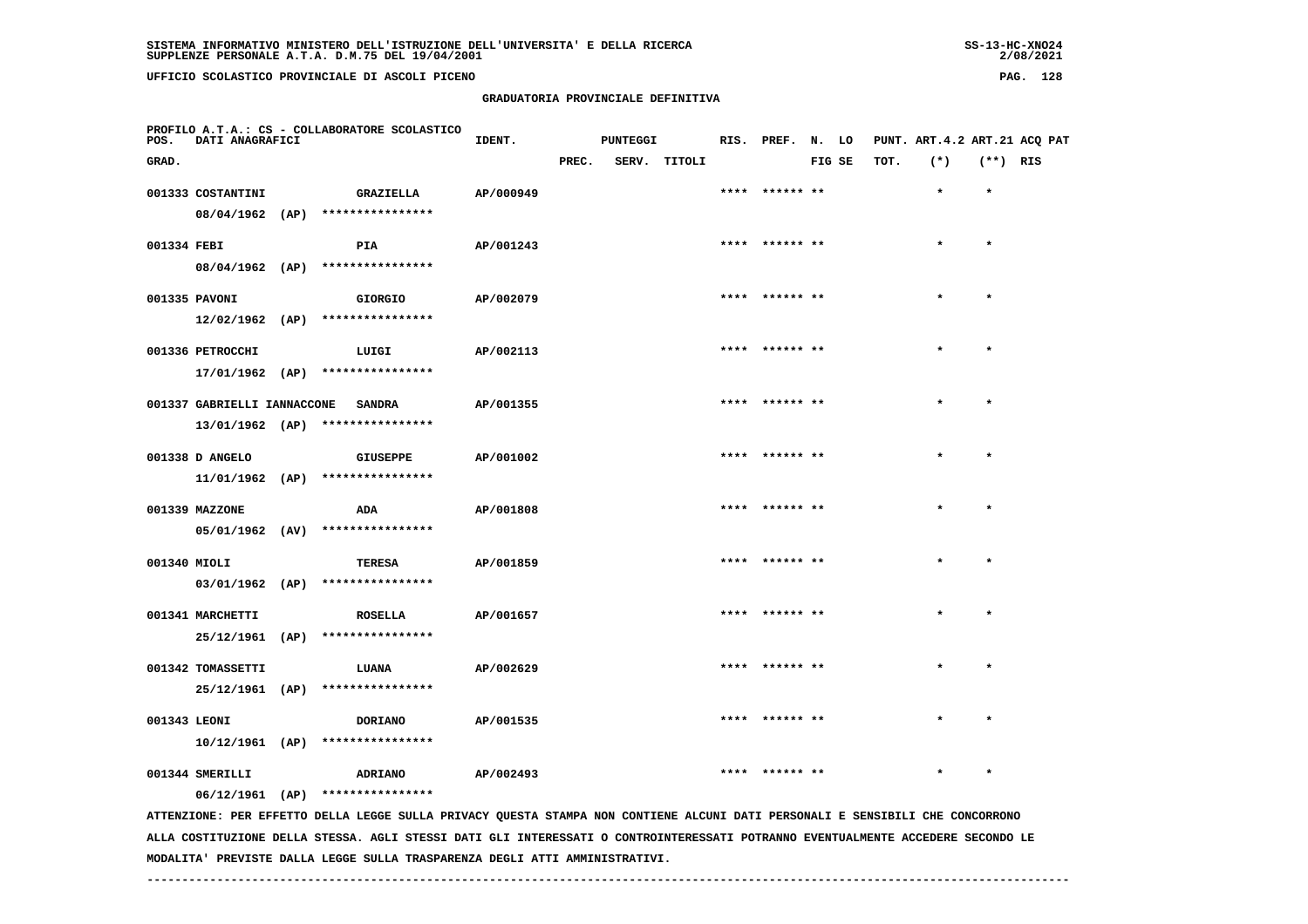**UFFICIO SCOLASTICO PROVINCIALE DI ASCOLI PICENO PAG. 129**

# **GRADUATORIA PROVINCIALE DEFINITIVA**

| rag.<br>__<br>$\sim$ | ∸ |
|----------------------|---|
|                      |   |
|                      |   |
|                      |   |

| POS.         | DATI ANAGRAFICI   |      | PROFILO A.T.A.: CS - COLLABORATORE SCOLASTICO | IDENT.    |       | <b>PUNTEGGI</b> |              | RIS. PREF. N. LO |        |      | PUNT. ART.4.2 ART.21 ACQ PAT |            |  |
|--------------|-------------------|------|-----------------------------------------------|-----------|-------|-----------------|--------------|------------------|--------|------|------------------------------|------------|--|
| GRAD.        |                   |      |                                               |           | PREC. |                 | SERV. TITOLI |                  | FIG SE | TOT. | $(*)$                        | $(**)$ RIS |  |
|              | 001345 BALESTRA   |      | MARIA ENRIQUETA AP/000389                     |           |       |                 |              | **** ****** **   |        |      | $\star$                      | $\star$    |  |
|              | 02/12/1961 (EE)   |      | ****************                              |           |       |                 |              |                  |        |      |                              |            |  |
|              | 001346 DI MATTIA  |      | GIUSEPPINA                                    | AP/000115 |       |                 |              | **** ****** **   |        |      | $\star$                      | $\star$    |  |
|              | 25/11/1961 (AP)   |      | ****************                              |           |       |                 |              |                  |        |      |                              |            |  |
|              | 001347 BAFFONI    |      | <b>ETTORE</b>                                 | AP/000375 |       |                 |              | **** ****** **   |        |      | $\star$                      | $\star$    |  |
|              |                   |      | 16/11/1961 (AP) ****************              |           |       |                 |              |                  |        |      |                              |            |  |
| 001348 ROSSI |                   |      | <b>ANGELA</b>                                 | AP/002320 |       |                 |              | **** ****** **   |        |      | $\star$                      | $\star$    |  |
|              |                   |      | 17/10/1961 (AP) ****************              |           |       |                 |              |                  |        |      |                              |            |  |
|              | 001349 TAMBURRINI |      | LUCIANO                                       | AP/002570 |       |                 |              | **** ****** **   |        |      | $\star$                      | $\star$    |  |
|              |                   |      | 14/09/1961 (AP) ****************              |           |       |                 |              |                  |        |      |                              |            |  |
|              | 001350 RUZZETTA   |      | <b>RENZO</b>                                  | AP/002352 |       |                 |              | **** ****** **   |        |      |                              |            |  |
|              | $05/09/1961$ (AP) |      | ****************                              |           |       |                 |              |                  |        |      |                              |            |  |
|              | 001351 GIORDANI   |      | <b>MARIELLA</b>                               | AP/001422 |       |                 |              | **** ****** **   |        |      | $\star$                      | $\star$    |  |
|              | $04/09/1961$ (AP) |      | ****************                              |           |       |                 |              |                  |        |      |                              |            |  |
|              | 001352 CALVARESI  |      | OLGA MARY                                     | AP/000564 |       |                 |              | **** ****** **   |        |      | $\star$                      | $\star$    |  |
|              | 01/09/1961        | (EE) | ****************                              |           |       |                 |              |                  |        |      |                              |            |  |
|              | 001353 TOMASSINI  |      | MAURIZIO                                      | AP/002638 |       |                 |              | **** ****** **   |        |      |                              | $\star$    |  |
|              | 05/08/1961 (AP)   |      | ****************                              |           |       |                 |              |                  |        |      |                              |            |  |
|              | 001354 IPPOLITI   |      | <b>GENOVEFFA</b>                              | AP/001490 |       |                 |              |                  |        |      |                              | $\star$    |  |
|              | 29/07/1961 (AP)   |      | ****************                              |           |       |                 |              |                  |        |      |                              |            |  |
|              | 001355 CAVALLETTI |      | CINZIA                                        | AP/000727 |       |                 |              | **** ****** **   |        |      |                              | $\star$    |  |
|              | 20/07/1961 (AP)   |      | ****************                              |           |       |                 |              |                  |        |      |                              |            |  |
|              | 001356 MECOZZI    |      | <b>SILVANO</b>                                | AP/001815 |       |                 |              | **** ****** **   |        |      |                              | $\star$    |  |
|              |                   |      | 11/07/1961 (AP) ****************              |           |       |                 |              |                  |        |      |                              |            |  |

 **ATTENZIONE: PER EFFETTO DELLA LEGGE SULLA PRIVACY QUESTA STAMPA NON CONTIENE ALCUNI DATI PERSONALI E SENSIBILI CHE CONCORRONO ALLA COSTITUZIONE DELLA STESSA. AGLI STESSI DATI GLI INTERESSATI O CONTROINTERESSATI POTRANNO EVENTUALMENTE ACCEDERE SECONDO LE MODALITA' PREVISTE DALLA LEGGE SULLA TRASPARENZA DEGLI ATTI AMMINISTRATIVI.**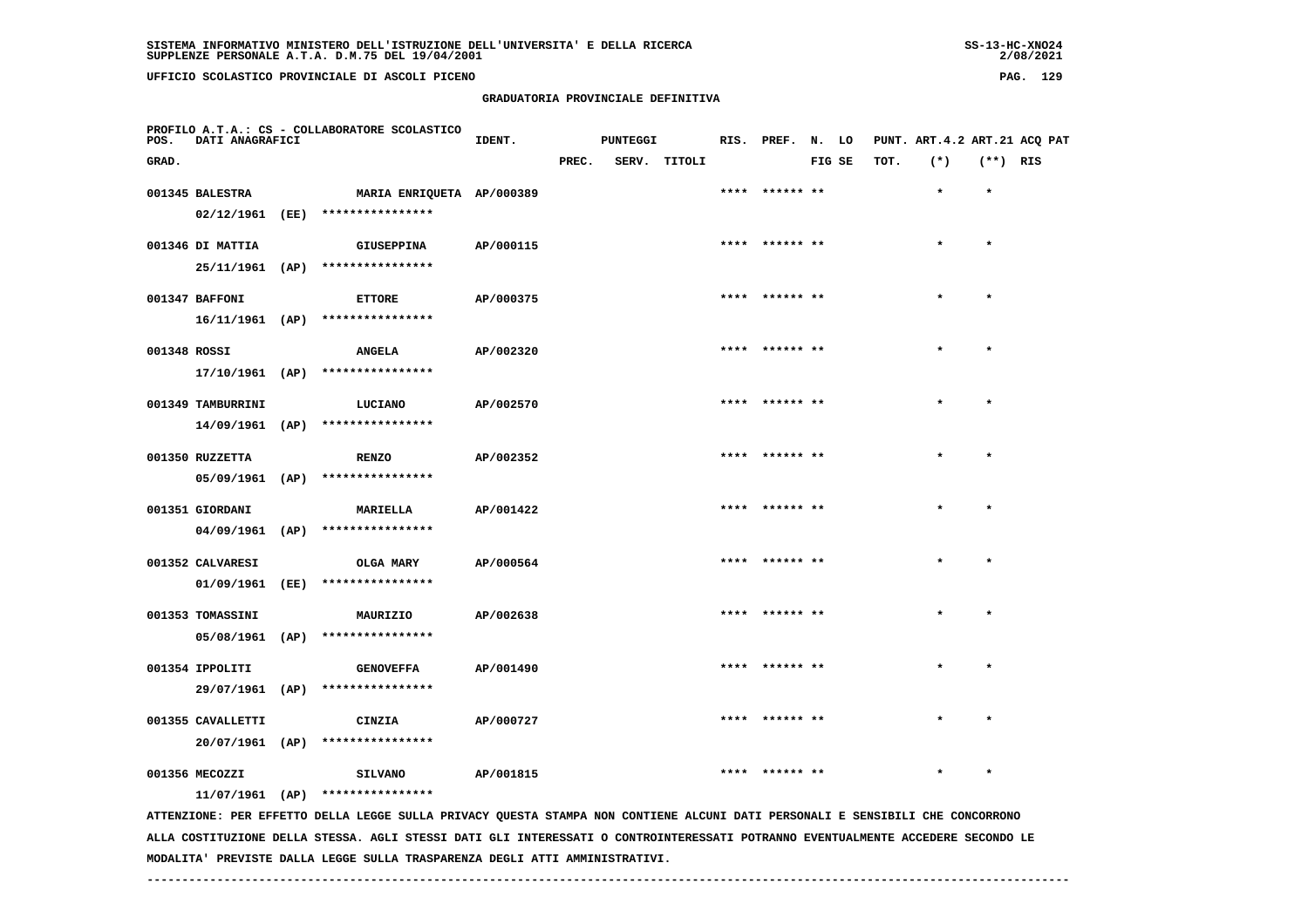2/08/2021

 **PROFILO A.T.A.: CS - COLLABORATORE SCOLASTICOIDENT.** PUNTEGGI RIS. PREF. N. LO PUNT. ART.4.2 ART.21 ACQ PAT  **GRAD. PREC. SERV. TITOLI FIG SE TOT. (\*) (\*\*) RIS 001357 LAURENZI GIUSEPPE AP/001521 \*\*\*\* \*\*\*\*\*\* \*\* \* \* 04/06/1961 (AP) \*\*\*\*\*\*\*\*\*\*\*\*\*\*\*\* 001358 DE ANGELIS SPERANDINA AP/000110 \*\*\*\* \*\*\*\*\*\* \*\* \* \* 29/05/1961 (AP) \*\*\*\*\*\*\*\*\*\*\*\*\*\*\*\* 001359 BRANDIMARTI MARIO AP/000512 \*\*\*\* \*\*\*\*\*\* \*\* \* \* 07/05/1961 (EE) \*\*\*\*\*\*\*\*\*\*\*\*\*\*\*\* 001360 RAMINI ALFONSO AP/002254 \*\*\*\* \*\*\*\*\*\* \*\* \* \* 28/04/1961 (AP) \*\*\*\*\*\*\*\*\*\*\*\*\*\*\*\* 001361 MONTI GIOVANNA AP/001879 \*\*\*\* \*\*\*\*\*\* \*\* \* \* 17/04/1961 (AP) \*\*\*\*\*\*\*\*\*\*\*\*\*\*\*\* 001362 FEDERICI PATRIZIA AP/001250 \*\*\*\* \*\*\*\*\*\* \*\* \* \* 11/04/1961 (AP) \*\*\*\*\*\*\*\*\*\*\*\*\*\*\*\***001363 MESSINA **BERMANA** AP/001836 \*\*\*\* \*\*\*\*\*\* \*\* \* \* \* \* \*  **07/04/1961 (EE) \*\*\*\*\*\*\*\*\*\*\*\*\*\*\*\* 001364 SEGHETTI PASQUALE AP/002439 \*\*\*\* \*\*\*\*\*\* \*\* \* \* 02/04/1961 (AP) \*\*\*\*\*\*\*\*\*\*\*\*\*\*\*\* 001365 GIORDANI CARLO AP/001421 \*\*\*\* \*\*\*\*\*\* \*\* \* \* 27/03/1961 (AP) \*\*\*\*\*\*\*\*\*\*\*\*\*\*\*\* 001366 MINNUCCI LUIGI AP/001858 \*\*\*\* \*\*\*\*\*\* \*\* \* \* 05/03/1961 (AP) \*\*\*\*\*\*\*\*\*\*\*\*\*\*\*\* 001367 ISIDORI SIMONETTA AP/001495 \*\*\*\* \*\*\*\*\*\* \*\* \* \* 20/02/1961 (AP) \*\*\*\*\*\*\*\*\*\*\*\*\*\*\*\***001368 PASSALACQUA **MARIA LETIZIA AP/002074** \*\*\*\*\* \*\*\*\*\*\*\*\* \*\* \*\*\*\* \*\* \*\* \*\* \*\* \*  **11/02/1961 (AN) \*\*\*\*\*\*\*\*\*\*\*\*\*\*\*\* ATTENZIONE: PER EFFETTO DELLA LEGGE SULLA PRIVACY QUESTA STAMPA NON CONTIENE ALCUNI DATI PERSONALI E SENSIBILI CHE CONCORRONO**

 **ALLA COSTITUZIONE DELLA STESSA. AGLI STESSI DATI GLI INTERESSATI O CONTROINTERESSATI POTRANNO EVENTUALMENTE ACCEDERE SECONDO LE MODALITA' PREVISTE DALLA LEGGE SULLA TRASPARENZA DEGLI ATTI AMMINISTRATIVI.**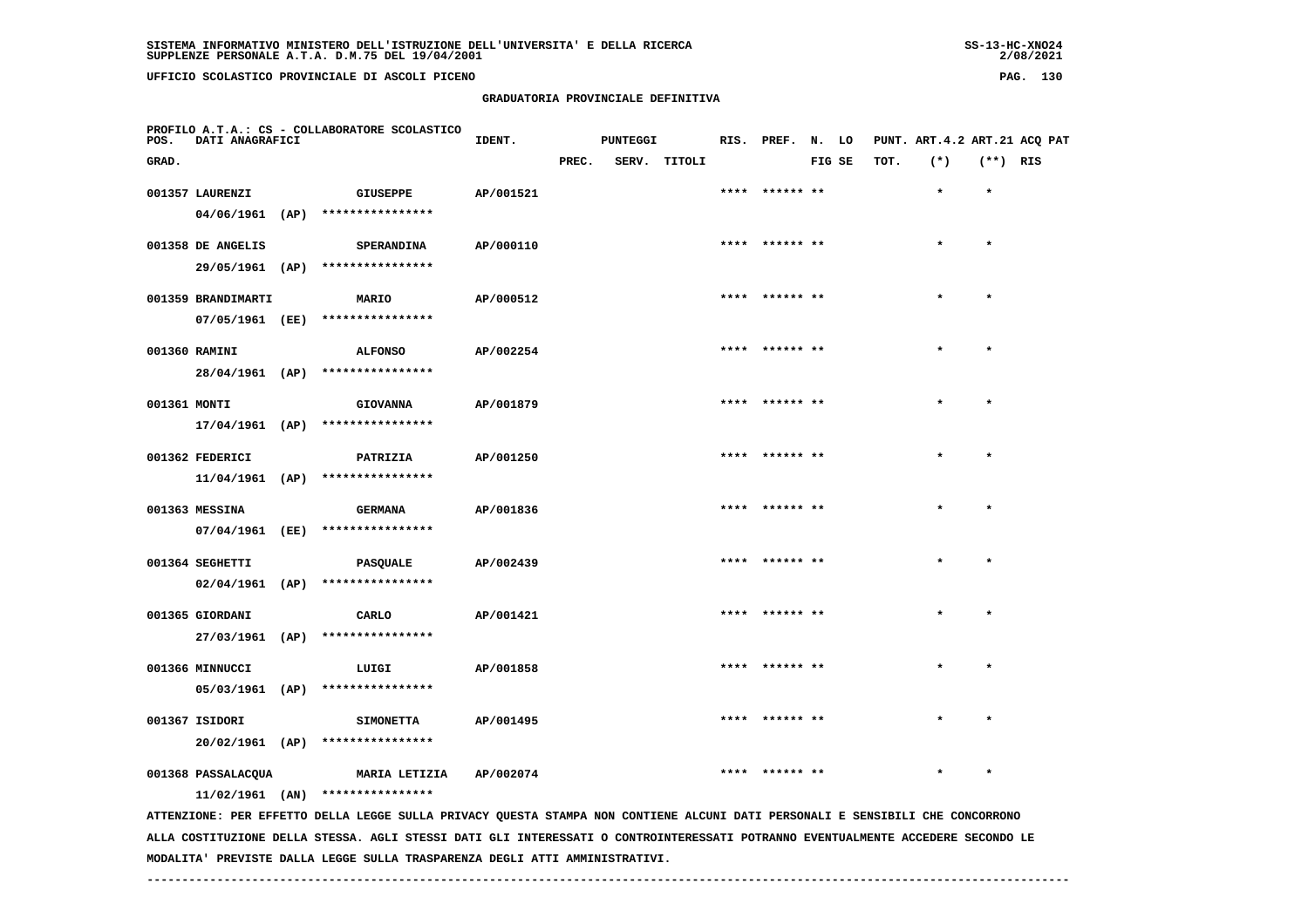**UFFICIO SCOLASTICO PROVINCIALE DI ASCOLI PICENO PAG. 131**

#### **GRADUATORIA PROVINCIALE DEFINITIVA**

| PROFILO A.T.A.: CS - COLLABORATORE SCOLASTICO |       |                          |      |          |               |    |              |                              |         |           |  |
|-----------------------------------------------|-------|--------------------------|------|----------|---------------|----|--------------|------------------------------|---------|-----------|--|
| POS.<br>DATI<br>ANAGRAFICI                    | IDENT | PUNTEGGI                 | RIS. | PREF. N. |               | LO |              | PUNT. ART.4.2 ART.21 ACO PAT |         |           |  |
| $\sqrt{2}$                                    | מהתחת | 5557<br>$m + m \wedge r$ |      |          | <b>BIO</b> CR |    | $m \wedge m$ | ۰ سه ۲                       | $1 + 1$ | $P^{\pi}$ |  |

| GRAD.        |                   |                                                  |           | PREC. | SERV. TITOLI |                | FIG SE | TOT. | $(*)$     | $(**)$ RIS |  |
|--------------|-------------------|--------------------------------------------------|-----------|-------|--------------|----------------|--------|------|-----------|------------|--|
|              | 001369 PROPERZI   | <b>MARINA</b>                                    | AP/002226 |       |              | **** ****** ** |        |      | $\star$   | $\star$    |  |
|              |                   | $01/02/1961$ (AP) *****************              |           |       |              |                |        |      |           |            |  |
|              | 001370 ORSOLINI   | <b>BASILIO CESARE</b>                            | AP/001992 |       |              | **** ****** ** |        |      | $\star$   | $\star$    |  |
|              |                   | 13/01/1961 (AP) ****************                 |           |       |              |                |        |      |           |            |  |
|              | 001371 ANGELETTI  | ANGELA MARIA                                     | AP/000287 |       |              | **** ****** ** |        |      | $\star$   | $\star$    |  |
|              |                   | 08/01/1961 (AP) ****************                 |           |       |              |                |        |      |           |            |  |
|              |                   |                                                  |           |       |              | **** ****** ** |        |      | $\star$   | $\star$    |  |
|              | 001372 MIGLIORI   | ALESSANDRA<br>$01/01/1961$ (AP) **************** | AP/001845 |       |              |                |        |      |           |            |  |
|              |                   |                                                  |           |       |              |                |        |      |           |            |  |
| 001373 SPECA |                   | ALDO                                             | AP/002506 |       |              | **** ****** ** |        |      | $\star$   | $\star$    |  |
|              |                   | 16/12/1960 (AP) ****************                 |           |       |              |                |        |      |           |            |  |
|              | 001374 PIGNOTTI   | TIZIANA                                          | AP/002162 |       |              | **** ****** ** |        |      | $\star$   | $\star$    |  |
|              |                   | $04/12/1960$ (AP) ****************               |           |       |              |                |        |      |           |            |  |
|              | 001375 CAMILLI    | LOLITA                                           | AP/000580 |       |              | **** ****** ** |        |      | $\bullet$ | $\star$    |  |
|              | 22/11/1960 (AP)   | ****************                                 |           |       |              |                |        |      |           |            |  |
|              | 001376 CARUCCI    | ANGELA PIA                                       | AP/000688 |       |              | **** ****** ** |        |      | $\star$   | $\star$    |  |
|              |                   | 16/11/1960 (TE) ****************                 |           |       |              |                |        |      |           |            |  |
| 001377 TESTA |                   | LUIGINA                                          | AP/002604 |       |              | **** ****** ** |        |      | $\bullet$ | $\star$    |  |
|              |                   | $14/11/1960$ (AP) ****************               |           |       |              |                |        |      |           |            |  |
|              | 001378 AURICCHIO  | <b>FRANCO</b>                                    | AP/000369 |       |              | **** ****** ** |        |      | $\star$   | $\star$    |  |
|              | $07/11/1960$ (AQ) | ****************                                 |           |       |              |                |        |      |           |            |  |
|              |                   |                                                  |           |       |              |                |        |      |           |            |  |
|              | 001379 PANICHI    | <b>MARILENA</b>                                  | AP/002039 |       |              | **** ****** ** |        |      | $\star$   | $\star$    |  |
|              | 06/11/1960 (AP)   | ****************                                 |           |       |              |                |        |      |           |            |  |
| 001380 PACI  |                   | TIZIANA                                          | AP/001999 |       |              | **** ****** ** |        |      | $\star$   | $\star$    |  |
|              | $02/11/1960$ (AP) | ****************                                 |           |       |              |                |        |      |           |            |  |

 **ATTENZIONE: PER EFFETTO DELLA LEGGE SULLA PRIVACY QUESTA STAMPA NON CONTIENE ALCUNI DATI PERSONALI E SENSIBILI CHE CONCORRONO ALLA COSTITUZIONE DELLA STESSA. AGLI STESSI DATI GLI INTERESSATI O CONTROINTERESSATI POTRANNO EVENTUALMENTE ACCEDERE SECONDO LE MODALITA' PREVISTE DALLA LEGGE SULLA TRASPARENZA DEGLI ATTI AMMINISTRATIVI.**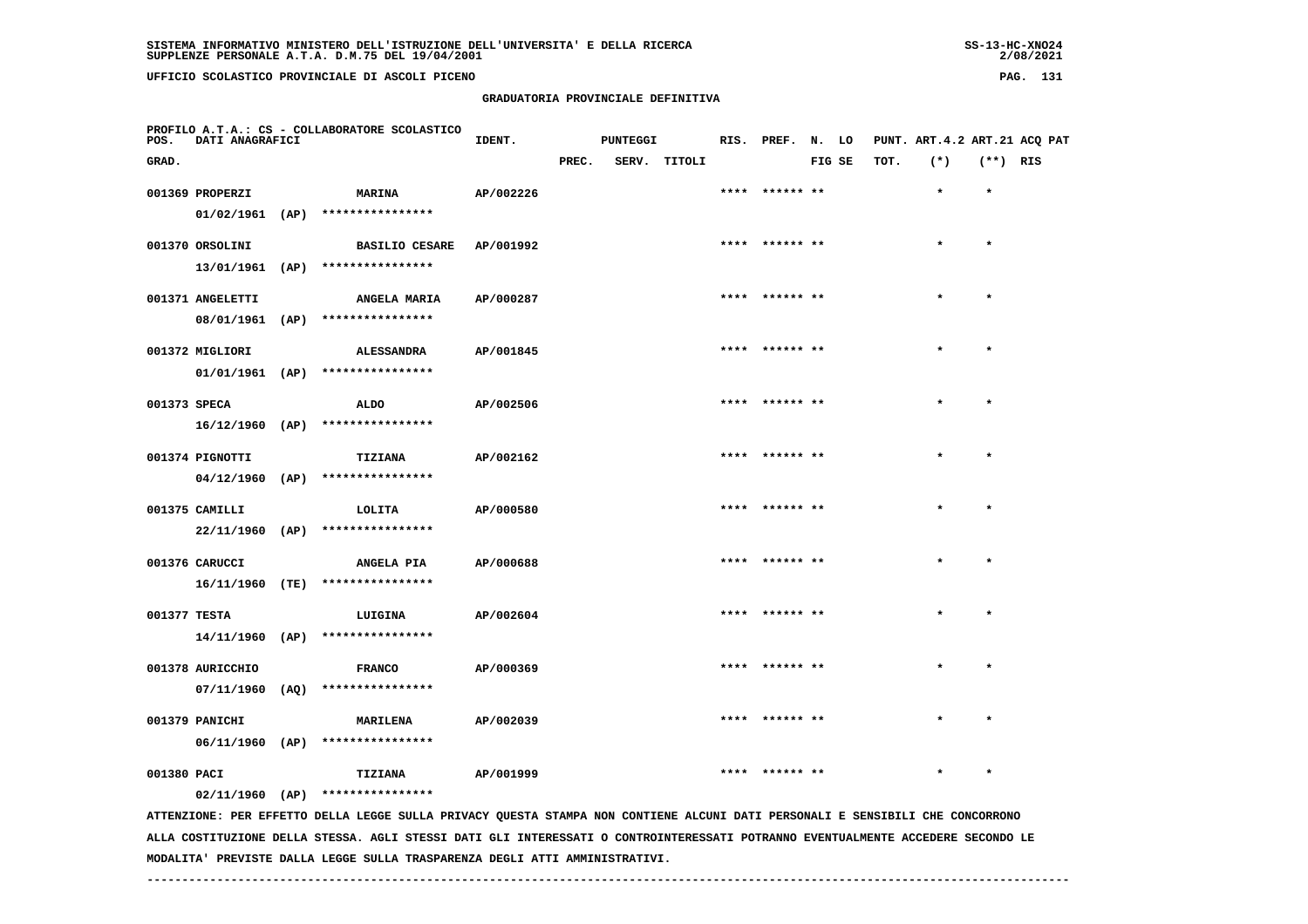# **GRADUATORIA PROVINCIALE DEFINITIVA**

 $2/08/2021$ 

| POS.         | DATI ANAGRAFICI   | PROFILO A.T.A.: CS - COLLABORATORE SCOLASTICO                                                                                 | IDENT.    |       | <b>PUNTEGGI</b> |              | RIS. PREF. N. LO |        |      | PUNT. ART. 4.2 ART. 21 ACQ PAT |            |  |
|--------------|-------------------|-------------------------------------------------------------------------------------------------------------------------------|-----------|-------|-----------------|--------------|------------------|--------|------|--------------------------------|------------|--|
| GRAD.        |                   |                                                                                                                               |           | PREC. |                 | SERV. TITOLI |                  | FIG SE | TOT. | $(*)$                          | $(**)$ RIS |  |
|              | 001381 VAGNONI    | <b>BERNARDO</b>                                                                                                               | AP/002716 |       |                 |              | **** ****** **   |        |      | $\star$                        | $\star$    |  |
|              | $24/09/1960$ (AP) | ****************                                                                                                              |           |       |                 |              |                  |        |      |                                |            |  |
|              | 001382 ROGANI     | <b>DANIELA</b>                                                                                                                | AP/002290 |       |                 |              | **** ****** **   |        |      | $\star$                        | $\star$    |  |
|              |                   | 13/09/1960 (AP) ****************                                                                                              |           |       |                 |              |                  |        |      |                                |            |  |
|              | 001383 MARUCCI    | VINCENZINA                                                                                                                    | AP/001747 |       |                 |              |                  |        |      |                                | $\star$    |  |
|              |                   | $18/08/1960$ (AP) ****************                                                                                            |           |       |                 |              |                  |        |      |                                |            |  |
| 001384 FANO  |                   | <b>GLORIA</b>                                                                                                                 | AP/001225 |       |                 |              |                  |        |      |                                |            |  |
|              | $12/08/1960$ (AP) | ****************                                                                                                              |           |       |                 |              |                  |        |      |                                |            |  |
|              | 001385 FERRACUTI  | <b>ASSUNTA</b>                                                                                                                | AP/001268 |       |                 |              | **** ****** **   |        |      | $\bullet$                      | $\bullet$  |  |
|              | $22/07/1960$ (AP) | ****************                                                                                                              |           |       |                 |              |                  |        |      |                                |            |  |
|              | 001386 LAGALLA    | PATRIZIA                                                                                                                      | AP/001497 |       |                 |              | **** ****** **   |        |      | $\star$                        | $\star$    |  |
|              | $20/07/1960$ (AP) | ****************                                                                                                              |           |       |                 |              |                  |        |      |                                |            |  |
|              | 001387 CECCHI     | GIOVANNI                                                                                                                      | AP/000733 |       |                 |              | **** ****** **   |        |      |                                | $\star$    |  |
|              | 25/06/1960 (AP)   | ****************                                                                                                              |           |       |                 |              |                  |        |      |                                |            |  |
|              | 001388 GRABIOLI   | GIOVANNI                                                                                                                      | AP/001446 |       |                 |              | **** ****** **   |        |      |                                | $\star$    |  |
|              |                   | 15/06/1960 (AP) ****************                                                                                              |           |       |                 |              |                  |        |      |                                |            |  |
| 001389 LAURO |                   | PASQUALINA                                                                                                                    | AP/001526 |       |                 |              | **** ****** **   |        |      |                                | $\star$    |  |
|              |                   | $10/04/1960$ (AP) ****************                                                                                            |           |       |                 |              |                  |        |      |                                |            |  |
|              | 001390 DI LUIGI   | <b>LORIANA</b>                                                                                                                | AP/001141 |       |                 |              | ****  ****** **  |        |      |                                |            |  |
|              |                   | $10/03/1960$ (AP) ****************                                                                                            |           |       |                 |              |                  |        |      |                                |            |  |
|              | 001391 PEROZZI    | PATRIZIO                                                                                                                      | AP/002097 |       |                 |              | **** ****** **   |        |      |                                | $\bullet$  |  |
|              | 08/03/1960 (EE)   | ****************                                                                                                              |           |       |                 |              |                  |        |      |                                |            |  |
|              | 001392 NATUZZI    | LEONARDO                                                                                                                      | AP/001953 |       |                 |              |                  |        |      |                                |            |  |
|              |                   | 07/03/1960 (BA) ****************                                                                                              |           |       |                 |              |                  |        |      |                                |            |  |
|              |                   | ATTENZIONE: PER EFFETTO DELLA LEGGE SULLA PRIVACY QUESTA STAMPA NON CONTIENE ALCUNI DATI PERSONALI E SENSIBILI CHE CONCORRONO |           |       |                 |              |                  |        |      |                                |            |  |

 **ALLA COSTITUZIONE DELLA STESSA. AGLI STESSI DATI GLI INTERESSATI O CONTROINTERESSATI POTRANNO EVENTUALMENTE ACCEDERE SECONDO LE MODALITA' PREVISTE DALLA LEGGE SULLA TRASPARENZA DEGLI ATTI AMMINISTRATIVI.**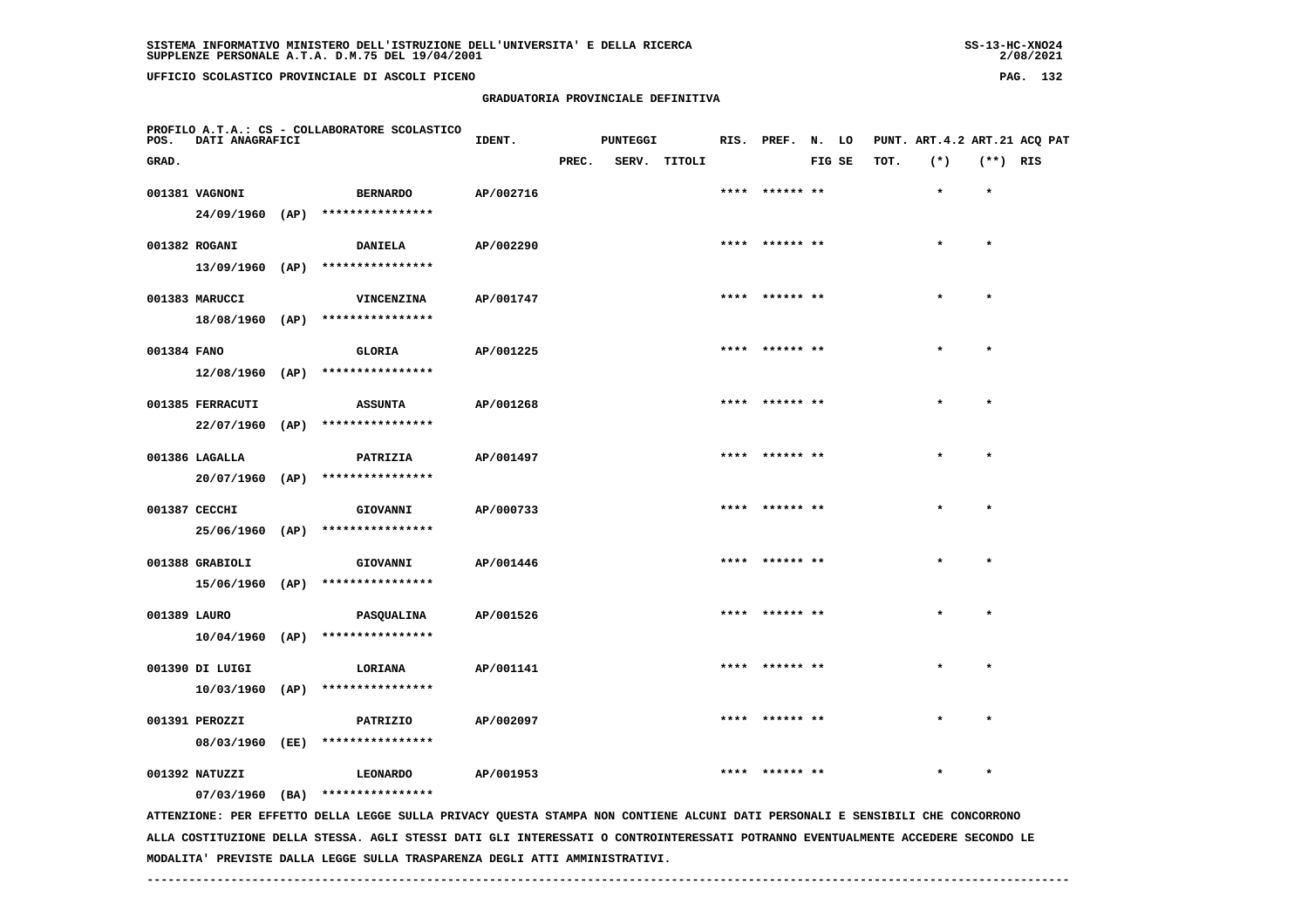# **GRADUATORIA PROVINCIALE DEFINITIVA**

 $2/08/2021$ 

| POS.         | PROFILO A.T.A.: CS - COLLABORATORE SCOLASTICO<br><b>DATI ANAGRAFICI</b> |  |                                                                                                                               | IDENT.<br><b>PUNTEGGI</b> |       |  | RIS. PREF. N. LO |  |                 | PUNT. ART.4.2 ART.21 ACQ PAT |      |         |            |  |
|--------------|-------------------------------------------------------------------------|--|-------------------------------------------------------------------------------------------------------------------------------|---------------------------|-------|--|------------------|--|-----------------|------------------------------|------|---------|------------|--|
| GRAD.        |                                                                         |  |                                                                                                                               |                           | PREC. |  | SERV. TITOLI     |  |                 | FIG SE                       | TOT. | $(*)$   | $(**)$ RIS |  |
|              | 001393 TRAVAGLINI                                                       |  | <b>MARCELLO</b>                                                                                                               | AP/002672                 |       |  |                  |  | **** ****** **  |                              |      | $\star$ | $\star$    |  |
|              |                                                                         |  | 16/02/1960 (AP) ****************                                                                                              |                           |       |  |                  |  |                 |                              |      |         |            |  |
|              | 001394 GIORGI                                                           |  | <b>LUANA</b>                                                                                                                  | AP/001429                 |       |  |                  |  | **** ****** **  |                              |      | $\star$ | $\star$    |  |
|              |                                                                         |  | 14/02/1960 (AP) ****************                                                                                              |                           |       |  |                  |  |                 |                              |      |         |            |  |
|              | 001395 POMPILI                                                          |  | <b>MARINELLA</b>                                                                                                              | AP/002211                 |       |  |                  |  | **** ****** **  |                              |      | $\star$ | $\star$    |  |
|              |                                                                         |  | 13/01/1960 (AP) ****************                                                                                              |                           |       |  |                  |  |                 |                              |      |         |            |  |
|              | 001396 LATINI                                                           |  | <b>SONIA</b>                                                                                                                  | AP/001511                 |       |  |                  |  | **** ****** **  |                              |      |         |            |  |
|              |                                                                         |  | 04/01/1960 (AP) ****************                                                                                              |                           |       |  |                  |  |                 |                              |      |         |            |  |
|              | 001397 DI TULLIO                                                        |  | TIZIANA                                                                                                                       | AP/001161                 |       |  |                  |  | **** ****** **  |                              |      | $\star$ | $\star$    |  |
|              |                                                                         |  | 30/12/1959 (AP) ****************                                                                                              |                           |       |  |                  |  |                 |                              |      |         |            |  |
|              | 001398 BRUNETTI                                                         |  | <b>MARIA STEFANIA</b>                                                                                                         | AP/000523                 |       |  |                  |  | **** ****** **  |                              |      | $\star$ | $\star$    |  |
|              |                                                                         |  | 26/12/1959 (AP) ****************                                                                                              |                           |       |  |                  |  |                 |                              |      |         |            |  |
| 001399 VITA  |                                                                         |  | LUIGI                                                                                                                         | AP/002789                 |       |  |                  |  | **** ****** **  |                              |      |         | $\star$    |  |
|              | $21/12/1959$ (AP)                                                       |  | ****************                                                                                                              |                           |       |  |                  |  |                 |                              |      |         |            |  |
|              | 001400 CIAVARELLA                                                       |  | MICHELE                                                                                                                       | AP/000790                 |       |  |                  |  | **** ****** **  |                              |      | $\star$ | $\star$    |  |
|              |                                                                         |  | 18/12/1959 (FG) ****************                                                                                              |                           |       |  |                  |  |                 |                              |      |         |            |  |
| 001401 BORZI |                                                                         |  | <b>JULIANA</b>                                                                                                                | AP/000498                 |       |  |                  |  |                 |                              |      |         | $\star$    |  |
|              |                                                                         |  | 02/12/1959 (EE) ****************                                                                                              |                           |       |  |                  |  |                 |                              |      |         |            |  |
|              | 001402 PAOLETTI                                                         |  | <b>MARIA</b>                                                                                                                  | AP/002045                 |       |  |                  |  | **** ****** **  |                              |      |         |            |  |
|              |                                                                         |  | $26/11/1959$ (AP) *****************                                                                                           |                           |       |  |                  |  |                 |                              |      |         |            |  |
|              | 001403 CARUSO                                                           |  | <b>DANIELA</b>                                                                                                                | AP/000689                 |       |  |                  |  | ****  ****** ** |                              |      | $\star$ | $\star$    |  |
|              | 13/11/1959 (PG)                                                         |  | ****************                                                                                                              |                           |       |  |                  |  |                 |                              |      |         |            |  |
|              | 001404 SOLLINI                                                          |  | FABRIZIA                                                                                                                      | AP/002496                 |       |  |                  |  | **** ****** **  |                              |      |         | $\star$    |  |
|              |                                                                         |  | 08/11/1959 (AP) ****************                                                                                              |                           |       |  |                  |  |                 |                              |      |         |            |  |
|              |                                                                         |  | ATTENZIONE: PER EFFETTO DELLA LEGGE SULLA PRIVACY QUESTA STAMPA NON CONTIENE ALCUNI DATI PERSONALI E SENSIBILI CHE CONCORRONO |                           |       |  |                  |  |                 |                              |      |         |            |  |

 **ALLA COSTITUZIONE DELLA STESSA. AGLI STESSI DATI GLI INTERESSATI O CONTROINTERESSATI POTRANNO EVENTUALMENTE ACCEDERE SECONDO LE MODALITA' PREVISTE DALLA LEGGE SULLA TRASPARENZA DEGLI ATTI AMMINISTRATIVI.**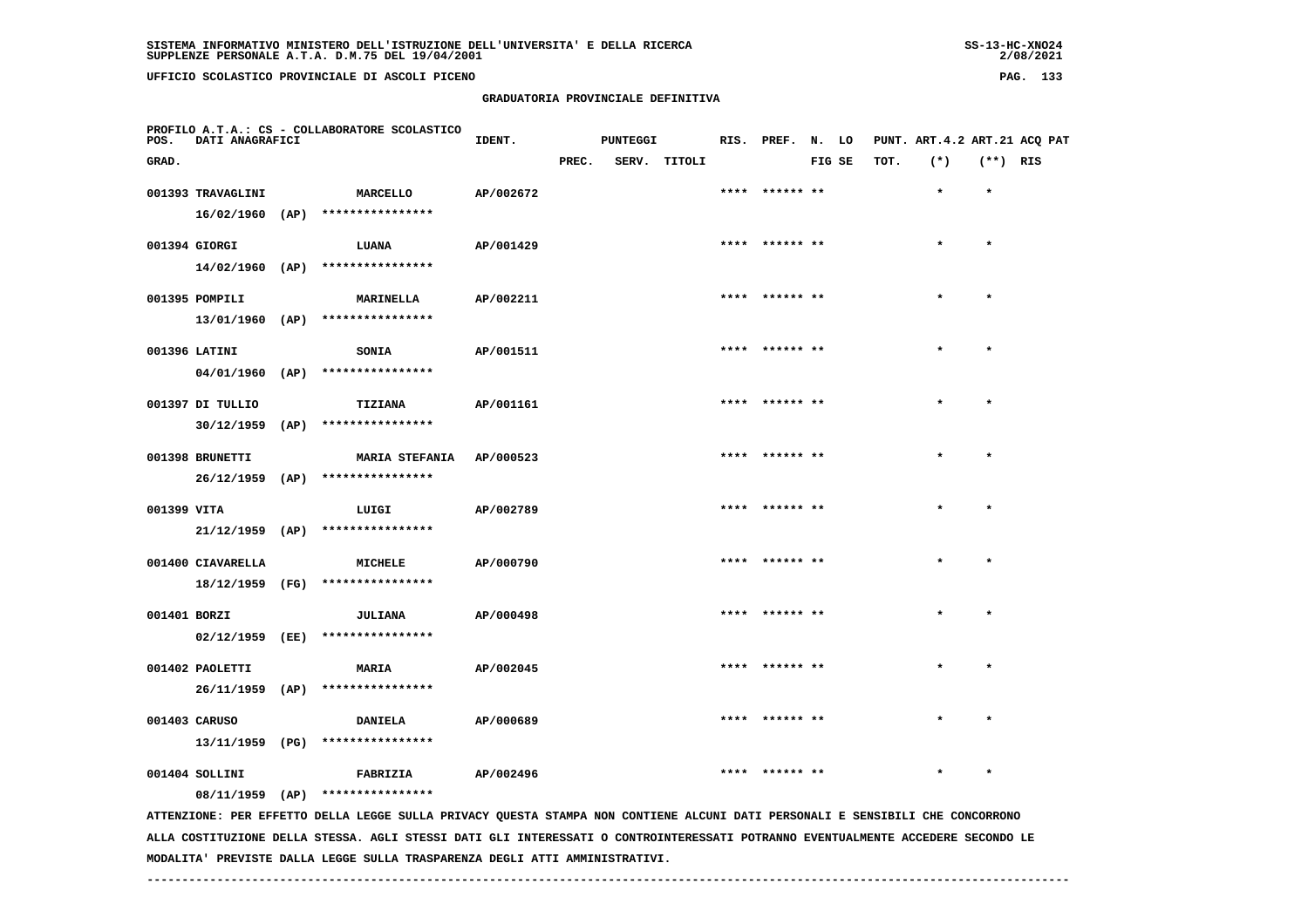**UFFICIO SCOLASTICO PROVINCIALE DI ASCOLI PICENO PAG. 134**

#### **GRADUATORIA PROVINCIALE DEFINITIVA**

| -----<br>__ | ., |
|-------------|----|
|             |    |
|             |    |
|             |    |
|             |    |
|             |    |

| POS.         | PROFILO A.T.A.: CS - COLLABORATORE SCOLASTICO<br><b>DATI ANAGRAFICI</b> |  |                                                                                                                               | IDENT.    |       | <b>PUNTEGGI</b> |              | RIS. PREF. N. LO |        |      |           |            | PUNT. ART.4.2 ART.21 ACQ PAT |
|--------------|-------------------------------------------------------------------------|--|-------------------------------------------------------------------------------------------------------------------------------|-----------|-------|-----------------|--------------|------------------|--------|------|-----------|------------|------------------------------|
| GRAD.        |                                                                         |  |                                                                                                                               |           | PREC. |                 | SERV. TITOLI |                  | FIG SE | TOT. | $(*)$     | $(**)$ RIS |                              |
|              | 001405 CUCCIOLONI                                                       |  | <b>MARIA</b>                                                                                                                  | AP/000976 |       |                 |              |                  |        |      | $\star$   | $\star$    |                              |
|              |                                                                         |  | 16/10/1959 (AP) ****************                                                                                              |           |       |                 |              |                  |        |      |           |            |                              |
|              | 001406 FELICIANI                                                        |  | MARIA CRISTINA AP/001260                                                                                                      |           |       |                 |              | ****  ****** **  |        |      | $\star$   | $\star$    |                              |
|              |                                                                         |  | $11/10/1959$ (AP) ****************                                                                                            |           |       |                 |              |                  |        |      |           |            |                              |
|              | 001407 PARISSI                                                          |  | <b>GIUSEPPINA</b>                                                                                                             | AP/000162 |       |                 |              | **** ****** **   |        |      | $\star$   | $\star$    |                              |
|              |                                                                         |  | 29/08/1959 (AP) ****************                                                                                              |           |       |                 |              |                  |        |      |           |            |                              |
|              | 001408 ACCURTI                                                          |  | <b>MARIA TERESA</b>                                                                                                           | AP/000204 |       |                 |              |                  |        |      |           |            |                              |
|              |                                                                         |  | $11/08/1959$ (AP) ****************                                                                                            |           |       |                 |              |                  |        |      |           |            |                              |
|              | 001409 PASQUALINI                                                       |  | ACHILLE                                                                                                                       | AP/002068 |       |                 |              | ****  ****** **  |        |      | $\star$   | $\star$    |                              |
|              |                                                                         |  | 24/07/1959 (AP) ****************                                                                                              |           |       |                 |              |                  |        |      |           |            |                              |
|              | 001410 DE ANGELIS                                                       |  | ALFIO                                                                                                                         | AP/001016 |       |                 |              | **** ****** **   |        |      | $\star$   | $\star$    |                              |
|              |                                                                         |  | 23/07/1959 (AP) ****************                                                                                              |           |       |                 |              |                  |        |      |           |            |                              |
|              |                                                                         |  |                                                                                                                               |           |       |                 |              | **** ****** **   |        |      |           | $\star$    |                              |
|              | 001411 ANGELINI<br>$11/07/1959$ (AP)                                    |  | <b>PAOLA</b><br>****************                                                                                              | AP/000303 |       |                 |              |                  |        |      |           |            |                              |
|              |                                                                         |  |                                                                                                                               |           |       |                 |              |                  |        |      | $\bullet$ |            |                              |
|              | 001412 NERONI                                                           |  | LUIGINA<br>07/07/1959 (AP) ****************                                                                                   | AP/001959 |       |                 |              | **** ****** **   |        |      |           | $\star$    |                              |
|              |                                                                         |  |                                                                                                                               |           |       |                 |              |                  |        |      |           |            |                              |
|              | 001413 BUTTERI                                                          |  | GIUSEPPINA                                                                                                                    | AP/000089 |       |                 |              |                  |        |      |           | $\star$    |                              |
|              |                                                                         |  | 17/06/1959 (AP) ****************                                                                                              |           |       |                 |              |                  |        |      |           |            |                              |
| 001414 POMPA |                                                                         |  | GIULIANO                                                                                                                      | AP/002208 |       |                 |              |                  |        |      |           |            |                              |
|              | $02/05/1959$ (AP)                                                       |  | ****************                                                                                                              |           |       |                 |              |                  |        |      |           |            |                              |
| 001415 PIZI  |                                                                         |  | LUCIANA                                                                                                                       | AP/002174 |       |                 |              | **** ****** **   |        |      | $\star$   | $\star$    |                              |
|              | $01/05/1959$ (AP)                                                       |  | ****************                                                                                                              |           |       |                 |              |                  |        |      |           |            |                              |
|              | 001416 CIAFFONI                                                         |  | <b>MARIANO</b>                                                                                                                | AP/000777 |       |                 |              |                  |        |      |           | $\star$    |                              |
|              |                                                                         |  | $16/03/1959$ (AP) ****************                                                                                            |           |       |                 |              |                  |        |      |           |            |                              |
|              |                                                                         |  | ATTENZIONE: PER EFFETTO DELLA LEGGE SULLA PRIVACY QUESTA STAMPA NON CONTIENE ALCUNI DATI PERSONALI E SENSIBILI CHE CONCORRONO |           |       |                 |              |                  |        |      |           |            |                              |

 **ALLA COSTITUZIONE DELLA STESSA. AGLI STESSI DATI GLI INTERESSATI O CONTROINTERESSATI POTRANNO EVENTUALMENTE ACCEDERE SECONDO LE MODALITA' PREVISTE DALLA LEGGE SULLA TRASPARENZA DEGLI ATTI AMMINISTRATIVI.**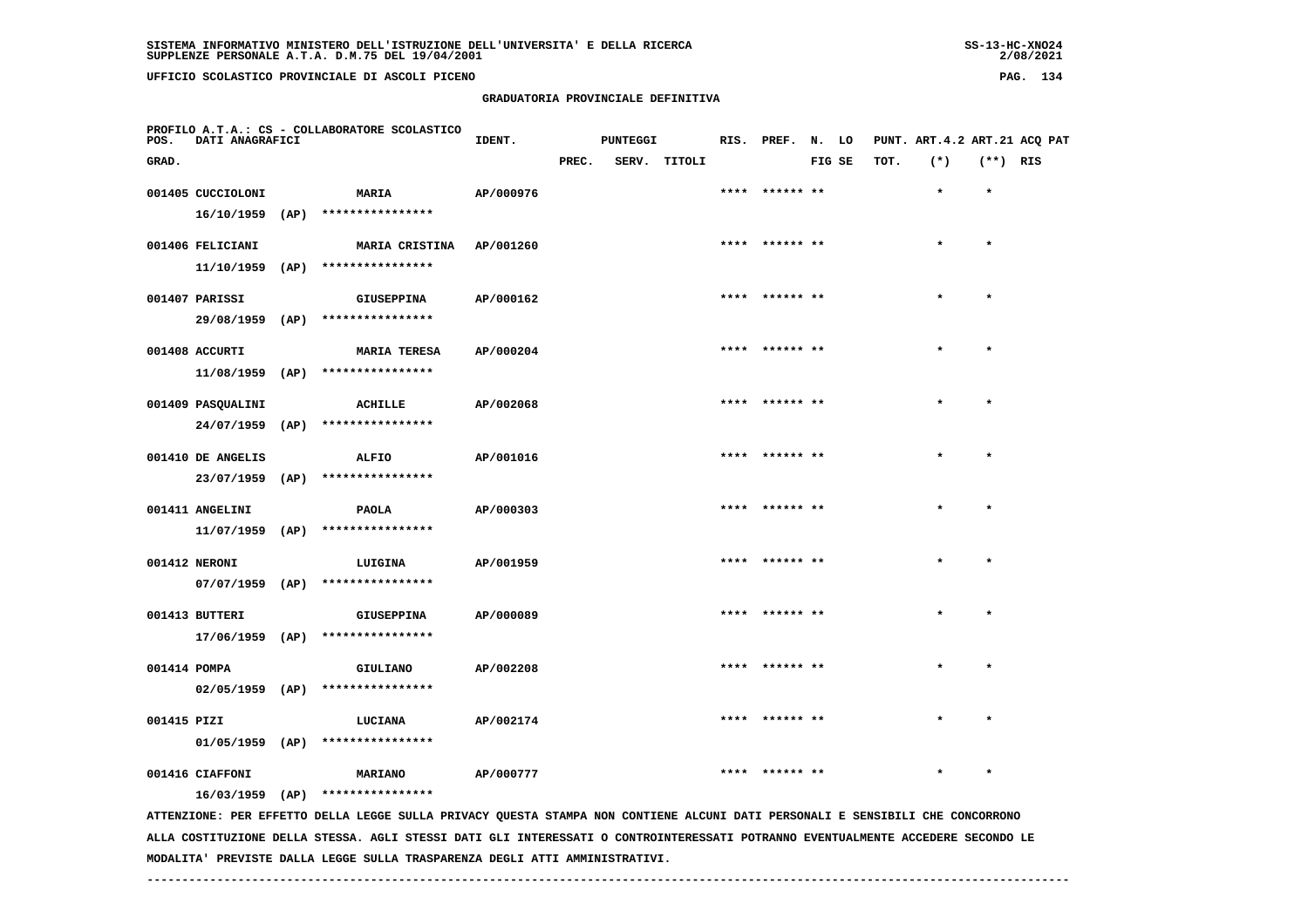**UFFICIO SCOLASTICO PROVINCIALE DI ASCOLI PICENO PAG. 135**

| POS.        | PROFILO A.T.A.: CS - COLLABORATORE SCOLASTICO<br>DATI ANAGRAFICI |  |                                                                                                                               | IDENT.    |       | <b>PUNTEGGI</b> |              | RIS. PREF. N. LO |        |      |         |            | PUNT. ART.4.2 ART.21 ACQ PAT |
|-------------|------------------------------------------------------------------|--|-------------------------------------------------------------------------------------------------------------------------------|-----------|-------|-----------------|--------------|------------------|--------|------|---------|------------|------------------------------|
| GRAD.       |                                                                  |  |                                                                                                                               |           | PREC. |                 | SERV. TITOLI |                  | FIG SE | TOT. | $(*)$   | $(**)$ RIS |                              |
|             | 001417 TOMASSINI                                                 |  | <b>ALESSANDRO</b>                                                                                                             | AP/002633 |       |                 |              | **** ****** **   |        |      | $\star$ | $\star$    |                              |
|             |                                                                  |  | 09/02/1959 (AP) ****************                                                                                              |           |       |                 |              |                  |        |      |         |            |                              |
|             | 001418 CICCONI                                                   |  | <b>ANTONELLA</b>                                                                                                              | AP/000805 |       |                 |              | **** ****** **   |        |      |         | $\star$    |                              |
|             |                                                                  |  | 05/02/1959 (AP) ****************                                                                                              |           |       |                 |              |                  |        |      |         |            |                              |
|             | 001419 GRASCELLI                                                 |  | LUIGINA                                                                                                                       | AP/001453 |       |                 |              | **** ****** **   |        |      | $\star$ | $\star$    |                              |
|             |                                                                  |  | 06/01/1959 (AP) ****************                                                                                              |           |       |                 |              |                  |        |      |         |            |                              |
|             | 001420 VENTURA                                                   |  | <b>FERNANDA</b>                                                                                                               | AP/002765 |       |                 |              |                  |        |      |         |            |                              |
|             | 18/12/1958 (EE)                                                  |  | ****************                                                                                                              |           |       |                 |              |                  |        |      |         |            |                              |
|             | 001421 VITELLOZZI                                                |  | PATRIZIA                                                                                                                      | AP/002803 |       |                 |              | **** ****** **   |        |      | $\star$ | $\star$    |                              |
|             |                                                                  |  | $01/12/1958$ (AP) ****************                                                                                            |           |       |                 |              |                  |        |      |         |            |                              |
|             | 001422 MORETTI                                                   |  | PATRIZIA                                                                                                                      | AP/001902 |       |                 |              | **** ****** **   |        |      |         | $\star$    |                              |
|             | 28/11/1958 (AP)                                                  |  | ****************                                                                                                              |           |       |                 |              |                  |        |      |         |            |                              |
| 001423 PUCA |                                                                  |  | <b>PAOLA</b>                                                                                                                  | AP/002229 |       |                 |              | **** ****** **   |        |      |         | $\star$    |                              |
|             |                                                                  |  | 10/11/1958 (AP) ****************                                                                                              |           |       |                 |              |                  |        |      |         |            |                              |
|             | 001424 D ABRAMO                                                  |  | <b>SANDRA</b>                                                                                                                 | AP/000985 |       |                 |              | **** ****** **   |        |      |         | $\star$    |                              |
|             |                                                                  |  | $20/10/1958$ (AP) ****************                                                                                            |           |       |                 |              |                  |        |      |         |            |                              |
|             | 001425 GIACOBBI                                                  |  | TIZIANO                                                                                                                       | AP/001392 |       |                 |              |                  |        |      |         |            |                              |
|             | $07/10/1958$ (AP)                                                |  | ****************                                                                                                              |           |       |                 |              |                  |        |      |         |            |                              |
|             | 001426 ABRAMI                                                    |  | ADELE NAZZARENA AP/000199                                                                                                     |           |       |                 |              | ****  ****** **  |        |      | $\star$ | $\star$    |                              |
|             |                                                                  |  | 26/08/1958 (AP) ****************                                                                                              |           |       |                 |              |                  |        |      |         |            |                              |
|             | 001427 BALESTRA                                                  |  | <b>NICOLINA</b>                                                                                                               | AP/000390 |       |                 |              | **** ****** **   |        |      |         | $\star$    |                              |
|             | 18/08/1958 (AP)                                                  |  | ****************                                                                                                              |           |       |                 |              |                  |        |      |         |            |                              |
|             | 001428 GRANNO'                                                   |  | <b>SERGIO</b>                                                                                                                 | AP/001452 |       |                 |              |                  |        |      |         | $\star$    |                              |
|             |                                                                  |  | 17/06/1958 (AP) ****************                                                                                              |           |       |                 |              |                  |        |      |         |            |                              |
|             |                                                                  |  | ATTENZIONE: PER EFFETTO DELLA LEGGE SULLA PRIVACY QUESTA STAMPA NON CONTIENE ALCUNI DATI PERSONALI E SENSIBILI CHE CONCORRONO |           |       |                 |              |                  |        |      |         |            |                              |

 **GRADUATORIA PROVINCIALE DEFINITIVA**

 **ALLA COSTITUZIONE DELLA STESSA. AGLI STESSI DATI GLI INTERESSATI O CONTROINTERESSATI POTRANNO EVENTUALMENTE ACCEDERE SECONDO LE MODALITA' PREVISTE DALLA LEGGE SULLA TRASPARENZA DEGLI ATTI AMMINISTRATIVI.**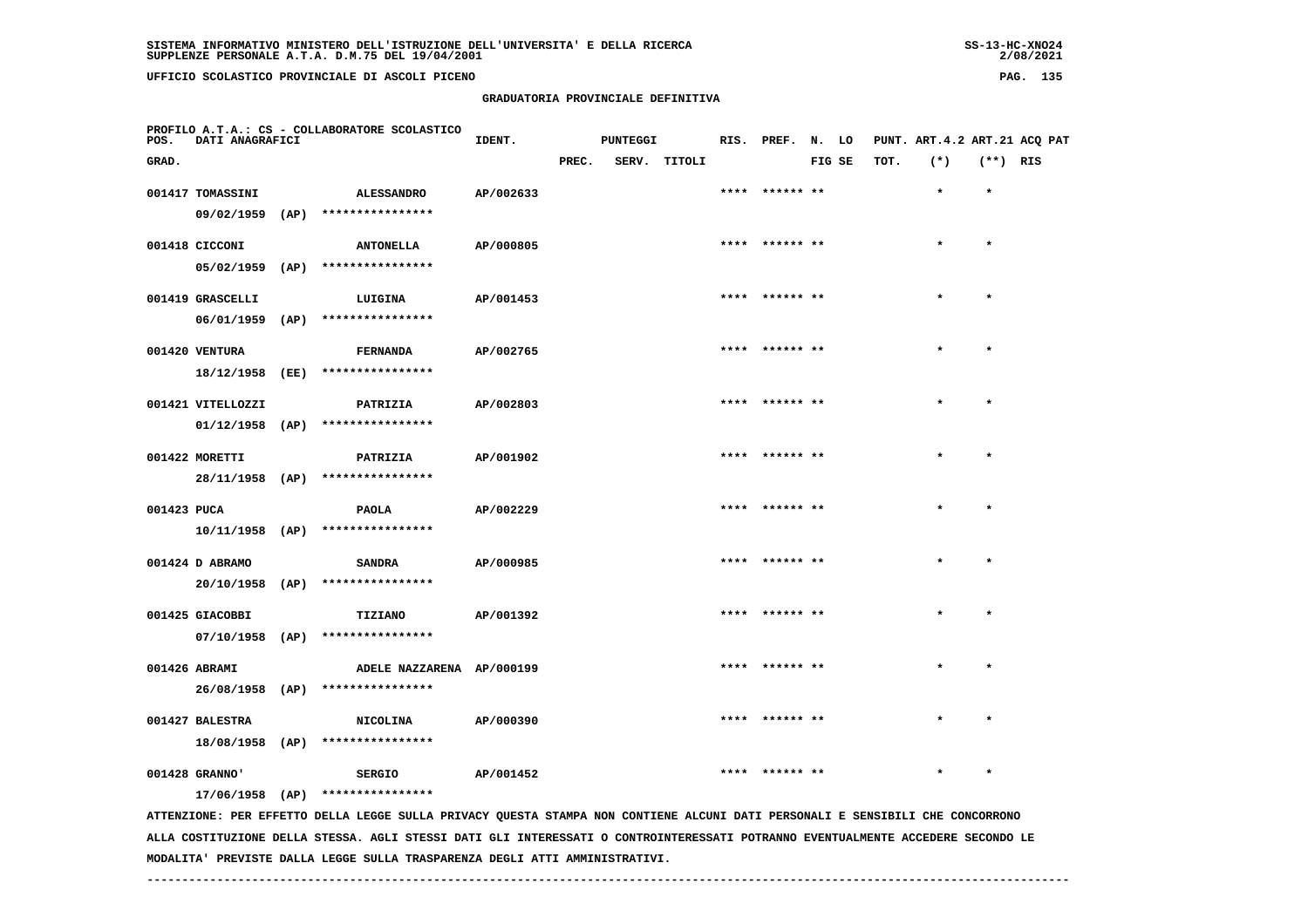**GRADUATORIA PROVINCIALE DEFINITIVA**

| SUPPLENZE PERSONALE A.T.A. D.M.75 DEL 19/04/2001 | 2/08/2021 |     |
|--------------------------------------------------|-----------|-----|
| UFFICIO SCOLASTICO PROVINCIALE DI ASCOLI PICENO  | PAG.      | 136 |

 $2/08/2021$ 

| POS.                                                                                                                                                                                                                                                                             | DATI ANAGRAFICI   | PROFILO A.T.A.: CS - COLLABORATORE SCOLASTICO       | IDENT.                                               |       | PUNTEGGI |              | RIS. PREF. N. LO |        |      | PUNT. ART. 4.2 ART. 21 ACO PAT |            |  |
|----------------------------------------------------------------------------------------------------------------------------------------------------------------------------------------------------------------------------------------------------------------------------------|-------------------|-----------------------------------------------------|------------------------------------------------------|-------|----------|--------------|------------------|--------|------|--------------------------------|------------|--|
| GRAD.                                                                                                                                                                                                                                                                            |                   |                                                     |                                                      | PREC. |          | SERV. TITOLI |                  | FIG SE | TOT. | $(*)$                          | $(**)$ RIS |  |
| 001429 TAMA                                                                                                                                                                                                                                                                      |                   | GIULIO                                              | AP/002567                                            |       |          |              | ****** **        |        |      | $\star$                        | $\star$    |  |
|                                                                                                                                                                                                                                                                                  |                   | 08/06/1958 (AP) ****************                    |                                                      |       |          |              |                  |        |      |                                |            |  |
|                                                                                                                                                                                                                                                                                  | 001430 BARTOLOMEI | <b>ROSA</b>                                         | AP/000411                                            |       |          |              | **** ****** **   |        |      | $\star$                        | $\star$    |  |
|                                                                                                                                                                                                                                                                                  | 27/05/1958 (AP)   | ****************                                    |                                                      |       |          |              |                  |        |      |                                |            |  |
| 001431 PAGOT                                                                                                                                                                                                                                                                     |                   | LUCIANA                                             | AP/002018                                            |       |          |              | **** ****** **   |        |      |                                | $\star$    |  |
|                                                                                                                                                                                                                                                                                  | 26/05/1958 (UD)   | ****************                                    |                                                      |       |          |              |                  |        |      |                                |            |  |
|                                                                                                                                                                                                                                                                                  |                   |                                                     |                                                      |       |          |              | **** ****** **   |        |      | $\star$                        | $\star$    |  |
|                                                                                                                                                                                                                                                                                  | 001432 SBAFFONI   | LUANA<br>25/05/1958 (AP) ****************           | AP/002403                                            |       |          |              |                  |        |      |                                |            |  |
|                                                                                                                                                                                                                                                                                  |                   |                                                     |                                                      |       |          |              |                  |        |      |                                |            |  |
|                                                                                                                                                                                                                                                                                  | 001433 GALIE'     | PAOLA                                               | AP/001369                                            |       |          |              |                  |        |      |                                | $\star$    |  |
|                                                                                                                                                                                                                                                                                  |                   | 19/05/1958 (AP) ****************                    |                                                      |       |          |              |                  |        |      |                                |            |  |
|                                                                                                                                                                                                                                                                                  | 001434 LEONETTI   | <b>TIZIANA</b>                                      | AP/001533                                            |       |          |              |                  |        |      |                                |            |  |
|                                                                                                                                                                                                                                                                                  |                   | 19/05/1958 (AP) ****************                    |                                                      |       |          |              |                  |        |      |                                |            |  |
|                                                                                                                                                                                                                                                                                  | 001435 CATENA     | <b>VINCENZO</b>                                     | AP/000724                                            |       |          |              | **** ****** **   |        |      |                                | $\star$    |  |
|                                                                                                                                                                                                                                                                                  | 17/05/1958 (BA)   | ****************                                    |                                                      |       |          |              |                  |        |      |                                |            |  |
|                                                                                                                                                                                                                                                                                  | 001436 BOROMEI    | <b>GABRIELLA</b>                                    | AP/000491                                            |       |          |              | **** ****** **   |        |      | $\star$                        | $\star$    |  |
|                                                                                                                                                                                                                                                                                  |                   | 04/04/1958 (AP) ****************                    |                                                      |       |          |              |                  |        |      |                                |            |  |
|                                                                                                                                                                                                                                                                                  | 001437 MECOZZI    | MARCELLA                                            | AP/001813                                            |       |          |              | **** ****** **   |        |      |                                | $\star$    |  |
|                                                                                                                                                                                                                                                                                  |                   | 04/04/1958 (AP) ****************                    |                                                      |       |          |              |                  |        |      |                                |            |  |
|                                                                                                                                                                                                                                                                                  | 001438 AMADIO     | <b>DANIELA</b>                                      | AP/000269                                            |       |          |              | **** ****** **   |        |      |                                | $\star$    |  |
|                                                                                                                                                                                                                                                                                  |                   | 31/03/1958 (AP) ****************                    |                                                      |       |          |              |                  |        |      |                                |            |  |
|                                                                                                                                                                                                                                                                                  |                   |                                                     |                                                      |       |          |              |                  |        |      |                                |            |  |
|                                                                                                                                                                                                                                                                                  | 001439 COGNIGNI   | <b>SAURO</b>                                        | AP/000888                                            |       |          |              |                  |        |      |                                | $\star$    |  |
|                                                                                                                                                                                                                                                                                  |                   | 03/02/1958 (AP) ****************                    |                                                      |       |          |              |                  |        |      |                                |            |  |
|                                                                                                                                                                                                                                                                                  | 001440 LAGHI      | LUISA                                               | AP/001498                                            |       |          |              | **** ****** **   |        |      |                                | $\star$    |  |
| $\begin{array}{c} \bullet \end{array} \begin{array}{c} \text{mm} \end{array} \begin{array}{c} \text{mm} \end{array} \begin{array}{c} \text{mm} \end{array} \begin{array}{c} \text{mm} \end{array} \begin{array}{c} \text{mm} \end{array} \begin{array}{c} \text{mm} \end{array}$ |                   | $01/01/1958$ (AP) *****************<br>------ ----- | BREIS AU AURARA ARAIGA MAU AAURTRUP AT AUNT BART BRB |       |          |              |                  |        |      | 2717777777 2777 201770770      |            |  |

 **ATTENZIONE: PER EFFETTO DELLA LEGGE SULLA PRIVACY QUESTA STAMPA NON CONTIENE ALCUNI DATI PERSONALI E SENSIBILI CHE CONCORRONO ALLA COSTITUZIONE DELLA STESSA. AGLI STESSI DATI GLI INTERESSATI O CONTROINTERESSATI POTRANNO EVENTUALMENTE ACCEDERE SECONDO LE MODALITA' PREVISTE DALLA LEGGE SULLA TRASPARENZA DEGLI ATTI AMMINISTRATIVI.**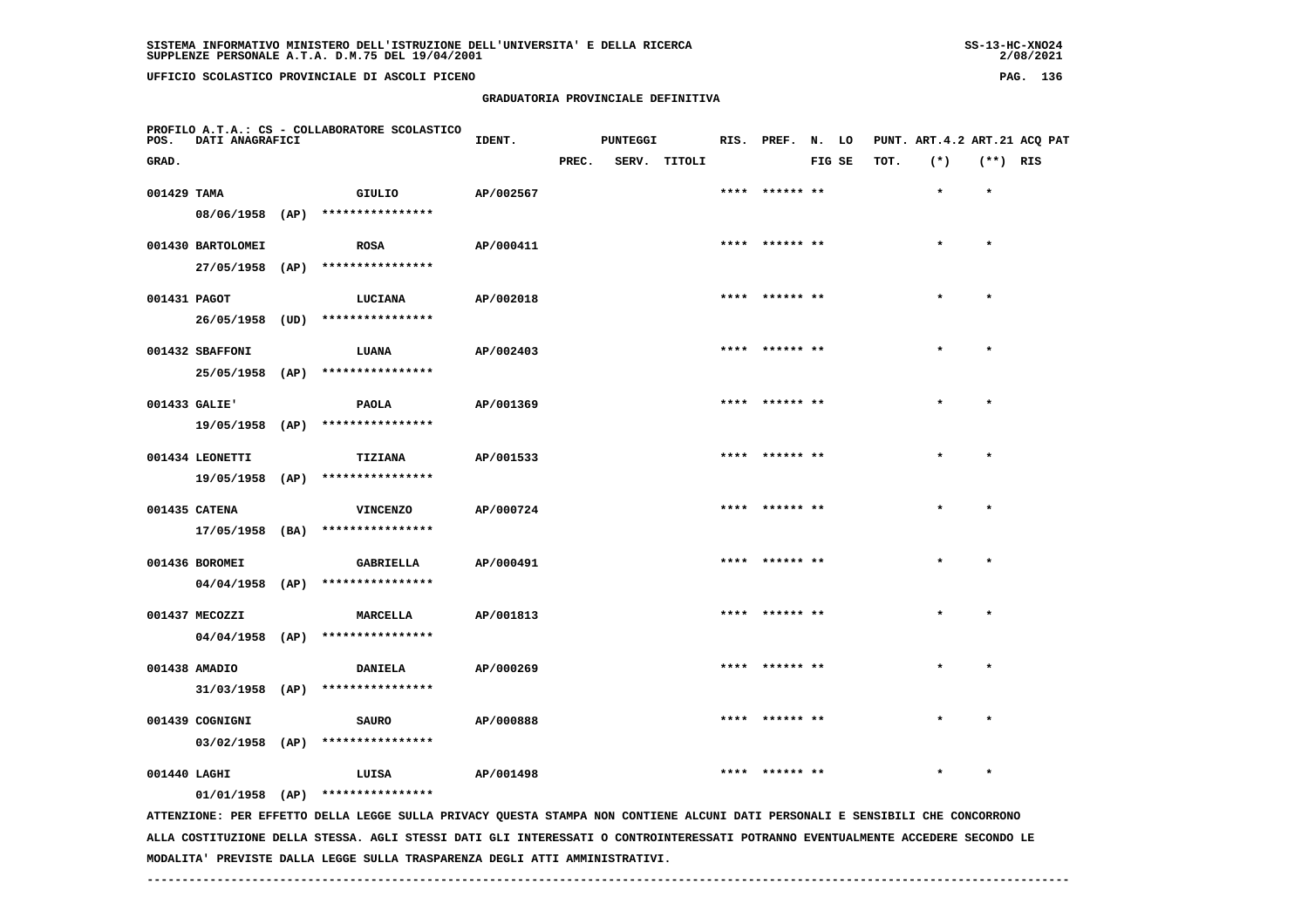| 55-13-AL-ANUZ4 |
|----------------|
| 2/08/2021      |

| POS.         | PROFILO A.T.A.: CS - COLLABORATORE SCOLASTICO<br><b>DATI ANAGRAFICI</b> |  |                                                                                                                               | IDENT.    |       | <b>PUNTEGGI</b> |              | RIS. PREF. N. LO |        |      |         |            | PUNT. ART. 4.2 ART. 21 ACO PAT |
|--------------|-------------------------------------------------------------------------|--|-------------------------------------------------------------------------------------------------------------------------------|-----------|-------|-----------------|--------------|------------------|--------|------|---------|------------|--------------------------------|
| GRAD.        |                                                                         |  |                                                                                                                               |           | PREC. |                 | SERV. TITOLI |                  | FIG SE | TOT. | $(*)$   | $(**)$ RIS |                                |
|              | 001441 D'ERASMO                                                         |  | <b>DANIELA</b>                                                                                                                | AP/001069 |       |                 |              |                  |        |      | $\star$ | $\star$    |                                |
|              |                                                                         |  | 26/12/1957 (AP) ****************                                                                                              |           |       |                 |              |                  |        |      |         |            |                                |
|              | 001442 CORNACCHIA                                                       |  | ILDE                                                                                                                          | AP/000927 |       |                 |              | ****  ****** **  |        |      | $\star$ | $\star$    |                                |
|              |                                                                         |  | 23/12/1957 (TE) ****************                                                                                              |           |       |                 |              |                  |        |      |         |            |                                |
|              | 001443 PAOLUCCI                                                         |  | LUCIANO                                                                                                                       | AP/002055 |       |                 |              | **** ****** **   |        |      | $\star$ | $\star$    |                                |
|              |                                                                         |  | $11/12/1957$ (AP) *****************                                                                                           |           |       |                 |              |                  |        |      |         |            |                                |
|              | 001444 PAGNOTTA                                                         |  | DOMENICO                                                                                                                      | AP/002015 |       |                 |              |                  |        |      |         |            |                                |
|              | 01/12/1957 (AP)                                                         |  | ****************                                                                                                              |           |       |                 |              |                  |        |      |         |            |                                |
|              | 001445 FELICI                                                           |  | <b>ROSANNA</b>                                                                                                                | AP/001258 |       |                 |              | **** ****** **   |        |      | $\star$ | $\star$    |                                |
|              |                                                                         |  | 23/11/1957 (AP) ****************                                                                                              |           |       |                 |              |                  |        |      |         |            |                                |
|              | 001446 TAMBURRINI                                                       |  | ANNA                                                                                                                          | AP/002568 |       |                 |              | **** ****** **   |        |      | $\star$ | $\star$    |                                |
|              | 18/11/1957 (AP)                                                         |  | ****************                                                                                                              |           |       |                 |              |                  |        |      |         |            |                                |
|              | 001447 ROMANO                                                           |  | CIRO                                                                                                                          | AP/002304 |       |                 |              |                  |        |      |         | $\star$    |                                |
|              | $03/11/1957$ (NA)                                                       |  | ****************                                                                                                              |           |       |                 |              |                  |        |      |         |            |                                |
|              | 001448 SCREPANTI                                                        |  |                                                                                                                               | AP/002435 |       |                 |              | **** ****** **   |        |      |         | $\star$    |                                |
|              |                                                                         |  | <b>MARINO</b><br>19/09/1957 (AP) ****************                                                                             |           |       |                 |              |                  |        |      |         |            |                                |
|              |                                                                         |  |                                                                                                                               |           |       |                 |              | **** ****** **   |        |      | $\star$ | $\star$    |                                |
|              | 001449 VITANGELI                                                        |  | <b>ANGELA</b><br>$01/09/1957$ (AP) ****************                                                                           | AP/002800 |       |                 |              |                  |        |      |         |            |                                |
|              |                                                                         |  |                                                                                                                               |           |       |                 |              |                  |        |      |         |            |                                |
| 001450 PIZI  |                                                                         |  | TERESA                                                                                                                        | AP/002175 |       |                 |              |                  |        |      |         |            |                                |
|              |                                                                         |  | $13/07/1957$ (AP) ****************                                                                                            |           |       |                 |              |                  |        |      |         |            |                                |
| 001451 FAINI |                                                                         |  | <b>SILVANO</b>                                                                                                                | AP/001212 |       |                 |              | **** ****** **   |        |      |         | $\star$    |                                |
|              |                                                                         |  | $31/05/1957$ (AP) ****************                                                                                            |           |       |                 |              |                  |        |      |         |            |                                |
|              | 001452 FABIANI                                                          |  | PATRIZIA                                                                                                                      | AP/001201 |       |                 |              | **** ****** **   |        |      | $\star$ | $\star$    |                                |
|              |                                                                         |  | 23/05/1957 (AP) ****************                                                                                              |           |       |                 |              |                  |        |      |         |            |                                |
|              |                                                                         |  | ATTENZIONE: PER EFFETTO DELLA LEGGE SULLA PRIVACY QUESTA STAMPA NON CONTIENE ALCUNI DATI PERSONALI E SENSIBILI CHE CONCORRONO |           |       |                 |              |                  |        |      |         |            |                                |

 **ALLA COSTITUZIONE DELLA STESSA. AGLI STESSI DATI GLI INTERESSATI O CONTROINTERESSATI POTRANNO EVENTUALMENTE ACCEDERE SECONDO LE MODALITA' PREVISTE DALLA LEGGE SULLA TRASPARENZA DEGLI ATTI AMMINISTRATIVI.**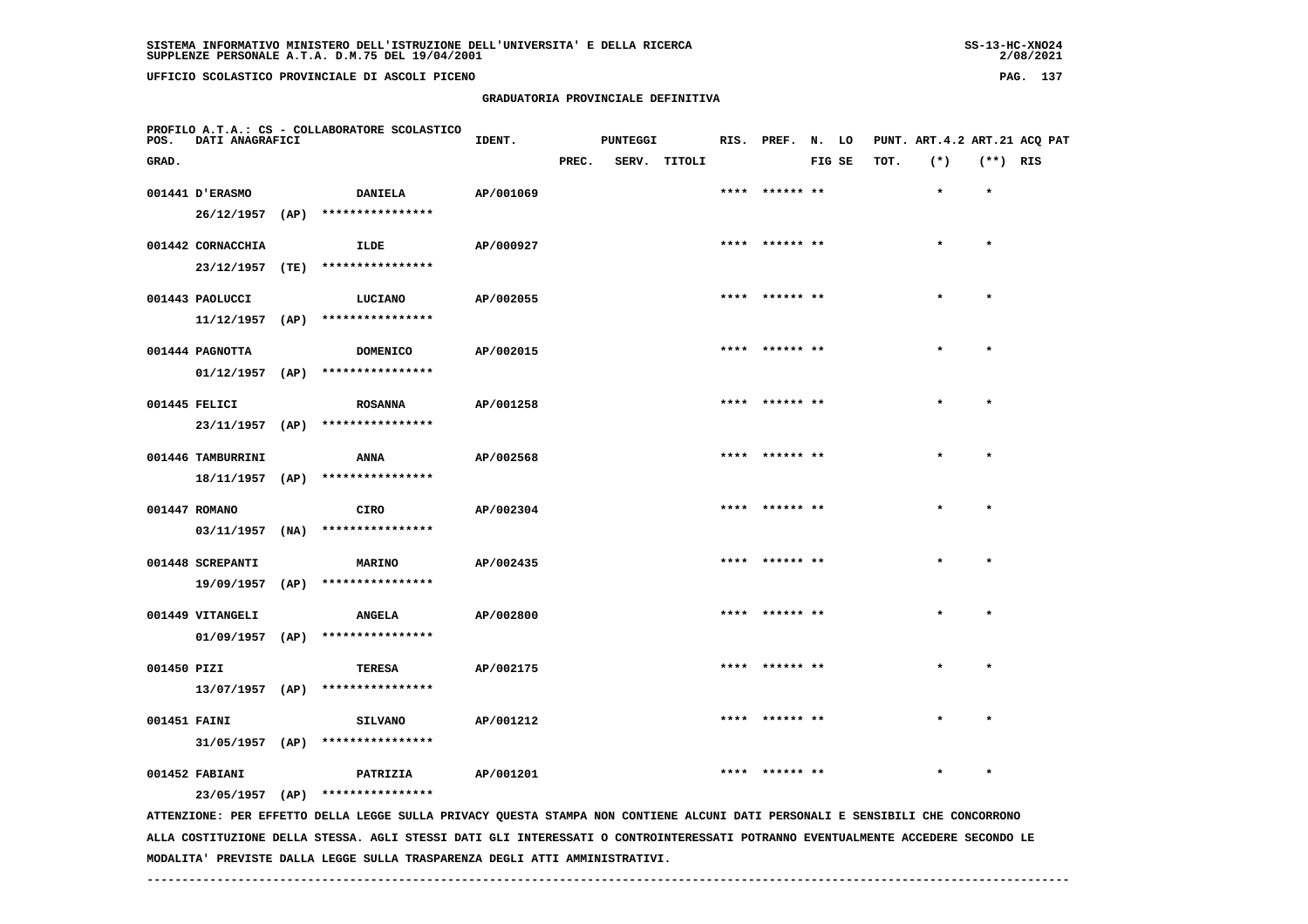|  | E DELLA RICERCA |  |  |  |
|--|-----------------|--|--|--|
|  |                 |  |  |  |
|  |                 |  |  |  |
|  |                 |  |  |  |

 $2/08/2021$ 

| POS.  | DATI ANAGRAFICI    | PROFILO A.T.A.: CS - COLLABORATORE SCOLASTICO | IDENT.    |       | <b>PUNTEGGI</b> |              |      | RIS. PREF. N. LO |        |      | PUNT. ART. 4.2 ART. 21 ACQ PAT |            |  |
|-------|--------------------|-----------------------------------------------|-----------|-------|-----------------|--------------|------|------------------|--------|------|--------------------------------|------------|--|
| GRAD. |                    |                                               |           | PREC. |                 | SERV. TITOLI |      |                  | FIG SE | TOT. | $(*)$                          | $(**)$ RIS |  |
|       | 001453 PACIARONI   | <b>ALBERTO</b>                                | AP/002001 |       |                 |              | **** | ****** **        |        |      | $\star$                        | $\star$    |  |
|       | $12/05/1957$ (AP)  | ****************                              |           |       |                 |              |      |                  |        |      |                                |            |  |
|       | 001454 MANCINI     | <b>MASSIMO</b>                                | AP/001621 |       |                 |              |      | **** ****** **   |        |      | $\star$                        | $\star$    |  |
|       |                    | 17/04/1957 (AP) ****************              |           |       |                 |              |      |                  |        |      |                                |            |  |
|       | 001455 CRUCIANI    | <b>GIOVANNA</b>                               | AP/000973 |       |                 |              |      | **** ****** **   |        |      |                                | $\star$    |  |
|       |                    | 11/04/1957 (AP) ****************              |           |       |                 |              |      |                  |        |      |                                |            |  |
|       | 001456 BOMBARDIERI | <b>UMBERTO</b>                                | AP/000477 |       |                 |              |      | **** ****** **   |        |      |                                | $\star$    |  |
|       |                    | 14/02/1957 (SO) ****************              |           |       |                 |              |      |                  |        |      |                                |            |  |
|       | 001457 DI ADDEZIO  | <b>GRAZIA MARIA</b>                           | AP/001092 |       |                 |              |      |                  |        |      |                                |            |  |
|       |                    | $10/02/1957$ (AP) ****************            |           |       |                 |              |      |                  |        |      |                                |            |  |
|       | 001458 SANTARELLI  | <b>ANNA MARIA</b>                             | AP/002381 |       |                 |              |      | **** ****** **   |        |      |                                | $\star$    |  |
|       | $07/02/1957$ (AP)  | ****************                              |           |       |                 |              |      |                  |        |      |                                |            |  |
|       | 001459 ALLEVI      | GIOVANNI                                      | AP/000258 |       |                 |              |      | **** ****** **   |        |      | $\star$                        | $\star$    |  |
|       | 04/02/1957 (AP)    | ****************                              |           |       |                 |              |      |                  |        |      |                                |            |  |
|       | 001460 TASSOTTI    | ROLANDA                                       | AP/002587 |       |                 |              |      | **** ****** **   |        |      | $\star$                        | $\star$    |  |
|       | 28/01/1957 (EE)    | ****************                              |           |       |                 |              |      |                  |        |      |                                |            |  |
|       | 001461 CECCHI      | CLAUDIO                                       | AP/000732 |       |                 |              |      | **** ****** **   |        |      | $\star$                        | $\star$    |  |
|       | $22/01/1957$ (AP)  | ****************                              |           |       |                 |              |      |                  |        |      |                                |            |  |
|       | 001462 CATALDI     | <b>ANTONELLA</b>                              | AP/000715 |       |                 |              |      | **** ****** **   |        |      |                                | $\star$    |  |
|       | $03/01/1957$ (AP)  | ****************                              |           |       |                 |              |      |                  |        |      |                                |            |  |
|       | 001463 NARCISI     | <b>CLETO</b>                                  | AP/001939 |       |                 |              |      | **** ****** **   |        |      | $\star$                        | $\star$    |  |
|       | 20/11/1956 (AP)    | ****************                              |           |       |                 |              |      |                  |        |      |                                |            |  |
|       | 001464 BERNABEI    | LUCIA                                         | AP/000444 |       |                 |              |      | **** ****** **   |        |      | $\star$                        | $\star$    |  |
|       |                    | 29/10/1956 (AP) ****************              |           |       |                 |              |      |                  |        |      |                                |            |  |
|       |                    |                                               |           |       |                 |              |      |                  |        |      |                                |            |  |

 **ATTENZIONE: PER EFFETTO DELLA LEGGE SULLA PRIVACY QUESTA STAMPA NON CONTIENE ALCUNI DATI PERSONALI E SENSIBILI CHE CONCORRONO ALLA COSTITUZIONE DELLA STESSA. AGLI STESSI DATI GLI INTERESSATI O CONTROINTERESSATI POTRANNO EVENTUALMENTE ACCEDERE SECONDO LE MODALITA' PREVISTE DALLA LEGGE SULLA TRASPARENZA DEGLI ATTI AMMINISTRATIVI.**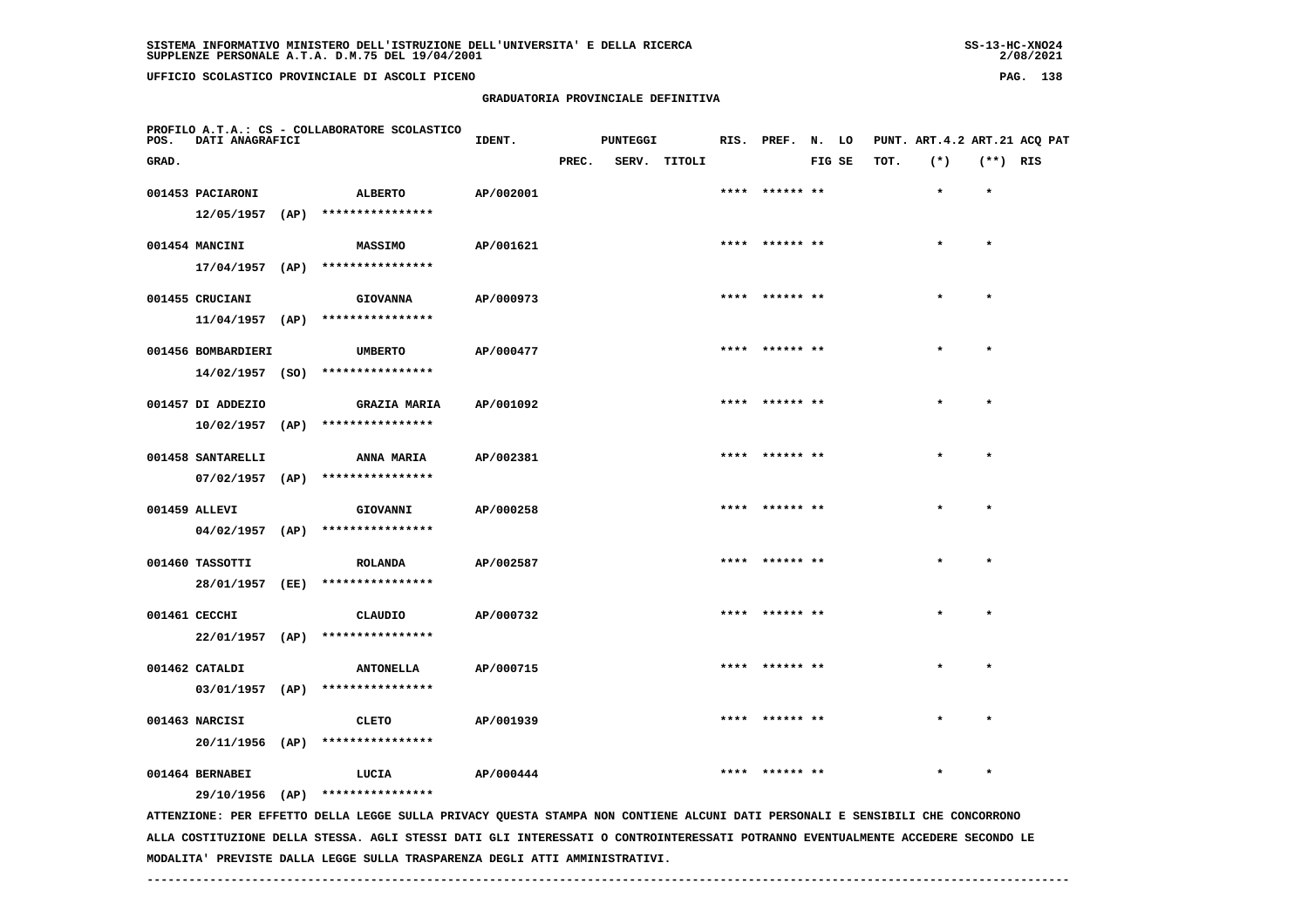| 55-13-ANU4+ |
|-------------|
| 2/08/2021   |

| POS.         | DATI ANAGRAFICI   | PROFILO A.T.A.: CS - COLLABORATORE SCOLASTICO                                                                                 | IDENT.    |       | <b>PUNTEGGI</b> |              |      | RIS. PREF. N. LO |        |      | PUNT. ART. 4.2 ART. 21 ACQ PAT |            |  |
|--------------|-------------------|-------------------------------------------------------------------------------------------------------------------------------|-----------|-------|-----------------|--------------|------|------------------|--------|------|--------------------------------|------------|--|
| GRAD.        |                   |                                                                                                                               |           | PREC. |                 | SERV. TITOLI |      |                  | FIG SE | TOT. | $(*)$                          | $(**)$ RIS |  |
|              | 001465 POLINI     | <b>BASILIO</b>                                                                                                                | AP/002202 |       |                 |              |      | ****  ****** **  |        |      | $\star$                        | $\star$    |  |
|              |                   | 28/09/1956 (AP) ****************                                                                                              |           |       |                 |              |      |                  |        |      |                                |            |  |
|              | 001466 MORETTI    | ISABELLA                                                                                                                      | AP/001897 |       |                 |              |      | **** ****** **   |        |      |                                | $\star$    |  |
|              |                   | $21/08/1956$ (AP) ****************                                                                                            |           |       |                 |              |      |                  |        |      |                                |            |  |
|              | 001467 ZAMPIERI   | <b>STEFANO</b>                                                                                                                | AP/002820 |       |                 |              |      | **** ****** **   |        |      |                                | $\star$    |  |
|              |                   | $03/08/1956$ (AP) ****************                                                                                            |           |       |                 |              |      |                  |        |      |                                |            |  |
|              | 001468 DE ANGELIS | <b>GIANNI</b>                                                                                                                 | AP/001025 |       |                 |              | **** | ****** **        |        |      |                                |            |  |
|              | 27/07/1956 (AP)   | ****************                                                                                                              |           |       |                 |              |      |                  |        |      |                                |            |  |
|              | 001469 VAGNONI    | TONINO                                                                                                                        | AP/002724 |       |                 |              |      | **** ****** **   |        |      |                                | $\star$    |  |
|              | 08/07/1956 (AP)   | ****************                                                                                                              |           |       |                 |              |      |                  |        |      |                                |            |  |
| 001470 ORAZI |                   | <b>GABRIELLA</b>                                                                                                              | AP/001982 |       |                 |              | **** | ****** **        |        |      |                                | $\star$    |  |
|              | 10/06/1956 (MC)   | ****************                                                                                                              |           |       |                 |              |      |                  |        |      |                                |            |  |
|              | 001471 ANTONELLI  | <b>PAOLA</b>                                                                                                                  | AP/000338 |       |                 |              |      |                  |        |      |                                | $\star$    |  |
|              |                   | 26/05/1956 (AP) ****************                                                                                              |           |       |                 |              |      |                  |        |      |                                |            |  |
|              | 001472 STORTONI   | GIULIANA                                                                                                                      | AP/002541 |       |                 |              |      |                  |        |      |                                |            |  |
|              | 23/04/1956 (AP)   | ****************                                                                                                              |           |       |                 |              |      |                  |        |      |                                |            |  |
|              | 001473 VITTORI    | <b>BEATRICE</b>                                                                                                               | AP/002806 |       |                 |              |      |                  |        |      |                                |            |  |
|              | $14/04/1956$ (AP) | ****************                                                                                                              |           |       |                 |              |      |                  |        |      |                                |            |  |
|              | 001474 CIFERRI    | LUIGI FEDERICO                                                                                                                | AP/000814 |       |                 |              |      | ****** **        |        |      |                                |            |  |
|              | $04/04/1956$ (AP) | ****************                                                                                                              |           |       |                 |              |      |                  |        |      |                                |            |  |
|              | 001475 SIMONETTI  | <b>MARIA CATERINA</b>                                                                                                         | AP/002483 |       |                 |              |      | ****  ****** **  |        |      |                                | $\star$    |  |
|              |                   | 27/03/1956 (AP) ****************                                                                                              |           |       |                 |              |      |                  |        |      |                                |            |  |
|              | 001476 MILANI     | <b>ANTONIETTA</b>                                                                                                             | AP/000151 |       |                 |              |      | **** ****** **   |        |      |                                |            |  |
|              |                   | 18/03/1956 (AP) ****************                                                                                              |           |       |                 |              |      |                  |        |      |                                |            |  |
|              |                   | ATTENZIONE: PER EFFETTO DELLA LEGGE SULLA PRIVACY QUESTA STAMPA NON CONTIENE ALCUNI DATI PERSONALI E SENSIBILI CHE CONCORRONO |           |       |                 |              |      |                  |        |      |                                |            |  |
|              |                   | 1017 APRACE BIRT ALT TURBERGAINT A GAUREATURBERGAINT EAREILEIA BURURUILIANER                                                  |           |       |                 |              |      |                  |        |      |                                |            |  |

 **ALLA COSTITUZIONE DELLA STESSA. AGLI STESSI DATI GLI INTERESSATI O CONTROINTERESSATI POTRANNO EVENTUALMENTE ACCEDERE SECONDO LE MODALITA' PREVISTE DALLA LEGGE SULLA TRASPARENZA DEGLI ATTI AMMINISTRATIVI.**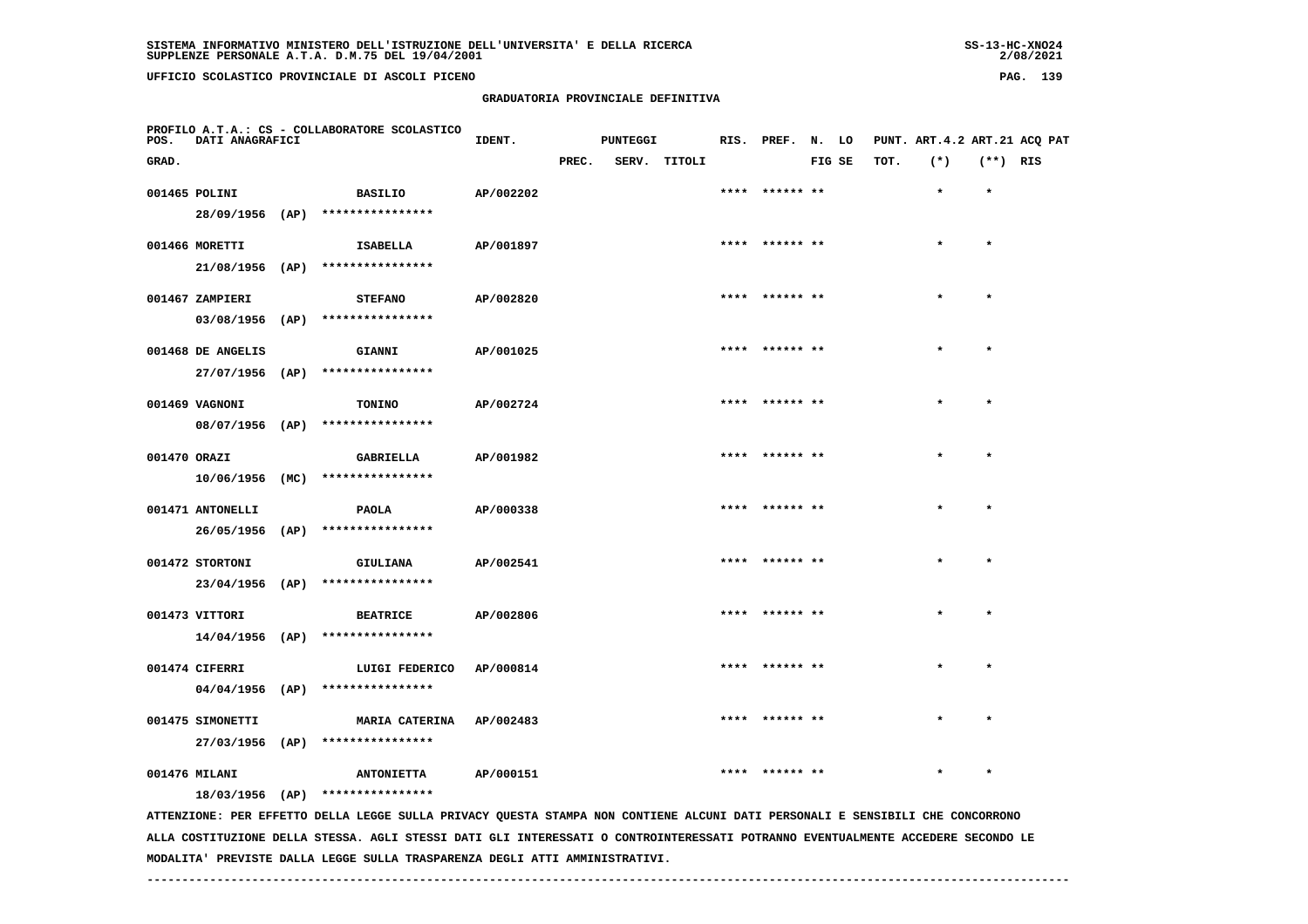| $SS-13-HC-XNO24$ |
|------------------|
| 2/08/2021        |

| POS.         | DATI ANAGRAFICI   |      | PROFILO A.T.A.: CS - COLLABORATORE SCOLASTICO                                                                                 | IDENT.    |       | <b>PUNTEGGI</b> |              | RIS. PREF. N. LO |        |      | PUNT. ART. 4.2 ART. 21 ACO PAT |            |  |
|--------------|-------------------|------|-------------------------------------------------------------------------------------------------------------------------------|-----------|-------|-----------------|--------------|------------------|--------|------|--------------------------------|------------|--|
| GRAD.        |                   |      |                                                                                                                               |           | PREC. |                 | SERV. TITOLI |                  | FIG SE | TOT. | $(*)$                          | $(**)$ RIS |  |
|              | 001477 CENNERELLI |      | <b>ROSARIA</b>                                                                                                                | AP/000745 |       |                 |              | ****** **        |        |      | $\star$                        | $\star$    |  |
|              | 08/03/1956        | (AP) | ****************                                                                                                              |           |       |                 |              |                  |        |      |                                |            |  |
|              | 001478 ZENGARINI  |      | <b>ROMANA</b>                                                                                                                 | AP/002826 |       |                 |              | **** ****** **   |        |      | $\star$                        | $\star$    |  |
|              |                   |      | 26/02/1956 (AP) ****************                                                                                              |           |       |                 |              |                  |        |      |                                |            |  |
|              | 001479 BERDINI    |      | <b>TIZIANO</b>                                                                                                                | AP/000442 |       |                 |              | **** ****** **   |        |      | $\star$                        | $\star$    |  |
|              |                   |      | 21/02/1956 (AP) ****************                                                                                              |           |       |                 |              |                  |        |      |                                |            |  |
|              | 001480 FAZZINI    |      | GIOVANNI                                                                                                                      | AP/001239 |       |                 |              | ****  ****** **  |        |      |                                |            |  |
|              | $02/02/1956$ (AP) |      | ****************                                                                                                              |           |       |                 |              |                  |        |      |                                |            |  |
|              | 001481 COSTANTINI |      | <b>GABRIELLA</b>                                                                                                              | AP/000946 |       |                 |              | **** ****** **   |        |      |                                | $\star$    |  |
|              |                   |      | 17/01/1956 (AP) ****************                                                                                              |           |       |                 |              |                  |        |      |                                |            |  |
|              | 001482 MARANESI   |      | <b>NADIA</b>                                                                                                                  | AP/001641 |       |                 |              | **** ****** **   |        |      | $\star$                        | $\star$    |  |
|              | 13/01/1956 (AP)   |      | ****************                                                                                                              |           |       |                 |              |                  |        |      |                                |            |  |
|              | 001483 RUBIOLA    |      | PATRIZIA                                                                                                                      | AP/002343 |       |                 |              | **** ****** **   |        |      | $\star$                        | $\star$    |  |
|              | 09/01/1956 (AP)   |      | ****************                                                                                                              |           |       |                 |              |                  |        |      |                                |            |  |
|              | 001484 PIERMANI   |      | <b>SILVANA</b>                                                                                                                | AP/002149 |       |                 |              | **** ****** **   |        |      |                                | $\star$    |  |
|              |                   |      | $31/12/1955$ (AP) ****************                                                                                            |           |       |                 |              |                  |        |      |                                |            |  |
| 001485 ROSSI |                   |      | ANNA                                                                                                                          | AP/002321 |       |                 |              | **** ****** **   |        |      |                                | $\star$    |  |
|              |                   |      | $11/11/1955$ (AP) ****************                                                                                            |           |       |                 |              |                  |        |      |                                |            |  |
| 001486 GALLI |                   |      | <b>ROBERTO</b>                                                                                                                | AP/001373 |       |                 |              | **** ****** **   |        |      |                                | $\bullet$  |  |
|              |                   |      | $03/11/1955$ (AP) ****************                                                                                            |           |       |                 |              |                  |        |      |                                |            |  |
|              | 001487 DEL MORO   |      | FIORELLA                                                                                                                      | AP/001055 |       |                 |              | **** ****** **   |        |      |                                | $\star$    |  |
|              | 23/10/1955 (AP)   |      | ****************                                                                                                              |           |       |                 |              |                  |        |      |                                |            |  |
| 001488 NUNZI |                   |      | <b>SERGIO</b>                                                                                                                 | AP/001976 |       |                 |              |                  |        |      |                                |            |  |
|              |                   |      | 18/10/1955 (AP) ****************                                                                                              |           |       |                 |              |                  |        |      |                                |            |  |
|              |                   |      | ATTENZIONE: PER EFFETTO DELLA LEGGE SULLA PRIVACY QUESTA STAMPA NON CONTIENE ALCUNI DATI PERSONALI E SENSIBILI CHE CONCORRONO |           |       |                 |              |                  |        |      |                                |            |  |

 **ALLA COSTITUZIONE DELLA STESSA. AGLI STESSI DATI GLI INTERESSATI O CONTROINTERESSATI POTRANNO EVENTUALMENTE ACCEDERE SECONDO LE MODALITA' PREVISTE DALLA LEGGE SULLA TRASPARENZA DEGLI ATTI AMMINISTRATIVI.**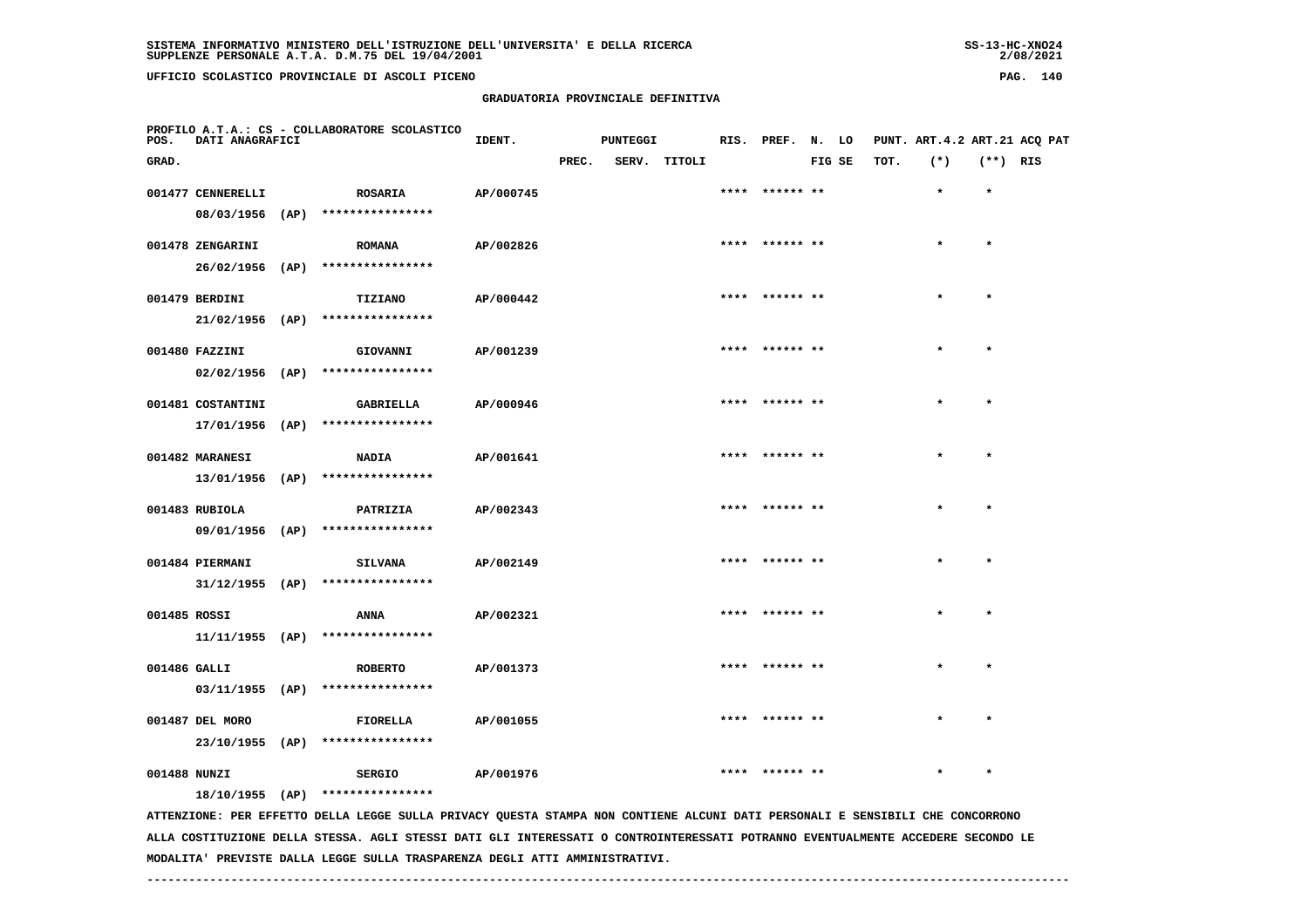| 55-13-AL-ANUZ4 |  |
|----------------|--|
| 2/08/2021      |  |

| POS.         | DATI ANAGRAFICI           | PROFILO A.T.A.: CS - COLLABORATORE SCOLASTICO                                                                                 | IDENT.    |       | PUNTEGGI |              | RIS. PREF. N. LO |        |      | PUNT. ART. 4.2 ART. 21 ACQ PAT |            |  |
|--------------|---------------------------|-------------------------------------------------------------------------------------------------------------------------------|-----------|-------|----------|--------------|------------------|--------|------|--------------------------------|------------|--|
| GRAD.        |                           |                                                                                                                               |           | PREC. |          | SERV. TITOLI |                  | FIG SE | TOT. | $(*)$                          | $(**)$ RIS |  |
| 001489 ODDI  |                           | TIZIANA                                                                                                                       | AP/001977 |       |          |              | **** ****** **   |        |      | $\star$                        | $\star$    |  |
|              |                           | $05/10/1955$ (AP) ****************                                                                                            |           |       |          |              |                  |        |      |                                |            |  |
|              | 001490 CICCONI            | <b>FRANCA</b>                                                                                                                 | AP/000808 |       |          |              | **** ****** **   |        |      | $\star$                        | $\star$    |  |
|              |                           | 01/10/1955 (EE) ****************                                                                                              |           |       |          |              |                  |        |      |                                |            |  |
|              | 001491 SCARAMUCCI         | <b>ANTONIO</b>                                                                                                                | AP/002415 |       |          |              | **** ****** **   |        |      |                                | $\star$    |  |
|              |                           | $07/08/1955$ (AP) ****************                                                                                            |           |       |          |              |                  |        |      |                                |            |  |
| 001492 AGODI |                           | <b>ANDREA</b>                                                                                                                 | AP/000215 |       |          |              |                  |        |      |                                |            |  |
|              |                           | $31/07/1955$ (AP) ****************                                                                                            |           |       |          |              |                  |        |      |                                |            |  |
|              | 001493 CAPPELLI           | TERESA                                                                                                                        | AP/000632 |       |          |              | **** ****** **   |        |      | $\bullet$                      | $\bullet$  |  |
|              |                           | 20/07/1955 (AP) ****************                                                                                              |           |       |          |              |                  |        |      |                                |            |  |
|              | 001494 TABARRONI ANTONINI |                                                                                                                               | AP/002553 |       |          |              | **** ****** **   |        |      | $\star$                        | $\star$    |  |
|              |                           | MARIO<br>$18/04/1955$ (AP) ****************                                                                                   |           |       |          |              |                  |        |      |                                |            |  |
|              |                           |                                                                                                                               |           |       |          |              |                  |        |      |                                |            |  |
| 001495 MERLI |                           | <b>GIUSEPPINA</b><br>25/03/1955 (AP) ****************                                                                         | AP/001833 |       |          |              | **** ****** **   |        |      |                                | $\star$    |  |
|              |                           |                                                                                                                               |           |       |          |              |                  |        |      |                                |            |  |
|              | 001496 MONTELPARE         | <b>GIUSEPPE</b>                                                                                                               | AP/001873 |       |          |              | **** ****** **   |        |      |                                | $\star$    |  |
|              |                           | 09/03/1955 (AP) ****************                                                                                              |           |       |          |              |                  |        |      |                                |            |  |
|              | 001497 MARICOTTI          | <b>MASSIMO</b>                                                                                                                | AP/001686 |       |          |              | **** ****** **   |        |      |                                | $\star$    |  |
|              |                           | $02/01/1955$ (AP) ****************                                                                                            |           |       |          |              |                  |        |      |                                |            |  |
| 001498 CONTI |                           | ELENA                                                                                                                         | AP/000918 |       |          |              | ****  ****** **  |        |      |                                |            |  |
|              |                           | 06/11/1954 (MC) ****************                                                                                              |           |       |          |              |                  |        |      |                                |            |  |
|              | 001499 PEROZZI            | <b>AURELIA</b>                                                                                                                | AP/002095 |       |          |              | **** ****** **   |        |      |                                | $\bullet$  |  |
|              |                           | $02/11/1954$ (AP) ****************                                                                                            |           |       |          |              |                  |        |      |                                |            |  |
|              | 001500 MARINI             | <b>SANDRO</b>                                                                                                                 | AP/001713 |       |          |              |                  |        |      |                                |            |  |
|              |                           | 06/10/1954 (AP) ****************                                                                                              |           |       |          |              |                  |        |      |                                |            |  |
|              |                           | ATTENZIONE: PER EFFETTO DELLA LEGGE SULLA PRIVACY QUESTA STAMPA NON CONTIENE ALCUNI DATI PERSONALI E SENSIBILI CHE CONCORRONO |           |       |          |              |                  |        |      |                                |            |  |

 **ALLA COSTITUZIONE DELLA STESSA. AGLI STESSI DATI GLI INTERESSATI O CONTROINTERESSATI POTRANNO EVENTUALMENTE ACCEDERE SECONDO LE MODALITA' PREVISTE DALLA LEGGE SULLA TRASPARENZA DEGLI ATTI AMMINISTRATIVI.**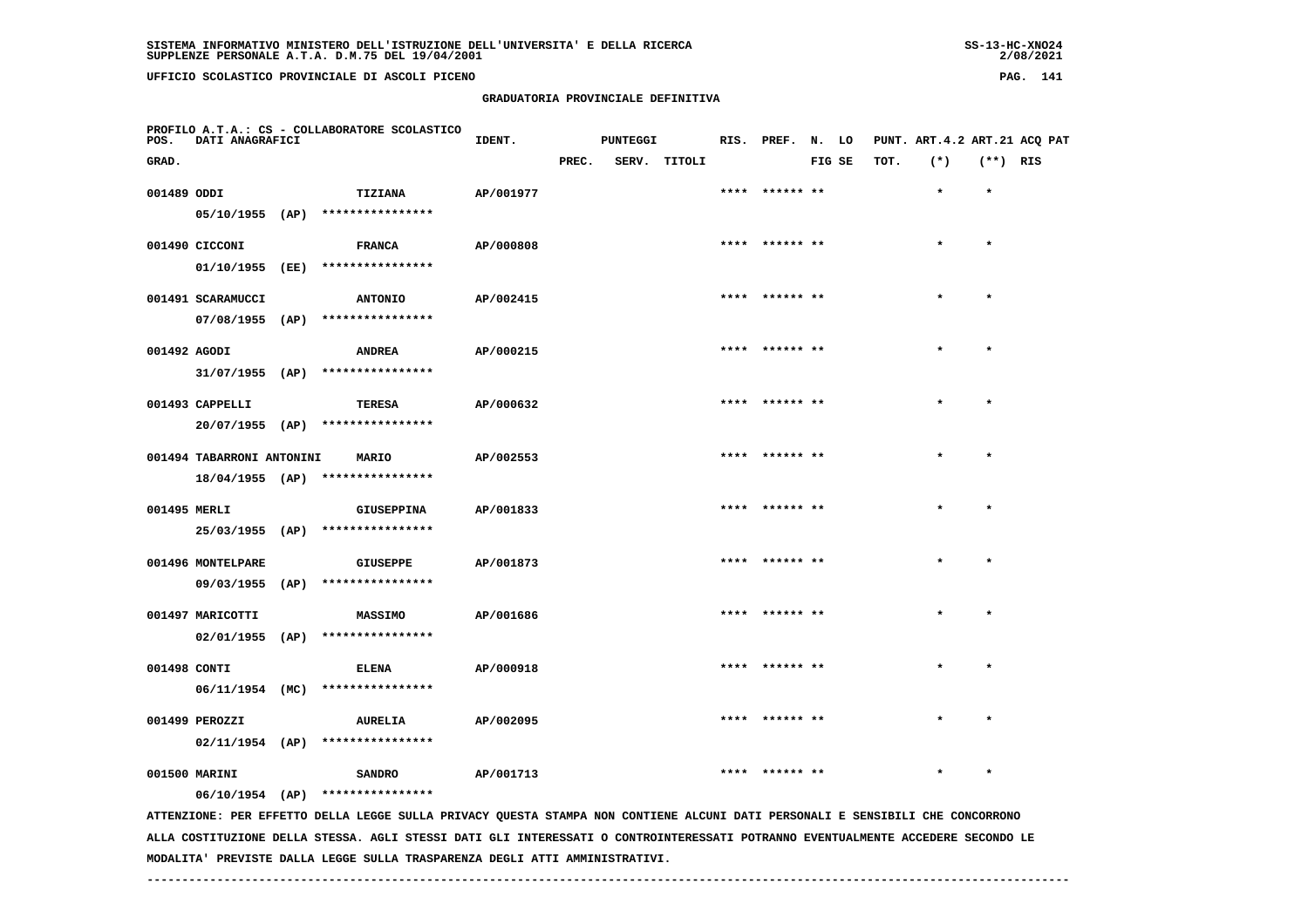**UFFICIO SCOLASTICO PROVINCIALE DI ASCOLI PICENO PAG. 142**

 **GRADUATORIA PROVINCIALE DEFINITIVA**

| PROFILO A.T.A.: CS - COLLABORATORE SCOLASTICO<br>DATI ANAGRAFICI<br>POS. |                   | IDENT.                                                                                                                          | PUNTEGGI  |       |  | RIS. PREF. N. LO |                |        | PUNT. ART.4.2 ART.21 ACQ PAT |         |            |  |
|--------------------------------------------------------------------------|-------------------|---------------------------------------------------------------------------------------------------------------------------------|-----------|-------|--|------------------|----------------|--------|------------------------------|---------|------------|--|
| GRAD.                                                                    |                   |                                                                                                                                 |           | PREC. |  | SERV. TITOLI     |                | FIG SE | TOT.                         | $(*)$   | $(**)$ RIS |  |
|                                                                          | 001501 CASIMIRRI  | <b>RENATO</b>                                                                                                                   | AP/000697 |       |  |                  | **** ****** ** |        |                              | $\star$ | $\star$    |  |
|                                                                          | 03/10/1954 (AP)   | ****************                                                                                                                |           |       |  |                  |                |        |                              |         |            |  |
|                                                                          | 001502 BRACALENTE | <b>MARIA GRAZIA</b>                                                                                                             | AP/000503 |       |  |                  | **** ****** ** |        |                              | $\star$ | $\star$    |  |
|                                                                          | $26/09/1954$ (AP) | ****************                                                                                                                |           |       |  |                  |                |        |                              |         |            |  |
| 001503 BRUTTI                                                            |                   | GIOVANNI                                                                                                                        | AP/000534 |       |  |                  | **** ****** ** |        |                              | $\star$ | $\star$    |  |
|                                                                          | $14/09/1954$ (AP) | ****************                                                                                                                |           |       |  |                  |                |        |                              |         |            |  |
|                                                                          | 001504 ALFONSI    | MARIA ANTONIETTA AP/000254                                                                                                      |           |       |  |                  | **** ****** ** |        |                              | $\star$ | $\star$    |  |
|                                                                          | 13/09/1954 (AP)   | ****************                                                                                                                |           |       |  |                  |                |        |                              |         |            |  |
|                                                                          | 001505 POLIMANTI  | MAURIZIO                                                                                                                        | AP/002199 |       |  |                  | **** ****** ** |        |                              | $\star$ | $\star$    |  |
|                                                                          | $13/09/1954$ (AP) | ****************                                                                                                                |           |       |  |                  |                |        |                              |         |            |  |
|                                                                          | 001506 CHIERICONI | SILVANA                                                                                                                         | AP/000771 |       |  |                  | **** ****** ** |        |                              | $\star$ | $\star$    |  |
|                                                                          | $06/09/1954$ (AP) | ****************                                                                                                                |           |       |  |                  |                |        |                              |         |            |  |
|                                                                          |                   | ATTENZIONE: PER EFFETTO DELLA LEGGE SULLA PRIVACY QUESTA STAMPA NON CONTIENE ALCUNI DATI PERSONALI E SENSIBILI CHE CONCORRONO   |           |       |  |                  |                |        |                              |         |            |  |
|                                                                          |                   | ALLA COSTITUZIONE DELLA STESSA. AGLI STESSI DATI GLI INTERESSATI O CONTROINTERESSATI POTRANNO EVENTUALMENTE ACCEDERE SECONDO LE |           |       |  |                  |                |        |                              |         |            |  |

 **------------------------------------------------------------------------------------------------------------------------------------**

 **MODALITA' PREVISTE DALLA LEGGE SULLA TRASPARENZA DEGLI ATTI AMMINISTRATIVI.**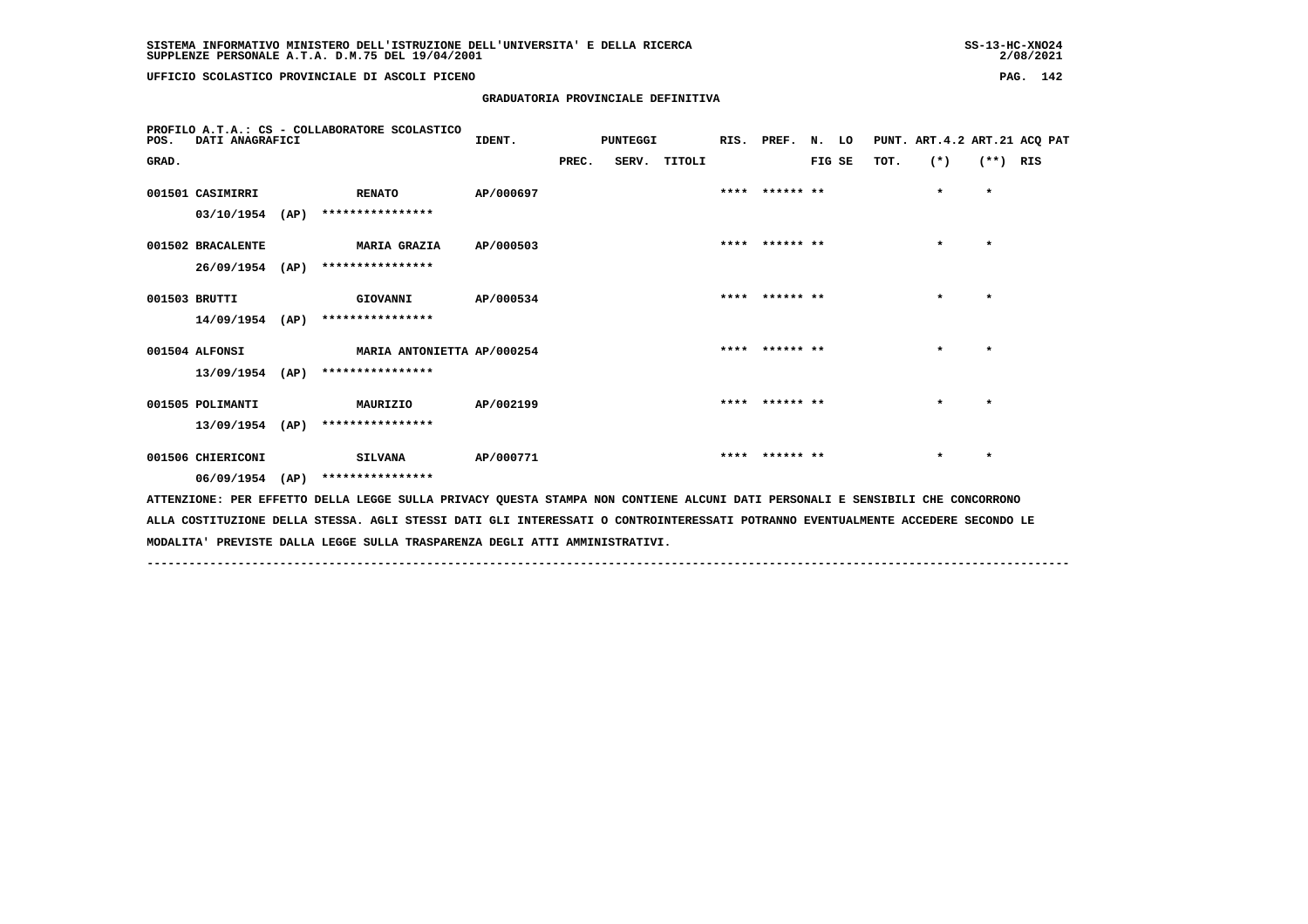| SUPPLENZE PERSONALE A.T.A. D.M.75 DEL 19/04/2001                                                                                                                                              |                                   |       |       |        |  |  |  |        |      |       |      | 2/08/2021 |  |
|-----------------------------------------------------------------------------------------------------------------------------------------------------------------------------------------------|-----------------------------------|-------|-------|--------|--|--|--|--------|------|-------|------|-----------|--|
| PAG.<br>UFFICIO SCOLASTICO PROVINCIALE DI ASCOLI PICENO<br>GRADUATORIA PROVINCIALE DEFINITIVA<br>PUNT. ART.4.2 ART.21 ACQ PAT<br>IDENT.<br>RIS. PREF. N.<br>LO<br>PUNTEGGI<br>DATI ANAGRAFICI |                                   |       |       |        |  |  |  | 143    |      |       |      |           |  |
|                                                                                                                                                                                               |                                   |       |       |        |  |  |  |        |      |       |      |           |  |
| PROFILO A.T.A.: GA - GUARDAROBIERE<br>POS.                                                                                                                                                    |                                   |       |       |        |  |  |  |        |      |       |      |           |  |
| GRAD.                                                                                                                                                                                         |                                   | PREC. | SERV. | TITOLI |  |  |  | FIG SE | TOT. | $(*)$ | (**) | RIS       |  |
|                                                                                                                                                                                               | NON CI SONO ASPIRANTI DA STAMPARE |       |       |        |  |  |  |        |      |       |      |           |  |

 **SISTEMA INFORMATIVO MINISTERO DELL'ISTRUZIONE DELL'UNIVERSITA' E DELLA RICERCA SS-13-HC-XNO24**

 **ATTENZIONE: PER EFFETTO DELLA LEGGE SULLA PRIVACY QUESTA STAMPA NON CONTIENE ALCUNI DATI PERSONALI E SENSIBILI CHE CONCORRONO**

 **ALLA COSTITUZIONE DELLA STESSA. AGLI STESSI DATI GLI INTERESSATI O CONTROINTERESSATI POTRANNO EVENTUALMENTE ACCEDERE SECONDO LE**

 **MODALITA' PREVISTE DALLA LEGGE SULLA TRASPARENZA DEGLI ATTI AMMINISTRATIVI.**